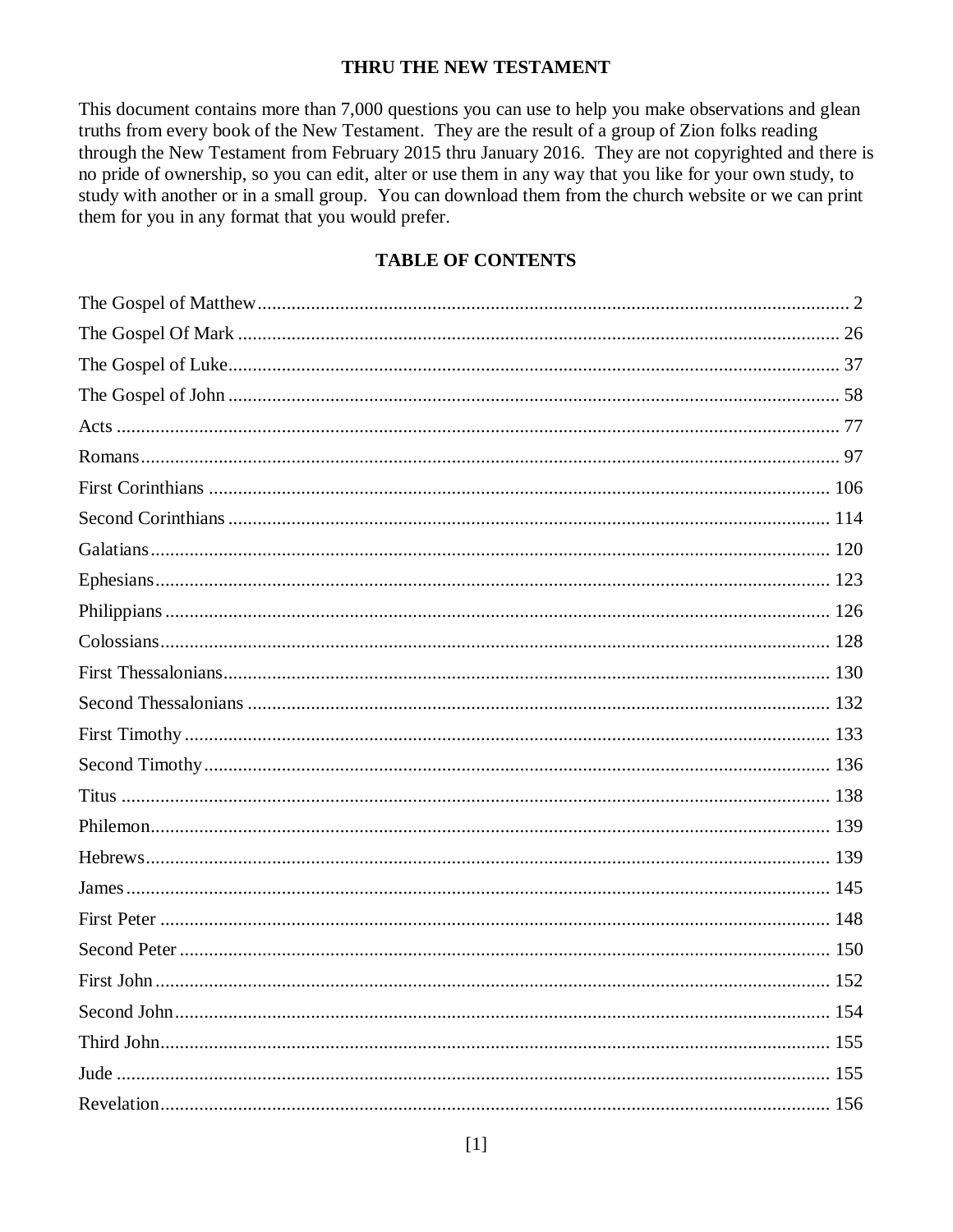## **THE GOSPEL OF MATTHEW**

Matthew 1:1-25

- 1. Whose genealogy does Matthew record?
- 2. What five women are mentioned in the genealogy?
- 3. What is unusual about women being mentioned in a Jewish genealogy?
- 4. What events are separated by fourteen generations?
- 5. Why did Joseph consider divorcing Mary?
- 6. What changed his mind?
- 7. What Name was he told to give to the baby? Why?
- 8. What was miraculous about the baby's birth?
- 9. What is the difference between people being saved "from" sins versus saved "in" sins?
- 10. What is the meaning of Emmanuel?
- 11. What did Joseph do for which we can be incredibly thankful?

Matthew 2:1-23

- 1. What were the Magi asking when they arrive in Jerusalem?
- 2. What did King Herod do when he heard what they were asking?
- 3. What did Herod secretly ask the Magi?
- 4. What hypocrisy did Herod display in his instructions to the Magi?
- 5. How were the Magi directed to the place where the child was?
- 6. What did they do when they found Him?
- 7. Why did they not return to Herod as they had been instructed?
- 8. Why did an angel instruct Joseph to take Jesus and Mary to Egypt?
- 9. How long did they stay in Egypt?
- 10. What prophet said the Messiah would be called out of Egypt?
- 11. How did Herod react to being outwitted by the Magi?
- 12. Whose prophecy was fulfilled by his reaction?
- 13. What was Joseph told by an angel after Herod died?
- 14. Why did Joseph avoid Judea and take Jesus and Mary back to Nazareth in Galilee?
- 15. Whose prophecy was fulfilled in Jesus growing us as a Nazarene?

Matthew 3:1-17

- 1. What was the message of John the Baptist?
- 2. Whose prophecy did John's message fulfill?
- 3. What image did he portray by his lifestyle?
- 4. From where did people come to hear him?
- 5. What were people confessing before being baptized by John?
- 6. What was his message to Pharisees and Sadducees who showed up in the crowds?
- 7. Who were the Pharisees and Sadducees?
- 8. What kind of fruit did John tell them they needed in their lives? Why?
- 9. Why did John say he was baptizing?
- 10. What did he say about the One who would come after him?
- 11. How did he say that One would baptize?
- 12. What did he say was the intended outcome of that baptism?
- 13. Why did Jesus come from Galilee to the Jordan?
- 14. Why did John protest the purpose for which He came?
- 15. Why did Jesus insist on fulfilling that purpose?
- 16. What happened as soon as that purpose was fulfilled?
- 17. Who spoke and what did He say?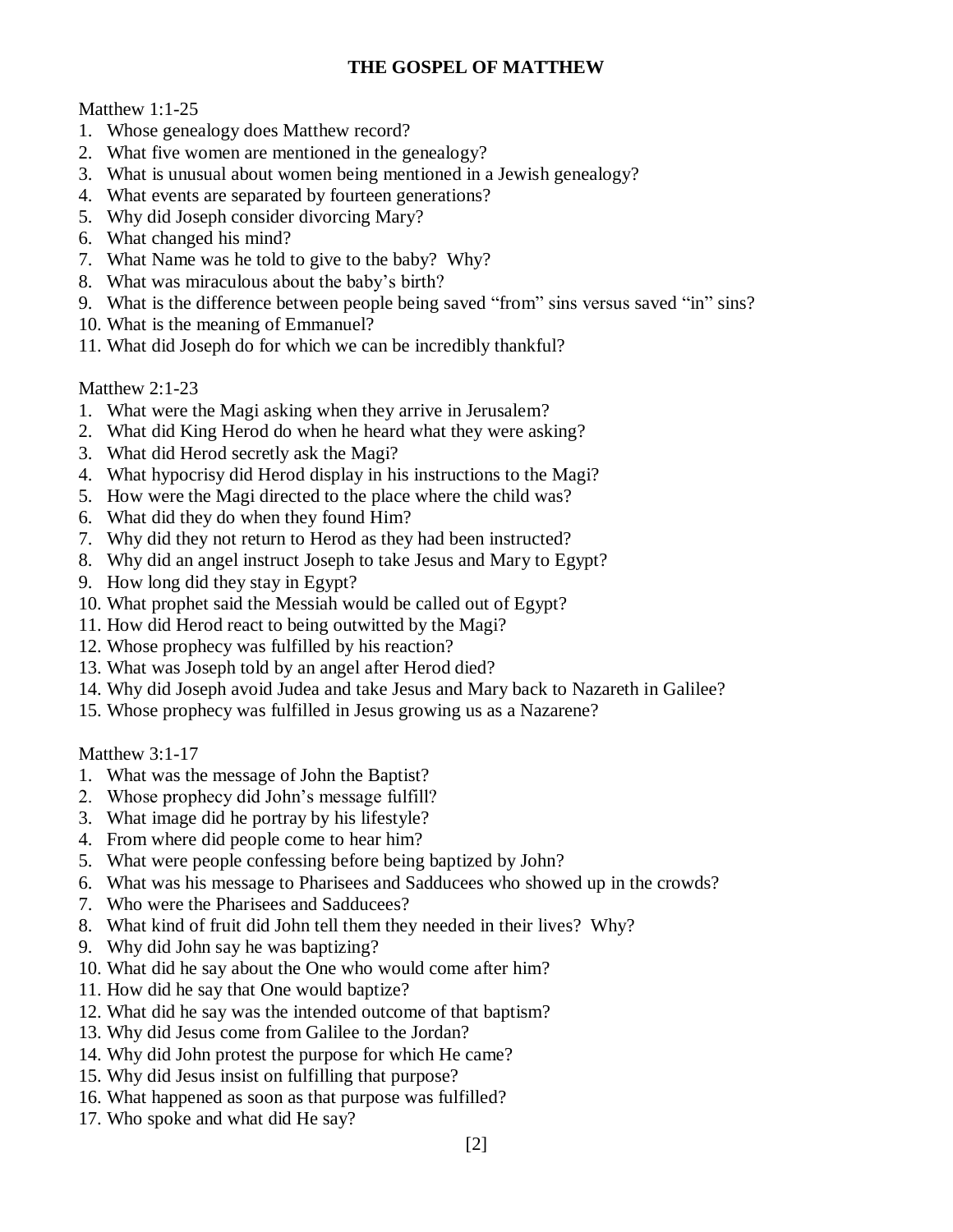Matthew 4:1-25

- 1. Who led Jesus into the desert to be tempted by Satan?
- 2. How long had Jesus fasted when tempted?
- 3. What was the tempter's first temptation to Jesus?
- 4. How did Jesus answer?
- 5. What was the tempter's second temptation to Jesus?
- 6. How did Jesus answer?
- 7. What was the tempter's third temptation to Jesus?
- 8. How did Jesus answer?
- 9. What did the devil then do?
- 10. What did angels do?
- 11. To where did Jesus return when he heard that John was in prison?
- 12. Where did he go to live when He left Nazareth?
- 13. Whose prophecy did that fulfill?
- 14. What was the message of Jesus as soon as He began His public ministry?
- 15. What was the similarity of His message to that of John the Baptist?
- 16. Who did Jesus see while walking beside the Sea of Galilee?
- 17. What were they doing?
- 18. What did He say to them?
- 19. How did they respond?
- 20. Who else did Jesus call?
- 21. How did they respond?
- 22. What has been your response to Jesus?
- 23. What did Jesus do as He went throughout Galilee?
- 24. To where did news about Him spread?
- 25. Who did people bring to Him?
- 26. From where did the people come in the large crowd that started following Jesus?

#### Matthew 5:1-26

- 1. What does Jesus promise to the poor in spirit?
- 2. What does Jesus promise to those who mourn?
- 3. What does Jesus promise to the meek?
- 4. What does Jesus promise to those who hunger and thirst after righteousness?
- 5. What does Jesus promise to those who are merciful?
- 6. What does Jesus promise to the pure in heart?
- 7. What does Jesus promise to peacemakers?
- 8. What does Jesus promise to those who are persecuted?
- 9. What does Jesus promise to those who are insulted, persecuted and lied about because of Him?
- 10. How does He tell them to respond? Why?
- 11. What caution does he give His disciples about being the salt of the earth?
- 12. How does He say His disciples should function as the light of the world? Why?
- 13. What does Jesus say about Himself in relation to the Law?
- 14. What does He say should be the attitude of His disciples toward the Law?
- 15. How can a person's righteousness surpass that of the Pharisees and teachers of the Law?
- 16. What does Jesus teach about anger?
- 17. What does He say is a symptom of being in danger of the fire of hell?
- 18. What does He say His disciples should therefore do if knowing they have offended another believer?
- 19. How does He illustrate the importance of doing so?
- 20. How does He tell His disciples to settle with anyone taking them to court? Why?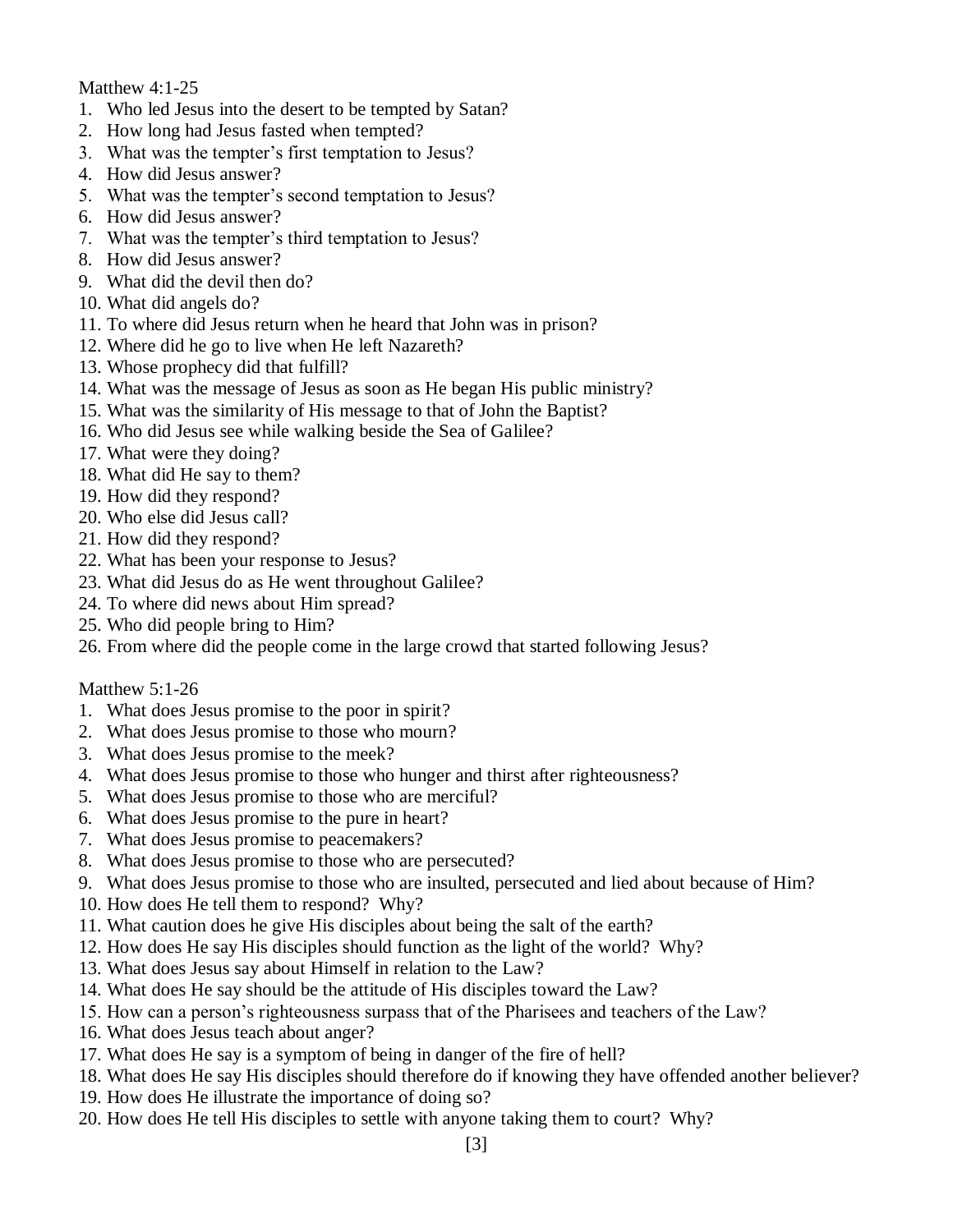Matthew 5:27-47

- 1. What does Jesus teach about adultery?
- 2. How concerned does He say we should be about avoiding sin? Why?
- 3. What does Jesus teach about divorce?
- 4. What does He teach about taking oaths?
- 5. What does He say about anything beyond a simple "Yes" or "No"?
- 6. What does Jesus teach about revenge, retaliation and resistance?
- 7. How does He tell us to treat our enemies? Why?

#### Mathew 6:1-18

- 1. Why does Jesus tell us not to do our acts of righteousness to be seen by others?
- 2. How does He say not to give to the needy?
- 3. How does He say to give to the needy? Why?
- 4. How does Jesus say not to pray? Why?
- 5. How does He tell us to pray? Why?
- 6. What does He say the Father knows before we ask?
- 7. How then does He say we should pray?
- 8. How important is forgiveness?
- 9. How does Jesus tell us not to fast? Why?
- 10. How does He tell us to fast? Why?

#### Matthew 6:19-34

- 1. Why did Jesus say not to lay up treasures here on earth?
- 2. Why did He say to lay up treasures in heaven?
- 3. What did He caution about the use of our eyes? Why?
- 4. Why did He say it is impossible to serve both God and money?
- 5. About what did He say we should therefore not worry?
- 6. How did He illustrate the futility of such worrying?
- 7. Why is worrying about those things futile?
- 8. What did He promise to those who seek first His kingdom and His righteousness?
- 9. Why does He say not to fret about the future?

Matthew 7:1-29

- 1. What does Jesus teach about judging?
- 2. What does He say about people with logs in their own eyes seeing specks in the eyes of others?
- 3. What does He say we can do to help others with the specks in their eyes?
- 4. Why does He say not to give what is sacred to dogs or pearls to pigs?
- 5. What does Jesus promise to those who persevere in asking, seeking and knocking?
- 6. Why does He say we can know that our Father in heaven give what is good to those who ask?
- 7. What actions does Jesus say sum up the Law and the Prophets?
- 8. Why does Jesus say it is important to enter through the narrow gate?
- 9. What are the differences between the narrow gate versus the wide gate and broad road?
- 10. Why does He tell us to watch out for false prophets?
- 11. How does He say we can recognize them?
- 12. What does about those who call Him Lord but do not do the will of God?
- 13. What does He say about the number of people who will be in that situation?
- 14. What will be their protest?
- 15. What will He tell them plainly in response?
- 16. What does Jesus say about the person who hears His words and puts them into practice?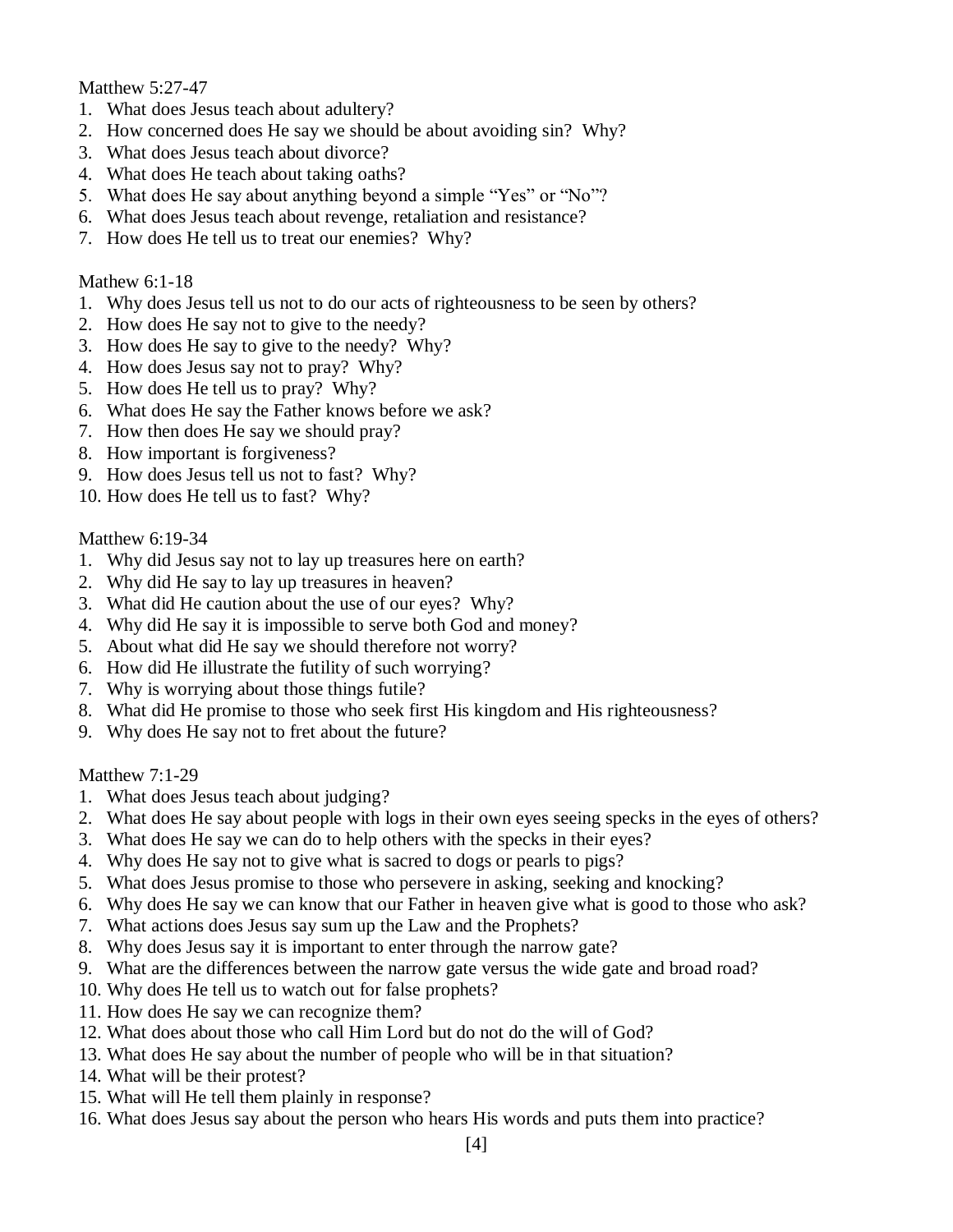- 17. What does He say about those who hear His words and do not put them into practice?
- 18. Why were the crowds amazed at His teaching?

## Matthew 8:1-17

- 1. What sort of crowds followed Jesus when he came down from the mountain?
- 2. What did a man from leprosy say when he knelt before Jesus?
- 3. How did Jesus respond to the man with leprosy?
- 4. What happened to that man as a result?
- 5. What did Jesus tell that man to do in response to that result?
- 6. What did a Centurion tell Jesus when He entered Capernaum?
- 7. How did Jesus respond to what He was told?
- 8. How did the Centurion respond to what he was told by Jesus?
- 9. What was it about the Centurion's response that astonished Jesus?
- 10. How did he compare the Centurions' response to what He anticipated from others?
- 11. What did Jesus tell the Centurion would be done for him? Why?
- 12. Who did Jesus find ill when he arrived at Peter's house?
- 13. What did He do about it?
- 14. What happened when evening came?
- 15. Whose prophecy was fulfilled by what was happening when evening came?

## Matthew 8:18-32

- 1. What did Jesus order when he saw the crowd around Him?
- 2. What did a teacher of the Law call Jesus?
- 3. What commitment did he claim to make to Jesus?
- 4. How did Jesus respond?
- 5. What did one of His disciples want to do before following?
- 6. How did Jesus respond?
- 7. What happened while Jesus and His disciples were out on a boat?
- 8. What was the difference between how Jesus and His disciples responded to what happened?
- 9. Why did the disciples respond as they did?
- 10. What did Jesus say about their response?
- 11. What did Jesus do about what was happening?
- 12. What question did the disciples ask as a result of what Jesus did?
- 13. Who were the two men who met Jesus when He arrived in the region of the Gadarenes?
- 14. What was their condition?
- 15. What did they shout at Jesus?
- 16. What did they request of Jesus?
- 17. Who was actually doing the shouting and requesting?
- 18. How did Jesus respond?
- 19. Who went into town and reported all that had happened?
- 20. Who went out to meet Jesus in reaction to that report?
- 21. What was their plea to Jesus?

## Matthew 9:1-17

- 1. What means of transportation did Jesus use to get to His own town?
- 2. What was Jesus' destination?
- 3. Upon His arrival, whom did Jesus encounter?
- 4. What attribute did the men exhibit in coming to Christ?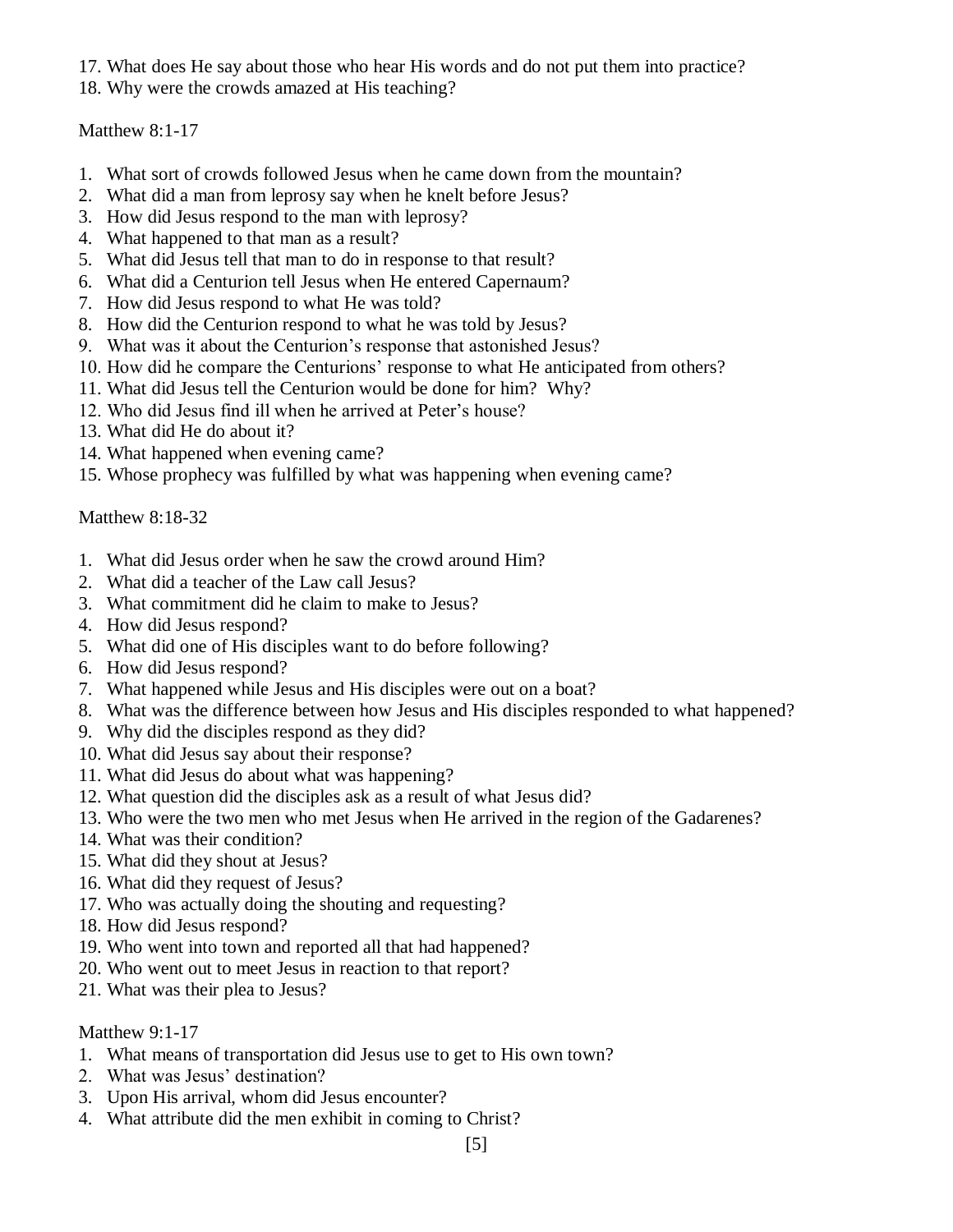- 5. What unexpected comment did Jesus make to the disabled person among them?
- 6. Who observed the exchange between the paralytic and Jesus?
- 7. What did the teachers of the law think about Jesus' declaration?
- 8. What supernatural ability did Jesus use?
- 9. What did Jesus say about the teachers' opinions?
- 10. What was Jesus' argument for His authority to forgive sins?
- 11. What did Jesus do to prove His authority to forgive sins?
- 12. What happened to the paralytic?
- 13. What did the paralytic do?
- 14. What was the crowd's reaction to this event?
- 15. Who did Jesus see sitting at a tax collector's booth?
- 16. What was Matthew's job?
- 17. What did Jesus tell Matthew to do?
- 18. How did Matthew respond to Jesus' statement?
- 19. Where did Jesus and Matthew go? Why?
- 20. What kind of people joined Jesus and His new follower for dinner?
- 21. What did the Pharisees think of Jesus' attendance at Matthew's social function?
- 22. Who reported the Pharisees' comments to Jesus?
- 23. What was Jesus' response to the Pharisees?
- 24. What did Jesus tell His listeners they needed to learn?
- 25. What did Jesus say He had come to earth to do?
- 26. Who approached Jesus after the dinner party at Matthew's house?
- 27. What topic were John's disciples interested in discussing with Christ?
- 28. What did John's disciples want to know?
- 29. How did Jesus explain the fact that His disciples did not fast?
- 30. What imagery did Jesus use as an illustration?
- 31. To what did Jesus compare Himself?
- 32. What did Jesus suggest would happen?
- 33. What sewing illustration did Jesus use?
- 34. Using an illustration from the world of wine making, Jesus talked about the need to do what?
- 35. What did Jesus say would happen if new wine was poured into old wineskins?

Matthew 9:18-38

- 1. Who approached Jesus?
- 2. What did the man do?
- 3. With what startling situation and request did the man present Jesus?
- 4. How did Jesus react?
- 5. Who accompanied Jesus?
- 6. While Jesus and the others made their way to the man's house, who touched Jesus' cloak?
- 7. From what kind of ailment did the woman suffer?
- 8. What was the woman's reasoning for touching Jesus' cloak?
- 9. What happened as the woman made contact with Jesus?
- 10. What did Jesus do for the woman?
- 11. Why was the woman healed?
- 12. Upon arriving at the ruler's house, what did Jesus say to the crowd?
- 13. What was the crowd's response to Jesus' unexpected statement?
- 14. What did Christ do after He put the crowd outside?
- 15. What happened after Christ left?
- 16. Who was following Jesus?
- 17. What were the men calling Jesus?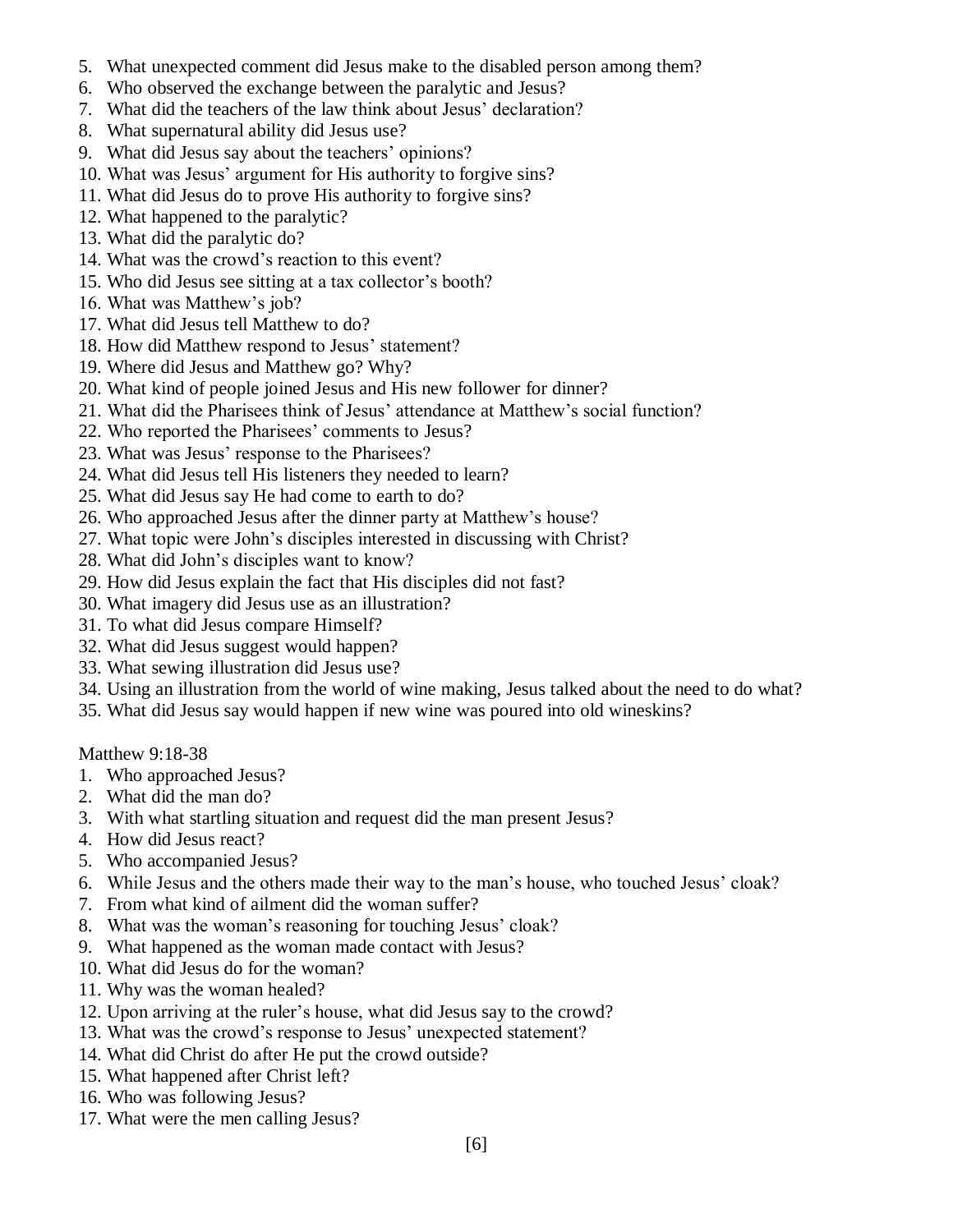- 18. What were the men asking Christ to do?
- 19. What question did Jesus ask the men who were following Him?
- 20. How did the men respond to Jesus' question?
- 21. What did Jesus do to grant the men's request?
- 22. What did Jesus say to the men?
- 23. What was the effect of Jesus' actions on the men?
- 24. What stern warning did Jesus give the men?
- 25. How well did the men heed Jesus' command?
- 26. Who was brought to Jesus for healing after the two blind men were healed?
- 27. What happened to the demon-possessed man?
- 28. What was the reaction of the onlookers when the demon was driven out?
- 29. How did the Pharisees explain what happened?
- 30. Where did Jesus go? To do what?
- 31. Where did Jesus teach?
- 32. What did Jesus preach about?
- 33. What kinds of disease and sickness did Jesus heal?
- 34. What emotion did Jesus feel when He saw the crowds of people around Him?
- 35. Why did Jesus feel as He did?
- 36. What helpless animals were the people compared to?
- 37. In what terms did Jesus describe the situation He and His disciples were observing?
- 38. How did Jesus describe the number of people helping others come to Him?
- 39. Who did Jesus tell His disciples to discuss the lack of workers with?
- 40. For whom did Jesus tell His disciples to pray?

#### Matthew 10:1-42

- 1. What kind of authority did Jesus give His twelve disciples?
- 2. What were the names of the twelve men with Jesus?
- 3. To what audience did Jesus command these men to go?
- 4. What last-minute ministry instructions did Jesus give His disciples?
- 5. What sort of accommodations were the disciples to seek in their travels?
- 6. How were the disciples supposed to respond to those who rejected them?
- 7. To what kind of animal did Jesus compare His disciples?
- 8. What warnings of danger or hardship did Christ give His disciples?
- 9. Why did Jesus predict trouble for the disciples?
- 10. What kinds of things did Jesus say to bolster His disciples' courage?
- 11. Why did Christ tell His disciples that it was important for them to take a stand for Him?
- 12. What surprising comments did Jesus make about the goal of His ministry?
- 13. What radical requirements did Christ make of those who would follow Him?
- 14. What did Jesus promise those who obeyed Him fully?

## Matthew 11:1-30

- 1. What did Jesus do while His disciples were out on their mission trip?
- 2. What message or question did John the Baptist send to Christ from prison?
- 3. What instructions did Jesus give to John's messenger?
- 4. What kind of proof did Jesus offer to establish His claim to be the Messiah?
- 5. What things did Jesus say John the Baptist was not?
- 6. How did Jesus identify John?
- 7. What high compliment did Jesus pay John?
- 8. Why was John's life and ministry significant?
- 9. What did Jesus claim about the kingdom of heaven?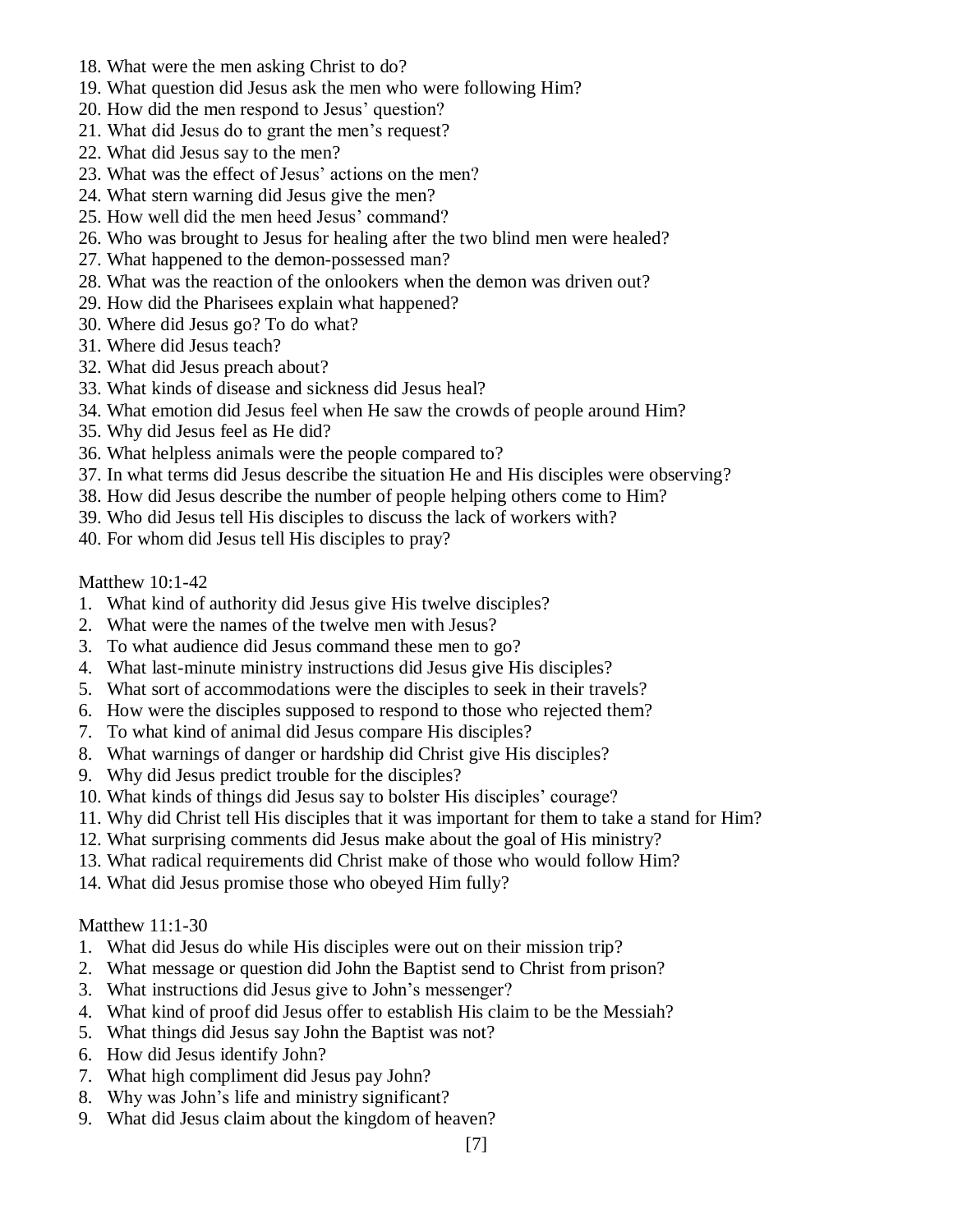- 10. Whose prophetic role did Jesus say John was fulfilling?
- 11. How did Jesus compare His generation to children?
- 12. What criticism did John the Baptist receive? Why?
- 13. What frequent charge was leveled at Jesus? Why?
- 14. After His praise of John, what did Jesus begin to do?
- 15. Who was Jesus condemning?
- 16. Why was Jesus denouncing the cities in which He performed most of His miracles?
- 17. What two cities did Jesus condemn first? Why?
- 18. How did Jesus say Korazin and Bethsaida were different from Tyre and Sidon?
- 19. What did Jesus say would happen on the day of judgment?
- 20. What city did Jesus single out for comparison with Sodom?
- 21. What did Jesus predict for Capernaum?
- 22. Why did Capernaum have a bleak future?
- 23. To what ancient, evil city did Jesus compare Capernaum? Why?
- 24. What city did Jesus say would face the sterner judgment than Sodom? Why?
- 25. After pronouncing woe on several unrepentant cities, what did Jesus do?
- 26. When did Jesus pray?
- 27. How did Jesus address God?
- 28. Why did Jesus say He was praising God?
- 29. What did Jesus say God had entrusted or committed to Him?
- 30. Who alone did Jesus say knew Him?
- 31. Besides himself, who did Jesus say could know God?
- 32. Who claimed to reveal God to the world?
- 33. What general invitation did Christ make at this time?
- 34. What kind of people was Jesus addressing?
- 35. What promise did Jesus make to those who would accept His offer?
- 36. What farming imagery did Jesus use to encourage people to come to Him?
- 37. How did Jesus describe Himself?
- 38. How is walking with Christ described?

## Matthew 12:1-50

- 1. Where were Jesus and His disciples when they were eating?
- 2. What difference did the day of the week make?
- 3. What activity were the disciples involved in?
- 4. How did the Pharisees react when they saw the disciples eating?
- 5. What biblical precedent did Jesus cite to justify the actions of His followers?
- 6. What, according to Jesus, did the law say about priests and the temple and the Sabbath?
- 7. Over what honored religious symbol did Jesus claim superiority?
- 8. What did Jesus accuse the Pharisees of failing to understand?
- 9. What did Jesus claim about Himself?
- 10. Where did Jesus go after clashing with the Pharisees?
- 11. What miracle did Jesus perform in the synagogue?
- 12. How did Jesus justify His actions?
- 13. What was the response of the Pharisees?
- 14. How did Jesus respond to the hostility of the Pharisees?
- 15. Who accompanied Jesus?
- 16. What did Jesus do for the people who followed Him?
- 17. What did Jesus instruct the people He helped to do?
- 18. Who had foretold this event?
- 19. In the prophetic passage quoted here, how did God identify the Messiah?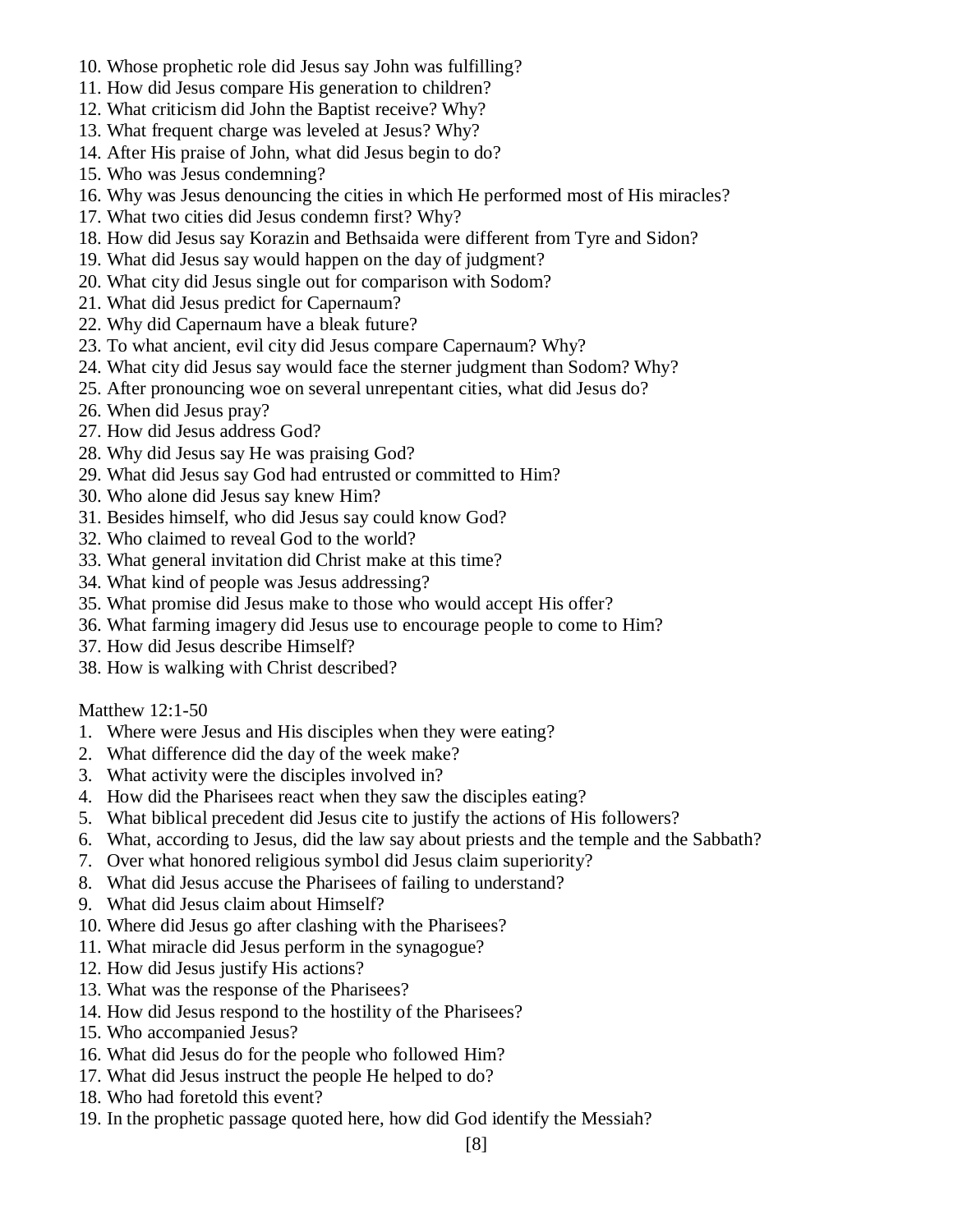- 20. What message did the prophecy say Christ would preach?
- 21. How was the personality of Christ described by Isaiah?
- 22. How did Isaiah predict people would respond to this coming servant of God?
- 23. According to Isaiah, what type of ministry would the Messiah have?
- 24. According to the prophet Isaiah, how would the nations ultimately respond to Christ?
- 25. What kind of man did Jesus heal?
- 26. How did the onlookers respond?
- 27. What kind of reaction did the Pharisees have to the miracle Christ did?
- 28. How did Jesus show the Pharisee's argument to be illogical?
- 29. What did Jesus say to show the significance of His ability to drive out demons?
- 30. What rationale did Jesus give for casting out demons?
- 31. What criteria did Jesus give for determining who supported and opposed Him?
- 32. What did Jesus discuss with the Pharisees?
- 33. What did Jesus say a tree's "fruit" reveals?
- 34. What harsh name did Jesus call the Pharisees? Why?
- 35. What did Jesus claim a person's words reveal?
- 36. What will every single person do on the day of judgment?
- 37. Who approached Jesus and demanded a sign?
- 38. What did a hostile group of people ask Jesus to do?
- 39. What kind of people did Jesus say asked for additional miraculous signs?
- 40. How did Jesus respond to the request for a sign?
- 41. To what proof from history did Jesus point?
- 42. How did Jesus compare Himself to Jonah?
- 43. Who did Jesus say would one day stand and judge His generation? Why?
- 44. Why will the "men of Nineveh" be in a position to judge?
- 45. To what example from history did Jesus point as evidence for His identity?
- 46. How did "the Queen of the South" respond to Solomon?
- 47. How did Jesus compare Himself to Solomon?
- 48. What example did Jesus use to show the importance of being rid of evil and filled with love?
- 49. What did Jesus warn would happen to those who refused to open themselves up to the Lord?
- 50. What was Christ doing when His mother and brothers came to speak to Him?
- 51. Who was in the crowd?
- 52. Who came to find Jesus? Why?
- 53. Why did Jesus' family want to see Him?
- 54. How did Jesus find out about His visitors?
- 55. What two rhetorical questions did Jesus pose when He heard about His family's arrival?
- 56. How did Jesus answer His own questions?
- 57. What makes a person a member of Jesus' family?
- 58. Who can become a member of Jesus' family?
- 59. How did Jesus refer to God?

# Matthew 13:1-58

- 1. Where was Jesus when the crowds came?
- 2. Why did Jesus get on a boat to speak?
- 3. What kind of stories did Jesus use to teach the crowds?
- 4. The first story that Jesus told His audience was about what?
- 5. Into what various places did the seed fall?
- 6. Which seed ended up sprouting and bearing fruit? Why?
- 7. To whom did Jesus direct His story about the four soils?
- 8. How did the disciples respond to the Parable of the Four Soils?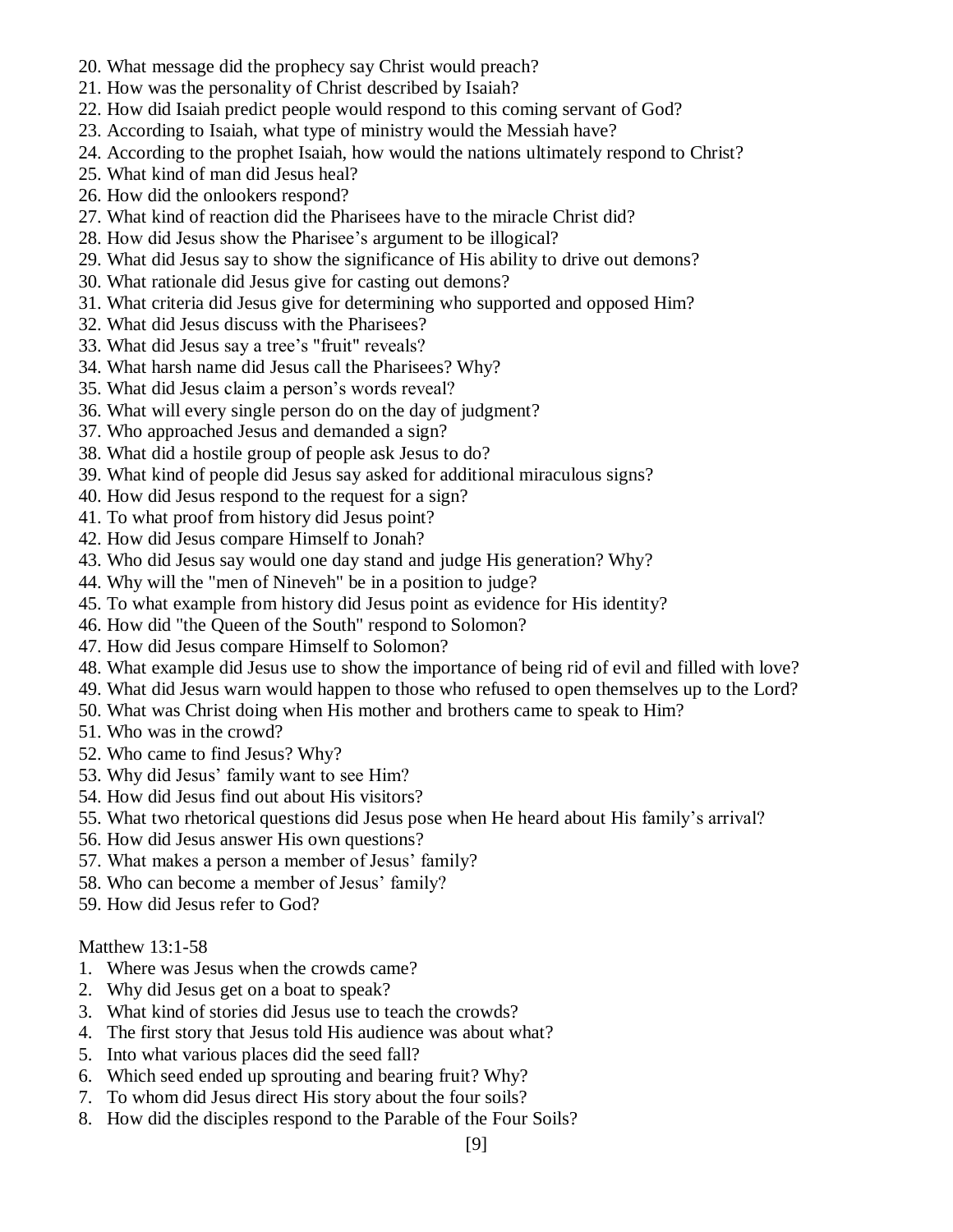- 9. How did Jesus defend His use of parables?
- 10. Why was the majority's inability or unwillingness to understand Christ's message significant?
- 11. Why did Jesus say the disciples were blessed?
- 12. Whom did Jesus liken to seed along the path? Why?
- 13. According to Christ, who is like the seed sown on rocky soil? Why?
- 14. What kind of people were compared to seed sown among the thorns? Why?
- 15. Of whom is the fruitful seed a picture? How?
- 16. What did Jesus use to communicate His point?
- 17. What was Jesus talking about in this passage?
- 18. To what did Jesus compare His topic?
- 19. In the Parable of the Weeds, what happened while the farmer slept?
- 20. What appeared in the farmer's field besides the wheat he had planted?
- 21. How did the owner's servants react when they found weeds in the field?
- 22. How did the owner reply to his servants?
- 23. What did the servants volunteer to do for the owner of the field?
- 24. On what grounds did the owner turn down the servant's suggestion?
- 25. What plan of action did the owner choose?
- 26. What did Jesus tell the crowd?
- 27. In the Parable of the Mustard Seed, what did the man do with the seed?
- 28. To what kind of seed did Christ compare the kingdom of heaven? Why?
- 29. How does the mustard seed compare to others in size?
- 30. What is a mustard seed like when it is fully grown?
- 31. Besides bearing fruit, how is a mustard plant useful?
- 32. In the Parable of the Yeast, to what did Christ liken the kingdom of heaven?
- 33. How does yeast work?
- 34. In addition to parables, how else did Jesus get His point across to the crowd?
- 35. Why was Jesus' use of parables significant?
- 36. Where did Jesus go upon leaving His audience?
- 37. Who came to Jesus for further discussion? Why?
- 38. What specific story did Jesus' audience want explained to them?
- 39. In the Parable of the Weeds, whom did the sower represent? How?
- 40. What did the field represent? In what way?
- 41. What groups of people are illustrated by good seed and weeds?
- 42. Whom does the enemy who sowed the bad seed represent?
- 43. What future event is symbolized by the harvest?
- 44. Whom do the harvesters represent?
- 45. The burning of the weeds symbolizes what future event?
- 46. What will happen to those who are thrown "into the fiery furnace"?
- 47. What is the future for the righteous?
- 48. What is like treasure hidden in a field? How?
- 49. What is the kingdom of heaven like? Why?
- 50. Where was treasure hidden?
- 51. What happened when the man uncovered the hidden treasure?
- 52. How did the man feel when he discovered the treasure?
- 53. How badly did the man want the treasure?
- 54. To what did Christ compare the kingdom of heaven? Why?
- 55. What did the man in the parable find?
- 56. How valuable was the pearl?
- 57. How did the man who found the pearl react to its discovery?
- 58. To what did Jesus compare the kingdom of heaven?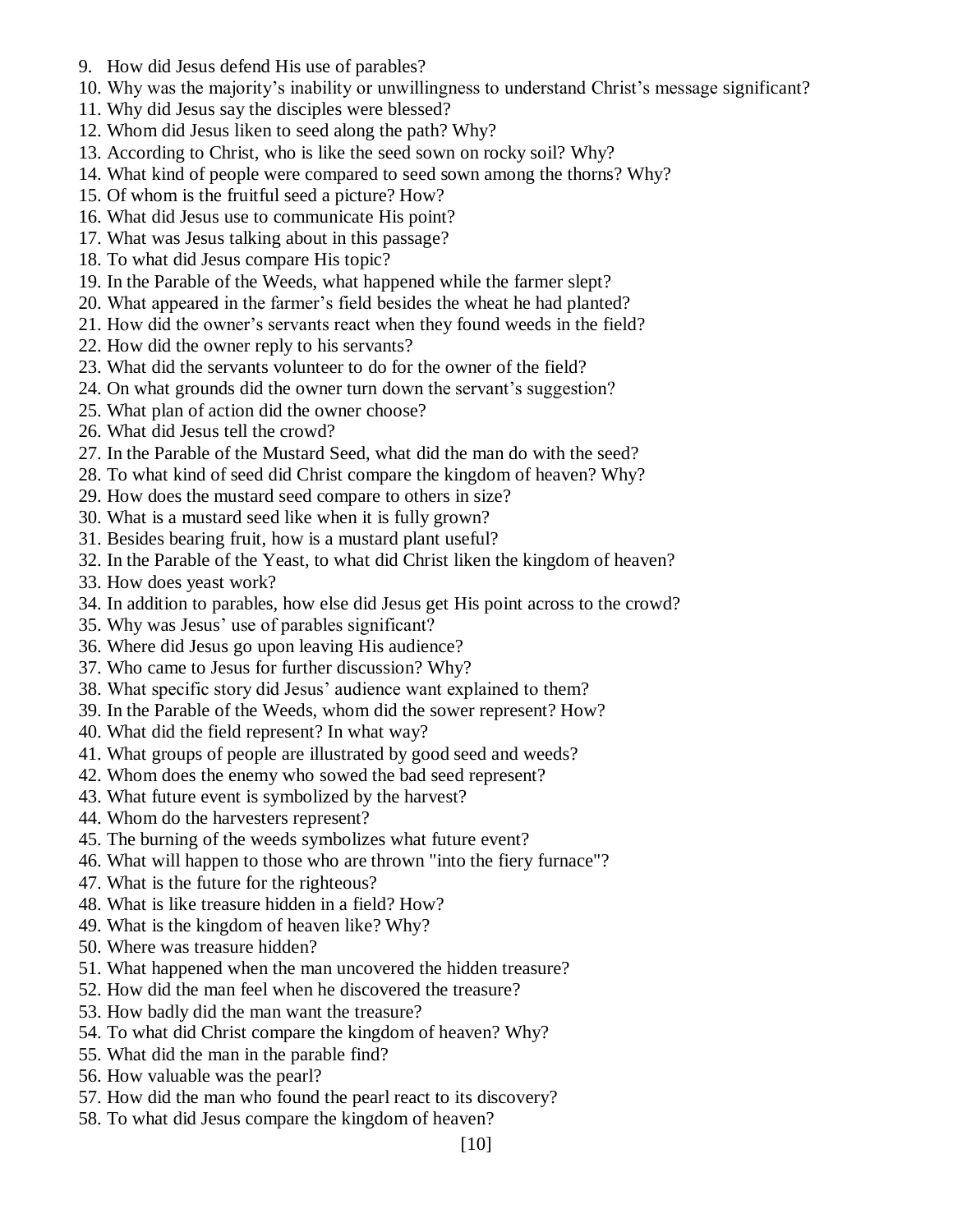- 59. How was the net used, and what was the result?
- 60. In the Parable of the Net, what did the fishermen do with the full net?
- 61. What happened to the good fish?
- 62. What happened to the bad fish?
- 63. Why did Jesus use this analogy?
- 64. What group did the fishermen in the story represent?
- 65. Jesus interpreted His parable to say that wicked people can expect what kind of eternal destiny?
- 66. What question did Jesus ask His disciples when He finished teaching?
- 67. How did the disciples answer Jesus' question?
- 68. What comparison did Jesus make regarding the Old Testament law and the kingdom of heaven?
- 69. What did Jesus do when He finished telling His parables?
- 70. Where did Jesus go?
- 71. What did Jesus do in His hometown?
- 72. Where exactly did Jesus preach?
- 73. What was the public response to Jesus' message?
- 74. What kinds of questions were the folks in Nazareth asking?
- 75. What family ties did the townspeople of Nazareth recognize Jesus as having?
- 76. How did the people feel about "one of their own" saying wise things and doing amazing miracles?
- 77. How did Jesus explain their reaction to Him?
- 78. What did Jesus not do in Nazareth—at least in any great amount? Why?
- 79. What caused Jesus to refrain from doing miracles in Nazareth?

#### Matthew 14:1-36

- 1. What powerful political figure heard about all the things Christ was doing?
- 2. What explanation did Herod have for the miracles Christ was doing?
- 3. What had Herod done to John the Baptist?
- 4. Why did Herod put John in prison?
- 5. For what reason had John been rebuking Herod?
- 6. How did Herod react to John's reprimand?
- 7. Why didn't Herod act on his wishes?
- 8. What happened on Herod's birthday?
- 9. What promise did Herod make to the daughter of Herodias?
- 10. Who was behind the plot to murder John?
- 11. How did Herod feel when he realized he'd been tricked?
- 12. Why did Herod carry out the execution of John?
- 13. What happened in the aftermath of John's execution?
- 14. How did Jesus respond to the death of John the Baptist?
- 15. Who came looking for Jesus? Why?
- 16. Who met Jesus at the shore?
- 17. What did Jesus do for the people that came to see Him?
- 18. What happened when it started getting dark?
- 19. What did the disciples want Jesus to tell the crowds? Why?
- 20. How did Jesus respond to the disciples' suggestion?
- 21. What did Jesus tell the disciples to do for the crowds?
- 22. How did the disciples react to Jesus' unusual request?
- 23. After having the crowd sit on the grass, what did Jesus do?
- 24. How much food did Jesus begin with?
- 25. How was the food distributed?
- 26. How much food was available to each person?
- 27. How much food was left over?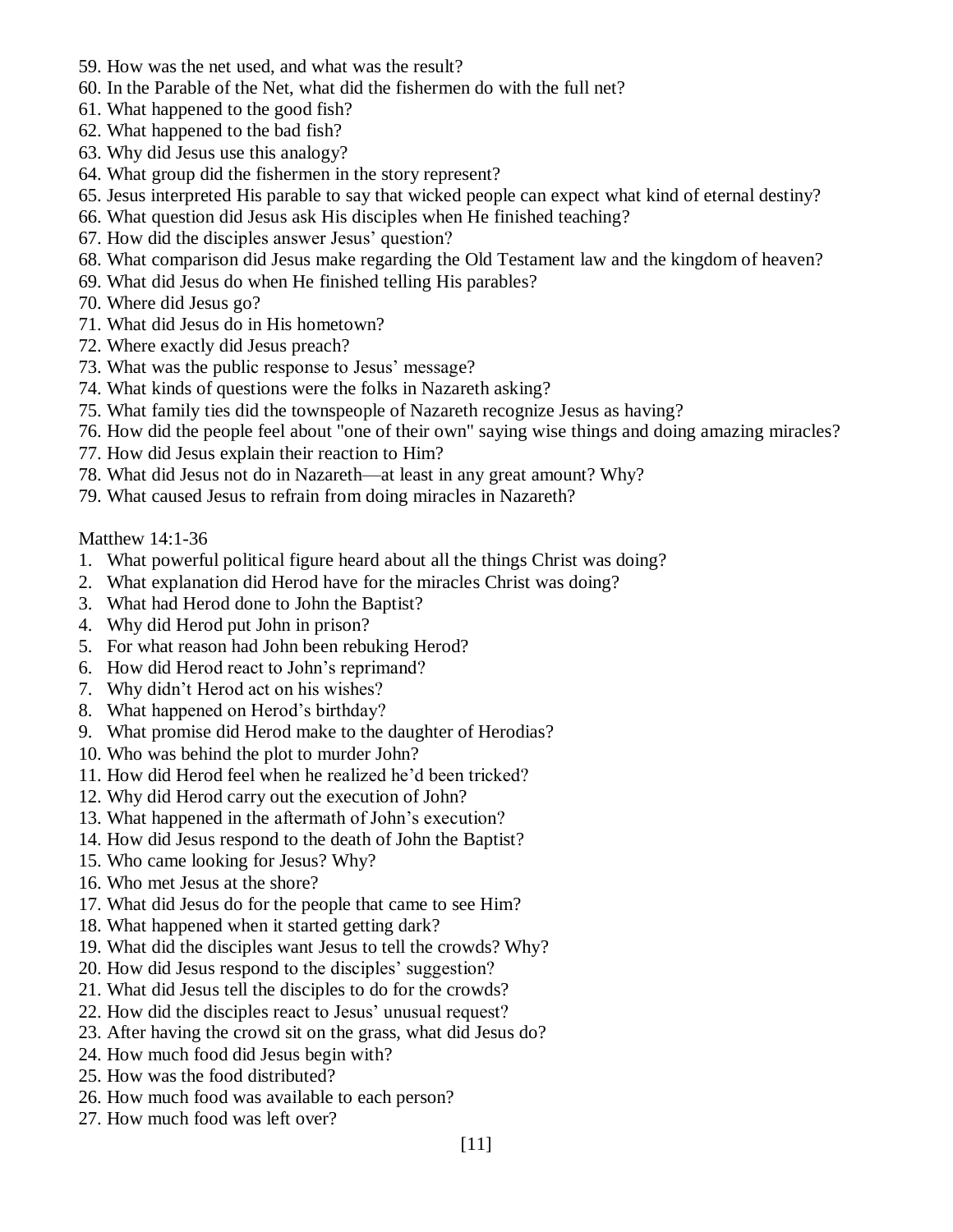- 28. How large a crowd was fed?
- 29. After feeding the crowd of five thousand people, what instructions did Jesus give His disciples?
- 30. Where did Jesus go after He dismissed the crowd? Why?
- 31. What did Jesus do on the mountain?
- 32. Where were the disciples when evening came?
- 33. What conditions were the disciples encountering?
- 34. What miracle did Christ perform?
- 35. How did the disciples react to what they saw?
- 36. How did Jesus try to calm the disciples' fears?
- 37. What did Peter ask Jesus to do?
- 38. How did Jesus respond to Peter's request?
- 39. What happened to Peter as he made his way toward Jesus?
- 40. What did Jesus do and say when Peter got in trouble?
- 41. What was the consensus reaction to this amazing sequence of events?
- 42. What happened when Jesus and His disciples arrived at their destination?

#### Matthew 15:1-39

- 1. Who came from Jerusalem to see Christ? Why?
- 2. What complaint did the Pharisees and teachers of the law level against Jesus?
- 3. What did the Pharisees and teachers of the law value more than the Word of God?
- 4. What did Jesus cite as examples of the Pharisees' disobedience?
- 5. How did the Pharisees get around the requirements of the Law?
- 6. What was wrong with the Pharisees?
- 7. What Scripture did Jesus apply to the Pharisees?
- 8. How did Jesus shift the emphasis away from external issues like unclean and clean foods?
- 9. How did the Pharisees like Jesus' statements?
- 10. What advice did Jesus give to followers of the Pharisees?
- 11. Why did Jesus explain His statements to His disciples?
- 12. How did Jesus redefine "unclean"?
- 13. To what place did Jesus withdraw? When?
- 14. Who approached Jesus when he reached Gentile territory?
- 15. What frantic request did the Canaanite woman make of Jesus?
- 16. What was Jesus' response to the Canaanite woman's request?
- 17. What did the disciples urge Jesus to do?
- 18. How did Jesus answer His disciples?
- 19. How did the discussion between Christ and His disciples deter the woman in need of help?
- 20. What reason did Jesus give for being reluctant to help the woman?
- 21. What quick and insightful reply did the woman make to Christ?
- 22. How did Jesus praise the woman?
- 23. What happened in the end?
- 24. When Jesus left the region of Tyre and Sidon, where did He go?
- 25. At what specific place did Jesus set up His "doctor's office"?
- 26. How many people came to Jesus? Why?
- 27. What are some of the diseases and ailments that Jesus cured?
- 28. How did the healings affect all those who watched?
- 29. What note of concern did Jesus share with His disciples after He healed the people?
- 30. How did the disciples respond to Jesus' desire?
- 31. Where did Jesus turn to feed the crowd?
- 32. How did the resources compare to the last time they fed a hungry crowd (see Matthew 14:13-21)?
- 33. What instructions did Jesus give the crowd?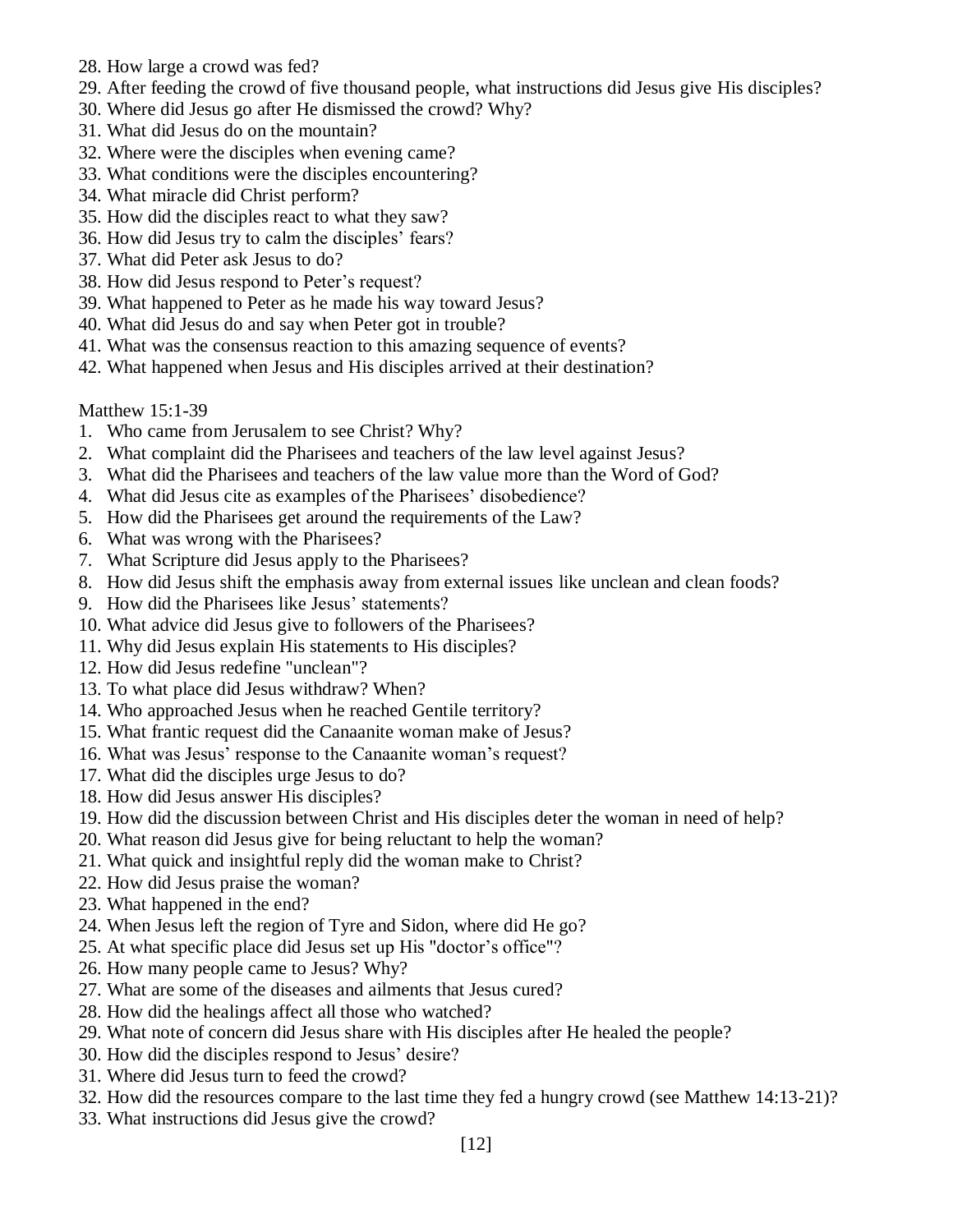- 34. What procedures did Jesus follow in feeding this large crowd?
- 35. How much food was left over?
- 36. How many people participated in this all-you-can-eat meal?
- 37. Where did Jesus then go?

Matthew 16:1-28

- 1. Who approached Jesus?
- 2. What were the people who approached Jesus really doing?
- 3. What request did the people make of Jesus?
- 4. Jesus answered the Pharisees and Sadducees by talking about what?
- 5. What did a red sky at night mean in this context?
- 6. What did a red sunrise indicate in this context?
- 7. Why did Jesus chastise the Pharisees and Sadducees?
- 8. What kind of generation did Jesus say looks for a sign?
- 9. What single sign did Jesus offer?
- 10. What did Jesus do after speaking with the Pharisees and Sadducees?
- 11. Where were Jesus and His disciples traveling?
- 12. What did the disciples forget to pack?
- 13. What warning did Jesus issue to His followers?
- 14. Whom did Jesus mention in His warning?
- 15. How did the disciples misunderstand Jesus' comments?
- 16. What did Jesus say the disciples lacked?
- 17. What did Jesus' disciples fail to understand?
- 18. What did Jesus' disciples forget?
- 19. What recent incidents did Jesus cite to make His point?
- 20. How did Jesus clarify His remarks about yeast?
- 21. What was Jesus encouraging His disciples to avoid? Why?
- 22. What happened when Jesus explained His words?
- 23. In what region did the events of this passage take place?
- 24. What broad, impersonal question did Jesus ask His disciples?
- 25. What different answers did Christ get to His question?
- 26. What pointed personal question did Christ ask His followers?
- 27. Who spoke up in answer to Christ's question?
- 28. What answer did Peter give?
- 29. Why was Peter blessed?
- 30. In what way is coming to faith and understanding the gospel a supernatural event?
- 31. What kind of leadership role did Jesus predict for Peter?
- 32. What did Jesus promise about the Church?
- 33. What authority did Jesus promise to Peter?
- 34. Against what did Jesus warn His disciples at the conclusion of this discussion?
- 35. What did Christ begin telling His disciples would eventually happen to Him?
- 36. How did Christ say He would suffer?
- 37. Who did Christ say would oppose Him and make Him suffer?
- 38. What did Christ say would happen after He was killed?
- 39. How did Peter react to the news that Jesus would suffer and die?
- 40. How did Jesus characterize Peter's objections?
- 41. What is required of the one who would follow Jesus?
- 42. What two ways can a person lose his or her life?
- 43. A person's soul is more valuable than what? How?
- 44. What did Jesus say would happen after His death and resurrection?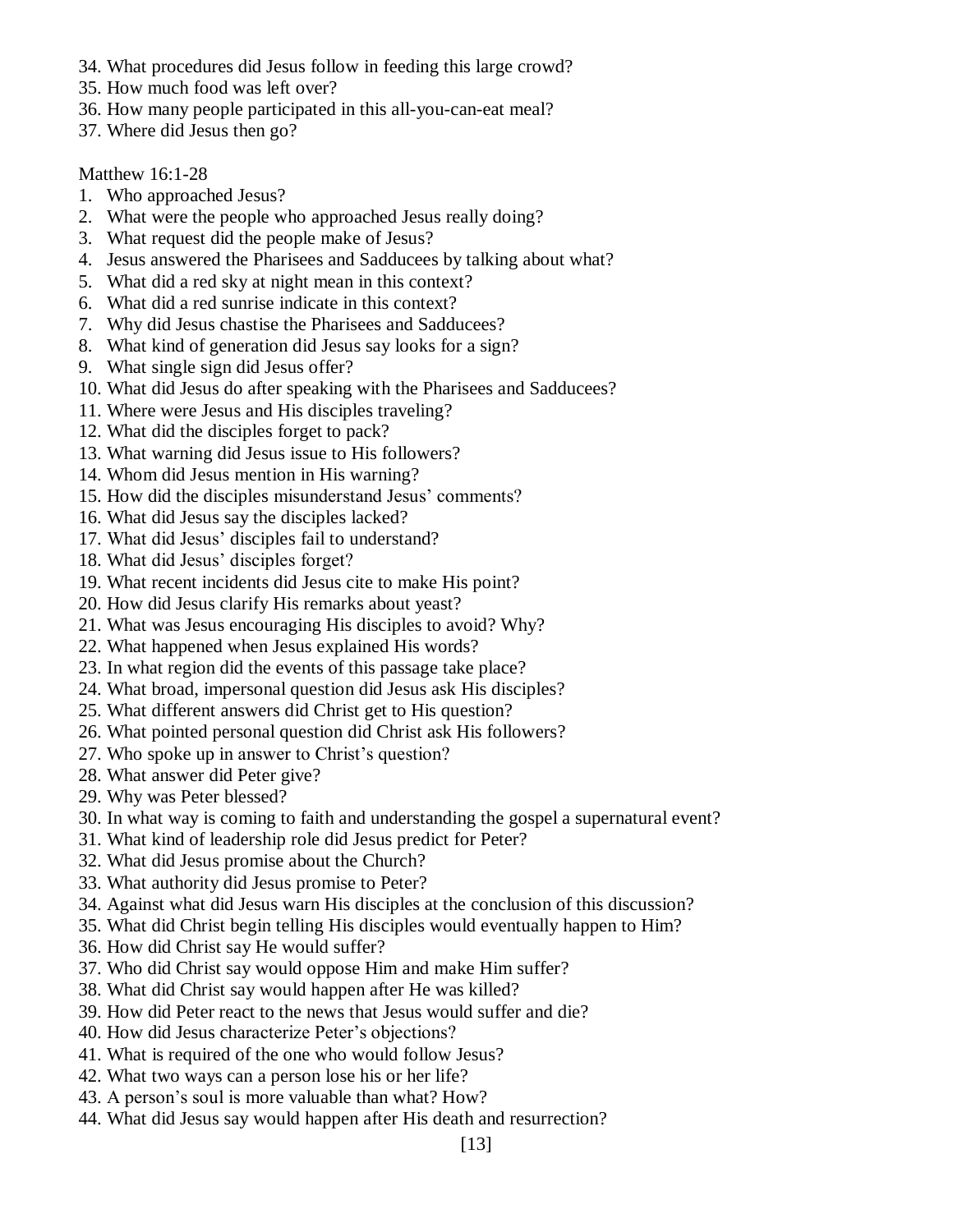- 45. What will happen after Christ returns?
- 46. What did Jesus promise His disciples?

Matthew 17:1-27

- 1. What did Christ begin telling His disciples would eventually happen to Him?
- 2. How did Christ say He would suffer?
- 3. Who did Christ say would oppose Him and make Him suffer?
- 4. What did Christ say would happen after He was killed?
- 5. How did Peter react to the news that Jesus would suffer and die?
- 6. How did Jesus characterize Peter's objections?
- 7. What is required of the one who would follow Jesus?
- 8. What two ways can a person lose his or her life?
- 9. A person's soul is more valuable than what? How?
- 10. What did Jesus say would happen after His death and resurrection?
- 11. What will happen after Christ returns?
- 12. What did Jesus promise His disciples?
- 13. When Jesus returned from the scene of the Transfiguration, what did he find?
- 14. Who approached Jesus? How?
- 15. What did the man who approached Jesus say?
- 16. How did the man describe his child's situation?
- 17. Who had already been unable to help the man's son?
- 18 What reply did Jesus give when the man said Jesus' disciples had been unable to help?
- 19. How did Jesus resolve the problem presented to Him?
- 20. What question did the disciples ask Jesus? When?
- 21. How did Jesus answer his disciples' question?
- 22. What did Jesus say is the answer to the impossible?
- 23. What spiritual disciplines did Jesus recommend for confronting serious obstacles?
- 24. What sober subject did Jesus again bring up when the disciples came together in Galilee?
- 25. When did Jesus and His disciples speak with the tax collectors?
- 26. Whom did Jesus and His disciples encounter upon their arrival in Capernaum?
- 27. What question did the tax collectors ask Peter?
- 28. How did Peter respond to the tax collectors' questions?
- 29. Who spoke to Peter first when Peter entered the house? Why?
- 30. What tax question did Jesus ask Peter?
- 31. How did Peter answer Jesus?
- 32. What did Jesus say about the obligation to pay taxes?
- 33. Why did Jesus agree to pay the temple tax?
- 34. What unusual directions did Jesus give Peter for coming up with the money to pay the temple tax?

#### Matthew 18:1-35

- 1. What question did the disciples ask Jesus?
- 2. What did Christ do to illustrate His answer to the disciples' question?
- 3. What did Jesus say one had to be like in order to enter the kingdom of heaven?
- 4. How did Jesus finally answer the question that had been put to Him?
- 5. What quality makes for true greatness?
- 6. Why did Jesus say a person's treatment of children was significant?
- 7. What advice did Jesus give to those who would cause a young follower of Christ to sin?
- 8. What "woes" did Jesus pronounce in this situation?
- 9. What comment did Jesus make that suggests the inevitability of sin in this world?
- 10. What radical figures of speech did Christ use to show the severity of sin? How?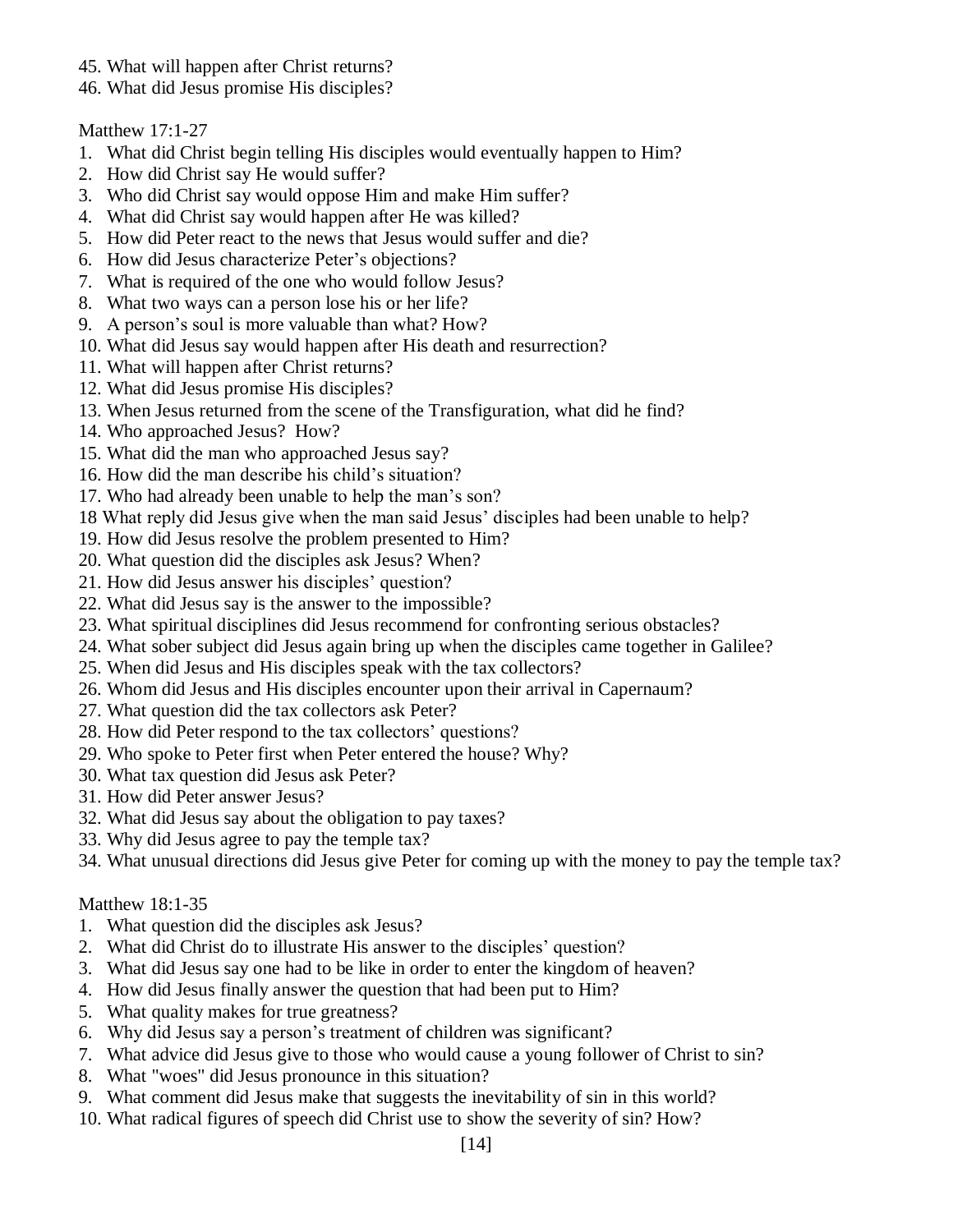- 11. What are the consequences of sin?
- 12. How does God protect children?
- 13. Who is especially important to God? Why?
- 14. What command about children did Jesus give the disciples?
- 15. What kind of guardians did Jesus suggest children have?
- 16. To whom do angels have constant access?
- 17. What kind of pastoral imagery did Jesus use to illustrate His point about the value of a soul?
- 18. How did Jesus say the owner of one hundred sheep would react if just one of his sheep wandered off?
- 19. According to Jesus, how would the owner of a lost sheep react upon finding his lost sheep?
- 20. How did Jesus compare sheep to the way God views lost children?
- 21. How did Jesus describe God? Why?
- 22. What situation was Jesus addressing in this context?
- 23. What did Jesus set forth as the first step in resolving conflict?
- 24. What positive consequences can result from resolving conflict?
- 25. What should we do if a person will not listen to correction and does not want to work things out?
- 26. What Old Testament principle is in view here?
- 27. What did Jesus say to do if a person doing wrong won't listen to correction?
- 28. What extreme measures should be used if a wrongdoer turns a deaf ear to all pleas to reconcile?
- 29. How can Christians and/or churches be certain they have authority to exercise discipline?
- 30. What assurance did Jesus give His disciples about answered prayer?
- 31. What special promise did Jesus make to groups that gather in His name (for His purposes)?
- 32. What question did Peter ask Jesus?
- 33. What surprising answer did Jesus give Peter?
- 34. How did Jesus illustrate His answer to Peter's question?
- 35. To what did Jesus compare the kingdom of heaven?
- 36. In the Parable of the Unmerciful Servant, what did the king want to do?
- 37. How was the king prepared to get the large amount of money owed him by a particular servant?
- 38. What did the indebted servant do?
- 39. How did the king graciously respond to the indebted servant's desperate plea?
- 40. What did the servant go do after his debt was cancelled?
- 41. How did the second servant respond to the demand for payment?
- 42. What effect did the second servant's pleas have on the first servant?
- 43. Who watched with dismay as the first servant refused to have mercy on the second? Why?
- 44. How did the onlookers respond when they saw the first servant throw the second in jail?
- 45. How did the king react to the news he heard?
- 46. How did Jesus apply this parable to His followers?

## Matthew 19:1-30

- 1. Where did Jesus go after telling the Parable of the Unmerciful Servant?
- 2. Who accompanied Jesus?
- 3. Who approached Jesus with the motive of testing Him?
- 4. What trick question did the Pharisees ask Jesus?
- 5. How did Jesus respond to the Pharisees' question?
- 6. What did Jesus quote? Why?
- 7. What did Jesus say is God's ideal for marriage?
- 8. What follow-up question did Jesus' enemies ask?
- 9. How did Jesus respond to the second question about divorce?
- 10. Jesus allowed for divorce under what condition?
- 11. What did the disciples think about Jesus' view of marriage and divorce?
- 12. What did Jesus teach about those who never marry?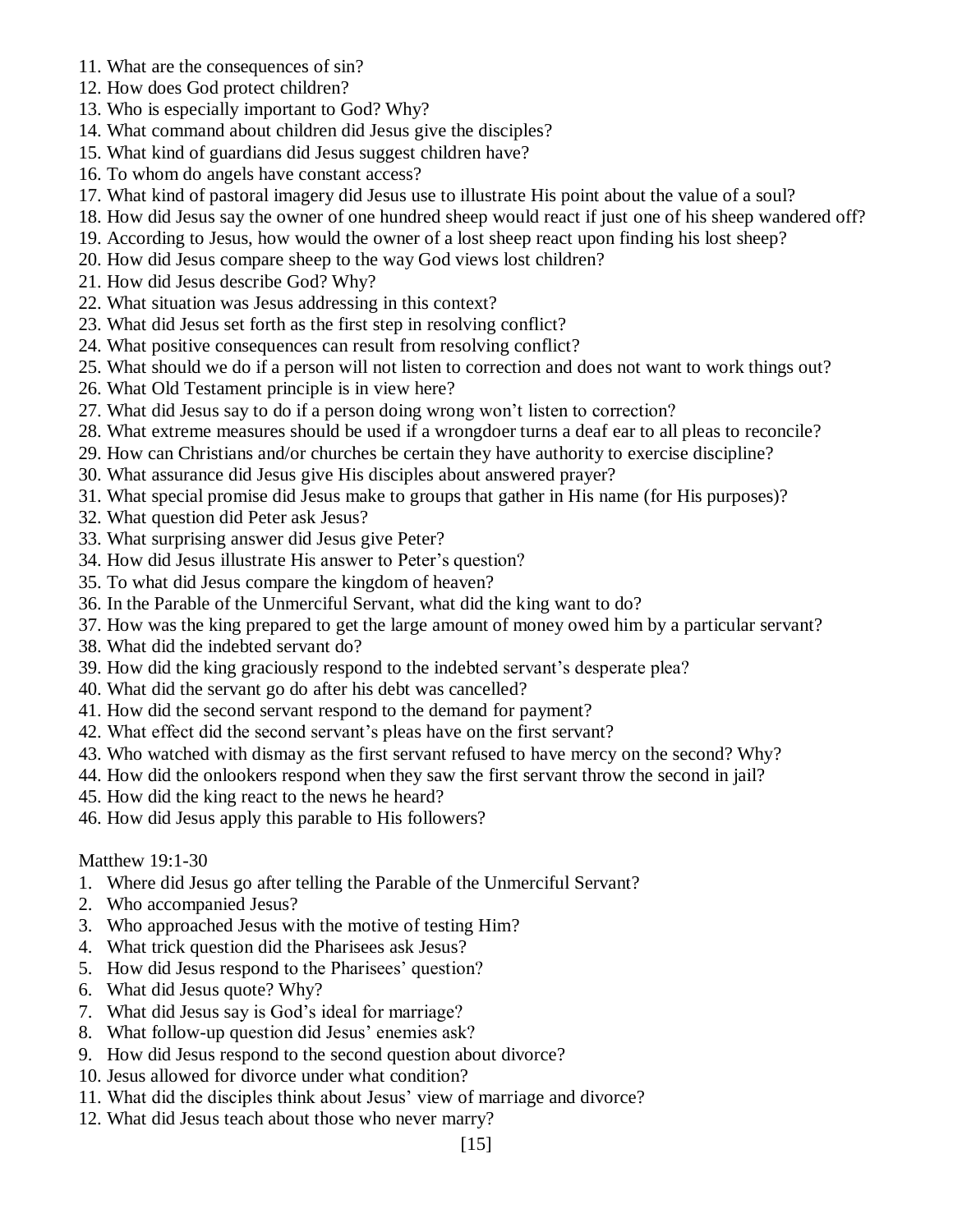- 13. What people were being brought to Jesus? Why?
- 14. Why were children being brought to Jesus?
- 15. To whom did some parents bring their children? Why?
- 16. How did the disciples react to the fact that children were being brought to Jesus?
- 17. On whom did the disciples vent their displeasure?
- 18. How did Jesus correct the disciples?
- 19. Why did Jesus command the disciples to allow the children to come to Him?
- 20. According to Jesus, what kind of people will possess the kingdom of heaven?
- 21. What did Jesus do for the little children?
- 22. What did Jesus do after He spent time with the children?
- 23. What question was asked of Jesus at the beginning of this story?
- 24. How did Jesus respond to the man's question?
- 25. What astonishing claim did the young man make?
- 26. What further assignment did Jesus give the man who came to Him?
- 27. How did the man react to Jesus' demands?
- 28. What amazing statement did Jesus make to His disciples about riches and the kingdom of God?
- 29. How did the disciples respond to how hard it is for a rich person to enter the kingdom of heaven?
- 30. How did Christ explain His statement about rich people and heaven?
- 31. When he applied the truth about riches to the disciples, Peter asked what question?
- 32. What insights into the future did Christ give in His promise?
- 33. What did Jesus promise the twelve disciples?
- 34. What further promise did Jesus make to Christians through the ages who make sacrifices for Him?
- 35. How are spiritual values different from worldly values?

## Matthew 20:1-34

- 1. To what situation did Jesus compare the kingdom of heaven?
- 2. Who was the central character in this parable?
- 3. What did the landowner go out and do?
- 4. What wages were agreed upon by the landowner and his hired hands?
- 5. In the parable, what happened at about 9:00 a.m.?
- 6. What wage was agreed upon between the landowner and his workers?
- 7. How many additional times did the landowner go out and hire workers?
- 8. How did the last group of workers respond to being asked why they were doing nothing?
- 9. What happened to the last group of workers?
- 10. What did the landowner tell his foreman at the end of the day?
- 11. What wages did the workers hired at the eleventh hour receive?
- 12. What did the landowner pay to the men who worked all day?
- 13. How did the workers respond to the landowner's system of payment?
- 14. What rationale did the landowner give for his actions?
- 15. Who was traveling with Jesus at this time?
- 16. Where was Christ going when He spoke of His death for the third time? Why?
- 17. How can you tell that the disciples weren't sure what lay ahead?
- 18. What title did Jesus use to refer to Himself?
- 19. To whom did Jesus say He would be betrayed?
- 20. What did Jesus say the chief priests and teachers of the law would ultimately do?
- 21. Who did Jesus say would kill Him?
- 22. What pain and shame did Jesus predict for Himself before the actual crucifixion?
- 23. What did Jesus say would happen three days after His death?
- 24. When would Jesus be raised from the dead?
- 25. Who came to Jesus? Why?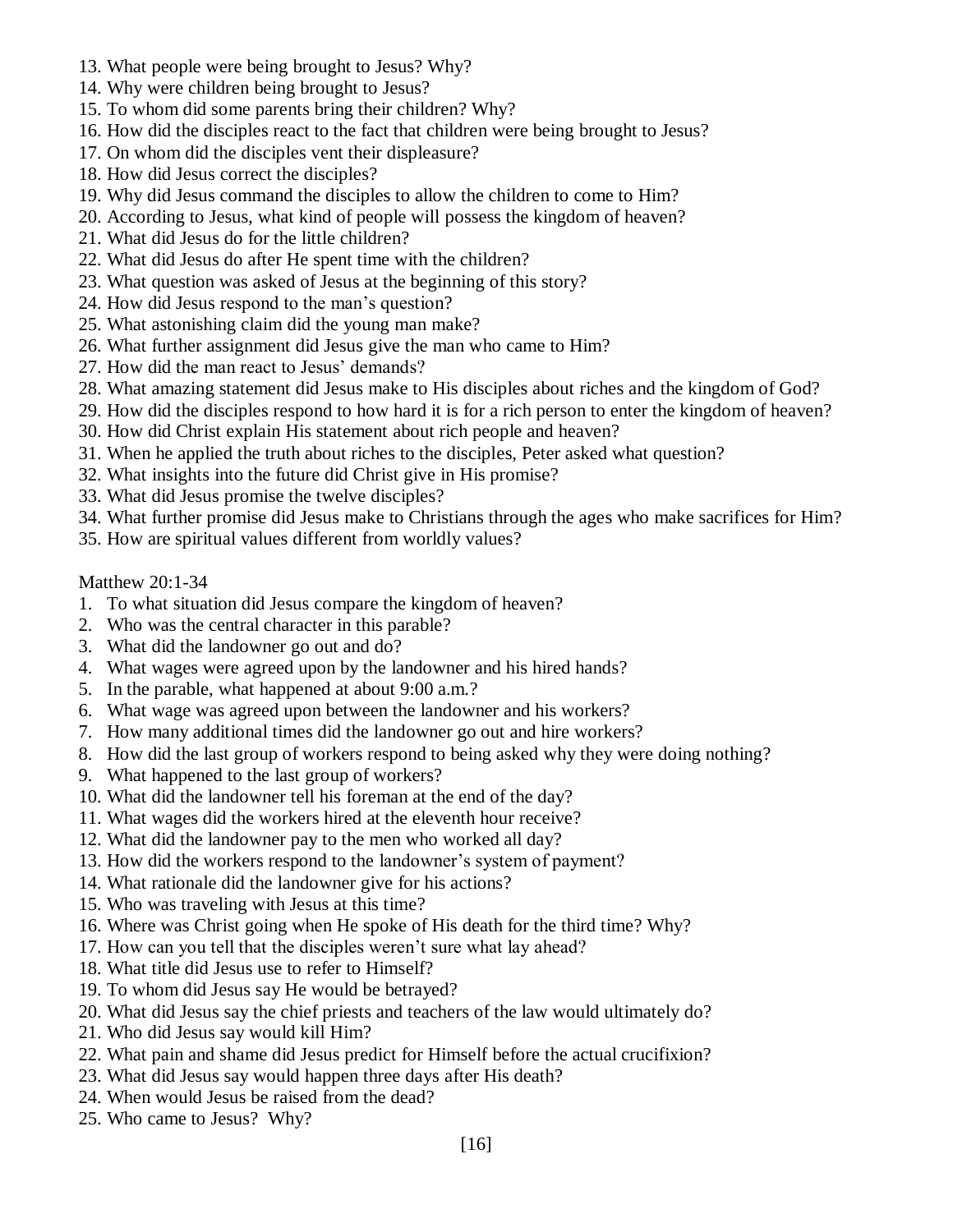- 26. What favor did James and John's mother ask Jesus?
- 27. How did Jesus respond to the request that James and John get special treatment?
- 28. What curious question did Jesus ask James and John?
- 29. How did James and John answer Jesus' cryptic question?
- 30. What did Jesus promise James and John?
- 31. What did Jesus refuse to promise James and John?
- 32. According to Jesus, who will decide the positions of honor and authority in the kingdom of God?
- 33. What was the reaction of the other disciples to this whole dialogue?
- 34. Whose leadership style did Jesus condemn?
- 35. How did Jesus define leadership?
- 36. What did Jesus say was His mission in life?
- 37. Where did the incident in this passage take place?
- 38. Who was with Jesus? When?
- 39. Who was following Jesus? When?
- 40. Who happened to be sitting by the roadside when Jesus passed by?
- 41. What did the people sitting by the roadside do when they heard Jesus was nearby?
- 42. What was the crowd's reaction to the scene that developed?
- 43. How did the crowd's words affect the two blind men?
- 44. What did Jesus do in the midst of all the commotion?
- 45. What did Jesus ask the two blind men?
- 46. What request did the blind men make of Jesus?
- 47. Why did Jesus grant the request made of Him?
- 48. How did the men who were healed show their gratitude?

#### Matthew 21:1-46

- 1. To where was Jesus traveling? With whom?
- 2. Through what village were Jesus and His disciples passing?
- 3. How were the disciples instructed to answer anyone who might object to their actions?
- 4. Jesus sent two of His disciples to find and return with what? Why?
- 5. Why was this incident significant?
- 6. How did the two disciples respond to Jesus' instructions?
- 7. When the men returned with the donkey and colt, what did Jesus do?
- 8. What did the gathered crowd place on the road? Why?
- 9. What size crowd participated in welcoming Jesus?
- 10. What did the crowds shout as Jesus entered Jerusalem?
- 11. How did this "parade" affect those living in Jerusalem?
- 12. What did the crowd accompanying Jesus say about Him to those in the city?
- 13. After entering Jerusalem, where did Jesus go? What happened there?
- 14. What did Jesus do in the temple area?
- 15. What sort of goods were being sold in the temple courts?
- 16. What did Jesus quote to those in the temple?
- 17. Jesus accused the merchants of turning the temple into what? Why?
- 18. What kinds of handicaps and infirmities did Jesus heal while at the temple?
- 19. What were the children in the temple area shouting?
- 20. How did the chief priests and teachers of the law feel about children praising Jesus?
- 21. What did the religious leaders ask Jesus?
- 22. How did Jesus answer the religious leaders?
- 23. What did Jesus do when He left the temple?
- 24. Where was Jesus going? When?
- 25. What was Jesus feeling? When?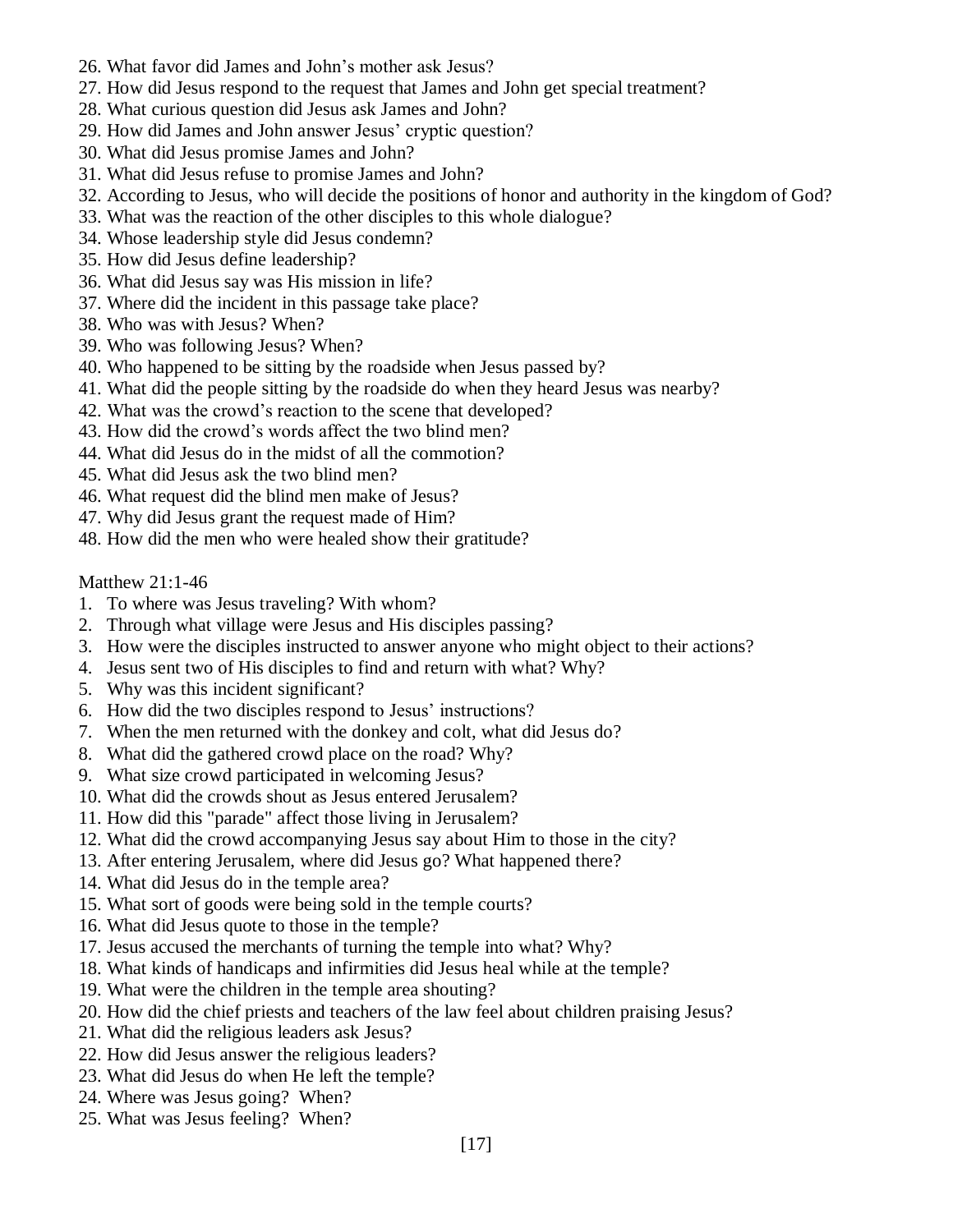- 26. What caught Jesus' attention? Why?
- 27. What did Jesus discover when he made a closer inspection of the fig tree?
- 28. What did Jesus do to the fig tree?
- 29. What happened immediately after Jesus cursed the fig tree?
- 30. How did the withered fig tree incident affect the disciples?
- 31. What did the disciples ask Jesus?
- 32. What did Jesus cite as the necessary ingredient to doing "impossible" things?
- 33. What even more amazing feat than causing a fig tree to wither did Jesus claim was possible?
- 34. What attitude did Jesus encourage us to have in prayer?
- 35. Where was Jesus when the incidents of this passage occurred?
- 36. What was Jesus doing when He was interrupted?
- 37. Who interrupted Jesus? Why?
- 38. What questions did the chief priests and the elders ask Jesus?
- 39. What deal did Jesus make with his accuser?
- 40. Jesus' question dealt with what subject?
- 41. What were the only two possible answers the religious leaders could give?
- 42. What was the drawback to claiming that John's ministry was divinely inspired?
- 43. What was the risk of claiming that John had no divine authority?
- 44. How did the religious leaders finally respond to Jesus?
- 45. What reply did Jesus give to the chief priests and elders?
- 46. Who are the main characters in this parable?
- 47. In the Parable of the Two Sons, what did the man say to his first son?
- 48. How did the first son respond to his father's words?
- 49. What happened to the first son later?
- 50. What did the man say to his second son?
- 51. How did the second son respond to his father's words?
- 52. What did the second son actually do?
- 53. What question did Jesus ask His audience at the end of the parable?
- 54. Who did Jesus claim would be in heaven before the religious leaders in His audience?
- 55. According to Jesus, who came to show the Jews the way of righteousness?
- 56. How did the religious leaders respond to John's message?
- 57. How did the landowner in this parable prepare his vineyard?
- 58. What did the landowner do at harvest time?
- 59. How did the tenants of the vineyard treat the landowner's servants?
- 60. What did the landowner do after his servants were attacked?
- 61. How did the landowner's alternative plan work?
- 62. What solution did the landowner finally decide on?
- 63. How did the tenants react to the landowner's choice?
- 64. What end did Jesus predict for the wicked tenants of the parable?
- 65. What did Jesus quote to the religious leaders?
- 66. How did Jesus personalize or apply this parable and Scripture to the nation of Israel?
- 67. What did the religious leaders realize when they heard Jesus' parable?
- 68. What did the chief priests and elders try to do?
- 69. Why didn't the chief priests and elders carry out their plan at that moment?

#### Matthew 22:1-46

- 1. What preparations were being made in the parable of the wedding banquet?
- 2. What did the king send his servants to do?
- 3. How did people respond to the king's invitation?
- 4. Upon hearing that no one would come to the wedding, what did the king do?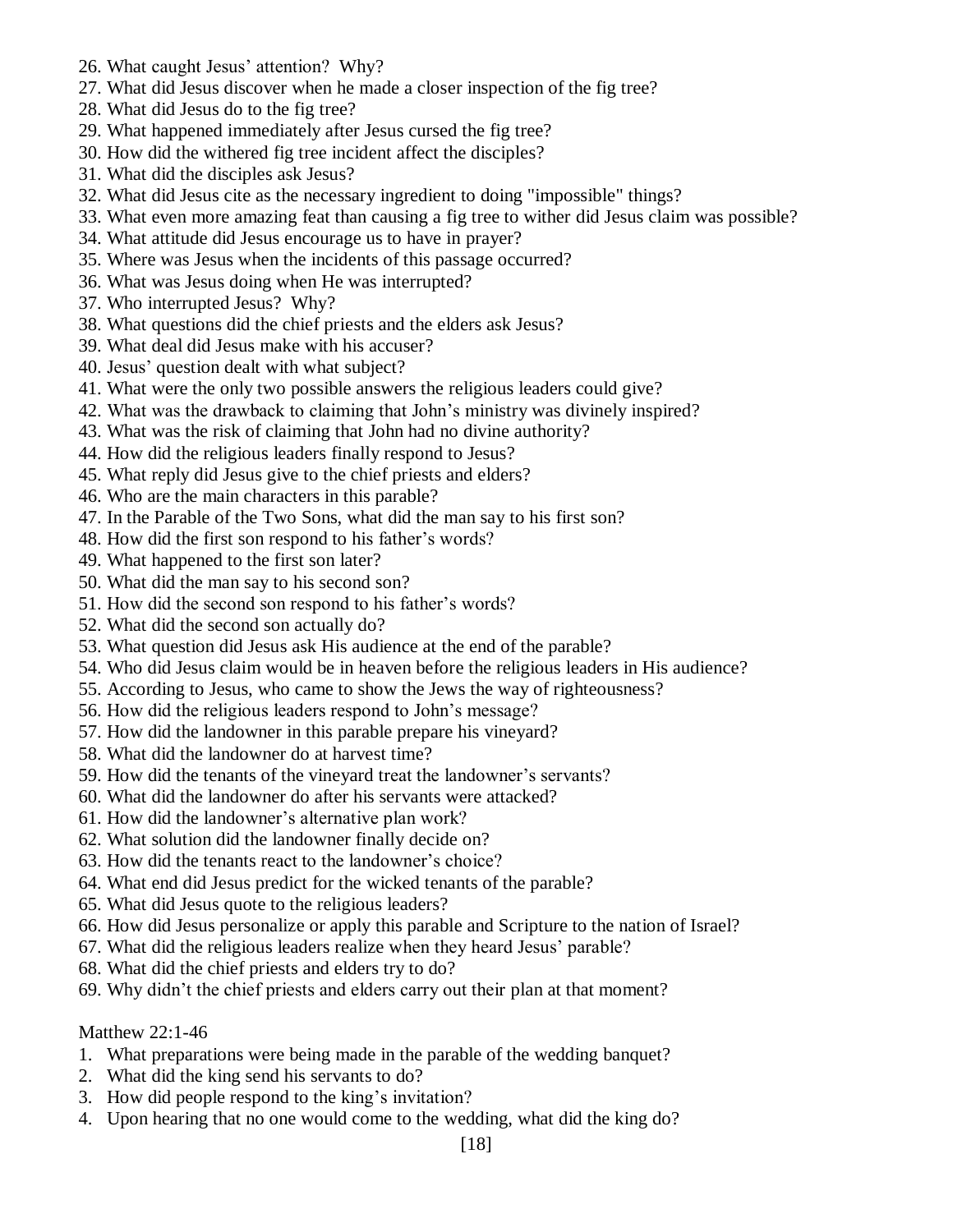- 5. How did the invited guests react to the king's second appeal?
- 6. To what shocking acts did some of the people who were invited resort?
- 7. How did the king deal with the lawbreakers?
- 8. The king went to a "Plan B" that included what changes?
- 9. How did the king's alternative plan work out?
- 10. What did the king say when he spotted an improperly dressed wedding guest?
- 11. What did the king order his servants to do with the man who was improperly dressed?
- 12. Why did the king throw out the unwelcome wedding guest?
- 13. What group sought to trap Jesus? How?
- 14. What two groups were sent to Jesus? Why?
- 15. How did the Pharisees address Jesus?
- 16. How did the Pharisees describe Jesus' character?
- 17. How did the Pharisees describe Jesus' manner of teaching?
- 18. After all the flattery, what question did the Pharisees' disciples and the Herodians finally ask Jesus?
- 19. How did Jesus respond to all the false adulation He received in this incident?
- 20. What did Jesus say to the men who questioned Him?
- 21. What object did Jesus use to illustrate His answer? How?
- 22. How did Jesus answer the question without getting Himself in political hot water?
- 23. How did Jesus' opponents respond to Jesus' words?
- 24. What distinctive belief did the Sadducees hold?
- 25. To what authority did the Sadducees appeal in asking their question?
- 26. To what kind of law did the Sadducees defer?
- 27. What rare, unlikely scenario did the Sadducees describe for Jesus?
- 28. What question did the Sadducees finally put to Jesus?
- 29. What two important facts did Jesus charge the Sadducees with not knowing?
- 30. What did Jesus say about the institution of marriage in eternity?
- 31. What did Jesus say about angels and marriage?
- 32. How did Jesus prove that people will be raised from the dead?
- 33. How did the crowd react to this exchange?
- 34. Who heard that the Sadducees had been embarrassed by Jesus? How did they respond?
- 35. What did the Pharisees do? Why?
- 36. What sort of person was selected to address Jesus?
- 37. What was the Pharisee's purpose in asking Jesus a question?
- 38. What specific question did the man ask Jesus?
- 39. How did Jesus answer the Pharisee's question?
- 40. What kind of love did Jesus describe?
- 41. What important footnote did Jesus add to His answer?
- 42. What kind of love for one's neighbor did Jesus require?
- 43. How important did Jesus say these two principles were?
- 44. In what setting did this conversation take place?
- 45. What religious group had gathered? Why?
- 46. Who did the interrogation of Jesus? When?
- 47. What questions did Jesus ask?
- 48. What important fact did the Pharisees admit about Christ?
- 49. How did Jesus enlighten the Pharisees?
- 50. According to Jesus, under what special condition did David write?
- 51. What was important about the way David referred to Christ?
- 52. What final question did Jesus use to make His point?
- 53. What happened after Jesus silenced the Pharisees?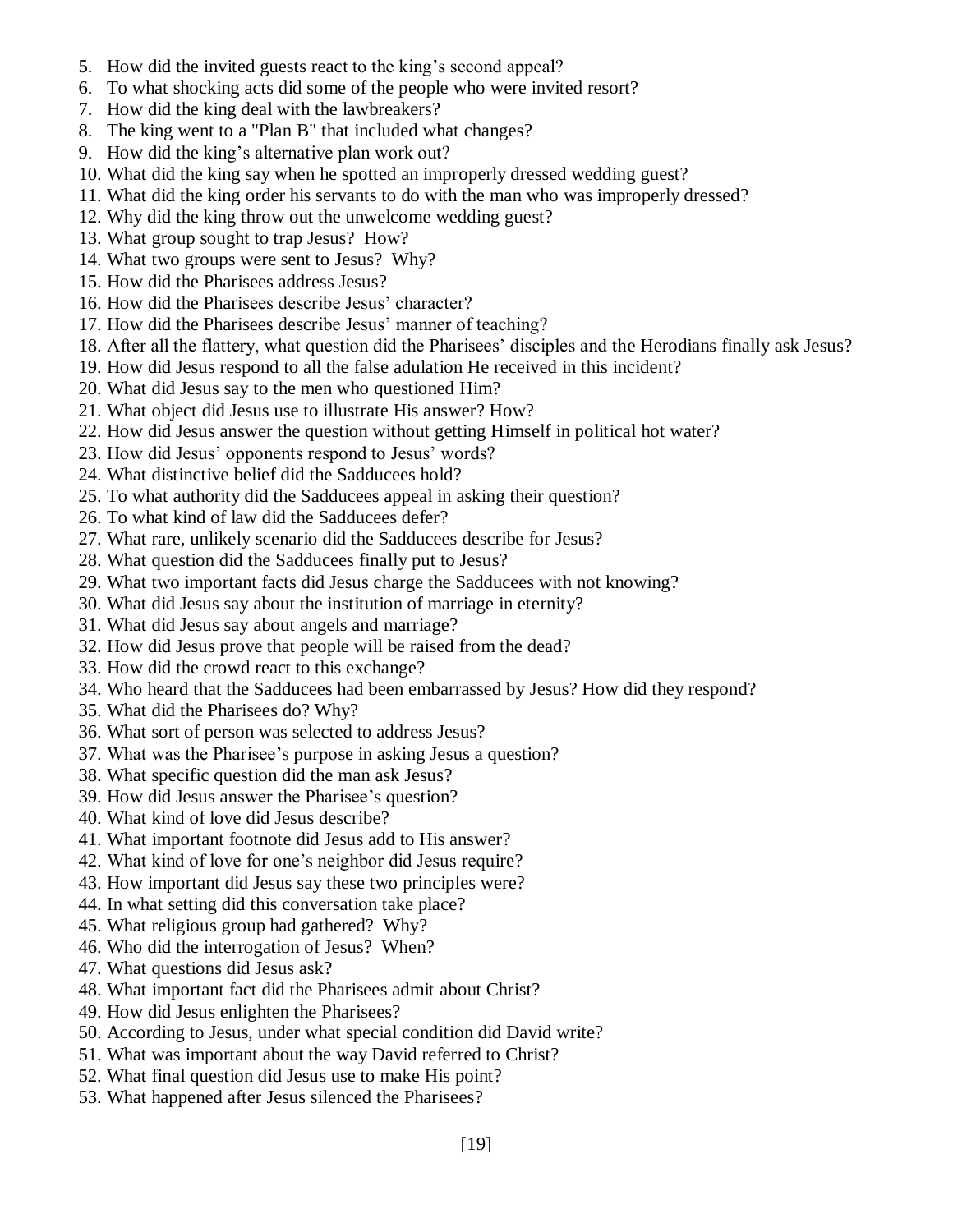#### Matthew 23:1-39

- 1. To whom was Jesus speaking?
- 2. About whom was Jesus speaking?
- 3. Of what did Jesus accuse the religious leaders?
- 4. What motivation did Jesus say governed the behavior of the Pharisees?
- 6. What eternal destiny did Jesus pronounce on religious hypocrites?
- 7. What are some of the names Jesus used to describe the leaders of Israel—the Pharisees?
- 8. What did Jesus say about the Pharisees' evangelism?
- 9. What kind of picky man-made traditions did Jesus accuse the religious leaders of following blindly?
- 10. What evidence of twisted priorities among the religious elite did Jesus give?
- 11. How did Jesus illustrate the Jewish leaders being more interested in credentials than character?
- 12. How did Jesus argue that the Pharisees had failed to learn the lessons of Israel's history?
- 13. Because of her awful leadership, how did Jesus lament over Jerusalem?

## Matthew 24:1-51

- 1. When did the disciples approach Jesus with their question?
- 2. What topic of conversation did the disciples raise with Jesus? When?
- 3. What prophetic statement did Jesus make in reference to the temple?
- 4. As Jesus was sitting on the Mount of Olives, what questions did the disciples pose?
- 5. What wide-scale calamities did Jesus predict would occur near the end of the world?
- 6. What various events did Jesus say would happen to believers in the end times?
- 7. What did Jesus say about the moral state of the world in the end?
- 8. To what extent will the gospel be preached in the last days?
- 9. According to Jesus, what will the final days on earth be like?
- 10. What important warning about spiritual deception did Jesus issue?
- 11. How will true believers recognize Jesus' return?
- 12. What heavenly signs and aberrations will accompany the return of Christ?
- 13. What part did Jesus say the angels of God would play in His return?
- 14. Who knows when the end times will come?
- 15. When did Jesus say these end time events would occur?
- 16. Who did Jesus say knows the day and hour of the end?
- 17. To what did Jesus compare the end of the world?
- 18. How will most people react when the end comes?
- 19. What illustrations did Jesus use to show the suddenness of His return?
- 20. What warning did Jesus give His disciples?
- 21. To what did Jesus liken His coming? Why?
- 22. What qualities did Jesus say His servants will need to be ready for His coming?
- 23. What did Jesus warn would happen to those who doubt His coming?

# Matthew 25:1-46

- 1. To what did Jesus compare the kingdom of heaven in the parable of the virgins?
- 2. How were the ten women described?
- 3. Why were some of the virgins described as "foolish"?
- 4. What made some of the virgins "wise"?
- 5. What happened to the bridegroom?
- 6. What happened at midnight?
- 7. What did the foolish virgins ask of the others?
- 8. How did the wise virgins respond when asked to help the ones who weren't prepared?
- 9. When did the bridegroom arrive and the wedding banquet begin?
- 10. What did the foolish virgins discover and do when they returned?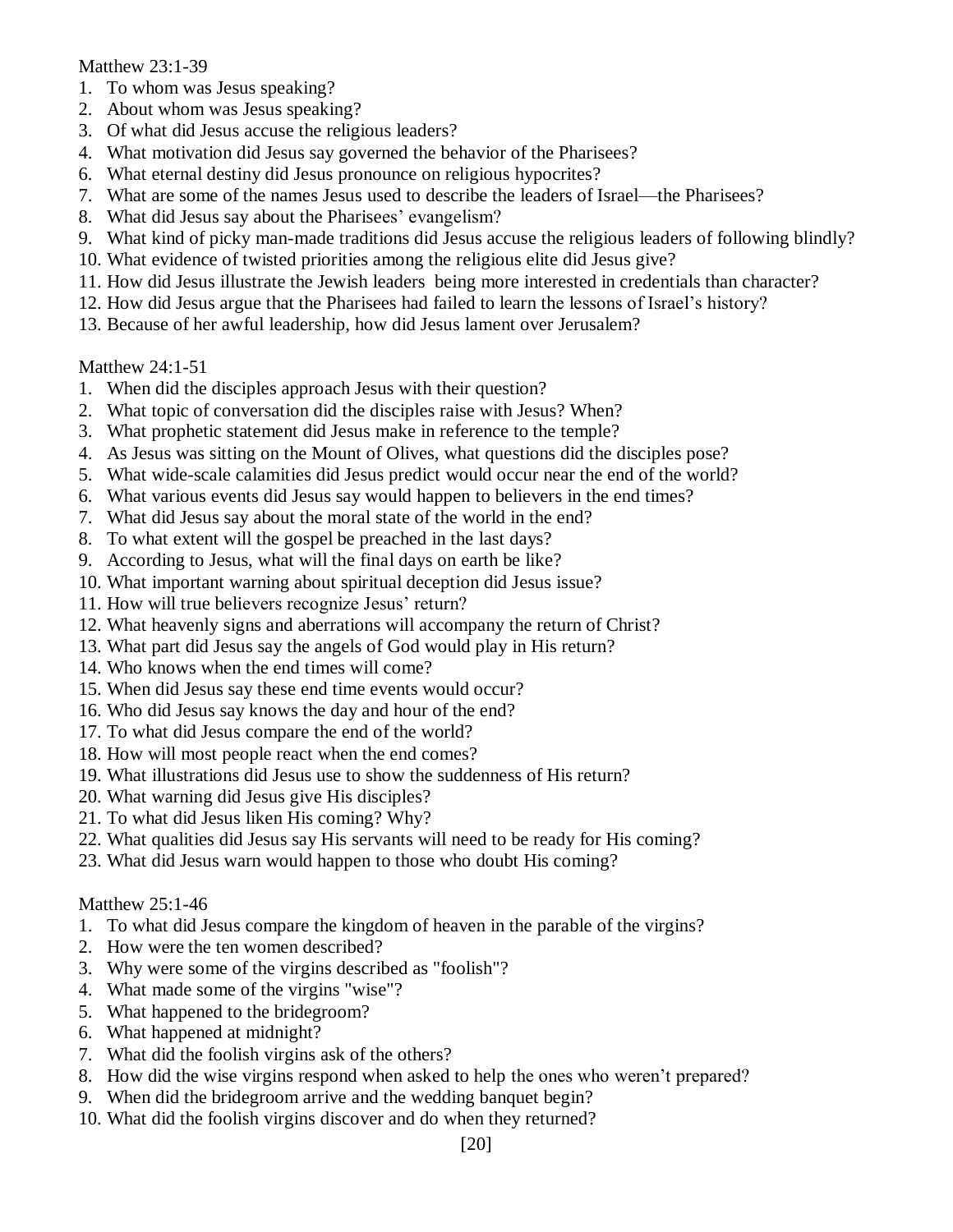- 11. How did the bridegroom respond when some virgins wanted to come to the wedding late?
- 12. With what warning did Jesus conclude this parable? Why?
- 13. To what did Jesus liken the kingdom of God in the parable of the talents?
- 14. What did the man in the parable give to his servants?
- 15. What did the servant who received five talents do with his money?
- 16. What kind of return on his investment did the servant with two talents get?
- 17. What did the third servant do with the one talent his master gave him?
- 18. How did the master react to the report of the first servant?
- 19. What was the response to the report of the second servant?
- 20. What excuse did the third servant give for not investing his talent?
- 21. How did the master respond to the third servant's explanation?
- 22. What orders did the master give about the third servant's one talent?
- 23. What judgment was handed down to the "wicked, lazy" servant?
- 24. How did Jesus describe His Second Coming?
- 25. Where will all the nations be at Christ's return?
- 26. According to Jesus, how will the people of the earth be divided?
- 27. How will Jesus divide humanity?
- 28. What will Jesus say to those on His right?
- 29. Why will the group on Jesus' right be blessed?
- 30. How will the "sheep" respond to Jesus' words on that day?
- 31. What criterion will Christ use to judge people?
- 32. What will Jesus say to the "goats" on His left?
- 33. Why will the goats be judged?
- 34. What will cause the goats to be judged?
- 35. What defense will those on Christ's left use to justify themselves?
- 36. What will hell be like?
- Matthew 26:1-75
- 1. To whom was Jesus talking? When?
- 2. How close was the Feast of the Passover?
- 3. What did Jesus say would happen at the Feast of the Passover?
- 4. Who presided over the gathering of chief priests and elders?
- 5. Where did the chief priests and elders assemble? Why?
- 6. What group got together in secret? Why?
- 7. What did the chief priests and elders gather to do?
- 8. What was the chief priests' and elders' ultimate desire concerning Jesus?
- 9. Whom did the religious leaders plan to arrest? Why?
- 10. When did the religious leaders not want to carry out their plan?
- 11. Why were the religious leaders reluctant to act during the feast?
- 12. Where was Jesus staying when the woman with perfume came to Him?
- 13. What did the woman do with her perfume?
- 14. How did the disciples react to the sacrifice they witnessed?
- 15. What did the disciples claim would have been a better use for the perfume?
- 16. How did Jesus respond to the disciples' indignation and muttering?
- 17. What did Jesus call the woman's act? Why?
- 18. Why did Jesus say the woman did the right thing?
- 19. How did Jesus describe this anointing?
- 20. What recognition did Jesus promise for the woman?
- 21. Who is the central character in this passage?
- 22. With what group did Judas meet? Why?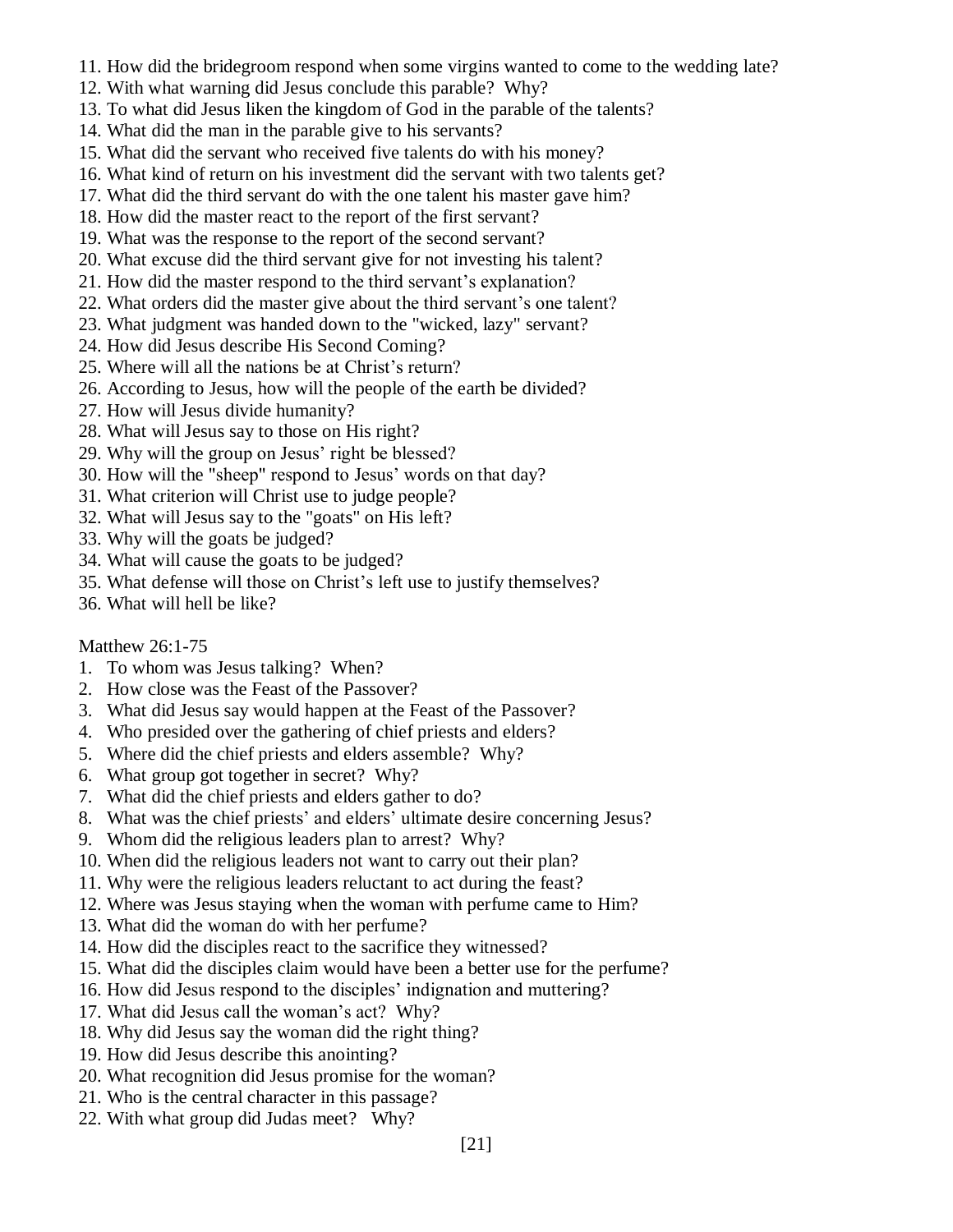- 23. What offer did Judas make to the chief priests?
- 24. How did Judas refer to Jesus?
- 25. How did the chief priests show they were interested in Judas's offer?
- 26. What did Judas get for betraying Jesus?
- 27. What did Judas do once he struck a deal with the chief priests?
- 28. How did Judas spend his last days with Jesus?
- 29. What was going on during the time of the incidents described in this passage?
- 30. What question did the disciples ask Jesus?
- 31. What instructions did Jesus give His followers?
- 32. What was the response of the disciples to Jesus' instructions?
- 33. What did Jesus and His disciples do that evening?
- 34. What shocking statement did Jesus utter during His meal with the disciples?
- 35. How did the disciples react to Jesus' announcement?
- 36. How did Jesus identify the one who would betray Him?
- 37. What sobering statement did Jesus make about His betrayer?
- 38. How did Judas respond to the words of Christ?
- 39. What did Jesus say about the bread on the table?
- 40. What remarks did Jesus make about the wine they were drinking?
- 41. When did Jesus say He would eat with His disciples again?
- 42. What did the group do after they finished eating?
- 43. What prediction about His followers did Jesus make on the Mount of Olives?
- 44. To what did Jesus compare Himself and His disciples?
- 45.What was significant about Jesus' statement and His situation?
- 46. What did Christ predict about Himself?
- 47. Where did Jesus say He would go? When?
- 48. How did Peter respond to Jesus' statement that all the disciples would abandon Him?
- 49. What prediction did Jesus make about Peter?
- 50. What did Peter have to say when Jesus said Peter would disown Him?
- 51. How did the rest of the disciples react to these depressing comments by Christ?
- 52. Who was Jesus with? When?
- 53. Where did Jesus and His companions go together? Why?
- 54. What did Jesus tell the disciples?
- 55. With which disciples did Jesus choose to pray?
- 56. What was Jesus' state of mind at the time?
- 57. What kind of pain did Jesus confess to His friends?
- 58. When Jesus went on a bit further and fell to the ground, what did He do?
- 59. What scene greeted Jesus when He returned from praying?
- 60. What kind of warning did Jesus give Peter?
- 61. What did Jesus do after speaking with Peter?
- 62. What were the disciples doing while Jesus was praying the second time?
- 63. How did Jesus react when He found His disciples sleeping a second time?
- 64. When Jesus finished praying, what did He say to His disciples?
- 65. What event happened after Jesus prayed?
- 66. What happened just as Jesus finished praying in the garden of Gethsemane?
- 67. What kind of crowd accompanied Judas?
- 68. How did Judas greet Jesus?
- 69. What was significant about the signal Judas used to point out Jesus?
- 70. What command did Jesus give Judas?
- 71. What did the men in the crowd do when Jesus spoke?
- 72. What did one of Jesus' disciples do in an attempt to protect his master?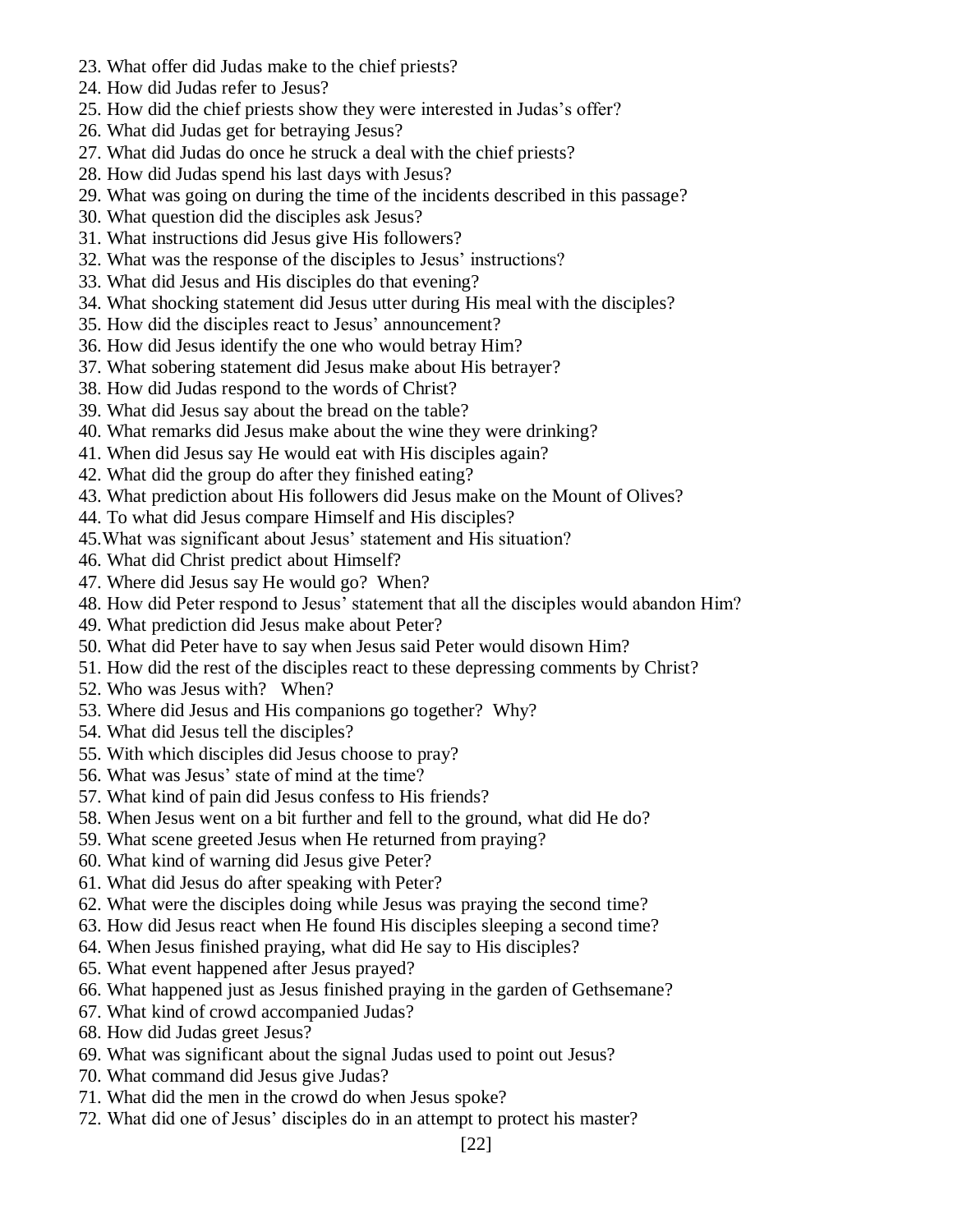- 73. What did Jesus tell the disciple who attacked?
- 74. What truthful "boast" did Jesus make?
- 75. Why didn't Jesus take advantage of His disciple's brave attack?
- 76. What did Jesus say to the crowd?
- 77. What happened when it became obvious that Jesus would be arrested?
- 78. After being arrested, where was Jesus taken?
- 79. Who was assembled where Jesus was taken? Why?
- 80. Who had followed Jesus at a distance? Where was he?
- 81. What were the chief priests and Sanhedrin hoping to find?
- 82. Who came forward to testify at this "trial"?
- 83. What did one witness claim to have heard Jesus say?
- 84. When the high priest first began questioning Jesus, how did Jesus respond?
- 85. What question did the high priest finally ask Jesus about His identity?
- 86. How did Jesus answer the high priest?
- 87. What prophetic statement did Jesus make in His defense?
- 88. How did Jesus' claim affect the high priest?
- 89.What emotional and physical abuse did Christ endure at the hands of these spiritual leaders?
- 90. Who approached Peter? Why?
- 91. What did the servant girl say to Peter? Why?
- 92. How did Peter respond to the servant girl's question?
- 93. What did Peter do after his exchange with the servant girl?
- 94. When another girl approached Peter, what did she say?
- 95. How did Peter handle the second girl's claim?
- 96.Why did a third group of folks insist that Peter had to be a follower of Christ?
- 97. What extreme reaction did Peter have to the allegation that he was a follower of Jesus?
- 98. What memory did the cock's crow trigger in Peter's mind?
- 99. How did Peter react when he realized what he had done?

Matthew 27:1-66

- 1. When did the religious leaders decide to put Jesus to death?
- 2. What did the religious leaders do with Christ?
- 3. Where did the religious leaders take Jesus?
- 4. Why was it significant that Jesus was taken to Pilate?
- 5. How did Judas feel when he saw that Jesus had been condemned to die?
- 6. What action did Judas take in an attempt to undo his crime?
- 7. What did Judas say to the religious leaders?
- 8. How did the religious leaders act when they heard Judas express second thoughts?
- 9. What did Judas do when the leaders rejected his offer to return the money?
- 10. What did the leaders do with the bounty they had paid Judas?
- 11. Why was Judas's suicide significant?
- 12. What title and position did Pilate have?
- 13. What question did Pilate ask Jesus?
- 14. How did Jesus answer the Roman authority?
- 15. How did Jesus answer the Jews when they made accusations against Him?
- 16. What did Pilate think of Christ's silence?
- 17. What custom did the governor follow at this particular time of year?
- 18. Who was in prison at the time?
- 19. What choice did Pilate put before the crowd?
- 20. What message did Pilate's wife send him?
- 21. How did the religious leaders influence the crowd?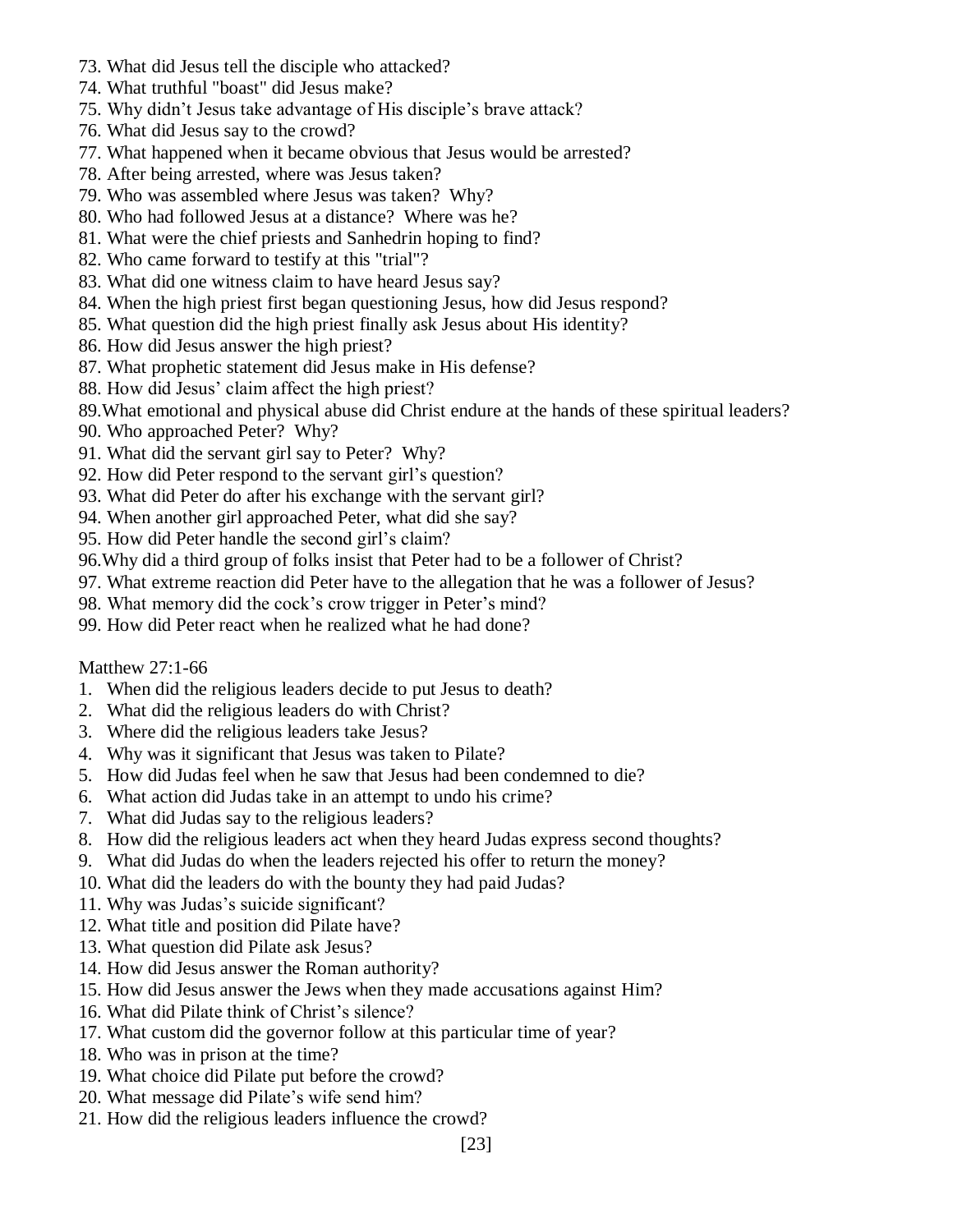- 22. What choice did the crowd make?
- 23. What did the crowd ask Pilate to do to Christ?
- 24. How did Pilate attempt to evade any responsibility in the condemnation of Jesus?
- 25. What ironic statement did the crowd make about Jesus' blood?
- 26. What happened to the two prisoners—Barabbas and Jesus?
- 27. Who took charge of the flogging and crucifixion of Jesus?
- 28. How many people were involved in torturing Jesus?
- 29. Where did the guards take Jesus? Why?
- 30. Once they had Jesus inside, what did the guards do?
- 31. What did the guards make Jesus wear?
- 32. What did the soldiers put on Jesus' head? Why?
- 33. In what way did these soldiers mock Jesus?
- 34. With what did the soldiers ridicule Christ?
- 35. What types of emotional and physical abuse did the guards inflict on Christ?
- 36. After mocking Jesus, what did the soldiers do?
- 37. When did these events take place?

38. Whom did Jesus and his executioners meet as they were making their way to the site of the crucifixion?

- 39. What was Simon forced to do? For whom?
- 40. Where did the group take Jesus?
- 41. What is the meaning of "Golgotha"?
- 42. What was offered to Jesus?
- 43. After nailing Jesus to the cross, what did the soldiers do?
- 44. What did the soldiers place above Jesus' head?
- 45. Who was executed that day?
- 46. What did onlookers shout at Jesus?
- 47. What was the behavior of the religious leaders like as they watched Jesus die?
- 48. How did the robbers act toward Jesus?
- 49. What happened from the sixth to the ninth hour (from 12 noon until 3 p.m.)?
- 50. What did Jesus cry out at the ninth hour? Why?
- 51. What did Jesus' last words mean?
- 52. What did some of the bystanders think Christ had yelled?
- 53. What did one man in particular try to do for Jesus?
- 54. How did the rest in the crowd respond to the gesture of kindness toward Jesus?
- 55. What happened the next time Jesus cried out in a loud voice?
- 56. What supernatural event took place inside the temple when Jesus died?
- 57. How were things in Jerusalem at that time?
- 58. How did the death of Jesus affect activity in some of the area's cemeteries?
- 59. How did a Roman centurion react to the way Jesus died?
- 60. Who else was in the crowd watching the crucifixion?
- 61. Who in the crowd was most prominent at Jesus' death?
- 62. Who came to the execution site? When?
- 63. What was true about Joseph of Arimathea?
- 64. What did Joseph think about Jesus and His message?
- 65. What kind of help did Jesus receive at His death?
- 66. How did Joseph ask for the body of Jesus?
- 67. How did Pilate respond to Joseph's request?
- 68. What did Joseph do with Jesus' body?
- 69. Where did Joseph put Jesus' body?
- 70. How did Joseph seal the tomb?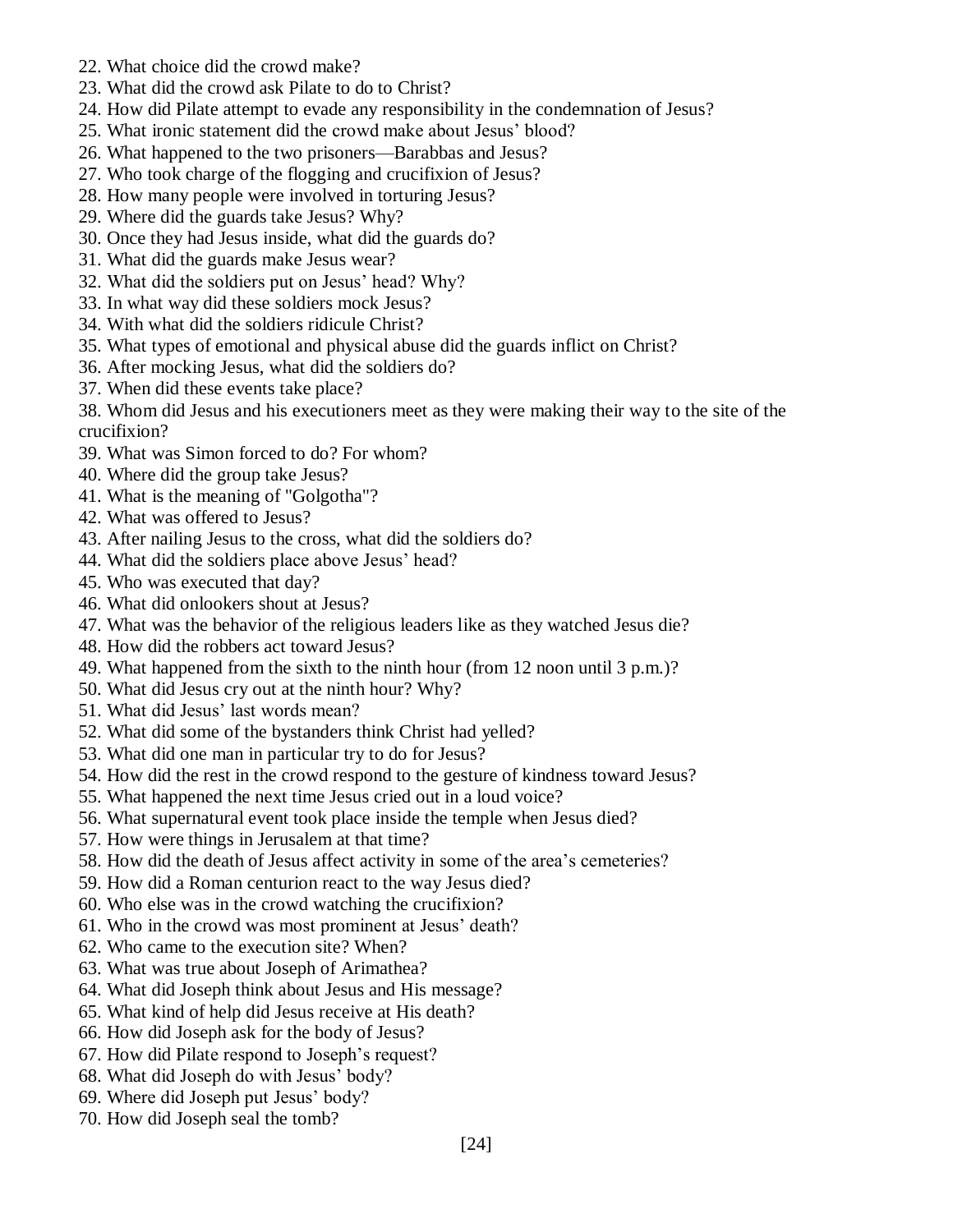- 71. Who watched Joseph bury Jesus?
- 72. When did the chief priests go to Pilate?
- 73. Who went to Pilate the day after Christ was buried? Why?
- 74. What words of Jesus did the chief priests remember and report to Pilate?
- 75. What did the religious leaders call Jesus?
- 76. What did the religious leaders want Pilate to do?
- 77. For how long did the religious leaders want help from Pilate? Why?
- 78. What were the Jewish leaders afraid would happen if Pilate refused their request?
- 79. What were the chief priests afraid would happen if Jesus' body disappeared?
- 80. What command did Pilate give?
- 81. What did the religious leaders do to secure the tomb where Jesus was buried?

#### Matthew 28:1-20

- 1. When did the events of this passage occur?
- 2. Who went to Jesus' tomb?
- 3. What significant events took place that morning?
- 4. Where did the angel go, and what did he do?
- 5. What did the angel look like?
- 6. What effect did the angel have on the guards at the tomb of Jesus?
- 7. What amazing news did the angel announce to the women at the tomb?
- 8. What invitation did the angel give the women?
- 9. What command did the angel give Mary Magdalene and "the other Mary"?
- 10. How did the women feel as they left the tomb?
- 11. What kind of meeting took place as the women were going to tell the disciples about Jesus?
- 12. How did the women respond when Jesus met them?
- 13. What words of challenge and comfort did the women receive?
- 14. While the women were going out to spread the good news, what did the guards from the tomb do?
- 15. What groups met to discuss the "emergency" of Jesus' missing body?
- 16. What did the meeting of religious leaders produce?
- 17. What did the chief priests give the soldiers? Why?
- 18. Whom did the chief priests bribe? Why?
- 19. Whom did the chief priests and elders use? Why?
- 20. What did the religious leaders tell the soldiers to say?
- 21. How did the religious leaders reassure the guards that they would not get in trouble?
- 22. What did the soldiers think about the plot?
- 23. To what degree was the story made up by Jesus' enemies spread and believed?
- 24. Who went to Galilee? When?
- 25. Where did the disciples gather? Why?
- 26. Why did the disciples assemble on the specific mountain they chose?
- 27. Who appeared to the disciples? When?
- 28. What responses did Jesus' appearance elicit?
- 29. What did Jesus say about Himself?
- 30. Where did Jesus tell His disciples to go?
- 31. What did Jesus tell His disciples to make?
- 32. What activities were the disciples to be involved in?
- 33. With what words of comfort did Jesus leave His disciples?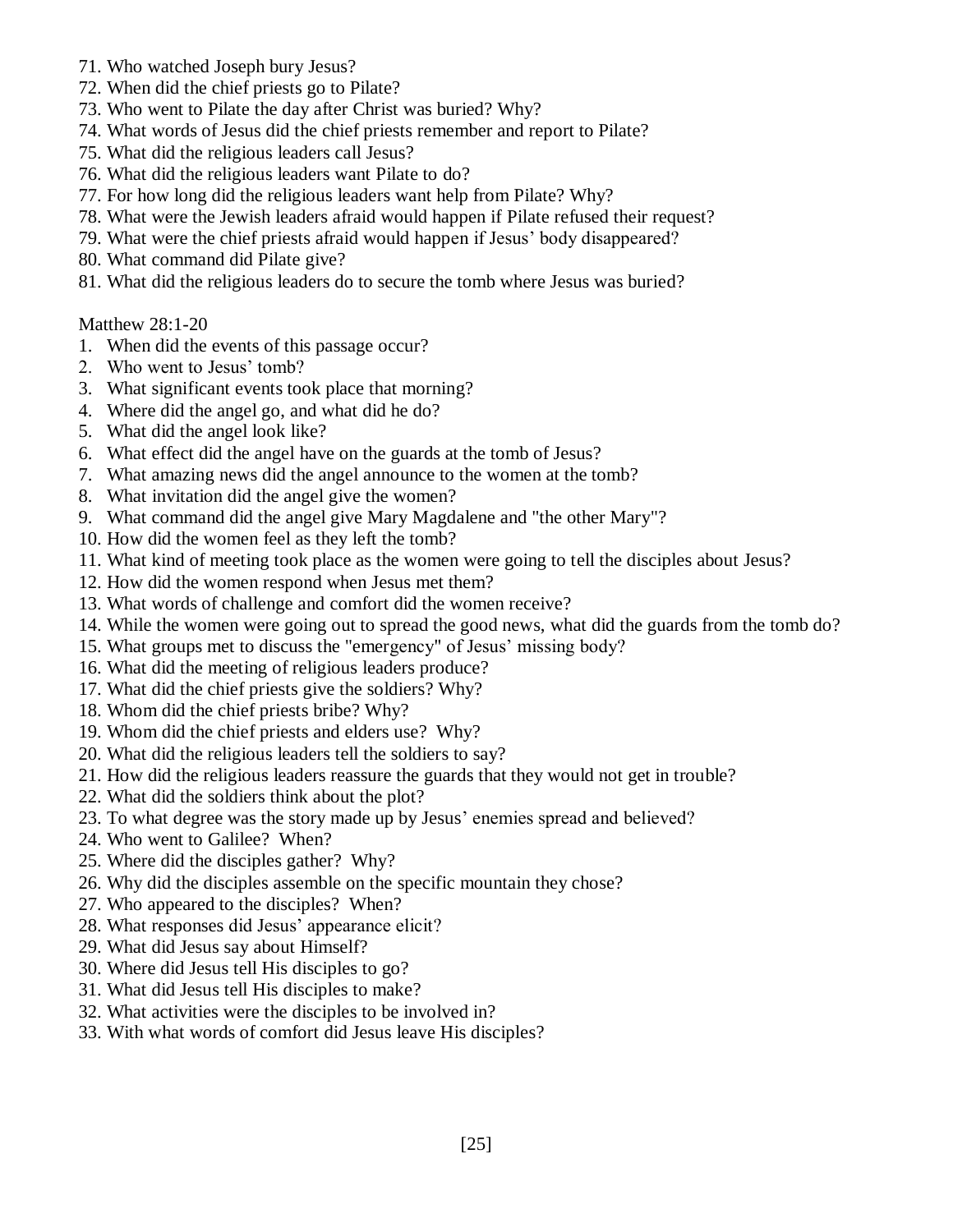## **THE GOSPEL OF MARK**

#### Mark 1:1-22

- 1. How does Mark describe the news about which he wrote?
- 2. How does Mark describe Jesus?
- 3. How does Mark describe John the Baptist?
- 4. What was John's attitude toward Jesus? What is your attitude toward Jesus?
- 5. What was the message that John preached?
- 6. What did John say would be the difference between how he and Jesus would baptize?
- 7. When Jesus was baptized, what did God say about Him?
- 8. What was the "good news" that Jesus preached after John went to prison?
- 9. How did Jesus say people should respond to that news? What has been your response?
- 10. What was Jesus' command to Simon and Andrew, James and John? How did they respond?
- 11. What might you need to leave behind in order to follow Jesus?
- 12. Why were people amazed at the teaching of Jesus?
- 13. What questions do you have regarding this passage?

## Mark 1:23-45

- 1. What did the man with an evil spirit say to Jesus?
- 2. What did Jesus say to the evil spirit?
- 3. What happened and how did onlookers respond?
- 4. What did Jesus do for Simon's mother-in-law?
- 5. What did Jesus do for the people who were brought to Him?
- 6. How can we bring our needy family members and friends to Jesus?
- 7. When and where did Jesus go to pray? Why?
- 8. What is your understanding of your need to pray? When, where and why do you pray?
- 9. How did Jesus respond to being told that everyone was looking for Him?
- 10. What motivated Jesus to heal the man with leprosy?
- 11. What motivates you to help others?
- 12. How did Jesus respond to His popularity?
- 13. What do you learn about Jesus from this passage?
- 14. What questions do you have in regard to this passage?

#### Mark 2:1-28

- 1. What was Jesus doing at the house in Capernaum?
- 2. Why did the paralytic's friends have to lower him through the roof to get him to Jesus?
- 3. How did Jesus respond to their efforts to get their paralytic friend to Him?
- 4. Why did the teachers of the law accuse Jesus of blasphemy?
- 5. For what purpose did Jesus say He was healing the paralytic?
- 6. How did Levi respond to Jesus calling him?
- 7. Who joined Jesus for dinner at Levi's house?
- 8. What was the complaint by the Pharisees regarding those dinner guests?
- 9. How did Jesus respond to those complaints?
- 10. Who are you willing to invite into your home?
- 11. How did Jesus answer the complaints about His disciples not fasting?
- 12. Why did He say it was not a time to fast?
- 13. How did Jesus answer the complaints about His disciples breaking the Sabbath?
- 14. For whom did Jesus say the Sabbath was created?
- 15. Who did He say is the Lord of the Sabbath?
- 16. What are the implications for us regarding the Sabbath?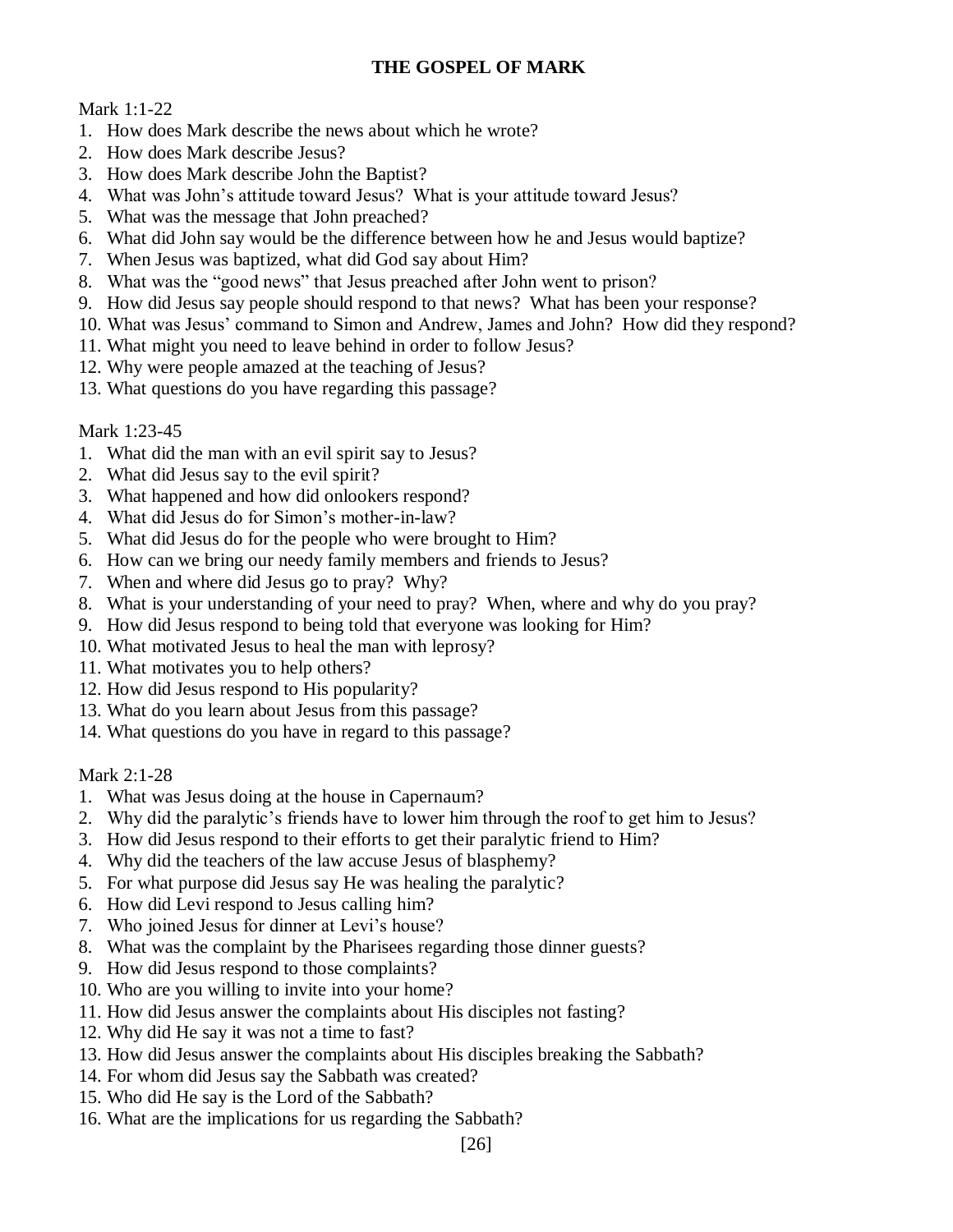- 17. What do you learn about Jesus in this passage?
- 18. What questions do you have in regard to this passage?

#### Mark 3:1-35

- 1. What were the Pharisees watching for in order to accuse Jesus?
- 2. What did Jesus ask them regarding the Sabbath?
- 3. What grieved Jesus?
- 4. How would you know whether you are grieving Him?
- 5. What did the Pharisees miss because of their legalistic view of the Sabbath?
- 6. What did the unclean spirits cry out regarding Jesus?
- 7. Why did He warn them not to make Him known?
- 8. How are the Apostles described?
- 9. What was the attitude of Jesus toward them?
- 10. How did His own people describe Jesus?
- 11. Of what did the scribes accuse Him?
- 12. How did Jesus respond to those accusations?
- 13. What is the unpardonable sin?
- 14. How did Jesus say the scribes had committed that sin?
- 15. How did Jesus respond to His mother and brothers calling for Him?
- 16. Who did Jesus say He considered as close as a brother, sister or mother?
- 17. How well do you fit that description?
- 18. What do you learn about Jesus in this passage?
- 19. What questions do you have in regard to this passage?

#### Mark 4:1-20

- 1. What does Jesus mean when He says "he who has ears to hear, let him hear"?
- 2. What does He want us to learn from this parable of the sower?
- 3. What did the Twelve and others ask Him about?
- 4. Why did Jesus say that He taught in parables?
- 5. In this parable, who is the farmer, who is the soil, what is the word?
- 6. Why is the seed that is sown on the path rendered useless?
- 7. How is the seed initially received by those who are like rocky soil?
- 8. Why do they quickly fall away?
- 9. What makes the seed unfruitful that is sown in those like thorny soil?
- 10. What happens to seed sown in those who are like good soil?
- 11. How would you describe your own response to the word sown in you?
- 12. What questions do you have in regard to this passage?

## Mark 4:21-41

- 1. What is it that Jesus wants us to hear and consider carefully?
- 2. How is the measure we use measured back to us?
- 3. What do the parables of the growing seed and the mustard seed teach us about the Kingdom of God?
- 4. How might His teaching impact our attitude toward and understanding of the Kingdom of God?
- 5. What did Jesus do for His disciples that He did not do for others?
- 6. What kind of storm did Jesus and His disciples experience while in the boat?
- 7. How did the reactions to the storm differ between Jesus and His disciples?
- 8. What did the disciples ask Jesus?
- 9. When have your circumstances left you wondering whether Jesus cared?
- 10. How did Jesus respond to their fear?
- 11. How do you expect Him to respond to your fears?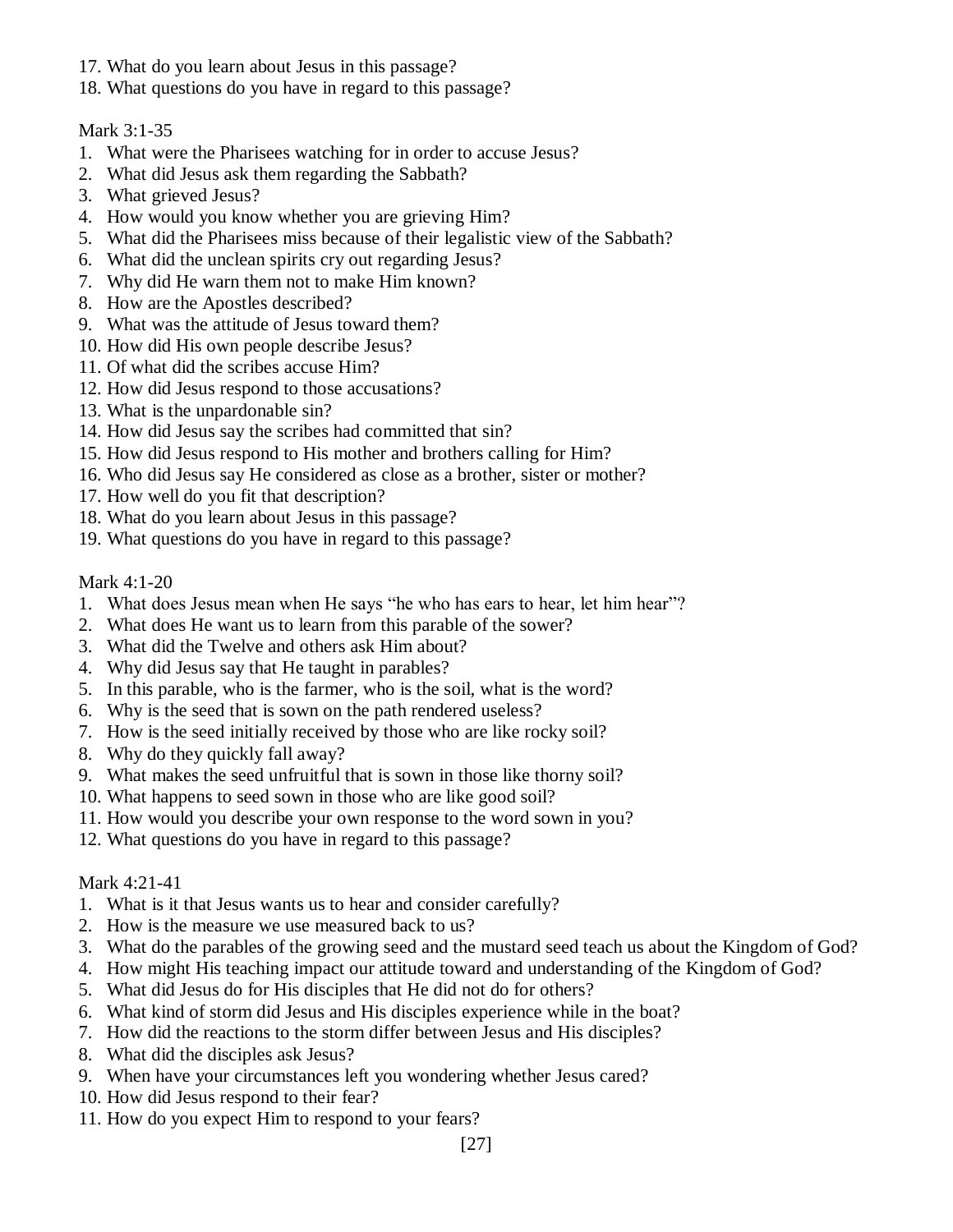- 12. What did the disciples wonder among themselves?
- 13. What do you learn about Jesus in this passage?
- 14. What questions do you have in regard to this passage?

#### Mark 5:1-20

- 1. How was the demon possessed man being tormented?
- 2. What had people tried to do about it?
- 3. What did he shout at Jesus?
- 4. How did Jesus respond to his shouts?
- 5. How did the demon describe himself?
- 6. What demonstrated the demon's understanding of the authority of Jesus?
- 7. Why did people plead with Jesus to leave their region?
- 8. What changed about the demon possessed man after his deliverance?
- 9. How did he want to express his appreciation to Jesus?
- 10. What did Jesus instruct him to do instead?
- 11. What was the man's response to that instruction?
- 12. How did people respond to what the man told them?
- 13. What has Jesus done for you?
- 14. Who are you telling about what He has done for you?
- 15. What do you learn about Jesus in this passage?
- 16. What questions do you have in regard to this passage?

#### Mark 5:21-43

- 1. Who was Jairus?
- 2. What was his request of Jesus?
- 3. How did Jesus respond to his request?
- 4. How is the crowd that followed Jesus described?
- 5. What happened on the way to the house of Jairus?
- 6. What had the woman with the flow of blood previously done to find a cure?
- 7. How effective had her attempts been to find a cure?
- 8. What happened when she touched the garment of Jesus?
- 9. How did Jesus know that she had touched Him?
- 10. What did Jesus ask?
- 11. How did His disciples respond?
- 12. How did the woman react to being discovered?
- 13. For what did Jesus commend the woman?
- 14. What was announced that had happened in the meantime at the house of Jairus?
- 15. How did Jesus respond to that announcement?
- 16. What did He command?
- 17. Why was Jesus ridiculed at the house of Jairus?
- 18. How did He respond to that ridicule?
- 19. What miracle did Jesus accomplish at the house of Jairus?
- 20. How did people respond to that miracle?
- 21. What did He command those who had witnessed the miracle?
- 22. For what miracles in your household are you thankful?
- 23. For what might Jesus be asking you to believe Him rather than be afraid?
- 24. What questions do you have in regard to this passage?

#### Mark 6:1-29

1. How did the people respond who heard Jesus preach in the synagogue? Why?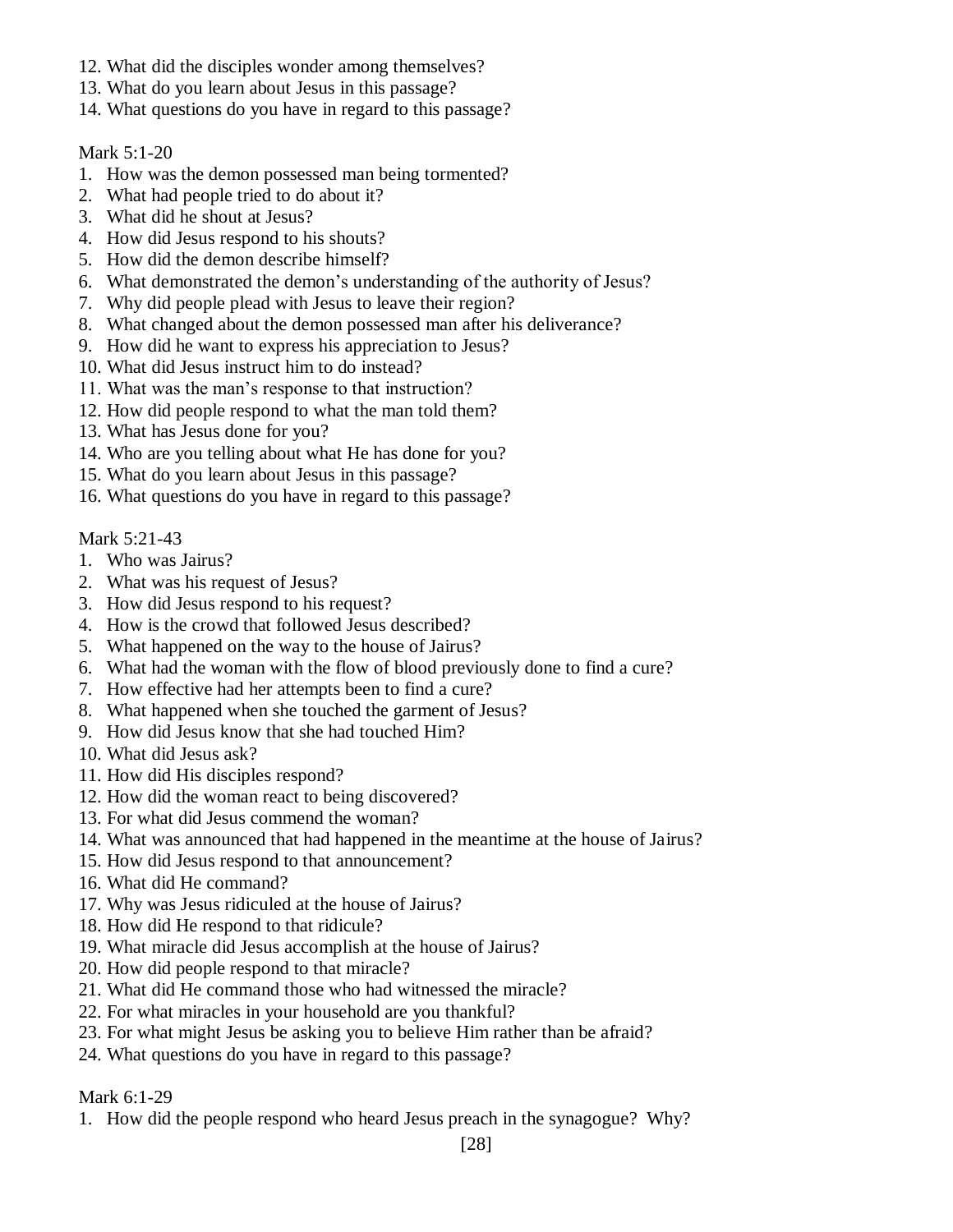- 2. What about them amazed Jesus?
- 3. How does our faith determine our perception of Jesus?
- 4. How did Jesus send out the twelve?
- 5. What were His instructions to them?
- 6. What did He say they would need and not need in order to obey?
- 7. How were they to handle those who would neither welcome or listen to them?
- 8. What was the subject of their preaching?
- 9. How would you describe your own obedience to the Lord?
- 10. What was being said about Jesus as His popularity grew?
- 11. Why did Herod fear the He was John the Baptist returned from the dead?
- 12. What was Herod's attitude toward John when he first arrested him?
- 13. Why did he have John executed?
- 14. When have you been tempted to treat someone poorly in order to please another?
- 15. What does this passage teach about the potential costs of ministry?
- 16. What questions do you have in regard to this passage?

#### Mark 6:30-56

- 1. What did the Apostles report to Jesus?
- 2. What was His advice to them?
- 3. Why was Jesus moved with compassion for the multitudes?
- 4. What did that compassion move Him to do?
- 5. How did the disciples respond to meal time for the multitudes?
- 6. What did Jesus tell them to do?
- 7. What food did they have with which to feed the multitude?
- 8. What did Jesus do with what they had?
- 9. What were the results of obeying what He said to do with what they had?
- 10. What did Jesus do immediately after this event?
- 11. How did Jesus respond to seeing His disciples in their boat straining against the wind?
- 12. How did He respond to their being troubled and afraid?
- 13. Why were they more amazed at His calming the wind than by His feeding five thousand?
- 14. When they reached shore, how did the people react when they recognized Him?
- 15. What motivated their reactions?
- 16. What was the difference between what Jesus knew people needed versus what they wanted?
- 17. When has what you thought you needed from Jesus differed from what He provided?
- 18. How did you respond?
- 19. What do you learn about Jesus in this passage?
- 20. What questions do you have in regard to this passage?

## Mark 7:1-13

- 1. What were the disciples of Jesus doing that upset the Pharisees and scribes?
- 2. Why were they so upset?
- 3. What did they ask Jesus?
- 4. What did Jesus call them?
- 5. In what ways did Jesus say they fulfilled the prophecy of Isaiah?
- 6. What did He say they were doing by teaching and hanging on to the traditions of men?
- 7. Which of your "Christian" habits, disciplines, activities or standards are traditions?
- 8. Which traditions of yours or our church have you lifted to the level of commandments?
- 9. Can you recall any occasion(s) when you put compliance with tradition ahead of love?
- 10. What do you learn about yourself in this passage?
- 11. What do you learn about Jesus in this passage?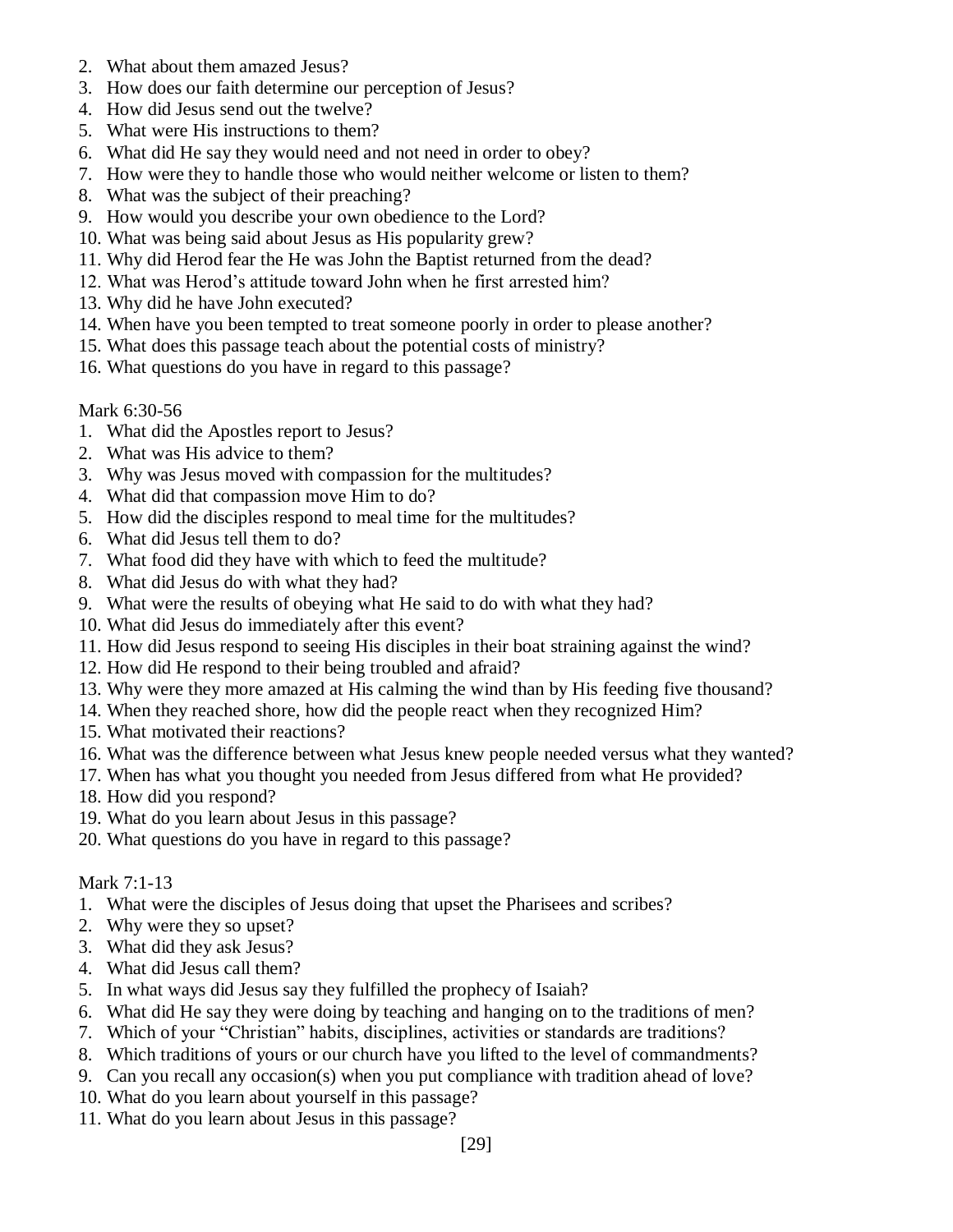12. What questions do you have in regard to this passage?

# Mark 7:14-37

- 1. What did Jesus say defiles a person?
- 2. From where do evil thoughts originate?
- 3. Which is most important, our cleaning up our act, or God cleaning our hearts?
- 4. What was the ethnicity of the woman with the demon possessed daughter?
- 5. What did she beg of Jesus?
- 6. What was His immediate reply?
- 7. Why did He reply as He did?
- 8. What was her response to His reply?
- 9. Why did Jesus commend her response?
- 10. What did the people in Decapolis beg Jesus to do?
- 11. How did He respond?
- 12. What was the result?
- 13. Why did Jesus command people to not tell anyone about His miracles?
- 14. What happened as a result of people telling others about His miracles?
- 15. Why would Jesus want to avoid popularity as a worker of miracles?
- 16. What do you learn about Jesus in this passage?
- 17. What questions do you have in regard to this passage?

# Mark 8:1-21

- 1. What motivated the desire of Jesus to feed the multitude?
- 2. What did the disciples ask in response to His desire to feed the multitude?
- 3. What did Jesus have them do?
- 4. What was the result?
- 5. What did the Pharisees seek from Jesus?
- 6. For what purpose were they seeking?
- 7. How did He respond?
- 8. What are you seeking from Jesus? Why?
- 9. What had the disciples forgotten when they got into the boat with Jesus?
- 10. What command did that elicit from Jesus?
- 11. What is the leaven of the Pharisees and Herod?
- 12. How can we avoid it?
- 13. Why did His disciples think Jesus gave them the command?
- 14. What was Jesus actually trying to point out for them to contemplate?
- 15. When have you been forgetful of what Jesus has done for you?
- 16. What might have motivated that forgetfulness?
- 17. What did you learn about yourself from this passage?
- 18. What did you learn about Jesus from this passage?
- 19. What questions do you have in regard to this passage?

# Mark 8:22-38

- 1. What did Jesus command the man He had healed of blindness?
- 2. Why did Jesus tell the people He healed to keep it to themselves?
- 3. What did Jesus ask His disciples while in Caesarea Philippi?
- 4. How did His disciples answer?
- 5. How did Peter answer Him?
- 6. How did Peter respond to Jesus teaching about His suffering, death and resurrection?
- 7. How did Jesus rebuke Peter?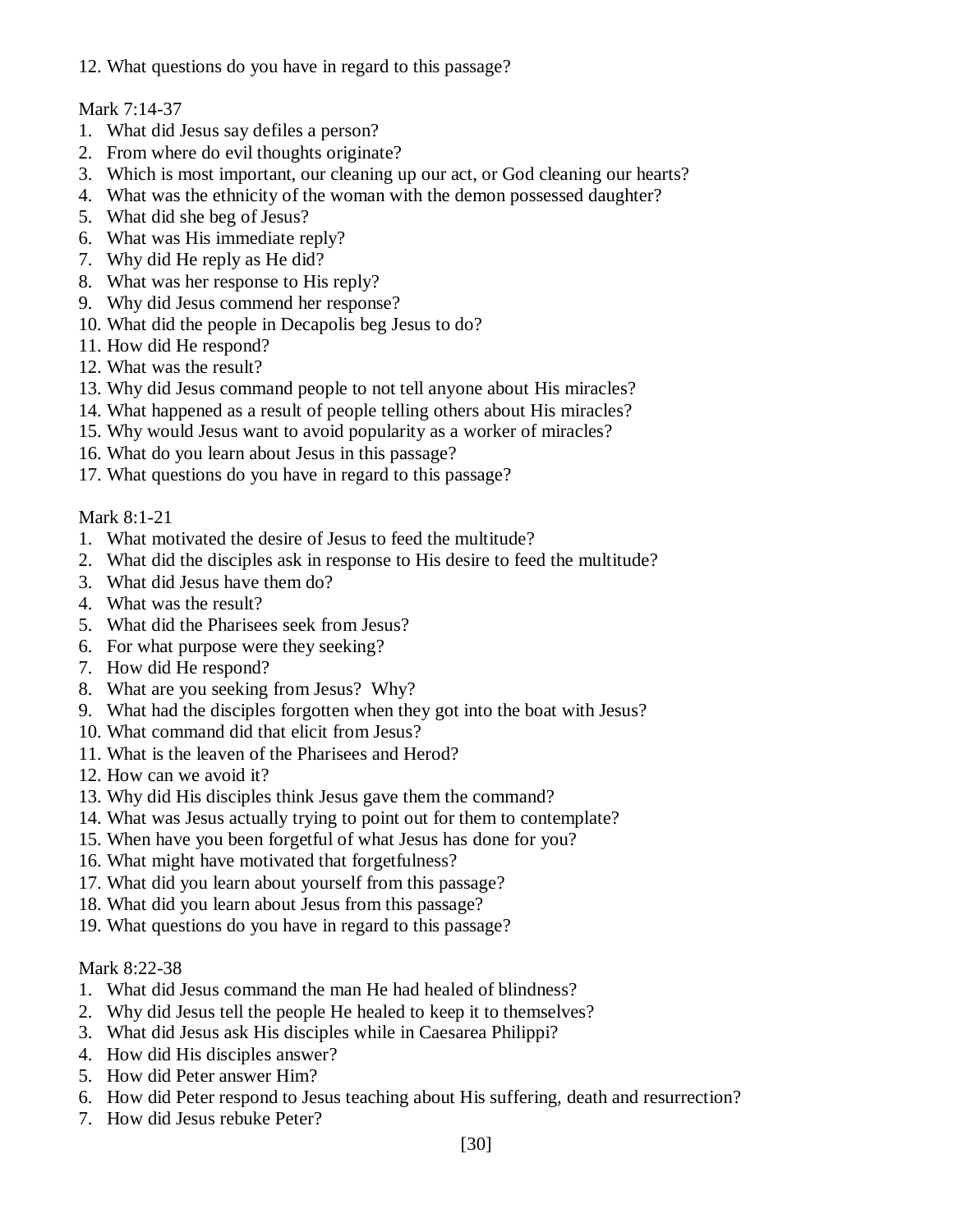- 8. To whom does Jesus attribute Peter having his mind on the things of men rather than God?
- 9. Of what are you mindful most of the time?
- 10. What three things did Jesus say would be true of those who genuinely follow Him?
- 11. How true would those three things be of you?
- 12. How does Jesus say people will either lose or save their lives?
- 13. Of whom does Jesus say He will be ashamed when He returns?
- 14. What did you learn about yourself from this passage?
- 15. What did you learn about Jesus from this passage?
- 16. What questions do you have in regard to this passage?

#### Mark 9:1-29

- 1. What did Jesus say that some who were with Him would see?
- 2. Which of the disciples saw what Jesus had predicted?
- 3. What and who did they see?
- 4. How did they respond?
- 5. What did they hear and from whom did they hear it?
- 6. How did Jesus say they should handle the experience?
- 7. How did they respond to Jesus teaching about His resurrection?
- 8. How did Jesus answer their question about Elijah?
- 9. What happened when Jesus and His three accompanying disciples returned to the whole group?
- 10. How did Jesus respond to the inability of His disciples to cast a demon from a young man?
- 11. How did the demon react to the presence of Jesus?
- 12. How long had the young man been tormented by the demon?
- 13. What did the young man's father ask of Jesus?
- 14. How did Jesus respond to the request?
- 15. What did Jesus say is possible for those who believe?
- 16. When have you needed to pray, "Lord, I believe; help me in my unbelief!"?
- 17. How did Jesus answer the disciples when asked why they could not cast out the demon?
- 18. What does the passage teach about how to minister to those in need of deliverance?
- 19. What did you learn about Jesus from this passage?
- 20. What questions do you have in regard to this passage?

#### Mark 9:30-50

- 1. Why did Jesus not want anyone to know He was in Galilee?
- 2. What was He teaching His disciples that He apparently considered more important?
- 3. How were they responding to His teaching?
- 4. What did Jesus ask His disciples when they came to Capernaum?
- 5. Why were they silent in response?
- 6. How did Jesus define greatness?
- 7. What did Jesus say was true of those who received Him?
- 8. How did Jesus respond to being informed of those outside His circle doing work in His Name?
- 9. What did Jesus teach about the consequence of causing one of His children to stumble?
- 10. In light of what Jesus taught, what should be our attitude toward sin?
- 11. What did He consider an appropriate motivation for that attitude?
- 12. Why do you think He reiterated that attitude?
- 13. What is your attitude toward sin?
- 14. Who does Jesus say will be seasoned with fire?
- 15. What does it mean to be seasoned with fire?
- 16. What does He say will result for sacrifice?
- 17. How can we have salt in ourselves and peace with one another?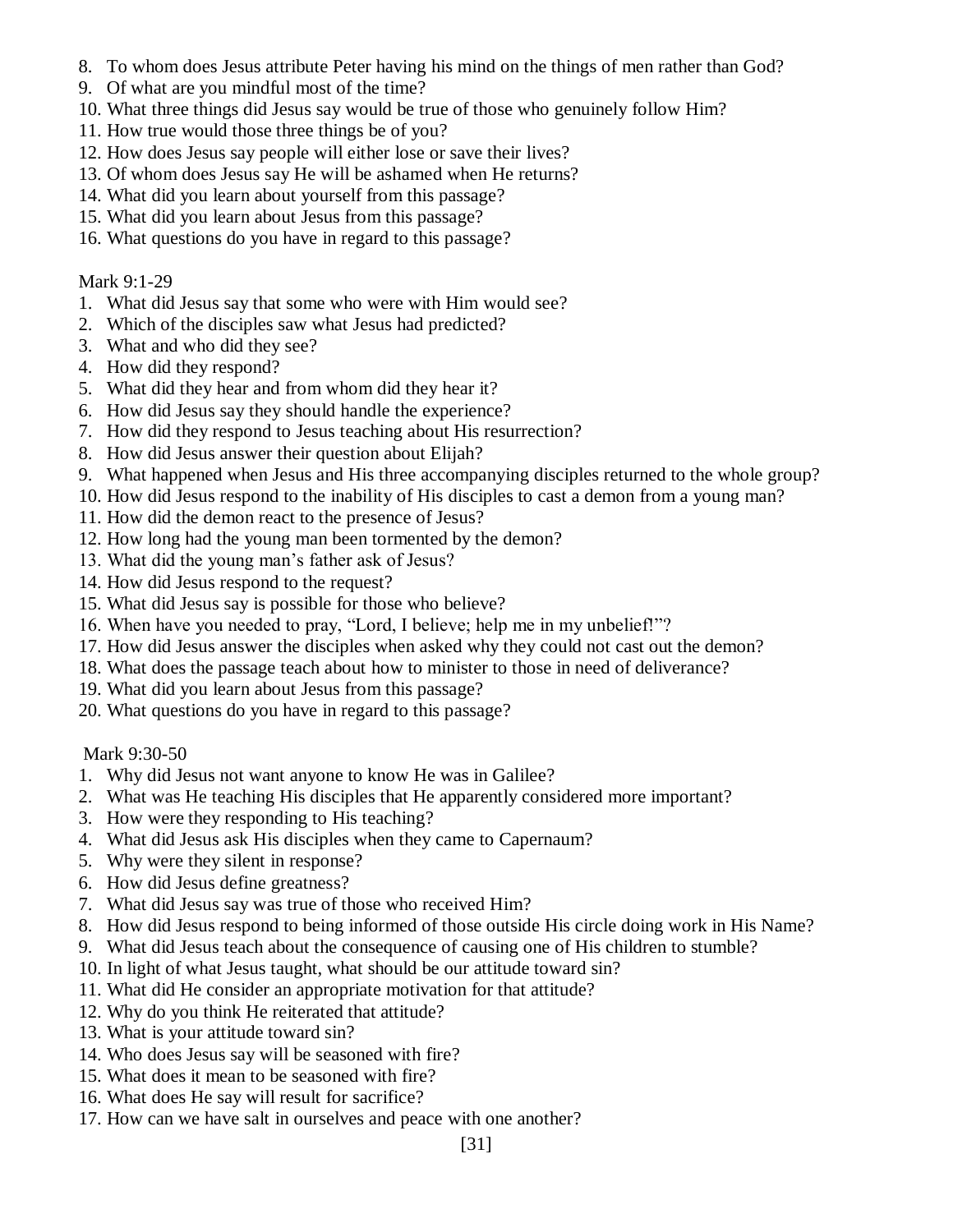- 18. What did you learn about Jesus from this passage?
- 19. What did you learn about yourself from this passage?
- 20. What questions do you have in regard to this passage?

### Mark 10:1-52

- 1. Why did the Pharisees ask Jesus about the lawfulness of divorce?
- 2. How did He answer them?
- 3. What was the reason Jesus gave for Moses allowing divorce?
- 4. What did Jesus teach them about marriage?
- 5. How did Jesus respond to His disciples rebuking those who brought children to Him?
- 6. What does it mean to receive the Kingdom of God as a little child?
- 7. How did Jesus respond to the man who asked what he must do to inherit eternal life?
- 8. How did Jesus respond to his claims that he kept the commandments Jesus quoted?
- 9. Why was the man saddened by His response?
- 10. What question was raised by the disciples in response to what Jesus taught about the rich?
- 11. How did Jesus answer? What is impossible with man, but always possible with God?
- 12. How did Jesus respond to Peter saying he and the disciples left everything to follow Him?
- 13. What did He promise?
- 14. What did Jesus reiterate to His disciples while on the road to Jerusalem?
- 15. What did James and John want from Jesus?
- 16. How did Jesus respond to their request?
- 17. What did Jesus teach about leadership?
- 18. What did He say about why He came?
- 19. How did Bartimaeus get the attention of Jesus?
- 20. How do you get the attention of Jesus?
- 21. What did you learn about Jesus from this passage?
- 22. What did you learn about yourself from this passage?
- 23. What did you learn about the Kingdom of God in this passage?
- 24. What questions do you have in regard to this passage?

## Mark 11:1-18

- 1. What did Jesus command two of His disciples when nearing Jerusalem?
- 2. What did He tell them to expect?
- 3. How did the two disciples respond?
- 4. Which of the expectations did they experience?
- 5. What can you expect from obeying Jesus?
- 6. For what purpose did Jesus need the colt?
- 7. How did people react to Jesus entering Jerusalem? Why?
- 8. Why did Jesus approach the fig tree en-route to Jerusalem from Bethany?
- 9. What did He discover about the tree and how did He respond?
- 10. What might His response say regarding how He feels about barrenness?
- 11. What did Jesus do in the temple? Why?
- 12. How had people desecrated the temple?
- 13. What so you believe are God's intended purposes for our church?
- 14. In what ways are we fulfilling those purposes?
- 15. In what ways might we be missing those purposes?
- 16. What did you learn about Jesus from this passage?
- 17. What did you learn about yourself from this passage?
- 18. What questions do you have in regard to this passage?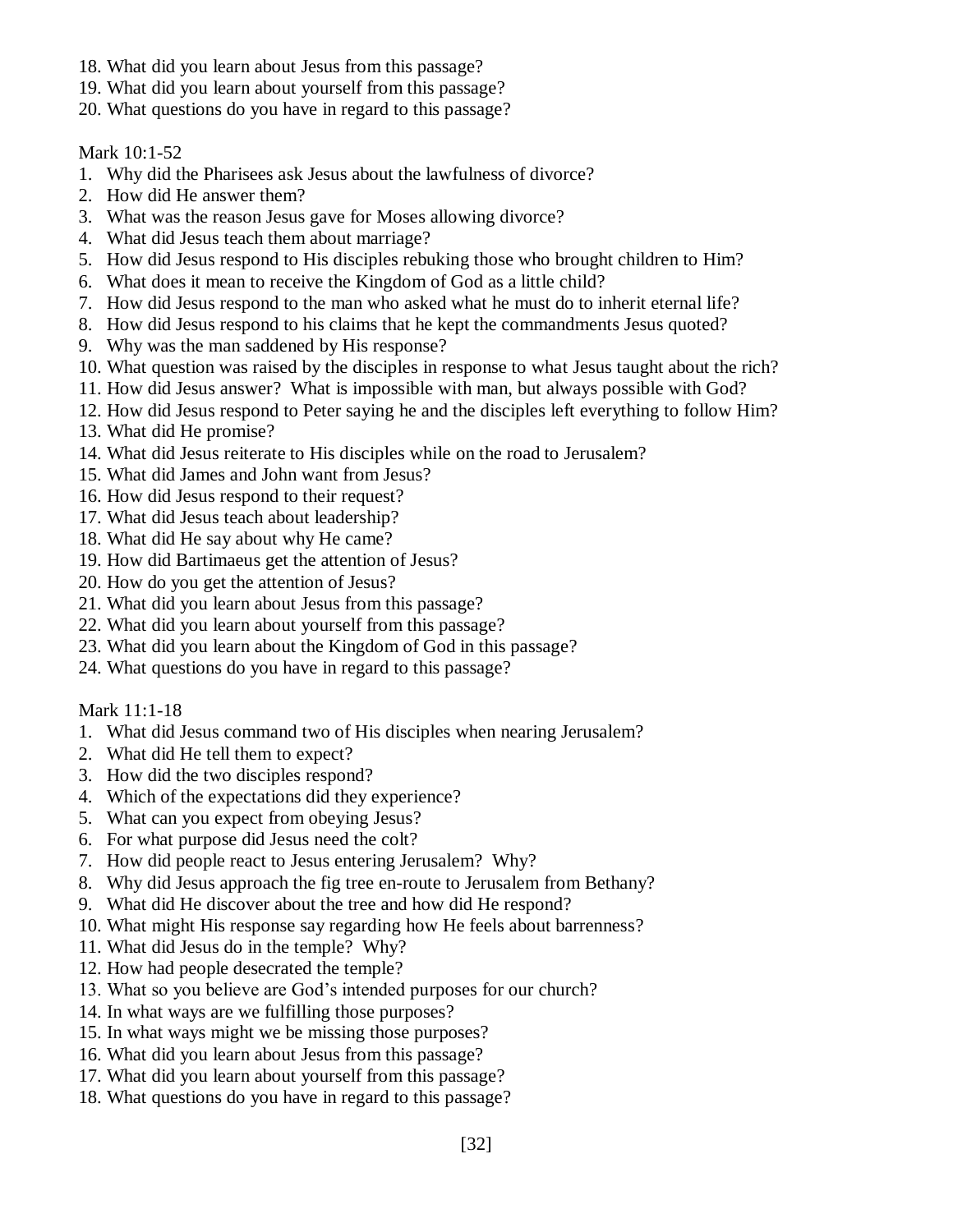#### Mark 11:19-33

- 1. How did Jesus respond to Peter pointing out the fig tree He had cursed?
- 2. What did He teach about faith?
- 3. What did He teach about prayer?
- 4. What did He teach about forgiveness?
- 5. Why is forgiveness so important?
- 6. What did the chief priest, scribes and elders ask Jesus?
- 7. How did He answer them?
- 8. How did they respond to His answer?
- 9. What motivated their response?
- 10. How have you struggled with weighing the fear of God against the fear of man?
- 11. How did Jesus respond to their vacillation regarding John's authority to baptize?
- 12. What is implied about His authority and that of John?
- 13. What did you learn about Jesus from this passage?
- 14. What did you learn about yourself from this passage?
- 15. What questions do you have in regard to this passage?

## Mark 12:1-27

- 1. Who does the vineyard owner represent in verses 1-11?
- 2. Who do the vinedressers represent?
- 3. Who do the owner's servants represent?
- 4. What did the vinedressers do to the owner's servants who came to collect fruit?
- 5. Why did the owner eventually send his only son?
- 6. Who does the owner's son represent?
- 7. What did the vinedressers do to the owner's son?
- 8. How did the owner respond?
- 9. What did the priests, scribes and elders realize about the teaching of this parable?
- 10. What did the Pharisees and Herodians ask Jesus to trap Him into disloyalty to either God or Caesar?
- 11. How did Jesus answer?
- 12. How do you apply His answer in your own life?
- 13. What did the Sadducees ask Jesus in an attempt to stumble Him over the resurrection?
- 14. What did Jesus tell them their question betrayed?
- 15. How did Jesus correct the premise of their question?
- 16. What false premise might you have regarding the resurrection?
- 17. What did you learn about Jesus from this passage?
- 18. What did you learn about yourself from this passage?
- 19. What questions do you have in regard to this passage?

# Mark 12:28-44

- 1. What did one of the scribes ask Jesus about the commandments?
- 2. How did Jesus answer?
- 3. What made Jesus say that the scribe was close to the kingdom of God?
- 4. How do you obey the commandments that Jesus prioritized?
- 5. Why did Jesus rebut the teaching of the scribes that the Christ would be the Son of David?
- 6. Of whom did Jesus tell people to beware? Why?
- 7. How did the giving of the rich compare to that of the poor widow?
- 8. Who did He say had given the most?
- 9. What was His criterion for that determination?
- 10. Is your giving determined by what you can spare or by devotion to Christ?
- 11. What is the difference?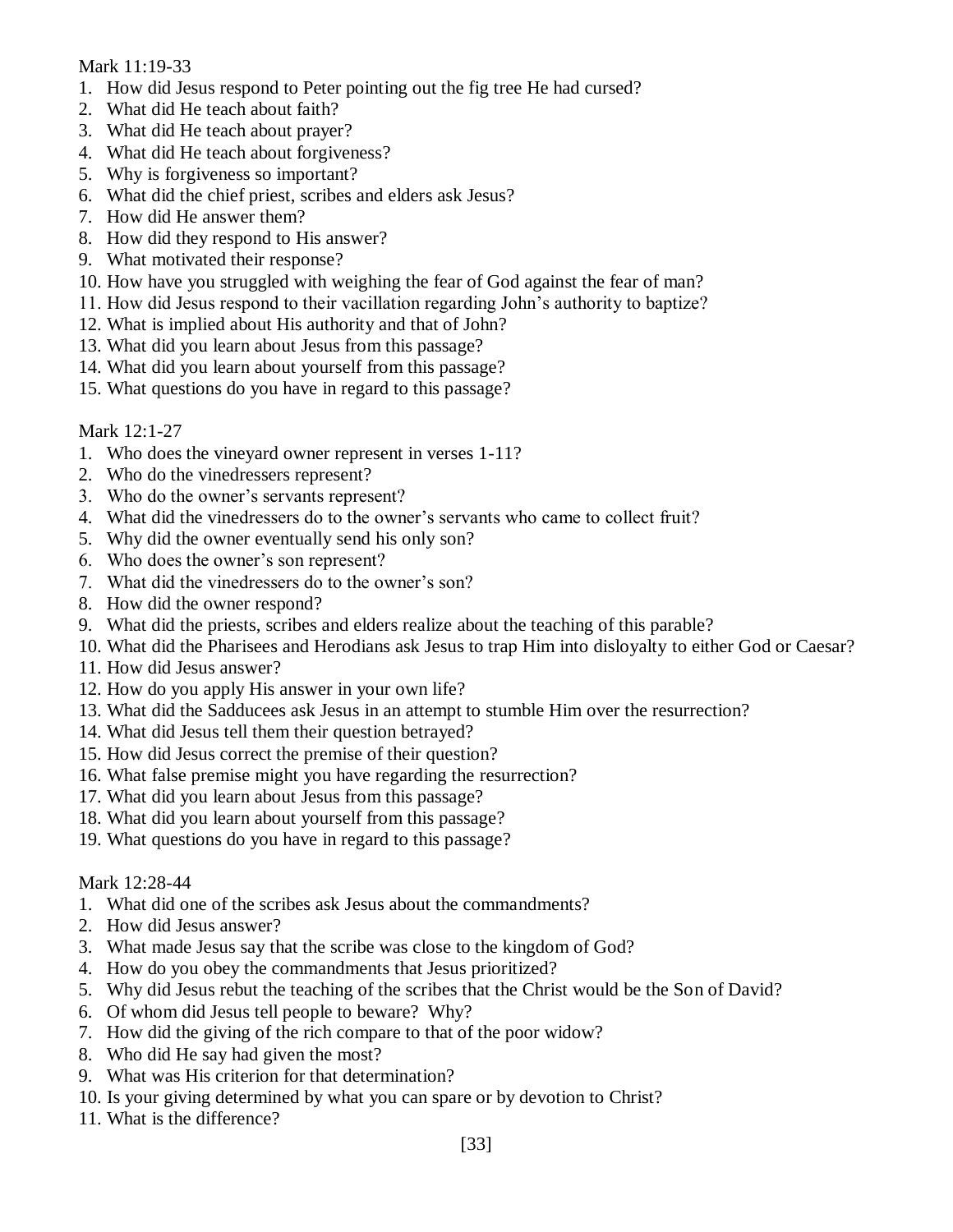- 12. What did you learn about Jesus from this passage?
- 13. What did you learn about yourself from this passage?
- 14. What questions do you have in regard to this passage?

### Mark 13:1-20

- 1. How did Jesus respond to His disciples pointing out the great buildings in Jerusalem?
- 2. What did Peter, James, John and Andrew ask Jesus while sitting on the Mount of Olives?
- 3. What signs did Jesus say would precede the total destruction that He predicted?
- 4. Of whom did He say to beware?
- 5. What did He say should be our attitude as the time comes?
- 6. What did He say will happen first in regard to the Gospel?
- 7. What are the "beginnings of sorrows"?
- 8. Why does He say we should not be troubled?
- 9. Why are we to watch ourselves?
- 10. When does He say we should not worry?
- 11. Who will betray us?
- 12. What is true of those who endure?
- 13. What is the "abomination of desolation"?
- 14. How does Jesus describe the days of that abomination?
- 15. Why does He say those days will be cut short?
- 16. What questions do you have in regard to this passage?

## Mark 13:21-37

- 1. What does Jesus say not to believe prior to His coming? Why?
- 2. What powerful delusions does He say to expect?
- 3. What signs in nature does He say will precede His coming?
- 4. How will He be seen and what will He do when He arrives?
- 5. What does Jesus assure us will happen before the passing of the generation?
- 6. Of what "generation" is He referring?
- 7. What does He say will survive even the passing of heaven and earth?
- 8. Who knows when Jesus will come again? Who does not know?
- 9. What does Jesus command of His disciples in the meantime?
- 10. What are you doing while awaiting His return?
- 11. How consistent is what you're doing with His will and purpose for your life?
- 12. What did you learn about Jesus from this passage?
- 13. What did you learn about yourself from this passage?
- 14. What questions do you have in regard to this passage?

# Mark 14:1-26

- 1. Why did the priests and scribes decide to leave Jesus alone during Passover?
- 2. Why did people criticize the woman who anointed Jesus with oil of spikenard?
- 3. How did Jesus respond to their criticism of her?
- 4. What did He say she had done?
- 5. What did he say about the poor and our attitude toward them?
- 6. What did He say was predicted by her anointing Him?
- 7. How did Judas gladden the chief priests?
- 8. What did Jesus instruct His disciples when they asked where to prepare for Passover?
- 9. How did they respond? What happened as a result?
- 10. What did Jesus predict during the meal?
- 11. How did His disciples react to that prediction?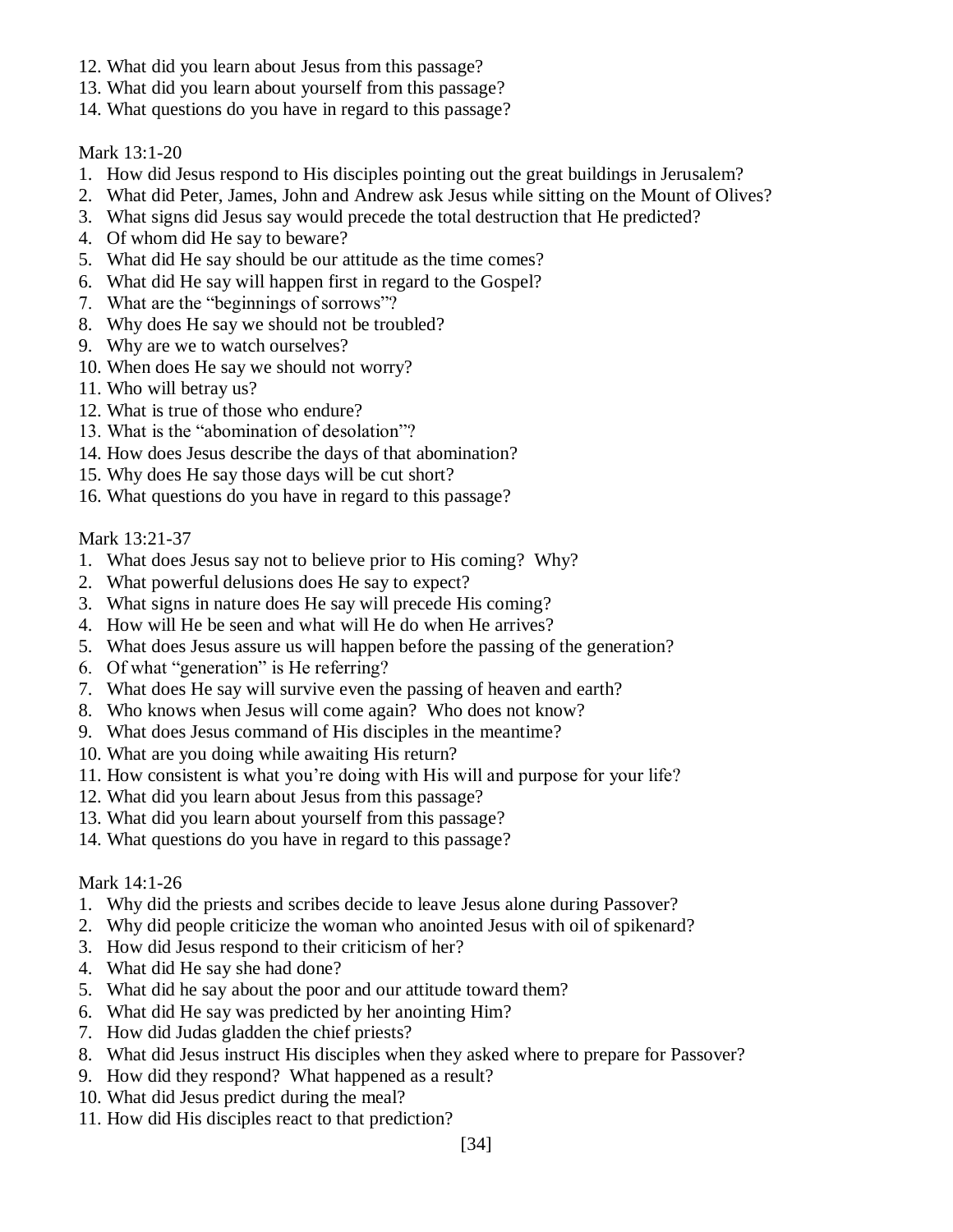- 12. What did Jesus say He must do and why He must do it?
- 13. What did Jesus do with the bread and the wine?
- 14. What did He say the bread and wine each represented?
- 15. What did Jesus say about His blood?
- 16. How has that impacted your life?
- 17. What did you learn about Jesus from this passage?
- 18. What did you learn about yourself from this passage?
- 19. What questions do you have in regard to this passage?

## Mark 14:27-72

- 1. How many of His disciples did Jesus predict would stumble on the night of betrayal?
- 2. How did Peter respond to that prediction?
- 3. What did Jesus predict of Peter specifically?
- 4. How did Jesus describe His soul in Gethsemane?
- 5. What did He pray? What was His posture? How did He address God the Father?
- 6. With what was He wrestling?
- 7. How helpful were the disciples Jesus invited to accompany Him into the garden?
- 8. With what are you currently wrestling in prayer?
- 9. What did Jesus predict would happen when He finished praying? How quickly did it happen?
- 10. How did Judas betray Jesus?
- 11. How is the crowd described? Who sent them?
- 12. How did a bystander respond to the unjust treatment of Jesus?
- 13. What did Jesus say must be fulfilled?
- 14. Who forsook Jesus? How quickly?
- 15. What were the Sanhedrin trying to accomplish through false witnesses?
- 16. How did Jesus respond to the testimonies of false witnesses?
- 17. How did He respond to a direct question regarding whether He was the Christ?
- 18. What did His answer provide the Sanhedrin? What did they decide?
- 19. What treatment of Jesus did their decision provoke?
- 20. How was the prediction of Jesus regarding Peter fulfilled?
- 21. How did Peter respond to his realization of that fulfillment?
- 22. What did you learn about Jesus from this passage?
- 23. What did you learn about yourself from this passage?
- 24. What questions do you have in regard to this passage?

# Mark 15:1-25

- 1. What did all of the Sanhedrin decide early in the morning?
- 2. Where did they take Jesus?
- 3. What did Pilate ask Jesus?
- 4. How did He answer?
- 5. How did Jesus answer the accusation of the chief priests?
- 6. What was Pilate's reaction to how Jesus responded?
- 7. What opportunity did Pilate offer the crowd regarding Jesus?
- 8. Why did he make that offer?
- 9. How did the crowd respond?
- 10. What did Pilate do in order to satisfy the crowd?
- 11. Can you describe a time when you put satisfying the crowd ahead of obeying Jesus?
- 12. What did the soldiers do to Jesus?
- 13. For what "crime" did they seem to be mocking Him?
- 14. What was done to Him at Golgotha?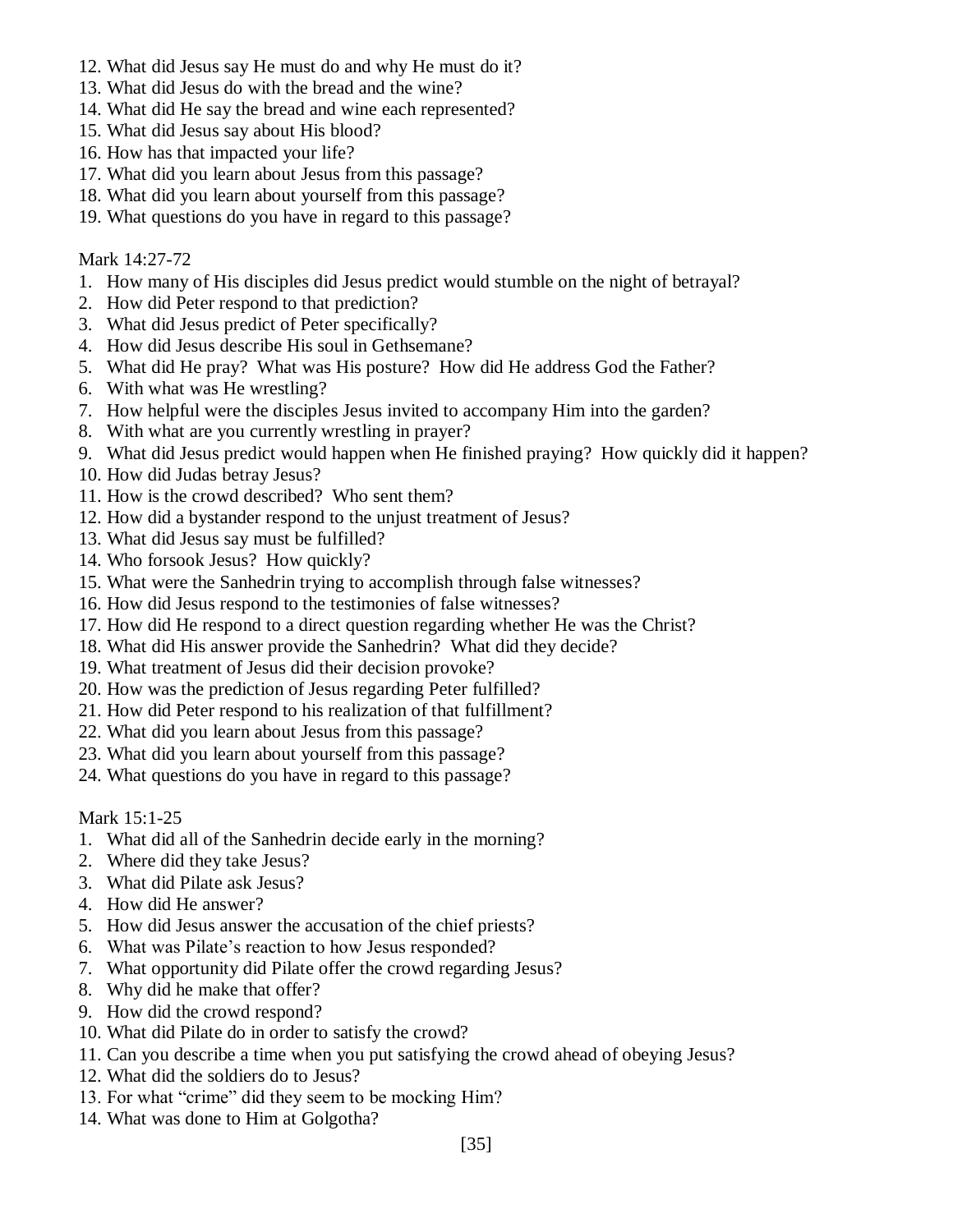- 15. What did you learn about Jesus from this passage?
- 16. What did you learn about yourself from this passage?
- 17. What questions do you have in regard to this passage?

#### Mark 15: 26-47

- 1. How was Jesus mocked as He hung on the cross?
- 2. What did the mockers assume He should do to prove His identity?
- 3. What did He do instead? Why?
- 4. What did Jesus cry out in a loud voice?
- 5. Why was what He cried so tragic?
- 6. What did bystanders think He was saying?
- 7. What did Jesus do with a loud cry?
- 8. What happened in the temple and what did it signal?
- 9. What caused the centurion guard to confess Jesus as the Son of God?
- 10. Who was watching from a distance?
- 11. On what day did Jesus die?
- 12. Who asked for the body of Jesus and why?
- 13. How did Pilate verify the death of Jesus?
- 13. How is the person who requested the body described?
- 14. What did he do with the body of Jesus?
- 15. How did he seal the tomb?
- 16. Who witnessed Him being entombed?
- 17. What did you learn about Jesus from this passage?
- 18. What did you learn about yourself from this passage?
- 19. What questions do you have in regard to this passage?

#### Mark 16:1-20

- 1. Why did the two Marys and Salome go to visit the tomb of Jesus?
- 2. What were they expecting to find?
- 3. What did they find?
- 4. What did the angel tell them about Jesus?
- 5. What did He tell them to do with the information?
- 6. How did they respond to his instructions? Why?
- 7. To whom did Jesus first appear?
- 8. What did His appearance motivate from her?
- 9. What were the disciples doing as she announced the resurrection of Jesus?
- 10. How did they respond to her announcement?
- 11. To whom did He next appear?
- 12. What happened when those to whom He appeared announced His appearance?
- 13. Why did Jesus rebuke His disciples when He appeared to the entire group?
- 14. What difference does the resurrection of Jesus Christ make in your life?
- 15. What was the commission of Jesus to His disciples?
- 16. What is His commission to you?
- 17. Where did Jesus go after commissioning His disciples?
- 18. How did the disciples respond to His resurrection and ascension?
- 19. What did you learn about Jesus from this passage?
- 20. What did you learn about yourself from this passage?
- 21. What questions do you have in regard to this passage?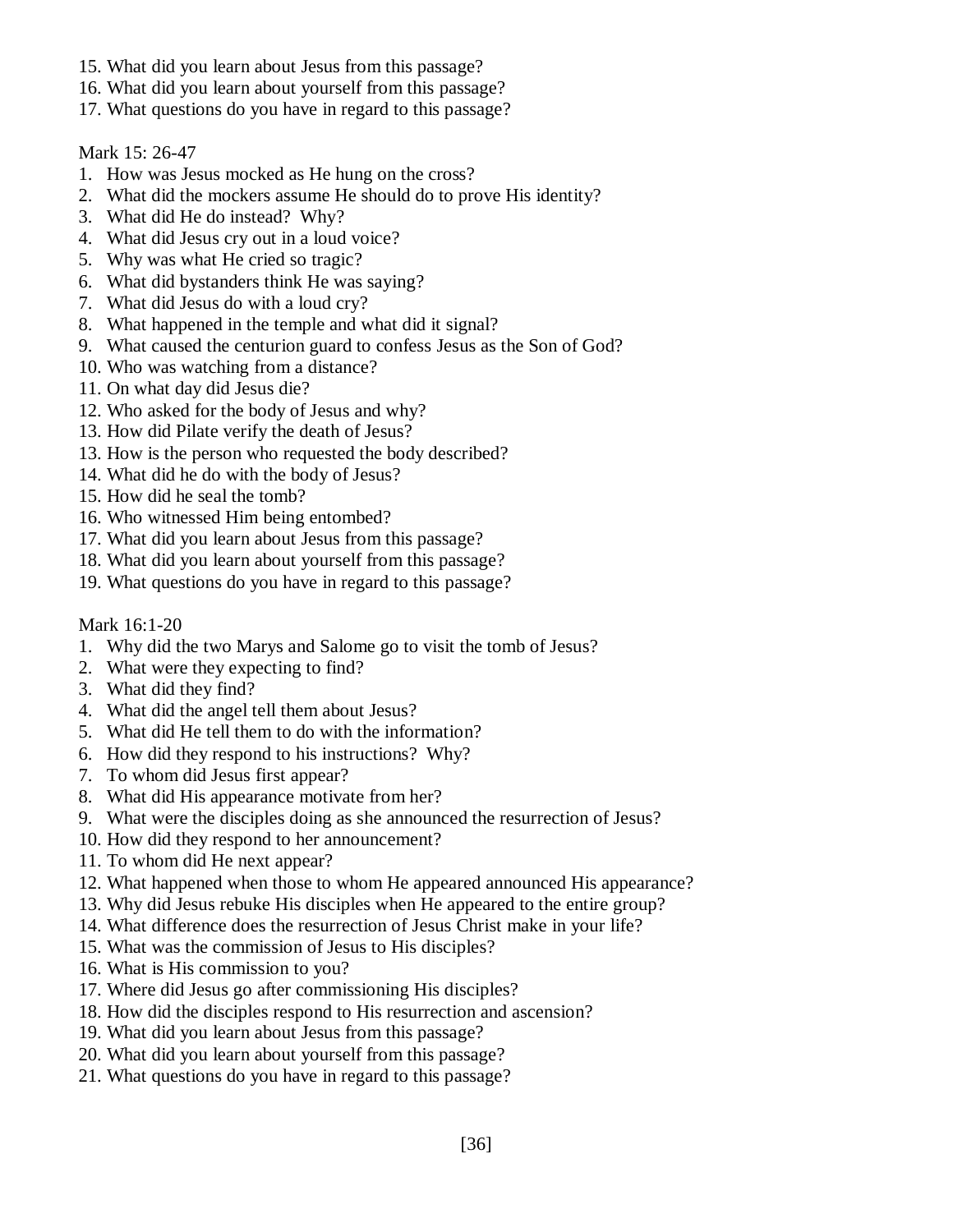# **THE GOSPEL OF LUKE**

Luke 1:1-20

- 1. To whom was Luke written?
- 2. Why was it written?
- 3. What did Luke say were his credentials for writing it?
- 4. Who were Zacharias and Elizabeth?
- 5. How are they described?
- 6. Where and when did the angel of the Lord appear to Zacharias?
- 7. How did Zacharias respond to that appearance?
- 8. What did the angel say to comfort Zacharias?
- 9. What did the angel announce to Zacharias?
- 10. Who was the son of Zacharias?
- 11. What did the angel prophecy about him?
- 12. How did Zacharias receive that prophecy?
- 13. Who was the angel?
- 14. From where did he come?
- 15. Why was he sent?
- 16. Why was Zacharias rendered mute? For how long?
- 17. Describe how well you receive what the Bible says about you?
- 18. What questions do you have in regard to this passage?

### Luke 1:21-38

- 1. What did people perceive about Zacharias when he completed his temple service?
- 2. What happened with Elizabeth?
- 3. Why did she hide herself?
- 4. Who did the angel Gabriel visit?
- 5. What did he announce?
- 6. How did Mary receive that announcement?
- 7. What did Gabriel say to comfort and assure her?
- 8. Who did he say would be born to her as a Son?
- 9. What was she to name Him?
- 10. How is He described?
- 11. Why was she confused?
- 12. How did Gabriel clear up her confusion?
- 13. What did he illustrate by informing her of Elizabeth conceiving a son?
- 14. Describe an experience when you wondered about but eventually surrendered to God's will?
- 15. What did you learn about Jesus from this passage?
- 16. What did you learn about yourself from this passage?
- 17. What questions do you have in regard to this passage?

#### Luke 1:39-58

- 1. Whose house did Mary visit?
- 2. What happened to Elizabeth and her baby when Mary visited?
- 3. What blessings did Elizabeth announce to Mary?
- 4. What did Mary sing about God in her song?
- 5. How has God regarded You?
- 6. How has Your soul magnified Him and Your spirit rejoiced for how He has regarded You?
- 7. How did Elizabeth's neighbors respond to the birth of her son? Why?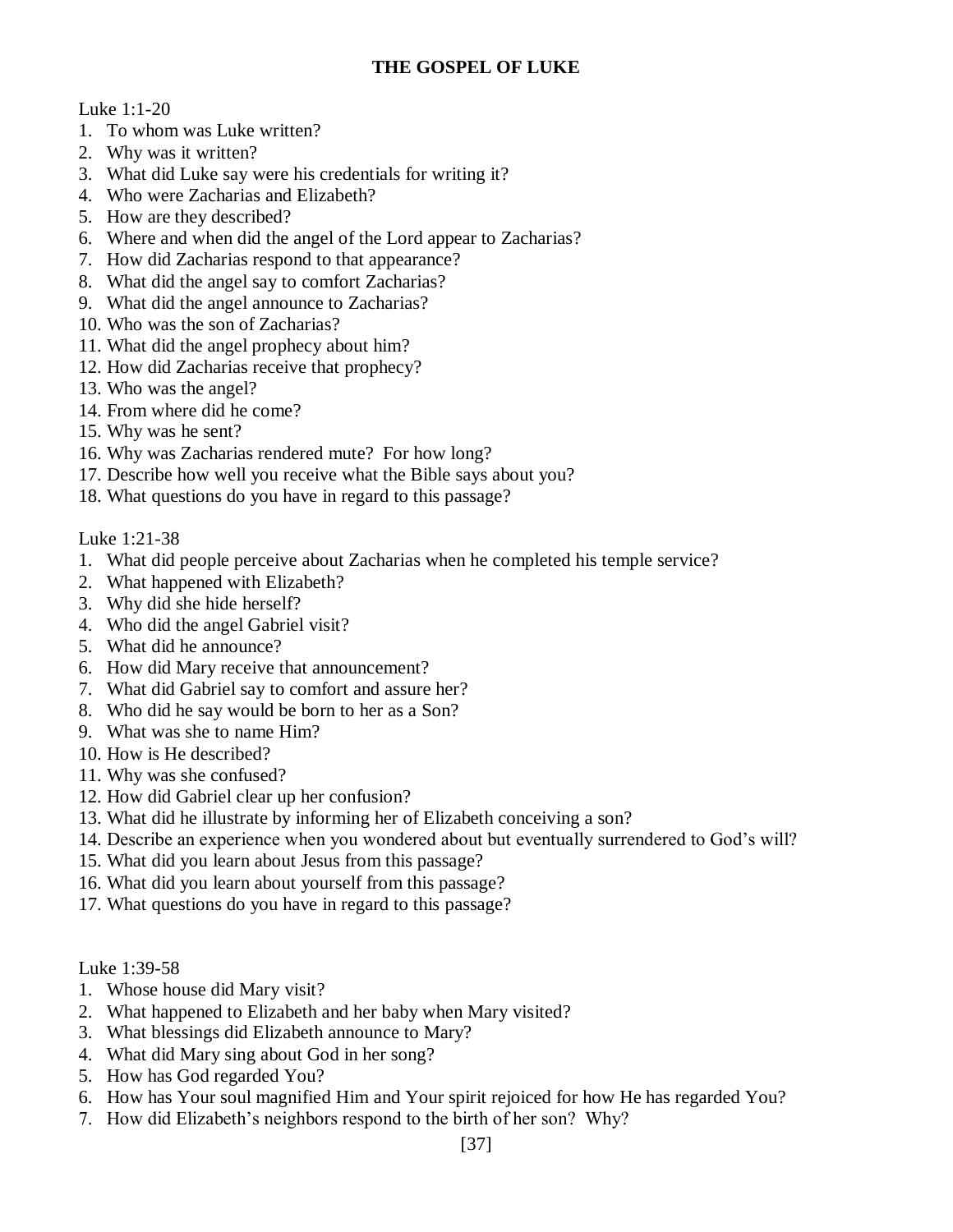- 8. How quick are you to respond to the Lord blessing your neighbors?
- 9. What did you learn about yourself from this passage?
- 10. What questions do you have in regard to this passage?

## Luke 1:59-80

- 1. What did people assume Zacharias and Elizabeth would name their child? Why?
- 2. How did they respond to Elizabeth's announcement that he would be named John?
- 3. How did Zacharias respond to their protest?
- 4. What happened when he reaffirmed John as the name for his son?
- 5. What resulted among those who lived around them?
- 6. About what did their neighbors remain curious?
- 7. What did Zacharias prophecy concerning the Lord God of Israel?
- 8. What did he prophecy about the "horn of salvation"?
- 9. Who is that "horn of salvation"?
- 10. What did he prophecy about the Dayspring from on high?
- 11. Who is that Dayspring?
- 12. What did Zacharias prophecy about Israel?
- 13. What did Zacharias prophecy about his son, John?
- 14. What did you learn about Jesus from this passage?
- 15. How have you ultimately been impacted by the prophecies of Zacharias?
- 16. What questions do you have in regard to this passage?

### Luke 2:1-24

- 1. What was the decree if Caesar Augustus?
- 2. What did people do in response to his decree?
- 3. From where did Joseph travel?
- 4. What was his destination; why did he choose it?
- 5. What happened while he and Mary were there?
- 6. What were the shepherds doing when an angel of the Lord appeared to them?
- 7. How did they react to his appearance?
- 8. How did the angel comfort them?
- 9. What did he announce?
- 10. Who did he say the shepherds would find in Bethlehem?
- 11. Who also appeared to the shepherds and what were they doing?
- 12. To whom did the shepherds attribute the message from the angel?
- 13. What did they decide to do about it; who did they find in Bethlehem?
- 14. What was their response to their discovery in Bethlehem?
- 15. How would you describe your response to finding Jesus?
- 16. What did Mary do with her observations of what was happening?
- 17. What happened when Jesus was eight days old? Why?
- 18. What did Joseph and Mary do with Jesus after her days of purification? Why?
- 19. What did you learn about Jesus from this passage?
- 20. What did you learn about yourself from this passage?
- 21. What questions do you have in regard to this passage?

#### Luke 2:25-52

- 1. How is Simeon described?
- 2. What had the Holy Spirit revealed to him?
- 3. Why had Joseph and Mary brought Jesus to the temple?
- 4. How did Simeon happen to be there that day?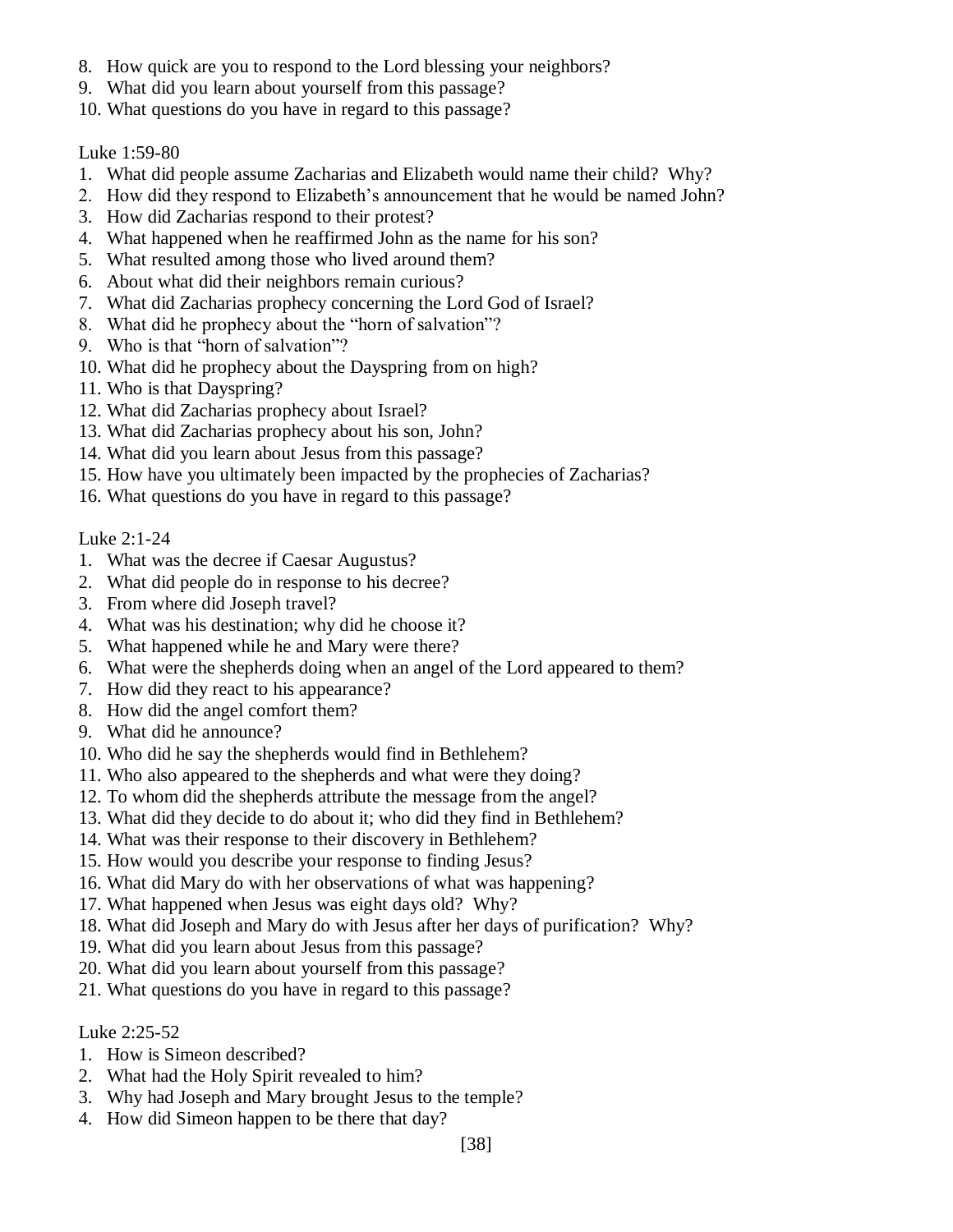- 5. What did Simeon announce regarding Jesus?
- 6. How did Joseph and Mary respond to his announcement?
- 7. What did Simeon do for Mary and Joseph?
- 8. What did he say to Mary?
- 9. Who was Anna? How is she described?
- 10. Where could she always be found? What would she be found doing?
- 11. To whom did she give thanks?
- 12. About whom did she speak and to whom did she speak it?
- 13. When did Joseph and Mary return to Nazareth?
- 14. How is the boyhood of Jesus described?
- 15. How often did his parents go to Jerusalem for Passover?
- 16. What happened there when Jesus was twelve years old?
- 17. What did Jesus do that caused people to marvel at His understanding and answers?
- 18. How did Joseph and Mary react?
- 19. How did Jesus respond to their reaction?
- 20. How did Jesus relate as a boy to His earthly parents?
- 21. In what did Jesus grow and with whom did He find favor?
- 22. Thinking of how people are described in this passage, how do you think you would be described?
- 23. What did you learn about Jesus from this passage?
- 24. What questions do you have in regard to this passage?

Luke 3:1-37

- 1. When did the word of God come to John?
- 2. What did John preach in the region around Jordan?
- 3. Whose prophecy did John's ministry fulfill?
- 4. What is the ultimate outcome of that prophecy?
- 5. What warning did John give to people who came to him to be baptized?
- 6. What did John say was the fruit of repentance for the three categories of folks who asked?
- 7. What did people wonder about John?
- 8. How did John respond to their speculation about him?
- 9. Why did John rebuke Herod?
- 10. How did Herod react to his rebuke?
- 11. Can you describe a time you ignored evil rather than risk exposing it?
- 12. When was Jesus baptized?
- 13. What happened at His baptism?
- 14. How old was Jesus when He began His public ministry?
- 15. What can we learn about Jesus from His genealogy?
- 16. What did you learn about Jesus from this passage?
- 17. What did you learn about yourself from this passage?
- 18. What questions do you have in regard to this passage?

Luke 4:1-30

- 1. Where was Jesus led by the Holy Spirit? For how long was He there, and why?
- 2. What were the three major temptations of Jesus?
- 3. To what human weaknesses did the temptations appeal?
- 4. How did Jesus resist the temptations?
- 5. What resulted from Jesus resisting the temptations?
- 6. How do you resist temptations?
- 7. In what condition did Jesus return to Galilee?
- 8. What did He do in that area?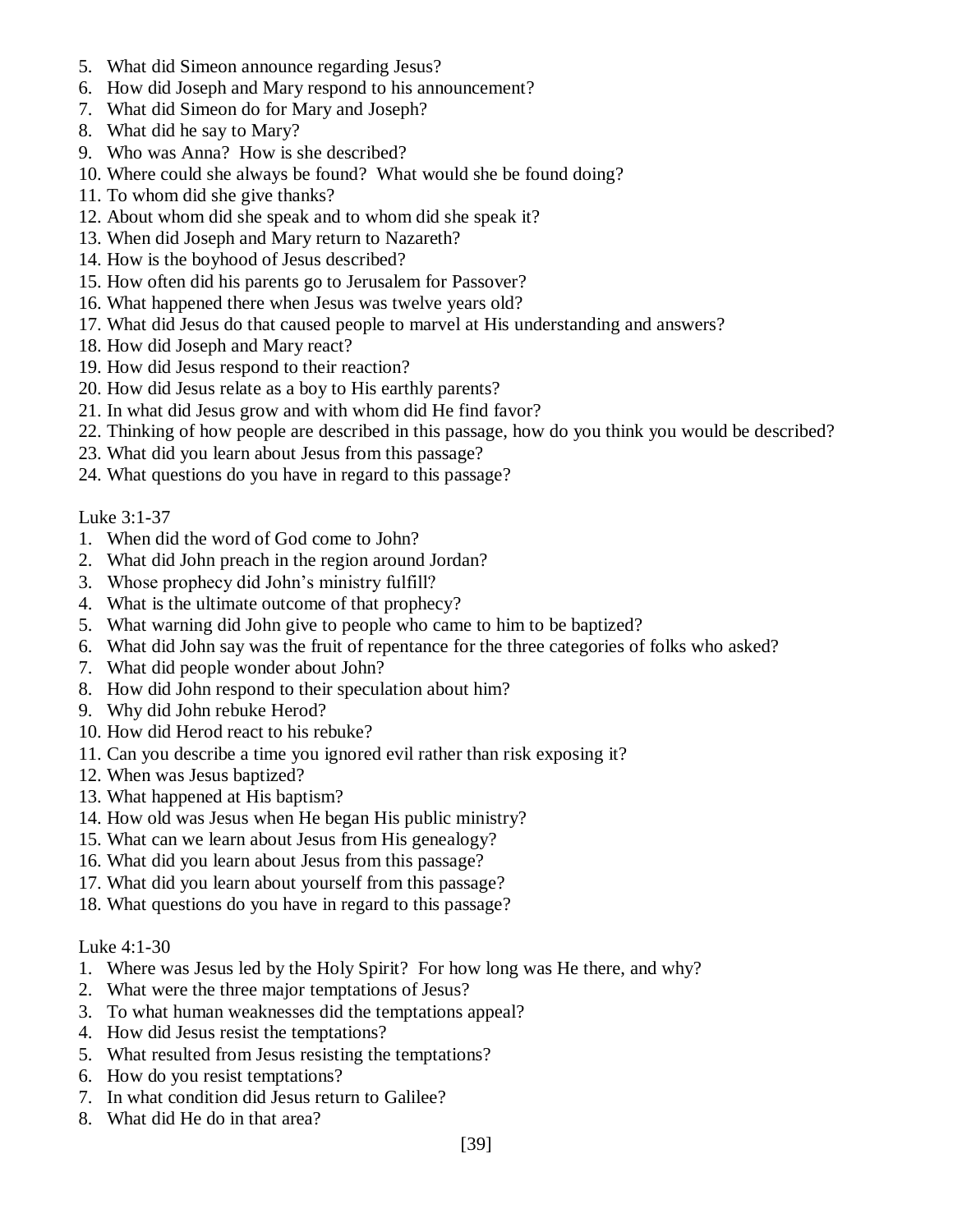- 9. What did He do in Nazareth that was His custom?
- 10. What prophecy did He read in the synagogue?
- 11. What did that prophecy predict?
- 12. When did He say it had been fulfilled?
- 13. How did people feel about Him making that announcement?
- 14. What did Jesus say they would eventually say about Him?
- 15. What did He say that made them less enthusiastic about Him?
- 16. Why did Jesus need to escape them?
- 17. What did you learn about Jesus from this passage?
- 18. What did you learn about yourself from this passage?
- 19. What questions do you have in regard to this passage?

### Luke 4:31-44

- 1. What was Jesus doing when He went to Capernaum?
- 2. Why were people astonished?
- 3. What did the demon cry out about Jesus?
- 4. How did Jesus respond?
- 5. What happened to the man who was possessed and to the demon?
- 6. How did the witnesses react to what happened?
- 7. To whom was this event reported?
- 8. What happened at Simon's house?
- 9. What did Simon request of Jesus regarding his mother-in-law?
- 10. How did Jesus meet that request?
- 11. Who else was brought to Jesus?
- 12. Who brought them and when did they bring them?
- 13. How quickly do you bring people to Jesus? Is He your first recourse or last resort?
- 14. What were exorcised demons saying about Jesus? How did He respond?
- 15. What happened the next day when He tried to escape the crowd?
- 16. What did He say He had to do? Why?
- 17. What else did He do in the region of Galilee?
- 18. What did you learn about Jesus from this passage?
- 19. What did you learn about yourself from this passage?
- 20. What questions do you have in regard to this passage?

Luke 5:1-16

- 1. What was Jesus doing at the Lake of Gennesaret?
- 2. What were the people around Him doing?
- 3. What did He continue doing from Simon's boat?
- 4. What did He tell Simon to do when He finished? Why?
- 5. How did Simon respond to what Jesus had commanded? Why?
- 6. What happened when Simon and his partners did as Jesus told them?
- 7. How did they respond to what happened?
- 8. What did Jesus promise them?
- 9. How did they respond to His promise?
- 10. How have you responded to His promises?
- 11. What did the man with leprosy say to Jesus?
- 12. How did Jesus respond?
- 13. What happened as a result? What did Jesus command?
- 14. What was the result of news about Him spreading?
- 15. Even though pressed by the crowds, what did Jesus do often?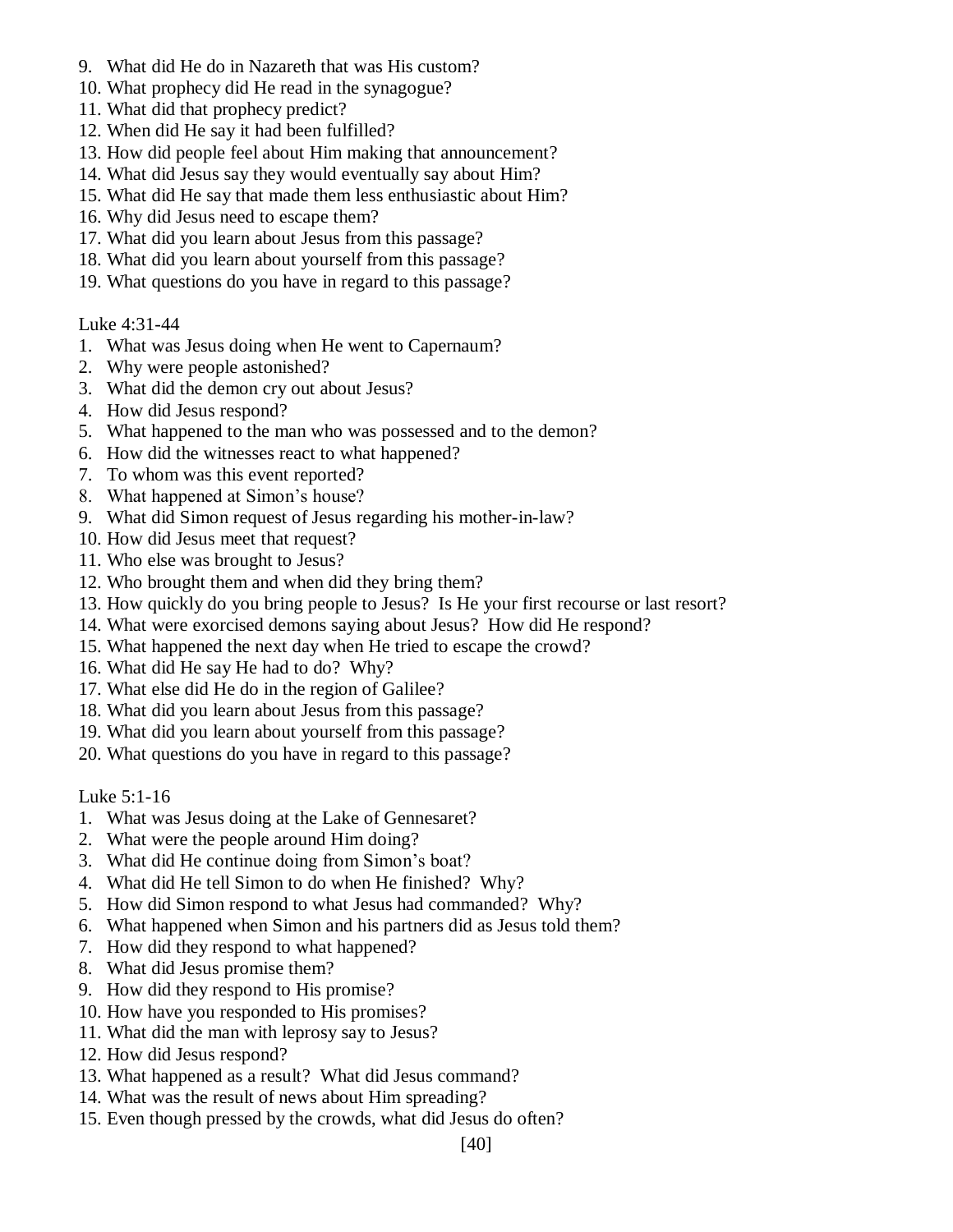- 16. How often do you do the same? Why or why not?
- 17. What did you learn about Jesus from this passage?
- 18. What did you learn about yourself from this passage?
- 19. What questions do you have in regard to this passage?

#### Luke 5:17-39

- 1. In the crowd Jesus was teaching, from where were the Pharisees and scribes?
- 2. How large was the crowd? How do you know?
- 3. How did the paralytic man's friends manage to get him in front of Jesus?
- 4. What did Jesus do for him?
- 5. How did the Pharisees and scribes react to what happened?
- 6. What questions did they ask?
- 7. How did Jesus answer them?
- 8. What did Jesus say he wanted them to know?
- 9. What were the outcomes for the paralytic and those who witnessed this encounter?
- 10. Where did Jesus find Levi the tax collector?
- 11. What did Jesus command Levi? How did Levi respond?
- 12. How readily do you respond to the commands of Jesus? Why or why not?
- 13. Who joined Jesus and Levi for dinner?
- 14. How did the Pharisees and scribes react to the guest list? Why?
- 15. What did they ask Jesus, and what was His response?
- 16. Who did Jesus come to call, and what is that call?
- 17. Describe your response to His call?
- 18. What did the Pharisees and scribes ask Jesus in regard to fasting?
- 19. How did Jesus answer them?
- 20. How does the parable of the wineskins explain His answer?
- 21. How open are you to practices that differ from "how it has always been done?"
- 22. What did you learn about Jesus from this passage?
- 23. What did you learn about yourself from this passage?
- 24. What questions do you have in regard to this passage?

## Luke 6:1-26

- 1. What were the disciples of Jesus doing that upset the Pharisees?
- 2. What did the Pharisees ask Jesus?
- 3. How did He answer?
- 4. What did His answer teach about His relationship to the Sabbath?
- 5. What were the Pharisees watching for when Jesus was teaching on another Sabbath? Why?
- 6. What did Jesus ask them about the Sabbath? How did He illustrate the answer?
- 7. How did they react to that illustration?
- 8. What did Jesus do in preparation for choosing the twelve Apostles?
- 9. What did Jesus do for the multitudes from Judea, Jerusalem, Tyre and Sidon?
- 10. What blessings did Jesus promise for those who are poor, hungry and in sorrow?
- 11. What did He say is the blessing for those who are hated, excluded and reviled for His sake?
- 12. How did He say the hated, excluded and reviles should respond? Why?
- 13. To whom did Jesus pronounce woes? Why?
- 14. What did you learn about Jesus from this passage?
- 15. What did you learn about yourself from this passage?
- 16. What questions do you have in regard to this passage?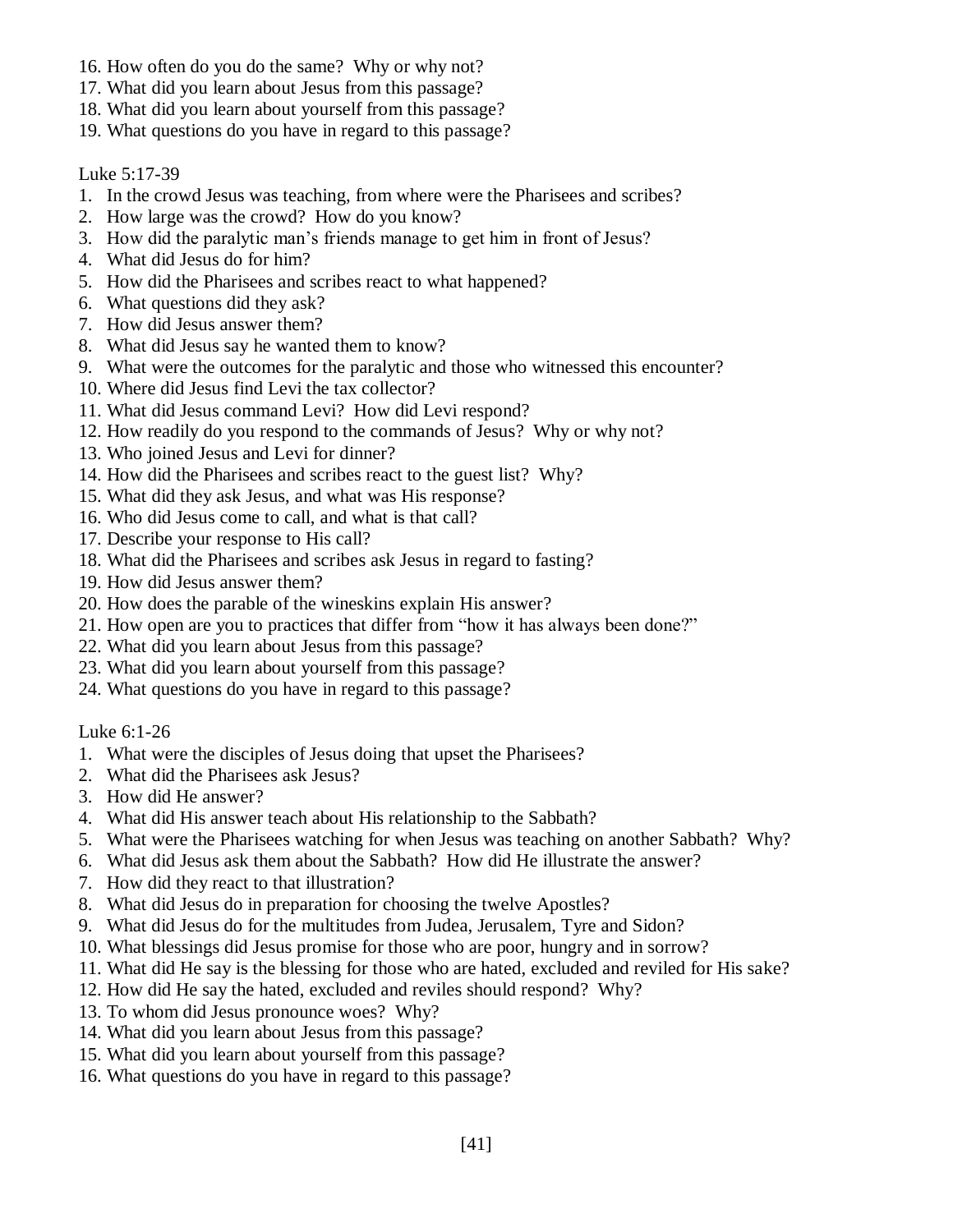#### Luke 6:27-49

- 1. How does Jesus tell His disciples to respond to enemies?
- 2. How does Jesus tell His disciples to respond to those who hate them?
- 3. How does Jesus tell His disciples to respond to those who curse them?
- 4. How does Jesus tell His disciples to respond to those who spitefully use them?
- 5. How does Jesus tell His disciples to respond to those who strike them on the cheek?
- 6. How does Jesus tell His disciples to respond to who take things from them?
- 7. How does Jesus tell His disciples to treat people in general?
- 8. What does Jesus say they should do for enemies with no thoughts of return? Why?
- 9. Why does Jesus say they should not judge or condemn, but instead to forgive and give?
- 10. What does He promise to those who are generous?
- 11. What principle of discipleship does Jesus teach in the parable of the blind leading the blind?
- 12. What does Jesus teach as being hypocritical?
- 13. What does He say to do about it?
- 14. How does Jesus say the good or evil treasures of the heart are displayed?
- 15. What comes from the abundance of the heart?
- 16. What does Jesus say demonstrates genuine submission to His Lordship?
- 17. What does He say is true of those who demonstrate that submission?
- 18. Describe how you are doing with all of the above?
- 19. What did you learn about yourself from this passage?
- 20. What questions do you have in regard to this passage?

# Luke 7:1-30

- 1. Who did the Centurion in Capernaum send to Jesus? Why?
- 2. When they came to Jesus, what did they ask?
- 3. What did they tell Jesus about the Centurion?
- 4. Who did the Centurion send to meet Jesus on the road? Why?
- 5. What was the message from the Centurion that they gave to Jesus?
- 6. Why did that message marvel Jesus?
- 7. How did He characterize that message?
- 8. What was the outcome?
- 9. What did Jesus do the next day near the city gate of Nain?
- 10. Why did He do it? What was the outcome?
- 11. What profound truth about Jesus did the people proclaim?
- 12. What questions did John the Baptist have when he heard what Jesus was doing?
- 13. What was Jesus doing at the very hour that John's messengers asked the questions?
- 14. How did Jesus answer the questions?
- 15. On whom did He pronounce blessing?
- 16. What did Jesus have to say about John, how did He describe John's ministry?
- 17. What did Jesus say was John's status as a prophet?
- 18. How did Jesus compare the status of the least in His kingdom with that of John?
- 19. How did the people, even hated tax collectors, respond to what Jesus taught? Why?
- 20. How did the lawyers and Pharisees respond? Why?
- 21. What did you learn about Jesus from this passage?
- 22. What did you learn about yourself from this passage?
- 23. What questions do you have in regard to this passage?

# Luke 7:31-50

- 1. To what did Jesus liken the men of His generation?
- 2. How did He compare their reactions to His ministry and that of John the Baptist?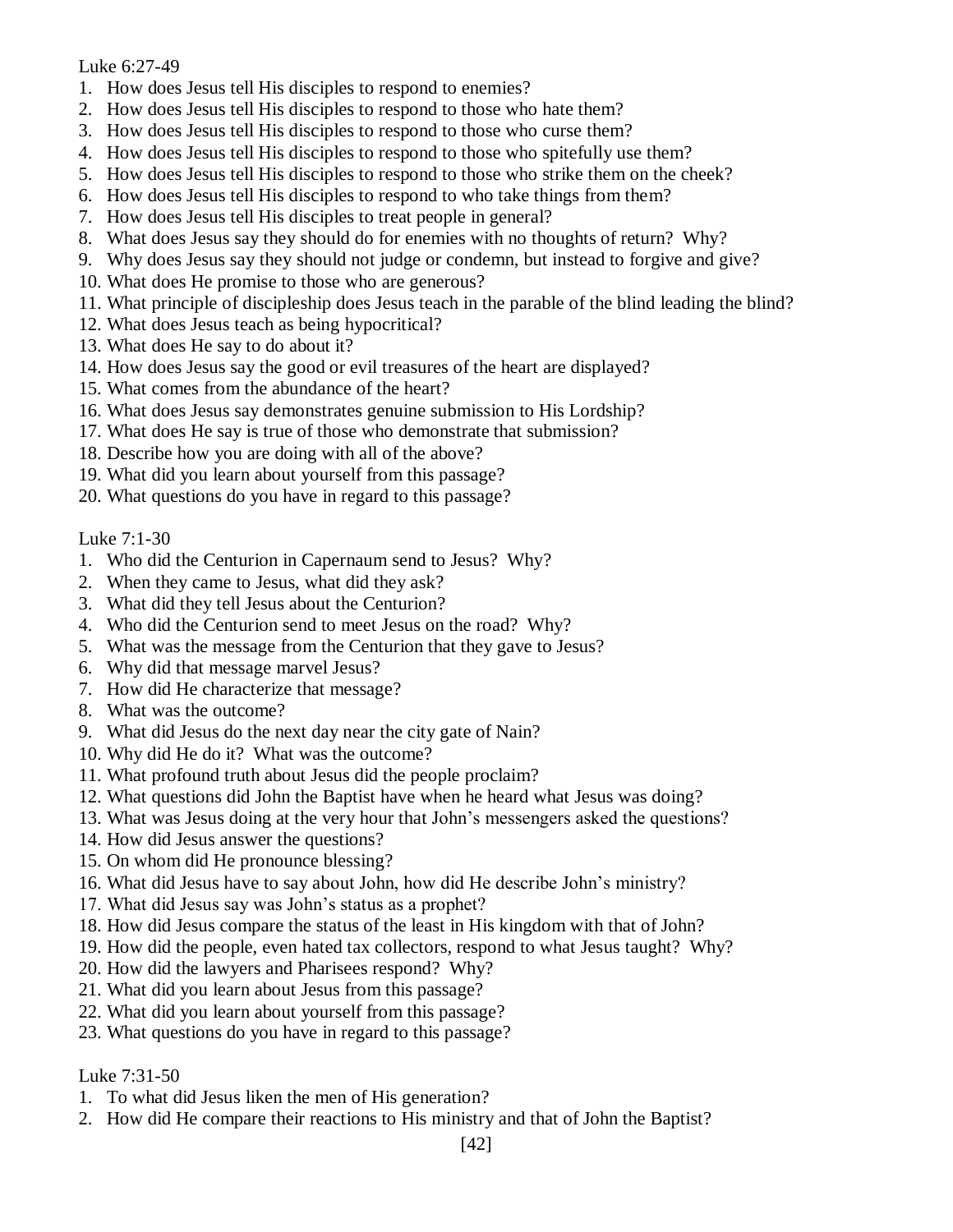- 3. How is "wisdom justified by all her children," what did Jesus mean?
- 4. Who asked Jesus to eat with him?
- 5. What was the reputation of the woman who joined them?
- 6. What over-the-top expressions of hospitality did she extend to Jesus?
- 7. How did the host react to her actions? What did he question about Jesus?
- 8. What question did Jesus have for him?
- 9. How did he answer?
- 10. How did Jesus describe his answer?
- 11. How did Jesus compare the actions of the woman to those of His host?
- 12. Who did Jesus say is likely to have the kind of overwhelming love demonstrated by the woman?
- 13. How would you describe your love for Jesus?
- 14. Why do you love Him?
- 15. What did Jesus pronounce to the woman?
- 16. What question did His pronouncement raise from the other dinner guests?
- 17. What did Jesus say had saved her?
- 18. How would you define saving faith?
- 19. What did you learn about Jesus from this passage?
- 20. What did you learn about yourself from this passage?
- 21. What questions do you have in regard to this passage?

#### Luke 8:1-25

- 1. What was Jesus doing as He went through cities and villages?
- 2. Who was with Him?
- 3. Who were the women, how were they described, what was their role?
- 4. To whom did He teach the parable of the sower?
- 5. What did He mean when He cried, "He who has ears to hear, let him hear!"?
- 6. What did He say about why He taught in parables?
- 7. What are you seeing and hearing in response to His teaching?
- 8. What is the seed in the parable of the sower?
- 9. To whom does Jesus liken the wayside soil? How is the seed rendered ineffective in them?
- 10. To whom does Jesus liken the rocky soil? How is the seed rendered ineffective in them?
- 11. To whom does Jesus liken the thorny soil? How is the seed rendered ineffective in them?
- 12. To whom does Jesus liken the good soil? What is produced in them, and why?
- 13. Which soil are you?
- 14. What does Jesus teach about things that are secret and hidden?
- 15. How did He say people should respond to that teaching? Why?
- 16. How did Jesus respond to being told His mother and brothers were looking for Him?
- 17. What happened when He and His disciples were on the lake while crossing to the other side?
- 18. Why did they awaken Him in the boat? What was their concern?
- 19. What did He do when awakened?
- 20. What did He ask them in regard to their concern?
- 21. What did they ask among themselves?
- 22. What did you learn about Jesus from this passage?
- 23. What did you learn about yourself from this passage?
- 24. What questions do you have in regard to this passage?

## Luke 8:26-56

- 1. How is the man described who met Jesus when He arrived in the country of Gaderenes?
- 2. How is he described? What was his condition?
- 3. What did Jesus ask? Who answered Him?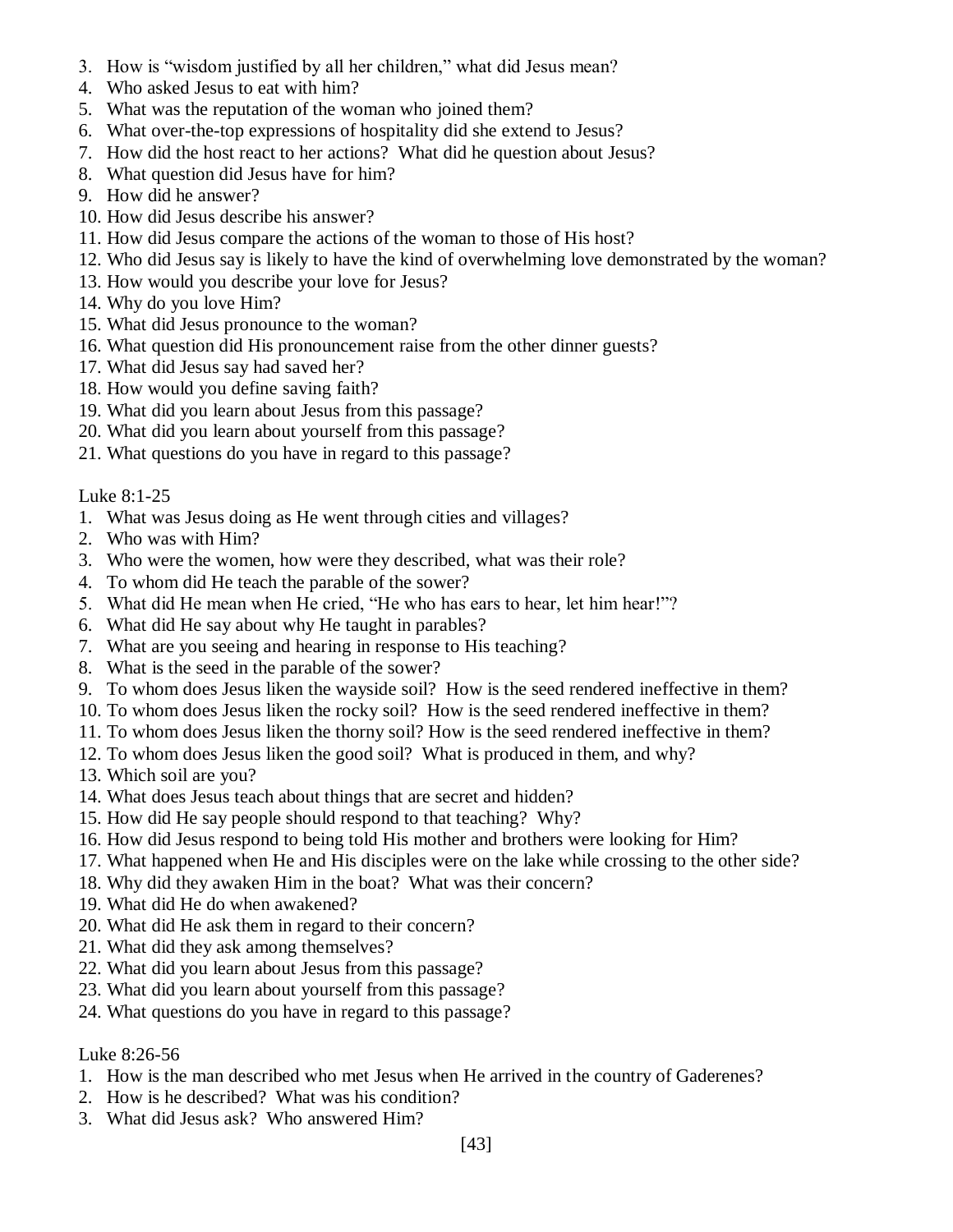- 4. What did Jesus do for this man?
- 5. What was the outcome for the man?
- 6. How did the people in the region respond to those outcomes? Why?
- 7. What did the man beg of Jesus?
- 8. What did Jesus tell him to do instead?
- 9. How often and with whom do you share what Jesus has done for you?
- 10. Who was Jairus? What did he ask of Jesus, and why?
- 11. How is the woman described who encountered Jesus while He was going to the home of Jairus?
- 12. What did she want from Jesus? What did He do for her? What did He say had saved her?
- 13. Why did the messenger from the home of Jairus say not to trouble Jesus?
- 14. How did Jesus respond?
- 15. What did Jesus say to those who were weeping and mourning? Why?
- 16. Why did people ridicule Him?
- 17. What did Jesus do for the daughter of Jairus?
- 18. Why did He charge the witnesses not to tell anyone what had happened?
- 19. When might it be appropriate to keep what Jesus has done for you to yourself?
- 20. What did you learn about Jesus from this passage?
- 21. What did you learn about yourself from this passage?
- 22. What questions do you have in regard to this passage?

### Luke 9:1-17

- 1. What kind of power and authority did Jesus give His disciples? Why?
- 2. What did He send them on a mission to do?
- 3. What were his instructions to them for that mission?
- 4. How did they respond to those instructions?
- 5. How would you describe Your responses when Jesus instructs You?
- 6. Why was Herod seeking to see Jesus?
- 7. What did Jesus do with the Twelve when they returned from their mission?
- 8. What did He do for the multitude when they caught up with Him and the Twelve?
- 9. How did Jesus respond to the Twelve telling Him to send the multitudes away to find food?
- 10. What meager food supplies did they report having? Why would they be inadequate?
- 11. What did Jesus do with that short supply?
- 12. What happened as a result?
- 13. What do you think might have been the significance of the twelve baskets of leftovers?
- 14. What do you expect Jesus to do with any resources that You entrust to Him?
- 15. What did you learn about Jesus from this passage?
- 16. What did you learn about yourself from this passage?
- 17. What questions do you have in regard to this passage?

#### Luke 9:18-36

- 1. Who came to Jesus when He was all alone praying?
- 2. What questions did He ask them?
- 3. How did they answer?
- 4. What was the correct answer?
- 5. What did Jesus say must happen before that answer went public?
- 6. How would you answer?
- 7. What did Jesus say must be true of those who follow Him?
- 8. What does He say must be true of those who desire to save their lives?
- 9. How does He evaluate a person gaining the whole world?
- 10. What does He say will happen to those who are ashamed of Him and His words?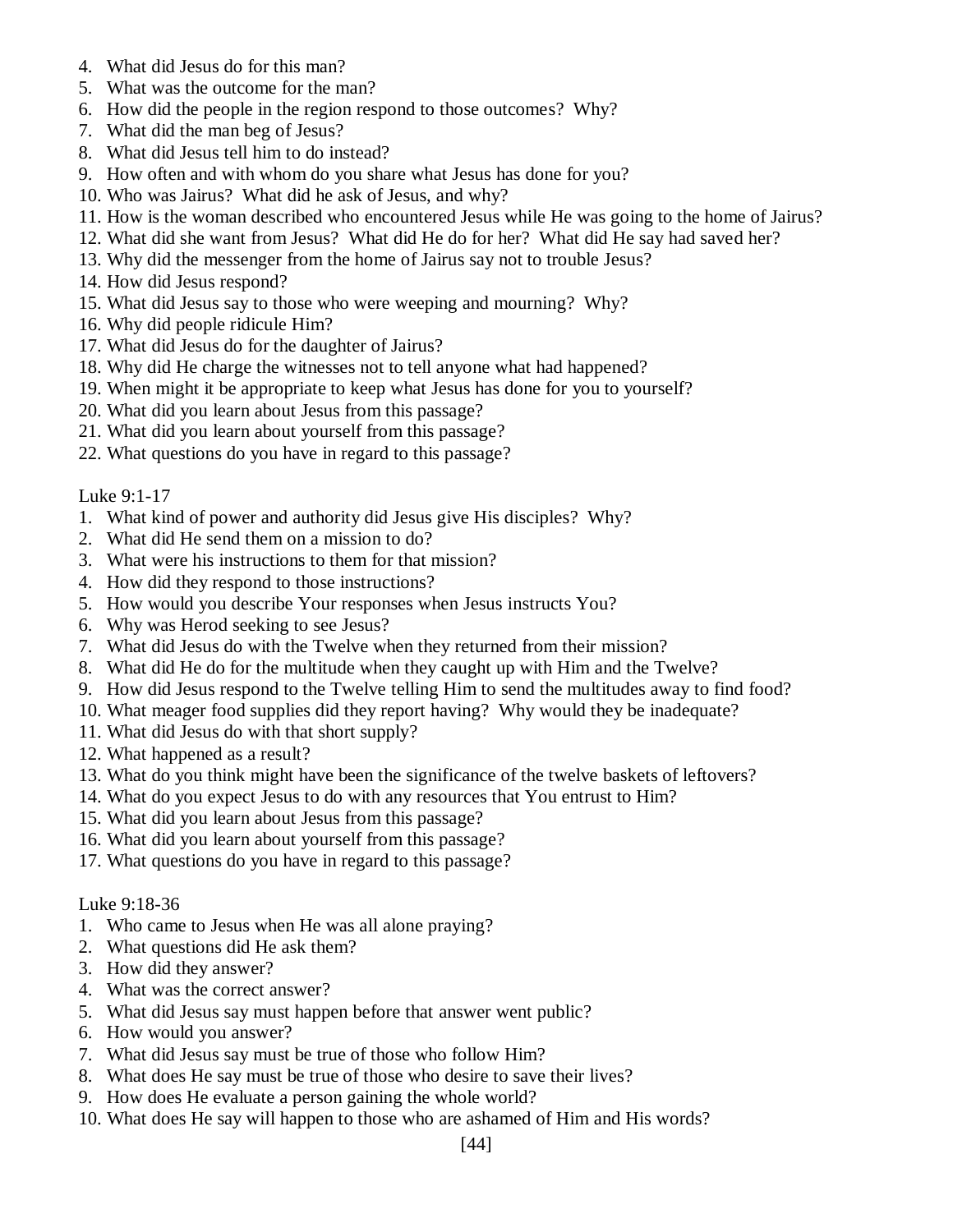- 11. About eight days later, who did Jesus take with Him to pray on the mountain?
- 12. What were they doing while He was praying?
- 13. What happened to Jesus as He prayed?
- 14. Who appeared to Him and what did they discuss with Him?
- 15. What did Peter suggest when he and the others saw those who appeared?
- 16. What happened to them instead?
- 17. How did they feel about it?
- 18. What did they hear from God?
- 19. Describe a time when in prayer you felt overwhelmed by God's presence?
- 20. What did you learn about Jesus from this passage?
- 21. What did you learn about yourself from this passage?
- 22. What questions do you have in regard to this passage?

### Luke 9:37-62

- 1. What happened the next day as Jesus and His disciples were coming down from the mountain?
- 2. What did a man in the crowd cry out to Jesus?
- 3. What did the man say he had done to try helping his son?
- 4. How did Jesus answer him?
- 5. What did Jesus do for his son?
- 6. Why were people amazed?
- 7. How amazed are you?
- 8. What did Jesus want His disciples to hear and understand?
- 9. How did they respond?
- 10. About what did His disciples dispute?
- 11. What did Jesus say would be true about the least among them?
- 12. What did John do to people he saw casting out demons in the Name of Jesus?
- 13. How did Jesus say to respond instead?
- 14. Why was Jesus steadfast in His approach to Jerusalem?
- 15. How well did the Samaritan village receive Him while en-route to Jerusalem?
- 16. What did James and John suggest should be done to that village?
- 17. How did Jesus say their suggestion was inconsistent with His mission?
- 18. How did Jesus answer the person who said, "I will follow You wherever You go"?
- 19. What did He say to the person who wanted to bury his father before following Him?
- 20. What did He say to the one who first wanted to bid farewell to those at home?
- 21. How would you describe your own commitment to following Jesus?
- 22. What did you learn about yourself from this passage?
- 23. What questions do you have in regard to this passage?

## Luke 10:1-24

- 1. Where did Jesus send the seventy disciples He appointed to ministry?
- 2. What did He tell them about the harvest?
- 3. What did He tell them to do about it?
- 4. What are you doing about it?
- 5. Among whom was He sending them as lambs?
- 6. What did He tell them not to take with them?
- 7. What blessing did He say to pronounce on every house they entered?
- 8. What did He say would determine whether any house experienced that blessing?
- 9. What did He tell them to receive from any house in which they stayed? Why?
- 10. What did Jesus tell them to do within and to publically say to any city that did not receive them?
- 11. What did He say was true of anyone who listened to them?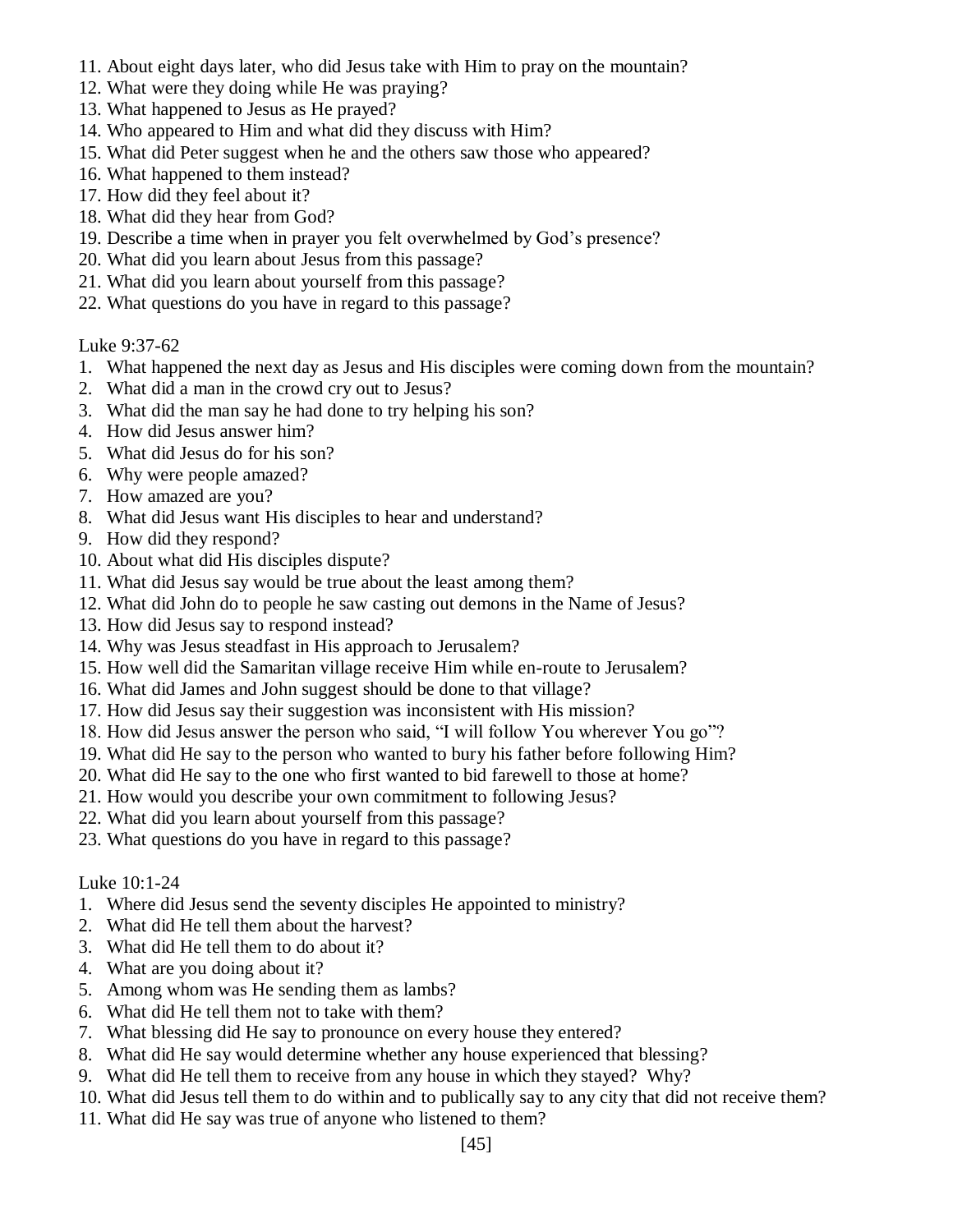- 12. What did He say was true of anyone who rejected them?
- 13. For what were the seventy rejoicing when they returned from their mission?
- 14. How did Jesus encourage their rejoicing?
- 15. How did He caution their rejoicing?
- 16. For what do you rejoice?
- 17. For what did Jesus thank His Father? Why?
- 18. What did He say had been delivered to Him by His Father?
- 19. What does Jesus say is true of anyone who knows God the Father?
- 20. Of what incredible blessing and privilege did Jesus inform His disciples?
- 21. Describe the impact of that blessing and privilege in Your own life?
- 22. What did you learn about yourself from this passage?
- 23. What questions do you have in regard to this passage?

Luke 11:1-28

- 1. How did Jesus respond to His disciples asking Him to teach them to pray?
- 2. How does He teach them to address and worship God?
- 3. For what does He teach them to trust God?
- 4. What does He teach them to pray regarding forgiveness?
- 5. How does your forgiveness toward others compare with His forgiveness toward you?
- 6. What does Jesus teach them about persistence in prayer?
- 7. What does He say is true of those who keep asking, seeking and knocking?
- 8. What particular request does Jesus say the Father will grant to His children?
- 9. By what means did some people accuse Jesus of casting out demons?
- 10. How did some of them try to test Him?
- 11. How did He counter the logic of their accusation?
- 12. What did he tell them about how He had already passed their test?
- 13. What did He say about those who were not with Him?
- 14. What did Jesus say happens when an unclean spirit returns from where he was cast?
- 15. How does He say the spirit determines the receptivity his return?
- 16. Why would it be more important to determine how to be filled rather than emptied?
- 17. Why is from what we are delivered less important than to Whom we have been delivered?
- 18. Who does Jesus say is particularly blessed? How well does that describe you?
- 19. What did you learn about Jesus from this passage?
- 20. What did you learn about yourself from this passage?
- 21. What questions do you have in regard to this passage?

## Luke 11:29-54

- 1. Why did Jesus tell the crowd that they were of an evil generation?
- 2. What sign of His identity did He tell them to expect?
- 3. Why did He say their generation would be judged by the Queen of the South?
- 4. Why did He say they would be judged by the men of Nineveh?
- 5. What did Jesus say is the lamp of the body?
- 6. What did He say is true of those whose eyes are good?
- 7. How careful are you about what you see?
- 8. At what did the Pharisee who hosted Jesus marvel?
- 9. What did Jesus teach him in response?
- 10. How did Jesus compare outward appearances to inward reality?
- 11. What did He call the scribes and Pharisees who seemed unaware of the comparison?
- 12. How did one of the lawyers react to what Jesus called the scribes and Pharisees?
- 13. What did Jesus have to say about the lawyers?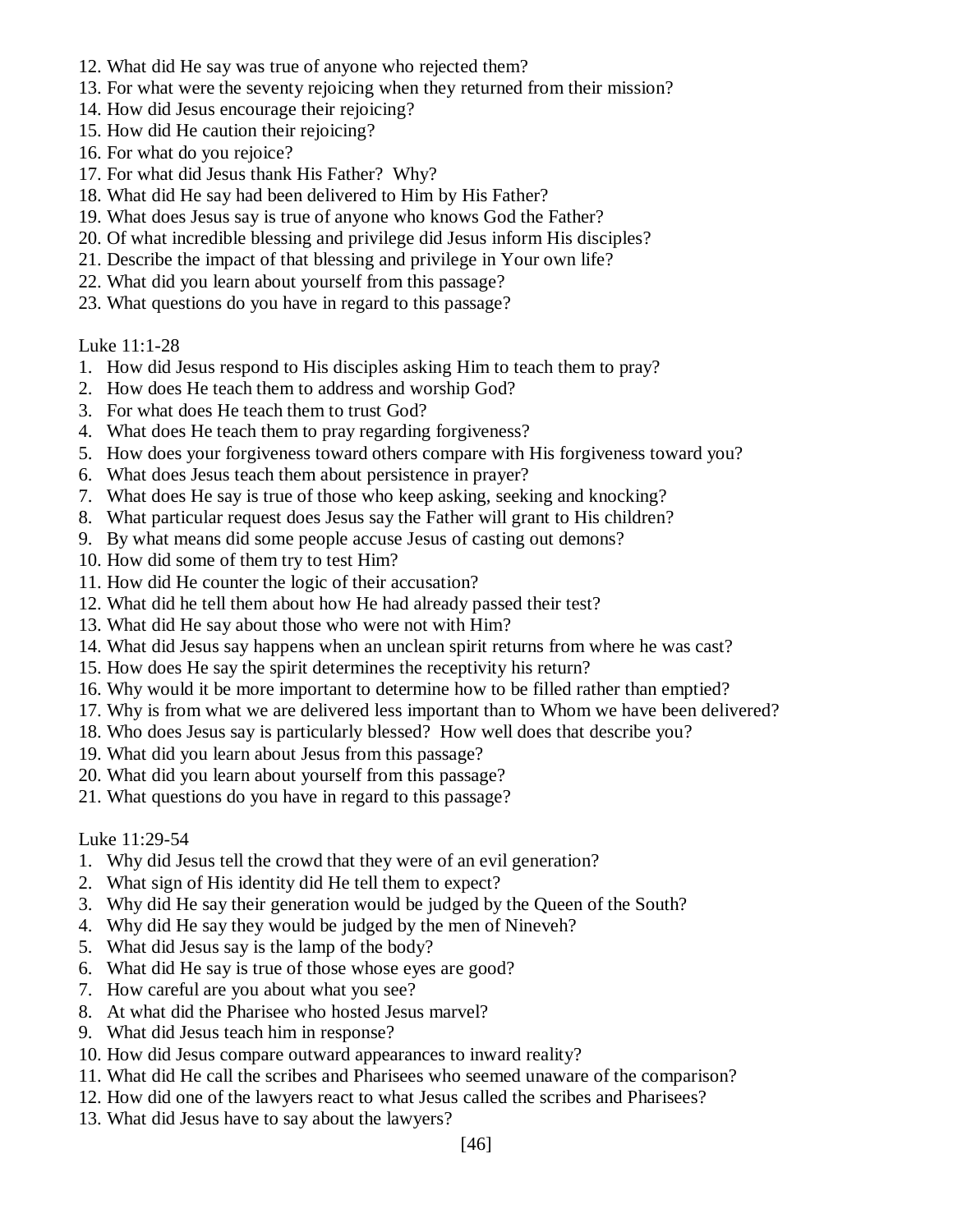- 14. Of what did He accuse them?
- 15. What had God done among them that they missed?
- 16. What did Jesus say would be the result?
- 17. How did the scribes and Pharisees react to what Jesus said about them?
- 18. How can we avoid the error of imposing rather than helping to carry burdens?
- 19. How can we avoid the error of hindering people from finding the truth in Jesus?
- 20. What did you learn about Jesus from this passage?
- 21. What did you learn about yourself from this passage?
- 22. What questions do you have in regard to this passage?

### Luke 12:1-31

- 1. How is the crowd that was hearing Jesus described?
- 2. Of what does He tell them to beware?
- 3. What does He say about all that they may have thought they had hidden?
- 4. How does Jesus compare the fear of man to the fear of God?
- 5. Why did He say they should fear God?
- 6. Whom do you fear? Why?
- 7. What did Jesus promise to those who confessed Him before men?
- 8. What did He promise to those who denied Him?
- 9. Why did He say not to worry about what to say when forced to testify?
- 10. What did Jesus say to the man who wanted Him to tell his brother to divide their inheritance?
- 11. Of what did He tell the man to beware? Why?
- 12. What was the point of the parable about the rich man with the bountiful yield of crops?
- 13. Why did Jesus call him a fool?
- 14. What does He say will make anyone such a fool?
- 15. What would you describe as your greatest treasure?
- 16. What does Jesus use as illustrations of why not to worry?
- 17. How much did He say God values them and would provide for them?
- 18. What did He promise to those who seek the kingdom of God?
- 19. How would you describe the priority for you of seeking the kingdom of God?
- 20. What did you learn about yourself from this passage?
- 21. What questions do you have in regard to this passage?

Luke 12:32-59

- 1. What did Jesus say is the Father's good pleasure?
- 2. What does He say to do in response?
- 3. How is that done?
- 4. What have you done about it?
- 5. What does He say that our treasure demonstrates regarding our hearts?
- 6. What does Jesus teach about His return?
- 7. Who does He say will be blessed when He returns?
- 8. What does He say about knowing when He will return?
- 9. What does He say about those who are found doing His will when He returns?
- 10. What does He say about those who are found not doing His will?
- 11. What does He promise regarding those entrusted with resources and responsibilities?
- 12. How would you describe your own preparation for His return?
- 13. What is the baptism that Jesus said He was anticipating?
- 14. What sorts of divisions did Jesus say His arrival would cause?
- 15. What were the multitudes doing that Jesus labeled as hypocrisy?
- 16. Why did Jesus advise always settling with adversaries?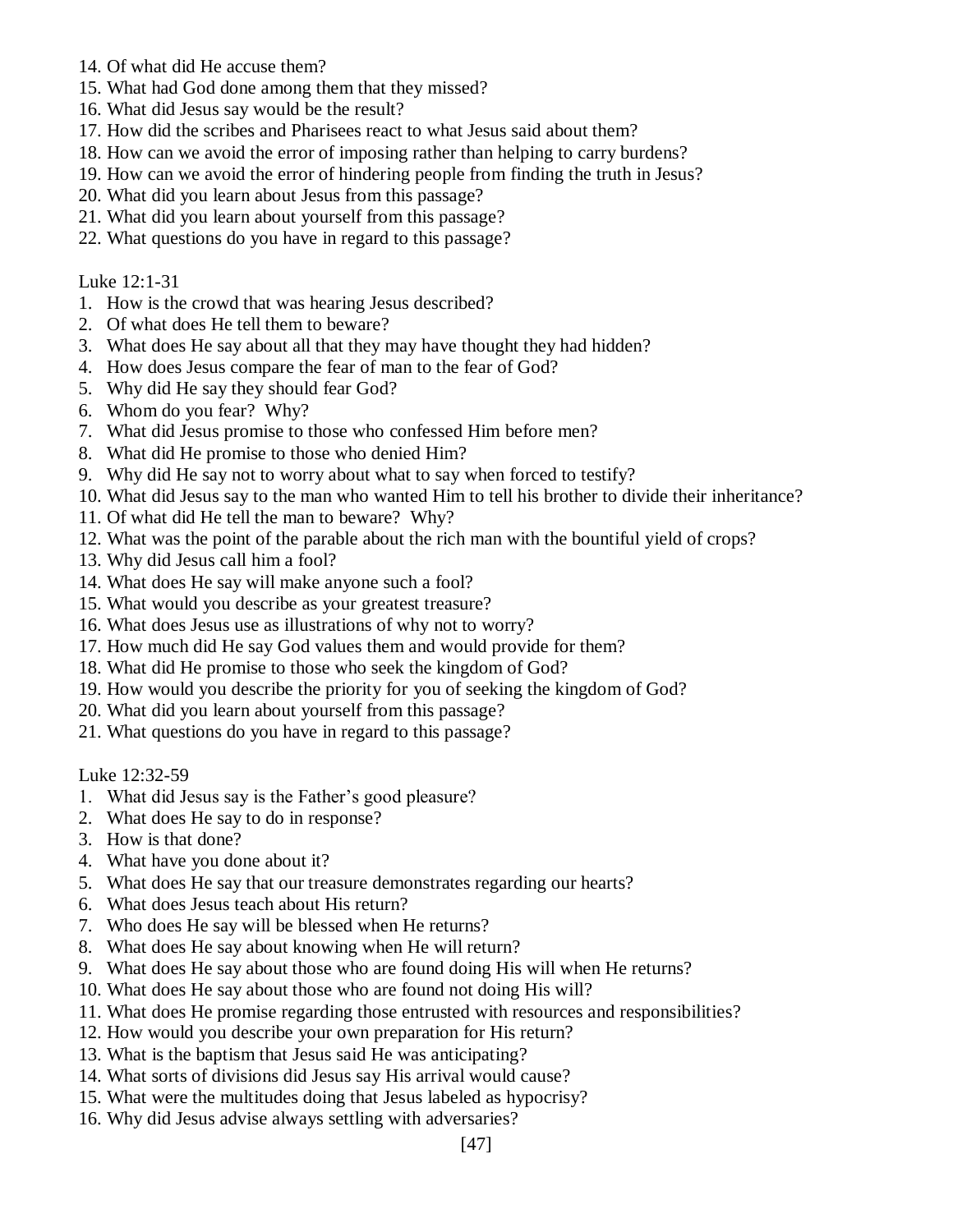- 17. Who does He teach should take responsibility for resolving disputes?
- 18. How so you handle disputes?
- 19. What did you learn about Jesus from this passage?
- 20. What did you learn about yourself from this passage?
- 21. What questions do you have in regard to this passage?

### Luke 13:1-22

- 1. Why did Jesus say it is a mistake to equate the level of suffering with the seriousness of sin?
- 2. What did He teach about the need for repentance?
- 3. What was the point of the parable of the barren fig tree?
- 4. Describe the fruit in your life of your relationship with Jesus.
- 5. What did Jesus do for the infirm woman in the synagogue?
- 6. What did she do in response?
- 7. How did the ruler of the synagogue react? Why?
- 8. How did Jesus evaluate the ruler's reaction? Why?
- 9. What did Jesus teach about the Sabbath?
- 10. How did the response of His adversaries differ from that of the multitude?
- 11. Why the difference?
- 12. To what sorts of Sabbath hypocrisy might you be vulnerable?
- 13. What parables did Jesus use to teach about the kingdom of God?
- 14. What were the points of those parables?
- 15. What was Jesus doing as he traveled toward Jerusalem?
- 17. What did you learn about Jesus from this passage?
- 18. What did you learn about yourself from this passage?
- 19. What questions do you have in regard to this passage?

#### Luke 13:23-35

- 1. What was Jesus asked in regard to a person being saved?
- 2. Where did He say people must enter?
- 3. What does He say the Master will eventually do to that entrance?
- 4. How does He say those who are left out will react?
- 5. Why will they react as they will?
- 6. What will they claim as their defense?
- 7. What criterion for entrance will He say they had missed?
- 8. How well have you met that criterion?
- 9. From where will the citizens of the kingdom of God be gathered?
- 10. At what might they be surprised?
- 11. Of what did a Pharisee warn Jesus regarding Herod?
- 12. What message did Jesus say to pass to Herod?
- 13. What did He say was going to happen when He arrived in Jerusalem?
- 14. What did Jesus say were the sins of Jerusalem?
- 15. What did He say were His intentions for Jerusalem?
- 16. How did they respond to His intentions?
- 17. What did He say would be the consequences of their response?
- 18. What did you learn about Jesus from this passage?
- 19. What did you learn about yourself from this passage?
- 20. What questions do you have in regard to this passage?

#### Luke 14:1-24

1. On what day was Jesus invited to eat at the house of a ruler of the Pharisees?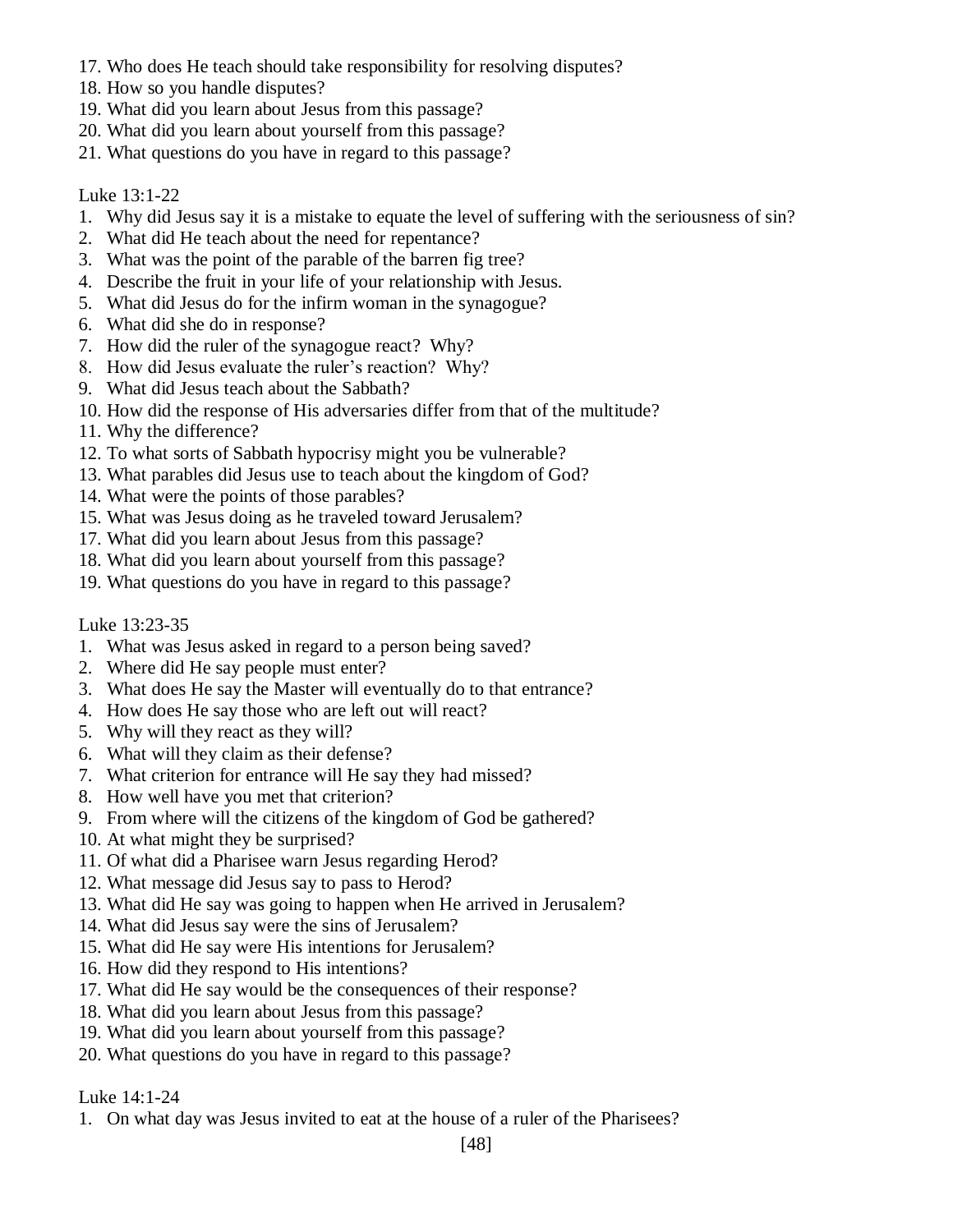- 2. Why were they watching Him closely?
- 3. Why did Jesus ask the lawyers and Pharisees whether it was lawful to heal on the Sabbath?
- 4. How did they respond? How would you respond? Why?
- 5. What did Jesus do for the man who had dropsy?
- 6. What subsequent question did He ask the lawyers and Pharisees?
- 7. How did they respond?
- 8. What did Jesus notice about the people who had been invited to the meal?
- 9. What did He teach as the appropriate way to respond to an invitation?
- 10. What did He promise to those who exalt themselves?
- 11. What did He promise to those who humble themselves?
- 12. How would you describe the difference?
- 13. What did Jesus describe as the more blessed motive for hosting people?
- 14. How did Jesus respond to the man who exclaimed the blessing of eating in the kingdom of God?
- 15. Who is represented by the Master in the parable of the Great Supper?
- 16. Who is represented by his servant?
- 17. Who is represented by those for whom the supper was originally prepared?
- 18. Who is represented by those who were subsequently invited?
- 19. Describe how you have responded to the invitation to eat in the kingdom of God.
- 20. What did you learn about Jesus from this passage?
- 21. What did you learn about yourself from this passage?
- 22. What questions do you have in regard to this passage?

### Luke 14:25-35

- 1. To whom was Jesus speaking in this passage?
- 2. How does Jesus compare loyalty to Him versus to family, and even to ourselves?
- 3. What did He mean by saying His disciples must take up their cross and follow Him?
- 4. What is that cross?
- 5. Why did Jesus say it is important to count the cost of being His disciple?
- 6. What did He say is that cost?
- 7. How have you counted that cost?
- 8. How would you describe Your relationship with Him as His disciple?
- 9. What does Jesus say about salt?
- 10. What happens when salt loses flavor?
- 11. How does that apply to us as His followers?
- 12. What did you learn about Jesus from this passage?
- 13. What did you learn about yourself from this passage?
- 14. What questions do you have in regard to this passage?

#### Luke 15:1-10

- 1. Who drew near to Jesus?
- 2. How did the Pharisees and scribes react?
- 3. Why did they have such an attitude?
- 4. What does Jesus say a man with a hundred sheep will do about one that is lost?
- 5. What does He say will happen when he finds the one that was lost?
- 6. What does Jesus say happens in heaven when a sinner repents?
- 7. What does Jesus say a woman with ten coins will do about one that is lost?
- 8. What does He say will happen when she finds the one that was lost?
- 9. What does Jesus say happens in the presence of angels when a sinner repents?
- 10. How would you define repentance?
- 11. How often is repentance necessary? Why?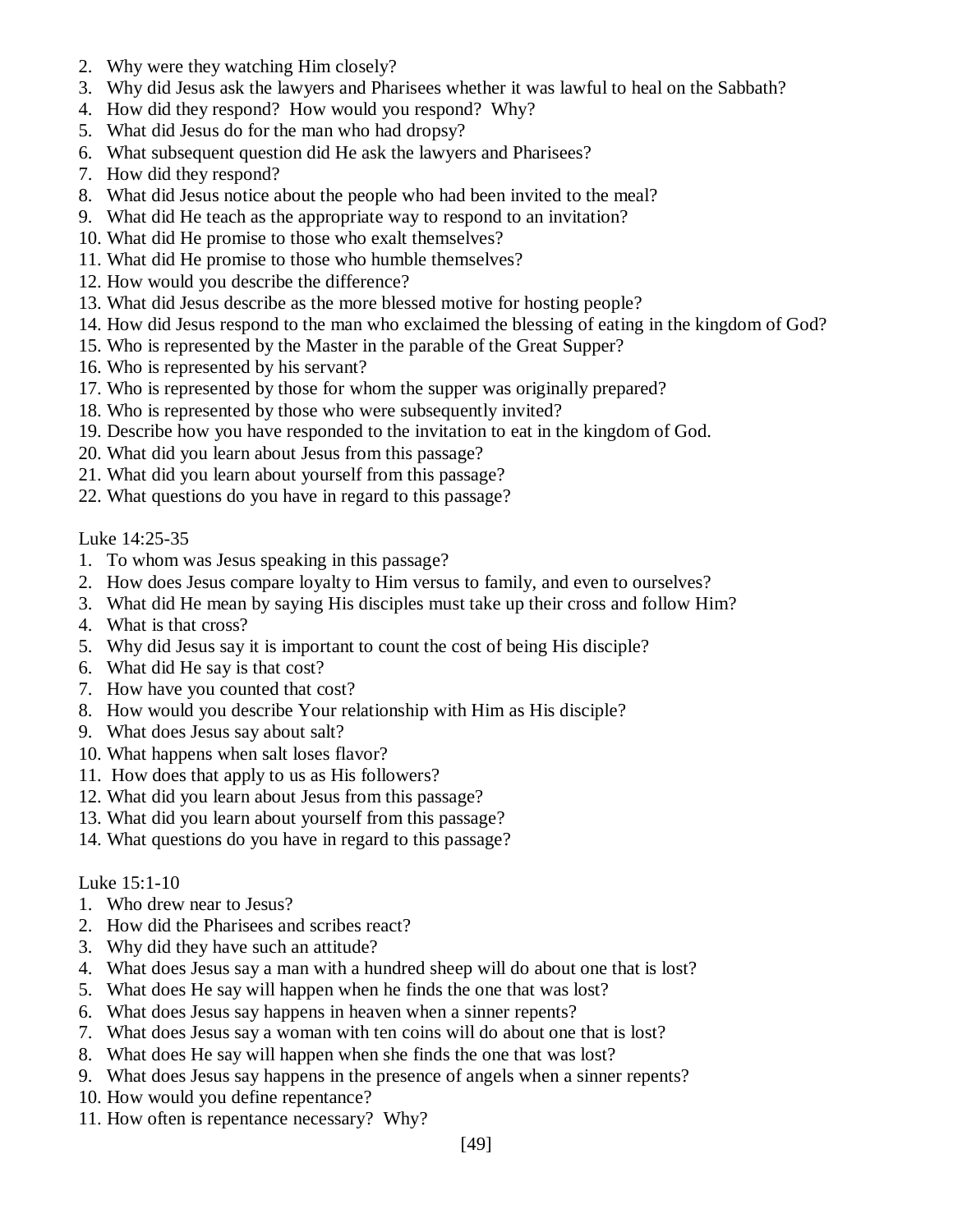- 12. Describe your own experiences with repentance.
- 13. What did you learn about yourself from this passage?
- 14. What questions do you have in regard to this passage?

## Luke 15:11-32

- 1. Who are the characters in this parable?
- 2. What did the younger son ask of the father?
- 3. How did the father respond?
- 4. What did the younger son do with all that he had been given?
- 5. Why did he eventually need to hire himself to another?
- 6. What was his job?
- 7. What did he realize when he came to his senses?
- 8. What did he decide to do as a result of that realization?
- 9. What was he hoping for from his father?
- 10. What did the father do when he saw his son approaching?
- 11. What did the son say to his father?
- 12. How did his father respond?
- 13. What was the older brother told about what was happening?
- 14. How did he react? Why?
- 15. What was the older son's complaint to his father?
- 16. What was his father's response to his complaint?
- 17. Why did he say the oldest son should join the party?
- 18. How would you describe times when you have been like the younger son?
- 19. How would you describe times when you have been more like the older son?
- 20. What does this parable teach about God's attitude toward us?
- 21. What did you learn about yourself from this passage?
- 22. What questions do you have in regard to this passage?

Luke 16:1-31

- 1. What strategy did the steward of the rich man use when he was going to be fired?
- 2. Why did he employ that strategy, what was he trying to accomplish?
- 3. How did his master respond?
- 4. What was Jesus teaching about faithfulness in this parable of the unjust steward?
- 5. What did Jesus teach about trying to follow two masters?
- 6. Which of the two alternatives do you follow?
- 7. Which of the two did the Pharisees most love?
- 8. Before whom did Jesus say the Pharisees justified themselves?
- 9. Why did Jesus say that was a mistake?
- 10. What did He say about the law and the prophets?
- 11. What did He say about divorce?
- 12. How did Jesus compare the earthly lives of the rich man and Lazarus?
- 13. What did He say happened to both of them after they died?
- 14. How did He compare their destinations?
- 15. Why was the rich man desperate for just a morsel of what Lazarus was experiencing?
- 16. Why was his request refused?
- 17. What did he then ask regarding his family who were still alive on earth?
- 18. Why was that request refused?
- 19. What does your lifestyle demonstrate about who or what you really love and trust?
- 20. What did you learn about yourself from this passage?
- 21. What questions do you have in regard to this passage?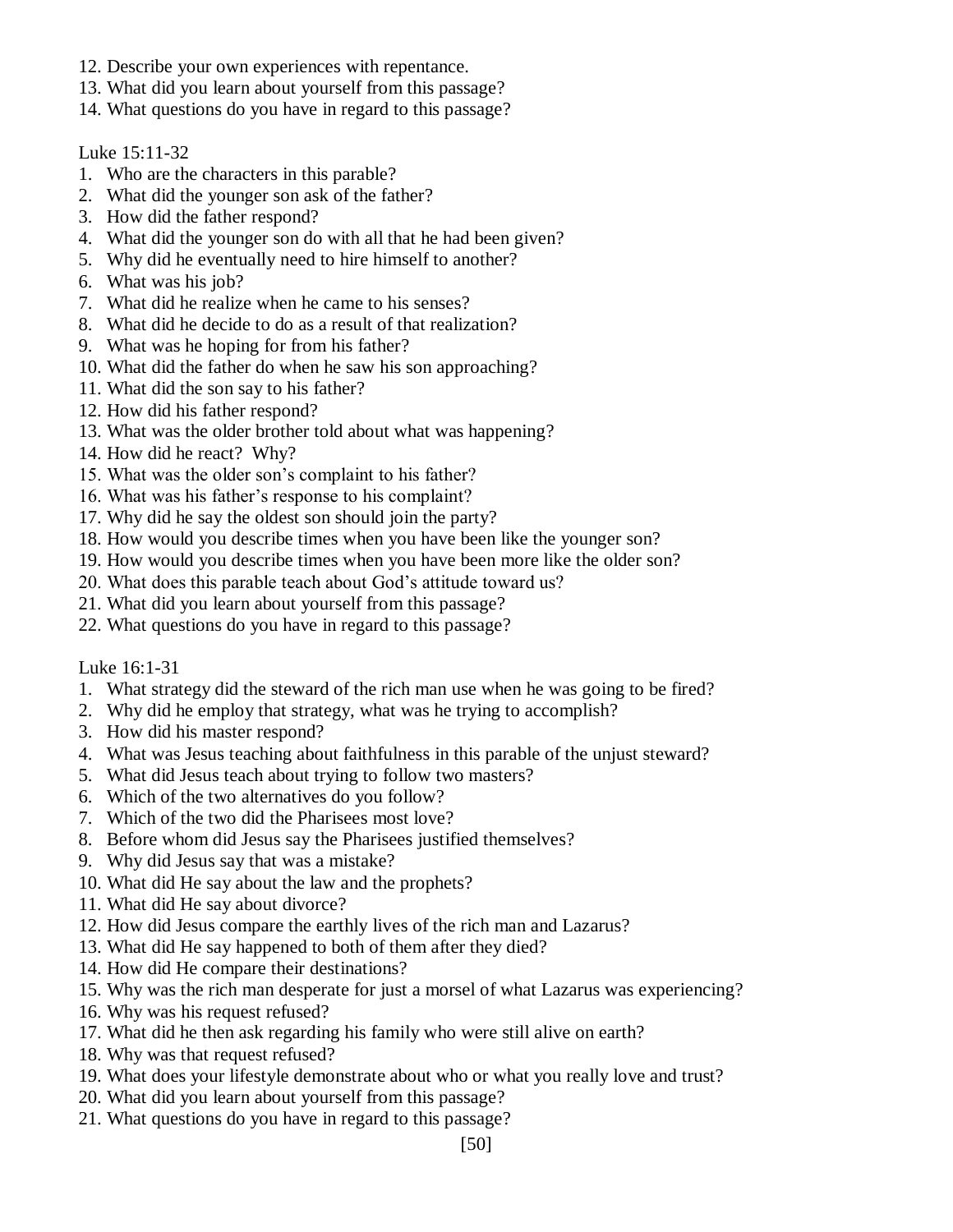Luke 17:1-19

- 1. What did Jesus say was impossible?
- 2. How seriously did Jesus take the prospect of offending others?
- 3. How do you know?
- 4. Why did He tell His disciples to take heed?
- 5. How were they to treat those who sinned against them?
- 6. How well does that describe the way you treat those who sin against you?
- 7. Why did the disciples ask Jesus to increase their faith?
- 8. To what extent does He tell His disciples to forgive?
- 9. What did He teach His disciples about faith?
- 10. What did He teach them about duty?
- 11. What is the difference between performing for returns versus just because it's right?
- 12. What did the ten lepers cry out to Jesus?
- 13. How did He respond?
- 14. How did the Samaritan leper react?
- 15. What question did the Samaritan's reaction arise from Jesus?
- 16. What has Jesus done for you that causes you to worship and thank Him?
- 17. What did you learn about yourself from this passage?
- 18. What questions do you have in regard to this passage?

Luke 17:20-37

- 1. What did the Pharisees ask Jesus about the kingdom of God?
- 2. How did He answer them?
- 3. Where did He say they would currently find the kingdom of God?
- 4. What did He teach His disciples about those who would direct them elsewhere?
- 5. How should we respond to those who claim their group as the kingdom of God?
- 6. What did He teach them about conditions when He returns?
- 7. How will it be like the days of Noah?
- 8. How will it be like the days of Lot?
- 9. Why will it then be too late to worry about saving or losing one's life?
- 10. How are you prepared for Jesus to return?
- 11. What will happen among pairs of people wherever they are at that time?
- 12. How did Jesus answer their question about where people would go?
- 13. What was He teaching by His answer?
- 14. What did you learn about yourself from this passage?
- 15. What questions do you have in regard to this passage?

Luke 18:1-23

- 1. What was Jesus teaching in the parable of the persistent widow?
- 2. What was the attitude of the judge toward God and his fellow man?
- 3. Why did he consent to pronouncing the judgment she sought?
- 4. How did Jesus contrast the judgment of the unjust judge with that of God?
- 5. What did Jesus wonder whether He would find when He returns?
- 6. To whom was Jesus speaking in the parable of the Pharisee and the tax collector?
- 7. How did the Pharisee approach God? What did he claim about himself?
- 8. How did the tax collector approach God? What did he claim about himself?
- 9. Which of them left the temple justified before God? Why?
- 10. What was the point of the parable?
- 11. How did the disciples react to people brining infants for Him to touch?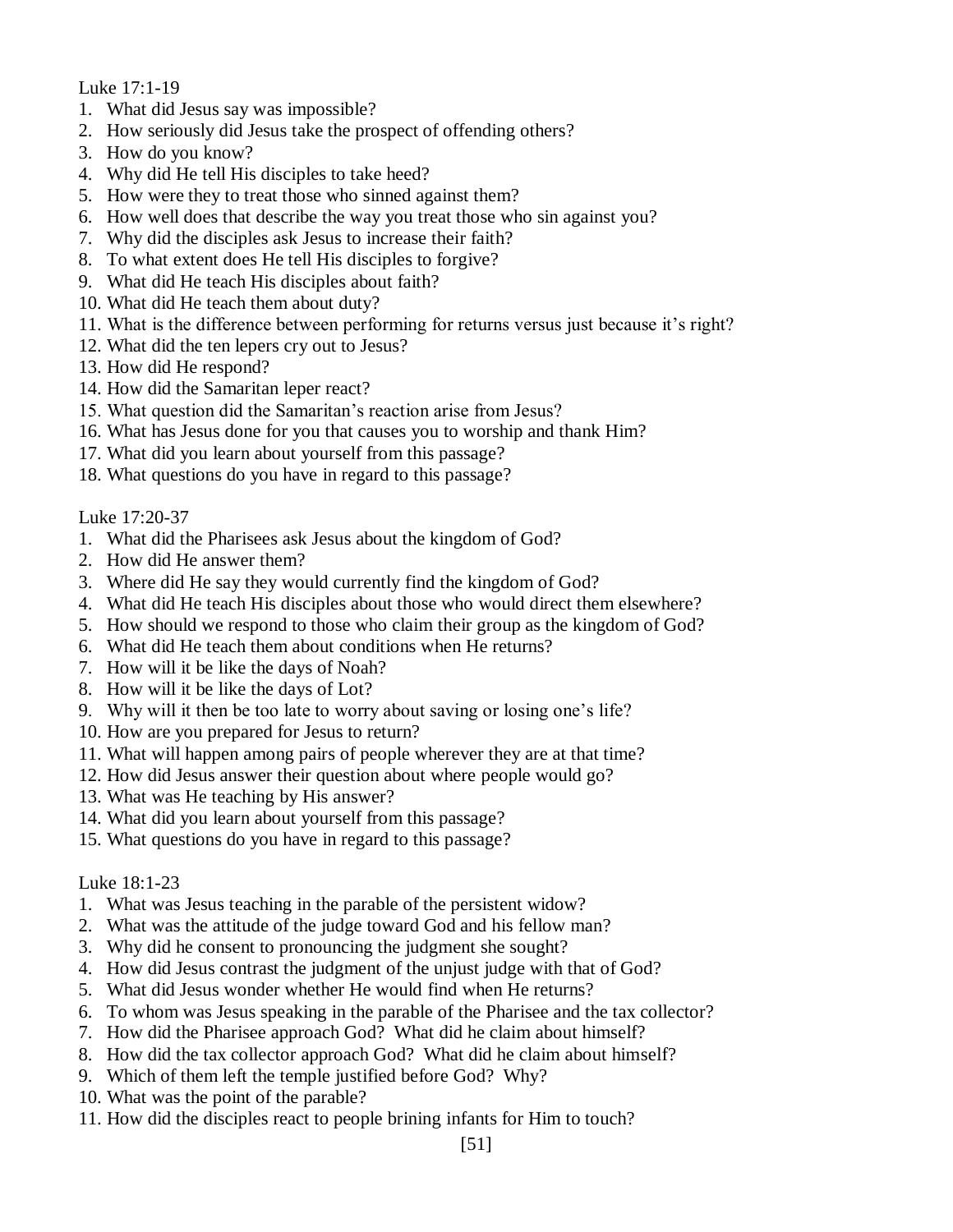- 12. How did Jesus respond?
- 13. What does it mean to receive the kingdom of God as a little child?
- 14. What did the rich young ruler ask Jesus?
- 15. How did Jesus answer?
- 16. What was the rich young ruler's response?
- 17. What did Jesus tell him he lacked in order to inherit eternal life?
- 18. How did the rich young ruler respond? Why?
- 19. How would you respond? Why?
- 20. What did you learn about yourself from this passage?
- 21. What questions do you have in regard to this passage?

#### Luke 18:24-43

- 1. What did Jesus teach about the rich entering the kingdom of God?
- 2. How was He feeling when He did so?
- 3. With what question did people respond?
- 4. How did He answer their question?
- 5. What did He say about the things that are impossible with men?
- 6. What did Peter exclaim in response?
- 7. What did Jesus promise to anyone who left home and family for the sake of the kingdom of God?
- 8. What did Jesus predict to the Twelve would happen to Him in Jerusalem?
- 9. What was their response?
- 10. Who did Jesus encounter as He approached Jericho?
- 11. What did this man want from Jesus?
- 12. How did he let Jesus know what he wanted?
- 13. How did those around him respond to the manner of his request?
- 14. How did Jesus respond?
- 15. How was his request granted?
- 16. How did he and the people who saw it respond to what happened?
- 18. What did you learn about God in this passage?
- 19. What did you learn about Jesus in this passage?
- 20. What did you learn about yourself from this passage?
- 21. What questions do you have in regard to this passage?

#### Luke 19:1-27

- 1. How is Zacchaeus described?
- 2. Why was he unable to see Jesus beyond the crowd?
- 3. What did he do in order to see Jesus?
- 4. What did Jesus say to Zacchaeus when He saw him?
- 5. How did Zacchaeus receive Jesus?
- 6. How did the crowd react to Jesus being hosted by Zacchaeus? Why?
- 7. How did Zacchaeus demonstrate repentance?
- 8. How did Jesus respond?
- 9. How have you demonstrated repentance?
- 10. How did Jesus respond?
- 11. Why did Jesus teach the parable of the minas?
- 12. Where was the king in the parable going and for what purpose?
- 13. How did the king show his trust for his servants while he was away?
- 14. How did he evaluate their worthiness when he returned?
- 15. What happened to the one who showed himself unworthy?
- 16. What did he do with those subjects who did not want him to reign?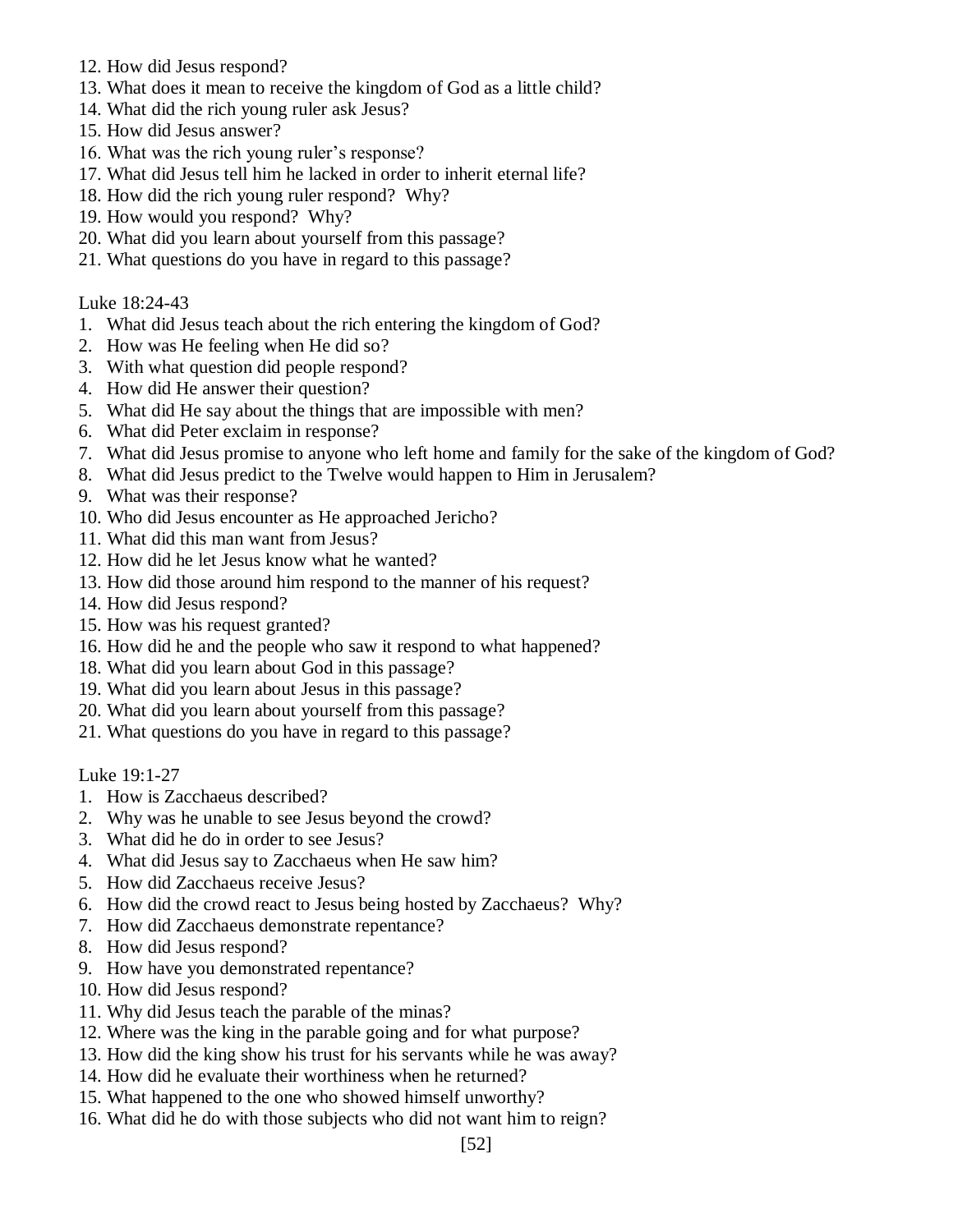- 17. How would you describe your stewardship of that with which you are entrusted?
- 18. For whom are you stewarding those resources?
- 19. In what and/or whom are you investing them?
- 20. What did you learn about yourself from this passage?
- 21. What questions do you have in regard to this passage?

### Luke 19:28-48

- 1. Why did Jesus send two of His disciples ahead en-route to Jerusalem?
- 2. What did He say they would find in a nearby village?
- 3. What did He say they should do with what they found?
- 4. What did He tell them to say to anyone who asked them why they were doing it?
- 5. Who asked them and what did they say?
- 6. How do think you would have responded to what they said? Why?
- 7. How did the disciples use what Jesus told them they would find?
- 8. How did the multitude respond to Jesus as He approached the Mount of Olives?
- 9. Why were they responding as they did?
- 10. What did their response cause the Pharisees to say to Jesus?
- 11. How did Jesus answer them?
- 12. What did Jesus do when He drew near to and saw Jerusalem?
- 13. What did He say the inhabitants had missed?
- 14. What did He say would be the consequence?
- 15. Why did Jesus drive away those who were buying and selling in the Temple?
- 16. What is the priority of prayer in your worship of God?
- 17. What was Jesus doing daily in the Temple?
- 18. What were the chief priests, scribes and leaders plotting in regard to Jesus?
- 19. Why were they unable to carry out their plot?
- 20. What did you learn about yourself from this passage?
- 21. What questions do you have in regard to this passage?

## Luke 20:1-26

- 1. What was Jesus doing when confronted by the chief priests, scribes and elders?
- 2. What did they ask Him?
- 3. What did He ask them rather than answer their question?
- 4. Why did they tell Him they did not know the answer to His question?
- 5. What response did that raise from Jesus?
- 6. In the parable of the wicked vinedressers, who is represented by the vineyard owner?
- 7. Who is represented by the vinedressers?
- 8. Who is represented by the servants who were sent to receive the fruit of their master's vineyard?
- 9. How did the vinedressers treat those servants?
- 10. Who is represented by the son?
- 11. How did the vinedressers treat him?
- 12. What was the master's response to their treatment of his son?
- 13. Who is represented by the "others" to whom the master entrusted his vineyard?
- 14. How did the chief priests, scribes and elders protest the decision of the master?
- 15. How did Jesus justify that decision?
- 16. Why did they at that moment decide to lay hands on Him?
- 17. What was the strategy of the spies who were sent to trap Him in His words?
- 18. What did they ask Jesus hoping to trick Him into denying the authority of God or Caeser?
- 19. How did He answer them?
- 20. How did they react to His answer?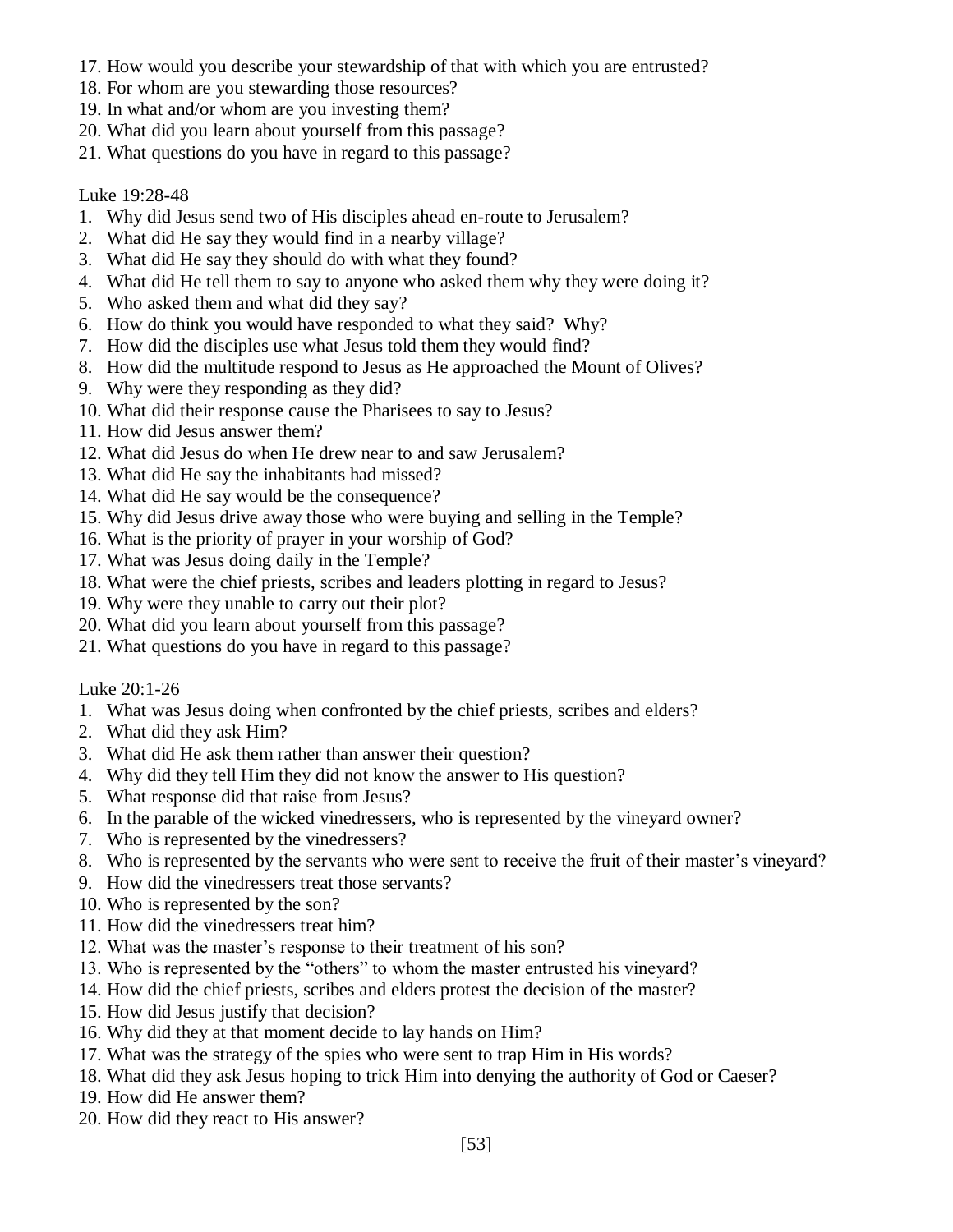- 21. How do you separate the authority of civil government from that of God?
- 22. What did you learn about yourself from this passage?
- 23. What questions do you have in regard to this passage?

### Luke 20:27-47

- 1. What question did the Sadducees ask of Jesus?
- 2. What made their question insincere?
- 3. What did Jesus say their question betrayed about their misunderstanding of the resurrection?
- 4. What did Jesus say would be true of those who are resurrected?
- 5. What profound differences did Jesus point our regarding life now versus the resurrection?
- 6. What did He say will be true of those who are resurrected?
- 7. Whose marriage will be celebrated in heaven? (Bonus question!)
- 8. What did Jesus say Moses taught by calling the Lord the God of Abraham, Isaac and Jacob?
- 9. How did some of the scribes react to how Jesus answered the Sadducees?
- 10. What did Jesus teach about the idea of the Christ being the Son of David?
- 11. What did He use as His authority for what He taught?
- 12. Of whom did Jesus tell people to beware?
- 13. How did He say they could recognize them?
- 14. How might we recognize religious leaders of whom we should beware?
- 15. What did you learn about yourself from this passage?
- 16. What questions do you have in regard to this passage?

### Luke 21:1-19

- 1. Who did Jesus observe putting gifts in the Temple treasury?
- 2. By what criteria did He evaluate their giving?
- 3. How might He evaluate Your giving?
- 4. What did Jesus prophesy to those who were admiring the Temple?
- 5. What question did that cause them to ask Him?
- 6. With what warning did He begin His answer?
- 7. How did He say to respond to those who claimed any sort of messianic identity?
- 8. How did He say to respond to those who claimed the end is near?
- 9. What did He say would happen first and of which they should not be afraid?
- 10. What did He say would happen in the arena of international relations?
- 11. What did He say would happen in the arena of nature?
- 12. What did He say must first happen to those who believe in Him?
- 13. For what did He say those happenings would be occasions?
- 14. What did He tell them to settle in their hearts?
- 15. By whom did He say they would be betrayed?
- 16. Who did He say would hate them for His Name's sake?
- 17. What did He promise to those who are so betrayed and hated?
- 18. Describe a time when you had to stand firm in the face of betrayal or hatred.
- 19. What did you learn about yourself from this passage?
- 20. What questions do you have in regard to this passage?

## Luke 21:20-38

- 1. What did Jesus prophecy regarding Jerusalem?
- 2. What did He say people should do when they saw it being fulfilled?
- 3. What did He say would happen to the population of Jerusalem?
- 4. How long did He say the prophesied conditions in Jerusalem would last?
- 5. What signs did Jesus say to expect before His return?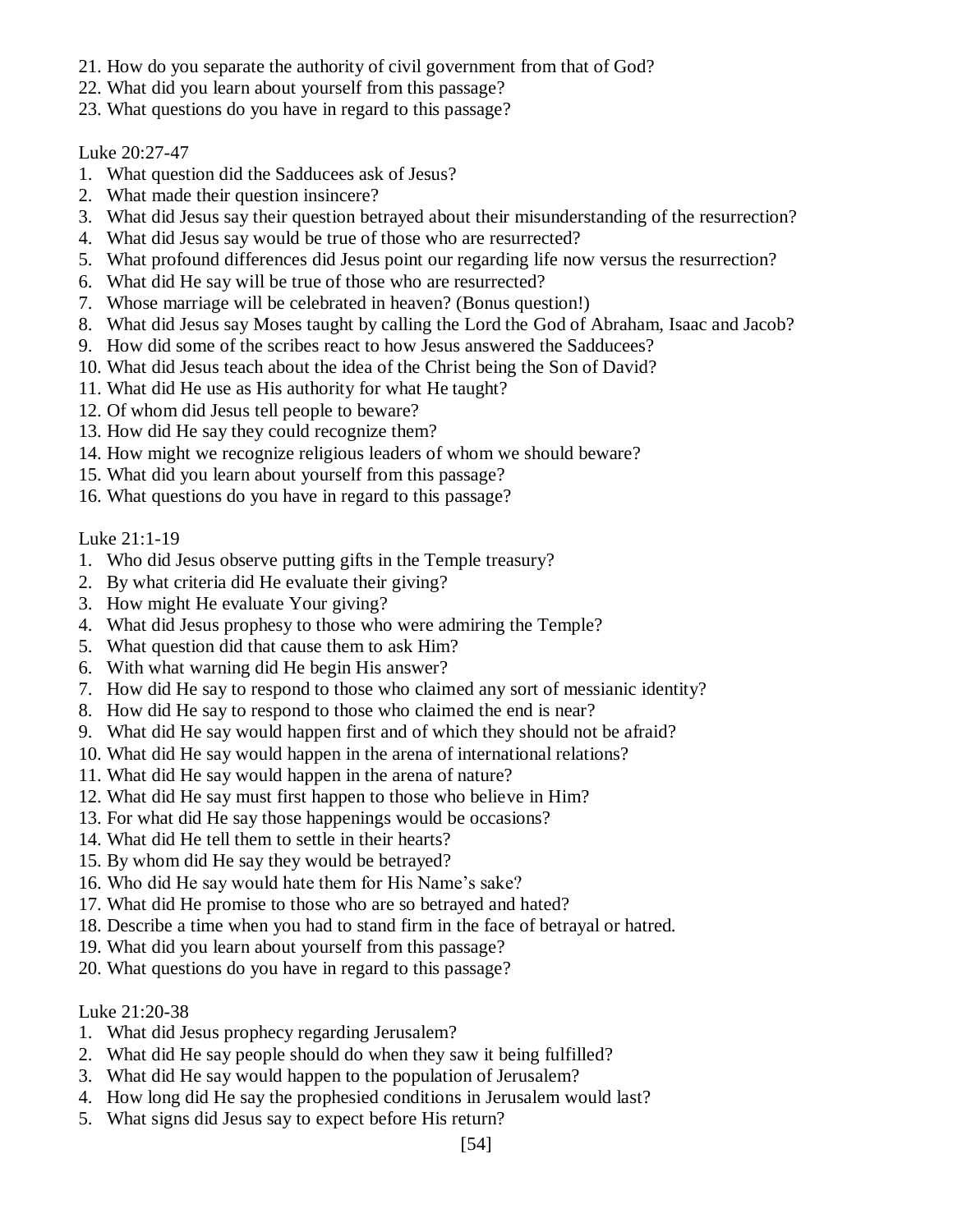- 6. How did He say people would react to those signs?
- 7. How did Jesus say He would be seen when He returns?
- 8. What did He say to do when the signs begin to happen? Why?
- 9. What did He say will remain even when heaven and earth pass away?
- 10. What did He say to avoid while waiting for His return? Why?
- 11. What did He say to do while waiting for His return? Why?
- 12. What are you doing while awaiting His return? Why?
- 13. Why were people coming to Him at the Temple?
- 14. What did you learn about yourself from this passage?
- 15. What questions do you have in regard to this passage?

# Luke 22:1-20

- 1. What were the chief priests and scribes plotting as Passover grew near?
- 2. Who motivated Judas Iscariot to betray Jesus?
- 3. How did the chief priests and scribes feel about that betrayal?
- 4. What did Judas promise them?
- 5. What did Jesus direct Peter and John to do in preparation for the Passover?
- 6. What happened as a result of their obedience to those directions?
- 7. What did Jesus say about His desire to eat the Passover with His disciples?
- 8. Where was Judas at the time?
- 9. What did Jesus say about the next time He would enjoy a Passover meal?
- 10. What did He say about the next time He would enjoy the fruit of the vine?
- 11. What did He say about the bread that He broke?
- 12. What did He say to do with it? Why?
- 13. What did He say about the cup?
- 14. What aspect of the Passover did Jesus emphasize?
- 15. What aspect is important to You? Why?
- 16. What did You learn about Jesus from this passage?
- 17. What did you learn about yourself from this passage?
- 18. What questions do you have in regard to this passage?

# Luke 22:21-46

- 1. Who did Jesus say was with Him at the table?
- 2. What did Jesus say about him?
- 3. What did the disciples question among themselves?
- 4. About what did the disciples dispute?
- 5. What did Jesus teach them about greatness and servanthood?
- 6. Who did He say would be the greatest among them?
- 7. What did He promise them as those who had been with Him in His trials?
- 8. What did Jesus predict about Peter?
- 9. What did He tell Peter to do after the prediction was completed?
- 10. How did Peter react to the prediction?
- 11. How did Jesus respond to Peter's reaction?
- 12. How did Jesus alter His disciple's future mission supply list from the original?
- 13. What did He say was so important that they should sell their garment to buy one?
- 14. Why did He say that two of those items were enough for the time being?
- 15. At the Mount of Olives, why did Jesus say it was important for His disciples to pray?
- 16. Over what did He agonize in prayer?
- 17. Why such agony? Who helped Him through it?
- 18. What conclusion did Jesus reach in prayer?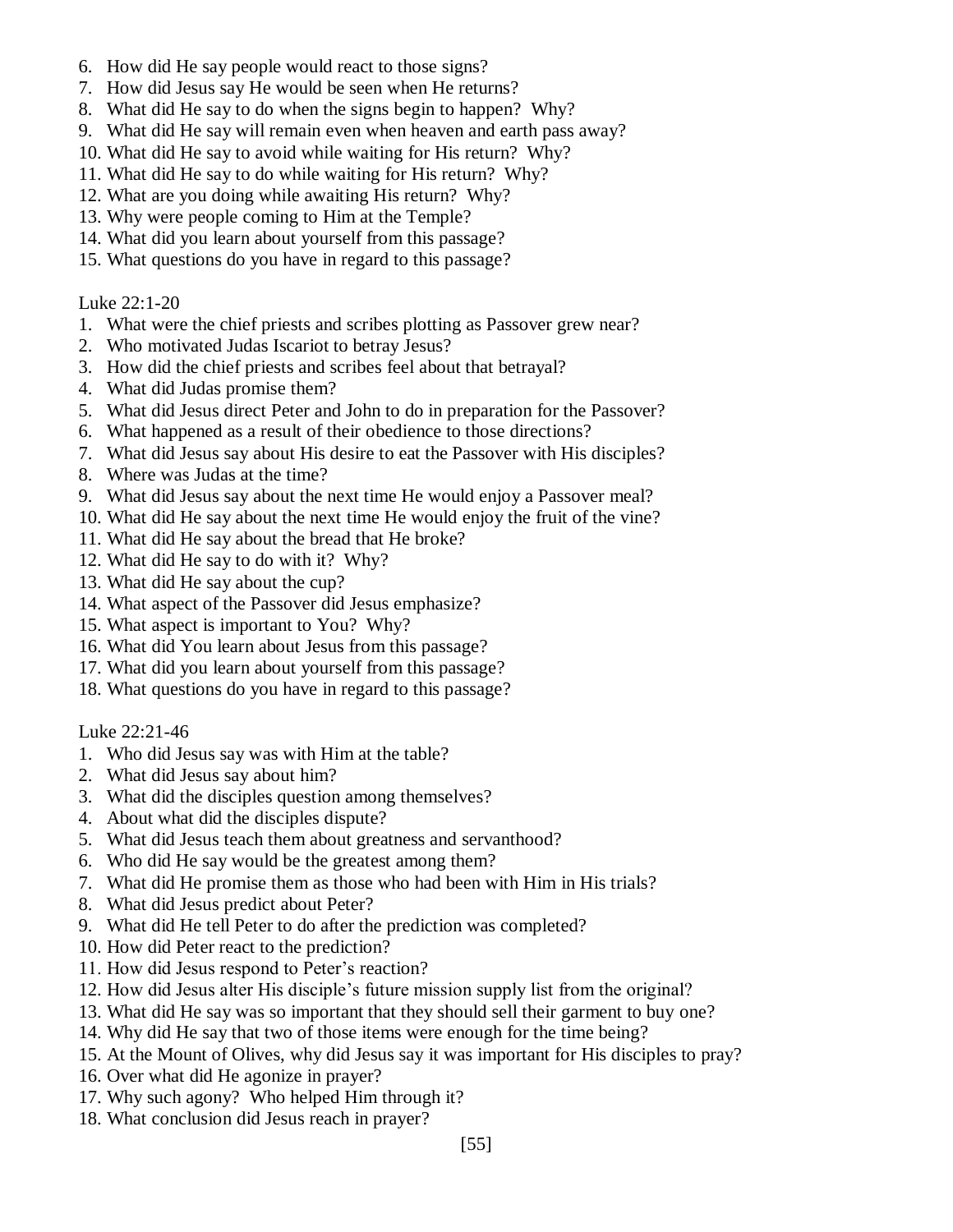- 19. In what condition did Jesus find His disciples when He finished praying?
- 20. What exhortation did He repeat when He found them in that condition?
- 21. How would you describe your own prayer life? Why do you pray?
- 22. What did you learn about yourself from this passage?
- 23. What questions do you have in regard to this passage?

## Luke 22:47-71

- 1. Why did Judas draw near to Jesus ahead of the crowd?
- 2. What did Jesus ask of him?
- 3. What did His followers want to do?
- 4. What did one of them do in His defense?
- 5. How did Jesus respond to that action?
- 6. What did Jesus say about those who came to seize Him?
- 7. Where was Jesus taken after his arrest?
- 8. How closely did Peter follow?
- 9. What was Peter's response to the servant girl who said he had been with Jesus?
- 10. How did he respond to the second person who said he was among the followers of Jesus?
- 11. How did he respond to the third person who confidently affirmed that Peter was with Jesus?
- 12. What happened immediately after his third answer?
- 13. Of what was Peter reminded by what happened? How did he respond to that recollection?
- 14. What evidence would people have to accuse you of being a follower of Jesus?
- 15. How was Jesus treated by those who held Him?
- 16. What did the elders, priests and scribes ask Jesus when He was before them?
- 17. How did Jesus answer? Where did He say He was destined to arrive?
- 18. How did He answer when asked whether He was the Son of God?
- 19. Of what did His answer convince the elders, priests and scribes?
- 20. What did you learn about yourself from this passage?
- 21. What questions do you have in regard to this passage?

## Luke 23:1-25

- 1. Who took Jesus to Pontius Pilate?
- 2. Of what did they accuse Jesus?
- 3. What did Pilate ask Jesus?
- 4. How did He answer?
- 5. What was Pilate's judgment?
- 6. How did the accusers of Jesus react to that judgment?
- 7. Why did Pilate send Jesus to Herod?
- 8. Why was Herod so glad to receive Jesus?
- 9. How did Jesus answer Herod's many questions?
- 10. What was Herod hearing from the chief priests and scribes?
- 11. How did Herod and his soldiers treat Jesus before returning Him to Pilate?
- 12. What happened to the relationship between Pilate and Herod?
- 13. What did Pilate tell the chief priests and scribes that he and Herod had judged about Jesus?
- 14. How did they react to that judgment?
- 15. How many times did they protest that judgment?
- 16. Given the opportunity to request a prisoner release, for whom did they ask?
- 17. What were they insistently demanding that Pilate do with Jesus?
- 18. How did their wish prevail?
- 19. How do you feel about releasing the guilty to imprison the innocent?
- 20. How do you feel about the pristinely innocent Jesus suffering for You?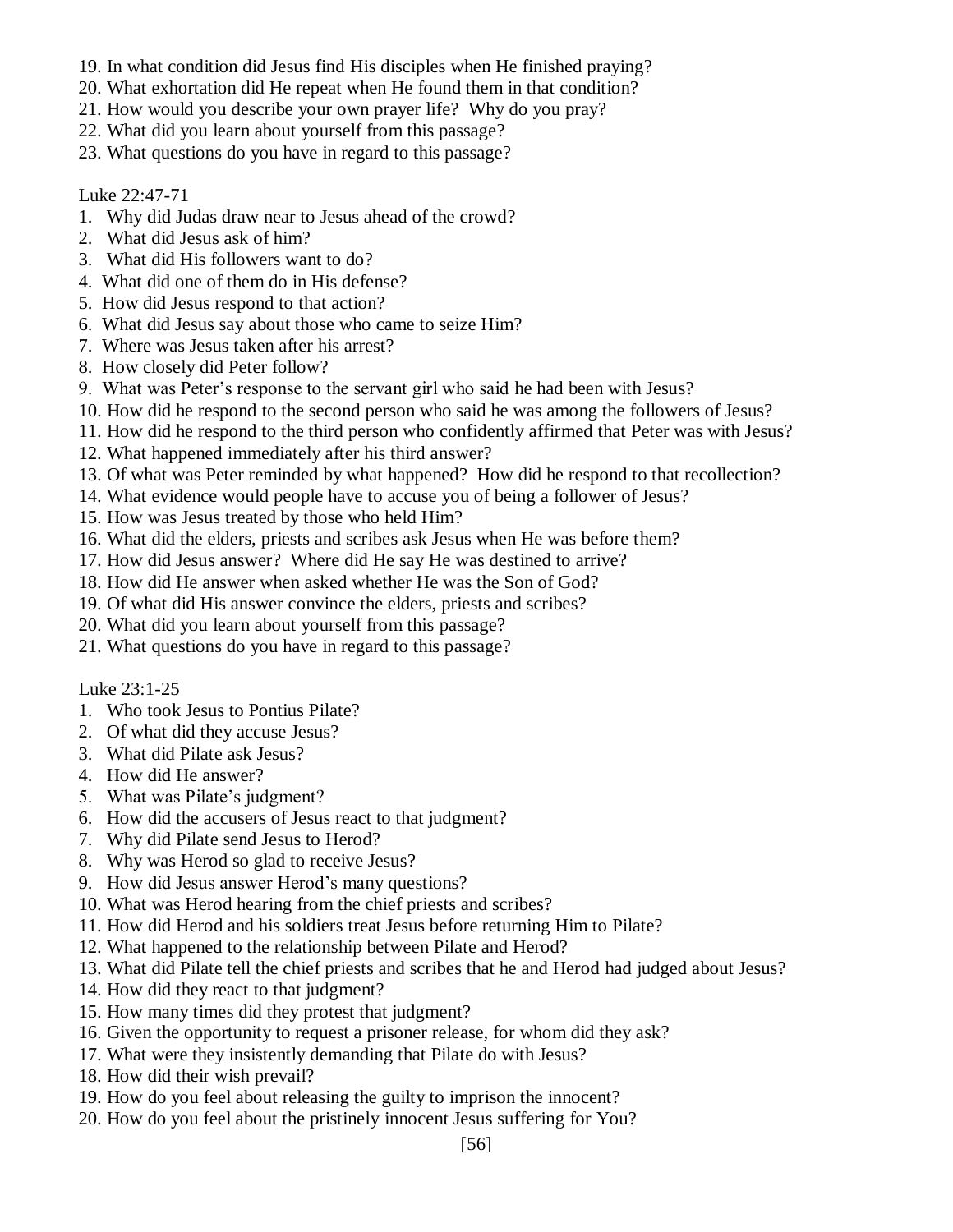- 22. What did you learn about yourself from this passage?
- 22. What questions do you have in regard to this passage?

## Luke 23:26-56

- 1. Who was pressed into helping Jesus carry His cross?
- 2. What did Jesus say to the women who were mourning and lamenting?
- 3. For whom did He say they should weep? Why?
- 4. Who were the two who were crucified on either side of Jesus?
- 5. What did Jesus pray for those who were crucifying Him?
- 6. What did the executioners not know they were doing?
- 7. What was the taunt of the multitude, rulers, soldiers and one of the others being crucified?
- 8. We know that He could have saved Himself, so why didn't He?
- 9. What was the rebuke by one of the others being crucified to the one who taunted Jesus?
- 10. Why did he say they deserved crucifixion and Jesus did not?
- 11. What did that man ask of Jesus?
- 12. How did Jesus respond?
- 13. How do you feel about Jesus taking the penalty that you deserve?
- 14. What happened as Jesus was dying?
- 15. What did He cry to the Father just before death?
- 16. What did the Centurion who witnessed the death of Jesus say about Him?
- 17. From where did His acquaintances and the women who followed Him observe His death?
- 18. Who requested the body of Jesus?
- 19. How is he described?
- 20. What did he do with the body?
- 21. What day was it?
- 22. What did the women who accompanied Him from Galilee do after observing His tomb?
- 23. What did you learn about Jesus in this passage?
- 24. What questions do you have in regard to this passage?

## Luke 24:1-35

- 1. Who visited the tomb of Jesus on the first day of the week?
- 2. What did they find?
- 3. Why were they perplexed by what they found?
- 4. Who appeared to explain to them what had happened?
- 5. How did the visitors react to that appearance?
- 6. What question were they asked?
- 7. What were they asked to remember about what Jesus taught while in Galilee?
- 8. What dawned on them when they remembered?
- 9. What did they announce to the apostles about what they found and learned at the tomb?
- 10. How did most of the apostles react to their announcement?
- 11. How did Peter respond? What did he find at the tomb?
- 12. What has been your response to what was announced?
- 13. What were the two disciples discussing while on the road to Emmaus?
- 14. Why did they not recognize Jesus when He joined them?
- 15. What did Jesus ask them? How did Cleopas answer?
- 16. What did Jesus ask them to clarify?
- 17. How did they answer Him?
- 18. What did Jesus declare and ask in response to their answer? What did He expound?
- 19. Why did Jesus join them for the evening meal?
- 20. What happened to them when Jesus broke the bread and gave it to them?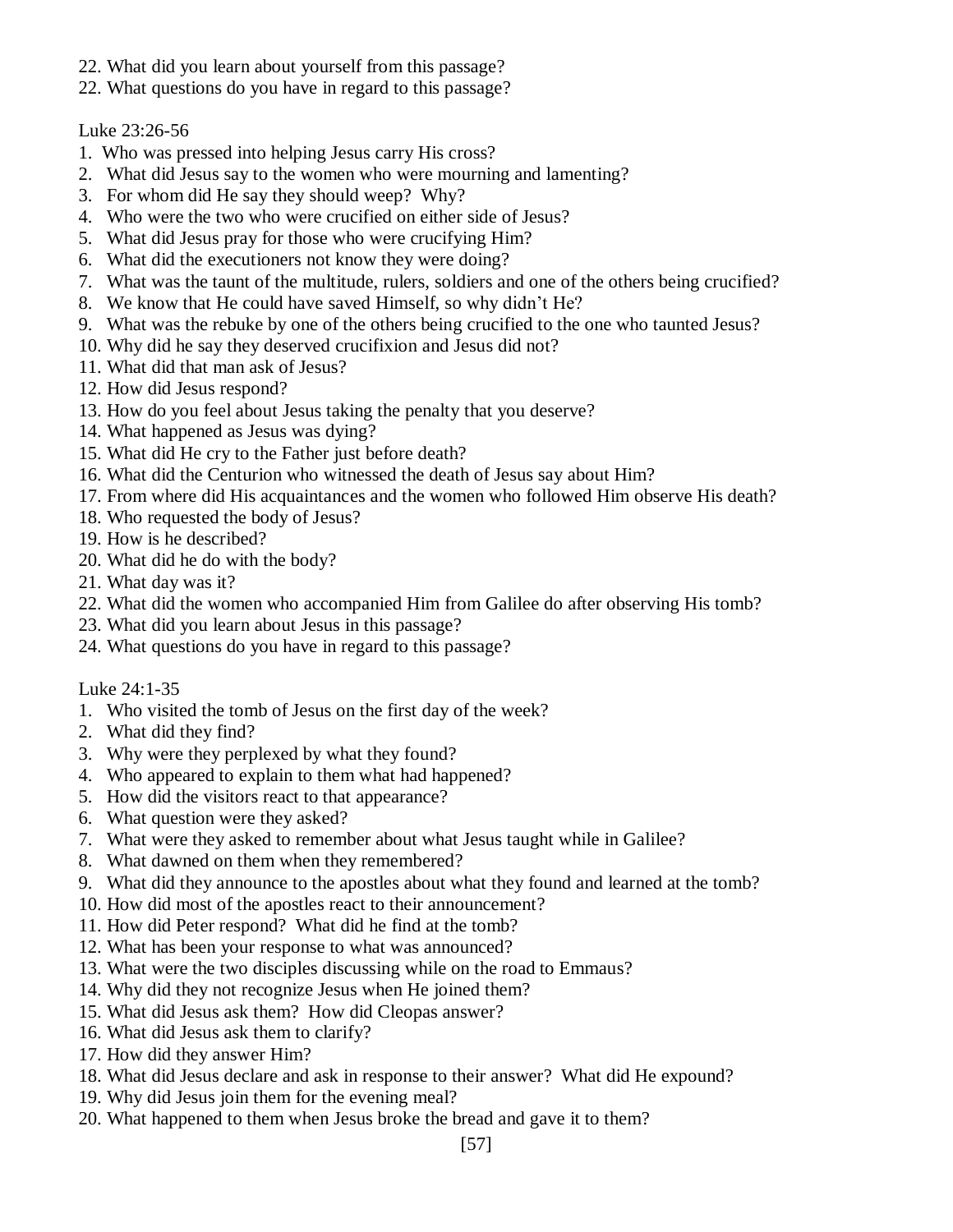- 21. What did Jesus do in response?
- 22. What did they realize about what they had experienced on the road with Jesus?
- 23. What did they announce to the apostles gathered in Jerusalem?
- 24. What is the significance of what was announced?
- 25. What did you learn about Jesus in this passage?
- 26. What questions do you have in regard to this passage?

#### Luke 24:36-53

- 1. What did Jesus pronounce upon His gathered disciples when He arrived among them?
- 2. How did they react to His arrival among them? Why?
- 3. What did He ask them?
- 4. What did He invite them to do in order to be sure it was Him?
- 5. How did they react to His showing them His hands and feet?
- 6. What did He do in their presence in order to demonstrate His identity with them?
- 7. What did He say was being fulfilled by His being with them?
- 8. To what did He open their understanding in order to comprehend?
- 9. What did He say had been written and was thus necessary in regard to Himself?
- 10. What did He say must be preached? Where?
- 11. What (more appropriately, Who) was the Promise of His Father?
- 12. Where did He tell them to wait for the Promise?
- 13. What did He say would be the result of receiving the Promise?
- 14. What has been the result for you?
- 15. What happened when He led them as far as Bethany?
- 16. How did they respond to what happened?
- 17. What was their demeanor when they returned to Jerusalem?
- 18. What did they do continually in the Temple?
- 19. How do you worship God? Why? When? Where?
- 20. What did you learn about Jesus in this passage?
- 21. What questions do you have in regard to this passage?

#### **THE GOSPEL OF JOHN**

#### John1:1-28

- 1. Where was the Word when all things began?
- 2. Who was the Word with when all things began?
- 3. Who has the Word been since before all things began?
- 4. Through Whom were all things created?
- 5. In Whom is life and the light of men?
- 6. Where does the light shine?
- 7. What fails to understand the light?
- 8. Why was John the Baptist sent, how is he described, what was his testimony?
- 9. How did the world respond to the coming of the One Who created them?
- 10. How did those upon whom He had a rightful claim respond to Him?
- 11. What was granted to those who received Him and believed in His Name?
- 12. By Whom was that granted?
- 13. Who became flesh and dwelt among us?
- 14. What was seen in Him, Who sent Him, how is He described?
- 15. What came through Him as opposed to what came through Moses?
- 16. Who is this Person described as the Word and Creator, the life and light of men?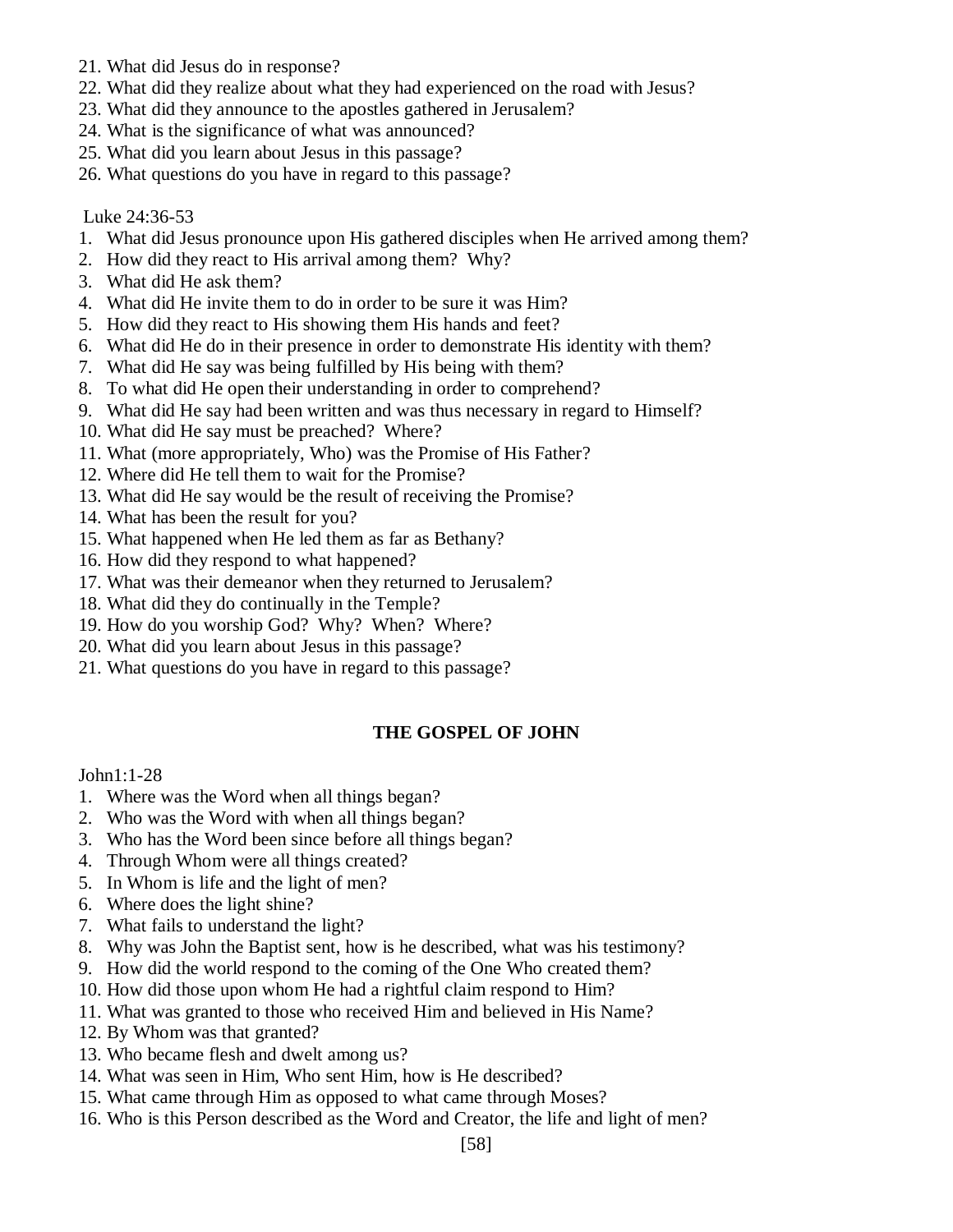- 17. How is He described in relation to God?
- 18. What is your testimony regarding this Person?
- 19. What was John the Baptist asked by the priests and Levites?
- 20. How did he answer them?
- 21. What prophecy from Isaiah did he say was being fulfilled?
- 22. Who did he say was standing among them?
- 23. How did John compare his status to the One Who was among them?
- 24. What did you learn about Jesus in this passage?
- 25. What questions do you have in regard to this passage?

### John1:29-51

- 1. What did John the Baptist call Jesus when He saw Him?
- 2. What did he say was the mission of Jesus?
- 3. What did John say was the purpose of his own mission of baptizing?
- 4. Who did John say had revealed to him the identity of Jesus?
- 5. What did John say would be different about how Jesus would baptize?
- 6. What was John's testimony regarding Jesus?
- 7. What is your testimony regarding Jesus?
- 8. What did two of John's disciples do when they heard what he called Jesus?
- 9. What did Jesus ask them? How did they answer?
- 10. To where did Jesus invite them? How did they respond?
- 11. What was the first thing Andrew did while following Jesus?
- 12. How did Andrew describe Jesus to his brother, Simon?
- 13. What did Jesus say and do when Simon was introduced to Him?
- 14. The next day, what did Jesus invite Philip to do?
- 15. How did Philip describe Jesus to his brother, Nathanael?
- 16. How did Nathanael respond to that description?
- 17. How did Jesus describe Nathanael when he was introduced to Him?
- 18. What did Nathanael ask Jesus in response to that description?
- 19. How did Jesus answer him?
- 20. What did Nathanael declare about Jesus in response to His answer?
- 21. What did Jesus tell Nathanael to expect?
- 22. How would you describe Jesus to those who you would introduce to Him?
- 23. What would you tell them to expect?
- 24. What questions do you have in regard to this passage?

## John 2:1-25

- 1. Why were Jesus and His disciples at a wedding in Cana?
- 2. What did Jesus' mother tell Him when there was no more wine?
- 3. How did Jesus respond to her declaration?
- 4. What inference did He seem to have drawn from her declaration?
- 5. What did His mother tell the servants to do?
- 6. What did Jesus then tell the servants to do?
- 7. How much water did Jesus turn to wine?
- 8. What did the master of the banquet say to the bridegroom after tasting the wine?
- 9. Who knew the actual source of the wine?
- 10. What did Jesus accomplish through this event of turning water to wine?
- 11. How did His disciples respond to what He had done?
- 12. What did Jesus find happening at the Temple in Jerusalem as Passover approached?
- 13. How did He respond to what He found?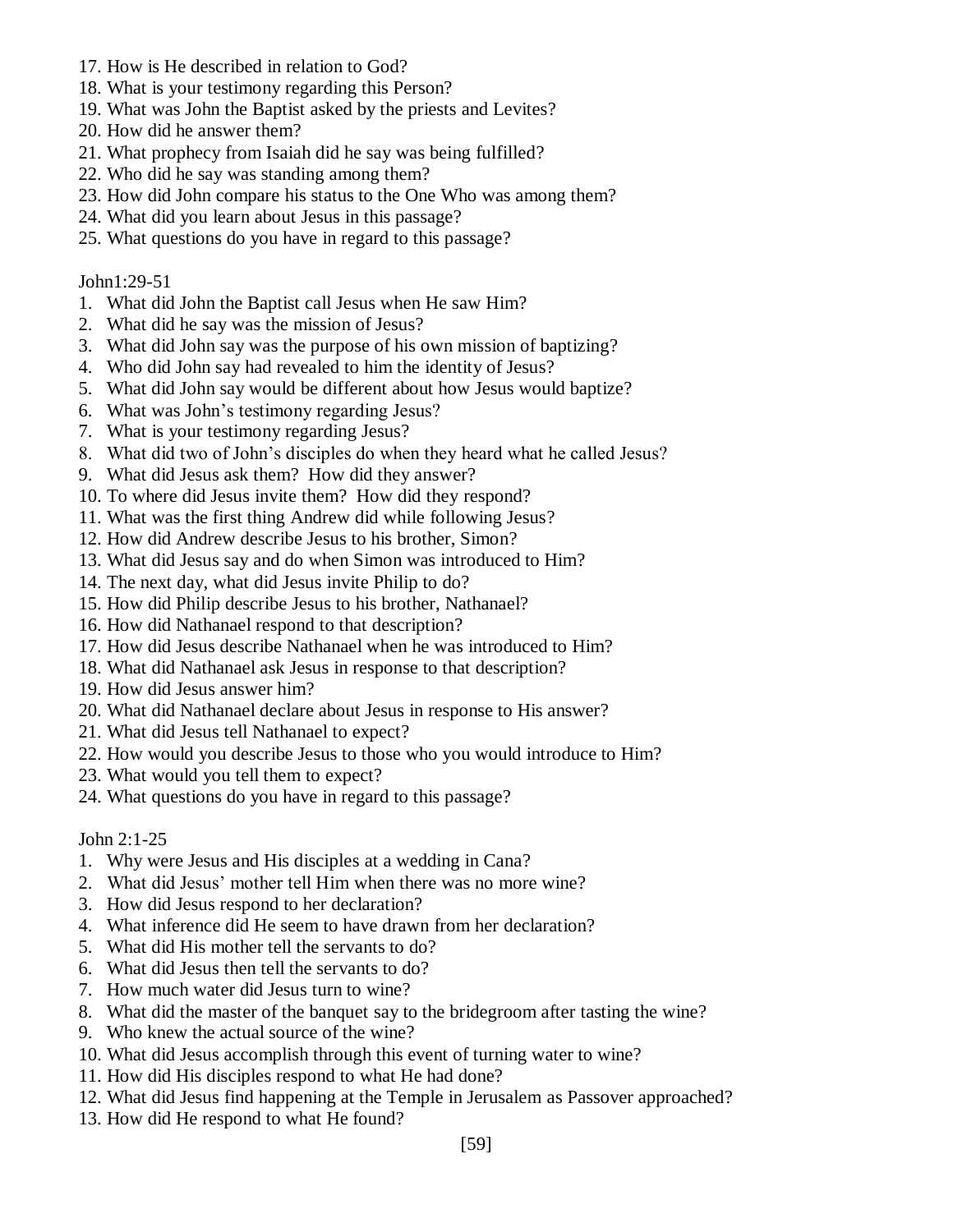- 14. What did He say was His motive for that response?
- 15. What did the disciples remember regarding the intensity of His response?
- 16. What did the Jews demand of Him to prove His authority for such a response?
- 17. What did He say He would do to demonstrate His authority?
- 18. In what way did the Jews misunderstand what He said He would do?
- 19. What was He actually communicating?
- 20. When did His disciples understand what He had communicated?
- 21. What was the eventual demonstration of their understanding?
- 22. Why were people believing in His Name?
- 23. Why did Jesus refuse to entrust Himself to those who were believing?
- 24. What did you learn about Jesus in this passage?
- 25. What questions do you have in regard to this passage?

### John 3:1-18

- 1. Who was Nicodemus?
- 2. When did he approach Jesus?
- 3. What did Nicodemus confess to Jesus that he believed about Him?
- 4. What did Jesus tell Nicodemus must happen in order see the kingdom of God?
- 5. How did Nicodemus show his lack of understanding what Jesus said?
- 6. How did Jesus explain spiritual birth?
- 7. How does He say it happens?
- 8. Who does He say makes it happen?
- 9. What did Nicodemus ask Jesus in response to His explanation of spiritual rebirth?
- 10. With what questions did Jesus respond to Nicodemus?
- 11. To Whom was Jesus referring when He talked about the Son of Man?
- 12. What did He say must happen to the Son of Man?
- 13. Why did He say it must happen and toward what end?
- 14. How did Jesus say God had demonstrated His love for the world?
- 15. To Whom was Jesus referring when He talked about God's one and only Son?
- 16. What did He say was true of anyone who believed in God's one and only Son?
- 17. What did Jesus say was not the reason that God sent His Son into the world?
- 18. What did Jesus say was the reason?
- 19. What did He say made the difference between being saved or condemned?
- 20. What is your own experience in regard to being born again?
- 21. What did you learn about Jesus in this passage?
- 22. What did you learn about yourself in this passage?
- 23. What questions do you have in regard to this passage?

## John 3:19-36

- 1. What is the verdict regarding Light?
- 2. Who is that Light?
- 3. Why do people love darkness more than light?
- 4. Who hates the light?
- 5. Why do they hate it?
- 6. What is the attitude toward the light of those who live by the truth?
- 7. Why do they have that attitude?
- 8. How would you describe your own attitude toward the light?
- 9. What did John the Baptist's disciples tell him about Jesus?
- 10. How did he respond to what he was told?
- 11. What did John tell them was his source of joy?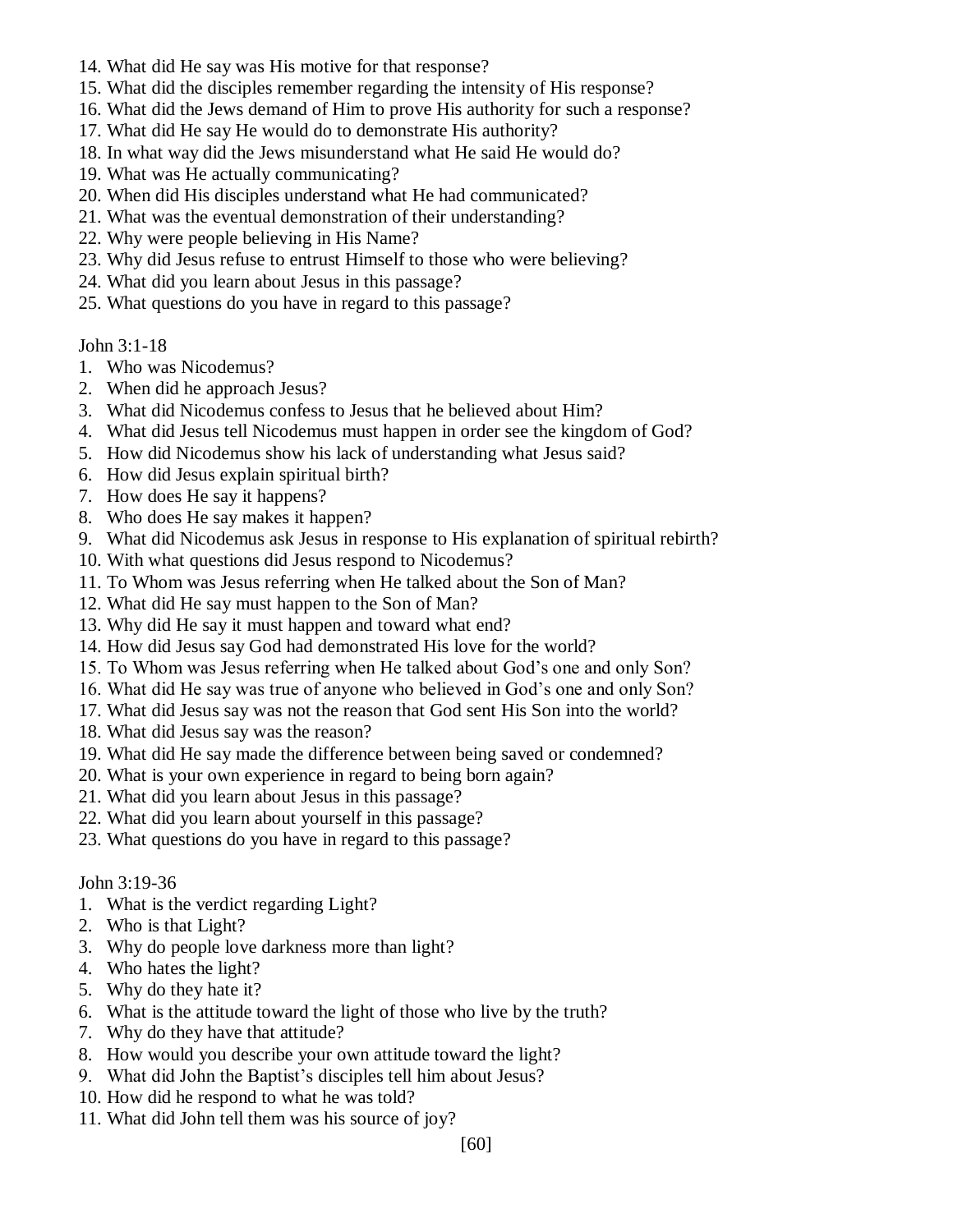- 12. What did he say regarding comparing his ministry to that of Jesus?
- 13. What did he say is true of the one who came from heaven compared to the one from earth?
- 14. Who was he talking about in making that comparison?
- 15. What is true of those who accept the testimony of the One sent from heaven?
- 16. Whose words are spoken by the One sent from heaven?
- 17. Who is the One sent from heaven?
- 18. How does God give the Spirit?
- 19. What is the Father's attitude toward the Son and what has He placed in His hands?
- 20. What is true of those who believe in the Son?
- 21. What is true of those who reject the Son?
- 22. What is true of you regarding the Son?
- 23. What did you learn about Jesus in this passage?
- 24. What did you learn about yourself in this passage?
- 25. What questions do you have in regard to this passage?

## John 4:1-30

- 1. What had the Pharisees heard about Jesus?
- 2. How was what they heard inaccurate?
- 3. What did Jesus do in response to the rumor?
- 4. What did Jesus do when he reached Jacob's well in Samaria? Why?
- 5. What did He ask the Samaritan women who came to draw water?
- 6. Where were His disciples when this happened?
- 7. Why was the women surprised by His request of her?
- 8. What did Jesus say she would have asked Him if she knew His identity?
- 9. How did she respond to what He said?
- 10. What did Jesus say would be true of everyone who drinks the water He gives?
- 11. What does her response to His teaching betray about her misunderstanding?
- 12. What did Jesus tell her to do?
- 13. How did she respond?
- 14. What did He say that He knew about her and her living situation?
- 15. How did she react to that knowledge?
- 16. How did Jesus respond to her comparing the appropriate locations for worship?
- 17. How did He teach that God must be worshipped and why?
- 18. How did Jesus respond to the woman's declaration of belief in the coming Messiah?
- 19. At what were His disciples surprised when they returned?
- 20. What did the woman go and tell people in town?
- 21. What was she asking hem and how were they responding?
- 22. How might her question be appropriate for evangelism?
- 23. What questions could you ask people to get them thinking about Jesus?
- 24. What questions do you have in regard to this passage?

## John 4:31-54

- 1. What did the disciples urge Jesus to do?
- 2. How did He respond?
- 3. What betrayed their misunderstanding of His response?
- 4. What did Jesus say was His food?
- 5. What did He tell His disciples about the harvest fields?
- 6. What is true of those who work the fields?
- 7. What is your role in working the fields?
- 8. Why did many of the Samaritans in that town believe?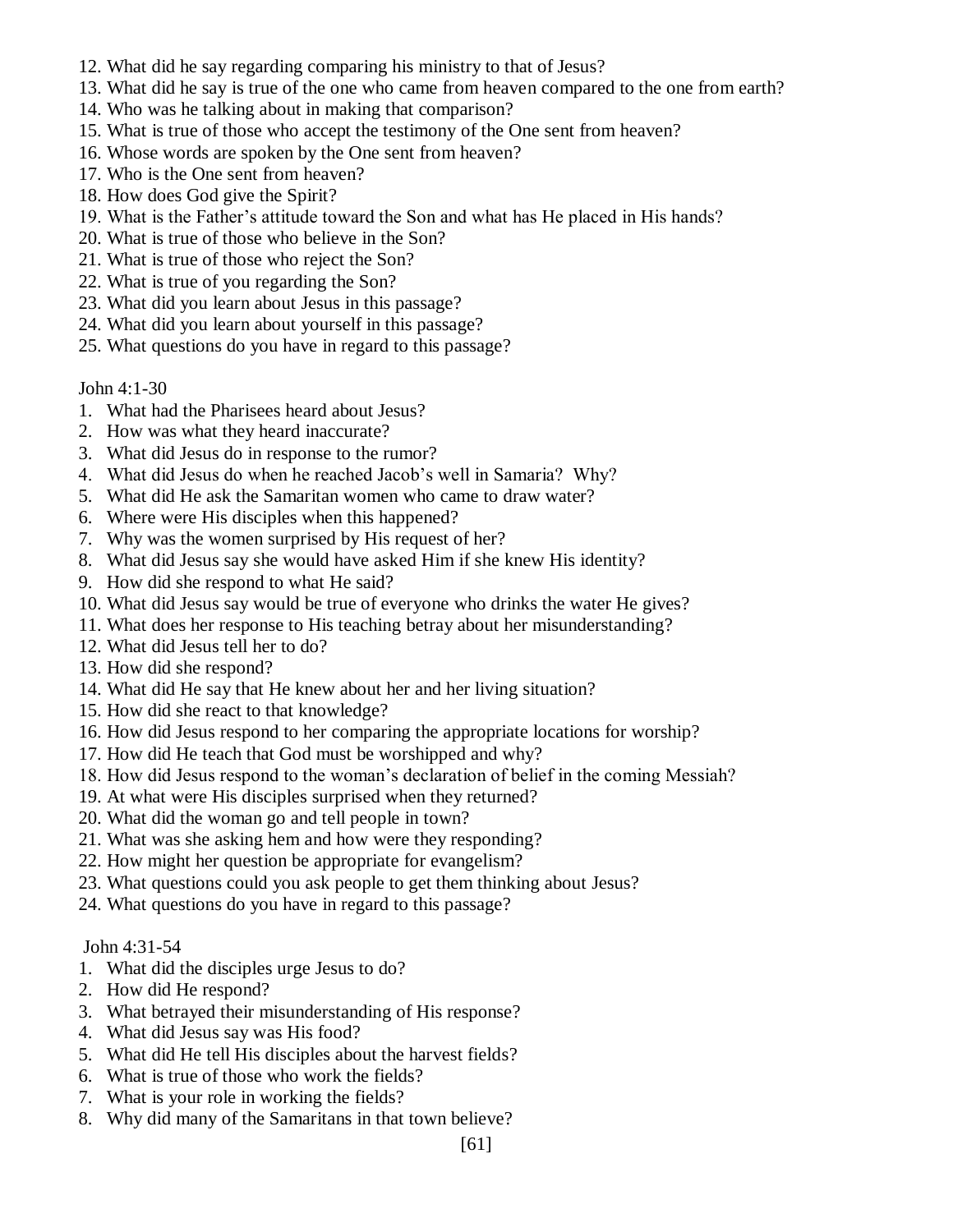- 9. What did they request of Jesus?
- 10. How did He respond?
- 11. What did the believing Samaritans tell the woman who had testified?
- 12. What did they believe about Jesus?
- 13. What do you believe about Jesus?
- 14. What had the Galileans who welcomed Jesus seen Him do in Jerusalem?
- 15. What did the royal official in Cana request of Jesus?
- 16. How did Jesus initially respond to his request?
- 17. What plea did the official make to Jesus?
- 18. What did Jesus tell him to do?
- 19. What was his motivation to obey?
- 20. What motivates you to obey Jesus?
- 21. What did he discover in the process of obeying?
- 22. What did you learn about Jesus in this passage?
- 23. What did you learn about yourself in this passage?
- 24. What questions do you have in regard to this passage?

### John 5:1-24

- 1. Why was Jesus in Jerusalem?
- 2. What pool did Jesus visit?
- 3. Who was constantly lying beside that pool?
- 4. What seems to have been the significance of that pool?
- 5. What did Jesus ask the man who had been an invalid for thirty-eight years?
- 6. Why did the man say he had for so long been unable to enter the pool for healing?
- 7. What did Jesus tell him to do?
- 8. What was the result?
- 9. On what day of the week did this take place?
- 10. How did the Jews react to the man carrying his mat on that day? Why?
- 11. How did the man defend himself?
- 12. What did the Jews ask him?
- 13. How did he answer?
- 14. When did he find out Who it was who had addressed him at the pool?
- 15. What did Jesus tell the man when He found him at the temple?
- 16. What did the man report to the Jews?
- 17. Why did the Jews then persecute Jesus?
- 18. What did Jesus say in response?
- 19. How did the Jews react? Why?
- 20. With Whom did Jesus equate all of His works?
- 21. To whom did Jesus say He gave life?
- 22. With what did Jesus say He had been entrusted by the Father?
- 23. Who did He say was also being dishonored when anyone dishonored Him?
- 24. What did He say is true of those who hear His words and believe the One Who sent Him?
- 25. What is therefore true of you?
- 26. What questions do you have in regard to this passage?

#### John 5:25-47

- 1. What did Jesus say would be true about the dead who hear His voice?
- 2. What did He say was as true about Himself as about His Father?
- 3. Why did He say the Father had given Him authority to judge?
- 4. For what did He say the resurrected will be judged?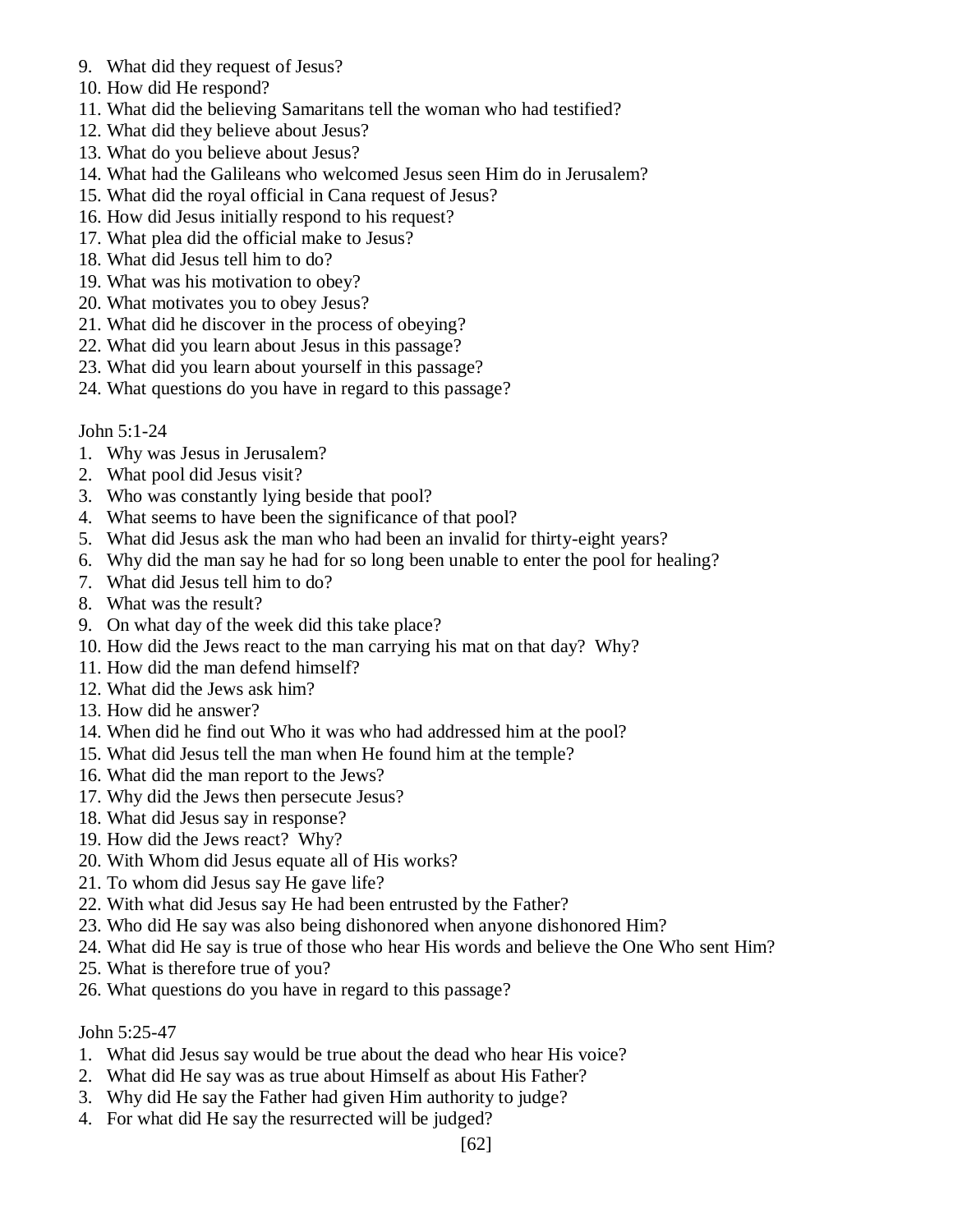- 5. On what basis did Jesus say that His judgment is just?
- 6. What did He say would invalidate His testimony about Himself?
- 7. What did He say about the testimony of John the Baptist?
- 8. What did He say was a weightier testimony than that of John?
- 9. What did that weightier testimony demonstrate about Him in relation to the Father?
- 10. What did He say about the Father's testimony regarding Him?
- 11. How did Jesus say that He knew His hearer's had not accepted the Father's testimony?
- 12. What fatal mistake had they made in regard to the Scriptures?
- 13. About Whom did Jesus say the Scriptures testify?
- 14. From whom did Jesus say He did not accept praise?
- 15. What did He say that He knew about His hearer's?
- 16. What mistake did He say they were making in regard to one another?
- 17. What did He say they should have been doing instead?
- 18. As Jews, who did Jesus say would be their accuser? Why?
- 19. What is your testimony regarding Jesus?
- 20. What did you learn about yourself in this passage?
- 21. What questions do you have in regard to this passage?

# John 6:1-21

- 1. Why did a great crowd of people follow Jesus when He crossed the Sea of Galilee?
- 2. What did Jesus ask Philip when He saw the great crowd?
- 3. What was the purpose of His question to Philip?
- 4. How did Philip answer?
- 5. What did Philip think it would take to buy enough food for each person to have a bite?
- 6. How much food did Andrew point out in a boy's basket?
- 7. What did Jesus tell them to do?
- 8. How many men were in the crowd?
- 9. What did Jesus do with the meager resources in the boy's basket?
- 10. What did He tell His disciple to do with the leftovers?
- 11. How many baskets were filled with the leftovers from one after feeding thousands?
- 12. What were people saying about Jesus after witnessing this miracle?
- 13. Why did He withdraw to a mountain by Himself?
- 14. To where did His disciple depart by boat that evening?
- 15. What conditions did they experience on the lake?
- 16. Who joined them on the lake and how did He get to them?
- 17. How did they react when the saw Jesus coming toward them? Why?
- 18. What did Jesus say in order to comfort them?
- 19. What happened with the crowd the next day when they discovered Jesus' departure?
- 20. In what ways do you trust Jesus to use whatever you give to Him?
- 21. What did you learn about yourself in this passage?
- 22. What questions do you have in regard to this passage?

## John 6:22-44

- 1. Where did the crowd go when they discovered Jesus' departure? Why?
- 2. What did they ask Jesus when they found Him?
- 3. What did He say that He knew about their motive for finding Him?
- 4. What did He say should have been their motive? Why?
- 5. What did He say was the disposition toward Him of God the Father?
- 6. In response to their next question, what did Jesus say were the works of God?
- 7. What did they ask from Jesus so that they might believe?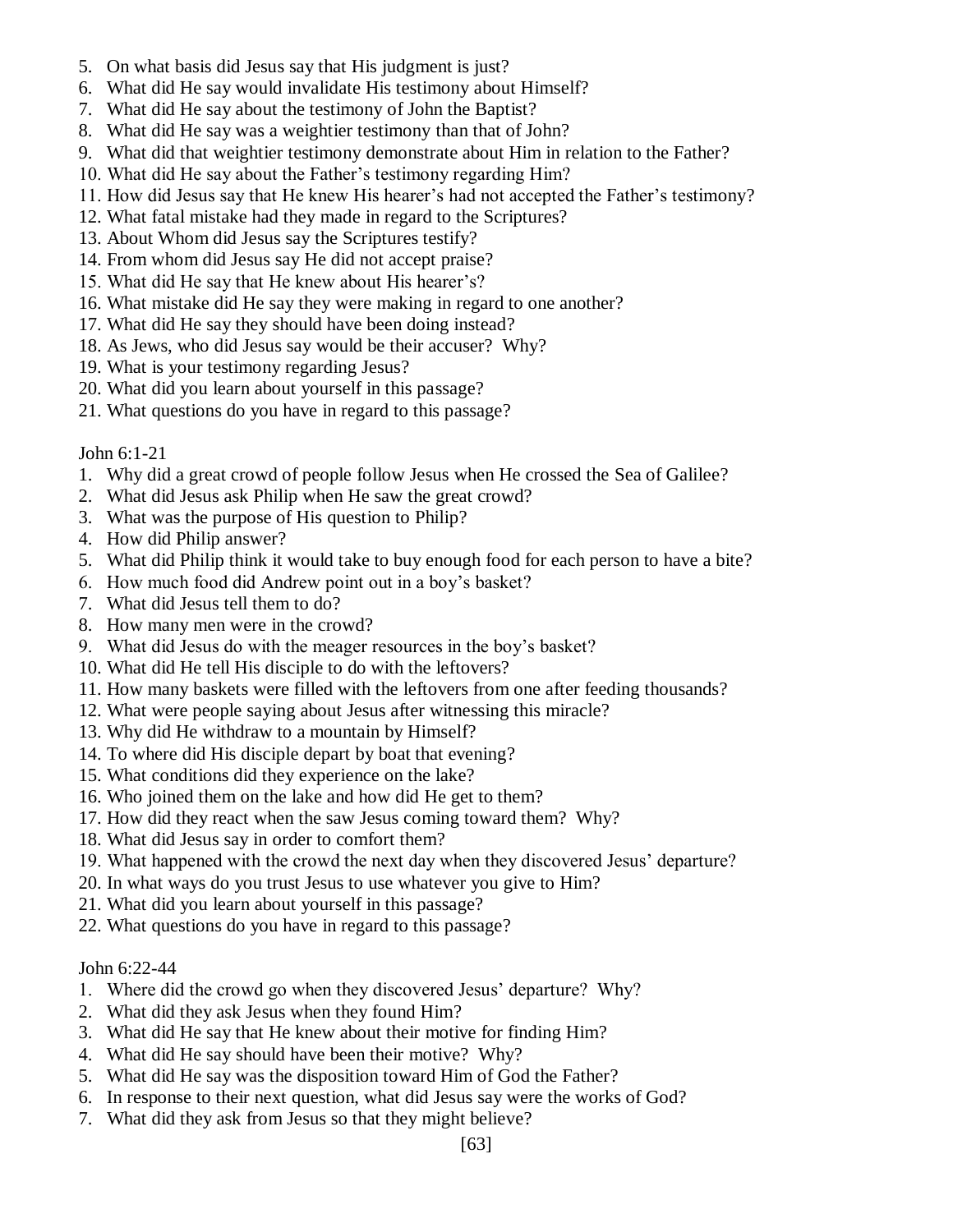- 8. What did Jesus instead tell them about the true bread from heaven given by the Father?
- 9. What did the crowd ask of Jesus regarding that bread?
- 10. Who did Jesus say is that bread?
- 11. What did He say is true of those who come to Him and believe?
- 12. What did He say is will of the Father Who sent Him, Whose will He came to fulfill?
- 13. What things are true of everyone who comes to, believes in and looks to Jesus?
- 14. How are these things true of you?
- 15. Why did the Jews grumble about this teaching?
- 16. How do people continue to grumble about this teaching?
- 17. How did Jesus respond to the grumbling?
- 18. How did He say people were drawn to Him?
- 19. What did He promise to those who were so drawn?
- 20. Why does the way people are drawn to Him make grumbling a waste of energy?
- 21. What did you learn about God the Father, and Jesus the Son in this passage?
- 21. What did you learn about yourself in this passage?
- 22. What questions do you have in regard to this passage?

### John 6:45-71

- 1. What did Jesus say had been written in the Prophets?
- 2. What did He say would be true of those who listened to and learned from the Father?
- 3. Who did He say was the only one who had seen the Father?
- 4. What did He say would be true of anyone who ate the bread of life?
- 5. Who did He say is the living bread of life?
- 6. How did the Jews misunderstand what Jesus taught about eating the living bread?
- 7. What did Jesus say would be true of anyone who would not eat His flesh and drank His blood?
- 8. What did He say would be true of those who did? Why?
- 9. How did Jesus say would be true of anyone who feeds on Him?
- 10. How does Jesus liken feeding on Him to His finding life in the Father?
- 11. How did His disciples react to this teaching about feeding on Him?
- 12. What would be offensive about that teaching if misunderstood?
- 13. How did Jesus respond to their possibly being offended by His teaching?
- 14. What did He say to clarify that He was not talking about literal flesh and blood?
- 15. Who did He say actually gives the life about which He was teaching?
- 16. What did He say was true about the words He had spoken?
- 17. What did He say He know about some who heard Him?
- 18. Who did He say enabled people to come to Him?
- 19. Who departed from Jesus at this point? Why?
- 20. Who stayed with Him? Why?
- 21. What did He predict about one of them?
- 22. BONUS: What part does each of the members of the Trinity perform to impart eternal life?

## John 7:1-27

- 1. Why was Jesus purposely avoiding Judea?
- 2. When and why did his brothers urge Him to go to Judea?
- 3. What motivated them?
- 4. How did Jesus compare His timing to that of His brothers?
- 5. What did He say about why the world hated Him?
- 6. Why did He wait until after His brothers departed to go to Judea alone?
- 7. What were people whispering about Him in Judea?
- 8. Why were they keeping it at a whisper?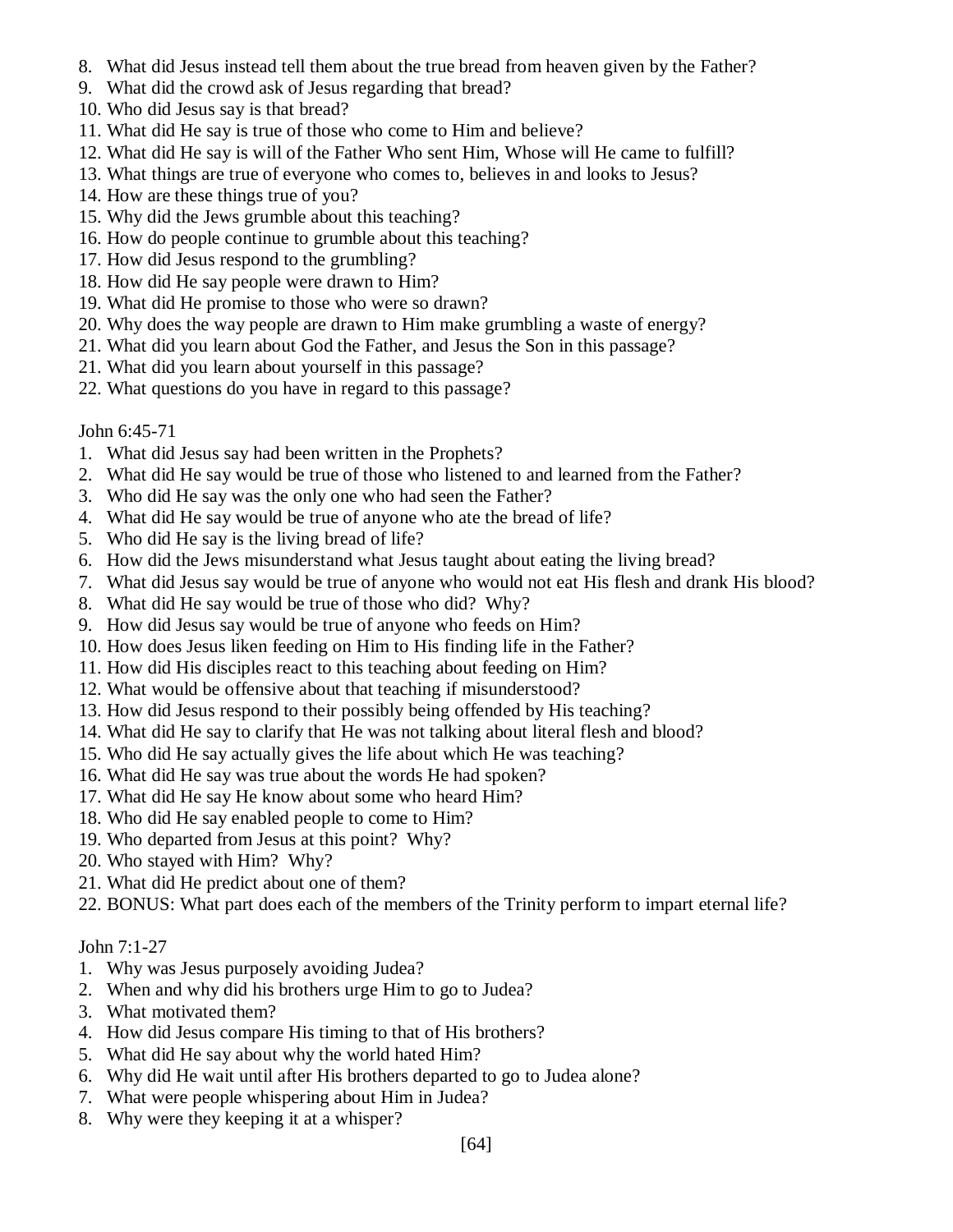- 9. What did Jesus begin doing in the temple courts?
- 10. Why were the Jews amazed at what He was doing?
- 11. What did He say people must choose in order to find out whether His teaching was from God?
- 12. What are you doing in regard to that choice?
- 13. What is the difference between one who speaks for himself verses for someone who sent him?
- 14. What did Jesus point out about the hypocrisy of the Jews wanting to kill Him?
- 15. How did they react to His accusation?
- 16. What did Jesus then point out about the inconsistency of their anger toward Him?
- 17. What did He tell them to stop doing?
- 18. What did He tell them to do instead?
- 19. What did some people in Jerusalem begin wondering about Jesus? Why?
- 20. What were they wondering about what the authorities may have concluded about Jesus?
- 21. Why did they question the accuracy of what they thought the authorities may have concluded?
- 22. What have you concluded about Jesus?
- 23. What questions do you have in regard to this passage?

# John 7:28-53

- 1. What did Jesus tell the people they knew about Him?
- 2. What and who did He say they did not know?
- 3. Who did He say He knew? Why?
- 4. Why were those who tried to seize Him unsuccessful?
- 5. Why did some put their faith in Him?
- 6. How did the chief priests and Pharisees react to what people were saying about Jesus?
- 7. What did Jesus tell them in response to their reaction?
- 8. What did they speculate that betrayed their misunderstanding of what He told them?
- 9. What did Jesus promise on the last day of the feast?
- 10. To what did He liken the Holy Spirit?
- 11. How well would that describe your experience with the Holy Spirit?
- 12. Why had the Holy Spirit not yet been given?
- 13. BONUS: When was He given?
- 14. What were people saying in response to His teaching?
- 15. In what ways were people divided in their opinions about Him?
- 16. What was misunderstood by those who only considered Him a Galilean?
- 17. Why did the temple guards say they had failed to arrest Jesus?
- 18. How did the Pharisees react?
- 19. What injustice did Nicodemus point out to his fellow Pharisees?
- 20. How did they react to him?
- 21. What misunderstanding was betrayed by their reaction?
- 22. What questions do you have in regard to this passage?

## John 8:1-27

- 1. Where did Jesus appear at dawn after being at the Mount of Olives over night?
- 2. Who did the teachers of the law and Pharisees bring to Him? Why?
- 3. What did they say the law required them to do with that person?
- 4. What did they ask Him? Why?
- 5. How did Jesus respond?
- 6. What did He tell them to do in order to comply with the law as they understood it?
- 7. How did they respond? Why?
- 8. What did Jesus say to the person who the teachers and Pharisees had condemned?
- 9. What did He command that person to do?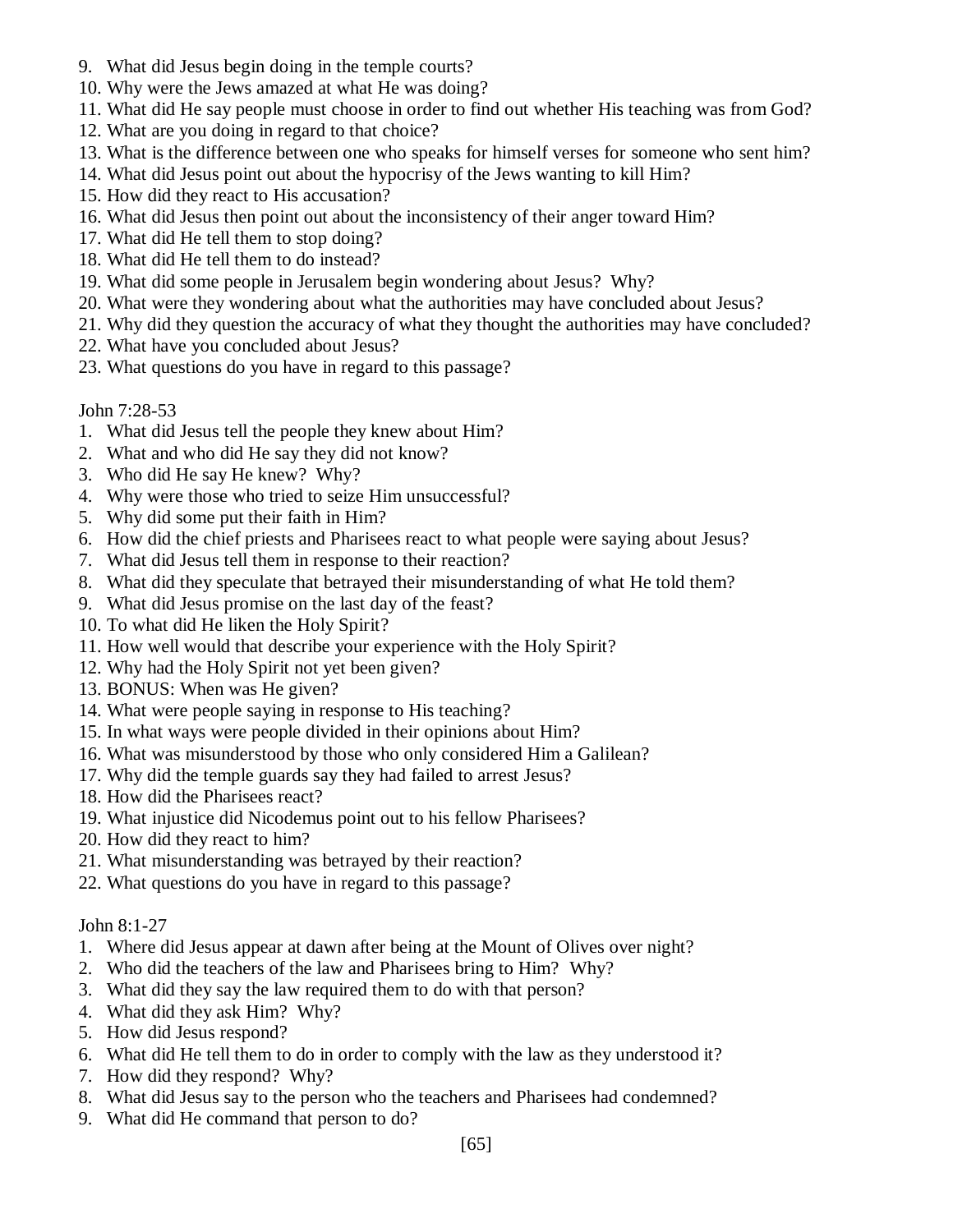- 10. What might we learn about forgiveness from this event?
- 11. What did Jesus promise to those who would follow Him?
- 12. What was the basis of that promise?
- 13. Why did the Pharisees say that His testimony was invalid?
- 14. Why did Jesus say His testimony was valid?
- 15. By what invalid standard did He say they judged?
- 16. By what valid standard did He say He judged?
- 17. Who did Jesus say stood with Him and made His testimony valid?
- 18. Who did He say they did not know? Why?
- 19. What did Jesus tell them would happen when He left?
- 20. What did Jesus tell them about where He was going?
- 21. How did they respond?
- 22. What contrasts did Jesus make between them and Himself?
- 23. What did He say would happen to those who would not believe Him?
- 24. How did Jesus answer their question about His identity?
- 25. Whose message did He say He was proclaiming to the world?
- 26. What is your understanding of His message?

### John 8:28-59

- 1. What did Jesus tell the Jews about when they would know the truth of His claims?
- 2. Who did He say taught Him what to say and was with Him?
- 3. Who did He say He always pleased?
- 4. Who did He say were truly His disciples?
- 5. What did He say His disciples would know and what would be the result?
- 6. What did Jesus say about everyone who sins?
- 7. How did He contrast slaves and sons?
- 8. How did He say they would find true freedom?
- 9. How did He contrast His motives with theirs?
- 10. How did they react?
- 11. How did Jesus say they were betraying their not being Abraham's children?
- 12. Who did they protest was their only Father?
- 13. What did Jesus say would be true of them if God was their Father?
- 14. Who did Jesus say had sent Him?
- 15. Why did He say they could not understand?
- 16. Who did He say was their father?
- 17. How did He describe their father?
- 18. What did He say is true of those who belong to God? Why was that not true of them?
- 19. What did He say would be true of anyone who keeps His word?
- 20. How did the Jews react? How did they compare Him to Abraham?
- 21. Who did Jesus say glorified Him?
- 22. What did He tell them about Abraham?
- 23. Why did they say His claim about Abraham would be impossible?
- 24. What did He say about Himself that would make possible His claim about Abraham?
- 25. How did they react to what He said about Himself? Why?

#### John 9:1-23

- 1. What did the disciples of Jesus ask about the man who was born blind?
- 2. What assumptions did Jesus correct in His answer?
- 3. What purpose did Jesus say the man's blindness would serve?
- 4. Why did He say they must be about the work of God?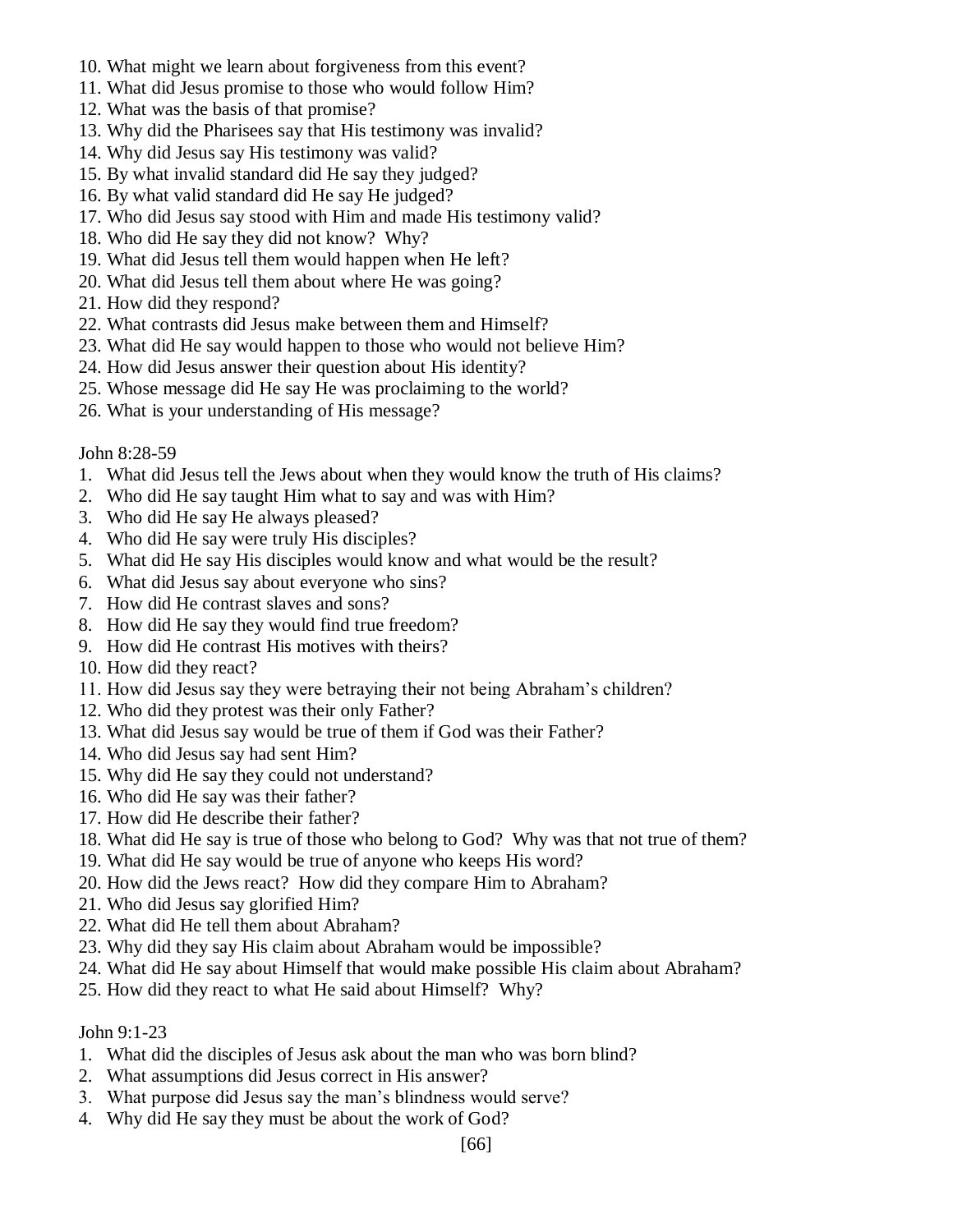- 5. What did Jesus say He would be while in the world?
- 6. What did Jesus do to the man born blind?
- 7. What did He tell him to do? What was the outcome?
- 8. What did the blind man's neighbors wonder about the outcome?
- 9. What did they ask him?
- 10. How did he answer them?
- 11. Why did his neighbors take him to the Pharisees?
- 12. On what day of the week did Jesus perform this miracle?
- 13. What did the Pharisees ask the man who had been born blind?
- 14. How did he answer them?
- 15. Why did some of the Pharisees say that Jesus could not have been from God?
- 16. Why were the Pharisees divided in their opinion?
- 17. What did they ask the man who had been born blind?
- 18. How did he answer them?
- 19. What did they ask his parents?
- 20. How did the parents answer them? What motivated their answer?
- 21. How would you answer if asked what Jesus has done in your life?

### John 9:24-41

- 1. What did the Pharisees tell the man born blind to do the second time they summoned him?
- 2. What did they claim to know about Jesus?
- 3. How did the man respond to their claim?
- 4. What did they ask him about what Jesus had done?
- 5. How did he answer their questions?
- 6. How did they react to his answers?
- 7. What did the Pharisees claim to know and not to know?
- 8. How did the man born blind respond to the Pharisees lack of knowledge?
- 9. What did he tell the Pharisees that he knew?
- 10. How did the Pharisees react to his declaration?
- 11. What had Jesus heard about the experience with the Pharisees of the man born blind?
- 12. When Jesus again found the man born blind, what did He ask him?
- 13. What did the man request of Jesus?
- 14. How did Jesus respond, what did He clearly claim about Himself?
- 15. How did the man born blind respond to that claim?
- 16. What has been your response to that claim?
- 17. What did Jesus say would be the outcomes of His judgment of the world?
- 18. What did some of the Pharisees wonder in response to what He said?
- 19. What did Jesus say about why they were guilty of sin?
- 20. What did you learn about Jesus in this passage?
- 21. What did you learn about yourself in this passage?
- 22. What questions do you have in regard to this passage?

#### John 10:1-23

- 1. How did Jesus contrast one who enters the sheep pen by the gate versus some other way?
- 2. What did He say the watchman does for the one who enters by the gate?
- 3. How did Jesus say the shepherd's sheep will respond to his call?
- 4. How did He say the shepherd calls his sheep?
- 5. What did He say about why the sheep follow their shepherd?
- 6. Why did He say about why sheep will run from the call of someone other than their shepherd?
- 7. Who did Jesus say is the gate for the sheep?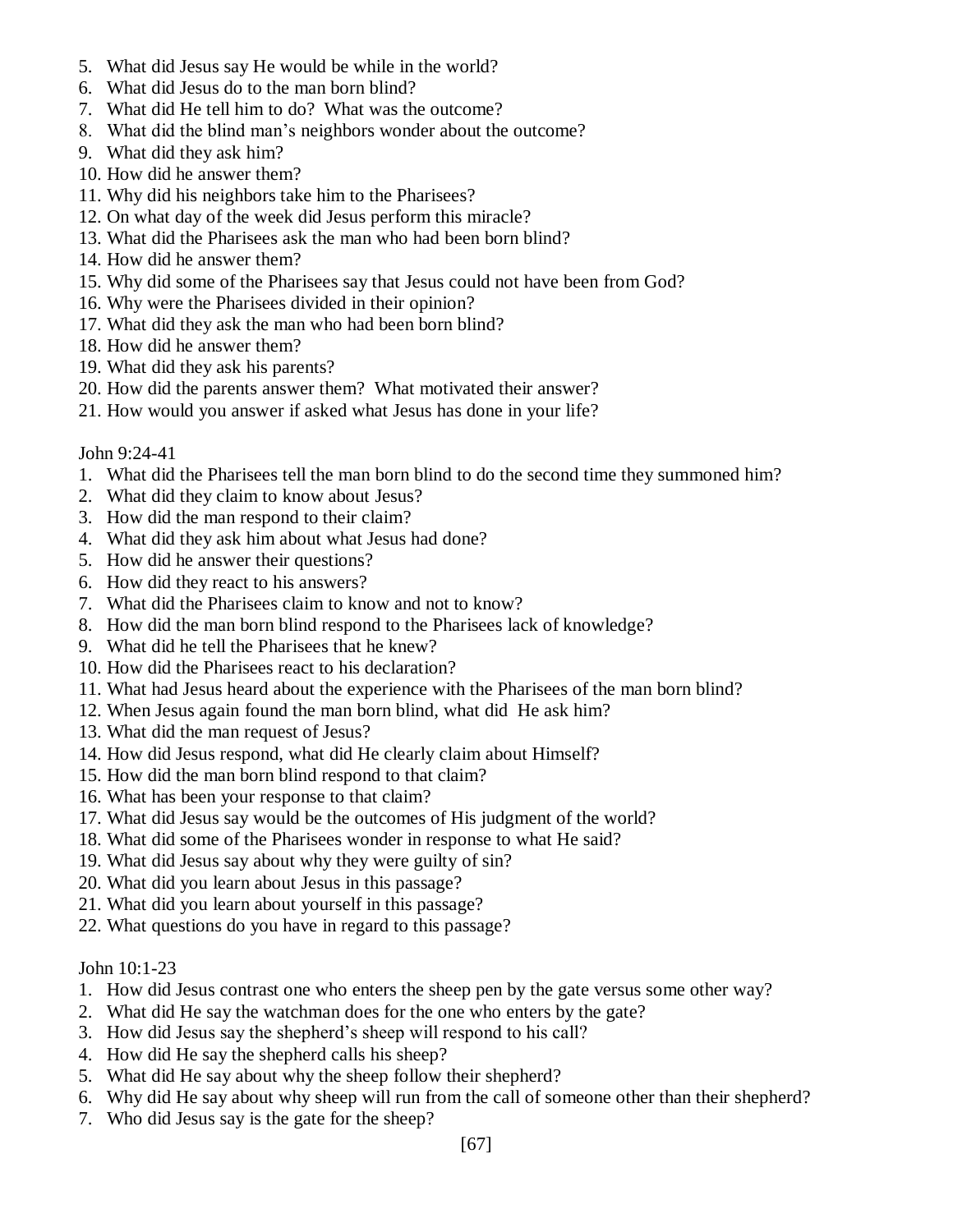- 8. What did He say about all who came before Him?
- 9. What did Jesus promise to all who enter through Him?
- 10. How did He contrast His motives with those who came before Him?
- 11. Who did Jesus say is the good shepherd?
- 12. What did He say the good shepherd does for His sheep?
- 13. What did He say about why a hired hand would not sacrifice to protect the sheep?
- 14. How well did Jesus say He knows His sheep?
- 15. How well did He say His sheep know Him?
- 16. What did He say He does for them?
- 17. Who are the other sheep He was talking about having to bring into the flock?
- 18. How many good shepherds and flocks did He say there would be?
- 19. What did Jesus say about why the Father loved Him?
- 20. Over what did He say He had authority?
- 21. Who did He say had given Him that authority?
- 22. How did the Jews react to His declaration of authority?
- 23. How would you describe your relationship with Jesus as Your Good Shepherd?

### John 10:24-42

- 1. What was asked of Jesus by the Jews gathered around Him?
- 2. How did He answer?
- 3. What did He tell them about why they did not believe?
- 4. What things did Jesus say are true of His sheep?
- 5. What would you say about whether those things are true of you?
- 6. Why did Jesus guarantee that His sheep can never perish?
- 7. With Whom did Jesus claim to be one?
- 8. Why did the Jews want to stone Him in response to that claim?
- 9. What did Jesus ask them about why they wanted to stone Him?
- 10. What had they understood Jesus to be claiming about Himself?
- 11. What did Jesus tell them about why they could believe His claims?
- 12. Who did He say had set Him apart and sent Him into the world?
- 13. Why did Jesus encourage them to believe the miracles if they could not believe Him?
- 14. What did they do in response to His teaching?
- 15. Where did Jesus go when He escaped the grasp of those who wanted to seize Him?
- 16. What happened while He was there?
- 17. What did you learn about Jesus in this passage?
- 18. What did you learn about yourself in this passage?
- 19. What questions do you have in regard to this passage?

#### John 11:1-29

- 1. What was happening with Lazarus in Bethany?
- 2. Whose brother was Lazarus?
- 3. What word did the sisters of Lazarus send to Jesus?
- 4. On what basis did they make their appeal to Jesus?
- 5. What did Jesus tell them about why Lazarus was ill?
- 6. Even though Jesus loved the sisters, how long did He wait before going to Lazarus?
- 7. Why did the disciples of Jesus question the wisdom of returning to Judea?
- 8. How did Jesus respond to their concern?
- 9. Why did Jesus say that He had to go to Lazarus?
- 10. What did the disciples misunderstand about the condition of Lazarus?
- 11. Why was Jesus glad He was not there when Lazarus died?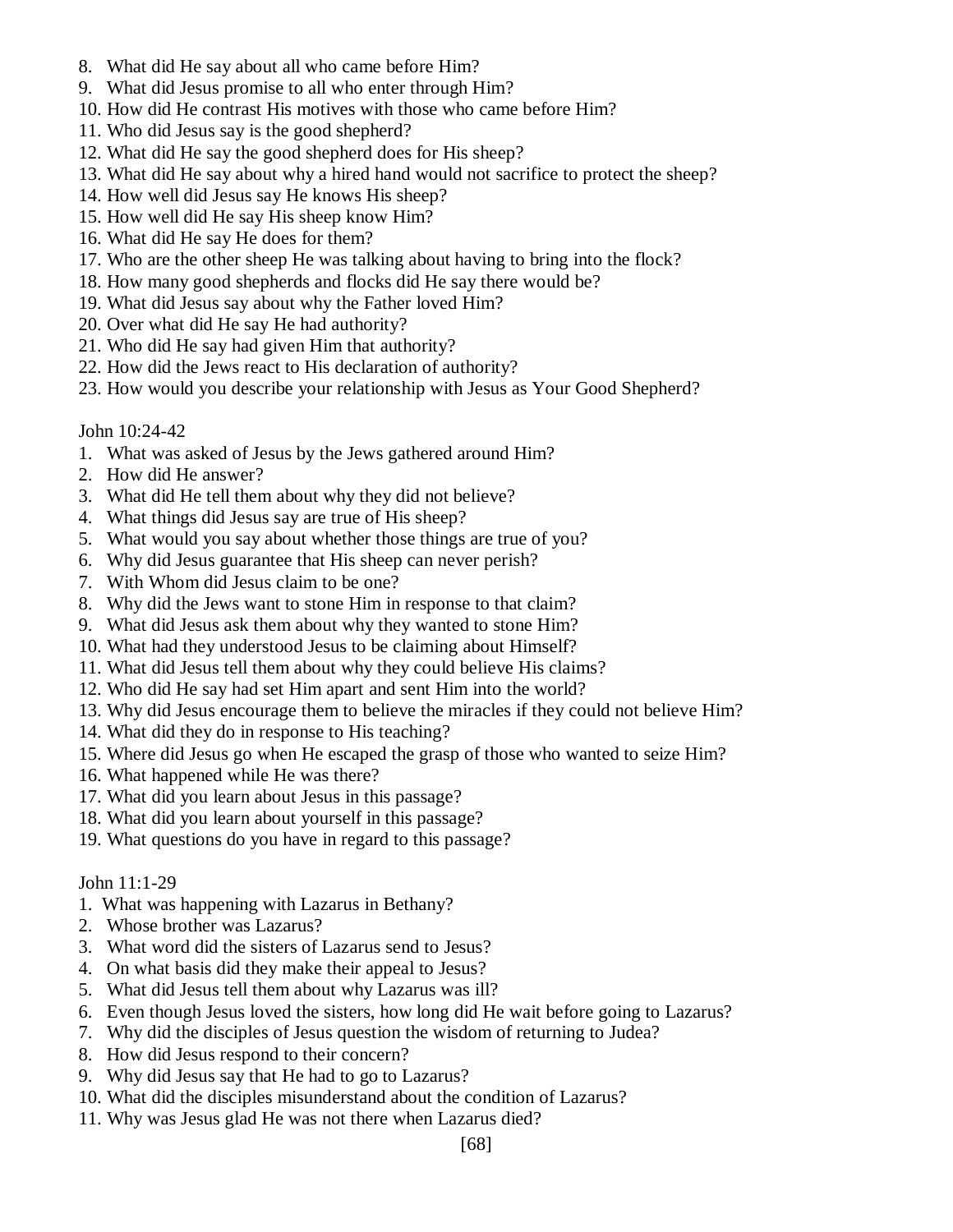- 12. What did Thomas exclaim?
- 13. How long had Lazarus been in the tomb by the time Jesus arrived?
- 14. Why were there so many people in the vicinity?
- 15. How did Martha express her disappointment in Jesus and also her faith?
- 16. How did Jesus respond to her?
- 17. What did she misunderstand about His response?
- 18. What did Jesus claim about Himself?
- 19. What did He promise to anyone who believes His claim?
- 20. What was Martha's confession of faith?
- 21. What is your confession of faith?
- 22. Who did Martha immediately invite to Jesus?
- 23. Who have you invited to Jesus? Why or why not?
- 24. What did you learn about Jesus in this passage?
- 25. What did you learn about yourself in this passage?
- 26. What questions do you have in regard to this passage?

### John 11:30-57

- 1. Who followed Mary when she went to meet Jesus outside the village?
- 2. What did Mary do when she saw Jesus?
- 3. What disappointment did she communicate to Jesus?
- 4. How did Jesus respond to her weeping and that of those who were with her?
- 5. What did He ask them?
- 6. How did they respond?
- 7. What did Jesus do that led people to believe He loved Lazarus?
- 8. What did they speculate among themselves?
- 9. What motivated Jesus to command the removal of the stone from Lazarus's grave?
- 10. Why did Martha think that was a bad idea?
- 11. What did Jesus say she was about to witness?
- 12. What did Jesus pray to the Father? For whose benefit did He pray?
- 13. What did He command Lazarus?
- 14. What happened as a result?
- 15. What were the reactions among the Jews who witnessed what happened?
- 16. Why did the chief priests and Pharisees call a meeting of the Sanhedrin?
- 17. Who were the Pharisees and Sanhedrin?
- 18. What was Jesus doing that had them so worried? What was their worry?
- 19. What did Caiaphas, the high priest, prophesy about Jesus?
- 20. What did the Sanhedrin plot from that day on?
- 21. To where did Jesus withdraw?
- 22. Where and when were people looking for Jesus?
- 23. What orders had been given by the chief priests and Pharisees?
- 24. What questions do you have in regard to this passage?

#### John 12:1-26

- 1. Who hosted a dinner for Jesus six days before Passover?
- 2. Who served and who was there?
- 3. What did Mary do that was especially for Jesus?
- 4. Who objected to what she did?
- 5. What was his objection?
- 6. What was the real motive of his objection?
- 7. How did Jesus respond to the objection?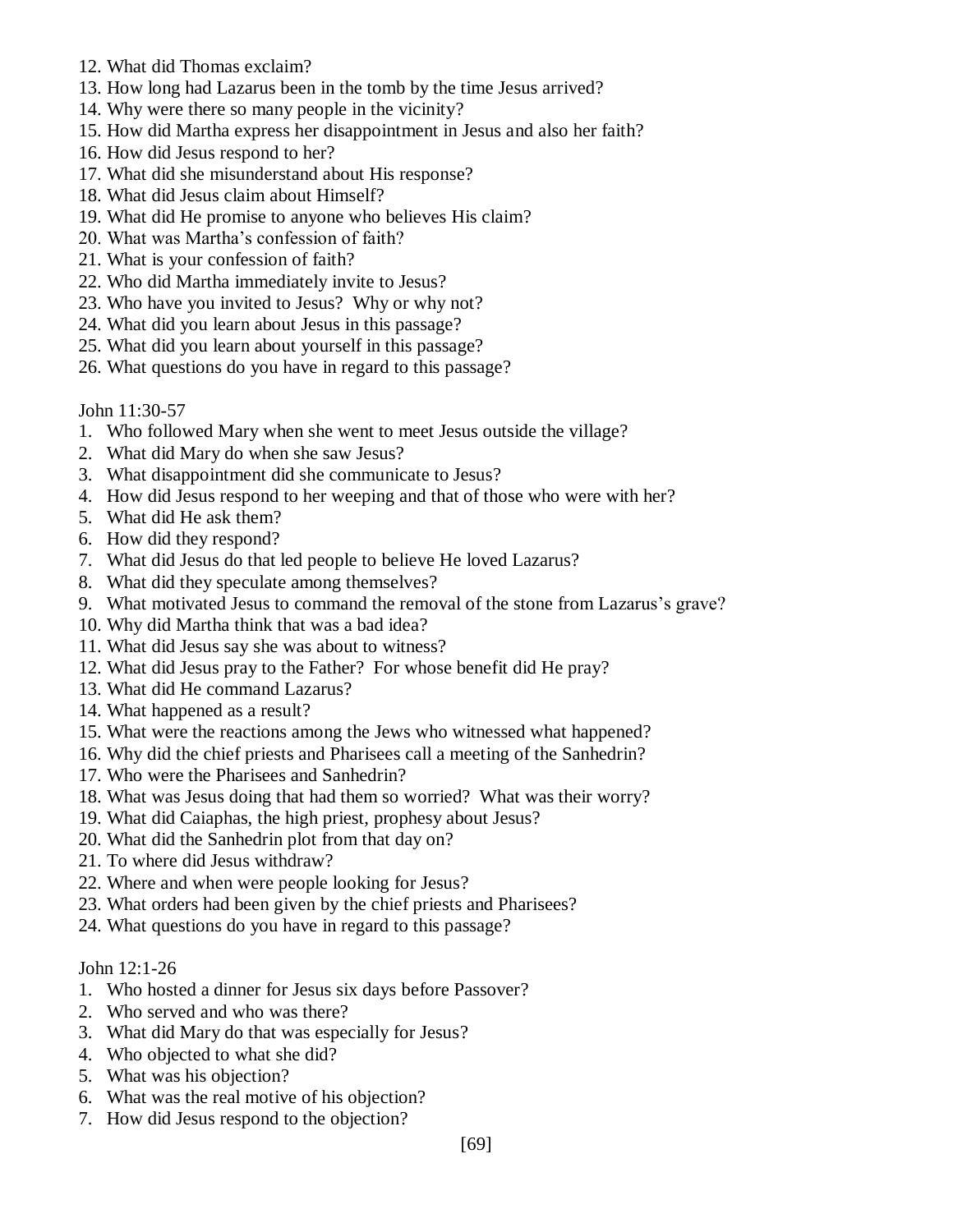- 8. Why did a large crowd gather to see Jesus and Lazarus, what motivated them?
- 9. Why did the chief priests plot to kill Lazarus?
- 10. What did the large crowd do as Jesus entered Jerusalem?
- 11. What were they shouting?
- 12. On what did He enter?
- 13. When did the disciples realize the shouting and the way He entered fulfilled prophecy?
- 14. What did the Pharisees say to one another in reaction to the gathering crowd?
- 15. What did some Greeks among the crowd request of Philip?
- 16. Who did he enlist to join him in passing the request on to Jesus?
- 17. How did Jesus reply?
- 18. For what did He say it was the hour?
- 19. Why did He say it must happen?
- 20. How did Jesus compare those who love with those who hate their lives?
- 21. What was He intending to communicate about what it look like to serve Him?
- 22. What did He say would be true of those who serve Him?
- 23. How would you describe the cost of your serving Jesus?
- 24. What questions do you have in regard to this passage?

John 12:27-50

- 1. Why did Jesus say His heart was troubled?
- 2. How did He resolve it?
- 3. Can you describe a time when your heart was troubled by what you knew was God's will?
- 4. How did you resolve it?
- 5. What did the voice from heaven say?
- 6. For whose benefit was it said?
- 7. What time did Jesus say it was?
- 8. What did He say would happen to Him?
- 9. Why did the crowd question what He said?
- 10. How did Jesus respond to their question? What did He tell them to do?
- 11. What did He do when He finished speaking?
- 12. Whose prophecy did the unbelief of the people fulfill?
- 13. Why did that prophet make such a prophecy?
- 14. Why were some of the leaders who did believe unwilling to confess their faith?
- 15. Can you describe a time when you preferred the praise of men over that of God?
- 16. Who did Jesus tell people they were believing when they believed in Him?
- 17. Who did He say they were seeing when they looked at Him?
- 18. For what purposes did He say He had come into the world?
- 19. What did He say was true of those who believed in Him?
- 20. What did He say was true of those who rejected Him?
- 21. Whose message did He say He was communicating?
- 22. How have you responded to His message?

#### John 13:1-20

- 1. What did Jesus know just before the Passover Feast?
- 2. Who had He loved and what was He going to show them about His love?
- 3. What had the devil already done as the meal was being served?
- 4. What did Jesus know the Father had done and what was soon to happen?
- 5. What did Jesus do that was usually the task of a household servant?
- 6. What did Peter ask Him about what He was doing?
- 7. How did Jesus answer him?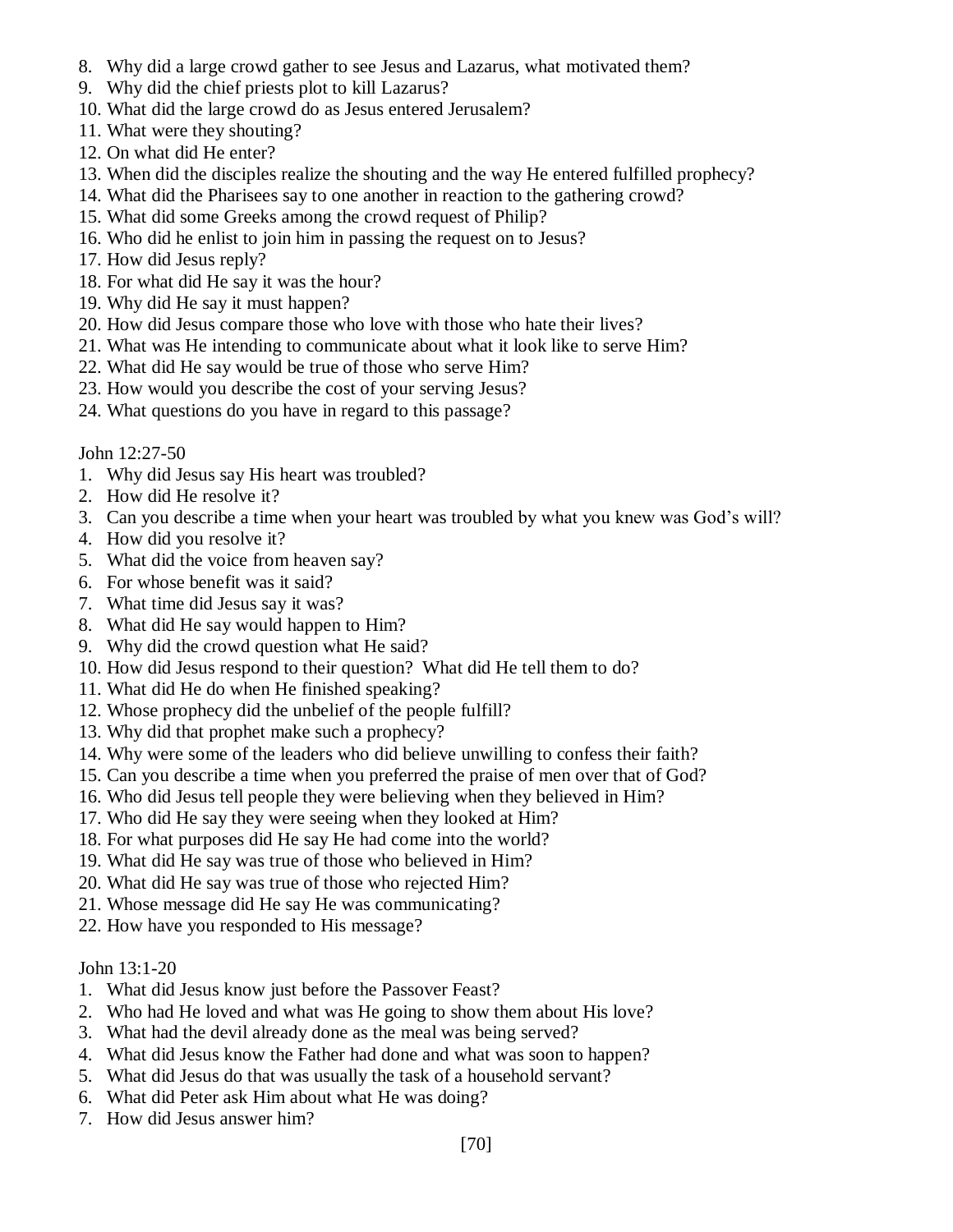- 8. What was Peter's protest?
- 9. How did Jesus respond?
- 10. How did Peter react to His response?
- 11. How did Jesus correct Peter's response?
- 12. What did Jesus say that indicated He knew who would betray Him?
- 13. BONUS: Why do you think Peter had such a hard time with what Jesus did?
- 14. What was the example that Jesus intended by what He did for the disciples?
- 15. How did He say they should follow His example?
- 16. Who did He say would be blessed by knowing what He taught by His example?
- 17. What does His example mean to you? What difference does it make in Your life?
- 18. Why did Jesus say He was not referring to all of the disciples?
- 19. What did He say made the difference between the betrayer and the others?
- 20. Why did He say there must be a betrayer?
- 21. What did He say would be the outcome of the betrayal?
- 22. What did you learn about Jesus in this passage?
- 23. What did you learn about yourself in this passage?
- 24. What questions do you have in regard to this passage?

# John 13:21-38

- 1. What did Jesus say about why His heart was troubled?
- 2. How did His disciples respond to what He said?
- 3. BONUS: Who was "the disciple whom Jesus loved"?
- 4. What did Simon Peter tell that disciple to ask Jesus?
- 5. How did Jesus answer the question?
- 6. What happened to Judas as soon as he partook of the bread given by Jesus?
- 7. What did Jesus tell him?
- 8. What did the disciples think Jesus had told them?
- 9. BONUS: Can you describe a time when you have been so betrayed that you could not believe it?
- 10. What did Jesus say this event had put in motion?
- 11. What did He say would happen very soon?
- 12. What did He say about how much longer He would be with them?
- 13. What did He say about where He was going?
- 14. What was the new command He gave to His disciples?
- 15. Whose example did He say to follow in keeping that command?
- 16. How did He say people would know they were His disciples?
- 17. How will people know that you are His disciple?
- 18. What did Simon Peter ask Jesus?
- 19. How did Jesus answer Him?
- 20. What did Peter ask and exclaim in response to that answer?
- 21. What did Jesus ask and exclaim in response to Peter?
- 22. What did you learn about Jesus in this passage?
- 23. What did you learn about yourself in this passage?
- 24. What questions do you have in regard to this passage?

## John 14:1-31

- 1. What did Jesus command His disciples regarding their hearts, God and Himself?
- 2. What did He tell them about His Father's house?
- 3. What did He say about where He was going and what He would be doing there?
- 4. What question did it raise from Thomas?
- 5. How did Jesus answer him?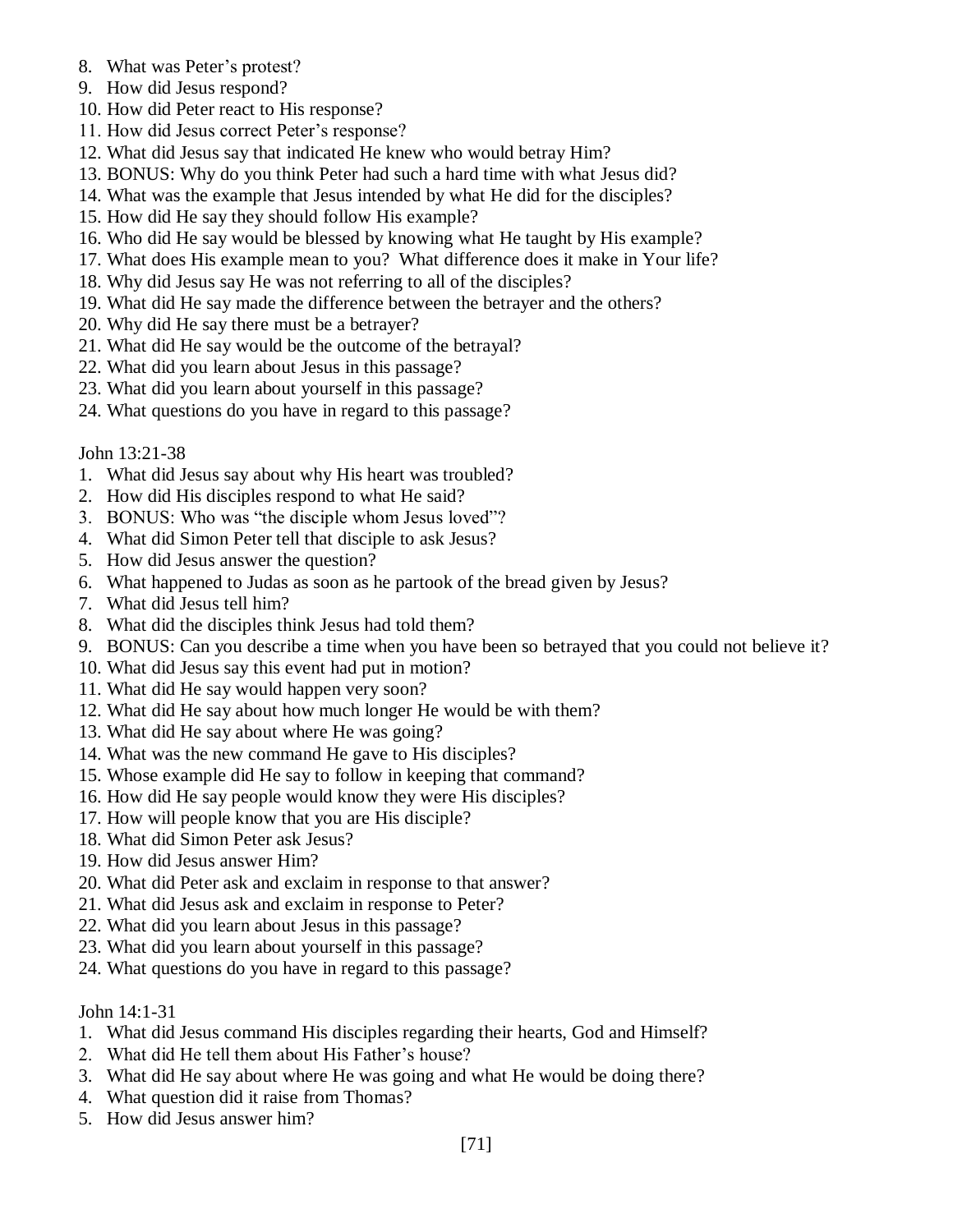- 6. Who did Jesus say those who knew Him would also know?
- 7. Who did He say had been with them by virtue of His presence?
- 8. Who did Philip ask Jesus to show?
- 9. How did Jesus answer?
- 10. Whose work did Jesus say He was doing and Whose words did He say He was speaking?
- 11. Why did He say they should believe Him?
- 12. What did He say would be done by those who have faith in Him? Why?
- 13. How did He say He would answer any request made in His Name? For what purpose?
- 14. What did Jesus expect of those who love Him?
- 15. What did Jesus say He would ask the Father?
- 16. Who did He say the Father would send?
- 17. What did He say about the One Who the Father would send?
- 18. Where did He say the One Who is sent would abide?
- 19. What did He say they would realize when the One Who is sent arrived?
- 20. What did Jesus say about those who have and keep His commands?
- 21. In response to Judas's question, what did Jesus promise to those who love and obey Him?
- 22. Who is the Counselor Whom Jesus said the Father would send?
- 23. What did He say the Counselor would do?
- 24. What sort of peace did Jesus say He would leave His disciples?
- 25. What did He expect as a response to that peace?
- 26. Why did He say they should be glad about His departure?
- 27. What did He say about the prince of this world?
- 28. What did Jesus say the world must learn about His relationship with the Father?

# John 15:1-27

- 1. Who did Jesus say is the true vine; Who is the gardener?
- 2. What does the gardener do with fruitless branches?
- 3. What does the gardener do with fruitful branches; for what purpose?
- 4. What did Jesus say His disciples must do; for what purpose?
- 5. Who are the branches?
- 6. What did Jesus promise to those branches who remain in Him, in whom His word remains?
- 7. What did He say brings the Father glory?
- 8. To Whose love does Jesus liken His love for His disciples?
- 9. What did He say is true of those who obey His commands?
- 10. What is His primary command?
- 11. Who did He say were His friends?
- 12. What did He say is the difference between servants and friends?
- 13. From Whom did He learn what He made known to His disciples?
- 14. For what purpose did He say He chose and appointed His disciples?
- 15. How would you describe your relationship with Christ as His disciple?
- 16. What did Jesus say about why the world would hate His disciples?
- 17. What did He say the world's persecution of them betrays about their understanding of God?
- 18. What did He say had sealed the world's fate regarding sin?
- 19. Who did Jesus say would send the Counselor?
- 20. Who is this Counselor?
- 21. What did Jesus say the Counselor would do?
- 22. What did you learn about the Father, Son and Holy Spirit in this passage?
- 23. What questions do you have in regard to this passage?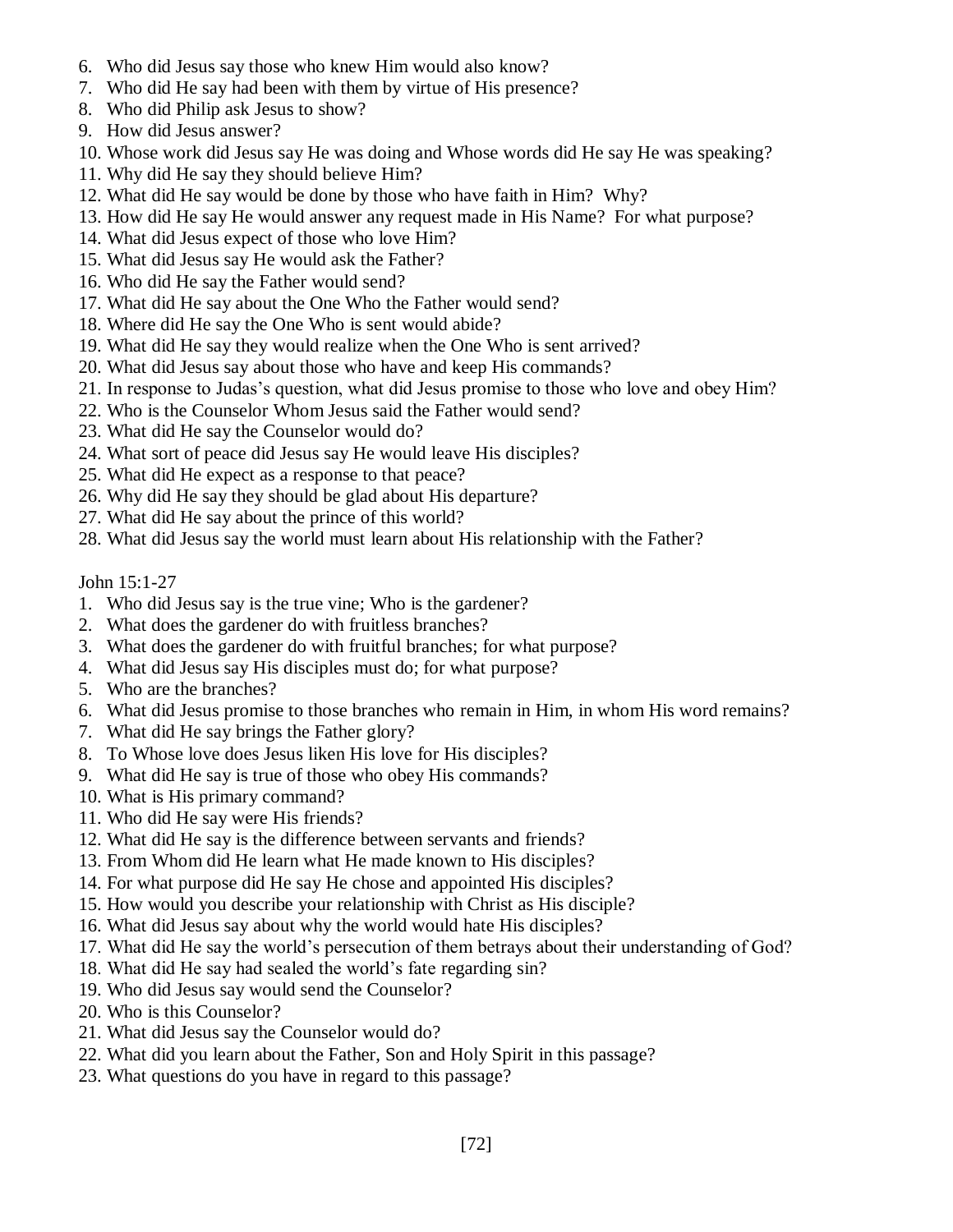#### John 16:1-33

- 1. For what purpose did Jesus say He was teaching His disciples?
- 2. What did He say would motivate people who would persecute them?
- 3. Why did He say He was telling them about coming persecution?
- 4. Where did Jesus say He was going? How did He say His disciples would feel?
- 5. Why did He say His departure would be a good thing for them?
- 6. What did He say the Counselor, the Spirit of truth would do regarding the world?
- 7. What did He say the Counselor, the Spirit of truth, would do for them?
- 8. Who did He say the Counselor, the Spirit of truth, would glorify?
- 9. What did He tell His disciples to expect?
- 10. What questions were raised from them by what they were told?
- 11. How did He answer them?
- 12. How did He contrast the world's feelings and theirs regarding His departure?
- 13. How did He say their feelings would change when He was next with them?
- 14. What did He say they would receive when they asked anything in His Name?
- 15. BONUS: What does it mean to ask in His Name?
- 16. What did He say it would produce in them?
- 17. Why did He say the Father loved them?
- 18. Why would you say the Father loves you?
- 19. What did Jesus clearly declare about from where He came and where He was going?
- 20. How did the disciples respond to that declaration?
- 21. What did Jesus predict about them even though they believed?
- 22. What did He say would be the eventual outcome of what He told them?
- 23. What did He say would be their experience in the world?
- 24. Why did He say they should take heart in spite of what they would experience?
- 25. What did you learn about the Father, Son and Holy Spirit in this passage?
- 26. What questions do you have in regard to this passage?

#### John 17:1-26

- 1. What time did Jesus say had come?
- 2. For what purpose did He ask the Father to glorify Him?
- 3. Over whom did Jesus say the Father had given Him authority?
- 4. For what purpose was He given that authority?
- 5. How did Jesus define eternal life?
- 6. What glory did Jesus want restored when back in His Father's immediate presence?
- 7. To whom did Jesus say He had revealed His Father?
- 8. How did He describe those to whom He had revealed His Father?
- 9. What did He say He had given them?
- 10. What did He say had come to Him through them?
- 11. What did He pray for them?
- 12. Why did He say He was speaking these things to them?
- 13. What did pray for them while they were in the world?
- 14. By what means did He want them to be sanctified?
- 15. For whom else did He pray? Who would that include?
- 16. What did He pray for them?
- 17. For what purpose did He say He had given them the glory the Father had given Him?
- 18. Toward what ends did He pray for their complete unity?
- 19. Who did He tell the Father He wanted to be with Him? For what purpose?
- 20. For how long did He say the Father had loved Him?
- 21. What did Jesus say He had made known about His Righteous Father?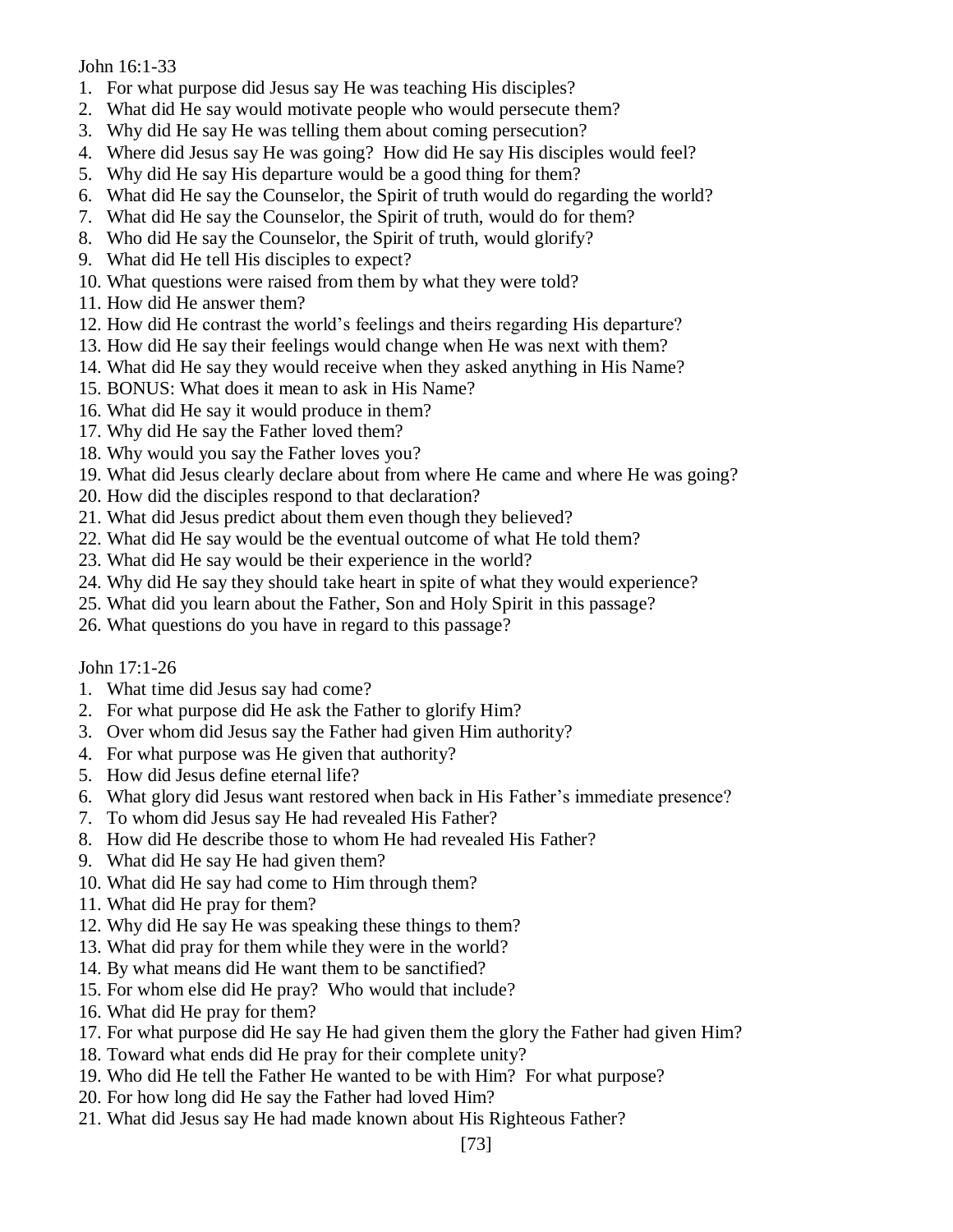- 22. Toward what ends did He say He would continue to make Him known?
- 23. What part do you play in being the answer to these prayers of Jesus?
- 24. What did you learn about the Father and the Son in this passage?
- 25. What questions do you have in regard to this passage?

### John 18:1-18

- 1. Where did Jesus go immediately after praying? Who went with Him?
- 2. Why was Judas familiar with the place?
- 3. Who did Judas lead to that location? For what purpose?
- 4. What did Jesus ask them?
- 5. How did they react?
- 6. What did He ask them again?
- 7. How did they react?
- 8. What did Jesus request for His companions? Why?
- 9. How did Simon Peter try to defend Jesus?
- 10. What did Jesus tell Simon Peter? Why?
- 11. Who arrested and bound Jesus?
- 12. To whom did they take Him?
- 13. What had that person previously advised the Jews?
- 14. Who was following Jesus?
- 15. To whose courtyard was Jesus taken?
- 16. How did Peter gain entrance to that courtyard?
- 17. What was Peter asked by the girl on duty at the courtyard entrance?
- 18. How did Peter reply?
- 19. Who had predicted that kind of reply?
- 20. How would you reply to the same question?
- 21. With whom was Peter standing around the fire to warm himself?
- 22. What did you learn about yourself in this passage?
- 23. What questions do you have in regard to this passage?

#### John 18:19-40

- 1. How did Jesus answer the high priest's question about his disciples and teaching?
- 2. What did one of the officials do to Jesus in reaction? Why?
- 3. To whom did Annas send Jesus?
- 4. What was Peter asked as he stood warming himself?
- 5. How did he answer?
- 6. What did a relative of Malchus (the man whose ear Peter cut off) ask Peter?
- 7. How did he answer?
- 8. What immediately happened just as Jesus had predicted?
- 9. Why did the Jews who took Jesus to Pilate refuse to enter the palace?
- 10. What did Pilate ask them?
- 11. How did they reply?
- 12. What did Pilate tell them they should do?
- 13. Why did they want Jesus tried under Roman law?
- 14. What would such a trial accomplish that Jesus said would be fulfilled?
- 15. What did Pilate ask Jesus?
- 16. How did Jesus reply?
- 17. What questions did Pilate then have for Jesus?
- 18. What did Jesus say was the demonstration that His kingdom was not of this world?
- 19. How did Jesus respond to Pilate's exclamation that He was a king?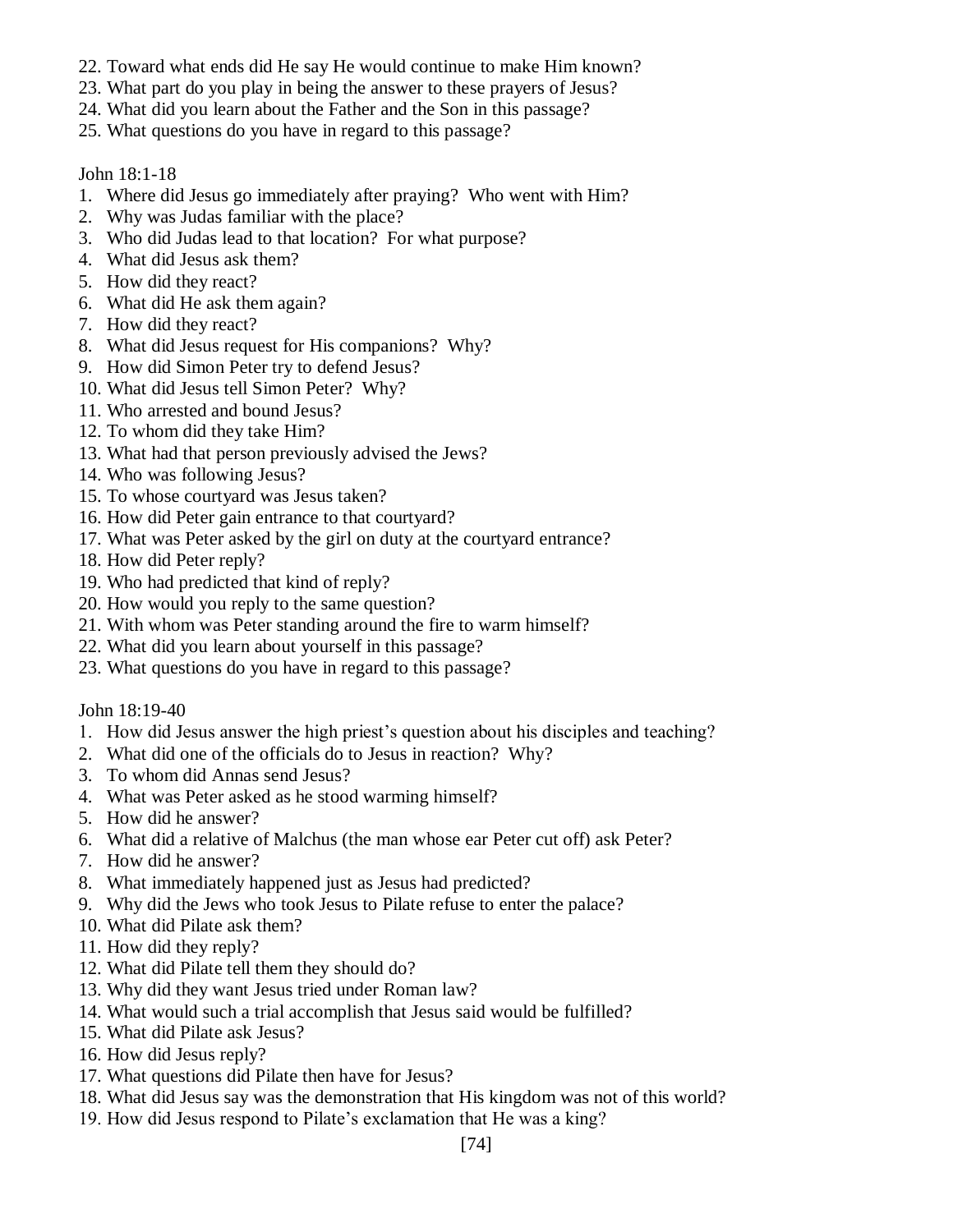- 20. What alternative did Pilate offer the Jews when he found no basis for charging Jesus?
- 21. How did they respond to that alternative?
- 22. How would you describe your relationship with Jesus as your King?
- 23. How would you describe His kingdom?
- 24. What questions do you have in regard to this passage?

#### John 19:1-22

- 1. What did Pilate have done to Jesus?
- 2. What did the soldiers do to Jesus?
- 3. How did they mock Him?
- 4. What did Pilate reiterate to the Jews?
- 5. What did he try to do with Jesus?
- 6. On what did the Jewish chief priests and officials insist?
- 7. How did Pilate respond to their insistence?
- 8. On what did the Jews tell Pilate their insistence was based?
- 9. How did Pilate react?
- 10. What did he ask Jesus?
- 11. What did Jesus tell him in response?
- 12. What would happen if we refused to acknowledge any power other than God's?
- 13. What did Pilate try to do with Jesus?
- 14. On what basis did the Jews argue the Pilate should crucify Jesus?
- 15. With whom was Jesus crucified?
- 16. What was written on the notice Pilate had attached to the cross of Jesus?
- 17. Why did the chief priests of the Jews protest what was written?
- 18. How did Pilate respond to their protest?
- 19. Why would it be important for Pilate to write it in the three most common languages?
- 20. Why would it be necessary for Pilate to ensure that everyone understood his verdict?
- 21. What questions do you have in regard to this passage?

#### John 19:23-42

- 1. What was fulfilled by the way the soldiers treated the garments of Jesus?
- 2. Who are described as being near enough to the cross for Jesus to speak to them?
- 3. What assignment did Jesus give to the disciple whom He loved?
- 4. What happened when Jesus declared His thirst?
- 5. What did Jesus proclaim just before dying? What did He mean?
- 6. Why were the Jews anxious to verify the deaths of Jesus and the others?
- 7. What did they do to the bodies of the others that they did not do to Jesus? Why?
- 8. What did they do to Jesus instead? Why?
- 9. Who asked for the body of Jesus?
- 10. How is that person described?
- 11. How do you think you would be described regarding your relationship to Jesus?
- 12. Who gave that person permission to take the body of Jesus?
- 13. Who accompanied that person? What did he bring with him?
- 14. What did they do with the body of Jesus?
- 15. Why was it important that His tomb be near where He was crucified?
- 16. What did you learn about Jesus in this passage?
- 17. What did you learn about prophecy in this passage?
- 18. What are the implications for you of the death of Jesus?
- 19. What questions do you have in regard to this passage?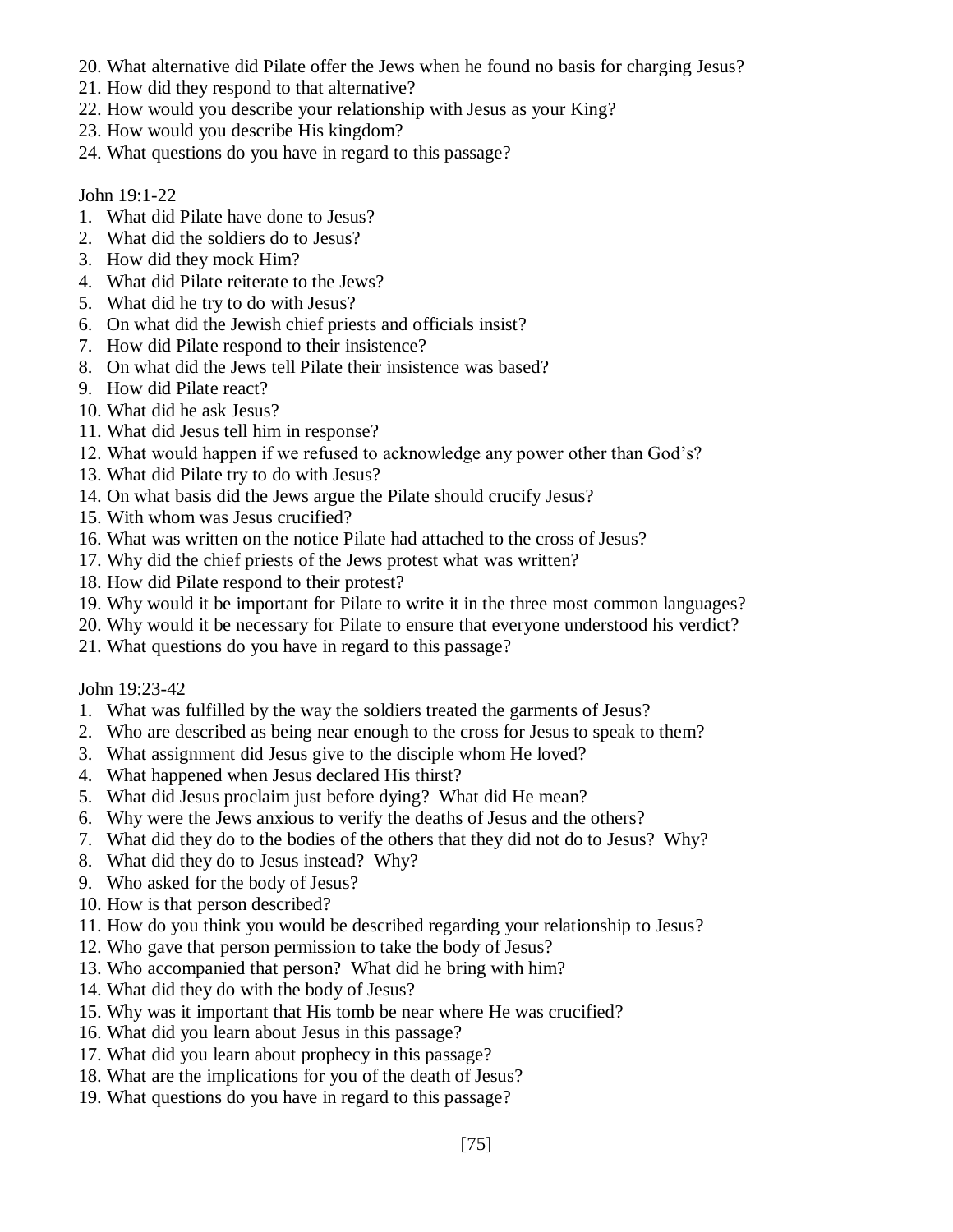John 20:1-31

- 1. What did Mary Magdalene discover early on the first day of the week?
- 2. To whom did she report it?
- 3. What did they do in reaction to her report?
- 4. What did they discover?
- 5. What had they not yet understood from Scripture?
- 6. What is your Scriptural understanding of what they discovered?
- 7. Where did Mary stay when the others went home?
- 8. What was she doing?
- 9. Who did she see when she looked into the tomb?
- 10. What did they ask her?
- 11. How did she reply?
- 12. Who did she see when she turned around? Who did she think He was?
- 13. What did she tell Him?
- 14. What did He ask her?
- 15. How did she reply?
- 16. When did she realize with Whom she was speaking?
- 17. What did He instruct her?
- 18. To whom did she report what had happened?
- 19. Why were the disciples in a locked room?
- 20. How did Jesus get there? What did He say and do?
- 21. How did the disciples react?
- 22. How and for what did Jesus commission and equip them?
- 23. What did the disciples report to Thomas who showed up later?
- 24. What did Thomas say he needed in order to believe?
- 25. What did Jesus do for Thomas a week later?
- 26. How did Thomas respond?
- 27. Who did Jesus say were the people who are especially blessed?
- 28. What did John say is the purpose for all that he recorded about Jesus?
- 29. What is your response to all that he recorded about Jesus?

John 21:1-25

- 1. Where did Jesus appear again to his disciples?
- 2. What were they doing when He appeared to them?
- 3. How long had they been doing it?
- 4. How successful had they been at what they were doing?
- 5. When did Jesus appear?
- 6. What did the disciples not realize when He appeared?
- 7. What did He ask them? How did they answer?
- 8. What did He tell them to do? How did they respond?
- 9. What happened as a result?
- 10. What did Peter do when John realized it was Jesus Who had appeared?
- 11. What did Jesus tell the disciples to do when they reached shore?
- 12. To what did Jesus invite them?
- 13. How many times had the resurrected Jesus appeared to the disciples?
- 14. What did Jesus ask Peter?
- 15. How many times did He ask him?
- 16. How did Peter answer each time?
- 17. What did Jesus predict about Peter?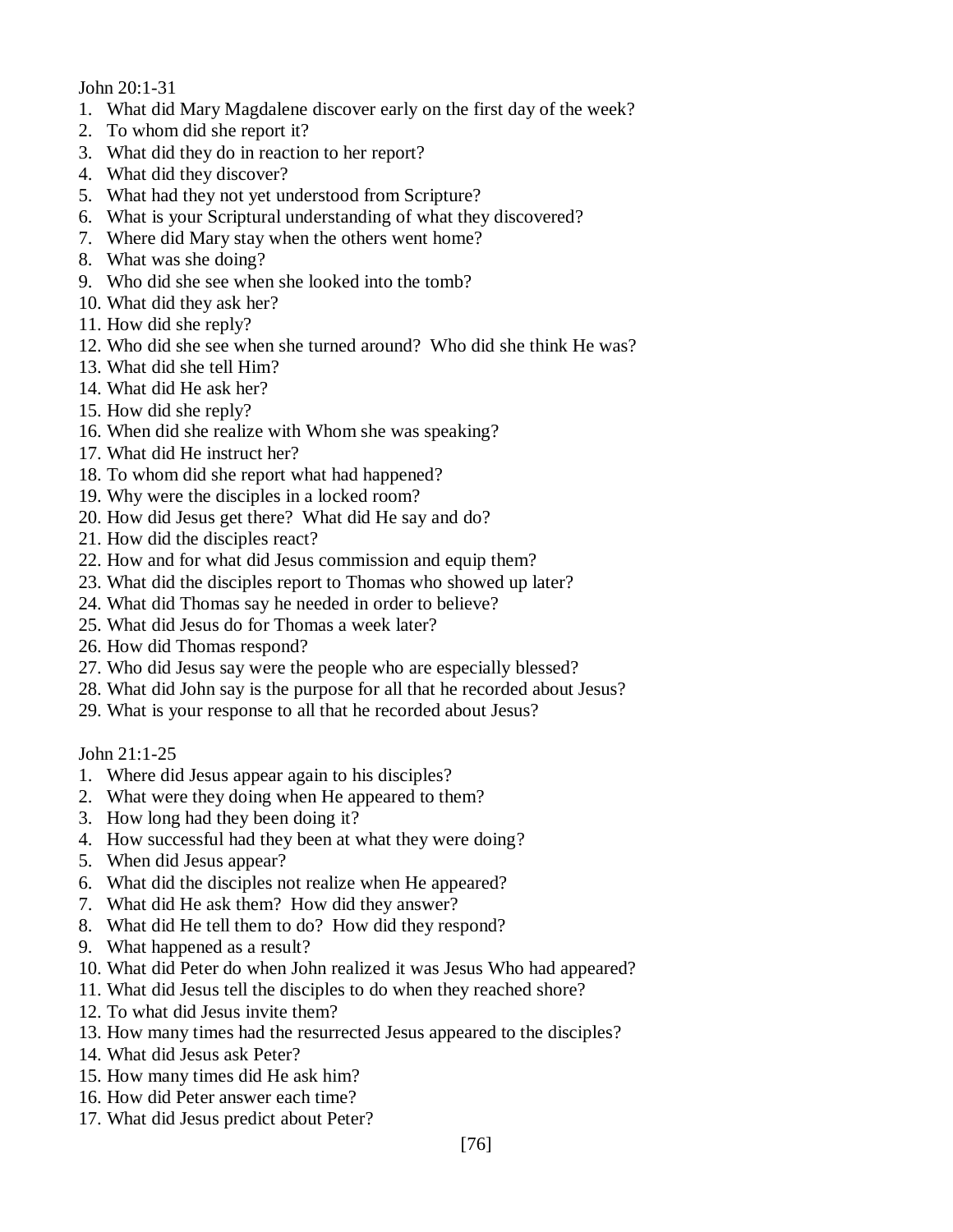- 18. What command did Jesus give Peter that is the same for all of His disciples?
- 19. What did Peter ask Jesus about John?
- 20. How did Jesus answer him?
- 21. What rumor was sparked by His answer? How was it put to rest?
- 22. How much more had Jesus done than what was written in this Gospel?
- 23. How would you describe what it means to follow Jesus?

## **ACTS**

- Acts 1:1-26
- 1. By whom and to whom is this book written?
- 2. What former book had the author written and about what had he written?
- 3. What did he say Jesus had done after His suffering?
- 4. What had Jesus commanded the apostles?
- 5. What did He tell them to expect within a few days?
- 6. What did they ask Him regarding the kingdom?
- 7. How did Jesus answer them?
- 8. What did He promise them they would receive?
- 9. Toward what purposes would they receive that promise?
- 10. What happened to Jesus just after He made the promise?
- 11. Who appeared as they watched what was happening to Jesus?
- 12. What did they tell them to expect in the future?
- 13. Who was with them in the upper room when they returned to Jerusalem?
- 14. What were all of them constantly doing while there?
- 15. Of what did Peter remind them?
- 16. Why did he say it was necessary that Judas betray Jesus?
- 17. What happened to Judas?
- 18. What criteria did Peter say his replacement must meet?
- 19. How many men who met those criteria were proposed as replacements?
- 20. What did they do before making their selection?
- 21. What was their method of selection?
- 22. Who was selected?
- 23. How would you describe your prayer life?

#### Acts 2:1-21

- 1. What were the apostles doing on the day of Pentecost?
- 2. What happened that filled the whole house?
- 3. What did they see coming to rest on all of them?
- 4. What did they all begin doing when they were filled with Holy Spirit?
- 5. Who was enabling them?
- 6. What did God-fearing Jews of different native tongues hear from the apostles?
- 7. What were the apostles declaring in these various languages?
- 8. How did the people who spoke the languages respond? Why?
- 9. Why did some of them make fun of what the apostles were doing?
- 10. How did Peter correct their reason for poking fun at what the apostles were doing?
- 11. Whose prophecy did he say was being fulfilled?
- 12. What kinds of things did that prophet say would happen "in the last days"?
- 13. What else can we expect since this beginning of "the last days"?
- 14. On what day did that prophet say his prophecies would culminate?
- 15. What did he say would be true of everyone who calls on the Name of the Lord?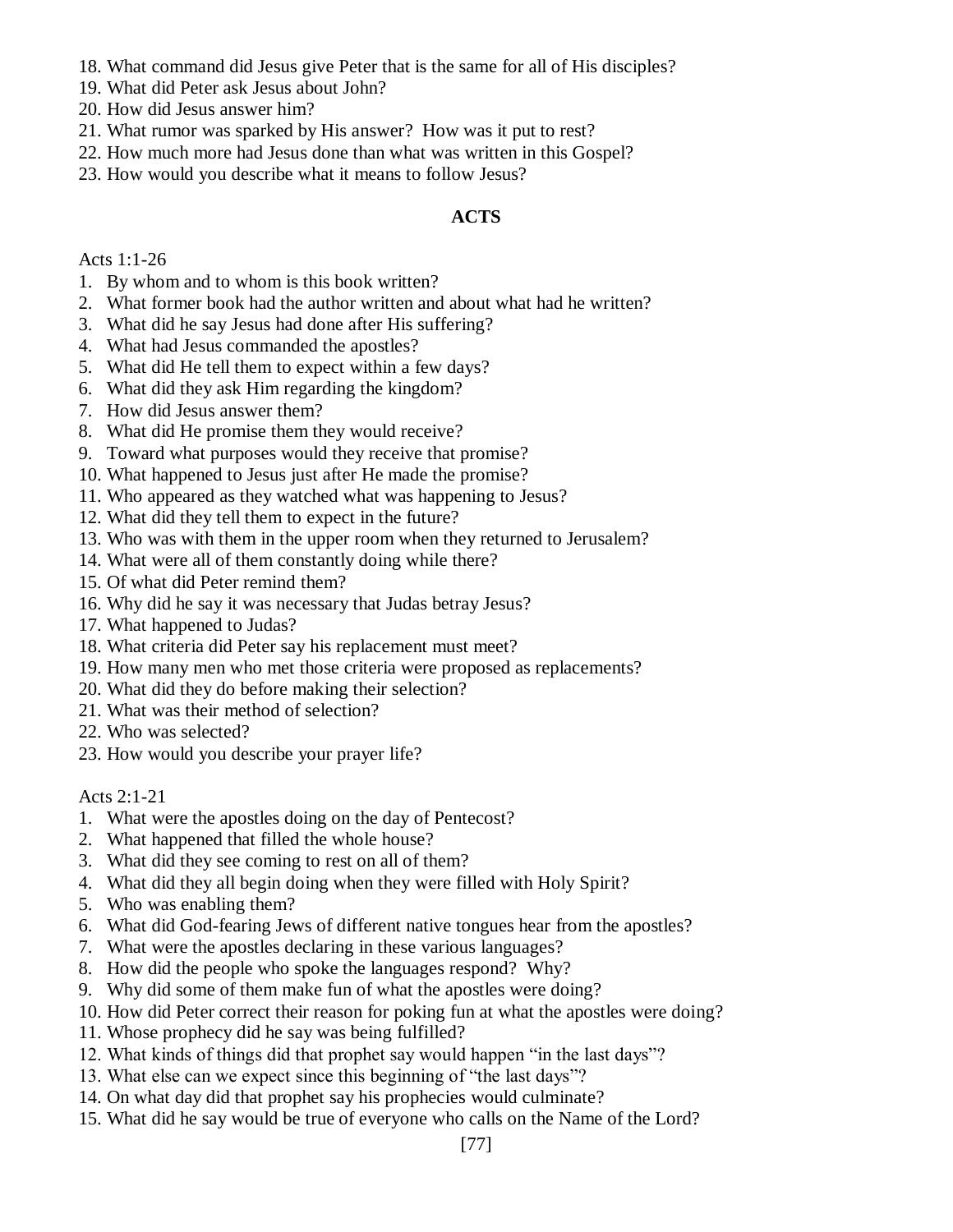- 16. How have you called on the Name of the Lord?
- 17. What difference has the promise of the Holy Spirit made in your life?
- 18. What questions do you have in regard to this passage?

#### Acts 2:22-47

- 1. By whom and how did Peter say that Jesus had been accredited to Israel?
- 2. Who did he say had handed Jesus over to them to be put to death?
- 3. What did Peter tell them had happened after He died?
- 4. What impossibility did he say was demonstrated by what happened?
- 5. Whose prophecy did he say had been fulfilled by what happened?
- 6. What did he say indicated the original prophecy having always been about Jesus?
- 7. What details of the prophecy were fulfilled by Jesus?
- 8. What fact did Peter say he and the apostles had witnessed?
- 9. Where did he say Jesus had gone?
- 10. What promise from the Father did He say Jesus had received?
- 11. What promise from Jesus did he say they were witnessing?
- 12. Of what did he say they could be assured regarding Jesus Who they had crucified?
- 13. How did they react to that message?
- 14. What did they ask Peter?
- 15. How did Peter answer, what did he tell them to do?
- 16. What promise did he say they would receive if they did it?
- 17. Who did he say would also receive that promise?
- 18. How have you received that promise?
- 19. How many people received the promise that day? How?
- 20. To what did all those believers devote themselves?
- 21. To what do you devote yourself?
- 22. What were the characteristics of their fellowship?
- 23. How would you characterize your fellowship with other believers?
- 24. Who did the Lord add daily to their fellowship?

#### Acts 3:1-26

- 1. Where were Peter and John headed at three in the afternoon? For what purpose?
- 2. What was the condition of the man they encountered on the way?
- 3. What did that man ask them?
- 4. What did Peter say to this man?
- 5. How did the man respond? Why?
- 6. What did Peter say to the man that he was not expecting?
- 7. What happened to the man as a result?
- 8. How did the people in the temple react to what happened to the man?
- 9. What did Peter say to the people in the temple regarding what had happened?
- 10. What did he say regarding Jesus; how did he describe Him?
- 11. What did he tell them they had done to Jesus?
- 12. What did he say Jesus had done for the man they had encountered?
- 13. What did Peter say that the suffering of Christ had fulfilled?
- 14. What did he tell them would happen if they repented and turned to God?
- 15. What has been your experience when you have repented and turned to God?
- 16. What did Peter say about when Jesus would return from heaven?
- 17. What did he say they must do while waiting?
- 18. What was happening as it had been foretold by the prophets?
- 19. How many prophets since Samuel did Peter say had foretold what was happening?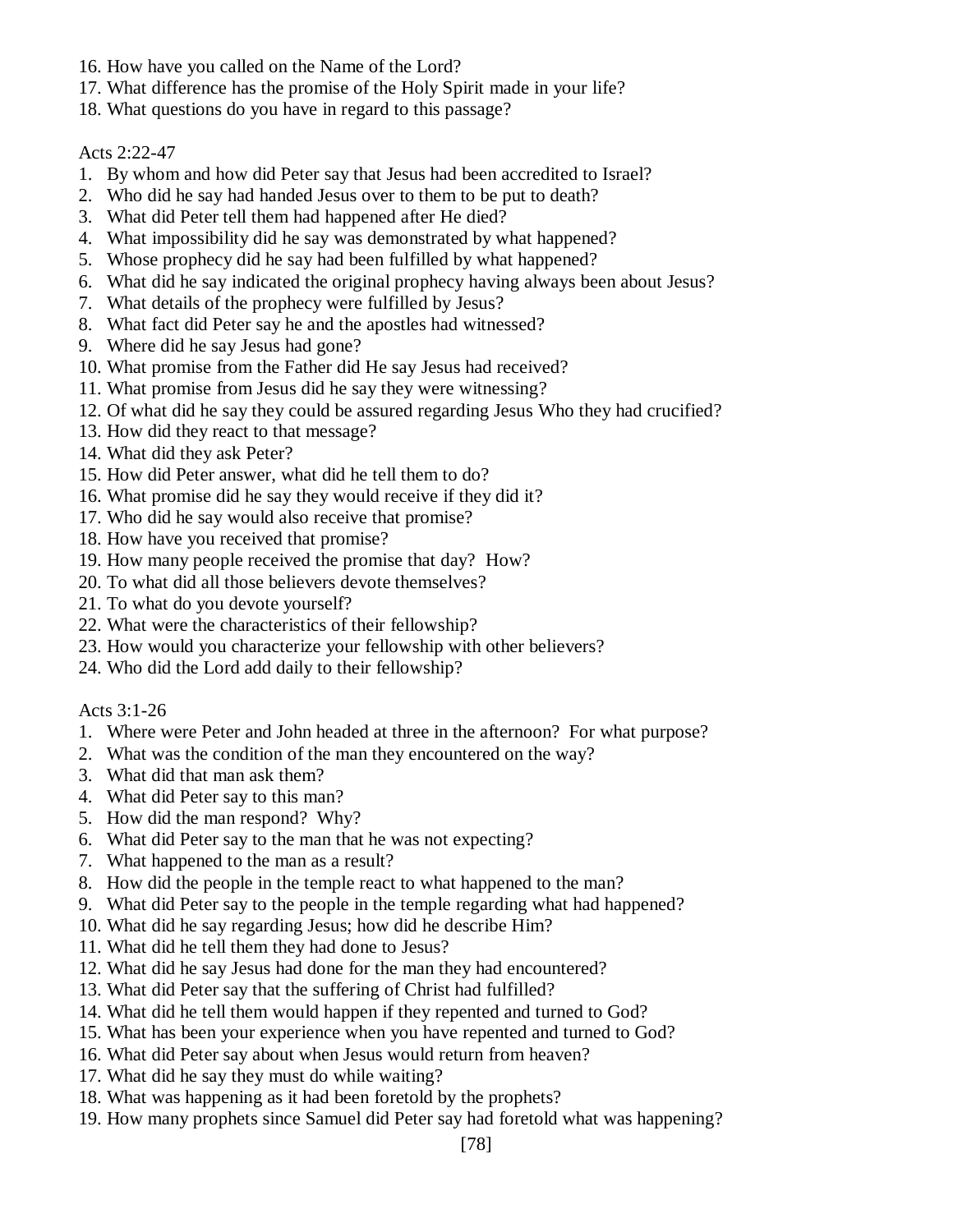20. What did Peter say about why Jesus had been sent first to the Jewish people?

## Acts 3:1-26

- 1. Where were Peter and John headed at three in the afternoon? For what purpose?
- 2. What was the condition of the man they encountered on the way?
- 3. What did that man ask them?
- 4. What did Peter say to this man?
- 5. How did the man respond? Why?
- 6. What did Peter say to the man that he was not expecting?
- 7. What happened to the man as a result?
- 8. How did the people in the temple react to what happened to the man?
- 9. What did Peter say to the people in the temple regarding what had happened?
- 10. What did he say regarding Jesus; how did he describe Him?
- 11. What did he tell them they had done to Jesus?
- 12. What did he say Jesus had done for the man they had encountered?
- 13. What did Peter say that the suffering of Christ had fulfilled?
- 14. What did he tell them would happen if they repented and turned to God?
- 15. What has been your experience when you have repented and turned to God?
- 16. What did Peter say about when Jesus would return from heaven?
- 17. What did he say they must do while waiting?
- 18. What was happening as it had been foretold by the prophets?
- 19. How many prophets since Samuel did Peter say had foretold what was happening?
- 20. What did Peter say about why Jesus had been sent first to the Jewish people?

# Acts 4:1-22

- 1. Why were the priests, captain of the temple guard and Sadducees upset with Peter and John?
- 2. What did they do with them in the evening?
- 3. How many men had believed in Jesus by then as a result of what they heard in the temple?
- 4. Who were the people who assembled the next day to question Peter and John?
- 5. What did they ask them?
- 6. What was Peter's spiritual condition when he answered?
- 7. What was his answer?
- 8. How did he say the crippled man had been healed?
- 9. What did he tell them they had done to Jesus?
- 10. What did he tell them God had done?
- 11. What did he tell them was the relationship between Jesus and salvation?
- 12. Why were they astonished by the courage of Peter and John?
- 13. Of what did they take particular note regarding Peter and John?
- 14. How likely is it that people would note the same about you?
- 15. Why were they unable to argue against what Peter and John had done?
- 16. About what did they confer?
- 17. What did they conclude?
- 18. What command did they give to Peter and John?
- 19. How did Peter and John answer?
- 20. What did they do to Peter and John before releasing them?
- 21. Why could they not decide how to punish Peter and John?
- 22. What did you learn about Jesus in this passage?

# Acts 4:23-37

1. Where did Peter and John go when they were released?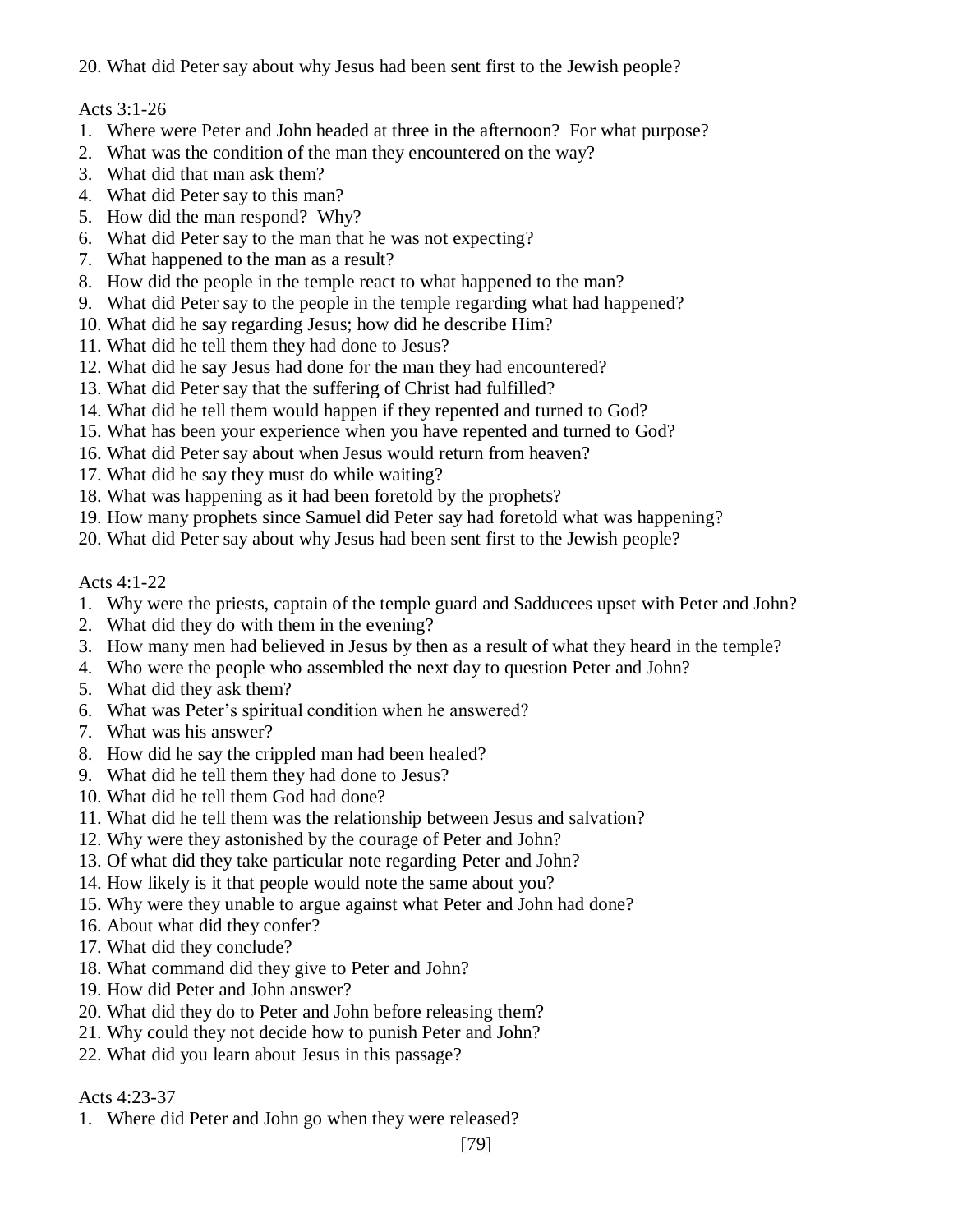- 2. How did the people to whom they went respond to their release?
- 3. How did they describe God?
- 4. What did they say God had spoken?
- 5. Through Whom and by whom did they say He had spoken?
- 6. Against Whom did they say Herod, Pontius Pilate, the Gentiles and Jews had conspired?
- 7. According to Whose power and plan had they conspired?
- 8. What did they ask the Lord to consider?
- 9. What did they ask Him to empower them to do?
- 10. What did they ask Him to do through the Name of Jesus?
- 11. What happened when they finished praying?
- 12. What was the manifestation of what happened?
- 13. What was the attitude of the believers toward one another?
- 14. To what did the apostles testify with great power?
- 15. What happened from time to time in order to ensure that nobody was needy?
- 16. What did Joseph (Barnabas) do as an example?
- 17. How would describe the inward and outward dynamics of the church described in this passage?
- 18. How do those dynamics compare with church in your own experience?
- 19. To what would you ascribe any differences?

## Acts 5:1-21

- 1. What did Ananias and Sapphira do that was like what Barnabas had done?
- 2. What did they conspire to do that differed from what Barnabas had done?
- 3. How did they try to make their actions look identical to those of Barnabas?
- 4. What did Peter discern about their actions and motives?
- 5. To did Peter say to Ananias?
- 6. To Whom did Peter say Ananias had lied?
- 7. What mistake did Peter tell Ananias he had made?
- 8. What was the outcome for Ananias?
- 9. What happened three hours later?
- 10. What did Sapphira tell Peter about what she and Ananias had done?
- 11. What mistake did Peter tell Sapphira she had made?
- 12. What was the outcome for Sapphira?
- 13. What was the outcome for those who heard about what happened to Ananias and Sapphira?
- 14. What might the lesson be in regard to pretense?
- 15. What were the apostles doing among the people?
- 16. Where were the believers meeting?
- 17. Why do you think non-believers would not dare to join them?
- 18. What was happening as more and more people believed?
- 19. Who became filled with jealousy?
- 20. What did they do to the apostles?
- 21. Who delivered the apostles from what was done to them?
- 22. What were the apostles told to do?
- 23. How did they respond to those instructions?
- 24. Who showed up on the scene expecting to find the apostles somewhere other than at the temple?

# Acts 5:22-42

- 1. What happened when the full assembly of Israel's elders sent to the jail for the apostles?
- 2. What did the officers discover at the jail?
- 3. What did they report?
- 4. How did the captain of the temple guard and chief priests react to the report?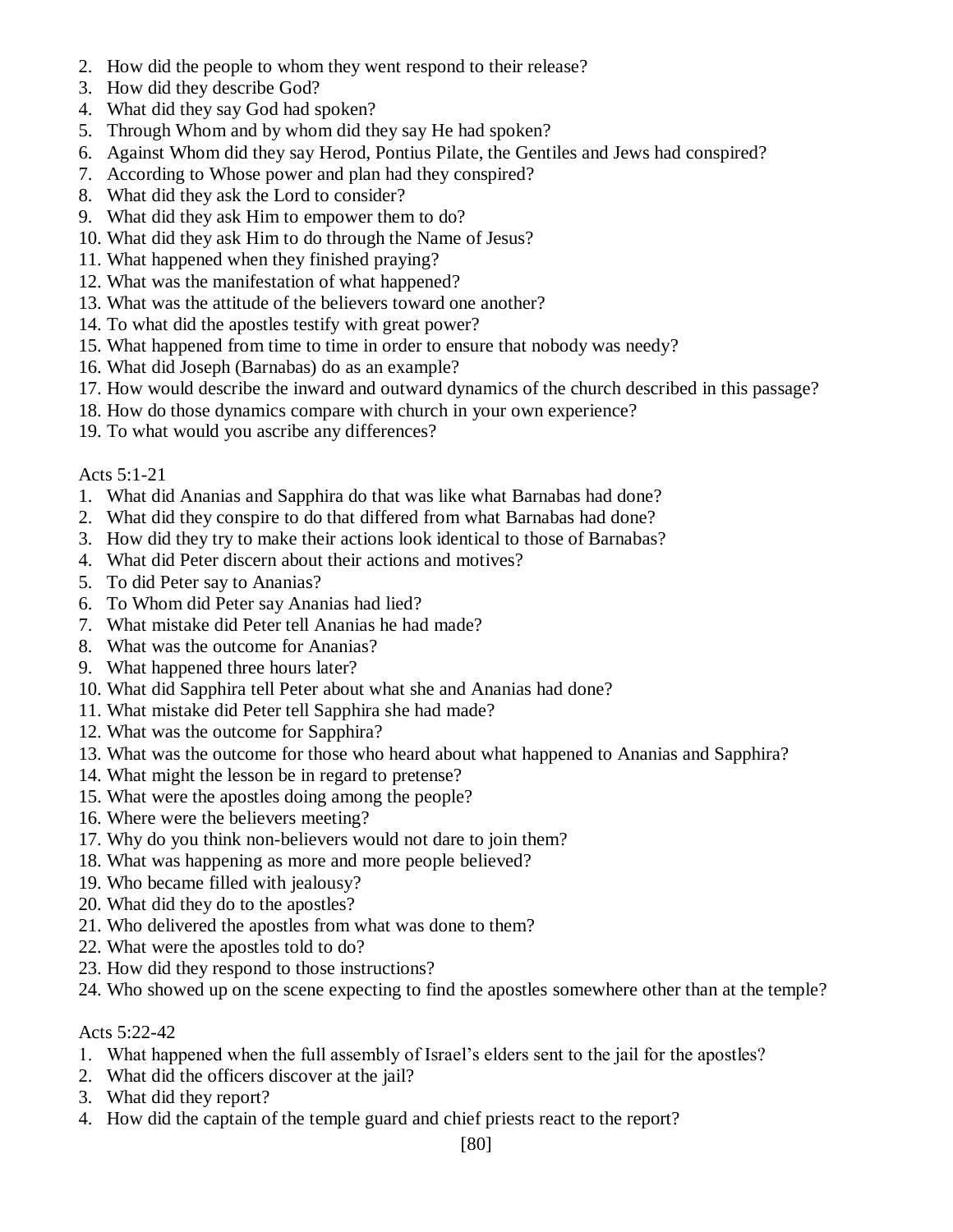- 5. What did someone inform the assembly regarding the apostles?
- 6. Why did the officers not use force when bringing the apostles before the assembly?
- 7. Of what did the high priest remind the apostles?
- 8. Of what did he accuse the apostles?
- 9. How did the apostles reply?
- 10. Of what did the apostles remind the high priest?
- 11. Of what did the apostles accuse the high priest?
- 12. What did the apostles teach the high priest and assembly regarding Jesus?
- 13. Who did they say were witnesses of the things they taught regarding Jesus?
- 14. To whom did they say God had given the Holy Spirit?
- 15. How did the assembly react to what they were told by the apostles?
- 16. What did they want to do to the apostles?
- 17. How did Gamaliel argue for not doing what they wanted to do to the apostles?
- 18. Of what did Gamaliel warn them should the apostles activities be of God?
- 19. What did the assembly have done to the apostles?
- 20. What did the assembly order the apostles not to do?
- 21. How did the apostles respond to what was done to them and the order they received?
- 22. What did the apostles do daily and where did they do it?

#### Acts 6:1-15

- 1. What was the complaint of the Grecian Jews and the Hebraic Jews in the church?
- 2. What did the Twelve say to the disciples when they gathered them all together?
- 3. Why did the Twelve say it would not be right for them to wait on tables?
- 4. How did they describe the men who should be given that responsibility?
- 5. What did they say they would continue doing?
- 6. How did all the disciples respond to the instructions of the Twelve?
- 7. How is Stephen described as one who was chosen?
- 8. To whom were the men chosen to wait tables presented?
- 9. How were they commissioned for their ministry?
- 10. How is the growth of the church in Jerusalem described?
- 11. As a man chosen to wait tables, how are Stephen and his ministry described?
- 12. Who opposed Stephen?
- 13. Why could they not stand up against him?
- 14. What false testimony did they conspire to bring against him?
- 15. Who did they stir up against Stephen?
- 16. Before whom was Stephen brought when he was seized?
- 17. What did they see when they stared at Stephen?
- 18. What can we learn from Stephen about ministries that might be considered mundane?

#### Acts 7:1-21

- 1. Who questioned Stephen about whether the charges against him were true?
- 2. To whom did Stephen direct his answer?
- 3. What did he remind them of regarding Abraham?
- 4. Why did he begin with early Jewish history rather than with Jesus?
- 4. What was he teaching them about their own relationship with God?
- 5. What did he remind them of regarding what the twelve patriarchs did to Joseph?
- 6. What did he remind them of regarding their forefather's enslavement in Egypt?
- 7. What did he remind them of regarding the birth of Moses?
- 8. What does this Jewish history lesson say about the sovereignty of God?
- 9. What does this Jewish history lesson say about Stephen's understanding of his faith?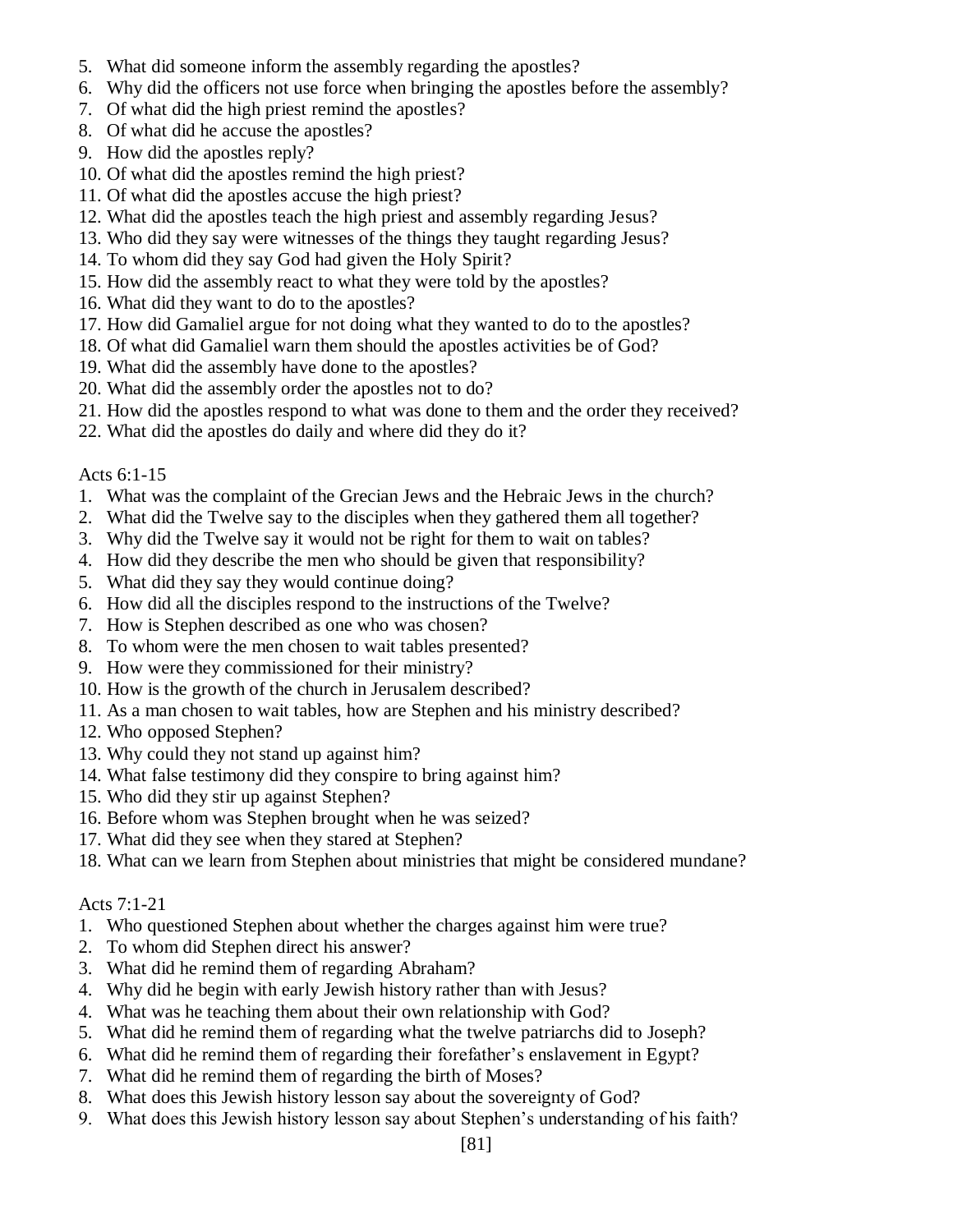10. Where would you be able to begin when explaining the Jewish heritage of Jesus?

## Acts 7:22-43

- 1. What did Stephen tell the assembly that Moses thought the people would realize about him?
- 2. What mistake did Stephen tell them the people had made regarding Moses?
- 3. Who sent Moses to Israel?
- 4. How did He reveal Himself to Moses?
- 5. For what purpose was Moses sent?
- 6. How many years had passed since Moses tried to do it his own way?
- 7. How many years did Israel wander in the desert after leaving Egypt?
- 8. How would you describe the difference between serving God your own way versus His way?
- 9. How old was Moses when He received His call (see Exodus 7:7)?
- 10. What does age have to do with God calling you to a specific ministry?
- 11. What did Moses receive to pass along to Israel?
- 12. From Whom did he receive it?
- 13. What error leading to sin did Israel make in regard to what they received?
- 14. What specific sin did Israel commit?
- 15. How did God respond to that sin?
- 16. What did Stephen tell them was fulfilled by God's response to Israel under Moses?

# Acts 7:44-60

- 1. What did Stephen tell the crowd their forefathers had with them in the desert?
- 2. Where did he say they had taken it from the desert?
- 3. How long did they say it remained in the land?
- 4. With what did he say David wanted to replace it?
- 5. Who built that replacement?
- 6. What major mistake did Stephen say they had all made according to prophecy?
- 7. Where does God dwell?
- 8. How did Stephen describe the spiritual condition of the crowd?
- 9. What did he say were the symptoms of their condition?
- 10. What did he say they had done to the Righteous One?
- 11. What did he say they had missed regarding the law?
- 12. How did the crowd react to what Stephen told them?
- 13. What was Stephen's spiritual condition when he gazed to heaven?
- 14. What did he see?
- 15. What did he tell the crowd that he saw?
- 16. How did the crowd react to what he reported?
- 17. At whose feet did those stoning Stephen lay their clothes?
- 18. What did Stephen pray?
- 19. What did he cry out just before dying?
- 20. Who was giving approval to what was being done to Stephen?

# Acts 8:1-25

- 1. What happened regarding the church in Jerusalem on the day of Stephen's death?
- 2. Who was scattered? Where did they go?
- 3. How was Saul trying to destroy the church?
- 4. What were those who scattered doing wherever they went?
- 5. What did Philip do in a city of Samaria?
- 6. What were some outcomes of his ministry in that city?
- 7. Who was Simon?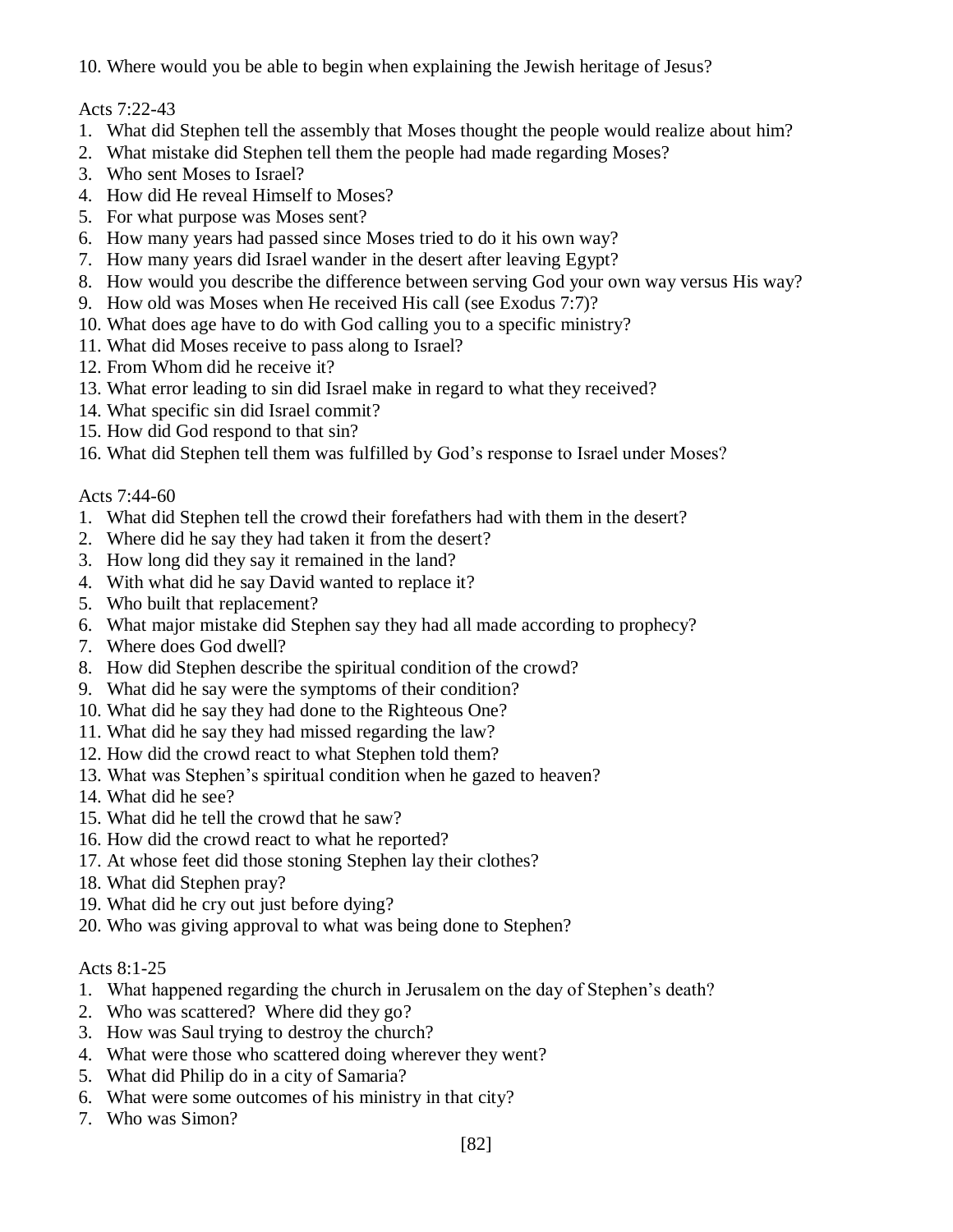- 8. What did he practice?
- 9. How did people respond to him?
- 10. What happened as people heard the good news regarding Jesus Christ?
- 11. How did Simon respond?
- 12. Who did Simon follow? Why?
- 13. Why did the apostles in Jerusalem send Peter and John to Samaria?
- 14. What did Peter and John do for the church in Samaria?
- 15. For what purpose did Simon offer Peter and John money?
- 16. How did Peter respond to Simon's offer?
- 17. What had Peter discerned in Simon's motives?
- 18. What did Peter tell Simon to do?
- 19. How did Simon respond?
- 20. What did Peter and John do on their way back to Jerusalem?

#### Acts 8:26-40

- 1. Where did the angel of the Lord tell Philip to go?
- 2. Who did Philip meet along the way?
- 3. Why had the one he met gone to Jerusalem?
- 4. What was he doing while riding home in his chariot?
- 5. What did the Spirit tell Philip to do?
- 6. What did Philip hear the man reading?
- 7. What did he ask the man?
- 8. How did the man answer?
- 9. What invitation did the man give to Philip?
- 10. What passage of Scripture was the man reading?
- 11. What did the man ask Philip about that passage?
- 12. How did Philip answer him?
- 13. To Whom did Philip lead the man?
- 14. What happened when they came upon some water?
- 15. Why did Philip leave so abruptly?
- 16. What was the attitude of the man as he went on his way?
- 17. Where did Philip next appear?
- 18. What was Philip doing as he traveled to Caesarea?
- 19. To what passages of Scripture would you point in order to lead someone to Christ?
- 20. How prepared are you to do so if given a spontaneous opportunity?

## Acts 9:1-21

- 1. Who was breathing out murderous threats against the Lord's disciples?
- 2. Why did he visit the high priest?
- 3. What did he plan to do with any Christians he found in Damascus?
- 4. What happened to him as he neared Damascus?
- 5. What did Jesus ask him?
- 6. With what question did Saul respond?
- 7. How did Jesus answer; what did He tell Saul to do?
- 8. What was the reaction of the men who were traveling with Saul?
- 9. What did Saul discover when he opened his eyes?
- 10. Where was he led?
- 11. What was his condition for three days?
- 12. What did the Lord tell Ananias to do?
- 13. What objection did Ananias have to his assignment?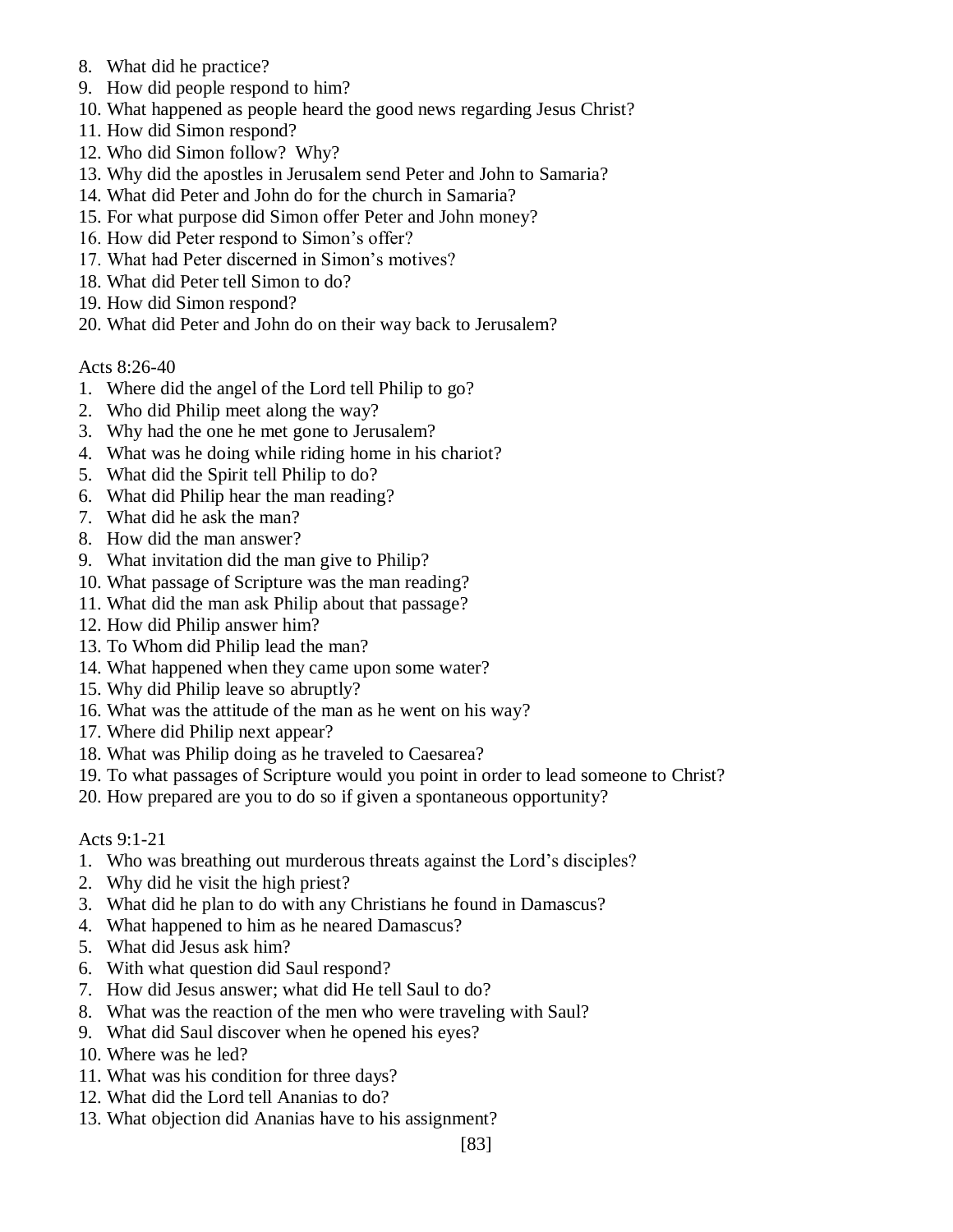- 14. What did the Lord tell him to do anyway, and why?
- 15. What endearing name did Ananias call Saul?
- 16. When Ananias placed his hands on Saul, what did he tell him that he came to do?
- 17. What happened to Saul?
- 18. With whom did Saul spend several days?
- 19. What did Paul begin doing in the synagogues?
- 20. Why were those who heard him astonished by what he was doing?

#### Acts 9:22-43

- 1. Who was conspiring to kill Saul?
- 2. What was their plan?
- 3. How did Saul's followers rescue him?
- 4. With whom did Saul try to join up in Jerusalem?
- 5. Why was he rejected?
- 6. Who vouched for Saul with the apostles?
- 7. What did he tell the apostles about Saul?
- 8. What was the outcome for Saul?
- 9. What was Saul doing as he moved about Jerusalem?
- 10. How did the Grecian Jews respond to Saul's ministry?
- 11. What did the brothers do to keep Saul safe?
- 12. What was happening in the church throughout Judea, Galilee and Samaria?
- 13. What happened when Peter went to visit the saints in Lydda?
- 14. What happened to Aeneas?
- 15. What was the result for those who lived in Lydda and Sharon?
- 16. Why did the disciples in Joppa send messengers to summons Peter?
- 17. Who had died?
- 18. How was she described by her friends?
- 19. What did Peter do for her?
- 20. What was the outcome for many people living in Joppa?
- 21. With who did Peter stay in Joppa?

#### Acts 10:1-23

- 1. Who was Cornelius?
- 2. Where did he live?
- 3. What was his profession?
- 4. How are he and his family described?
- 5. How do you think you and your family would be described?
- 6. What happened to Cornelius one day at about three in the afternoon?
- 7. What did the angel of God tell him to do?
- 8. How did Cornelius respond to what he was told to do?
- 9. What happened to Peter in Joppa at noon the next day?
- 10. Why would Peter be given a vision of clean and unclean animals mixed together?
- 11. What was Peter told to do?
- 12. Why was Peter hesitant to do what he was told?
- 13. What was Peter given as the criterion for deciding what is clean or unclean?
- 14. How many times was Peter told?
- 15. Who arrived while Peter was still wondering about what had just happened to him?
- 16. What did the Holy Spirit tell Peter to do?
- 17. What did he ask the messengers who were sent by Cornelius?
- 18. How did they answer him?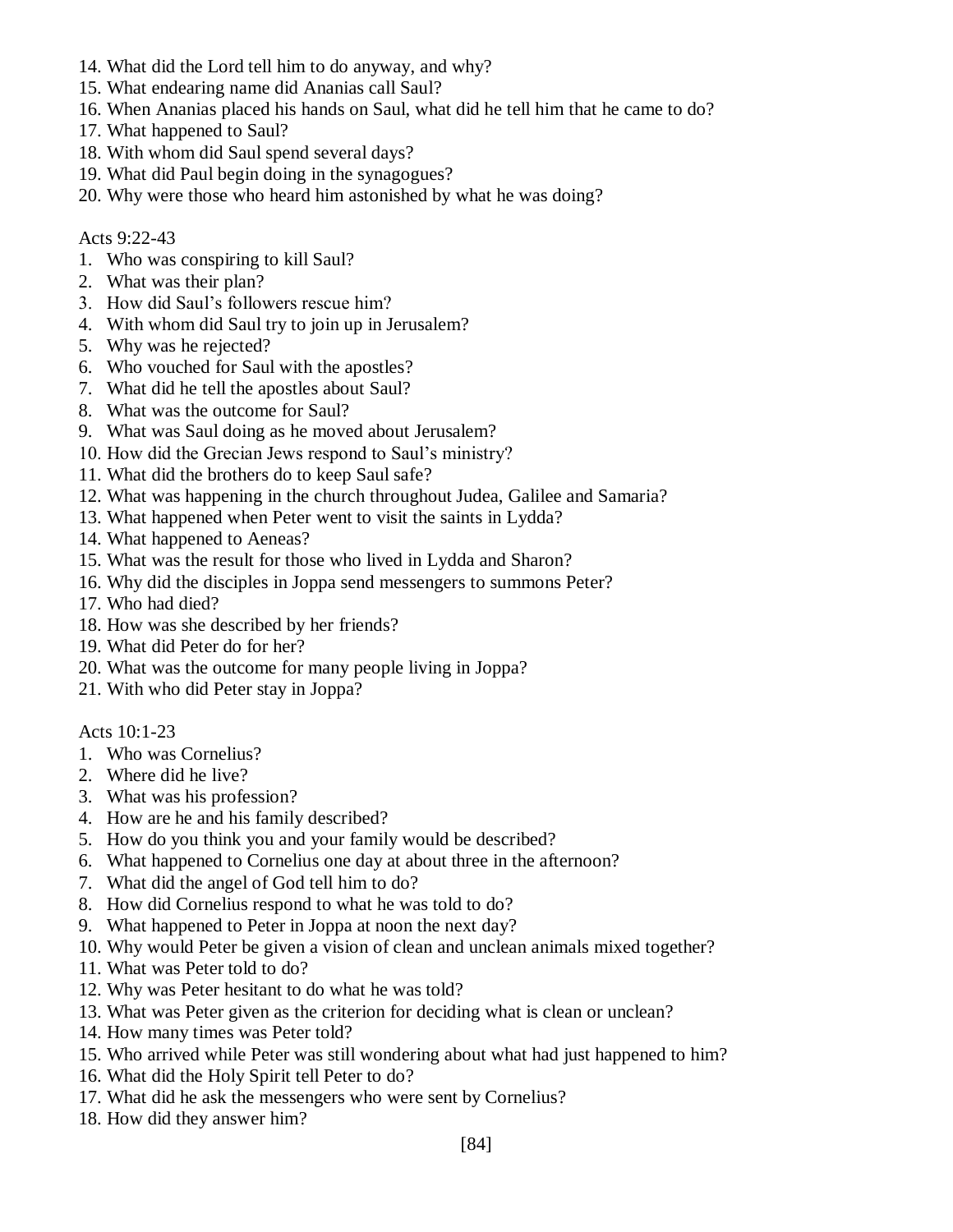- 19. How did Peter respond?
- 20. Who accompanied Peter to Caesarea the next day?
- 21. Prior to his vision, how inclined would Peter have been to receive the invitation to Caesarea?

## Acts 10:24-48

- 1. Who did Cornelius gather the next day when Peter arrived in Caesarea?
- 2. Why did Cornelius fall at the feet of Peter?
- 3. How did Peter respond?
- 4. Who did Peter find in the house of Cornelius?
- 5. Of what did he remind them regarding the legality of a Jew visiting a Gentile?
- 6. What did he say God had shown him that prompted him to accept the invitation of Cornelius?
- 7. What did he ask them?
- 8. How did Cornelius answer?
- 9. What did Cornelius say he and the crowd were there to do?
- 10. What did Peter say he knew as the result of his opportunity to share the Gospel with Gentiles?
- 11. What message did he say they already knew God had sent to the people of Israel?
- 12. Through Whom did he say it was sent?
- 13. How did he describe Jesus and His ministry throughout Judea?
- 14. What did he say that he had witnessed along with others who God had chosen?
- 15. What did he say all the prophets testified about Jesus?
- 16. What happened to the crowd while Peter was still speaking?
- 17. Why were Peter's companions astonished at what happened to the crowd?
- 18. What did Peter ask?
- 19. What did Peter order?
- 20. What did Cornelius and his companions ask of Peter?
- 21. What can we learn from this passage about cultural barriers?

## Acts 11:1-30

- 1. Who heard about what happened at the home of Cornelius?
- 2. Who criticized Peter when he came to Jerusalem? Why?
- 3. What did Peter explain to those who criticized him?
- 4. How many messengers did he say had come from Caesarea to invite him?
- 5. What did Peter say the Spirit had told him about going with them?
- 6. How many brothers did he say accompanied him to the home of Cornelius?
- 7. What did he say Cornelius had heard from an angel?
- 8. What did Peter say the Holy Spirit had done as he began to speak at the home of Cornelius?
- 9. What did he say he recalled when that happened?
- 10. What did he conclude about what happened?
- 11. What did his critics conclude as a result of Peter's testimony?
- 12. How far had those travelled who had been scattered by persecution?
- 13. With whom had they been sharing the message?
- 14. What happened in Antioch when some began sharing the Gospel with Greeks?
- 15. Why did the Jerusalem church send Barnabas to Antioch?
- 16. What did Barnabas do for the believers in Antioch?
- 17. How is Barnabas described?
- 18. Why did Barnabas go to Tarsus?
- 19. How long did Barnabas and Saul meet with the church in Antioch?
- 20. What was their ministry in Antioch?
- 21. What were the disciples of Christ first called at Antioch?
- 22. What did the prophet Agabus predict?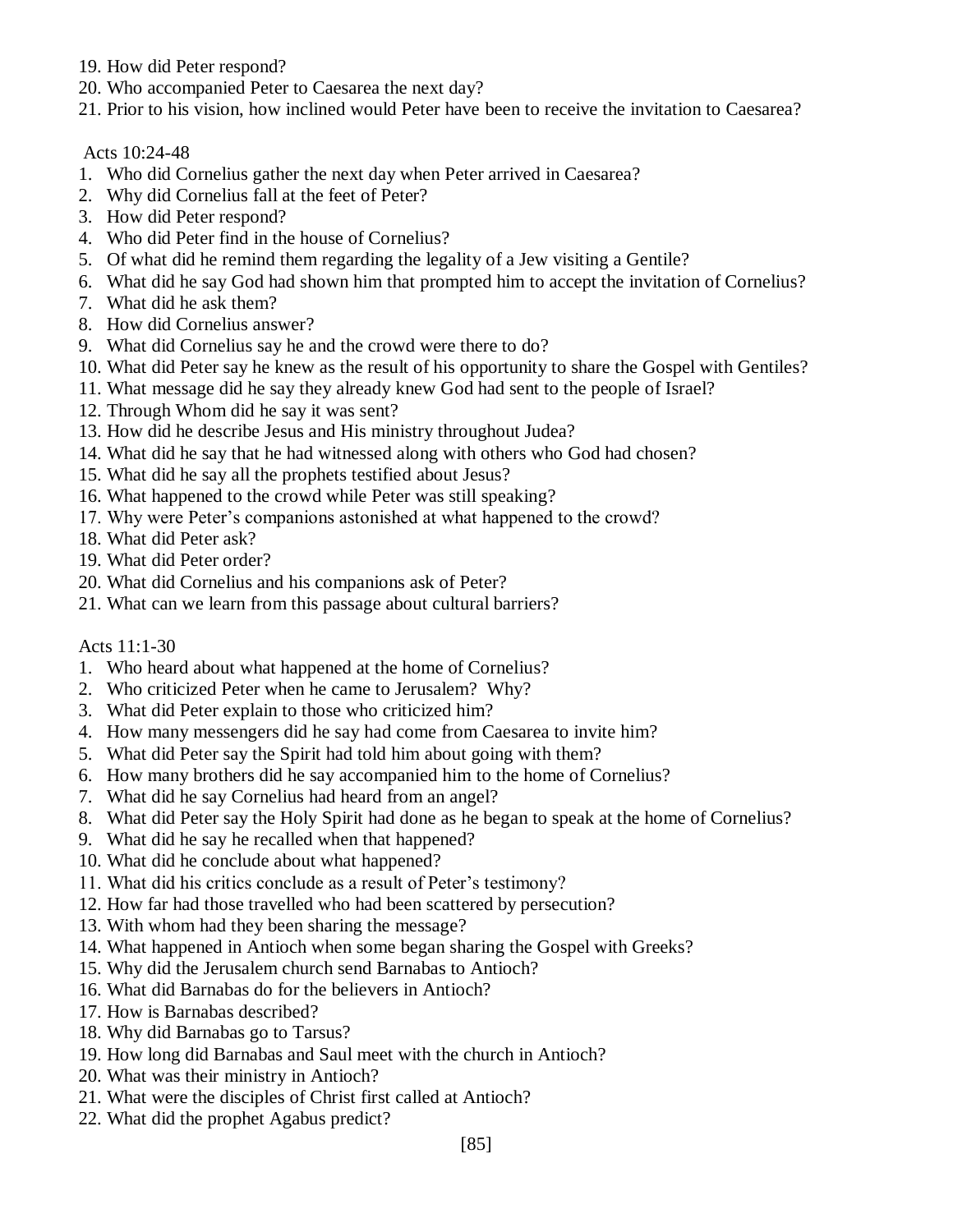- 23. What did the disciples decide about how to alleviate suffering in Judea from what was predicted?
- 24. With whom did they entrust the resources they contributed to their plan?

## Acts 12:1-25

- 1. What was Herod doing to members of the church in Jerusalem?
- 2. What had he done to James, the brother of John?
- 3. What motivated Herod to arrest Peter?
- 4. When did Herod arrest Peter?
- 5. What did he intend to do with Peter after Passover?
- 6. How well guarded was Peter in the prison?
- 7. What was the church doing while Peter was imprisoned?
- 8. What happened the night before Herod was to bring Peter to trial?
- 9. What instructions did the angel of Lord give to Peter?
- 10. How did Peter respond to those instructions?
- 11. What did Peter think was happening?
- 12. What did Peter eventually realize had happened?
- 13. To whose house did he go?
- 14. What were the people in that house doing?
- 15. How did Rhoda react to Peter knocking at the door?
- 16. How did the inhabitants react to her announcement of Peter at the door?
- 17. What was their reaction when they saw him?
- 18. What did he say to them?
- 19. What happened the next morning between Herod and the soldiers tasked with guarding Peter?
- 20. What happened to Herod when he failed to give glory to God?
- 21. What happened regarding the word of God?
- 22. When did Barnabas and Saul return to Antioch from Jerusalem?
- 23. Who did they take with them?

## Acts 13:1-25

- 1. What were the prophets and teachers in Antioch doing when the Holy Spirit spoke to them?
- 2. What did the Holy Spirit tell them to do regarding Barnabas and Saul?
- 3. What did they do before sending them off?
- 4. By Whom were they actually sent on their way?
- 5. Where did they first go and who did they take with them?
- 6, Who did they meet in Paphos?
- 7. How is that man described?
- 8. For whom did that man work?
- 9. Who was he trying to prevent hearing the word of God?
- 10. How did Saul, also called Paul, respond?
- 11. Whose child did he tell the man he was?
- 12. What did Paul say would happen to him for perverting the ways of the Lord?
- 13. What happened?
- 14. What was the outcome for the proconsul whose hearing the man had tried to prevent?
- 15. Which of Paul's companions left for Jerusalem after they arrived at Perga?
- 16. Where did Paul and his companions go from Perga?
- 17. What happened there on the Sabbath in the synagogue?
- 18. What did Paul review about the first 450 years of Israel's history?
- 19. Of what did Paul remind them regarding the lineage of David?
- 20. Who did he say God brought to Israel out of that lineage?
- 21. For what purpose and according to Whose promise did he say He came?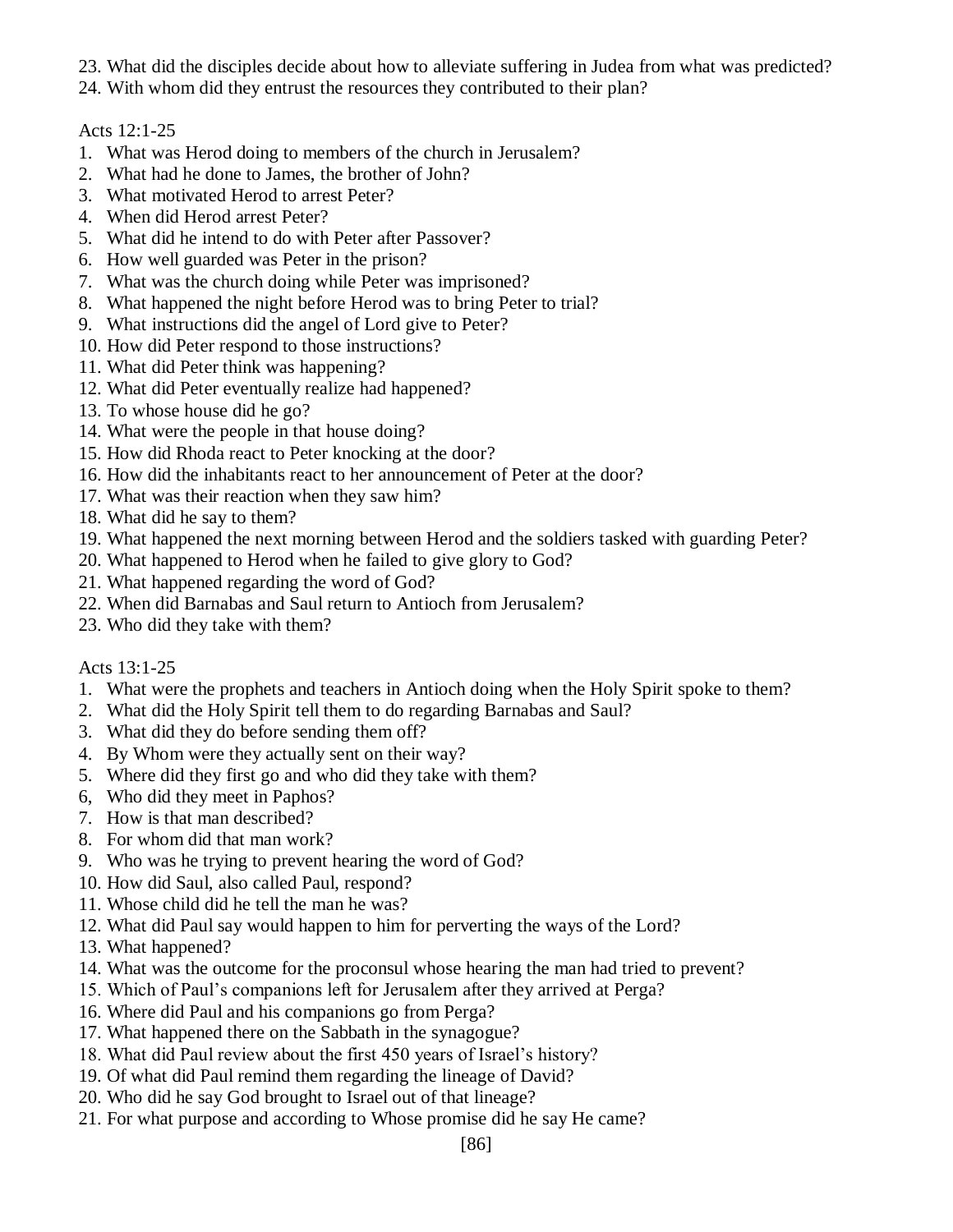22. What did Paul say John the Baptist had testified regarding the One Who came?

## Acts 13:26-52

- 1. To whom was Paul speaking?
- 2. To whom did he say the message of salvation had been sent?
- 3. What did he say the people of Jerusalem and their rulers had done by condemning Jesus?
- 4. What had they managed to do before taking him from the cross?
- 5. What did God do after Jesus was laid in the tomb?
- 6. By who did Paul say Jesus was seen alive after coming out of the tomb?
- 7. What did Paul tell them was the good news?
- 8. Whose prophecies did Paul say had predicted what he was proclaiming?
- 9. What did he say happened to David once he had fulfilled his purpose?
- 10. What did he say was the difference for Jesus?
- 11. What did Paul say was proclaimed through Jesus?
- 12. What did he say was true of everyone who believed in Him?
- 13. Of what did Paul warn them to be careful?
- 14. What did he say was happening among them?
- 15. To what did people invite Paul and Barnabas as they were leaving the synagogue?
- 16. Who hung around to chat with Paul and Barnabas?
- 17. What did Paul and Barnabas urge them to do?
- 18. Who gathered to hear them on the next Sabbath?
- 19. What group opposed what Paul was saying?
- 20. How did Paul and Barnabas answer them?
- 21. What did they say was going to happen since that group refused eternal life?
- 22. What happened among the Gentiles when they heard what was going to happen?
- 23. Why were Paul and Barnabas expelled from the region?
- 24. What did the do in protest as they left the region?
- 25. With what were the disciples filled?

# Acts 14:1-28

- 1. What resulted from Paul and Barnabas speaking in the synagogue at Iconium?
- 2. What did the Jews do who refused to believe?
- 3. What did Paul and Barnabas continue doing?
- 4. How did God confirm their message?
- 5. How was the city divided in reaction to their message?
- 6. What was being plotted by the unbelieving Gentiles and Jews?
- 7. What did Paul and Barnabas do when they found out about the plot?
- 8. What did Paul say to the crippled man in Lystra?
- 9. What was the result?
- 10. How did the crowd react to what happened to the crippled man?
- 11. Why did the priest of Zeus bring bulls and wreathes to the city gates?
- 12. How did Paul and Barnabas respond to the reactions of the crowd?
- 13. What were they having difficulty keeping the crowd from doing?
- 14. Who stirred up the crowd against them?
- 15. What happened to Paul as a result?
- 16. Where did Paul go immediately after what happened?
- 17. Where did he and Barnabas go the next day?
- 18. What happened when the preached the good news in that city?
- 19. To what cities did they return?
- 20. What had been their previous experiences in those cities; why would they return?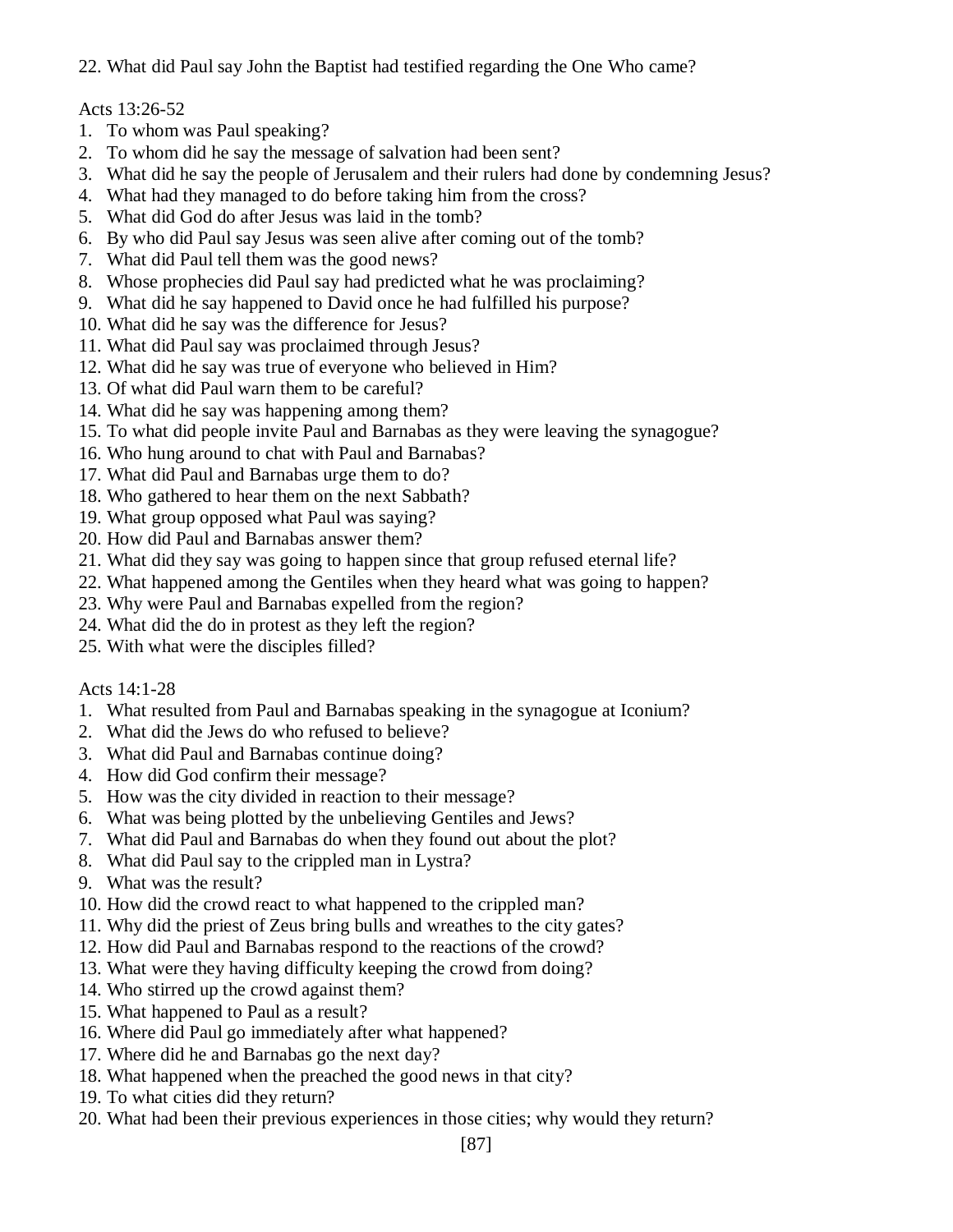- 21. What did they say and do in those cities?
- 22. Who did they appoint in those cities; how did they commission them?
- 23. To where did they eventually return upon completing this mission trip?
- 24. What did they report?

#### Acts 15:1-21

- 1. What were men from Judea teaching about what must be done in order to be saved?
- 2. What did Paul and Barnabas think about that teaching?
- 3. What were they and some other believers appointed to do in order to settle the controversy?
- 4. What were they telling people in Phoenicia and Samaria en-route to Jerusalem?
- 5. How were people responding to their news?
- 6. How were they welcomed in Jerusalem?
- 7. What did they report to the apostles and elders?
- 8. What did believers from the party of the Pharisees say Gentile believers had to do?
- 9. What did the apostles and elders do with that assertion?
- 10. After much discussion, what did Peter tell them?
- 11. Of what choice by God did he remind them?
- 12. What did he say that God knows?
- 13. How did he say God demonstrated His acceptance of the Gentiles?
- 14. How did He say that God purified their hearts?
- 15. What did he ask them about the yoke with which they were trying to burden the Gentiles?
- 16. Who did he say they were trying to test?
- 17. By what did he say they and the Gentiles were saved?
- 18. What did Barnabas and Paul share that silenced the assembly?
- 19. What did James tell them about what they had just heard?
- 20. What was his judgment regarding the Gentiles who were turning to God?
- 21. What did he say should be written to the Gentiles?
- 22. Why did he not consider the Gentiles a threat to Judaism?

## Acts 15:22-41

- 1. What did the apostles, elders and church in Jerusalem decide to do?
- 2. Who did they send back to Antioch with Paul and Barnabas?
- 3. What did they say in their letter to Gentile believers about those whose teaching had disturbed them?
- 4. What did they say in their letter about what they had agreed to do?
- 5. How did they describe Paul and Silas in their letter?
- 6. Why did they say they had sent delegates from them with the letter?
- 7. What did they say it seemed good to them and the Holy Spirit not to do?
- 8. What did they say in their letter that Gentile believers would do well to avoid?
- 9. How did the believers in Antioch respond to reading the letter?
- 10. What did the delegates from Jerusalem do while in Antioch?
- 11. With what blessing did the believers in Antioch send the delegates back to Jerusalem?
- 12. What did Paul and Silas continue doing in Antioch?
- 13. What did Paul suggest to Barnabas?
- 14. Who did Barnabas want of accompany he and Paul as they traveled?
- 15. Why did Paul disagree with that idea?
- 16. How sharp was the disagreement?
- 17. What was the outcome?
- 18. To where did Paul and Barnabas depart?
- 19. Who accompanied each of them?
- 20. To what were Paul and his companion commended by the brothers in Antioch?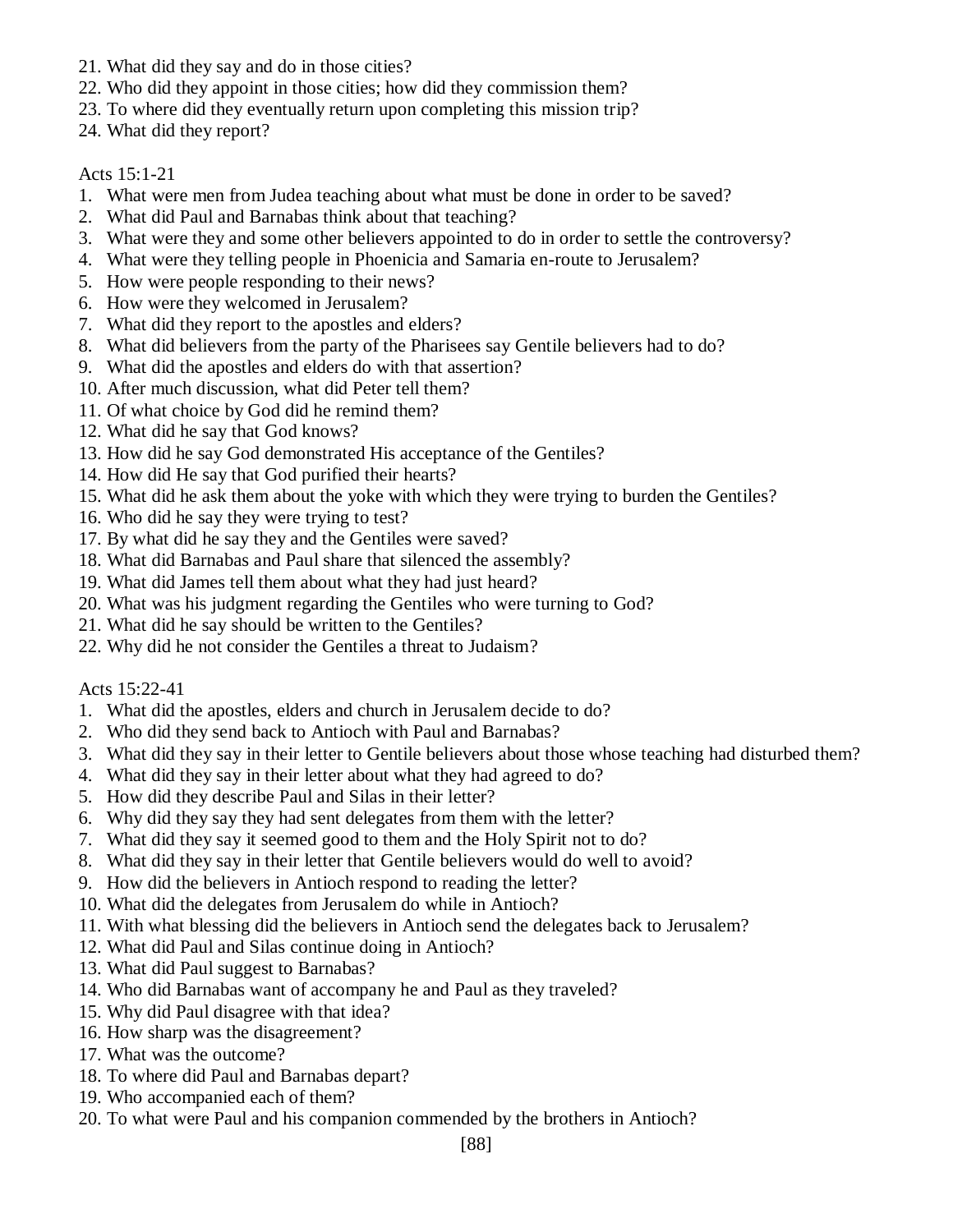21. What did Paul do while traveling through Syria and Cilicia?

## Acts 16:1-21

- 1. Where were Paul and Silas when they met Timothy?
- 2. How are his mother and father described?
- 3. What was his reputation with the brothers at Lystra and Iconium?
- 4. To what did Paul subject Timothy before taking him on his mission trip?
- 5. What was Paul delivering from town to town as the traveled?
- 6. How were the churches responding?
- 7. Why was Timothy subjected to that which had been determined unnecessary for salvation?
- 8. Who prevented Paul and his companions from preaching in Asia and Bithynia?
- 9. Where did they arrive as they passed by Mysia?
- 10. What did Paul conclude from his vision of the man from Macedonia?
- 11. To what leading city in Macedonia did he and his companions travel?
- 12. How is that city described?
- 13. Where did they go on the Sabbath? Why?
- 14. How is the group to which he spoke described?
- 15. Who was Lydia and how was she described?
- 16. How did she respond to Paul's message; Who made that possible?
- 17. What was the outcome for her and her household?
- 18. What did she persuade Paul and his companions to do?
- 19. How is the slave girl described who they met once while going to the place of prayer?
- 20. How was she taunting Paul and his companions; for how long?
- 21. What did Paul finally say to the spirit that was controlling her?
- 22. What happened to that spirit?
- 23. What was the outcome for her owners who profited by what the spirit had enabled her to do?
- 24. What did those owners do with Paul and Silas?
- 25. Of what did they accuse Paul and Silas?

## Acts 16:22-40

- 1. Who joined the attack against Paul and Silas?
- 2. What did the magistrates order to be done to them?
- 3. What was done to them before their being thrown into prison?
- 4. What specific orders were given to the jailer?
- 5. What did the jailer do with Paul and Silas to make sure they could not escape?
- 6. What were Paul and Silas doing at about midnight?
- 7. What happened when there was a violent earthquake?
- 8. What did the awakened jailer discover?
- 9. Why did he draw his sword to kill himself?
- 10. What did Paul shout to him to prevent the suicide?
- 11. How did the jailer respond?
- 12. What did he ask Paul?
- 13. How did Paul answer him?
- 14. To whom did Paul and Silas speak the word of the Lord?
- 15. How did they respond?
- 16. What did the jailer do for them?
- 17. Why was the jailer filled with joy?
- 18. What did the officers sent by the magistrate tell the jailer to do?
- 19. Why did Paul and Silas refuse to leave the jail?
- 20. How did the magistrates respond to their reason for not leaving?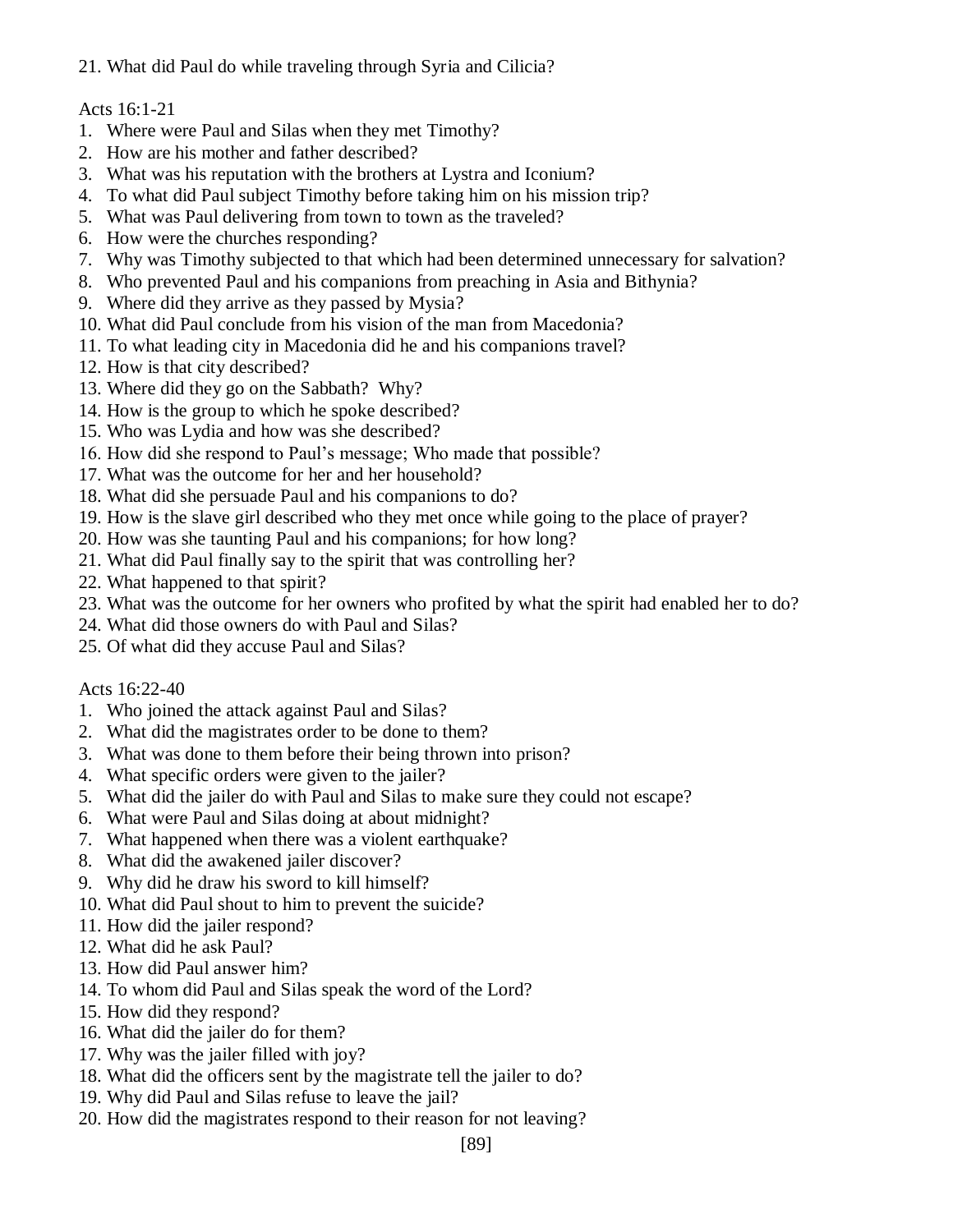21. What did Paul and Silas do before leaving the city as requested by the magistrates?

## Acts 17:1-15

- 1. Where did Paul and his companions arrive after passing through Amphipolis and Apollonia?
- 2. What did he do there that was his custom?
- 3. What did he do for three Sabbaths?
- 4. What was he explaining and proving?
- 5. Who was persuaded and began following Paul and Silas?
- 6. How did the Jews react?
- 7. Why did the rush to the home of Jason?
- 8. Before whom did they drag Jason and some brothers?
- 9. Of what did they accuse them?
- 10. What did they say was being taught about Jesus?
- 11. How did the crowd and city officials react?
- 12. What did they make Jason and the other do in order to be released?
- 13. When did the brothers send Paul and Silas to Berea?
- 14. Where did they go in that city as was their custom in other cities?
- 15. What demonstrated the Bereans being of more noble character than others?
- 16. How would you compare their attitude toward the Scriptures with your own?
- 17. Who believed in Berea?
- 18. Who came to Berea to stir up trouble for Paul and Silas?
- 19. What was Paul doing that motivated their visit?
- 20. To where did the brothers send Paul and Silas?
- 21. Who among their companions stayed in Berea?
- 22. What did Paul instruct the brothers regarding his companions left in Berea?

## Acts 17:16-34

- 1. Why was Paul distressed in Athens while waiting for Silas and Timothy to arrive?
- 2. Where and with whom did he reason?
- 3. Who disputed him?
- 4. What was Paul preaching that they disputed?
- 5. Where did they bring him and what did they ask him?
- 6. What was the reputation of the Athenians?
- 7. What made Paul acknowledge them as very religious?
- 8. What did he proclaim to them about what they considered the unknown god?
- 9. How did he describe God?
- 10. What did he say God had done and Who He is?
- 11. From where did he say they and everyone receives life and breath?
- 12. Who did he say was ultimately the creator of all nations?
- 13. Who did he say determined their time and place?
- 14. For what purpose did he say it was done?
- 15. In Whom did he say we live and move and have our being?
- 16. What did Paul say was a major mistake they had made regarding the image of God?
- 17. How did he describe that mistake that was previously overlooked by God?
- 18. What did he say God was now commanding of all people everywhere?
- 19. What did he say about judgment and the One God appointed to be the Judge?
- 20. How did various groups respond to Paul's teaching about the resurrection of the dead?

## Acts 18:1-28

1. Where were Aquila and Priscilla from; why were they in Corinth?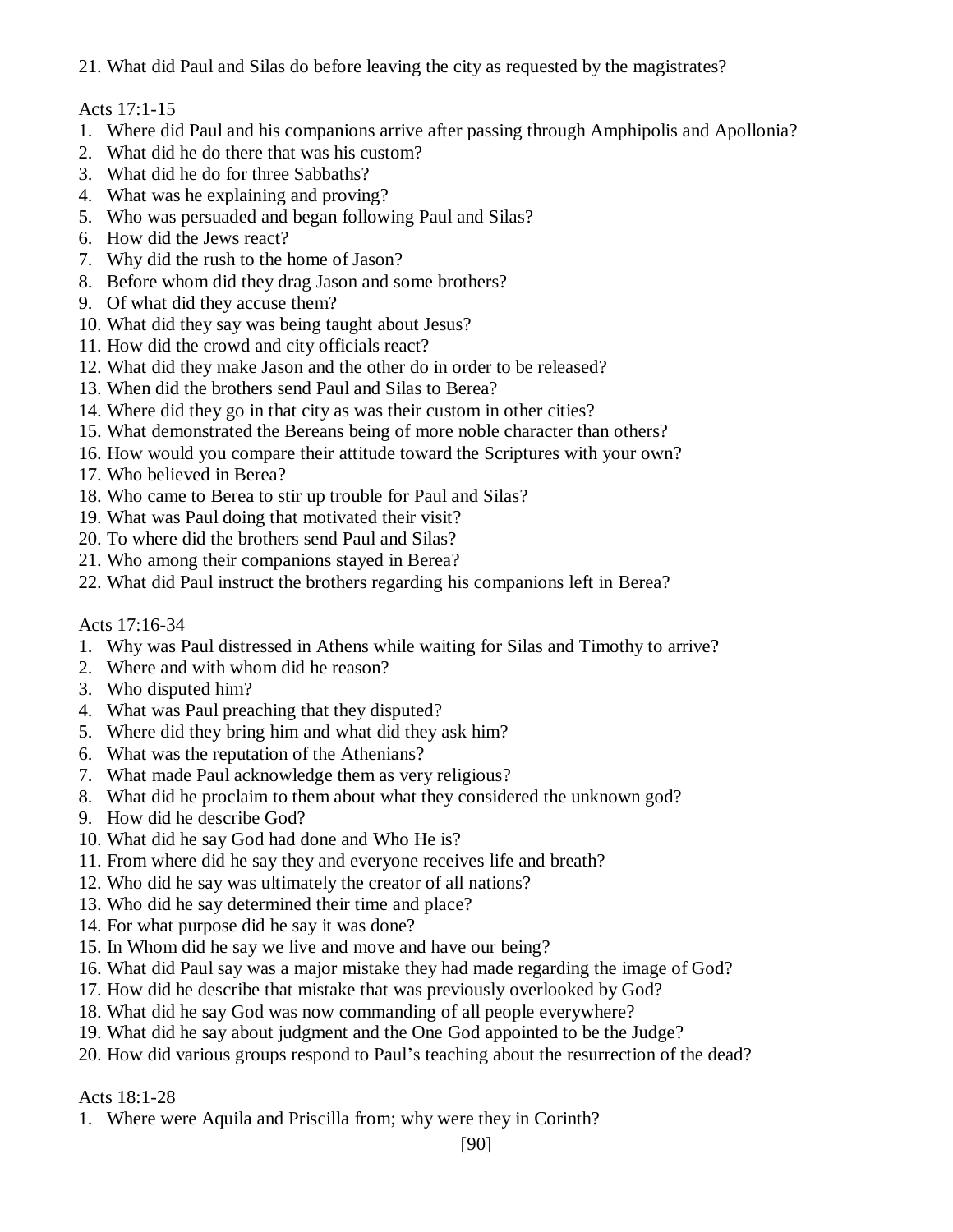- 2. Why did Paul decide to work with them?
- 3. What did he do every Sabbath at the synagogue?
- 4. To what did Paul devote himself after Silas and Timothy arrived from Macedonia?
- 5. What did he do when the Jews opposed him and became abusive?
- 6. Where did he say he would go rather than to the Jews?
- 7. To where did he move his ministry?
- 8. How far was the new location from the synagogue?
- 9. Who believed and got baptized?
- 10. What did the Lord tell Paul in a vision?
- 11. How long did Paul stay in Corinth teaching the word of God?
- 12. Of what did the Jews charge Paul before Gallio, the proconsul of Achaia?
- 13. How did Gallio respond to those charges?
- 14. On whom did the Jews direct their wrath after being ejected from the presence of Gallio?
- 15. Where did Paul go from Corinth; who went with him?
- 16. Why did he cut his hair before departing?
- 17. What did Paul do in Ephesus?
- 18. Who did Paul leave in Ephesus?
- 19. Where did he go from Ephesus?
- 20. How is Apollos, who came to Ephesus, described?
- 21. How well did he know the Scriptures?
- 22. About Whom did he teach accurately?
- 23. What was missing in His preaching?
- 24. Who explained the way of God to him more accurately?
- 25. What was the outcome for Apollos and the believers in Achaia to where he travelled?

#### Acts 19:1-20

- 1. Where did Paul travel while Apollos was in Corinth?
- 2. What did he ask some disciple he found at that location?
- 3. How did they answer him?
- 4. What question about baptism did their answer prompt Paul to ask?
- 5. How did they answer his question?
- 6. What did he teach them about John's baptism?
- 7. Why did what he taught prompt them to be baptized into the Name of Jesus?
- 8. What happened when Paul placed his hands on them?
- 9. Where did Paul speak boldly for three months?
- 10. About what did he speak?
- 11. What did Paul do when some in the synagogue became obstinate and maligned the faith?
- 12. To where did he move his ministry?
- 13. For how long did he speak daily at that location?
- 14. What was the result for all the Jews and Greeks living in the province of Asia?
- 15. What kinds of miracles did God do through Paul?
- 16. How did some Jewish sorcerers try to emulate Paul's ministry?
- 17. What happened to the seven sons of Sceva when they tried to invoke the Name of Jesus?
- 18. What did the evil spirit say to them?
- 19. What did the demonized man do to them?
- 20. What happened among the Jews and Greeks in Ephesus who heard about this event?
- 21. What was the result where the word of the Lord was concerned?

#### Acts 19:21-41

1. Where did Paul want to eventually visit after his return to Jerusalem?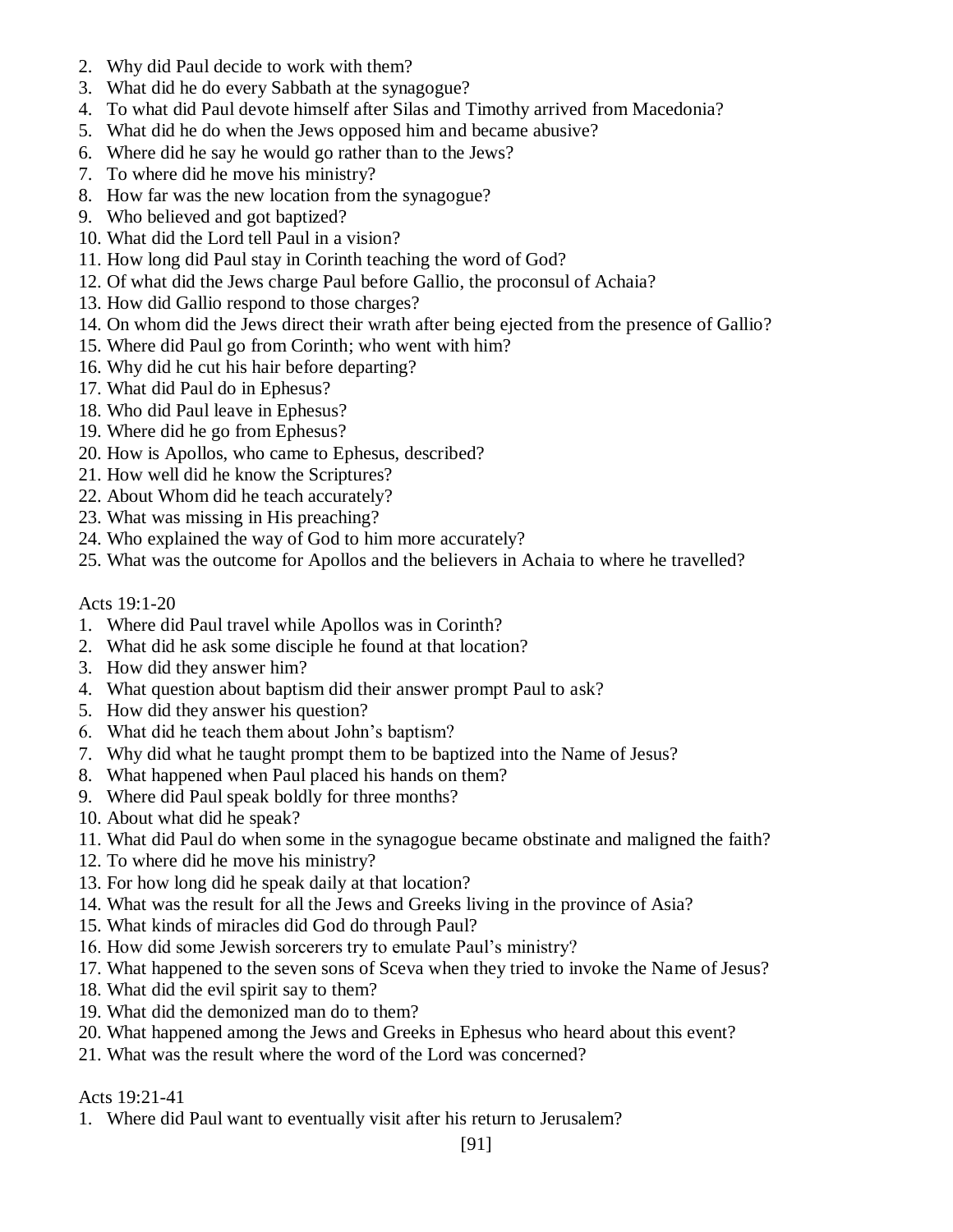- 3. Who did he leave in Macedonia while he extended his stay in Asia?
- 4. Why did Demetrius the silversmith stir up so much trouble for Paul in Ephesus?
- 5. What was his business and that of those to whom he made his case against Paul?
- 6. Who did he say was being influenced by Paul's teaching?
- 7. How wide did he say Paul's influence had become?
- 8. What did he say would be the threat of Paul's teaching to their livelihoods?
- 9. What negative outcome did he say it would bring to the reputation of their goddess, Artemis?
- 10. Why were Paul's companions, Gaius and Aristarchus, seized and taken to the theater?
- 11. Who persuaded Paul not to venture into the theater?
- 12. How is the crowd in the theater described?
- 13. What did the crowd shout in the theater for two hours?
- 14. What did the city clerk tell the crowd in order to quiet them?
- 15. What did he tell them was unlawful about their assembly?
- 16. What did he say Demetrius and his colleagues should do if they had legitimate charges?
- 17. Where did he say the matters should be settled?
- 18. Of what did he say they were otherwise in danger?
- 19. Why did he consider the commotion to be unnecessary?
- 20. What did he do after advising them of the illegality of the commotion?

#### Acts 20:1-16

- 1. To where did Paul depart after the uproar in Ephesus had ended?
- 2. What was he doing as he travelled?
- 3. Where did he stay for three months?
- 4. Why did he decide to go back through Macedonia rather than sail to Syria?
- 5. Who were his travelling companions?
- 6. Why were they sent ahead to Troas for Paul to join later?
- 7. Why had Paul spoken until midnight while breaking bread with folks in Troas?
- 8. How did Eutychus respond the length of Paul's sermon?
- 9. BONUS: How do you respond to the length of Craig's sermons? :o)
- 10. What happened to Eutychus when he fell from the second floor window?
- 11. What did Paul do to assure people that Eutychus would live?
- 12. What did he do afterward?
- 13. How much longer did he extend his sermon?
- 14. How did the people respond to being able to leave with Eutychus alive?
- 15. To where did Paul's companions sail to meet him?
- 16. Why did he not sail there with them?
- 17. Where did they go when he met them to continue sailing?
- 18. Why did Paul decide to sail past Ephesus?

## Acts 20:17-38

- 1. Of what did Paul remind the elders from Ephesus for whom he sent while in Miletus?
- 2. How did he say he had served the Lord among them?
- 3. By whom did he say he had been severely tested?
- 4. What did he say he had not hesitated to preach?
- 5. Where did he say he had taught?
- 6. What had he declared to both Jews and Greeks?
- 7. Where did he tell them he was going and at Whose bidding?
- 8. What had the Holy Spirit told him to expect in every city?
- 9. Why was he undeterred by anything he may have had to face?
- 10. What did he say was his tasking from the Lord?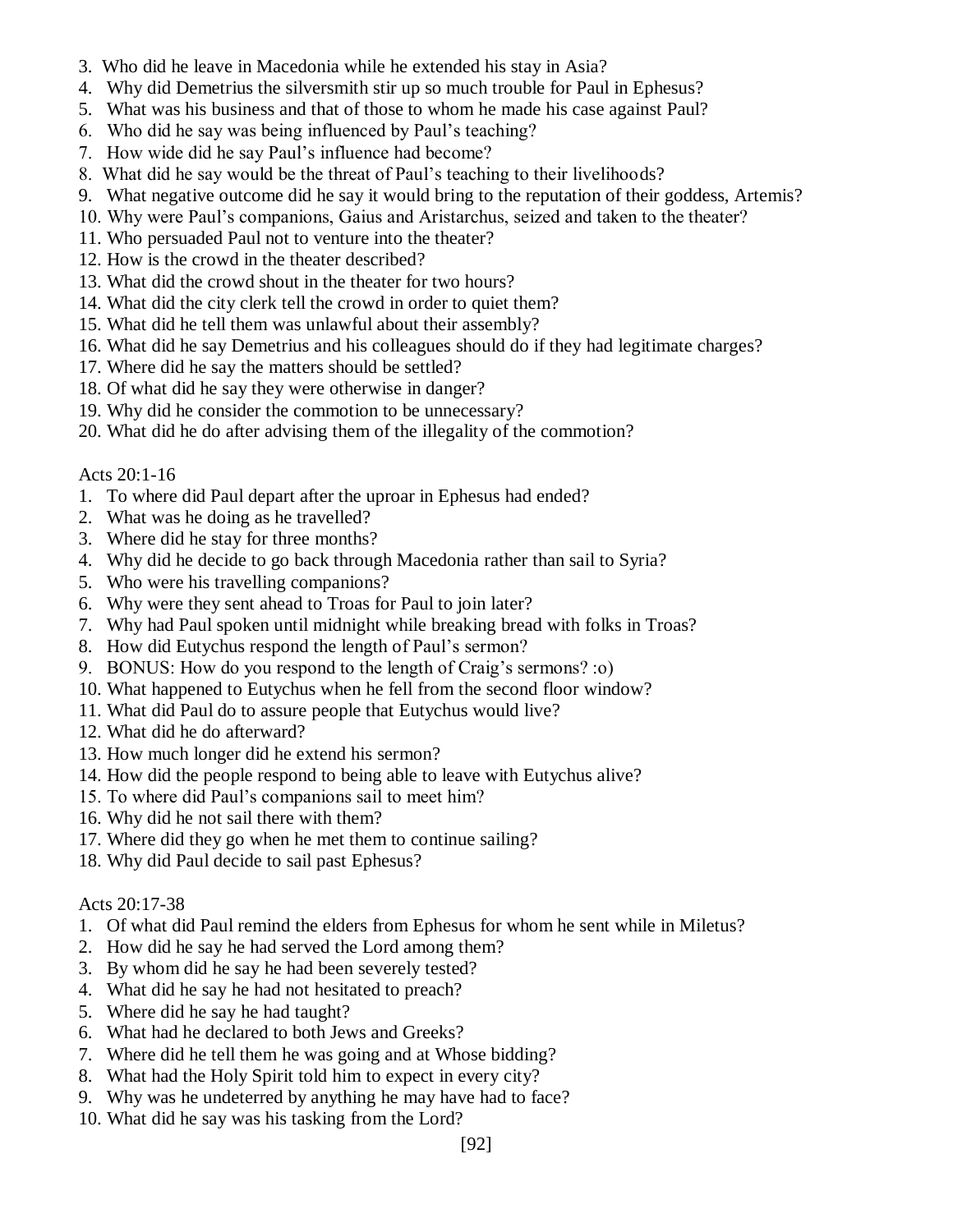- 11. What is your tasking from the Lord?
- 12. When did he say they would see him again?
- 13. Why did he consider himself innocent of every man's blood?
- 14. Over whom did he tell them to keep watch?
- 15. Who did he say had given them that assignment?
- 16. Over Whose church were they given oversight?
- 17. At what cost was that church established?
- 18. Who did he warn them would try to ravage that flock?
- 19. How long had he warned them with tears?
- 21. What did he say the word of God's grace would accomplish in their lives?
- 22. What did he say his lifestyle among them was intended to demonstrate?
- 23. What did he do with them prior to departing?

#### Acts 21:1-17

- 1. Where did Paul go after saying goodbye to the Ephesian elders?
- 2. With whom did Paul stay several days in Tyre?
- 3. What did they urge of Paul through the Spirit?
- 4. With whom did Paul pray before departing from Tyre?
- 5. By who was he greeted when he arrived at Caesarea from Ptolemais?
- 6. How is Philip described with whom he stayed in Caesarea?
- 7. How are the ministries of Philip's daughters described?
- 8. What did Agabus, the prophet from Judea, prophecy about Paul's visit to Jerusalem?
- 9. What did Paul's companions and the people plead of Paul?
- 10. How did Paul respond?
- 11. How did the people respond to Pau's refusal to be dissuaded?
- 12. Who accompanied Paul to Jerusalem?
- 13. Who hosted him in Jerusalem?
- 14. How was he received by the brothers in Jerusalem?

#### Acts 21:18-40

- 1. What did Paul report to James and all the elders in Jerusalem?
- 2. How did they respond to Paul's report?
- 3. What did they tell Paul about the Jewish believers in Jerusalem?
- 4. What did they tell Paul those believers had been told about him?
- 5. What did they tell him to do in order to put to rest the anti-Jewish rumors about him?
- 6. What did they tell him had been their decision about Gentile believers?
- 7. How did Paul respond to their direction?
- 8. Of what did some Jews from Asia accuse Paul?
- 9. On what false assumptions were their accusations based?
- 10. How did the crowds respond to those accusations?
- 11. What did they try to do to Paul?
- 12. What did the Roman army commander do to rescue him?
- 13. What did he ask Paul?
- 14. Why was it difficult to hear the answer?
- 15. Where did the commander order that Paul be taken?
- 16. What did Paul request of the commander?
- 17. In what language did Paul make that request?
- 18. Why was the commander surprised?
- 19. What had the commander assumed about Paul?
- 20. What did he ask Paul?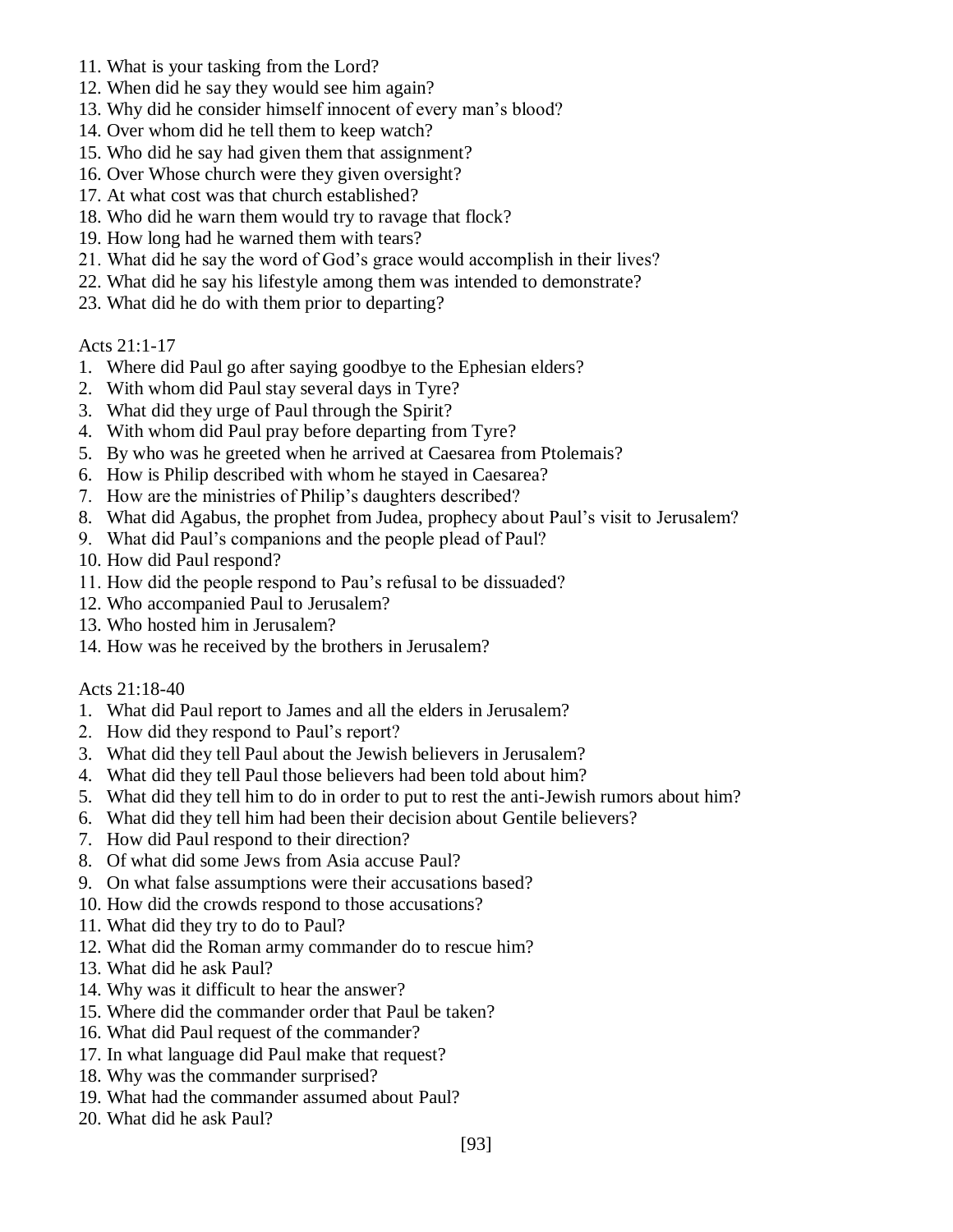- 21. How did Paul answer him?
- 22. In what language did Paul address the crowd?

## Acts 22:1-20

- 1. What did Paul call the people to whom he was making his defense?
- 2. What caused them to be silent and listen to him?
- 3. What did Paul tell them about his Jewish heritage?
- 4. Where did he say he had been raised?
- 5. By whom did he say he had been trained?
- 6. With whose zealousness for God did he compare his own?
- 7. What did he tell them he had done to Christians?
- 8. Who did he tell them could testify to his zealous persecution of Christians?
- 9. What did he say had happened to him on the road to Damascus?
- 10. What did he say the Lord had asked him?
- 11. What did he say he had asked the Lord?
- 12. How did he say the Lord had answered him?
- 13. Why did he say his companions had to take him into Damascus?
- 14. What did he tell them about Ananias?
- 15. What message from God did he say Ananias delivered to him?
- 16. What did Paul tell them he heard from the Lord while in the temple?
- 17. What kind of reaction did that evoke from the crowd?
- 18. What did the Roman commander order to be done to Paul? Why?
- 19. What did Paul tell him that changed his mind?
- 20. Why was the commander alarmed by the information?
- 21. Why did the commander order the chief priests and Sanhedrin to assemble?

#### Acts 23:1-15

- 1. What did Paul say to the Sanhedrin regarding his duty to God?
- 2. What did the high priest, Ananias, order those who were standing near Paul?
- 3. How did Paul respond to the high priest?
- 4. How did Paul respond to being informed it was the high priest to whom he was speaking?
- 5. With whom did Paul identify himself before the Sanhedrin?
- 6. For what did Paul tell the Pharisees among the Sanhedrin that he was on trial?
- 7. Why did that cause such an uproar among the Pharisees and the Sadducees?
- 8. What defense of Paul was offered by some Pharisees who were teachers of the law?
- 9. Why did the Roman commander order his soldiers to bring Paul back to the barracks?
- 10. What did the Lord say to Paul the next evening?
- 11. Toward what did some Jews conspire the following morning?
- 12. How serious were they about fulfilling their plot?
- 13. How many were involved in the conspiracy?
- 14. To whom did they reveal their plan?
- 15. What was the plan?

#### Acts 23:16-35

- 1. Who told Paul about the plot against his life?
- 2. Who did Paul tell about the plot?
- 3. How did it finally come to the attention of the Roman commander?
- 4. How did the commander respond to the information?
- 5. What kind of force did he dispatch to get Paul safely out of Jerusalem?
- 6. To where did he want Paul escorted?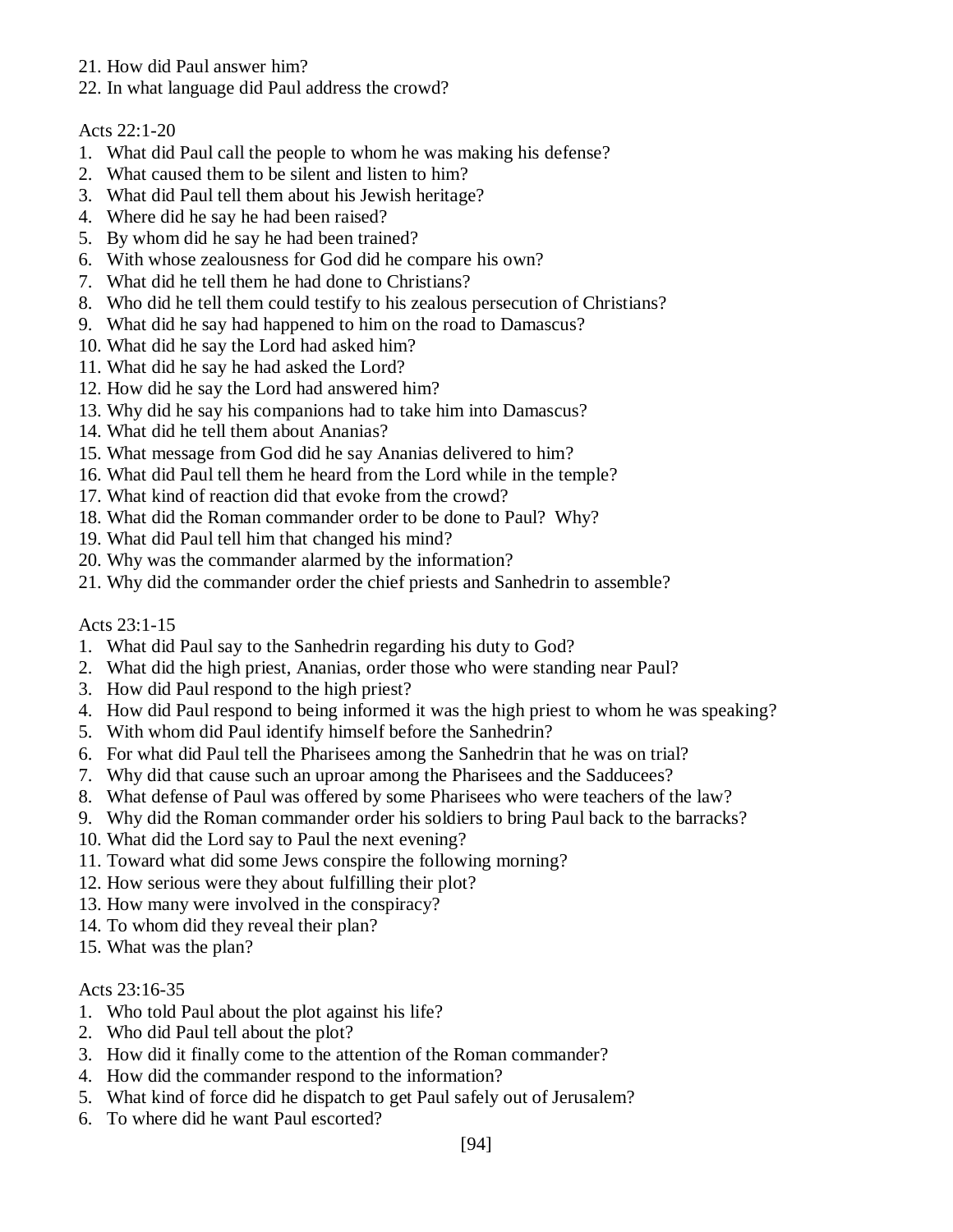- 7. What did the commander write in his letter to Governor Felix?
- 8. How far did the dispatched force take Paul during the night?
- 9. Which portion of the force escorted him the next day?
- 10. What did the governor ask Paul after reading the letter from the Roman commander?
- 11. When did the governor say he would hear Paul's case?
- 12. Where did the governor order Paul to be held in the meantime?

#### Acts 24:1-27

- 1. Who arrived in Caesarea five days after Paul's arrival to present the case against him?
- 2. Who presented the case?
- 3. To whom was the case presented?
- 4. What flattery was used to begin the case?
- 5. Of what was Paul accused?
- 6. Who joined in the accusations?
- 7. What did Paul refute regarding the accusations?
- 8. What did he admit regarding the accusations?
- 9. Why did he say he had come to Jerusalem?
- 10. What did he say he was doing in the Temple?
- 11. In what appropriate condition did he say he had entered the Temple?
- 12. Who did he say should have been there to make the accusations?
- 13. With what was Felix well acquainted?
- 14. When did he say he would decide Paul's case?
- 15. What was the centurion ordered to do with Paul in the meantime?
- 16. What did Felix and his Jewish wife, Drusilla, discuss with Paul several days later?
- 17. Why did he cut off the conversation with Paul?
- 18. What was he hoping Paul would do during subsequent conversations?
- 19. Why did he leave Paul imprisoned after being succeeded by Porcius Festus?
- 20. How long had Paul been under arrest by that time?

## Acts 25:1-27

- 1. What did the chief priests and elders present to Festus when he visited Jerusalem?
- 2. What did they want him to do with Paul?
- 3. What did Festus say he would do instead?
- 4. How did Paul answer the charges brought against him?
- 5. What did Festus ask Paul as a favor to the Jews?
- 6. Why did Paul appeal his case to Caesar?
- 7. How did Festus answer that appeal?
- 8. Why did King Agrippa and his wife, Bernice, visit Caesarea a few day later?
- 9. What did Festus discuss with King Agrippa?
- 10. What did he tell the king the Jews had requested of him?
- 11. How did he tell the king he had handled the case against Paul?
- 12. Of what did Festus say he understood as the charges of the Jews against Paul?
- 13. What did he tell the king was his reason for holding Paul to be sent to Rome?
- 14. What did the king tell Festus he wanted in regard to Paul?
- 15. What happened the next day after the king and his wife ceremoniously arrived?
- 16. Who was present in the audience room with them?
- 17. When Paul was brought in, what did Festus tell King Agrippa about Paul's case?
- 18. What did he say about what charges he found against him?
- 19. Why did he say he was sending Paul to Caesar?
- 20. What did he say he was lacking before sending him?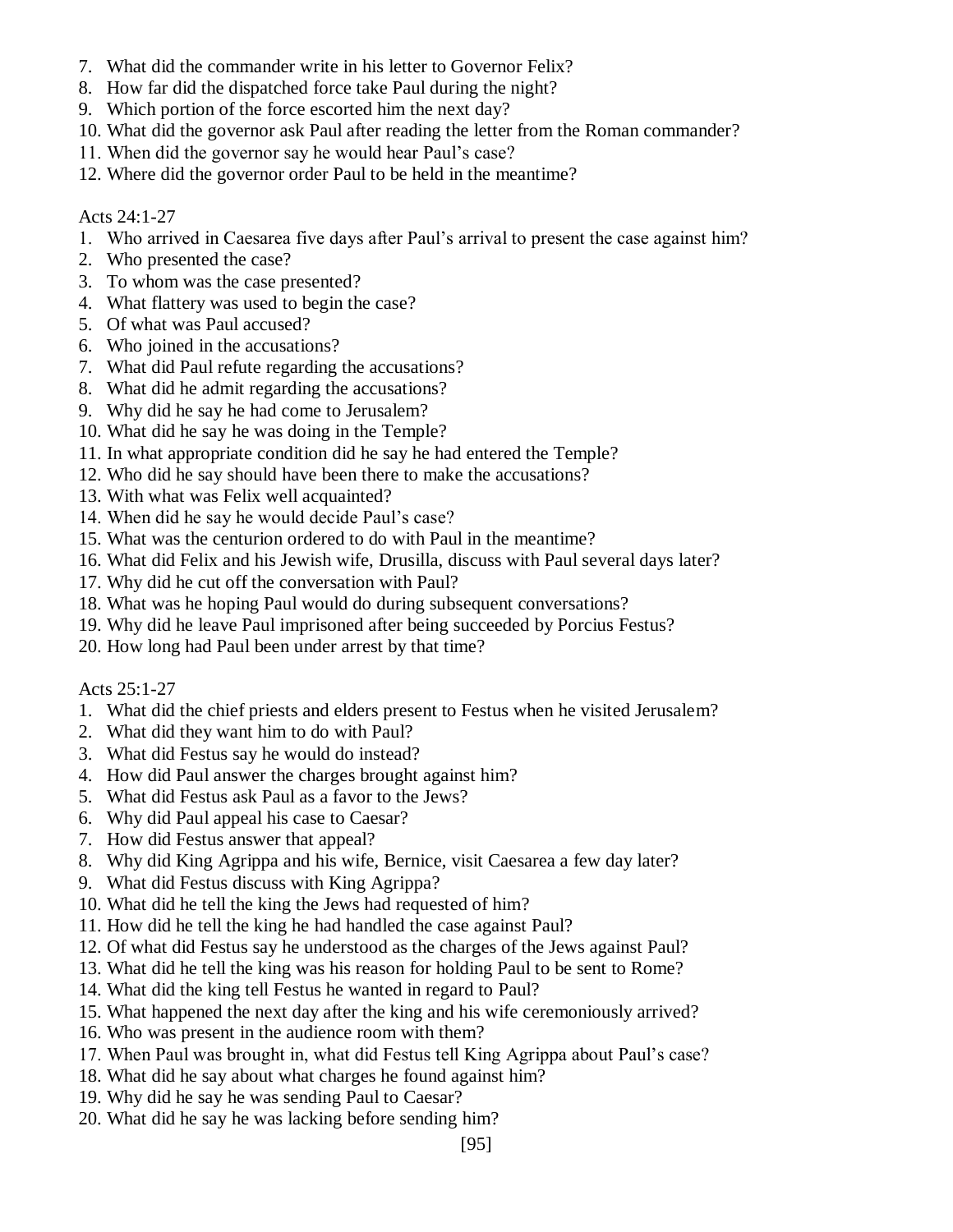21. With what did he say King Agrippa's investigation may help him?

## Acts 26:1-32

- 1. Why was Paul so glad that he could make his defense to Agrippa?
- 2. What did Paul say the Jews had known about him from birth?
- 3. What did he say the Jews would have to admit if they were just willing?
- 4. For what did Paul say he was on trial that had been promised to the Jews?
- 5. What did Paul say he had vehemently opposed?
- 6. To what extent did he say he had persecuted Christians?
- 7. What did he say happened to him at about noon while on the road to Damascus?
- 8. What did Paul say the Lord had asked him?
- 9. What did he say he asked the Lord?
- 10. How did he say the Lord had answered him?
- 11. What did he say Jesus had promised him and commissioned him to do?
- 12. What did Paul say he had done to be obedient to his commission?
- 13. What did Paul say was his message?
- 14. What was Paul preaching that was nothing more than what Moses and the prophets expected?
- 15. How did Festus respond to that message?
- 16. What did Paul say that he was sure King Agrippa would understand?
- 17. What did King Agrippa wonder whether Paul thought he could do in such a short time?
- 18. What did Paul say he prayed might happen whether in a short or long time?
- 19. What did King Agrippa, Bernice and Festus conclude in conversation about Paul?
- 20. What did Agrippa tell Festus could have happened if Paul had not appealed to Caesar?

# Acts 27:1-26

- 1. Who was Julius to whom Paul was handed over when it was decided they should sail for Italy?
- 2. From where was the ship they boarded?
- 3. Where was it bound?
- 4. Who was the Macedonian who accompanied them?
- 5. What did Julius allow Paul to do when they landed at Sidon? Why?
- 6. Where did they land after putting to sea again?
- 7. From where was the next ship they boarded?
- 8. How is the trip to Fair Havens described?
- 9. What did Paul advise regarding the continuance of the voyage? Why?
- 10. What did he tell them would happen?
- 11. Whose advice did Julius accept rather than Paul's?
- 12. Where did they hope to get in time to spend the winter?
- 13. Why did they feel confident to launch out to sea?
- 14. What happened to the weather soon after they began their voyage?
- 15. Why was the ship not making any headway?
- 16. What steps did they take to preserve the ship and their lives?
- 17. What did they do on the third day?
- 18. What conditions caused them to give up hope of being saved?
- 19. What did Paul tell them after many days without food?
- 20. On what basis did he tell them to take courage?
- 21. What did he say was going to happen that they would all survive?

# Acts 27:27-44

- 1. When did the sailors sense they were approaching land?
- 2. What did their sounding reveal?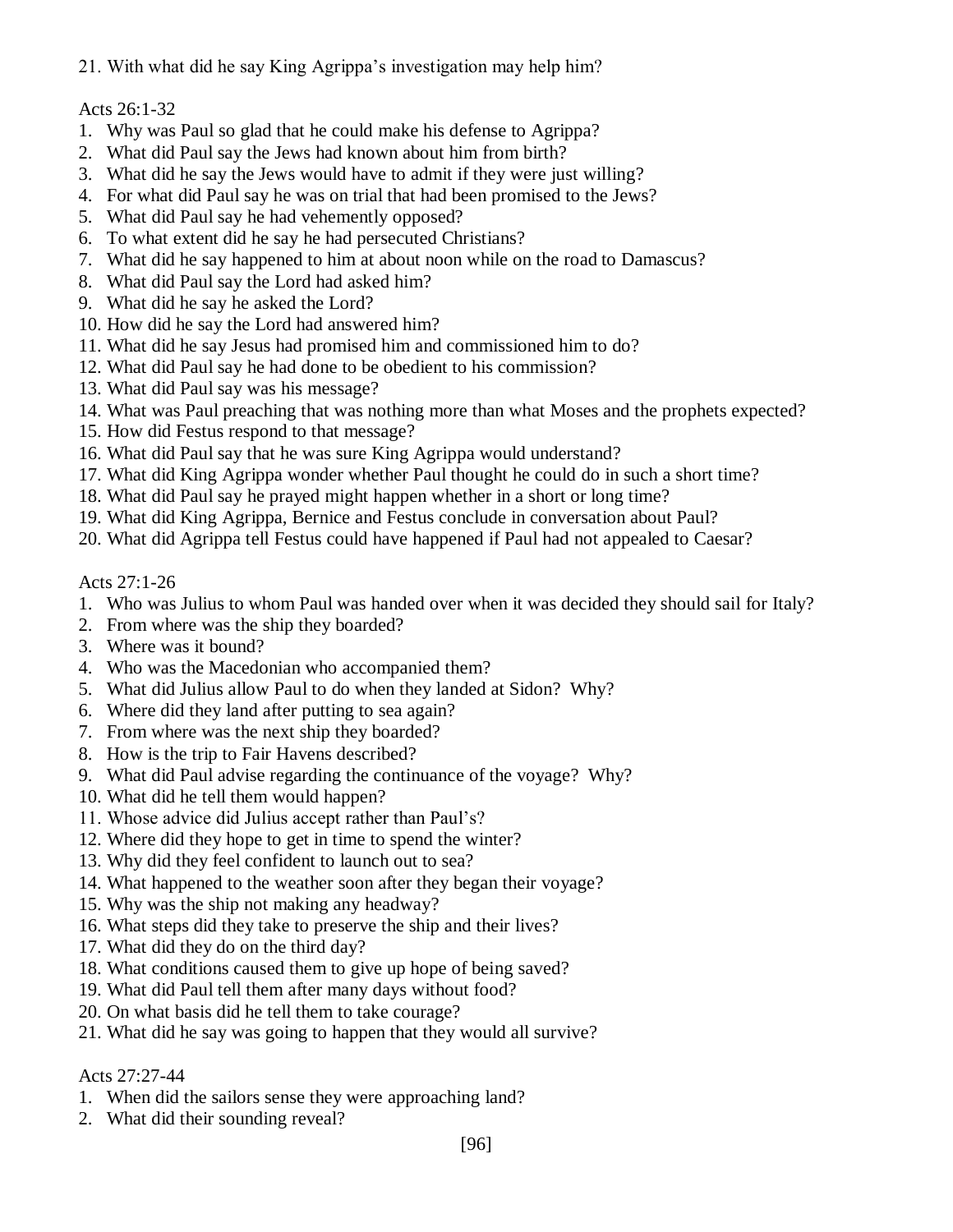- 3. How did the sailors try to trick their way off the ship?
- 4. What did the centurion and soldiers do when Paul revealed the sailor's plan?
- 5. How long had it been since those on the ship had eaten?
- 6. What did Paul tell them to do? Why?
- 7. Having eaten their fill, what did they do with the remaining grain?
- 8. How many people were on board?
- 9. What did they see at daylight?
- 10. Why did they decide to run the ship aground?
- 11. What happened as they were making headway toward shore?
- 12. What was the pounding surf doing to the ship?
- 13. What did the soldiers plan to do with the prisoners on the ship? Why?
- 14. Why did the centurion counter the plans of the soldiers?
- 15. What orders did he give to get everyone ashore?
- 16. How many reached shore?

## Acts 28:1-31

- 1. Where did Paul, his companions, and the ship's company discover they had been shipwrecked?
- 2. How did the residents treat them?
- 3. Why did they build a fire for them?
- 4. What happened to Paul when he added wood to the fire?
- 5. What did the residents expect to be the outcome for Paul of what happened? Why?
- 6. What actually happened?
- 7. What did the residents conclude about Paul as a result of what happened?
- 8. Who was Publius?
- 9. For how long did Publius show hospitality to Paul and his companions?
- 10. What did Paul do for Publius's father?
- 11. How did the residents respond?
- 13. When did Paul, his companions and the ship's company resume their voyage?
- 14. With whom did they spend a week at Puteoli?
- 15. Who met Paul at Rome?
- 16. How did Paul respond to that meeting?
- 17. Under what circumstance was Paul allowed to live in Rome?
- 18. How did Paul explain his case to the Jewish leaders in Rome?
- 19. What did he spend day and night explaining to a large gathering of those leaders?
- 20. How did they respond?
- 21. What prophecy did Paul tell them was being fulfilled by their response?
- 22. What did he tell them regarding the future of the message of God's salvation?
- 23. How long was Paul under house arrest in Rome?
- 24. Who did he welcome all that while?
- 25. What did he preach and teach boldly and without hindrance?

# **ROMANS**

## Romans 1:1-32

- 1. How does Paul describe himself in the salutation if this letter?
- 2. How does he describe the Gospel?
- 3. How does he describe Jesus Christ?
- 4. How does he describe the recipients of the letter?
- 5. What does he pray for them?
- 6. For what does he first thank God through Jesus Christ?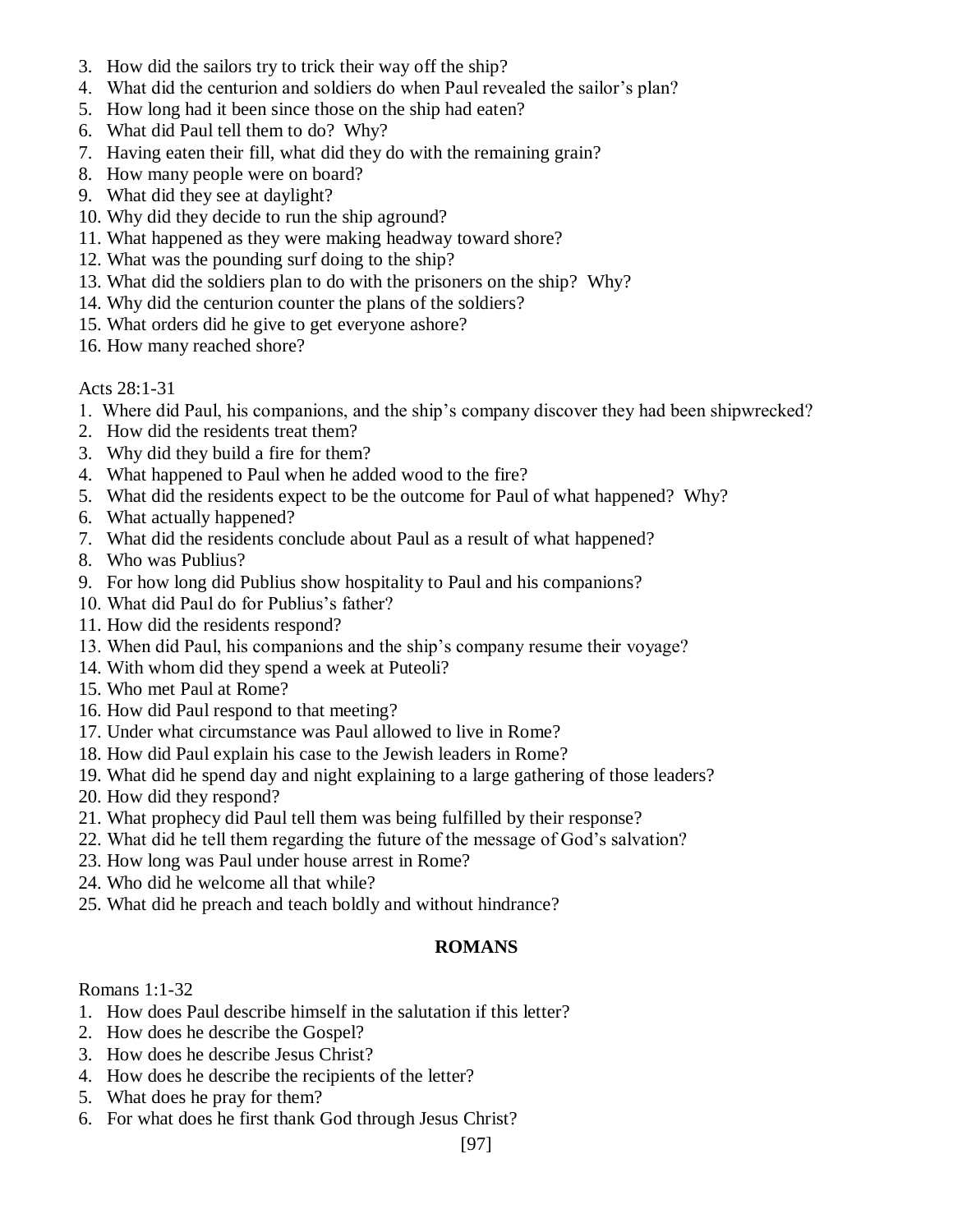- 7. How does he describe his service to God?
- 8. What did he say that service entailed?
- 9. Of what did he say God was his witness?
- 10. What did he say was his longing in regard to them?
- 11. What did he anticipate would be the outcomes of visiting them?
- 12. Why was he eager to preach to them?
- 13. Why was he unashamed of the Gospel?
- 14. What did he say was revealed in the Gospel?
- 15. What did he say was being revealed against those who suppress the truth by their wickedness?
- 16. What has God clearly revealed that the wicked have chosen to ignore?
- 17. What do the wicked claim about themselves but their thinking betrays otherwise?
- 18. How do they act out on their thinking?
- 19. Who gave them over to those actions?
- 20. How does Paul describe those actions?
- 21. What actions are indicative of depraved minds?
- 22. What do they continue even though they know it deserves death?
- 23. What are some implications for us in our current cultural climate?

## Romans 2:1-29

- 1. Why did Paul say those who judge others are without excuse?
- 2. On what did he say God's judgment is based?
- 3. For what did he say lawbreakers judging lawbreakers showed contempt?
- 4. Toward what did he say God's kindness leads?
- 5. How did he say his readers were storing up God's wrath against themselves?
- 6. How does he describe God's righteous judgment?
- 7. What did he say would be the difference in outcomes between those who do evil versus good?
- 8. What did he say about God regarding favoritism?
- 9. What did he say will be the difference between those who sin apart from versus under the law?
- 10. By what relationship to the law did he say a person would be declared righteous?
- 11. Through Whom did Paul say God would judge secrets?
- 12. Of what did Paul accuse the Jews that resulted in God's Name being blasphemed by Gentiles?
- 13. What did he say gave being a circumcised Jew value?
- 14. What did he say made being a circumcised Jew of no value?
- 15. What kind of circumcision did Paul say made a person a true Jew?
- 16. By Whom did he say that circumcision would be accomplished?
- 17. By Whom did he say someone so circumcised would be recognized?

## Romans 3:1-31

- 1. What advantage did Paul say there was in being a Jew?
- 2. What impact did Paul say the faithlessness of people had on the faithfulness of God?
- 3. What is true of God even if everyone else is a liar?
- 4. What did Paul say about the idea that God is unjust in bringing his wrath upon sinners?
- 5. What did Paul say about the false claim that doing evil would result in good?
- 6. What did he say about anyone concluding they are any better than those making the above claim?
- 7. Who did Paul charge as being under sin?
- 8. How did he describe everyone who is under sin?
- 9. What is the ultimate error of those who are so described?
- 10. Where would you fit in that description?
- 11. What is the possibility of being declared righteous by observing the law?
- 12. What then is the purpose of the law?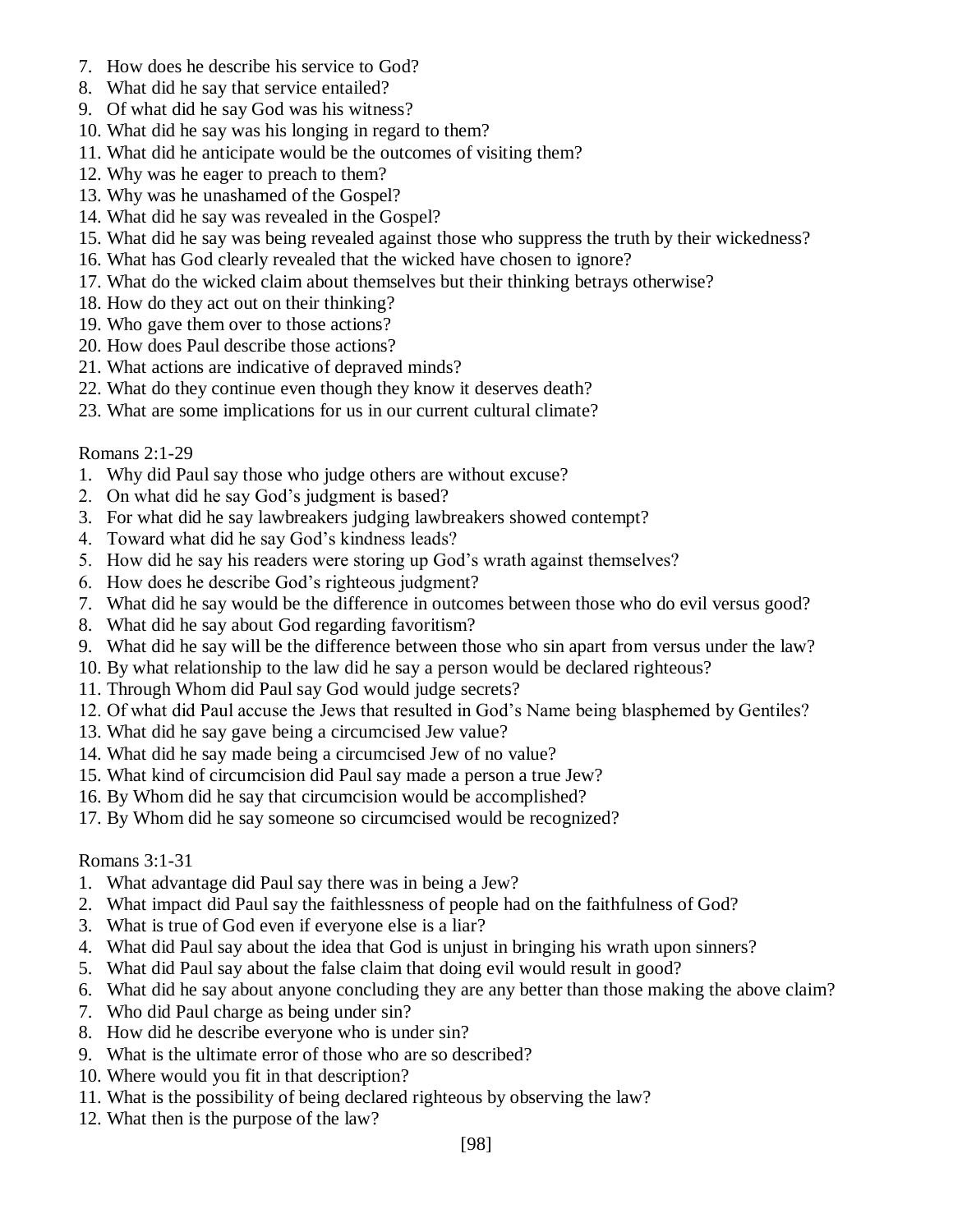- 13. What sort of righteousness, to which the Law and Prophets testified, did Paul say was made known?
- 14. From Whom and through Whom does this righteousness come?
- 15. Why is this righteousness from God required for everyone?
- 16. How are people justified (declared not guilty)?
- 17. Through Whom are people redeemed (purchased)?
- 18. For what purpose did God present Christ Jesus?
- 19. What did that demonstrate regarding God?
- 20. Who does God justify?
- 21. How does being justified by God exclude all boasting?
- 22. How is a person justified?
- 23. What is upheld by that process of justification?

#### Romans 4:1-25

- 1. What did Paul say the Jewish patriarch, Abraham, had discovered regarding justification?
- 2. What did he say was credited to Abraham because he believed?
- 3. How did Paul contrast the wages of work with the reward of faith?
- 4. How did he describe the blessedness of anyone to whom God credits righteousness?
- 5. Under what circumstances as relating to the law was Abraham's faith credited as righteousness?
- 6. Why is it obvious that Abraham's offspring (including us) did not receive the promise through law?
- 7. When was the law given in relation to when Abraham lived?
- 8. What did the law bring?
- 9. Why did Paul say it was so important that the promise to Abraham's children comes by faith?
- 10. How does Paul describe God as the father of all?
- 11. How does he say Abraham became the father of many nations?
- 12. What was Abraham promised?
- 13. Of what was Abraham fully convinced that kept him waiting on the fulfillment of the promise?
- 14. Why was that credited to him as righteousness?
- 15. For whom were the words "it was credited to him" written?
- 16. How is righteousness credited to us?
- 17. What title does Paul give to Jesus?
- 18. For what purpose does he say Jesus was delivered over to death?
- 19. For what purpose does he say Jesus was raised to life?
- 20. What are the implication for you of His death and resurrection?

## Romans 5:1-21

- 1. How does Paul say we have been justified?
- 2. How does he say we have peace with God?
- 3. How does he say we gain access into the grace in which we stand?
- 4. Why did he say we should rejoice in suffering?
- 5. Why does hope not disappoint?
- 6. What did Christ do at just the right time while we were powerless?
- 7. What was the ultimate demonstration of God's love for us?
- 8. How are we justified before God, saved from His wrath, and reconciled to Him?
- 9. Why should we be rejoicing in God through our Lord Jesus Christ?
- 10. How did sin and death enter this world?
- 11. What was the result of a single sin by a single man?
- 12. What was the result of the gift that came by the grace of the one man, Jesus Christ?
- 13. What is the contrast between the judgment and the gift?
- 14. How is the gift described?
- 15. What is the outcome for those who receive God's abundant gift?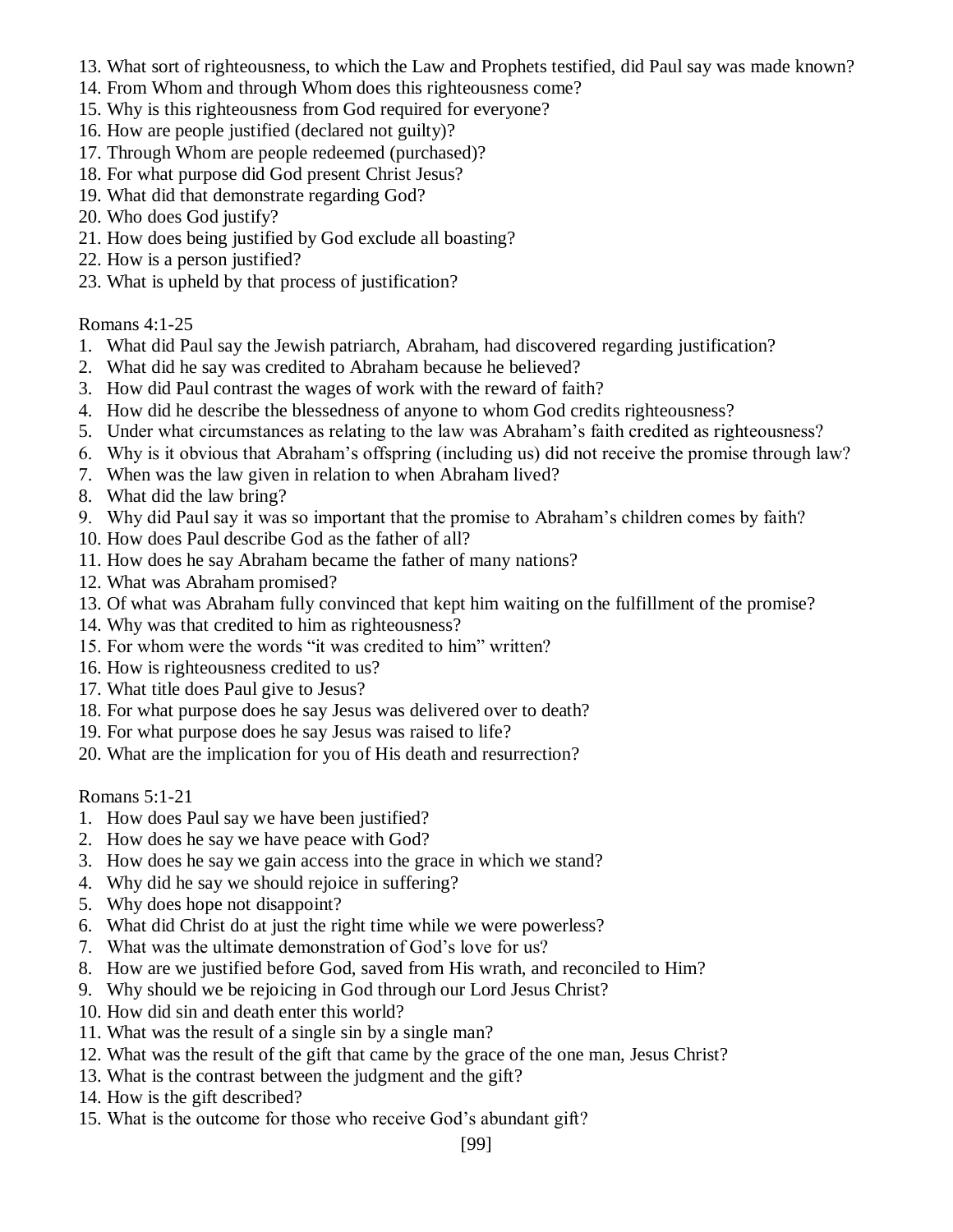- 16. How are the outcomes of single acts of disobedience and obedience contrasted?
- 17. Why was the law added centuries after the original trespass?
- 18. What contrast did the law serve to highlight?
- 19. How does grace reign?
- 20. What is the outcome through Jesus Christ our Lord?

#### Romans 6:1-23

- 1. What does Paul say about the idea of sinning in order for grace to increase?
- 2. What is inconsistent about the notion of a Christian any longer living in sin?
- 3. What does he say is the point of our having been buried with Christ through baptism?
- 4. With what are we united with Christ if we are united with Him in His death?
- 5. What is the intended outcome of our old self being crucified with Christ?
- 6. What is true of us if we have died with Christ? Why?
- 7. To what must we consider ourselves dead?
- 8. To Whom and in Whom must we consider ourselves alive?
- 9. What must we not obey?
- 10. To what must we not offer ourselves?
- 11. To what and to Whom must we offer ourselves instead? For what purpose?
- 12. What master have we escaped because we are under grace rather than law?
- 13. What does Paul say about the notion of continuing to sin because we are under grace?
- 14. What do we become in relation to anyone we obey?
- 15. What sort of slavery does Paul say leads to death?
- 16. What sort of slavery does Paul say leads to righteousness?
- 17. For what does Paul thank God in regard to his readers?
- 18. How true of you is that for which he is thanking God?
- 19. From what have Christians been set free?
- 20. To what have we become slaves?
- 21. What are the contrasting outcomes of slavery to sin versus slavery to God?
- 22. What are the wages of sin compared to the gift of God?

## Romans 7:1-25

- 1. What human relationship does Paul use to illustrate being released from one authority to another?
- 2. How does he say that relationship illustrates a legitimate transfer of authority?
- 3. What does Paul anticipate as the outcome for those who have died to the law through Christ?
- 4. To whom do such people now belong and for what purpose?
- 5. What were the outcomes of being controlled by the sinful nature?
- 6. In what way do those serve who have been released from the law?
- 7. What does Paul say is the purpose of the law if not as the way to serve God?
- 8. What did he discover to be the result in him of the law that was intended to bring life?
- 9. How does he describe the law and commandment even having missed their intended effect?
- 10. What did the law reveal about sin?
- 11. What did that revelation serve to teach Paul about himself?
- 12. Why did he say he struggled with doing what he did not want and not doing what he wanted?
- 13. How did he describe the ability of his flesh, his sinful nature, to do good?
- 14. In what did he say his inner being delighted?
- 15. What did he say fought against his living in accordance with that delight?
- 16. How did he describe himself in this dilemma?
- 17. What question did he ask in regard to this dilemma?
- 18. From what did he need rescue?
- 18. To whom did he give thanks in anticipation of the answer?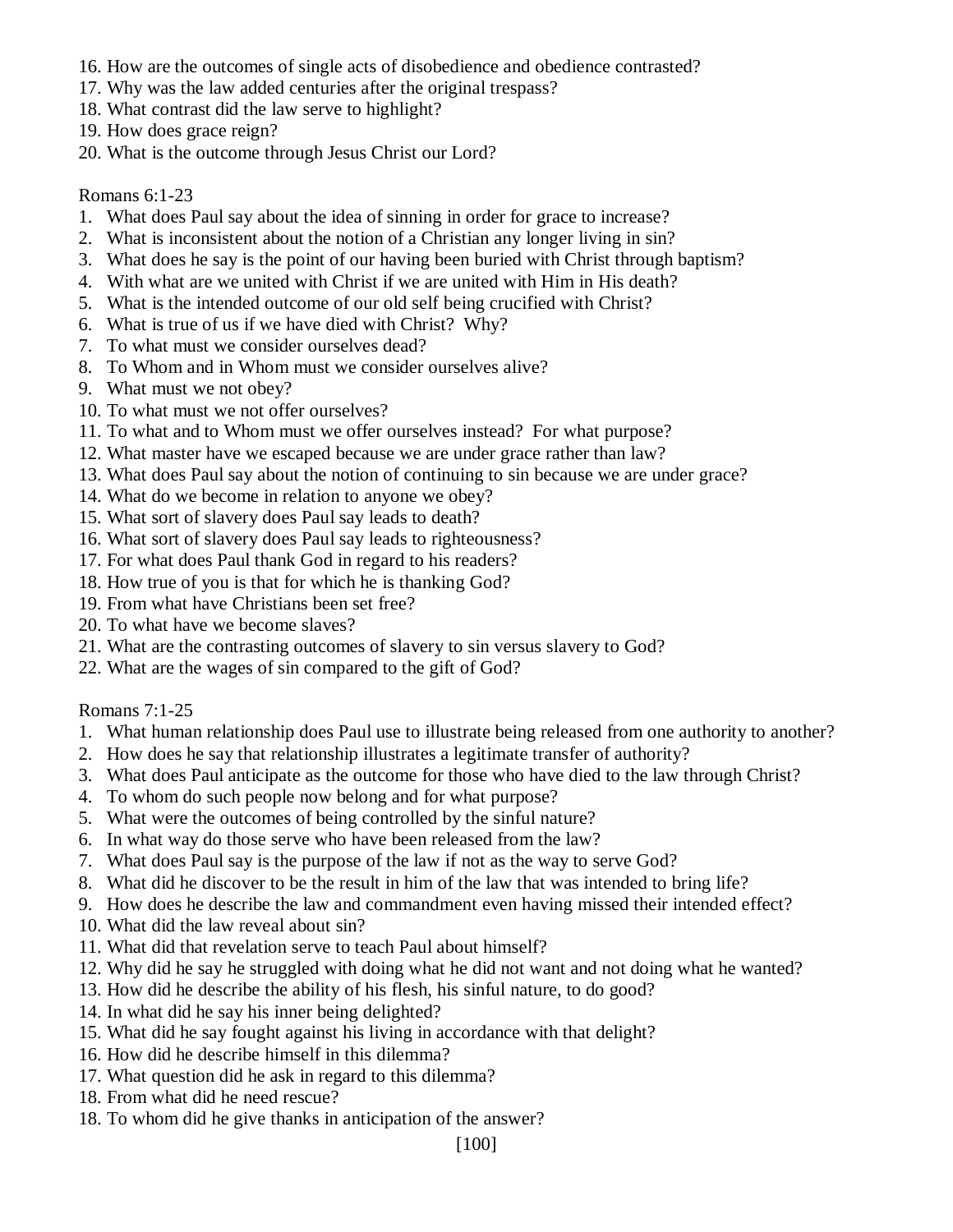- 19. What important position did he give to Jesus?
- 20. To what was he a slave in his mind?
- 21. To what was he a slave in his old nature?

## Romans 8:1-21

- 1. What does Paul say is true of those who are in Christ Jesus?
- 2. What has set them free from the law of sin and death?
- 3. What made the law powerless to accomplish that freedom?
- 4. What did God do to accomplish that freedom?
- 5. What was the role of His Son in the process?
- 6. How is the righteous requirement of the law met in those who are in Christ?
- 7. How do those live for whom the righteous requirement of the law has been met?
- 8. What is the mindset of those who live according to the sinful nature?
- 9. What is the mindset of those who live in accordance with the Spirit?
- 10. What does the sinful mind produce?
- 11. What does the mind controlled by the Spirit produce?
- 12. What is the attitude of the sinful mind toward God?
- 13. What does Paul say is true of those in whom the Spirit of God lives?
- 14. What does he say is true of those who do not have the Spirit?
- 15. What is the outcome for the bodies and spirits of those in whom Christ lives?
- 16. What will be the eventual outcome for the bodies of those in whom the Spirit lives?
- 17. To what are those who are in Christ Jesus obligated?
- 18. How are the misdeeds of the body put to death? What is the outcome?
- 19. What is true of those who are led by the Spirit?
- 20. What is the cry of the Spirit living in us? To what does He testify in our spirits?
- 21. What does Paul say is true of God's children? Why?
- 22. What did Paul consider not worthy of comparing with the glory that will be revealed in us?
- 23. For what does creation wait in eager expectation?
- 24. Who subjected creation to frustration? Why?

Romans 8:22-39

- 1. What did Paul say had been groaning up until the time he was writing? How?
- 2. Who else did he say groans?
- 3. How are those who groan described?
- 4. For what are they eagerly waiting?
- 5. What is their hope; what is the outcome of that hope?
- 6. How does the Spirit help us?
- 7. Why does the Spirit help us?
- 8. In accordance to what does the Spirit intercede for us?
- 9. What is true of everyone who loves God and is called according to His purpose?
- 10. What is true of those who God foreknew?
- 11. What does God intend to do those He has predestined?
- 12. What else is true of those He has predestined?
- 13. What is true of those He has called and justified?
- 14. What is true when God is for us?
- 15. What argument does Paul make for believing God will graciously give us all that we need?
- 16. Why does he say it is impossible to bring charges against those whom God has chosen?
- 17. Why does he say it is impossible to separate God's chosen from the love of Christ?
- 18. In what circumstances does Paul say we are more than conquerors?
- 19. How are we more than conquerors?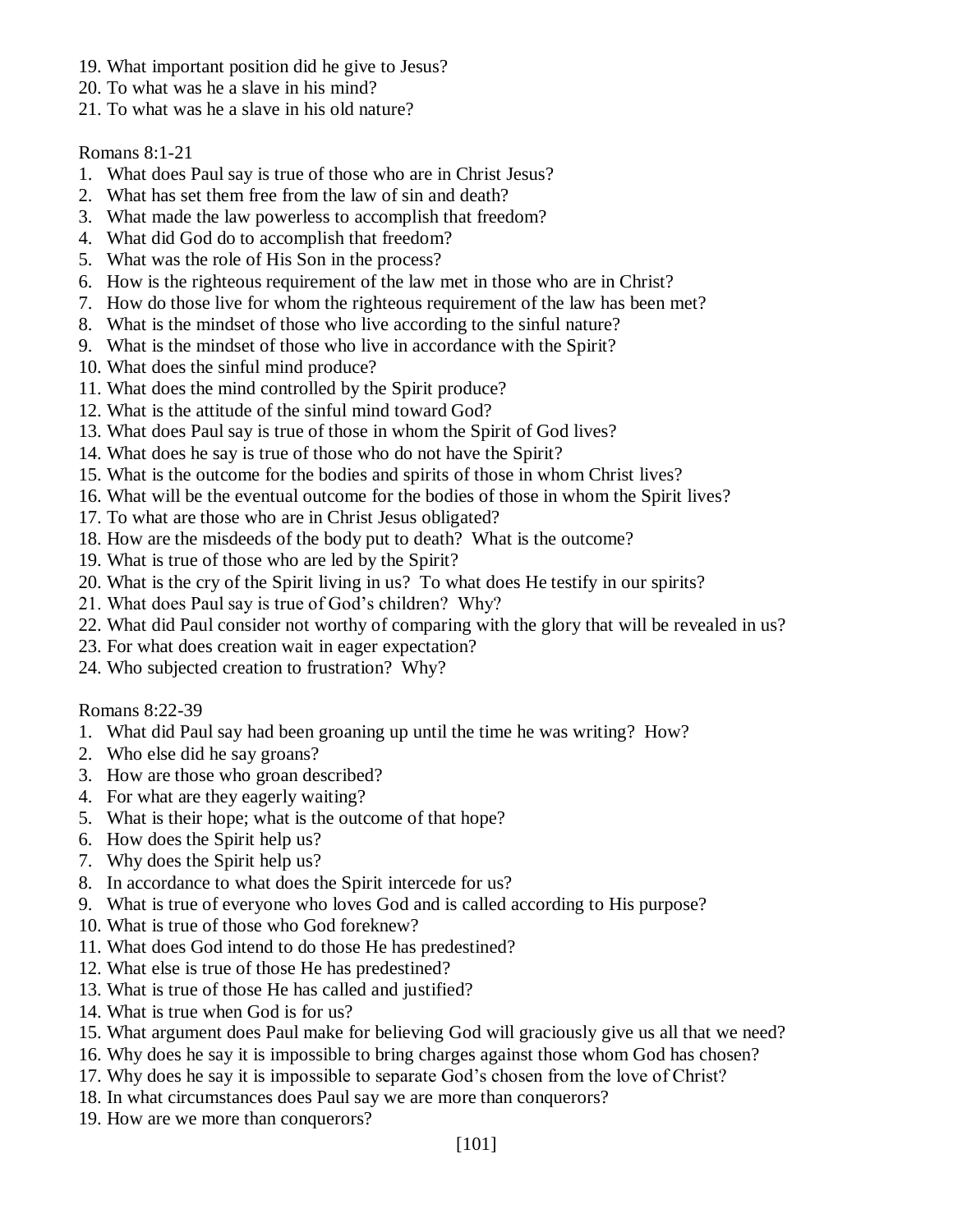20. What does Paul say can separate us from the love of God that is in Christ Jesus our Lord?

## Romans 9:1-15

- 1. What did Paul say was causing him great sorrow and anguish?
- 2. For what did he yearn for the people of Israel?
- 3. With did he say was true of them?
- 4. With what had they been entrusted?
- 5. How did he describe Christ?
- 6. Why did he say that Israel's missing Him was not a failure of God's word?
- 7. What did he say makes a person God's child and a true offspring of Abraham?
- 8. Who did he say decided who would be born to whom and when?
- 9. How did he say that God's purpose in election was demonstrated?
- 10. When did he say that election is determined?
- 11. What question about election did Paul anticipate?
- 12. What argument did he make about the justice of election?
- 13. To Whom does that decision belong?
- 14. How can you know whether you are among the "elect"?

# Romans 9:16-33

- 1. On what does the call to be God's children depend?
- 2. On whom will God have mercy?
- 3. Who will He harden?
- 4. Whose power is displayed even in those who are hardened?
- 5. What argument does Paul anticipate in light of this teaching about God's sovereignty?
- 6. What mistake about God does he say people are making when they argue as anticipated?
- 7. When did Paul say God had prepared His objects of mercy?
- 8. For what purpose did he say God prepared His objects of mercy?
- 9. Who are the objects of God's mercy?
- 10. Who did Paul quote regarding who God would call to be His people?
- 11. What did he say would happen regarding those who had not been God's people?
- 12. Who did Paul quote regarding the salvation of Israel?
- 13. Relative to the number of Israelites, how many of them did he say will be saved?
- 14. Why did Paul say that Israel had missed attaining the righteousness that comes by faith?
- 15. What was the stumbling stone over which they stumbled?
- 16. Who is the rock that makes men fall, but Whom to trust is to never be put to shame?
- 17. How would you describe your own trust in Him?

# Romans 10:1-21

- 1. What was Paul's desire and prayer for Israel?
- 2. What made Israel's zeal for God incomplete?
- 3. What was Israel's error as a result of not knowing the righteousness that comes from God?
- 4. How did they seek to establish righteousness?
- 5. What was the outcome?
- 6. Why was Christ the end of the law?
- 7. How did Moses describe the righteousness that is by law?
- 8. How did Paul describe the righteousness that is by faith?
- 9. Where did he say the word of faith was residing?
- 10. What did he say was the word of faith he was proclaiming?
- 11. What is true of those who confess Jesus as Lord and believe God raised Him from the dead?
- 12. What is true of anyone who trusts in Him?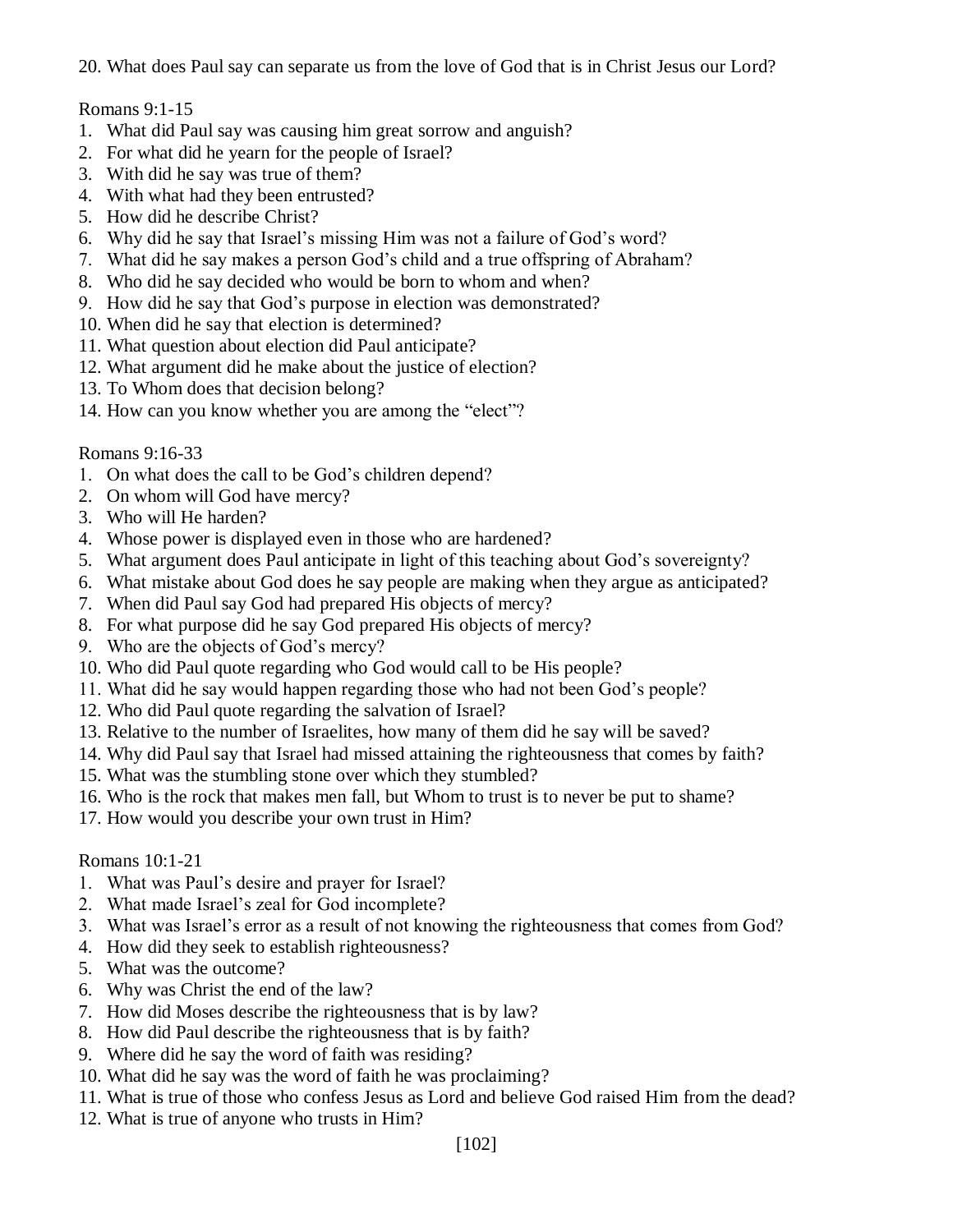- 13. For whom is Jesus Lord?
- 14. What is true of all who call on Him?
- 15. Why does Paul quote Isaiah's declaration about the feet of those who bring good news?
- 16. How did he say Israel had accepted the good news?
- 17. What did he say is the means by which people come to faith?
- 18. What did he say about Israel hearing and understanding the good news?
- 19. Who did he say found God because He revealed Himself to them?
- 20. What was it about Israel that he said had caused them to miss the message?

#### Romans 11:1-18

- 1. What does Paul say about the idea of Israel being rejected?
- 2. Who among Israel did he say were accepted?
- 3. How were they accepted?
- 4. What did Israel fail to obtain that others did?
- 5. Who hardened Israel?
- 6. For what purpose were they hardened?
- 7. What does Paul say about the idea of Israel stumbling beyond recovery?
- 8. What did he say was the result for the world of Israel's transgression?
- 9. What did he anticipate as the result for Israel of the salvation of Gentiles?
- 10. To whom did Paul understand himself to be an Apostle?
- 11. Toward what end did he say he made much of his ministry as a Jew to Gentiles?
- 12. What did Paul understand to be the role of Israel in the reconciliation of Gentiles?
- 13. What did he say should therefore be the attitude of reconciled Gentiles toward Israel?
- 14. Why did he say it is important for Gentiles to embrace that attitude?

#### Romans 11:19-36

- 1. Why did Paul say Israel had been broken off from the tree?
- 2. How did he say the Gentiles were grafted into the tree?
- 3. What attitude did he exhort Gentiles to have about that grafting? Why?
- 4. What did he tell them to consider regarding God? Why?
- 5. What did he say could happen to the Gentiles as it had to Israel?
- 6. How did he say Israel would be re-grafted into the tree?
- 7. Why would Israel be readily re-grafted into the tree?
- 8. What did Paul say would keep the Gentiles from being conceited about their status?
- 9. How long did he say Israel would experience a partial hardening?
- 10. What will then happen to Israel?
- 11. On whose account did Israelites become enemies of the Gospel?
- 12. On whose account do they remain loved? Why?
- 13. What does Paul say is true of God's gifts and His call?
- 14. What was the result for disobedient Gentiles of Israel's disobedience?
- 15. What was the result for Israel of God's mercy to the Gentiles?
- 16. Who had God bound over to disobedience? Why?
- 17. How does Paul describe God?
- 18. What does he say about the idea of God needing anything from people?
- 19. Who does he say God is in relation to all things?
- 20. To Whom does Paul say the glory belongs? For how long?

## Romans 12:1-21

- 1. In view of God's mercy, what does Paul urge of Christians?
- 2. How does he say to prevent being conformed to the patterns of the world?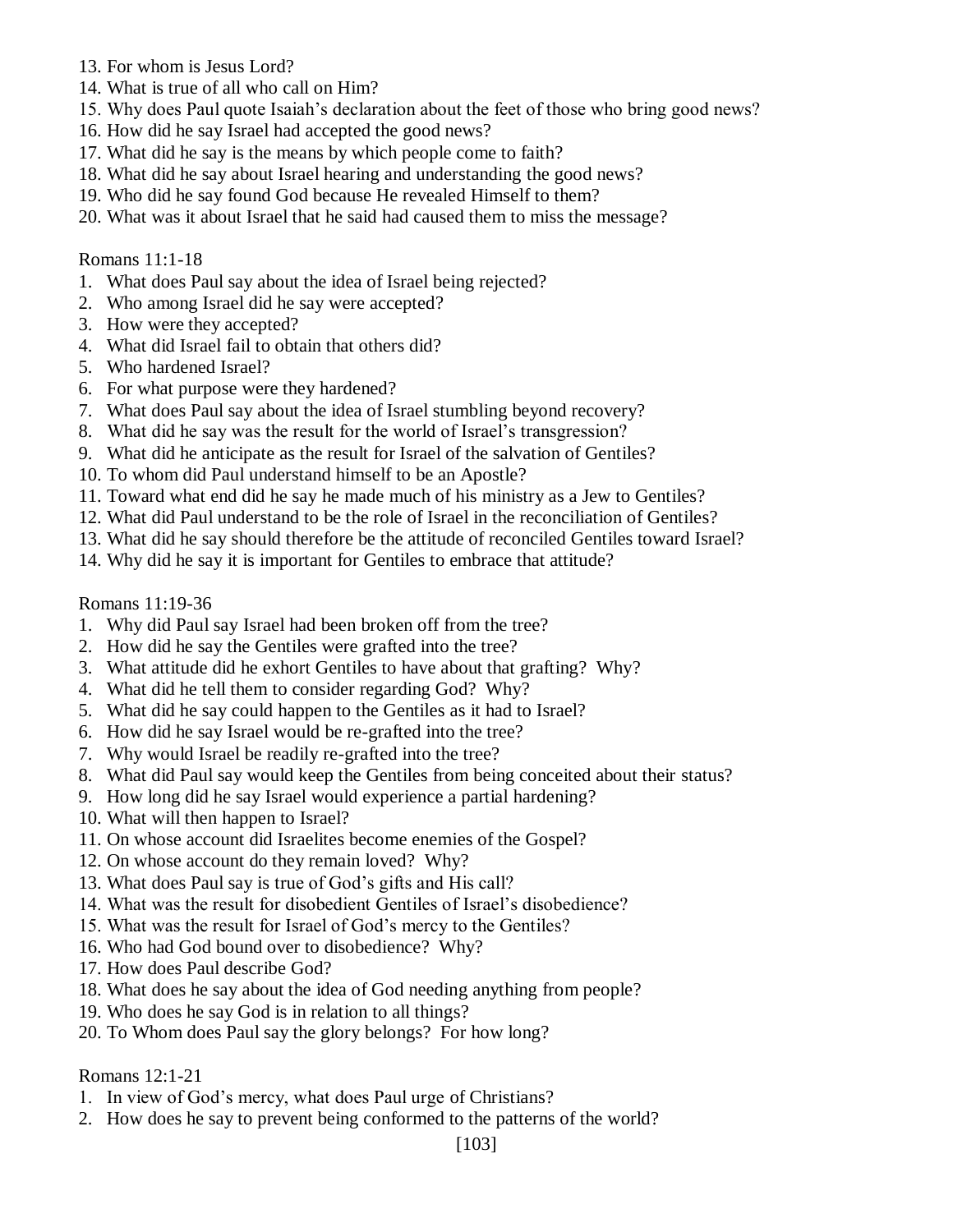- 3. What will happen as a result?
- 4. How does Paul describe the will of God?
- 5. What does he say is the standard by which to measure how we think of ourselves?
- 6. As members of the Body of Christ, to whom does Paul say we also belong?
- 7. What are the spiritual gifts listed in this passage?
- 8. How does Paul say each of them should be exercised by those who have them?
- 9. What are the commands in this passage regarding how we treat one another as Christians?
- 10. What are the commands in this passage regarding how we serve the Lord?
- 11. What are the commands in this passage regarding how we treat our enemies?
- 12. What are the commands in this passage regarding how we treat the lowliest?
- 13. What does Paul say is to be our attitude toward hope, affliction and prayer?
- 14. What does Paul say regarding revenge?
- 15. What does he say are the alternatives?
- 16. Why is it important to leave vengeance to the Lord?
- 17. How do we overcome evil?

## Romans 13:1-14

- 1. What does Paul say should be our attitude toward governing authorities?
- 2. Who does he say establishes governing authorities?
- 3. Against whom do we rebel if we rebel against governing authorities?
- 4. What does he say is the outcome for those who rebel against governing authority?
- 5. How does he say we can be free of any fear of one in authority?
- 6. What does he say is the God-ordained role of governing authority?
- 7. What does God-honoring authority bring to those who do good and those who do wrong?
- 8. Why is it therefore necessary to submit to authorities?
- 9. What does Paul say should be our attitude regarding indebtedness to authorities?
- 10. BONUS: What should be our attitude if the authorities are perpetrating and encouraging evil?
- 11. What does Paul say is the only appropriate debt to let remain outstanding? Why?
- 12. From what does Paul encourage Christians to awaken? Why?
- 13. What are we to put aside?
- 14. What are we to put on?
- 15. What behaviors are we to avoid?
- 16. With whom should we be continually clothed?
- 17. About what should we avoid thinking?

# Romans 14:1-23

- 1. What attitude does Paul tell Christians to have toward those whose faith is weak?
- 2. How does what Christians eat pertain to the comparison of weak to stronger faith?
- 3. What should be the attitudes toward one another of those with stronger and weaker faith?
- 4. Whose servants are we judging by looking down upon or condemning stronger or weaker faith?
- 5. Who is able to make believers stand regardless of the strength of their faith?
- 6. What motivation is most important for each Christian in deciding how to exercise freedom?
- 7. To Whom do all Christians belong regardless of those decisions?
- 8. What impact should that have on how Christians treat one another?
- 9. Why did Christ die and return to life?
- 10. Why should we therefore neither look down upon nor condemn another Christian?
- 11. By whom will every Christian be judged?
- 12. To Whom is every Christian accountable?
- 13. BONUS: How does that accountability motivate you? Why or why not?
- 14. Rather than judging, how should we treat one another regarding disputable matters?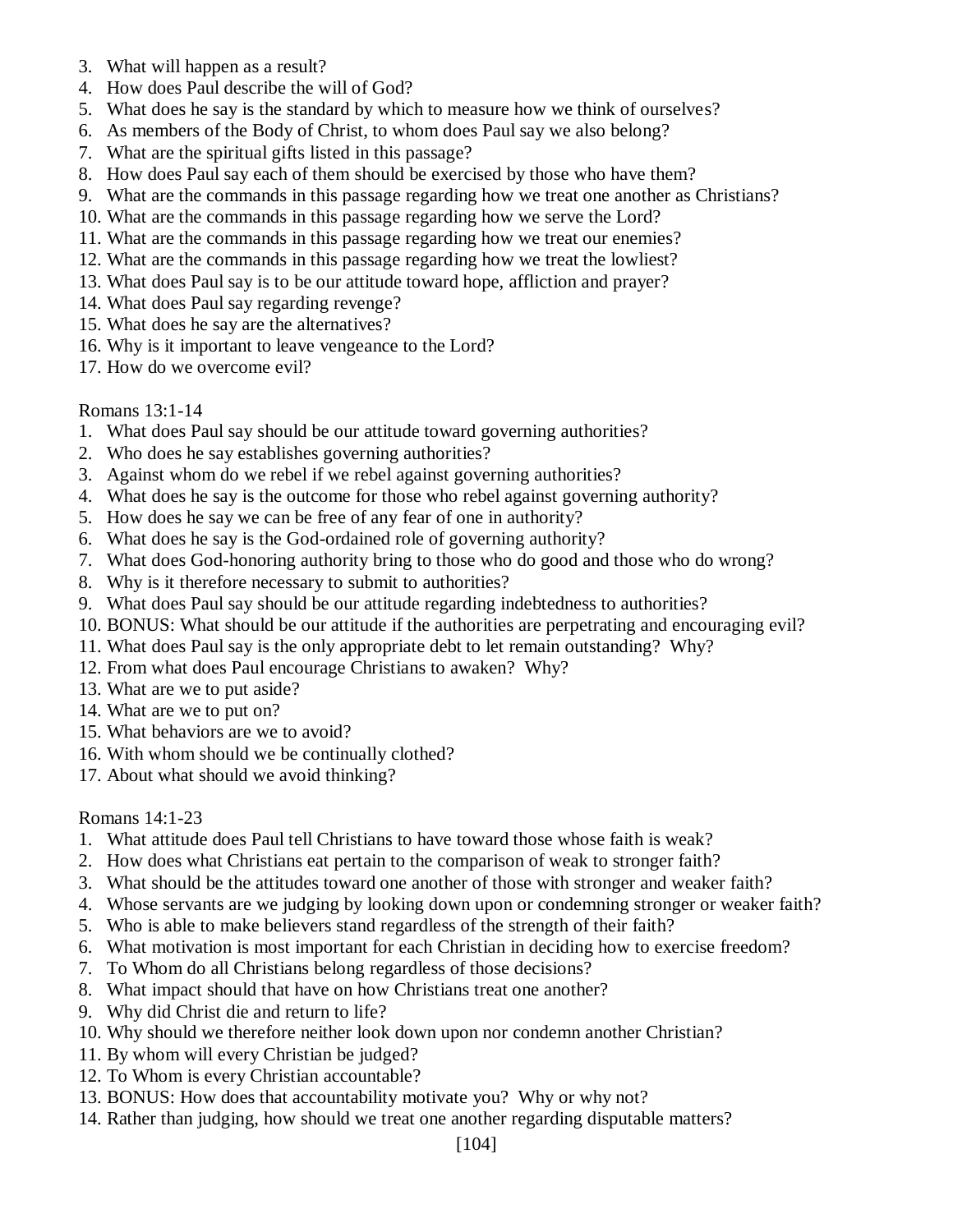- 15. What should be our motivation in deciding how best to exercise our freedom in Christ?
- 16. What does Paul say the kingdom of God is not about?
- 17. What does he say the kingdom of God is about?
- 18. Who is pleased when we make God's kingdom more important than our right to exercise freedom?
- 19. Toward what does Paul say we should make "every" effort?
- 20. Why and how should we pursue that effort?
- 21. What is more important than insisting on our right to exercise our freedoms?
- 22. What is the most important consideration in regard to exercising our freedoms?

#### Romans 15:1-13

- 1. How does Paul say those who are strong should relate to those who are weak?
- 2. To Whose example did he point as the model?
- 3. What did he say was the role of the Scriptures in the process?
- 4. What did he ask of God for his readers?
- 5. Toward what outcomes?
- 6. How and why did Paul say Christians should accept one another?
- 7. Toward what ends did Paul say Christ had become a servant of the Jews?
- 8. What did he say the patriarchs had written about how that would benefit Gentiles?
- 9. BONUS: How is it benefitting you?
- 10. How does Paul describe God?
- 11. With what does he ask God to fill his readers?
- 12. Toward what outcome does he make that request?
- 13. Who does he say will empower that outcome?
- 14. What does he say is their part in the process?
- 15. BONUS: What model prayers from this passage can we be praying for one another?

### Romans 15:14-33

- 1. Of what was Paul convinced regarding the Christians in Rome?
- 2. How did he describe the way he reminded them?
- 3. Why did he say he had reminded them?
- 4. Toward what ends did he say he had reminded them?
- 5. In Who and what did he say he gloried?
- 6. Beyond what did he say he would not venture to speak?
- 7. What did he say he had done from Jerusalem to Illyricum?
- 8. By Whose power did he say it had been done?
- 9. What did he say was always his ambition?
- 10. What did he say had often hindered him from visiting Rome?
- 11. How long had Paul wanted to visit the Christians in Rome?
- 12. When did he say he planned to visit?
- 13. What did he anticipate would happen during his visit?
- 14. What did he say he had to do first?
- 15. What was he delivering to Jerusalem? From whom, to whom and why?
- 16. In what spiritual condition did he anticipate visiting Rome?
- 17. Into what did he invite his readers by the Lord Jesus Christ and the love of the Spirit?
- 18. For what did he ask them to pray?

## Romans 16:1-27

- 1. Who did Paul commend to the church at Rome? Why?
- 2. BONUS: What does it mean to receive someone in the Lord in a way worthy of the saints?
- 3. What did Paul have to say about Priscilla and Aquila?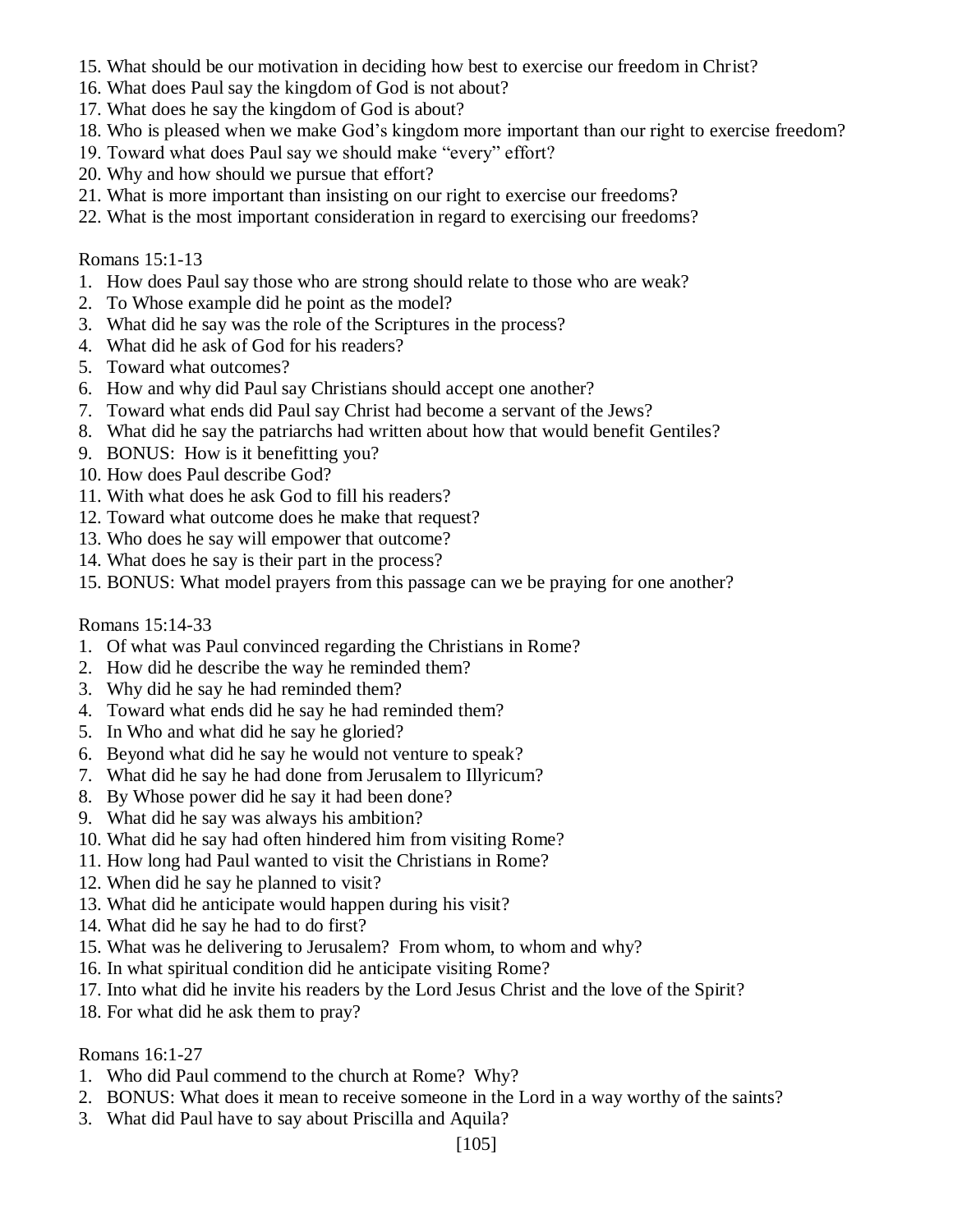- 4. Who did he say was meeting in their house?
- 5. How did he describe Epenetus?
- 6. Who did he remind them had worked very hard on their behalf?
- 7. How did he describe Andronicus and Junias?
- 8. What was his attitude toward Ampliatus?
- 9. How did he describe Urbanus, Stachys and Apelles?
- 10. Who did Paul describe as his relatives?
- 11. Whose households did Paul single out for greetings?
- 12. Who were the women he said worked very hard in the Lord?
- 13. How did he describe Rufus and his mother?
- 14. Who else did he single out for greetings?
- 15. BONUS: What is the significance of Paul singling out those to be greeted on his behalf?
- 16. How did he say they should greet one another?
- 17. Who did he say extended greetings to them?
- 18. Of whom did he tell them to beware and to avoid? Why?
- 19. Why was Paul full of joy over the church at Rome?
- 20. What did Paul say God would soon do?
- 21. Who else did Paul say sent their greetings to the saints in Rome?
- 22. Who identified himself as Paul's scribe?
- 23. Whose hospitality did Paul say the he and church in were enjoying, likely in Corinth?
- 24. How did he describe Erastus?
- 25. How did Paul describe the anticipated outcomes and the origins of the Gospel?
- 26. To Whom, through Whom did he say belongs the glory forever?

## **FIRST CORINTHIANS**

1 Corinthians 1:1-31

- 1. How does Paul describe himself as the author?
- 2. From whom else does he send greetings?
- 3. How does he describe the church in Corinth as the recipients?
- 4. What title does he give Jesus in just two verses in the salutation?
- 5. What does he desire for the church from God the Father and the Lord Jesus Christ?
- 6. For what does Paul say he is thankful in regard to the church at Corinth?
- 7. What did he say they had and would experience as those who are called by God?
- 8. What did he appeal of them in the Name of their Lord Jesus Christ?
- 9. What report about them had he heard from someone in Chloe's household?
- 10. About what were they divided and quarreling?
- 11. What did Paul offer as a counter argument?
- 12. What message did he say he preached that was of most importance?
- 13. How did he say those who were perishing and those being saved responded to that message?
- 14. How does that message compare to the wise and to the wisdom of this world?
- 15. What did the wise of the world miss that he foolishness of the message intended?
- 16. What did God do for those who believed the message?
- 17. Why was the message a stumbling block to Jews and foolishness to Gentiles?
- 18. What was the outcome of the message for those Jews and Gentiles who were called by God?
- 19. How does man's wisdom and strength stand up to God's foolishness and weakness?
- 20. What is the point of that comparison since God is neither foolish nor weak?
- 21. Of what did Paul remind them regarding who God called and why?
- 22. By Whom are we called and related to Christ Jesus?
- 23. What has He become for us?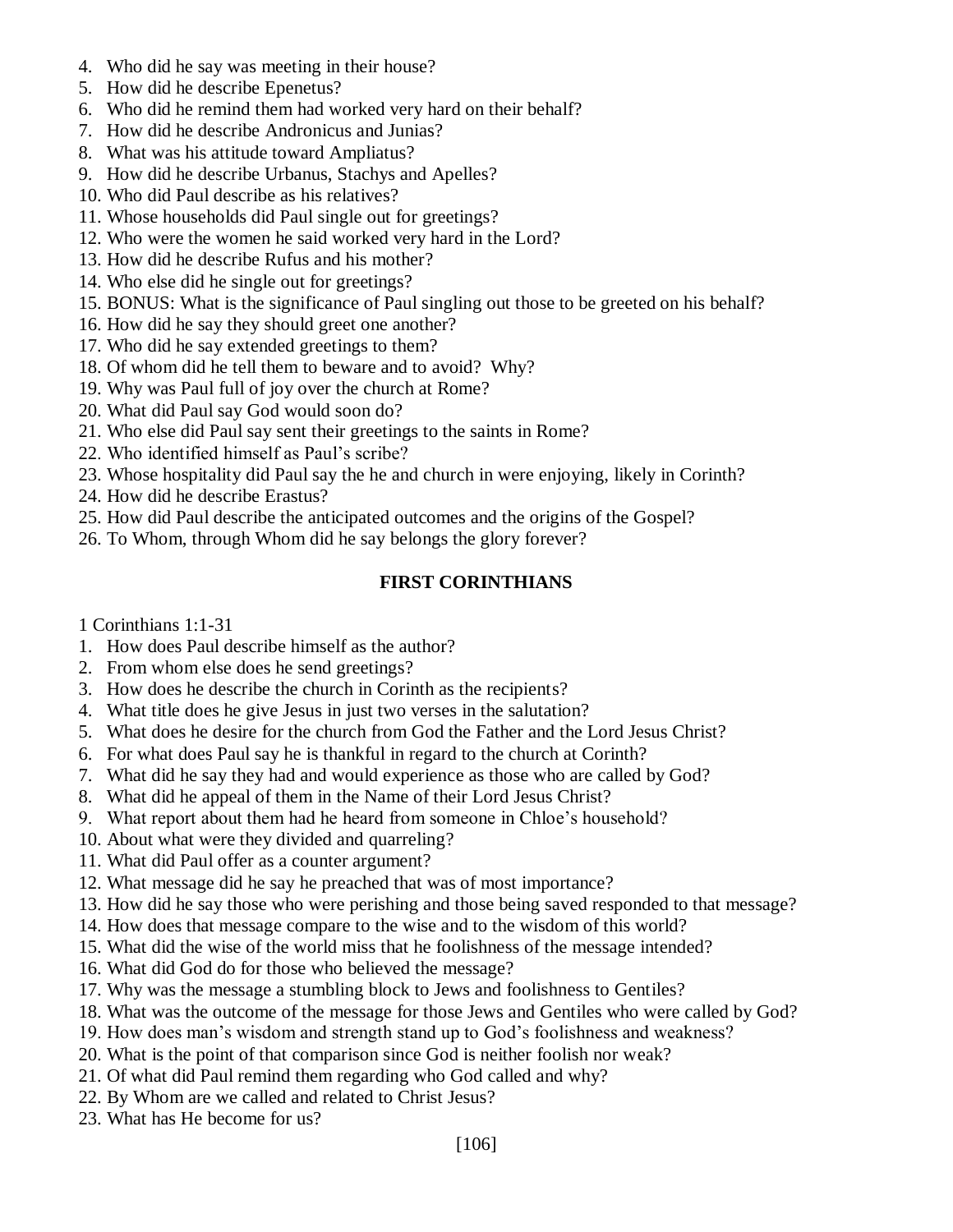## 24. Why therefore should our boast be in the Lord?

1 Corinthians 2:1-16

- 1. With what did Paul say he had not originally come when he preached to them?
- 2. What was his resolve while he was with them?
- 3. How did he describe his state of mind when he came to them?
- 4. How did he describe his preaching?
- 5. Of what was his preaching a demonstration? Why?
- 6. How did he describe the message he had among the mature?
- 7. How did he describe the wisdom of the age and the rulers of the age?
- 8. How did he describe the wisdom of his message?
- 9. How did he know the rulers of the age had missed the wisdom of his message?
- 10. Until then, what did he say people could know about what God had for those who love Him?
- 11. What did he say God had revealed?
- 12. How does Paul describe the Spirit of God?
- 13. For what purpose did he say he had received the Spirit of God?
- 14. How did he describe the words he spoke to them?
- 15. How did he describe the truth he was expressing?
- 16. Who did he say was not equipped to receive his message? Why?
- 17. What did he say is true of those who are spiritual?
- 18. What did he say about the notion of instructing the Lord?
- 19. Whose mind did he say had been revealed to him?

1 Corinthians 3:1-23

- 1. Why did Paul say he had given them teaching that was milk rather than solid food?
- 2. Why did he say they were still not ready for solid food?
- 3. What did he say were the symptoms of their immaturity?
- 4. Of what did he remind them regarding his ministry and that of Apollos?
- 5. Who and what is important regarding the ministries of any men?
- 6. Whose responsibility is the growth of whatever is planted and watered?
- 7. What metaphor did Paul use to describe them?
- 8. What did he say he had done by the grace of God given to him?
- 9. Who did he say is the foundation?
- 10. How did he say we should build on that foundation?
- 11. How will the quality of our work be revealed?
- 12. What will be the outcome of our work being evaluated?
- 13. What did he say was true of them as God's temple?
- 14. What did he say would happen to anyone attempting to destroy God's temple?
- 15. What did he say anyone should do who thinks himself wise by worldly standards? Why?
- 16. How does the wisdom of the world measure up in God's sight?
- 17. What does God know about the thoughts of the worldly wise?
- 18. Why therefore should there be no boasting about men?
- 19. What did he say was theirs because they were of Christ?

1 Corinthians 4:1-21

- 1. How did Paul say that he and his colleagues should be regarded?
- 2. With what did he say they had been entrusted?
- 3. What did he say was therefore required of them?
- 4. To Whom did he consider himself accountable for that trust?
- 5. To whom did he not consider himself accountable?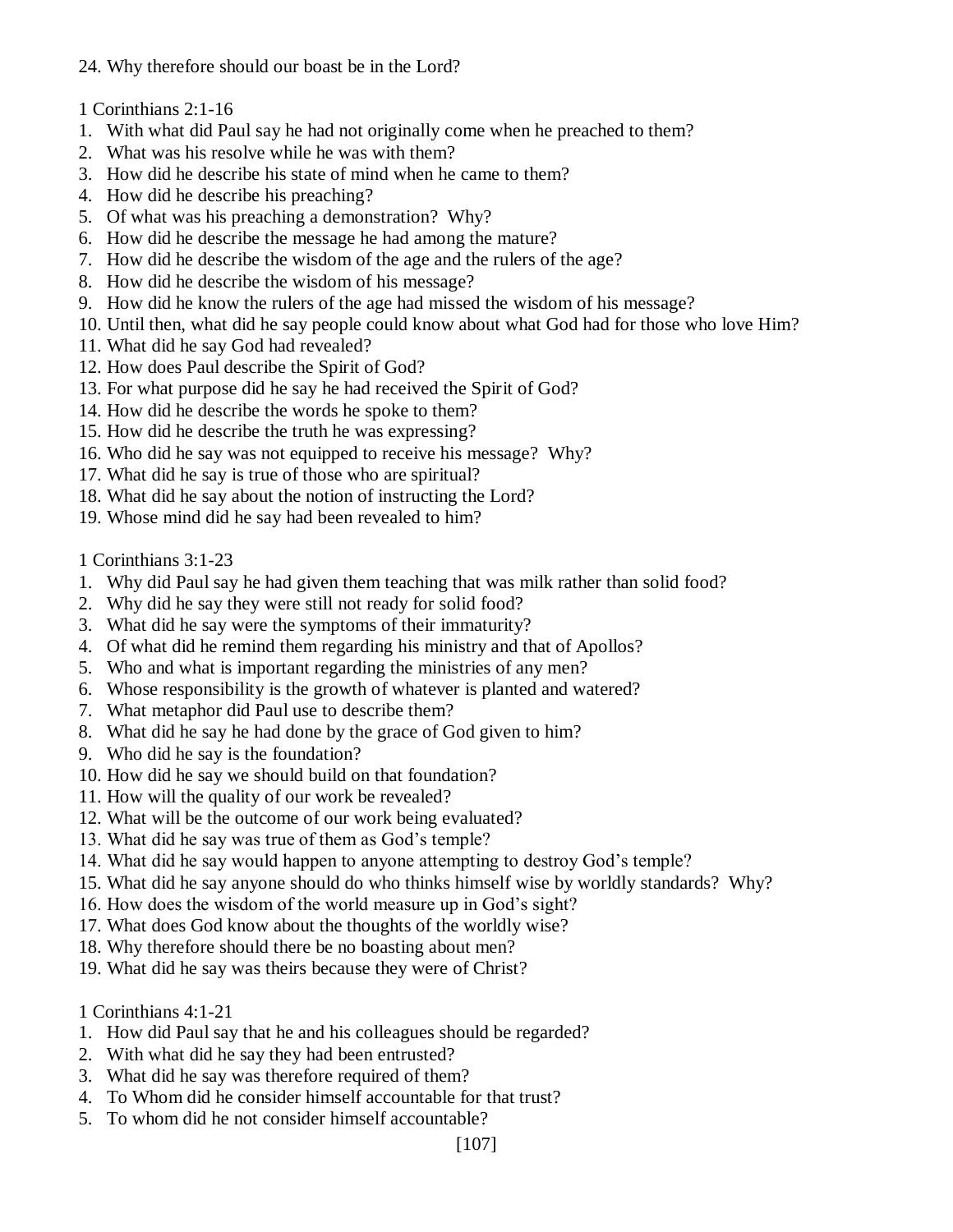- 6. How did he describe the state of his conscience versus his innocence?
- 7. Why did he say not to judge anything before the appointed time?
- 8. When did he say was the appointed time?
- 9. What will happen at that time?
- 10. Why did Paul say he had applied these things to himself and Apollos?
- 11. What did he want them to learn as a result?
- 12. What tongue-in-cheek comparison did Paul make regarding the Corinthian Church? Why?
- 13. How did he describe conditions for him and his colleagues?
- 14. How did he say he and his colleagues responded to being cursed, persecuted and slandered?
- 15. What did he say they had become up until that time?
- 16. Why did he say he was writing them as he did?
- 17. How did he describe his relationship to them?
- 18. Who did Paul urge them to imitate?
- 19. Who was he sending to them and why?
- 20. With what did Paul say his way of life always agreed?
- 21. Into what error did Paul say some of the Corinthians had fallen?
- 22. What did Paul say he would do to address that error?
- 23. How did he tell them about the kingdom of God?
- 24. About what did he ask their preference?

#### 1 Corinthians 5:1-13

- 1. What report did Paul say he had heard about the Corinthian Church?
- 2. What did he say was their inappropriate response to that which was reported?
- 3. What did he say would have been an appropriate response?
- 4. What did Paul say he had done regarding the man who was the subject of the report?
- 5. What did he say they should do with the man?
- 6. When did he say it should be done?
- 7. Why did he say it should be done?
- 8. Why did Paul say their boasting was not good?
- 9. BONUS: About what were they boasting?
- 10. Why did he say they should rid themselves of even the smallest amount of old yeast?
- 11. How did he say they should have been celebrating the sacrifice of Christ as their Passover?
- 12. How does he compare old yeast to the bread without yeast?
- 13. With whom did he tell them not to associate or even share a meal?
- 14. Who did he say would judge those outside the Church?
- 15. Who is tasked with judging those inside the Church?
- 16. How did he say that judgment was to be administered to the subject of what had been reported?

## 1 Corinthians 6:1-20

- 1. Why does Paul deem it illogical for believers to go to the ungodly to judge their disputes?
- 2. Who did he say they should appoint for that purpose?
- 3. What did he say he was attempting to get them to realize?
- 4. What did he say demonstrated their complete defeat in regard to settling disputes?
- 5. What did he say would be better than such defeat?
- 6. Who did he say would not inherit the kingdom of God?
- 7. How did he say they had been rescued from not inheriting the kingdom of God?
- 8. What criteria did Paul use to decide whether to participate in that which is permissible?
- 9. For what are our bodies not meant?
- 10. For what are our bodies meant?
- 11. What will God do for us by His power that He also did for Jesus?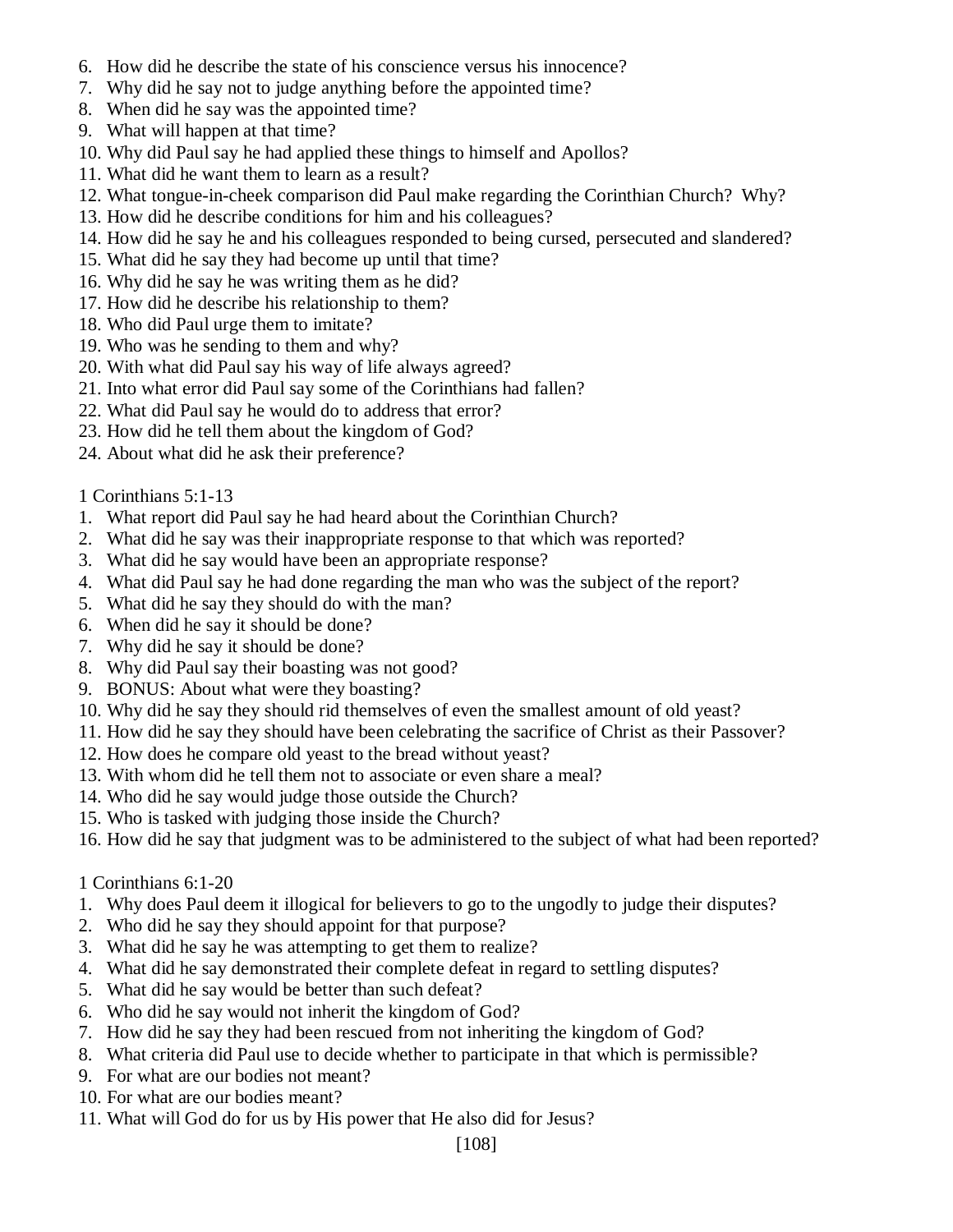- 12. With Whom are our bodies united?
- 13. Why is uniting them with a prostitute so inconceivable to Paul?
- 14. What is true of anyone who is united with the Lord?
- 15. From what are we to flee? Why?
- 16. What does Paul describe our bodies?
- 17. What does he say is true of our bodies?
- 18. What should we therefore do with our bodies?

#### 1 Corinthians 7:1-19

- 1. What does Paul say it is good for a man not to do?
- 2. What does he say are the duties of the spouses in a marriage? Why?
- 3. What does he say are the conditions in which they are allowed to deprive each other of those duties?
- 4. Why does he say they should resume those duties when they are able?
- 5. What did Paul wish for all men? What did he say made that unrealistic?
- 6. What did he say was good for the unmarried and widows?
- 7. Who among the unmarried and widows did he say should get married? Why?
- 8. What did Paul say about separation and divorce?
- 9. What did he tell believers regarding unbelieving spouses who were willing to live with them?
- 10. What is true for unbelievers and their children when they remain with their believing spouses?
- 11. What is the obligation of believers should their unbelieving spouses decide to leave? Why?
- 12. What status did Paul say believers should retain?
- 13. What does he say is more important than whatever status in which a person is found?

#### 1 Corinthians 7:20-40

- 1. What did Paul mean by exhorting Christians to remain in the situation in which they were called?
- 2. What were his instructions to slaves?
- 3. What did he say was true of those who were slaves when called?
- 4. What did he say was true of those who were free when they were called?
- 5. Why did he say that nobody should enslave themselves to men?
- 6. What were the circumstances that precipitated his advice to these Christians?
- 7. What did he advise the married and the unmarried?
- 8. What did he advise those who mourned, happy, buying and using the things of this world?
- 9. What did he say about the present form of this world?
- 10. How did he compare married to unmarried men and married to unmarried women?
- 11. What did he say was his purpose in making the comparison?
- 12. What did he say about whoever wanted to marry?
- 13. What did he say about any man who was able and resolved to not marry?
- 14. How long did he say a wife is bound to her husband?
- 15. What criterion did he say a widow should use in finding a husband?
- 16. What did he consider an even better alternative for a widow? Why?

#### 1 Corinthians 8:1-13

- 1. What topic does Paul say he is now going to address?
- 2. What does he say we all possess?
- 3. What does he say puffs up?
- 4. What does he say builds up?
- 5. What is true of the person who loves God?
- 6. How does he compare idols to God?
- 7. Who does he say is the One God and how does he describe Him?
- 8. Who does he say is the One Lord and how does he describe Him?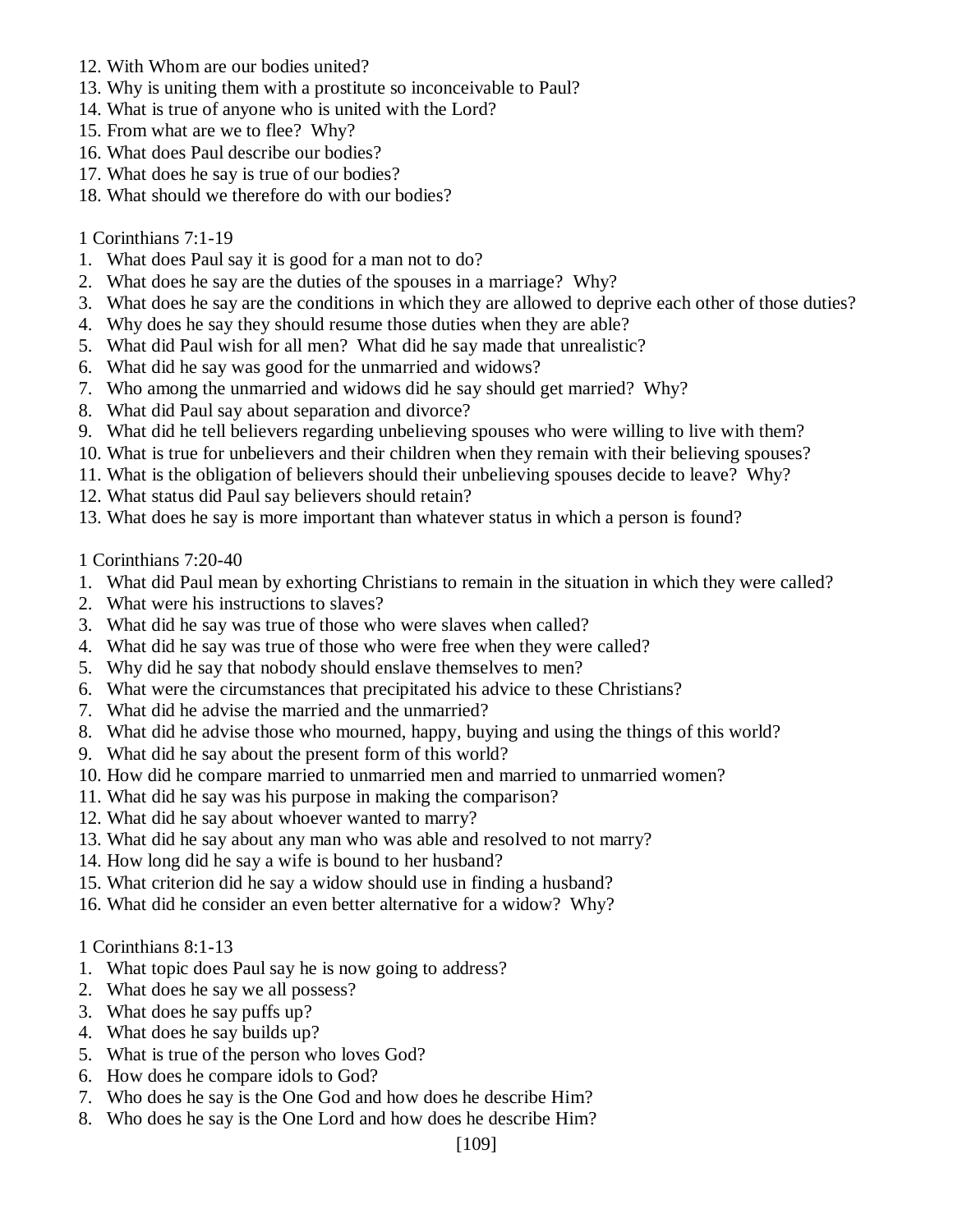- 9. What does he say is true of those whose consciences are weak?
- 10. How did he say eating meat sacrificed to idols violated weak consciences?
- 11. What did he say eating such meat had to do with nearness to God?
- 12. What caution did he give Christians who were free to eat such meat?
- 13. Why did he give them such a caution?
- 14. BONUS: How can our exercise of freedom in Christ be a sin against a weaker Christian?
- 15. Who did Paul say we sin against when we wound the conscience of a weaker Christian?
- 16. How did he say he prevented wounding those who were not free to eat what he did?
- 17. BONUS: What are you willing to do to keep from wounding another's conscience?

### 1 Corinthians 9:1-27

- 1. What rhetorical questions did Paul ask his readers?
- 2. How did he describe the seal of his apostleship?
- 3. What did he say was his defense against those who sat in judgment on him?
- 4. How did he compare the rights of other apostles to those of Barnabas and himself?
- 5. What argument does Paul make for not muzzling the ox while it is treading out grain?
- 6. What was the point of the argument?
- 7. What rights did he say should be as true for him as for others who availed themselves of the same?
- 8. Why did he say he had intentionally not exercised those rights?
- 9. What rights did he say the Lord commanded for those who preach the Gospel?
- 10. Why did he say he had not used those rights?
- 11. How does Paul describe how he was compelled to preach the Gospel?
- 12. What did he say was his reward?
- 13. To what extent did Paul say he went in order to win as many as possible with the Gospel?
- 14. For what purpose did he say he would become all things to all men?
- 15. Why did he say he did what he did for the sake of the Gospel?
- 16. What was his point in telling readers to run in such a way as to get the prize?
- 17. How did he compare the rewards of those who train for temporal gains versus eternal gains?
- 18. What did he say was the goal of his strict exercise of self-control regarding his body?

### 1 Corinthians 10:1-18

- 1. Of what did Paul not want his readers to be ignorant?
- 2. What did he want them to know about their forefathers (and ours)?
- 3. What spiritual food and drink did he say had nourished them in the wilderness?
- 4. What resulted from their failure to appreciate God's sustaining them in the wilderness?
- 5. What are the examples of Israel's rebellion in the wilderness?
- 6. Why did Paul say he had written those examples?
- 7. On whom did he say the fulfillment of the ages had come?
- 8. What caution does he give about how we think about ourselves?
- 9. What did Paul write about the nature of temptation?
- 10. What did he say God would not allow regarding temptation?
- 11. What did he say God provides whenever we are tempted?
- 12. From what common temptation does he say we should therefore flee?
- 13. What rhetorical questions does he ask in order to highlight that necessity to flee?
- 14. What does our participation in communion reveal about us?
- 15. Whose examples are we to consider when contemplation that participation?

### 1 Corinthians 10:19-33

- 1. What significance does Paul give to idols and sacrifices to idols?
- 2. In what does he tell his readers not to participate?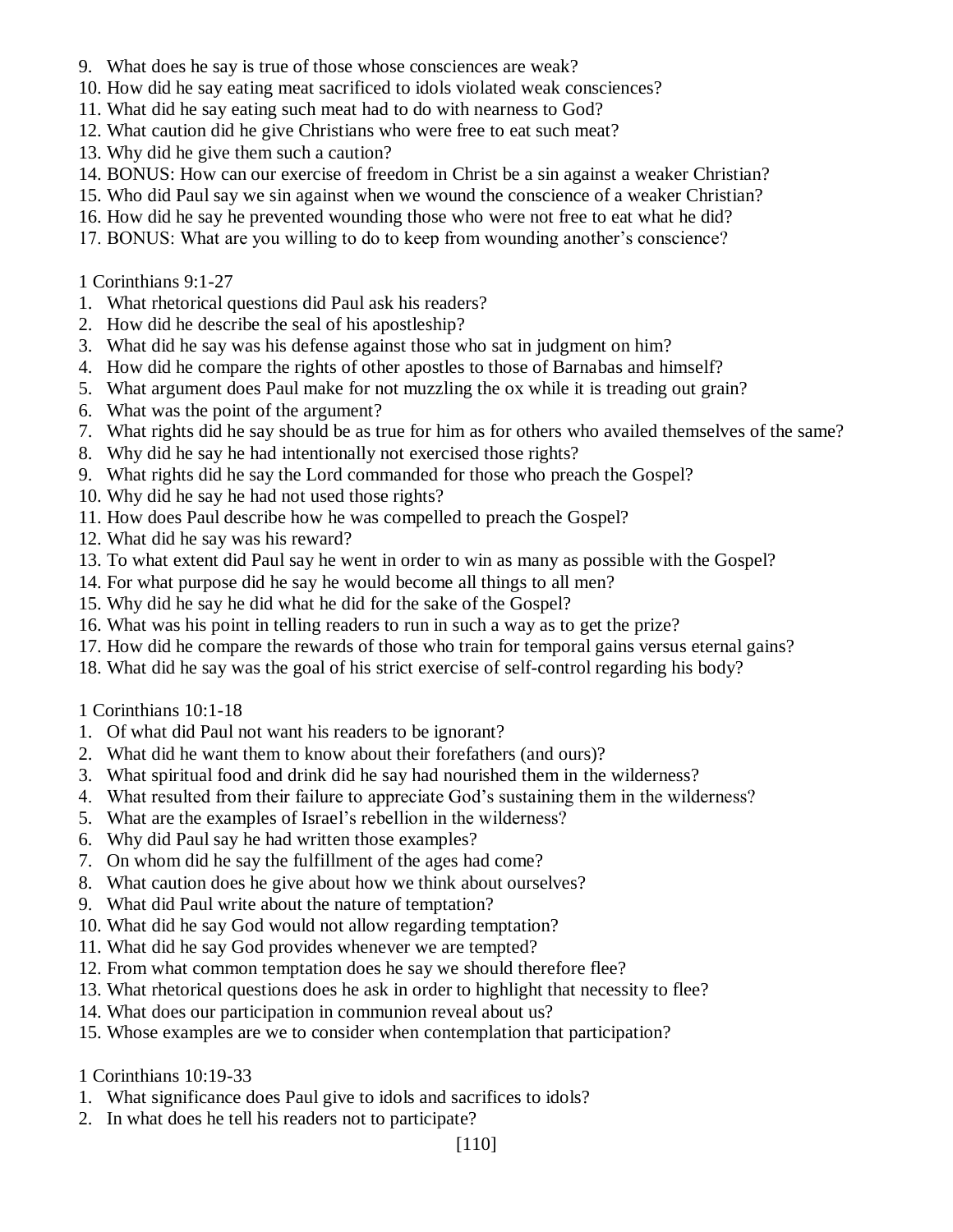- 3. Why does he forbid that participation?
- 4. What does he say is not necessarily true of everything that is permissible?
- 5. What criterion does he give for deciding permissibility?
- 6. What does he instruct about what meat to eat from the market?
- 7. What is his rationale for that instruction?
- 8. What was his instruction about what to eat when hosted by an unbeliever?
- 9. What criterion does he give for declining what is served?
- 10. What did he say should be the motivation for declining what is served?
- 11. What does he say should not be the motivation for declining what is served?
- 12. What did he say should be the goal of everything we do?
- 13. What did he say we should always avoid doing?
- 14. What did he say he sought and we should seek for everyone? Why?

#### 1 Corinthians 11:1-16

- 1. What was the example in preceding verses that Paul said his readers should follow?
- 2. Whose example did he say he followed?
- 3. For what did he praise the believers in Corinth?
- 4. Who did Paul say is the head of every man?
- 5. Who did he say was the head of every woman?
- 6. Who did he say was the head of Christ?
- 7. BONUS: What did he mean by "head"?
- 8. What are the implications of God's headship regarding Christ to men's headship regarding women?
- 9. How might such headship be demonstrated in worship?
- 10. What would constitute "coverings"?
- 11. What does Paul teach about the interdependence of women and men?
- 12. From Whom did he say everything comes?
- 13. What is the point of Paul comparing the hair lengths of men and women?
- 14. What was the issue he was addressing in this passage?
- 15. What was his answer to any who may have wanted to be contentious about the issue?

#### 1 Corinthians 11:17-34

- 1. How did Paul characterize the meetings of the Corinthian church?
- 2. What had he heard about them?
- 3. What did he say would be shown by the differences among them?
- 4. What did he say was demonstrated by the way they participated in the Lord's Supper?
- 5. How were they dishonoring one another by how they participated?
- 6. What did Paul say he had received from the Lord Jesus regarding how to participate?
- 7. What did he say we are proclaiming when we participate?
- 8. What are we doing if we participate in an unworthy manner?
- 9. How did he say to prevent participating in an unworthy manner?
- 10. What would cause people to bring judgment on themselves when participating?
- 11. BONUS: What does it mean to recognize the body of the Lord when participating?
- 12. What did he say was happening among them as a result of not recognizing the body of the Lord?
- 13. What did he say would prevent what was happening to them?
- 14. What did he say was the necessity of what was happening to them?
- 15. What attitude toward each other did he say should characterize their meetings? Why?

### 1 Corinthians 12:1-31

- 1. About what did Paul not want his readers to be ignorant?
- 2. Of what does he remind them regarding their former lives as pagans?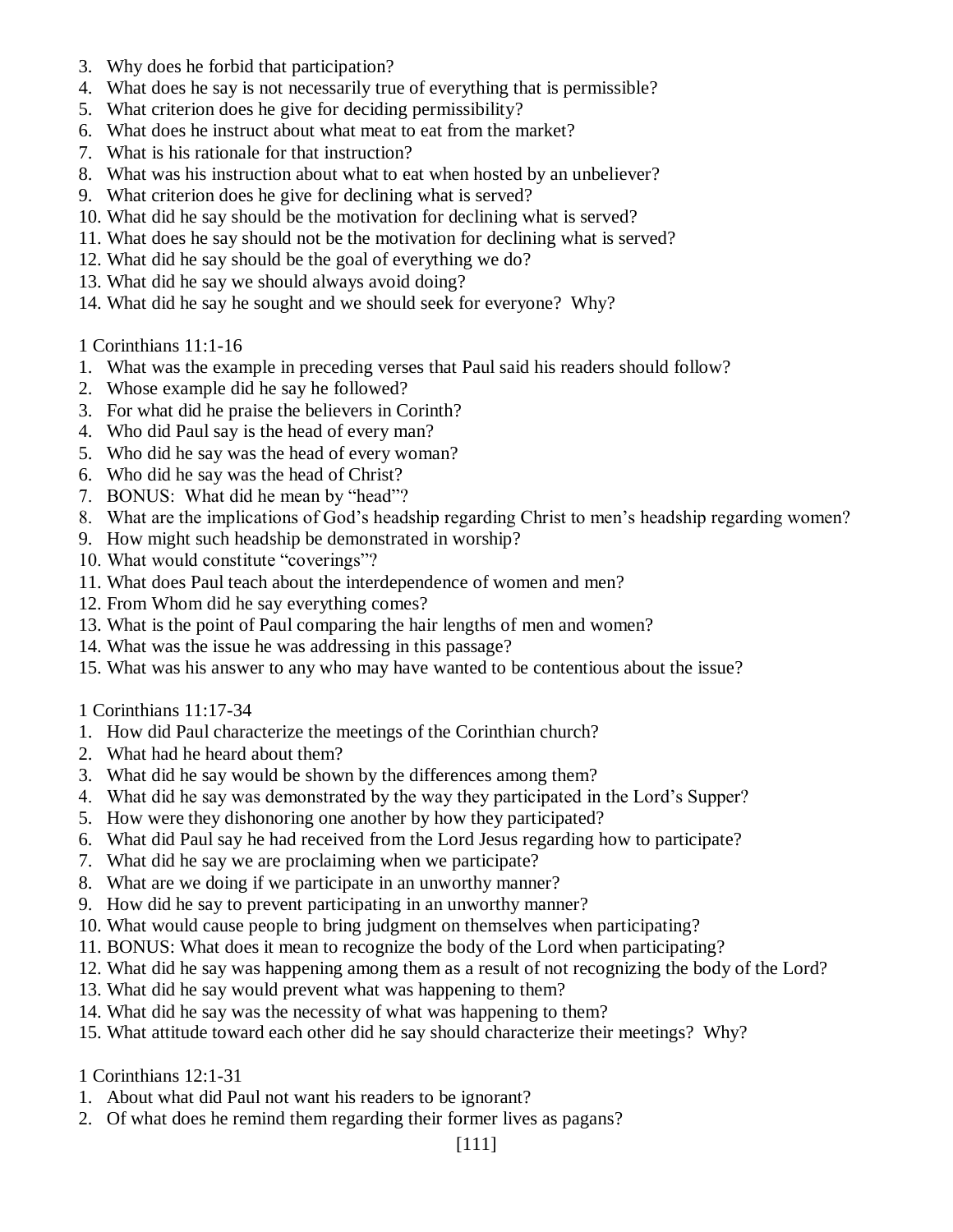- 3. Of what does he remind them regarding the ministry of the Holy Spirit in their lives?
- 4. What remains constant in the diversity of gifts, service and workings?
- 5. To whom is the Spirit given?
- 6. Toward what end is the Spirit given?
- 7. What are some different gifts pointed out by Paul?
- 8. What was his point in highlighting the diversity of those gifts?
- 9. Who gives the gifts and determines their distribution?
- 10. Of what is the one Body of Christ comprised?
- 11. Who baptized believers into the Body of Christ?
- 12. What do all members of the Body of Christ have in common?
- 13. What does Paul say about considering any part of the Body as exclusive from others?
- 14. What does Paul say about considering any part of the Body as independent of others?
- 15. Who has combined the members of the Body of Christ; for what purpose?
- 16. How did he say the parts of the Body should treat one another?
- 17. Who are those parts?
- 18. Of what does Paul remind them regarding those who God first appointed in the church?
- 19. What does Paul tell all his readers to desire beyond what God had appointed for just a few?
- 20. How did he describe the way that he was getting ready to show them?
- 1 Corinthians 13:1-13
- 1. How does Paul compare tongues, prophecy, knowledge, faith, and generosity to love?
- 2. How does he compare even voluntary martyrdom to love?
- 3. What does he say are the characteristics of the love about which he writes?
- 4. When does he say such love fails?
- 5. What does he say about the permanency of prophecies, tongues and knowledge?
- 6. What is their comparison to perfection?
- 7. What did he say will happen to them when perfection comes?
- 8. BONUS: What is that time of perfection?
- 9. How did he describe his former childishness?
- 10. What did he say he did when he became a man?
- 11. What was he comparing between now and when perfection comes?
- 12. What gifts of God's grace does he say will outlast all others?
- 13. Which of those gifts does he describe as the greatest?
- 14. BONUS: Describe your exercising of that gift which is given to all Christians?

1 Corinthians 14:1-20

- 1. What way does Paul tell his readers to follow?
- 2. What does he say to eagerly desire?
- 3. Why does he give the gift of prophecy priority over tongues?
- 4. What is the point of the comparison?
- 5. What is a person doing who is speaking in some unknown tongue?
- 6. What is a person doing who prophecies?
- 7. Which did Paul say he preferred for them? Why?
- 8. What is Paul's argument for the inferiority of speaking in an unknown tongue at church?
- 9. Why would it be unedifying for those who do not understand?
- 10. In what gifts does he encourage them to excel?
- 11. Why did he say that an unknown tongue must be interpreted for the listeners?
- 12. What does he say is being unfruitful for those who are praying in a tongue?
- 13. What are people praying in a tongue doing for themselves, but not for others?
- 14. What did Paul say he would rather do in church than speak in tongues?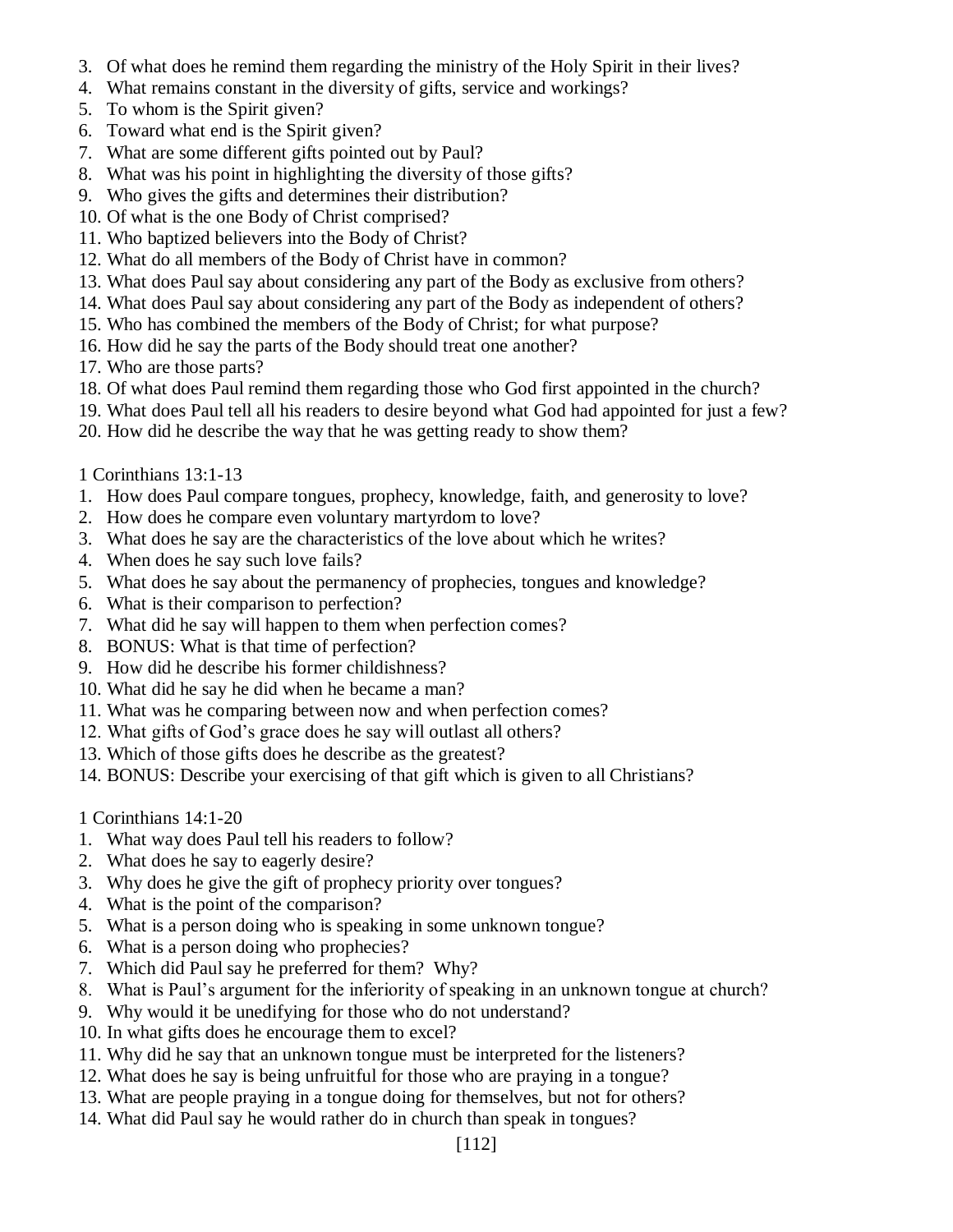- 15. Considering his comparison so far, why would he prefer that to speaking in tongues?
- 16. What did he exhort his readers to stop doing?
- 17. What did he exhort them to start doing?
- 18. What does that juxtaposition have to do with his comparison of tongues to prophecy?

### 1 Corinthians 14:21-40

- 1. What prophet did Paul quote? Why?
- 2. To whom did he say tongues were a sign?
- 3. For whom did he say prophecy is intended?
- 4. BONUS: What is the "prophecy" about which he is writing?
- 5. How did he say unbelievers would react to a church full of folks speaking in tongues?
- 6. How did he say unbelievers would react to a church full of folks prophesying in their language?
- 7. What did he say is the ultimate purpose of everything done in a worship service?
- 8. How did Paul regulate the speaking of tongues in church?
- 9. What did he tell tongues speakers to do if there was no interpreter in church?
- 10. How did Paul regulate prophets speaking in church? Why?
- 11. BONUS: Who were these "prophets" about which Paul wrote?
- 12. To whom are the spirits of prophets subject to control?
- 13. What is it about God that makes that important?
- 14. BONUS: What was the "speaking" that Paul forbade of women in the church?
- 15. Where did he say women should do such speaking? Why?
- 16. What criterion did Paul give for determining whether someone was a prophet or spiritually gifted?
- 17. How did he say to relate to anyone who did not meet that criterion?
- 18. What did Paul tell his readers to be eager to do?
- 19. What did he tell them to not forbid?
- 20. How did he tell them everything should be done?

### 1 Corinthians 15:29-58

- 1. What were the Corinthians doing that was a waste of time apart from the resurrection?
- 2. What were he and other Apostles doing that would likewise be a waste of time?
- 3. What did he say is the outcome of bad company?
- 4. What did he tell them to do and not to do?
- 5. How did he categorize questions about how and with what bodies people would be resurrected?
- 6. How does Paul explain the difference between what is sown and what is produced?
- 7. What does that have to do with the resurrection of the dead?
- 8. How did he compare earthly to heavenly bodies?
- 9. How did he describe our bodies as they have been sown here on earth?
- 10. How did he describe them once they are raised?
- 11. What kind of body can we anticipate as surely as we have experienced our natural body?
- 12. What did Paul say was the difference between the first and last Adam?
- 13. Who is the last Adam?
- 14. From where did He come?
- 15. When will we bear His likeness?
- 16. Which nature, earthly or spiritual, can inherit the Kingdom of God?
- 17. When are we transformed into the nature that can inherit the Kingdom of God?
- 18. At that moment, what will be swallowed up in victory?
- 19. Who and through Whom are we given that victory?
- 20. How should we stand in the meantime?
- 21. Why should we always be fully engaged in the work of the Lord?
- 22. BONUS: What is the work of the Lord; how are you fully engaged?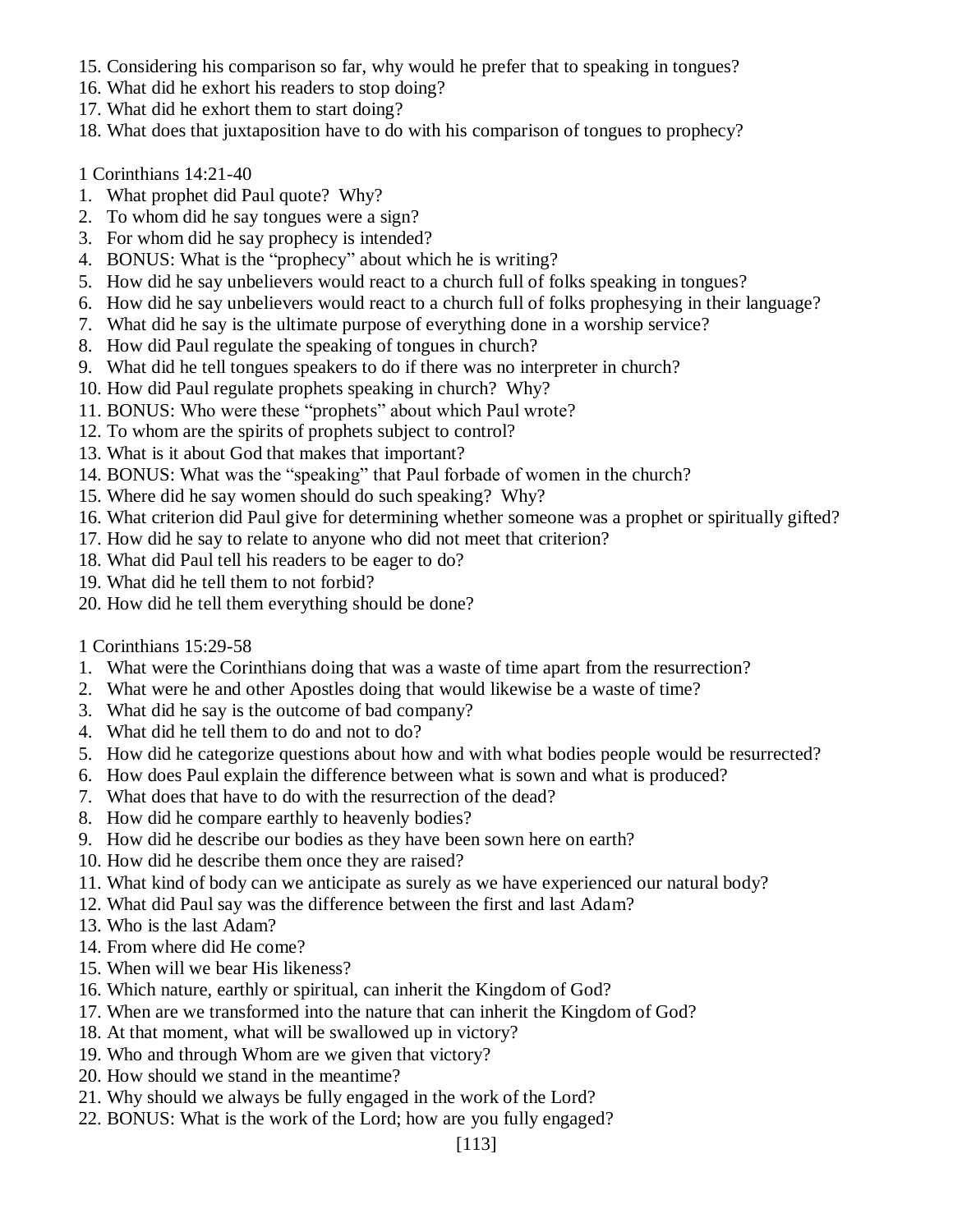1 Corinthians 16:1-24

- 1. How did Paul tell them to accumulate the collection for God's people?
- 2. What was his plan for getting that collection to Jerusalem?
- 3. When did he say he would come to visit them?
- 4. Why did he say he would stay in Ephesus until then?
- 5. How did he describe his ministry in Ephesus?
- 6. How did he tell them to receive Timothy? Why?
- 7. What did he tell them about Apollos?
- 8. What five imperatives did he pack into verses 13-14?
- 9. To what had the household of Stephanas devoted themselves?
- 10. To whom did Paul urge his readers to submit?
- 11. Why was he gladdened by the arrival of Stephanas, Fortunatus and Achaicus?
- 12. What did he say such men deserved?
- 13. Who did Paul say sent greetings to the Church in Corinth?
- 14. What did he desire for anyone who did not love the Lord?
- 15. What did he desire of the Lord?
- 16. What did he desire for his readers?
- 17. What did he extend to his readers?

## **SECOND CORINTHIANS**

- 2 Corinthians 1:1-24
- 1. To whom did Paul write this epistle?
- 2. What did he desire for them?
- 3. Through whom did he say that desire would be fulfilled?
- 4. How does he describe God the Father?
- 5. For what was he praising God?
- 6. What did he say he experienced that resulted in his ability to comfort others?
- 7. What did he say produced in them patient endurance of suffering?
- 8. Why did he have such sure hope for them?
- 9. How did he describe the hardships he and his companions suffered in Asia?
- 10. What was the outcome of those hardships?
- 11. What were the bases for his confidence that God would deliver them from deadly perils?
- 12. How did he say people would react?
- 13. To what did he say he and his companions consciences testified?
- 14. What did he say was the standard for how they conducted themselves with the Corinthians?
- 15. What was Paul's hope for them in the day of the Lord Jesus?
- 16. What did he say he had hoped in regard to visiting them?
- 17. What did he say about how he made his plans?
- 18. What did he say was not true of his message to them?
- 19. What did he say was always true of his message to them in Christ?
- 20. What is true in Christ of every promise God has made?
- 21. Who did he say speaks the AMEN to those promises?
- 22. Through Whom is the AMEN spoken?
- 23. To Whose glory is the AMEN spoken?
- 24. Can you say AMEN?
- 25. Who does Paul say makes us stand firm in Christ?
- 26. Who anoints and seals us as His own?
- 27. For what purpose did he say the Holy Spirit is put in our hearts?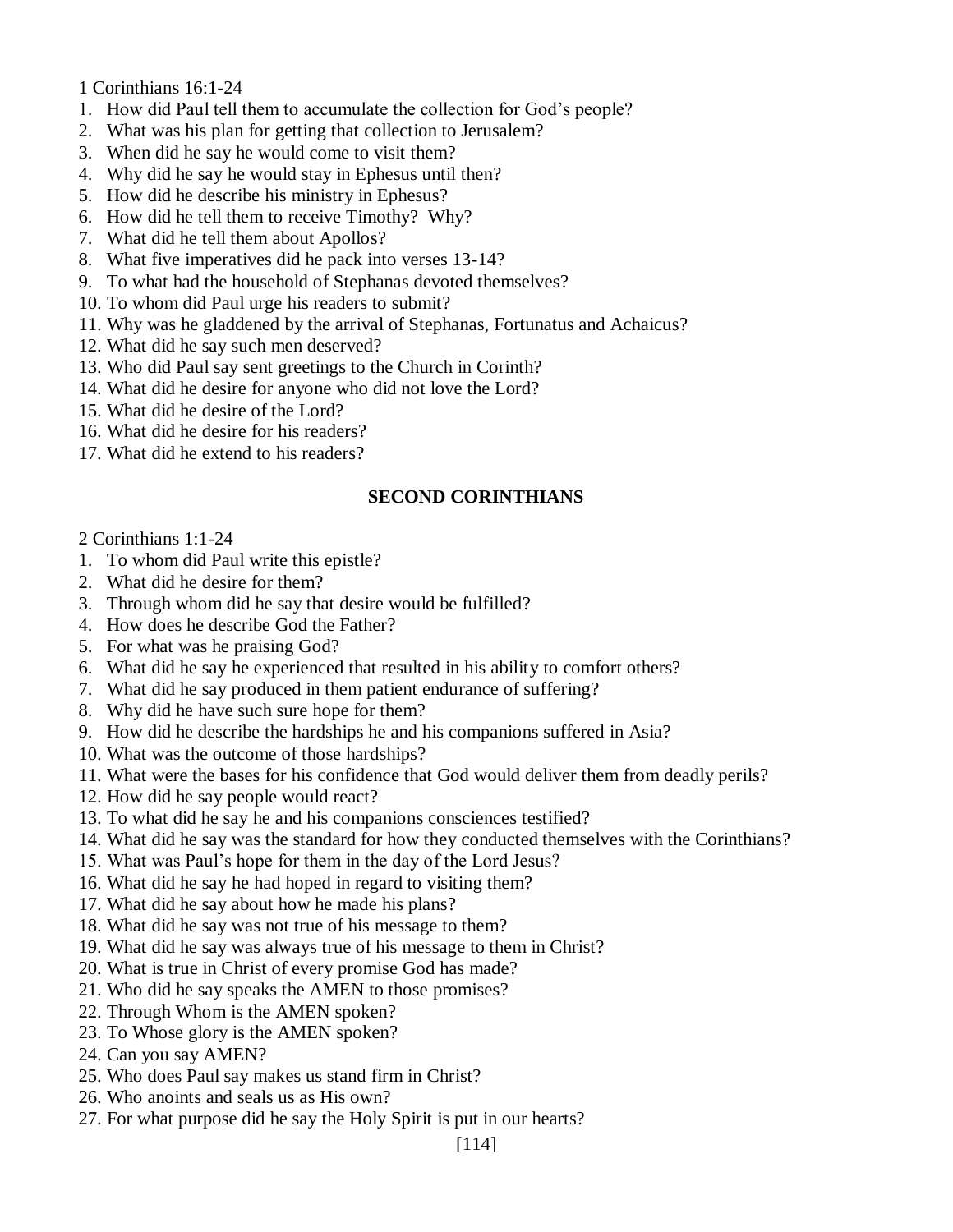- 28. Why did Paul say he had not visited them?
- 29. How did he describe his work with them?
- 2 Corinthians 2:1-17
- 1. What had Paul say he made up his mind not to do?
- 2. What was the basis of his decision?
- 3. Why did he say he had previously written to the Corinthians as he did?
- 4. In what state of mind had he written?
- 5. What did he say he had wanted to communicate about his attitude toward them?
- 6. What did he say about the one who had caused grief to him and the Corinthians?
- 7. What did he say about how they had disciplined that person?
- 8. How did he say they should treat that person so that he would not be overcome with sorrow?
- 9. What did he urge the Corinthians to do for that person?
- 10. Why did he say he had exhorted them to discipline him in the first place?
- 11. What did he say about forgiving the person?
- 12. Why did he say that forgiveness was essential?
- 13. Why did Paul have no peace of mind in Troas even though his ministry was prospering?
- 14. To where did he travel as a result?
- 15. For what did he thank God regarding who He led him and his companions?
- 16. To whom did he say he and his companions were an aroma of life?
- 16. To whom did he say he and his companions were an aroma of life?
- 17. To whom did he say he and his companions were an aroma of death?
- 18. To Whom did he say they were the aroma of Christ wherever they were?
- 19. How did he say they did not handle the word of God?
- 20. How did he say they did handle the word of God?

## 2 Corinthians 3:1-18

- 1. What rhetorical question did Paul pose to the Corinthians?
- 2. How did he say they were themselves the answers to those questions?
- 3. Of what were they living demonstrations?
- 4. From where did Paul say he and his ministry partners got their confidence?
- 5. To what ministry did he say they had been made competent?
- 6. How did Paul compare the ministry of the letter to that of the Spirit?
- 7. How did he compare the ministry that brings death to the ministry of the Spirit?
- 8. How did he compare the ministry that condemns to that which brings righteousness?
- 9. How did Paul compare the ministry that is fading away to the one that lasts?
- 10. BONUS: How would you compare the ministry of old covenant to that of the new?
- 11. To what did Paul credit his boldness?
- 12. Why did he say the Israelites had been unable to understand?
- 13. What needed to be removed in order for them to understand?
- 14. What did Paul say is the only way it can be removed?
- 15. What did he say happens whenever anyone turns to the Lord?
- 16. How did he identify the Lord in this context?
- 17. What did he say is true wherever the Spirit is at work?
- 18. Who did he say reflects the Lord's glory?
- 19. What did he say is happening to those who reflect the Lord's glory?
- 20. Who did he say is making it happen?

### 2 Corinthians 4:1-18

1. Why did Paul say that he and his companions did not lose heart in ministry?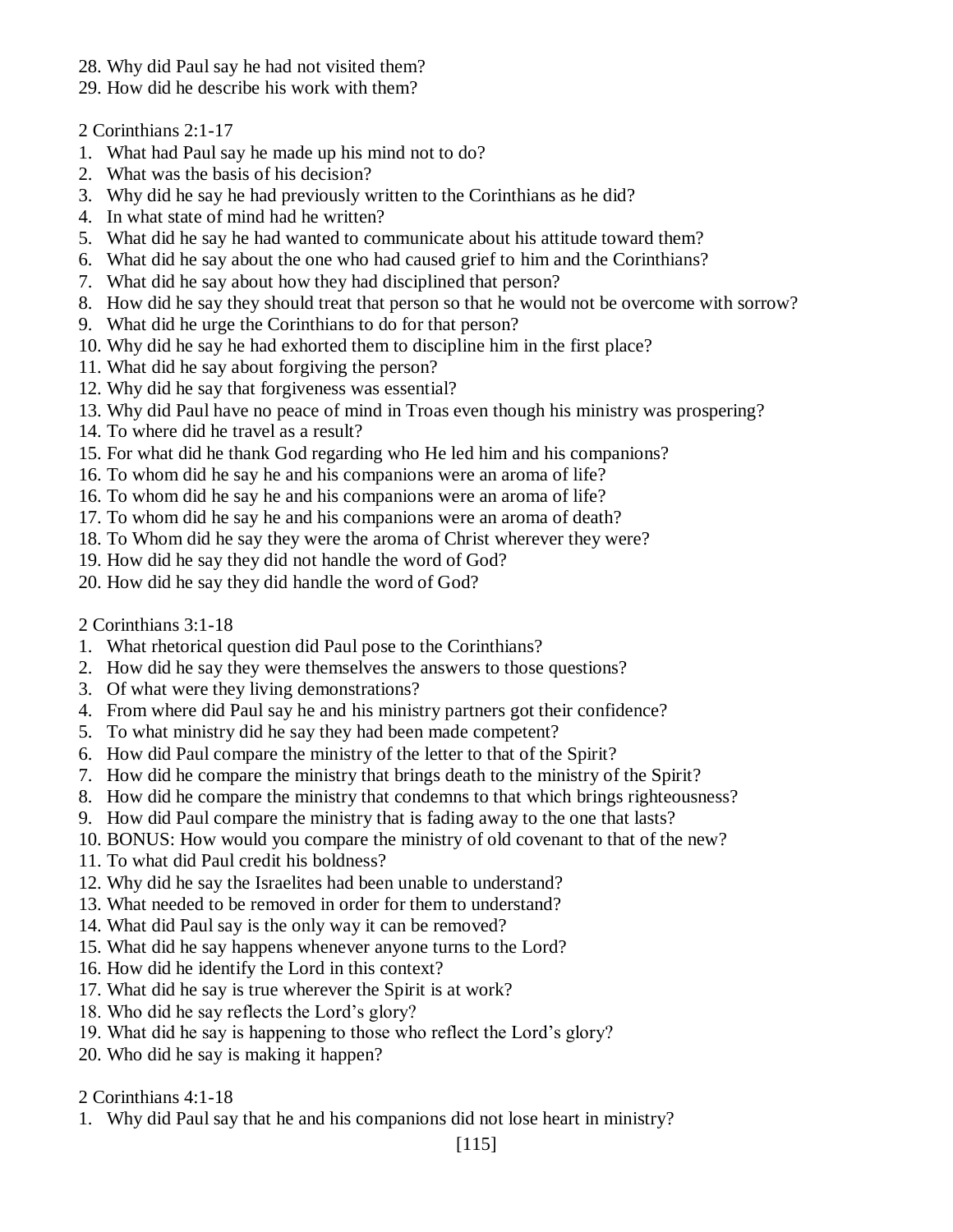- 2. What did he say they had rather renounced?
- 3. How did he say they set forth the truth? Why?
- 4. To whom did he say the Gospel was veiled beyond their understanding?
- 5. Who did he say was blinding those to whom the Gospel was veiled?
- 6. How did he describe the Gospel?
- 7. Of Whom did he say Christ was the image?
- 8. Who did he say he and his companions preached?
- 9. How did he identify Christ in their preaching?
- 10. What did they communicate about themselves?
- 11. What did he say had shined in their hearts?
- 12. Who did he say made it shine?
- 13. Why did he say such treasure had been deposited in jars of clay?
- 14. What did he say was the ultimate purpose of their trials, even death at work in them?
- 15. What did he say they believed about He Who rose the Lord Jesus from death?
- 16. For whose benefit did he say they proclaimed the Gospel?
- 17. What did he say would result from grace reaching more and more people?
- 18. BONUS: Why does Paul repeat that he and his companions do not lose heart?
- 19. How does he compare outward wasting away to inward renewal?
- 20. What does he say their troubles were achieving?
- 21. On what therefore does he say they focused? Why?

2 Corinthians 5:1-21

- 1. What did Paul anticipate happening when the earthly tents in which we live are destroyed?
- 2. What did he say he longed for in the meantime?
- 3. Why did he say he groaned and was burdened while in his earthly body?
- 4. Who did he say made us for that purpose?
- 5. How are we guaranteed that such purpose will be fulfilled?
- 6. Of what did Paul say he and his companions were always confident?
- 7. What did he say was their goal whatever the status of their bodies?
- 8. Why did he say that was their goal?
- 9. Why did he say they tried to persuade men of their message?
- 10. What did he say he hoped was plain to his readers?
- 11. To whom was he trying to supply them with an answer?
- 12. What did Paul say compelled him and his companions?
- 13. Of what was he convinced regarding the death of Christ?
- 14. What did he say was the purpose of Christ's death and resurrection?
- 15. BONUS: How would you describe your embrace of that purpose in your own life?
- 16. How did Paul say he and his companions no longer viewed anyone as they had previously?
- 17. What did he say was true of anyone who is in Christ?
- 18. Who did he say made it true? How?
- 19. Who did he say gave them the ministry of reconciliation?
- 20. How did he describe the ministry of reconciliation?
- 21. Who did he say was appealing to his readers through him and his companions?
- 22. What did he implore them to do? Why?
- 2 Corinthians 6:1-18
- 1. What did Paul urge his readers not to do? Why?
- 2. Toward what did Paul convey a sense of urgency?
- 3. Why did Paul say he never put stumbling blocks in anyone's path?
- 4. In what ways did he say he and his companions had commended themselves to the Corinthians?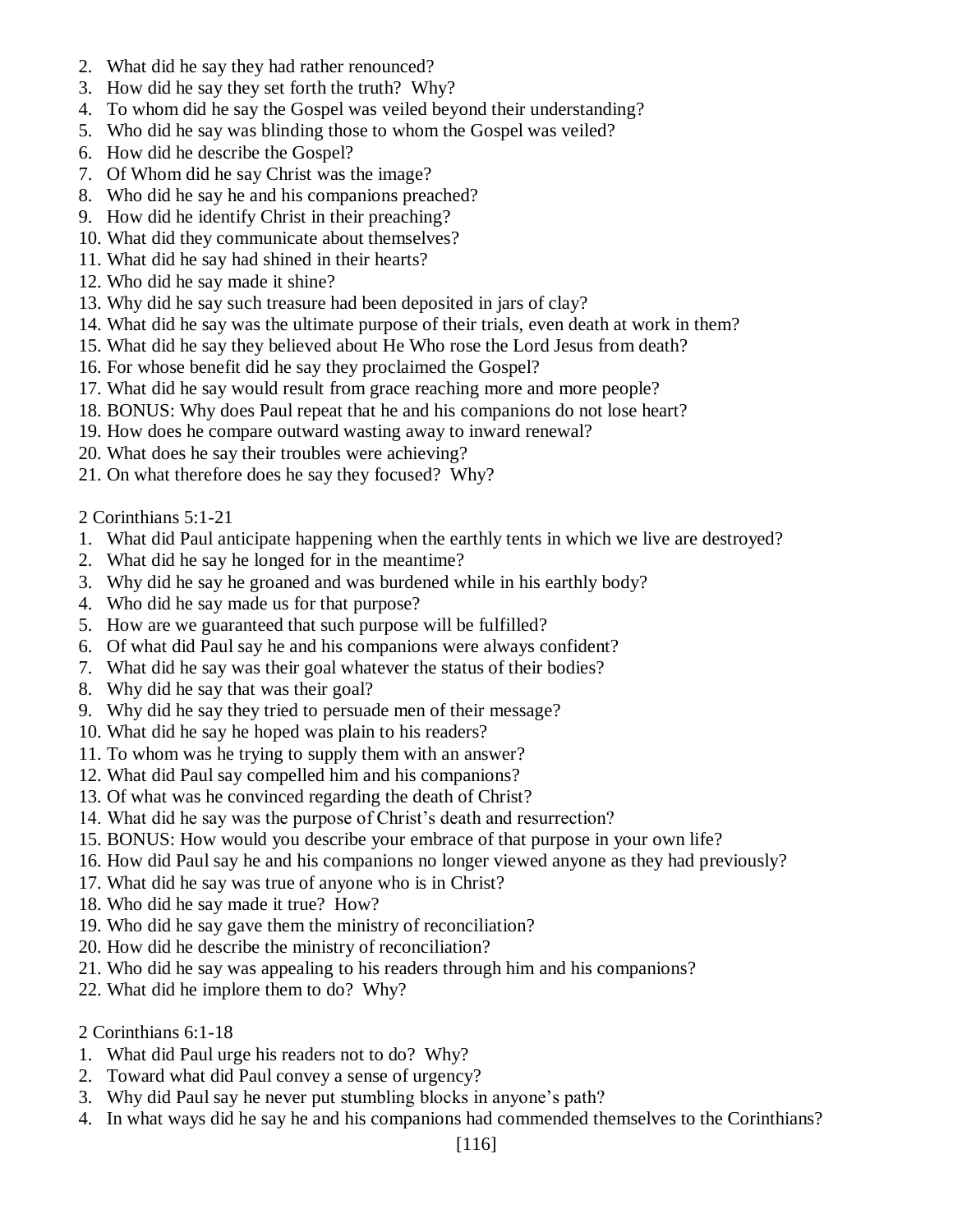- 5. How did he say they had spoken to them?
- 6. What did he say about their hearts and their affections toward them?
- 7. How did he say he felt treated by the Corinthians?
- 8. What did he request from them?
- 9. With whom did he tell them to not be yoked together? Why?
- 10. As temples of the living God, how did he say God was relating to them?
- 11. What did he say should therefore characterize their relationship with unbelievers?

#### 2 Corinthians 7:1-16

- 1. What did Paul tell the Corinthians to do out of reverence for God?
- 2. BONUS: How would you describe your own progress at doing the same?
- 3. Where did Paul ask them to make room for him and his companions? Why?
- 4. What did he say he and his companions would be willing to do with the Corinthians? Why?
- 5. How did Paul say he felt about them? Why?
- 6. What did Paul say he experienced when he came to Macedonia?
- 7. How did he say God comforted him and his companions?
- 8. Why did Paul say he did not regret his previous letter to them even though it caused sorrow?
- 9. To what did that sorrow lead the Corinthians for which he was happy?
- 10. What is the difference between the outcomes of godly sorrow and worldly sorrow?
- 11. What did godly sorrow produce in the Corinthians?
- 12. What did that prove about them?
- 13. How was that encouraging to Paul and his companions?
- 14. What did Paul say was in addition especially encouraging to him and his companions?
- 15. About whom and to whom had Paul boasted?
- 16. How had his boasting proved true?
- 17. What caused Titus to have great affection toward the Corinthians?
- 18. What had Paul glad regarding the Corinthians?

#### 2 Corinthians 8;1-24

- 1. What did Paul want the Corinthians to know about the churches in Macedonia?
- 2. What did he say motivated the generosity of the Macedonian churches?
- 3. How did he describe their generosity?
- 4. What did he say was their first commitment when deciding what to give?
- 5. Who did Paul and his companion urge to come alongside the Corinthians?
- 6. In what did he say the Corinthians excelled?
- 7. In what did he exhort them to also excel?
- 8. Toward what end did he want them to so excel?
- 9. Of what did he remind them regarding the grace of our Lord Jesus Christ?
- 10. What advice did Paul give the Corinthians regarding the completion of what they had begun?
- 11. What did he tell them about the acceptability of gifts?
- 12. What guidelines did Paul give them about deciding how much to give?
- 13. For what did Paul thank God regarding Titus?
- 14. Who did Paul say he and his companions were sending to Corinth?
- 15. How did he describe those they were sending?
- 16. For what purpose were they being sent?
- 17. What was being administered by Paul and his companions?
- 18. What did they want to show by their administration?
- 19. Toward what were they taking great measures by the way they administrated?
- 20. What did Paul want the Corinthians to show those he sent to them? Why?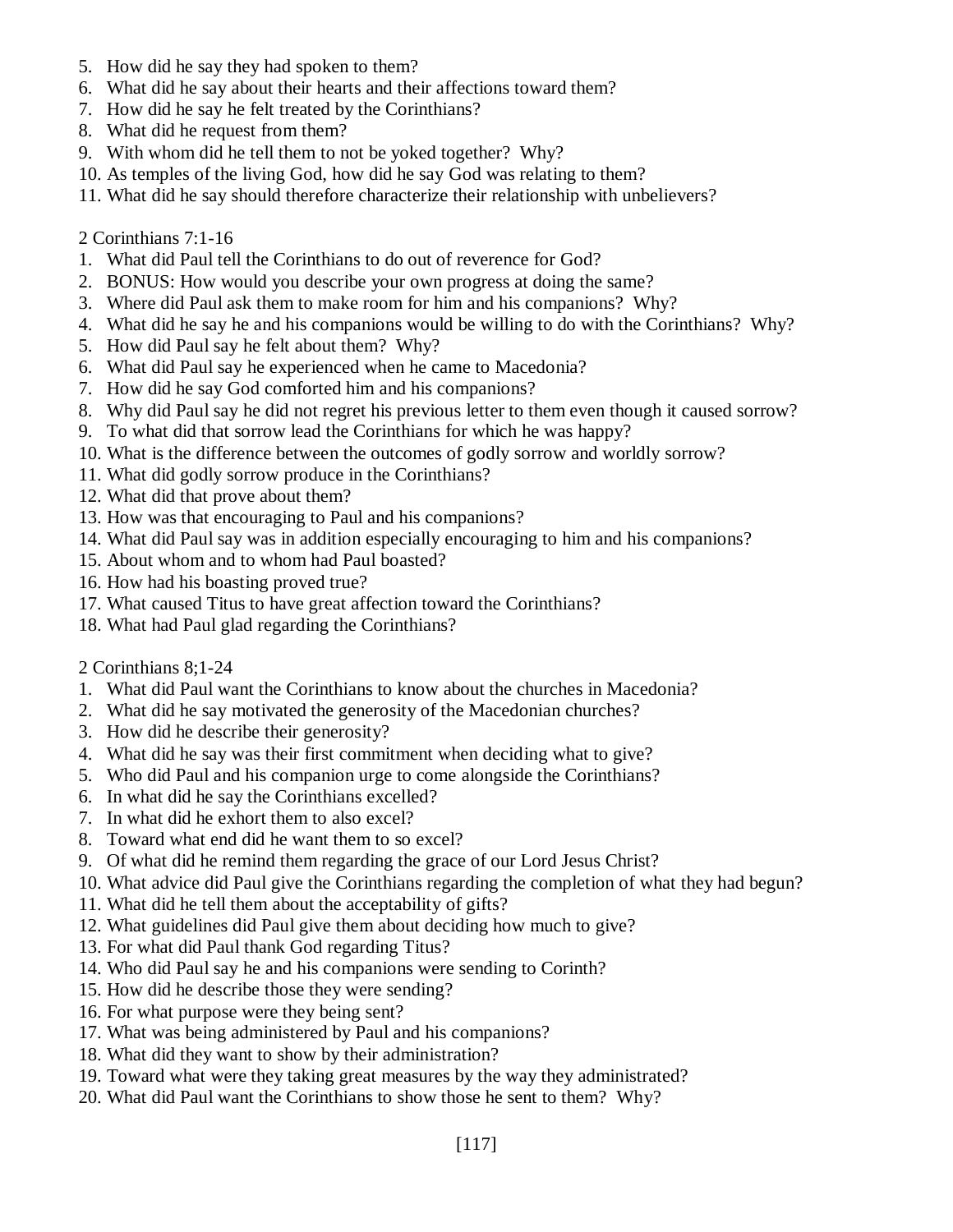### 2 Corinthians 9:1-15

- 1. Why did Paul tell the Corinthian there was no need to write them about their giving?
- 2. To whom and why had he been boasting about them?
- 3. Why was he sending the brothers to them ahead of his arrival?
- 4. For what were they to help the Corinthians finish their arrangements?
- 5. What did Paul tell them about sowing and reaping?
- 6. What criteria does Paul give them for each person deciding what to give?
- 7. Why is that important?
- 8. What is the outcome of the grace Paul says God is able to abound to them?
- 9. Why was he so convinced of that outcome?
- 10. By Whom and what did Paul say they would be supplied?
- 11. What did he say would be the result through him and his companions?
- 12. What did he say their service was producing in addition to supplying the needs of the saints?
- 13. BONUS: How would you describe the obedience that accompanies your faith?
- 14. How did Paul say the recipients of their generosity would be praying for them? Why?
- 15. For what did Paul thank God?
- 2 Corinthians 10:1-18
- 1. What was Paul's appeal to the Corinthians?
- 2. What motivated that appeal?
- 3. What had some charged him of that he intended to answer?
- 4. What was the war he said he was waging?
- 5. How and with what did he say he was waging that war?
- 6. What did he say the weapons he used would accomplish?
- 7. What did he say he did with every thought?
- 8. What did he say he would punish? When?
- 9. At what did he say they were looking that was a mistake?
- 10. What did he say they should consider?
- 11. Toward what ends did he say the Lord had given him authority?
- 12. What inconsistency of which he was accused was he trying to correct?
- 13. What unwise measures and comparisons did he say others were making among themselves?
- 14. To what did Paul say he and his companions would confine their boasting?
- 15. What did he say he and his companions hoped for them?
- 16. What did he anticipate to be the outcome of that hope fulfilled?
- 17. About what did he say he and his companions did not want to boast?
- 18. What did he say was the appropriate boast?
- 19. Whose commendation did he say demonstrates God's approval?

## 2 Corinthians 11:1-15

- 1. What did Paul hope the Corinthians would put up with from him?
- 2. What kind of jealousy did he have for them?
- 3. To Whom and as whom had he presented them?
- 4. What did he fear regarding that relationship?
- 5. Toward Whom did he not want them to lose their sincere and pure devotion?
- 6. How and by whom did he day they were being led away from that devotion?
- 7. How did he compare himself to those who were leading them astray?
- 8. How was Paul supported when he ministered in Corinth?
- 9. What was his reason for not taking support from them?
- 10. What was the purpose of his boast regarding how he was supported?
- 11. How did he describe those who were trying to make themselves equal to him and the Apostles?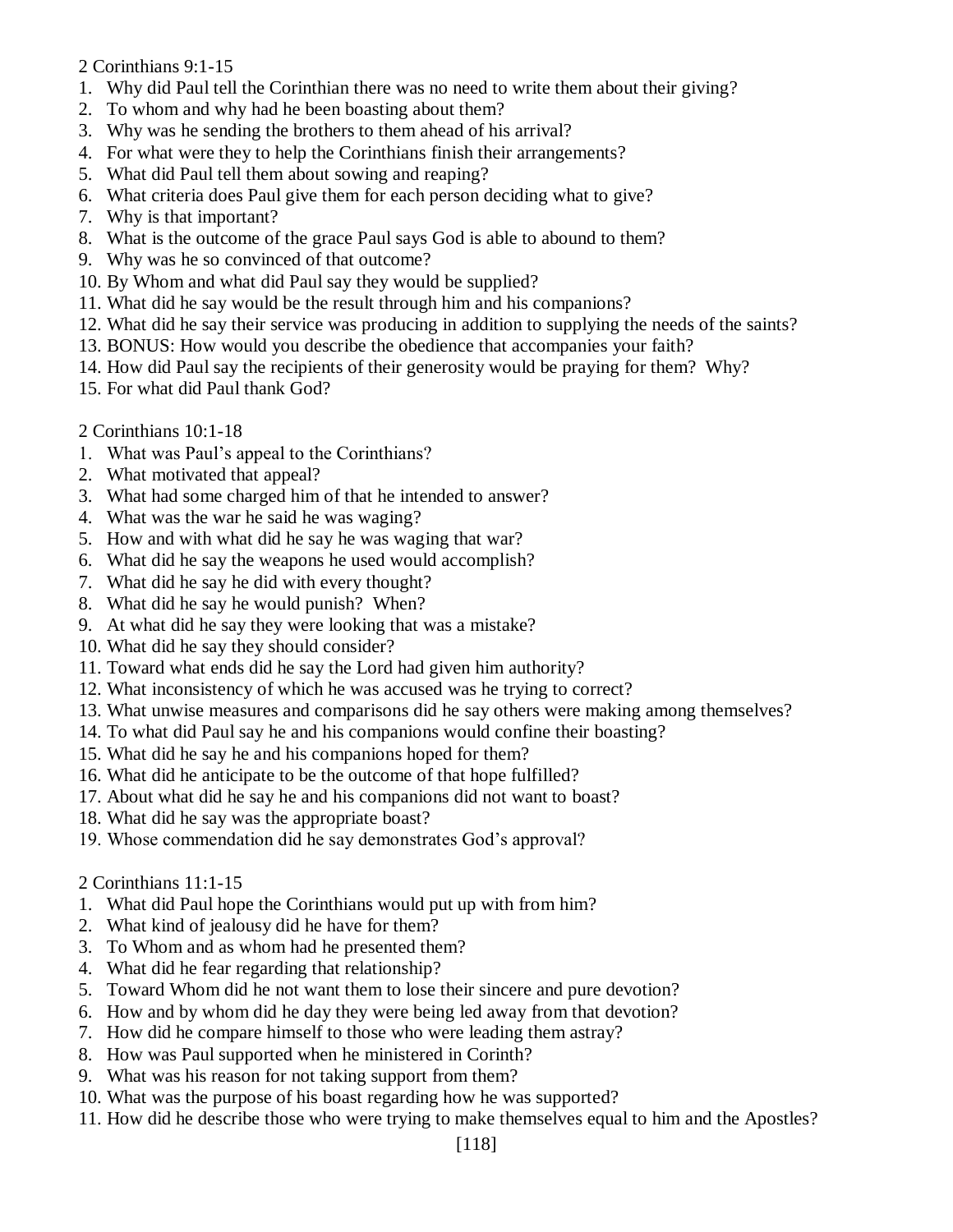- 12. Why did he say that description of them should come as no surprise?
- 13. Who did he say they were serving?
- 14. How did Paul describe their end?

## 2 Corinthians 11:16-33

- 1. Why did Paul say he was engaging in foolish boasting?
- 2. With whom was he comparing himself?
- 3. How did he describe their boasting?
- 4. Who were the Corinthians putting up with and what were they doing to them?
- 5. What did he say about why he and his companions did not do the same?
- 6. What were Paul's boasts?
- 7. How did he compare his to the boasts of others?
- 8. What did he also face regarding the churches in addition to the trials he listed?
- 9. Of what did Paul say he would boast when necessary?
- 10. Before Whom did he say he was telling the truth?
- 11. Who did he say is to be praised forever?
- 12. To what end did he say the city of Damascus had been put on alert by the governor?
- 13. How did he say he had escaped?

## 2 Corinthians 12:1-21

- 1. What did Paul go on to explain even though he knew there was nothing to be gained?
- 2. Who was he describing as one who had been caught up in paradise?
- 3. What had this man heard?
- 4. Why was Paul reluctant to admit who it was?
- 5. What was given to Paul to prevent his becoming conceited because of revelations given to him?
- 6. How many times had Paul pled with the Lord to remove it?
- 7. What was the Lord's response to his plea?
- 8. About what was Paul glad to boast? Why?
- 9. Why did he say he had been driven to such foolish boasting?
- 10. Why did he feel he should have been commended by them rather than doing so himself?
- 11. What was he getting ready to do?
- 12. Why did he say he would not be a burden to them when he visited?
- 13. What did he say he would gladly spend for them?
- 14. What did he say he and those he sent to them had not done?
- 15. In Whose sight did he say he had been speaking in case they thought he had been self-defensive?
- 16. What did he say was the motive for everything he and his companions did in their regard?
- 17. What was Paul afraid he might find when he visited them?
- 18. What humbling experience did he fear would be the result if he found that which he feared?
- 19. What did he say that if he found would cause him grief?
- 20. BONUS: How would you respond to those conditions found in our church?

## 2 Corinthians 13:1-14

- 1. How many times had Paul visited the Corinthian church?
- 2. What is implied about his visits by his quote of Deuteronomy 19:15?
- 3. About what had he warned them during his last visit and while writing to them?
- 4. What did he tell them to expect from him in his next visit? Why?
- 5. On what basis did he say they could be sure that Christ was powerful among them?
- 6. On what basis did he say that he and his companions were living to serve them?
- 7. For what purpose did Paul tell them to examine themselves?
- 8. What test did he want them to pass and hoped they would discover he and his companions passed?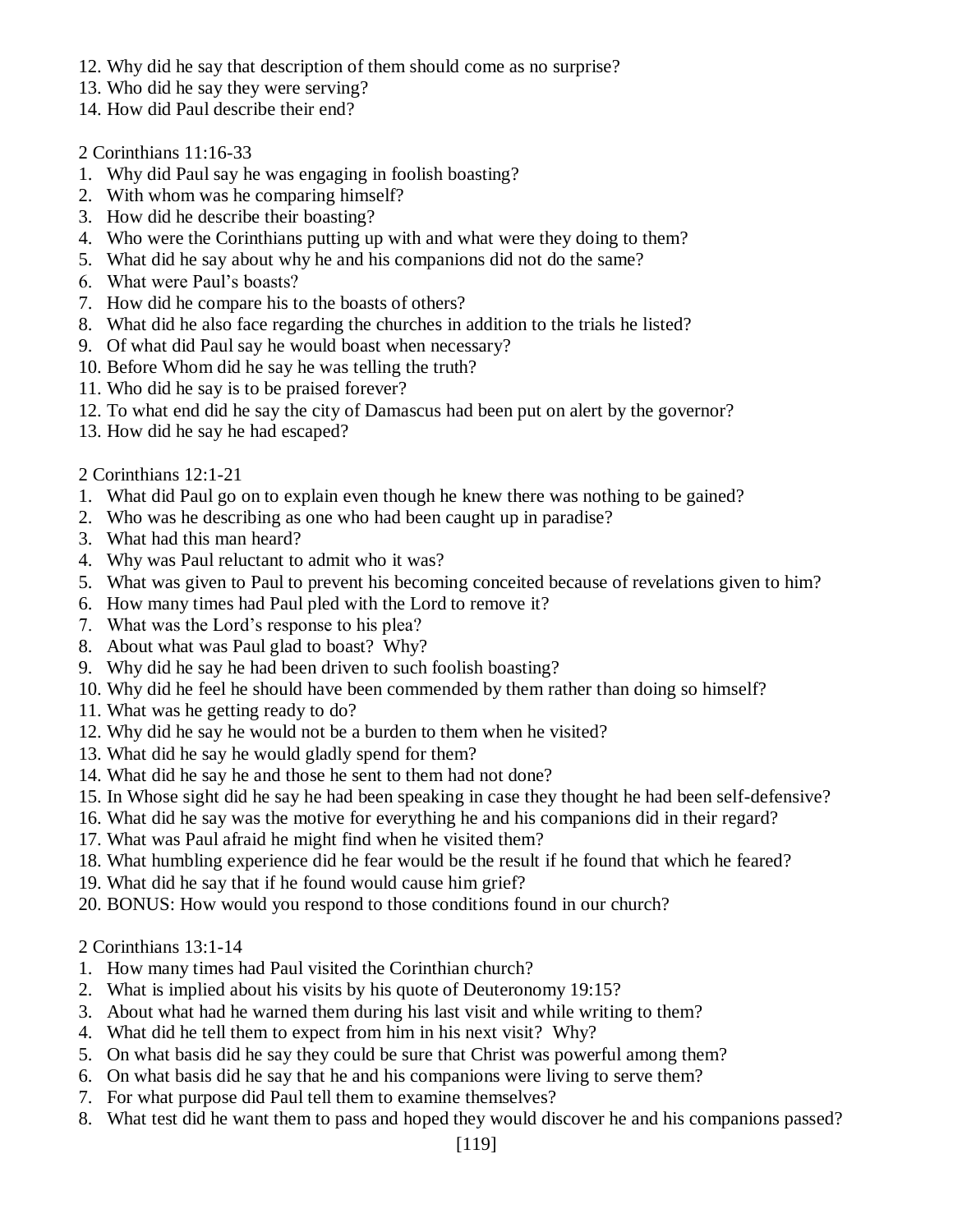- 9. What did he pray for them regarding the way they lived? Why?
- 10. What did he say he and his companions could not and could do regarding the truth?
- 11. Why did Paul say he and his companions were glad when weak?
- 12. What was the stated goal for him and his companions in praying for the Corinthians?
- 13. BONUS: What is your goal in praying for our church and other Christians?
- 14. What did Paul say he hoped to be the result of his writing this letter to them?
- 15. What did he say was the purpose of the authority he had been given by the Lord?
- 16. What are Paul's final exhortations to the Corinthians?
- 17. What did Paul promise to those who complied?
- 18. BONUS: How would you describe your own compliance with those exhortations?
- 19. Whose grace, love and fellowship did Paul pray all the Corinthians would experience?
- 20. BONUS: What are you praying for you, our church and other Christians to experience

### **GALATIANS**

Galatians 1:1-24

- 1. By Whom did Paul say he was sent as an Apostle?
- 2. How does he describe God and Jesus in his salutation?
- 3. What was his desire from God and Jesus for the churches in Galatia?
- 4. For what purpose did he say Jesus had given Himself for their sins?
- 5. By what was he astonished regarding their relationship with Christ?
- 6. Who was throwing them into confusion?
- 7. How were they being thrown into confusion?
- 9. What did Paul say about those who preached a gospel different from what he delivered?
- 10. Who did he say he was trying to please with his pronouncements?
- 11. How and from Whom did he say he received the gospel that he preached?
- 12. How did he describe his previous life in Judaism?
- 13. When did Paul say that God had set him apart?
- 14. How does he describe his calling?
- 15. To who was he called to preach?
- 16. Who did he consult about his calling?
- 17. Where did he not go when called?
- 18. Where did he immediately go when called?
- 19. How long did he wait before going to Jerusalem?
- 20. With whom did he get acquainted when he finally went to Jerusalem?
- 21. How did he describe his relationship with the churches in Judea?
- 22. What report had they heard about him?
- 23. How did they react to what they had heard?

#### Galatians 2:1-21

- 1. How long was it between Paul's visits to Jerusalem?
- 2. Who accompanied him on his second visit after being called?
- 3. Why did he make that visit?
- 4. What did he do during that visit?
- 5. What prompted him check with church leaders regarding whether his preaching was in vain?
- 6. Who caused that concern?
- 7. How had they caused concern?
- 8. Why did Paul say he and his companions did not give in to them even for a moment?
- 9. Who did he say affirmed his ministry and preaching?
- 10. Who did they tell Paul was at work in his ministry?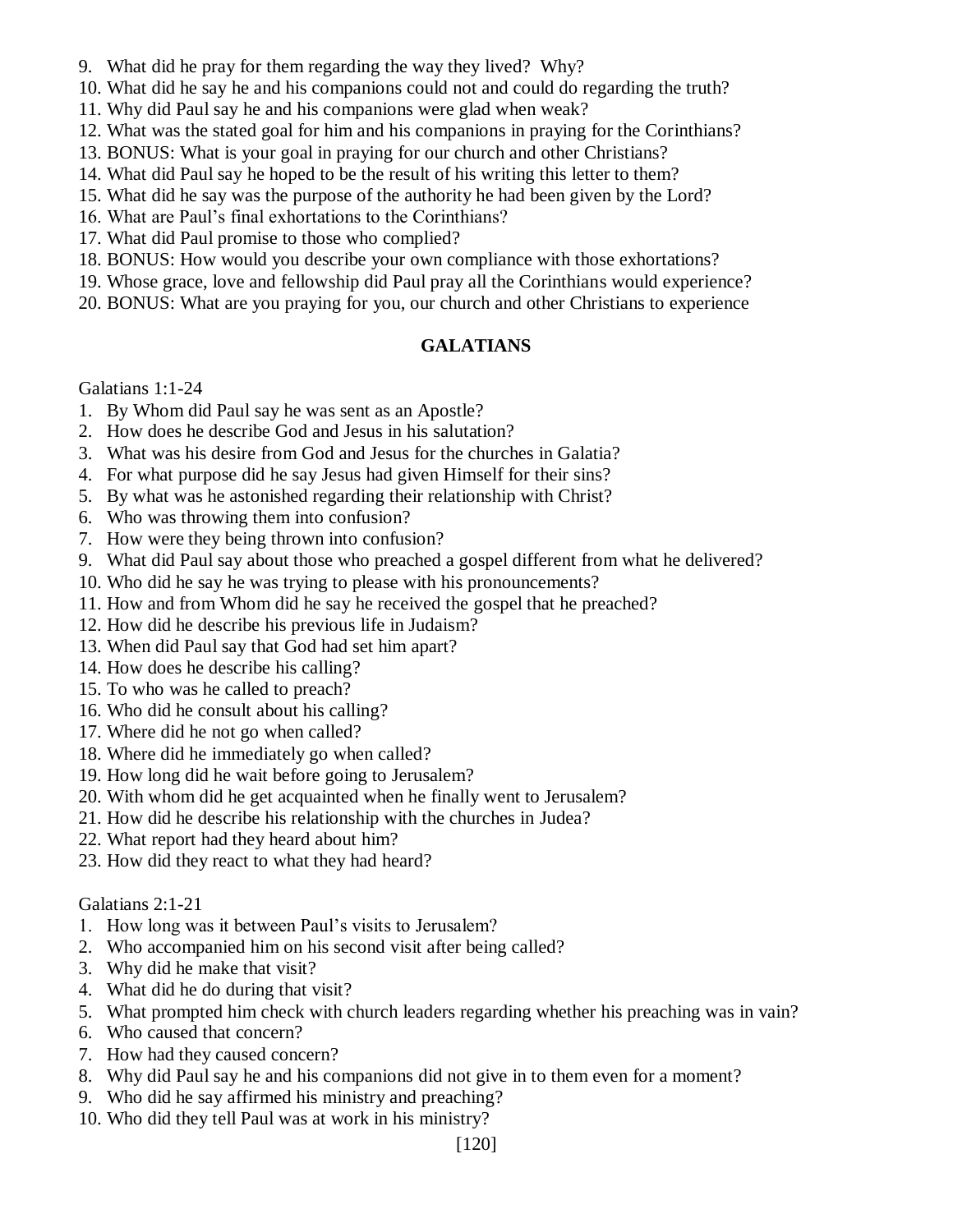- 11. What did they extend to him and Barnabas? Why?
- 12. Who did they ask Paul and Barnabas to continue remembering?
- 13. When Peter came to Antioch, why did Paul say he opposed him to his face?
- 14. What was Peter doing out of fear of what his Jewish brethren would think?
- 15. What was Peter's hypocrisy causing?
- 16. How were Peter's actions not in line with the truth of the gospel?
- 17. What did Paul say that even fellow Jews knew about justification?
- 18. Why had he and his companions put their faith in Christ Jesus?
- 19. What did Paul say about the accusation that justification by faith promotes sin?
- 20. What did he say was the outcome of having died to the law?
- 21. How did he say that happened?
- 22. What did he say was the result of his having indentified with Christ in His crucifixion?
- 23. How did he say he lived his life?
- 24. What did he say Christ had done for him?
- 25. What did the death of Christ accomplish if righteousness could be gained through the law?

## Galatians 3:1-29

- 1. What was the foolishness of the Galatians?
- 2. How had Christ been clearly portrayed to them?
- 3. What were they trying to do that was inconsistent with how they began as Christians?
- 4. By what means did Paul say they had received the Holy Spirit?
- 5. Who did he tell them to consider? Why?
- 6. What did Paul mean when he said the gospel had been announced in advance?
- 7. What makes it clear that no one is justified before God by the law?
- 8. How did Christ redeem us?
- 9. From what did Christ redeem us?
- 10. What is the outcome of that redemption?
- 11. What was Paul's argument for the primacy of the promise over the law?
- 12. What then does Paul say was the purpose of the law?
- 13. What did the law anticipate?
- 14. Why is the law not opposed to the promise?
- 15. Why does the Scripture declare the whole world is a prisoner to sin?
- 16. To what were we prisoners prior to faith in Christ?
- 17. Why had the law been put in charge?
- 18. How did we become sons and daughters of God?
- 19. What is true of everyone who is in Christ?
- 20. According to what are we Abraham's seed and heirs of God?

## Galatians 4:1-31

- 1. What did Paul say is true of a child heir even though he owns the whole estate?
- 2. To what is that heir subjected until a time set by his father?
- 3. To what did he say we were enslaved as children?
- 4. When, by Whom and how were we delivered from that slavery?
- 5. What does the Holy Spirit cry out in us?
- 6. What is true of anyone who is a child of God?
- 7. Toward what were the Galatians turning that caused Paul to be afraid for them?
- 8. Why did it cause such fear?
- 9. Why did Paul commend the Galatians for how they originally received him?
- 10. About what did he wonder regarding how they now seemed to be relating to him?
- 11. What did he tell them about the people who were trying to win them over?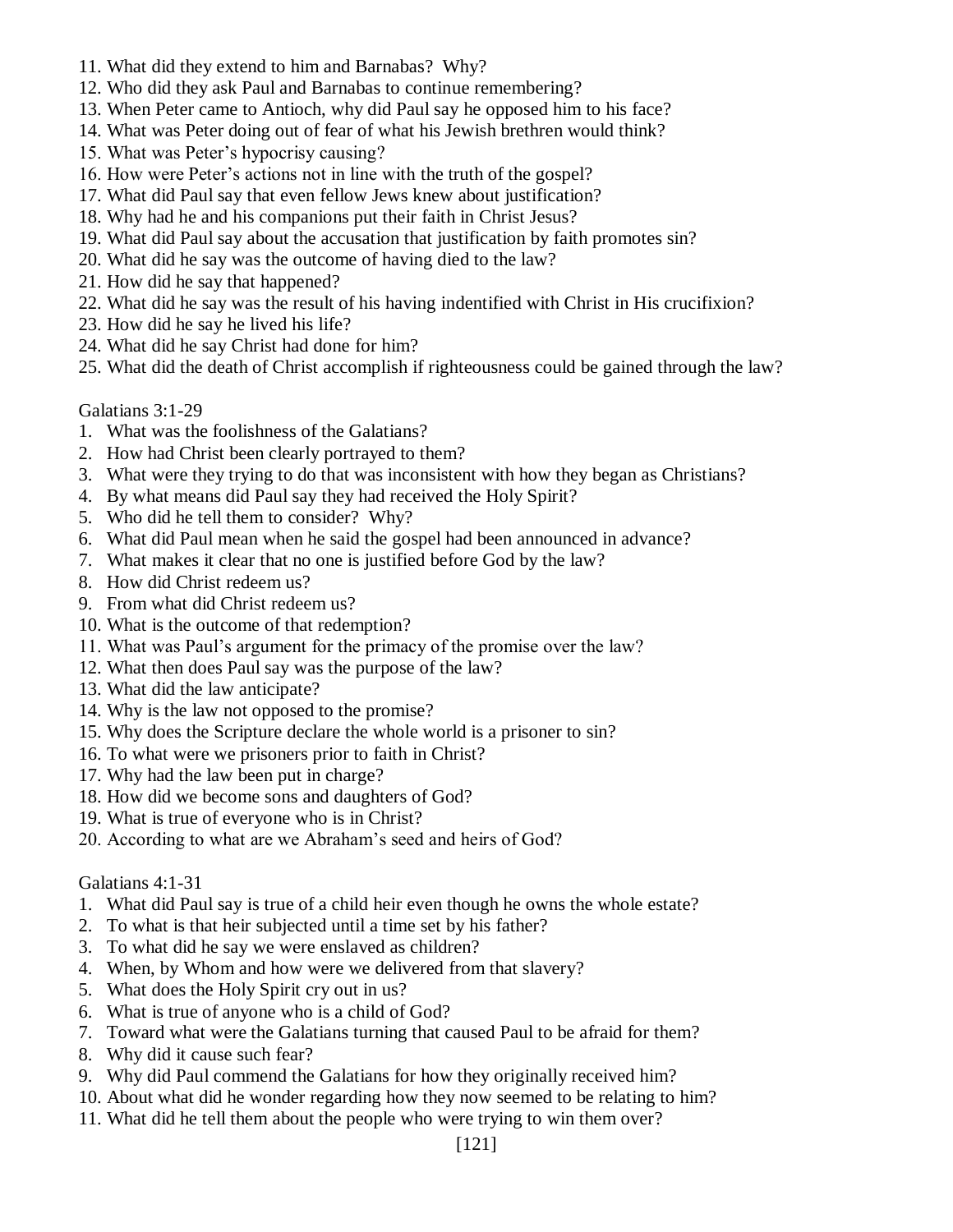- 12. Why did he wish he could have been with them rather than just writing to them?
- 13. What did Paul ask those who wanted to go back to being under the law?
- 14. What comparison did Paul make between the respective sons of Hagar and Sarah?
- 15. What did he say the comparison represented figuratively?
- 16. What was represented by Hagar and her child?
- 17. What was represented by Sarah and her child?
- 18. How did Paul compare the present city of Jerusalem to the one that is above?
- 19. What did he say is our figurative relationship to the Jerusalem that is above?
- 20. How did he say they, and we, are like Isaac?
- 21. What did he say that children born by the power of the Spirit can expect from those who are not?
- 22. BONUS: What is different about a child born by the power of the Spirit and one who is not?

#### Galatians 5:1-26

- 1. For what purpose did Paul tell the Galatians that Christ had set them free?
- 2. What did he exhort them to do in light of that freedom?
- 3. What did he warn them would make Christ of no value to them?
- 4. What did he say would cause them to be alienated from Christ, having fallen from grace?
- 5. How, through Whom and for what did he say they were eagerly awaiting?
- 6. What did he say had no value in Christ?
- 7. What did he say was the only thing that counts in Christ?
- 8. Who and what did he say was negatively impacting their running the race?
- 9. What did he say would happen to those who were throwing them into confusion?
- 10. What did he say preaching circumcision would do to the message of the cross?
- 11. What did he call those who were preaching that message? What did he wish for them?
- 12. How did he tell the Galatians not to use their freedom?
- 13. What did he tell them to do instead? Why?
- 14. What did he tell them to stop doing lest they be devoured by one another?
- 15. How did he tell them to live in order to not gratify their sinful natures?
- 16. Why did he say that was important?
- 17. What did he say would otherwise happen?
- 18. What are the acts of the sinful nature (a.k.a. fruit of the flesh)?
- 19. What did he say is true of those who habitually live according to that nature?
- 20. What is the fruit of the Spirit?
- 21. What is true of the fruit of the Spirit in regard to law?
- 22. What is true of those who belong to Christ Jesus?
- 23. BONUS: What have you decided about whether you belong to Christ Jesus?
- 24. What did he exhort those to walk who are alive by the Spirit?
- 25. What did he caution the Galatians to not become?

### Galatians 6:1-18

- 1. What does Paul tell the Galatians they should do for someone who is caught in a sin?
- 2. How did he say that person should be treated?
- 3. Why did he say they should watch themselves in the process?
- 4. How did he say they could fulfill the law of Christ?
- 5. What did he say could cause them to be self deceived?
- 6. Who did he tell them to test? Why?
- 7. What did he tell those who are instructed in the word should be their attitude toward instructors?
- 8. What deception regarding God did he tell the Galatians to avoid?
- 9. What did he teach them about sowing and reaping?
- 10. Why did he tell them not to become weary in doing good?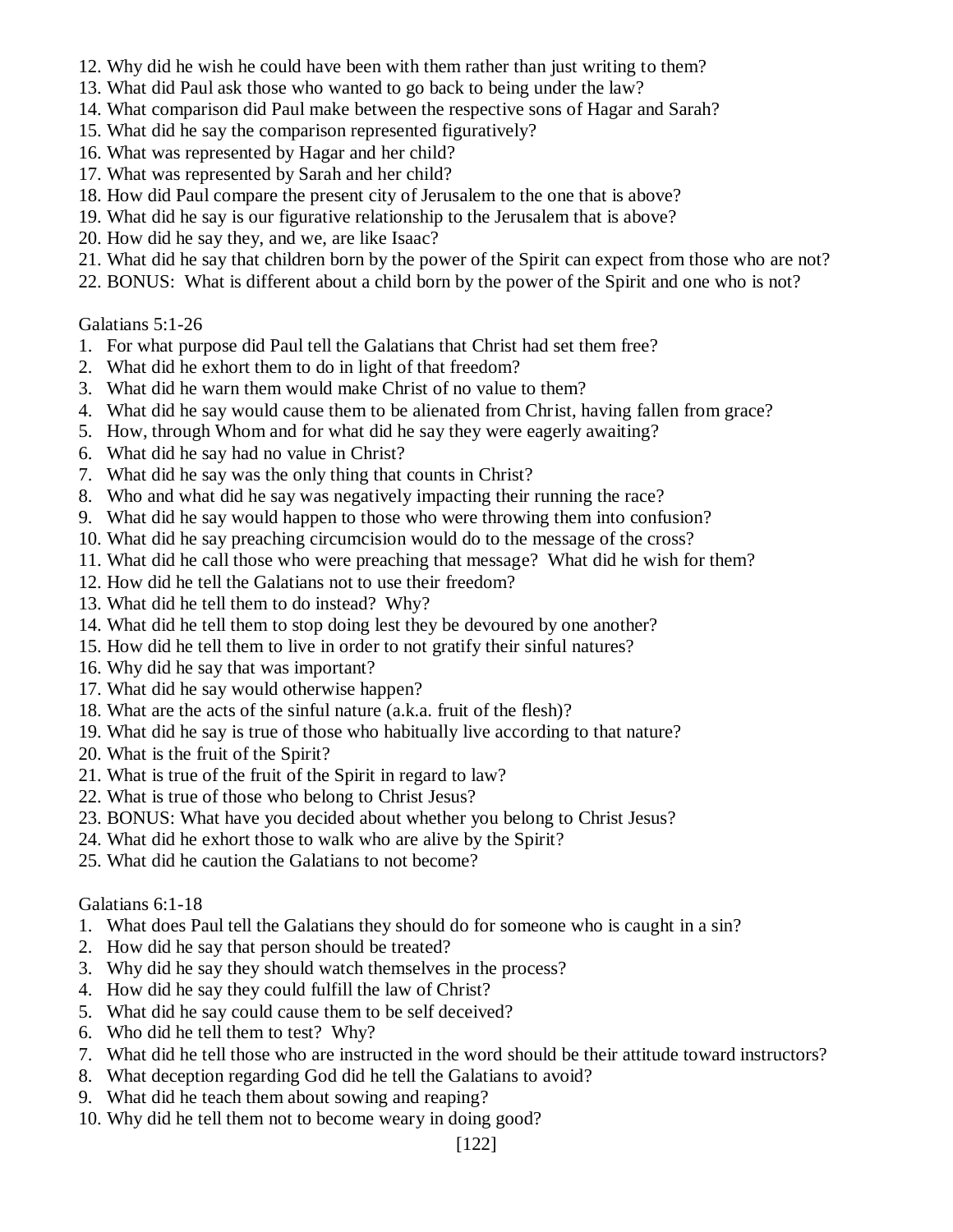- 11. What did he tell them to do as often as they had opportunity?
- 12. What were the Galatians being compelled to do by those concerned with good outward impressions?
- 13. What did Paul say was the only reason such people were compelling that outward impression?
- 14. What hypocrisy did he point out concerning those concerned with good outward impressions?
- 15. What did Paul say would be his only boast? Why?
- 16. What did he say actually counted as opposed to what others were trying to compel them to do?
- 17. To whom did he direct his desire for peace and mercy?
- 18. Why did he say that no one should bother trying to cause him trouble?
- 19. Whose grace did he desire would be with the spirits of the brethren in Galatia?

## **EPHESIANS**

## Ephesians 1:1-23

- 1. How did Paul describe himself in the salutation?
- 2. How did he describe the Ephesians?
- 3. What did he desire for them from God the Father and the Lord Jesus Christ?
- 4. For what did he praise God the Father and the Lord Jesus Christ?
- 5. How many spiritual blessing did he say they had in Christ?
- 6. When did he say they had been chosen?
- 7. Toward what ends did he say they had been chosen?
- 8. To what did he say they were predestined?
- 9. In accordance with Whose pleasure and will did he say that had happened?
- 10. What did he say God had given them in the One He loves?
- 11. Who is that One Who God loves?
- 12. What did Paul say they had through the blood of the One God loves?
- 13. What did he say God had lavished on them?
- 14. What did Paul say that God had made known?
- 15. What did Paul say God had purposed in Christ to be fulfilled at the proper time?
- 16. What did Paul say is true of God's purpose and will?
- 17. To Whose glory did he say it had all happened?
- 18. How did he say they had all been included in what happened?
- 19. How did he say they had been marked as believers?
- 20. For what reason had they been marked?
- 21. To Whose praise had they been marked?
- 22. Why and for what did Paul pray for the Ephesians?
- 23. How did Paul describe God's incomparably great power toward those who believe?
- 24. How did God exert that power in Christ?
- 25. How did Paul describe the resulting position and authority of Christ?
- 26. To what did Paul say God had therefore appointed Christ?
- 27. How does Paul describe the church?

## Ephesians 2:1-22

- 1. Who did Paul say the Ephesians followed while dead in their transgressions and sins?
- 2. How did he say everyone had lived?
- 3. What did he say they (we) all were by nature?
- 4. Because of His great love for them (us), what did he say God had done?
- 5. What did he say was their (our) relationship and position in Christ?
- 6. What did he say their (our) relationship with Christ was intended to demonstrate in coming ages?
- 7. How did Paul say they (we) had been saved?
- 8. How did he say they (we) had not been saved?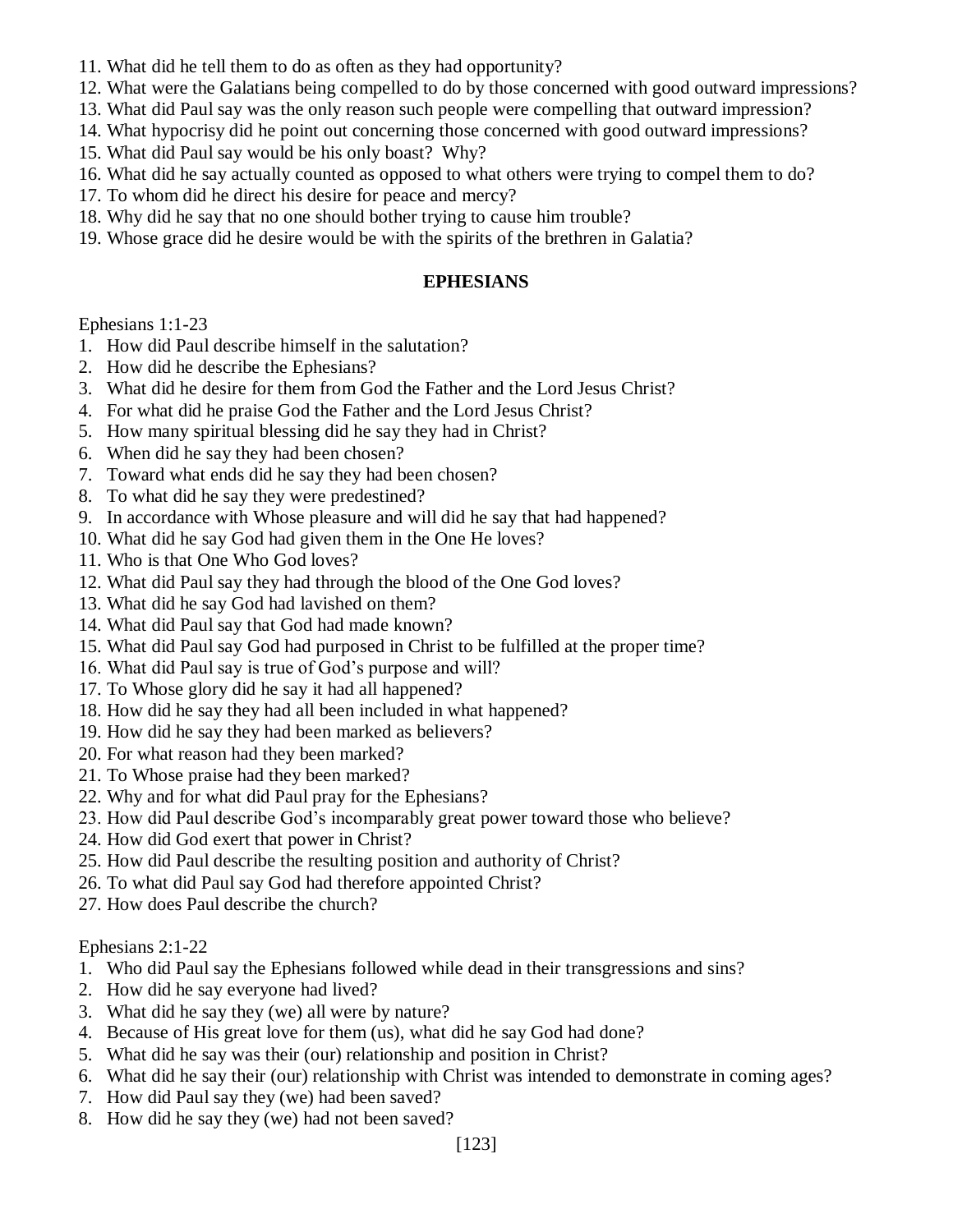- 9. As God's workmanship, for what did Paul say they (we) had been created in Christ Jesus?
- 10. What did he tell them (us) to remember as Gentiles?
- 11. What did he say was now true of them (us) because of the blood (death) of Christ?
- 12. How did Paul say Christ had abolished the enmity between Jew and Gentile?
- 13. Toward what end did he say that enmity had been abolished?
- 14. By what means did Paul say they had been reconciled?
- 15. Through Whom and by Whom did Paul say both Jew and Gentile had access to the Father?
- 16. What did Paul say was the consequence of their (our) being fellow members of God's household?
- 17. Who are the foundation of God's household?
- 18. Who is the Chief Cornerstone of that foundation?
- 19. What is His function as that Chief Cornerstone?
- 20. In Him, for what purpose did Paul say they (we) were being built together?

## Ephesians 3:1-21

- 1. For whose sake did Paul say he was prisoner of Christ Jesus?
- 2. What did he presume the Ephesians had heard that he had been given?
- 3. For whom was it given?
- 4. What did he say they would be able to understand by what he had written?
- 5. By Whom and to who did Paul say the mystery of Christ had been revealed?
- 6. What did he say is the mystery of Christ that had been revealed?
- 7. By what did he say he had become a servant of the Gospel?
- 8. What was given to him even though he considered himself the least of all God's people?
- 9. What was Paul called to preach?
- 10. What and to whom does God intend to make known through the church?
- 11. How are we able to approach God with freedom and confidence?
- 12. About what did Paul ask them not to be discouraged? Why?
- 13. To Whom did Paul pray for the Ephesians?
- 14. By what means did Paul expect answers?
- 15. What specific things did Paul pray for the Ephesians?
- 16. What did Paul tell the Ephesians God could do b His power at work in them?
- 17. To Whom belongs the glory in the church and in Christ Jesus?

Ephesians 4:1-32

- 1. To what sort of life did Paul urge the Ephesians?
- 2. What did he describe as the specific characteristics of that sort of life?
- 3. How did he tell them to maintain the unity of the Spirit in the bond of peace?
- 4. About Who and what did he tell them there was only one?
- 5. What did he say each one of them (us) had been given as apportioned by Christ?
- 6. Why and how had it been given?
- 7. What specifically gifted people did Christ give to the church?
- 8. For what purpose were they given to the church?
- 9. What did Paul say would be the outcomes of working to achieve that purpose?
- 10. What did he say would be characteristic of growing maturity?
- 11. From Whom and how does the body of Christ grow and build itself up in love?
- 12. How did Paul insist they should no longer live? Why?
- 13. Why was that life so contrary to what they had been taught?
- 14. What characterized the old self they (we) were to put off?
- 15. What characterized the new self they (we) were to put on?
- 16. What specifically did Paul tell them to put off?
- 17. What did he tell them to do instead to their neighbors?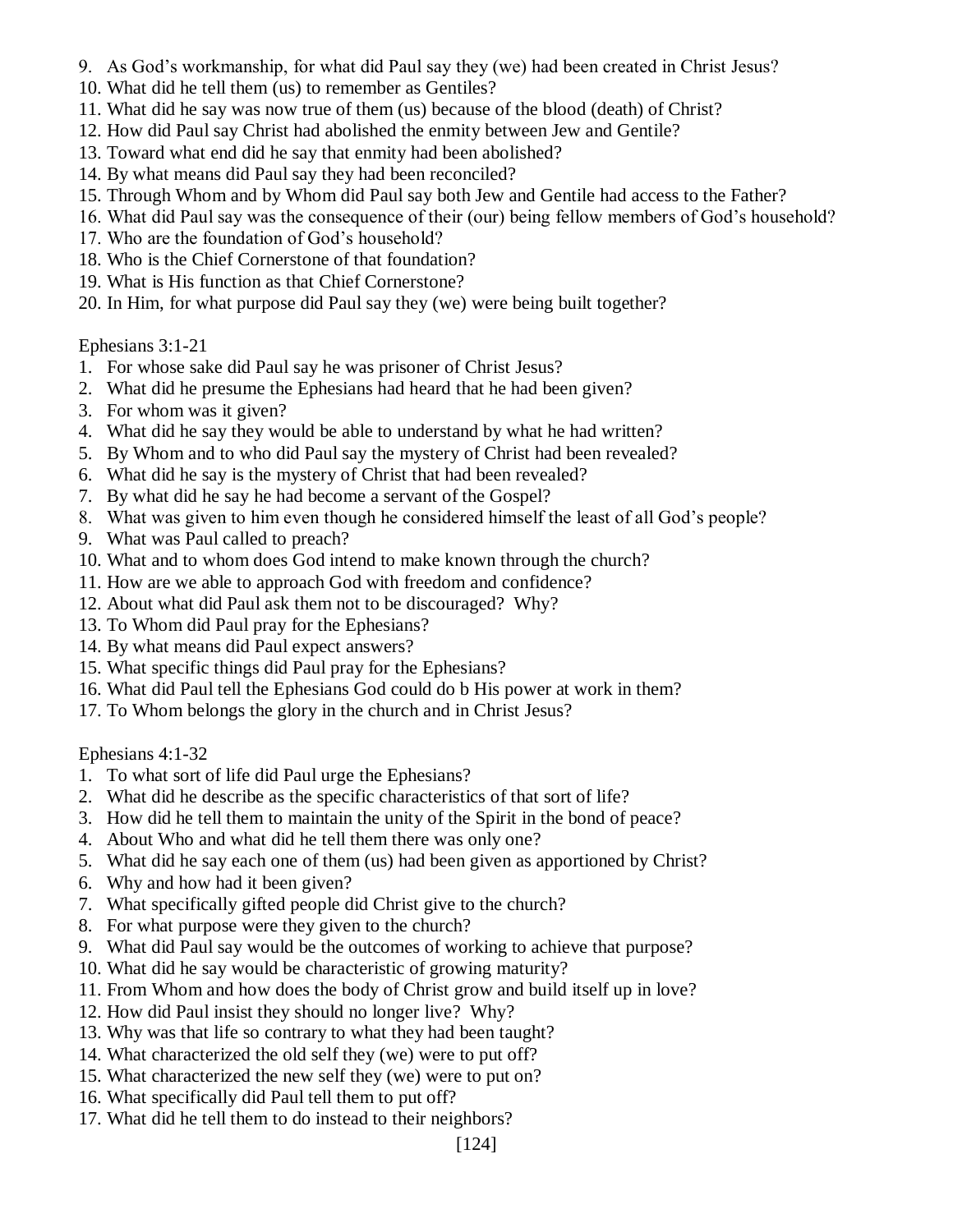- 18. How did he tell them to handle anger? Why?
- 19. Why did he tell them to work with their own hands?
- 20. What did he teach them about how to speak to others? Why?
- 21. Who did he tell them not to grieve? Why?
- 22. Of what did he tell them to rid themselves? Why?
- 23. What did he tell them to do instead of that from which they were to rid themselves?
- 24. In so doing, Whose example were they to follow?

Ephesians 5:1-16

- 1. Who did Paul tell them (us) to imitate? Why?
- 2. What kind of life did Paul tell them (us) to live?
- 3. Whose model did he tell them (us) to follow?
- 4. What was that model?
- 5. What did he say there should not be the slightest hint of among them (us)?
- 6. Of what did he tell them they could be sure about who will not have an inheritance in the Kingdom?
- 7. Why did he say they (we) should not be partners with such people?
- 8. How did he say they (we) should live as children of light?
- 9. Of what did he say the fruit of the light consists?
- 10. What did he tell them (us) to find out?
- 11. What did he tell them (us) to have nothing to do with? Why?
- 12. What did Paul say becomes of everything exposed by the light?
- 13. How did Paul say that should motivate them (us)? Why?
- 14. About what did he tell them (us) to be very careful?
- 15. How did he say to do so?
- 16. Why did he say to do so?

### Ephesians 5:17-33

- 1. Rather than being foolish, what did Paul tell the Ephesians to understand?
- 2. What did he tell them (us) to do rather than drunkenness?
- 3. How did he say they (we) should speak to one another?
- 4. To whom did he say they (we) should be thanking while signing and making music in their hearts?
- 5. To whom did he say they (we) should submit? How?
- 6. What attitude did he say wives should have toward their husbands? Why?
- 7. What attitude did he say husbands should have toward their wives? Why?
- 8. How is the relationship of Christ to his church and model of spousal relationships?
- 9. Who did Paul say were the member of Christ's body, the church?
- 10. How should that motivate the relationships of husbands and wives?

### Ephesians 6:1-24

- 1. How did Paul say children should relate to their parents? Why?
- 2. How did he say fathers should not relate to their children?
- 3. What should they do instead?
- 4. How did he say slave should relate to their masters? Why?
- 5. How did he say masters should relate to their slaves? Why?
- 6. In Whom and how did Paul tell them to be strong?
- 7. Why did he say it was important for them (us) to put on the full armor of God?
- 8. Against whom do we struggle?
- 9. How can we be sure that we will be able to stand when the day of evil comes?
- 10. What is the full armor of God?
- 11. How can we be sure that we are fitted in the full armor of God?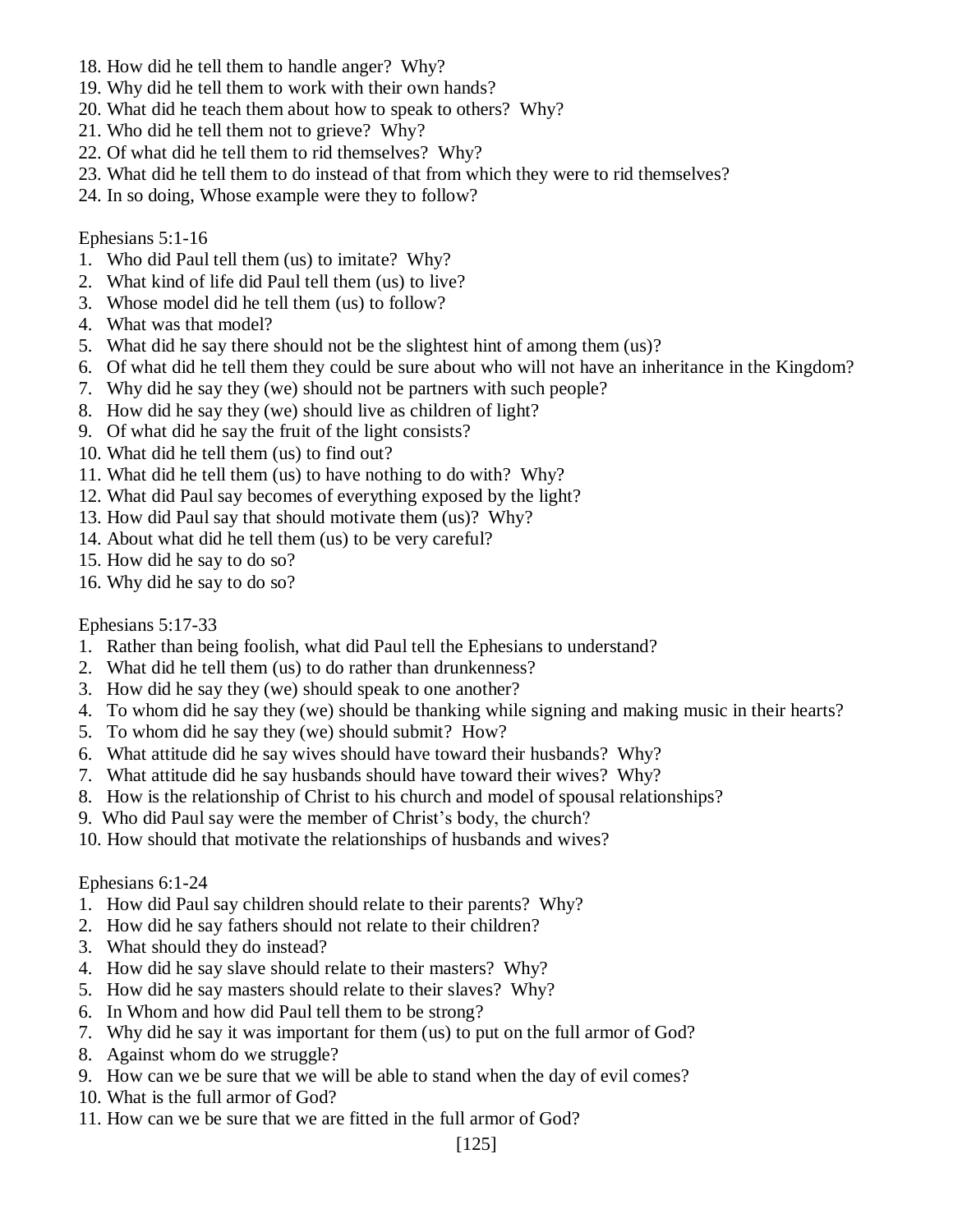- 12. How did Paul tell them (us) to be praying?
- 13. When, how and for who did he say they (we) should be so praying?
- 14. For what did he ask them to be praying for him?
- 15. How did he describe himself as an ambassador?
- 16. Why was Paul sending Tychicus to them?
- 17. What did Paul desire for them from God the Father and the Lord Jesus Christ?
- 18. How did he describe those for whom he desired grace?

### **PHILIPPIANS**

Philippians 1:1-30

- 1. How did Paul describe himself and Timothy?
- 2. To whom did he write this letter?
- 3. How did he describe the recipients?
- 4. How often did Paul thank God for them?
- 5. Why did he always pray with joy for them?
- 6. What was he confident Christ would do in them?
- 7. Why did he say it was right for him to feel that way about them?
- 8. What did he say they shared regardless of his circumstances?
- 9. To what did he say God could testify regarding his affection for them?
- 10. For what did Paul pray for the Philippians?
- 11. Through Whom did Paul say the fruit of righteousness would come?
- 12. To whose praise and glory did he say the fruit would come?
- 13. In what ways had Paul being in chains advanced the Gospel?
- 14. To what had brothers in the Lord been encouraged because of his chains?
- 15. What did he say was true about the motives of those who preached the Gospel insincerely?
- 16. What did he say was of primary importance regardless of those motives?
- 17. What did he know would happen through their prayers and the help of the Holy Spirit?
- 18. What did he eagerly expect and hope?
- 19. In what state did Paul say he knew Christ would be exalted in his body? Why?
- 20. What did he expect would be the reason for his continuing to live in his present body?
- 21. How did he compare staying in his present body to departing and being with Christ?
- 22. What did he say was the necessity for his staying?
- 23. How did he tell them to conduct themselves regardless of whatever happened with him?
- 24. How did he say he would expect to find them if they were conducting themselves that way?
- 25. What did he say they had been granted on behalf of Christ?

### Philippians 2:1-30

- 1. How did Paul tell the Ephesians they could make his joy complete?
- 2. What did he say should never be their (our) motives?
- 3. What did he say should be their (our) disposition toward others?
- 4. With whose interests did he say they (we) should be concerned?
- 5. Whose mindset did he say they (we) should have?
- 6. What was that mindset?
- 7. What actions were precipitated by that mindset?
- 8. To where did God exalt Christ?
- 9. At Whose Name will every knee bow in heaven, on earth and under the earth?
- 10. Who will every tongue confess as Lord?
- 11. Who will get the glory?
- 12. What did Paul tell them (us) to continue doing? Why?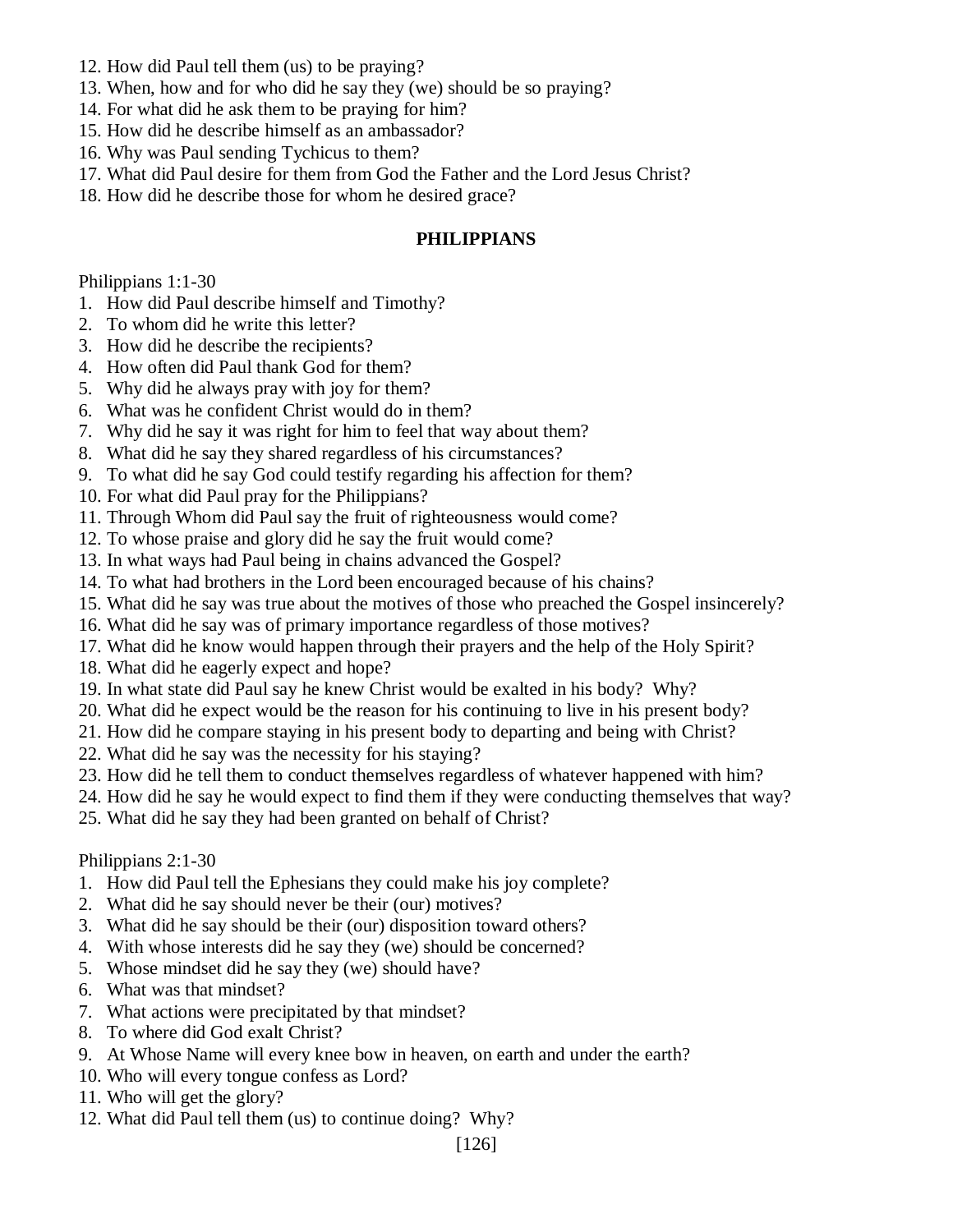- 13. What did Paul say would be the outcome of doing everything without arguing or complaining?
- 14. How did he say the (we) could shine like stars as they (we) hold out the word of life?
- 15. Why did he consider that important?
- 16. Why did he say they should rejoice with him even as he was poured out as a drink offering?
- 17. Why did Paul hope in the Lord to send Timothy to them?
- 18. What did he say was unique about Timothy compared to his other ministry companions?
- 19. How did he say Timothy had proven himself?
- 20. Why did he say he felt it necessary to send Epaphroditus back to them?
- 21. How did he describe Epaphroditus?
- 22. Of what did he want to assure them regarding Epaphroditus?
- 23. How did he tell them to receive Epaphroditus and men like him? Why?

### Philippians 3:1-21

- 1. What did Paul tell the Ephesians to do in the Lord?
- 2. How did he describe the people about which he warned them?
- 3. What did he say were three characteristics of anyone who is spiritually circumcised?
- 4. Why did Paul say he could actually put confidence in the flesh if it was legitimate to do so?
- 5. How did he describe his bona-fides as a circumcised Jew?
- 6. For Whose sake did he consider those bona-fides of no value?
- 7. What did he consider a loss compared to the surpassing greatness of knowing Christ Jesus as Lord?
- 8. Compared to what and Whom did he consider everything of which he spoke rubbish?
- 9. How did he say he wanted to be found in Christ?
- 10. Who and what did he want to know above all else?
- 11. What goal was Paul single-mindedly pursuing?
- 12. What did he say he wanted to grasp?
- 13. How did he say he was pressing on toward winning the prize for which God had called him?
- 14. Who did Paul say should share his same single-minded view regarding Christ and His call?
- 15. What did he say God would do for those who thought differently?
- 16. What did he tell those with differing views to do in the meantime?
- 17. Of whose example did Paul tell them to take note and follow? Why?
- 18. Of where did Paul say they (we) are citizens?
- 19. Who did he say they were eagerly awaiting from that place of citizenship?
- 20. What did he say He would do to them (us) when He arrives?

Philippians 4:1-23

- 1. What was Paul's attitude toward the church in Philippi?
- 2. How did he tell them they should stand firm in the Lord?
- 3. BONUS: How do you go about standing firm in Him?
- 4. With whom did he plead to resolve their conflict?
- 5. Who did he ask to help them through that process?
- 6. How did he describe the two who were in conflict?
- 7. What attitude did Paul exhort and reiterate the Philippians to have?
- 8. What demeanor did he tell them to show toward everyone? Why?
- 9. What did Paul say they should do rather than succumb to anxiety?
- 10. What promise did he make to those who practiced that antidote to anxiety?
- 11. About what did he tell them to let their minds dwell?
- 12. What examples did he tell them to follow?
- 13. What promise did he make to those who so followed?
- 14. What had the Philippians done for which Paul greatly rejoiced?
- 15. What had Paul learned about contentment? How?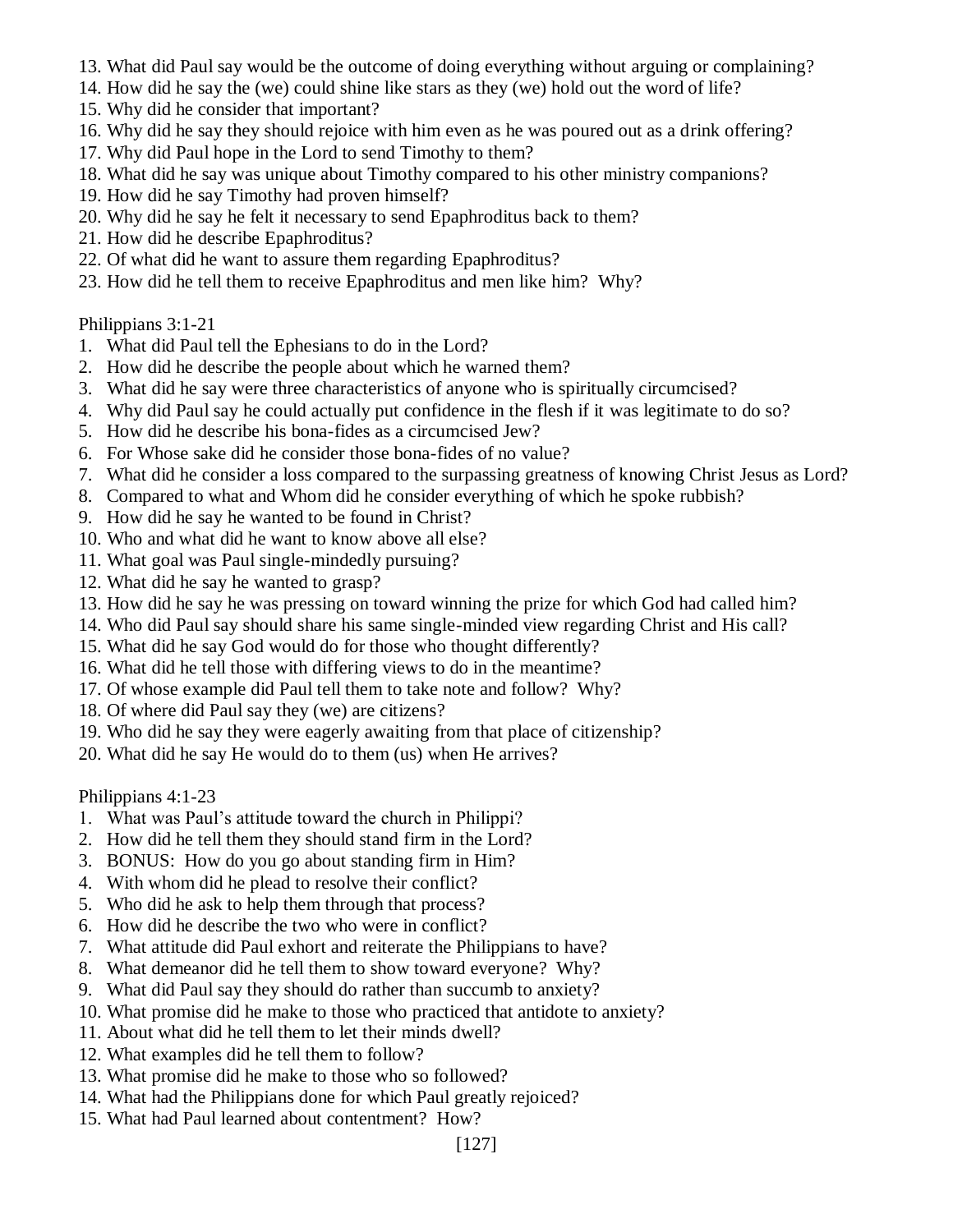- 16. What had he learned was possible through Christ Who gave him strength?
- 17. What did Paul remind them they had done while he was in Thessalonica?
- 18. How did Paul describe the gifts they had sent with Epaphroditus?
- 19. To whose account did he say he wanted their gifts accredited?
- 20. How did he tell them their needs would be met?
- 21. To Whom did he say the glory belonged?
- 22. Who did he ask them to greet for him?
- 23. Who did he say sent greetings to them?
- 24. Whose grace did he want to be with their spirits?

## **COLOSSIANS**

## Colossians 1:1-29

- 1. How does Paul describe himself?
- 2. How does he describe the brethren at Colosse?
- 3. What does he desire for them from God our Father?
- 4. Why was Paul so thankful for them?
- 5. From where did Paul say the faith and love they had originated?
- 6. How did he describe the Gospel?
- 7. What did he say the Gospel was producing in the world?
- 8. What did he say it was producing in them?
- 9. What did he say they had understood about the Gospel that was producing fruit?
- 10. How did Paul describe Epaphras from whom they had learned the Gospel?
- 11. What did Paul say that he and his companions had not stopped praying for the?
- 12. What did he say he wanted that praying to produce in them?
- 13. Who did he say qualified them to share in the inheritance of the saints in the kingdom of light?
- 14. Who did he say rescues all of us from the dominion of darkness?
- 15. What is the result of that rescue and how does it happen?
- 16. Of Whom is Christ the visible image?
- 17. What is the relationship of Christ to all of creation?
- 18. Of what is Christ the Head?
- 19. In what does God intend Christ to have supremacy?
- 20. What did He do to ensure the supremacy of Christ?
- 21. What is the role of Christ in God reconciling all things unto Himself?
- 22. How did God make peace with us?
- 23. How were we all once alienated from God?
- 24. How did He reconcile us to Himself?
- 25. Because of Christ's physical death, in what condition are we presented to God?
- 26. How can we be established in the hope that is held out in the Gospel?
- 27. Of what did Paul say he was a servant?
- 28. In what did Paul say he rejoiced in that service?
- 29. What was he willing to do, for whom and why in serving the Gospel?
- 30. What did Paul say God had commissioned him to do?
- 31. What mystery did Paul say they had been chosen to reveal among the Gentiles?
- 32. How does Paul describe his proclamation of Christ?
- 33, Toward what outcome did he say he proclaimed Christ?
- 34. In Whose power did he say he proclaimed Christ?

### Colossians 2:1-23

1. For whom did Paul say he was struggling?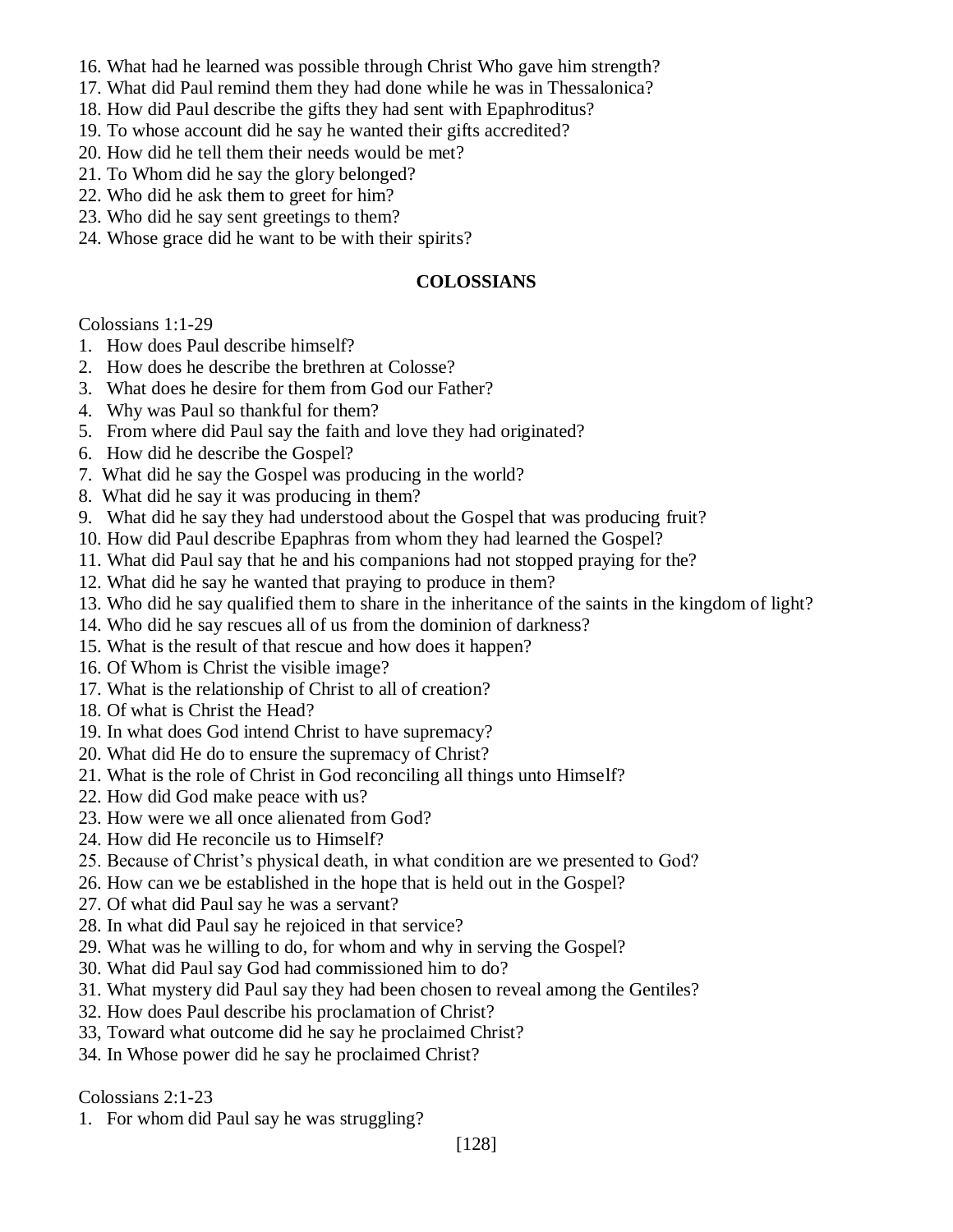- 2. For what purpose did he say he was struggling?
- 3. What is the mystery of God that he so desperately wanted them to know?
- 4. What did he say was hidden in Christ?
- 5. What brought Paul great delight in regard to the Colossians?
- 6. As what had they received Christ Jesus?
- 7. How were they to continue living in Him?
- 8. By what did he tell them to avoid being taken captive?
- 9. What did Paul say lived in Christ in bodily form?
- 10. What did he say they had been given in Christ?
- 11. Over what did he say Christ exercises headship?
- 12. How did Paul describe their spiritual circumcision?
- 13. What did he say was demonstrated in their baptisms?
- 14. What had God done for them in Christ even when they were dead in sin?
- 15. What did he say was accomplished by the cross in regard to their sins?
- 16. BONUS: What is true of you because of the cross?
- 17. By what standards did Paul tell them not to allow themselves to be judged?
- 18. While such standards were a shadow of coming reality, where did he say actual reality is found?
- 19. What did he say characterized those who would disqualify them for the prize?
- 20. How did he say such people would be recognized?
- 21. With Whom did he say such people had lost connection?
- 22. How did he say Christ Jesus exercised His Headship of the Church?
- 23. To what did Paul say they had died with Christ?
- 24. To what did he say they should therefore no longer submit? Why?
- 25. What did Paul say lacks any value in restraining sensual indulgence?

Colossians 3:1-25

- 1. Why did Paul say they should have their hearts and minds fixed on things above?
- 2. Where is Christ seated?
- 3. In Whom did Paul say their lives were hidden?
- 4. Who did he tell them would be with Christ when He appears?
- 5. What did Paul tell them they should put to death and of which they should rid themselves? Why?
- 6. What did he tell them was the nature of their new selves?
- 7. In Whose image did he say their new selves were being renewed?
- 8. What did he say was true of them as God's chosen people?
- 9. With what virtues did he say they should clothe themselves?
- 10. What preeminent virtue did he sway to put on? Why?
- 11. What did he tell them to let rule their hearts? Why?
- 12. For what did he say they should be thankful?
- 13. What did he say should be their attitude toward the word of Christ?
- 14. What did he say should therefore be their demeanor?
- 15. What did he say should be true of their motive and demeanor in whatever they did?
- 16. How did he say wives should relate to their husbands? Why?
- 17. How did he say husbands should relate to their wives?
- 18. How did he say children should relate to their parents? Why?
- 19. How did he say fathers should relate to their children? Why?
- 20. How did he say slaves should relate to their earthly masters? Why?
- 21. How did he say they should do their work regardless of their earthly masters?
- 22. From Whom did say they would receive their inheritance?
- 23. Who did he say they ultimately served?
- 24. On what did he say they could rely in regard to repayment for their work?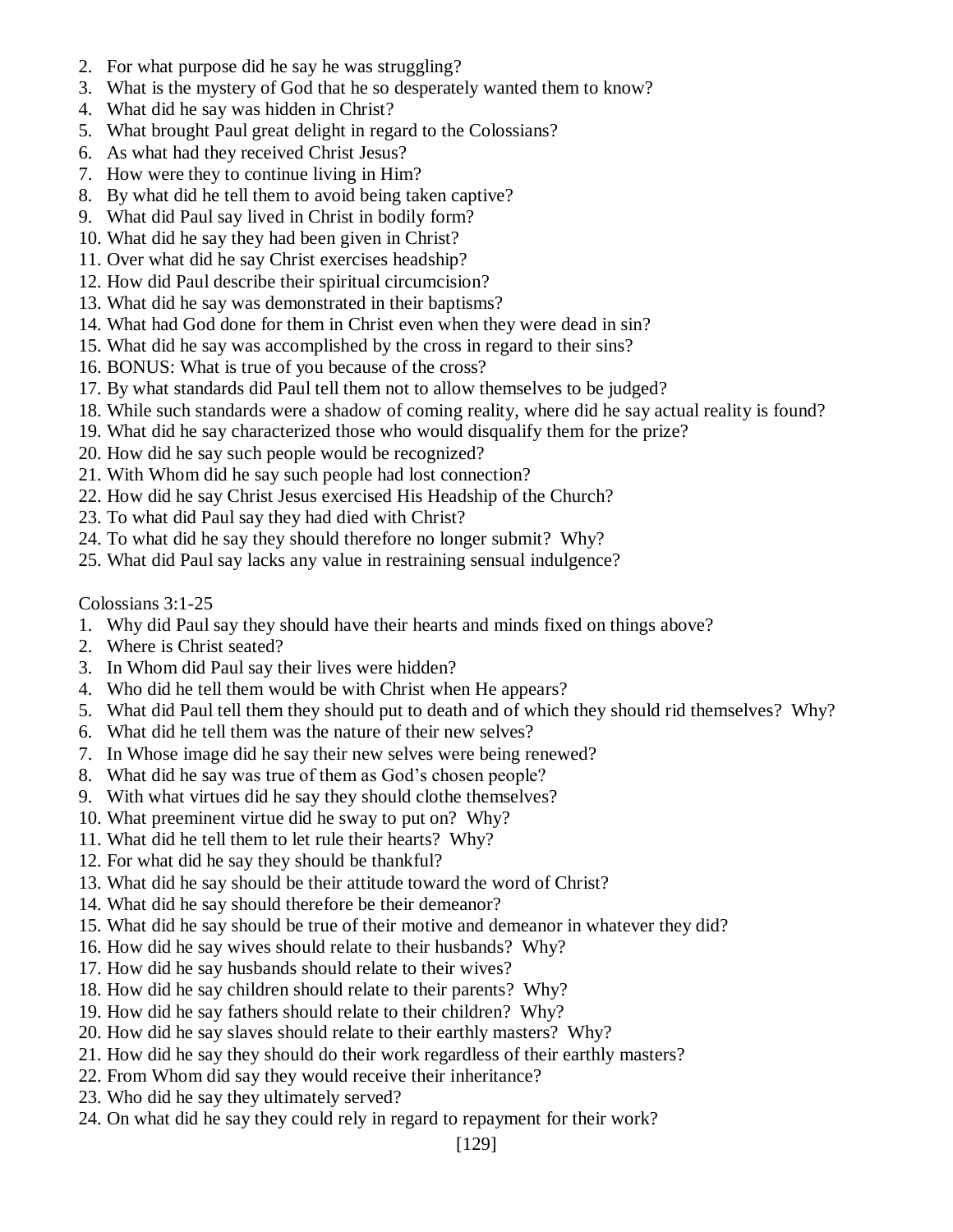Colossians 4:1-18

- 1. What command did Paul give to those in Colosse who were masters?
- 2. To what did he tell them to devote themselves?
- 3. What did he say should characterize their praying?
- 4. What did he ask them to pray for him and his companions?
- 5. For what did he request prayer for him to proclaim clearly?
- 6. Toward whom did he tell them to act wisely?
- 7. What did he say they should do with every opportunity to do so?
- 8. What did he say should characterize their conversations? Why?
- 9. What did he tell them to expect from Tychicus?
- 10. How did he describe Tychicus?
- 11. For what purpose did he say he was sending Tychicus?
- 12. How did he describe Onesimus and what to expect from him?
- 13. Who among Paul's companions did he say sent greetings to them?
- 14. How did Paul say the Jews among his companions had ministered to him?
- 15. How did Paul describe Epaphras?
- 16. What did Paul say that Epaphras was always praying for them?
- 17. For whom else did he say Epaphras was working hard?
- 18. To whom did Paul ask them to send his greetings?
- 19. Where did Paul tell them to read this letter?
- 20. What did he tell them to tell Archippus?
- 21. What did he ask them to remember?
- 22. What was his desire for them?

#### **FIRST THESSALONIANS**

1 Thessalonians 1:1-10

- 1. Who partnered with Paul in writing this letter?
- 2. To whom was it written and how are they described?
- 3. What did Paul and his companions desire for them?
- 4. What did they continually remember about them in their prayers for them?
- 5. How did Paul and his companions know that God had chosen the Thessalonians?
- 6. What did Paul say was the purpose for which he and his companions lived in Thessalonica?
- 7. Who did he commend them for imitating?
- 8. How did he say they had received the message of the Gospel in spite of severe suffering?
- 9. To whom had the Thessalonians become models?
- 10. To whom had the message rung out from them?
- 11. Where had their faith become known?
- 12. What did Paul say he and his companions were hearing from others about the Thessalonians?
- 13. How would you compare your own reception of the Gospel to that of the Thessalonians?
- 14. From what did Paul say they had all been rescued by Jesus?

1 Thessalonians 2:1-20

- 1. How did Paul describe his visit to the Thessalonian church?
- 2. What did he say he and his companions had experienced in Philippi?
- 3. Under what conditions did he say that he and his companions had shared the Gospel with them?
- 4. How did he describe their motives for sharing the Gospel?
- 5. Whose approval were they seeking; whose were they not seeking?
- 6. What prerogatives could Paul have claimed when with the Thessalonians?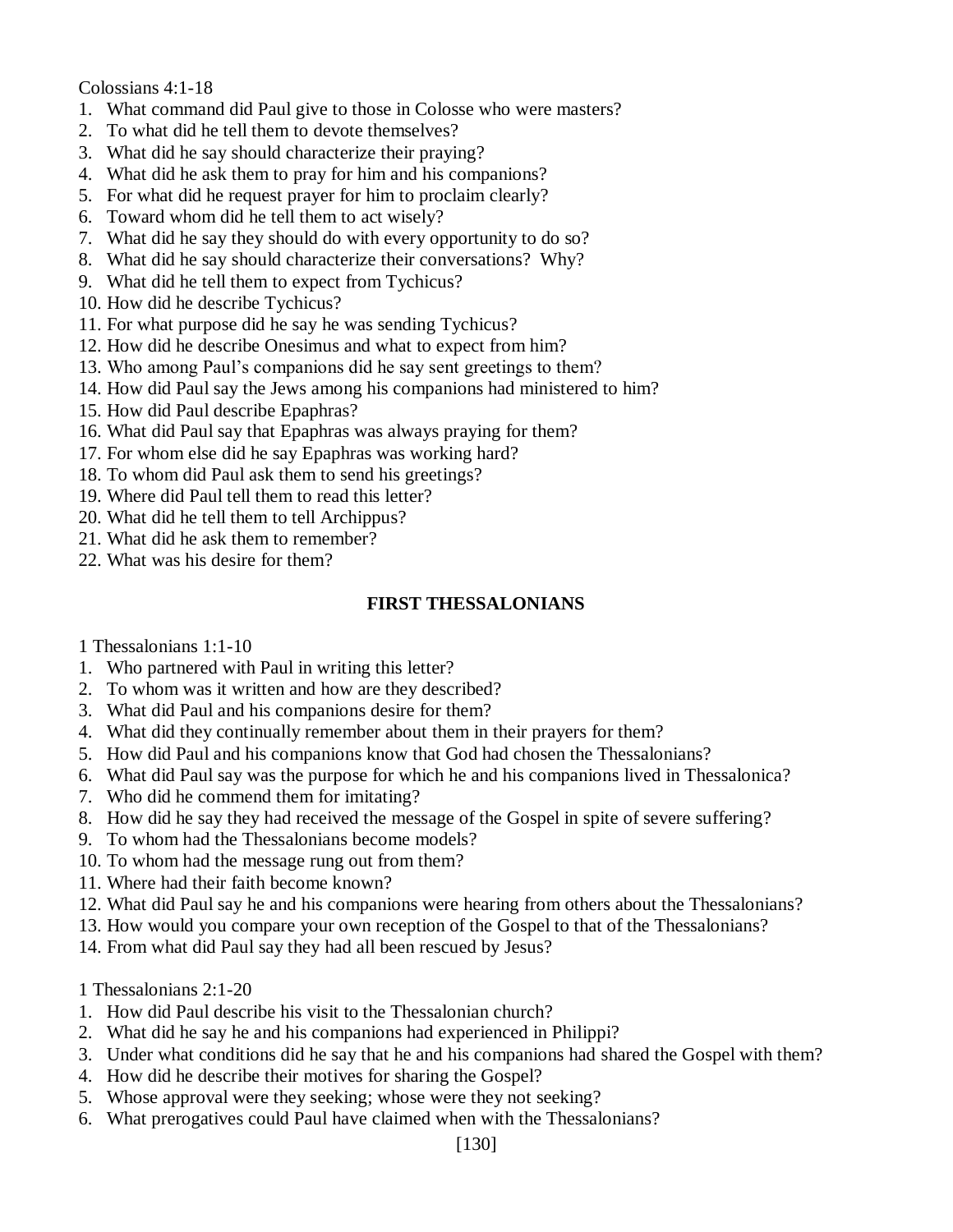- 7. What did he and his companions do instead? Why?
- 8. How did Paul describe how he and his companions had lived among the Thessalonians?
- 9. What did he remind them that he had urged them to do?
- 10. For what was Paul thankful regarding how the Thessalonians received the word of God?
- 11. Of whom did Paul say they had become imitators?
- 12. Who did he remind them had caused them suffering?
- 13. What did he remind them that he and his companions had suffered from the same people?
- 14. What did he say those people were opposing?
- 15. Whose wrath did he say was therefore upon them?
- 16. How intense did Paul say his longing was to revisit the Thessalonians?
- 17. Who did he say prevented that visit?
- 18. What did he say were the hope, joy, and crown in which he and his companions would glory?

1 Thessalonians 3:1-13

- 1. Why did Paul say that he and his companions sent Timothy to the Thessalonians?
- 2. How did he describe Timothy?
- 3. Who would you describe that way? Who would describe you that way?
- 4. About what did Paul not want the Thessalonians to be unsettled?
- 5. To what did he remind them that he and his companions were destined?
- 6. Why was he so anxious to find out about the faith of the church in Thessalonica?
- 7. What report about them did he say that he and his companions had received from Timothy?
- 8. How did Paul describe their response to that report?
- 9. What caused him and his companions to really live in spite of their distress and persecution?
- 10. Why did Paul say that he and his companions could not thank God enough for them?
- 11. For what did he say they prayed night and day?
- 12. What were their specific prayer requests for the church at Thessalonica?
- 13. How often will you pray the same for our church? (Please do!)

1 Thessalonians 4:1-18

- 1. How had Paul and his companions instructed the Thessalonians to live?
- 2. For what did he commend them?
- 3. What did he urge them to do more and more?
- 4. Who did he say gave them the authority to instruct the Thessalonians?
- 5. What did he say was clearly God's will for the Thessalonians?
- 6. What did he tell them to avoid? How? Why?
- 7. To what did he tell them they were called by God?
- 8. Why did Paul say he did not need to write to the Thessalonians?
- 9. What did he never the less tell them to do more and more?
- 10. How did Paul tell them they would be able to win the respect of outsiders?
- 11. What did Paul want them to know about those who had already died?
- 12. What did he say would happen to those who had already died when the Lord returns?
- 13. What did he say would happen to those who were still living when the Lord returns?
- 14. How obvious will it be when the Lord returns?
- 15. What did Paul say would be the eternal outcome for those who are in Christ, dead or alive?
- 16. How can we encourage one another with what Paul wrote to the Thessalonians?

1 Thessalonians 5:1-28

- 1. About what did Paul say he had no reason to write the Thessalonians?
- 2. What did he say they already know very well?
- 3. How did he describe the day of the coming of the Lord?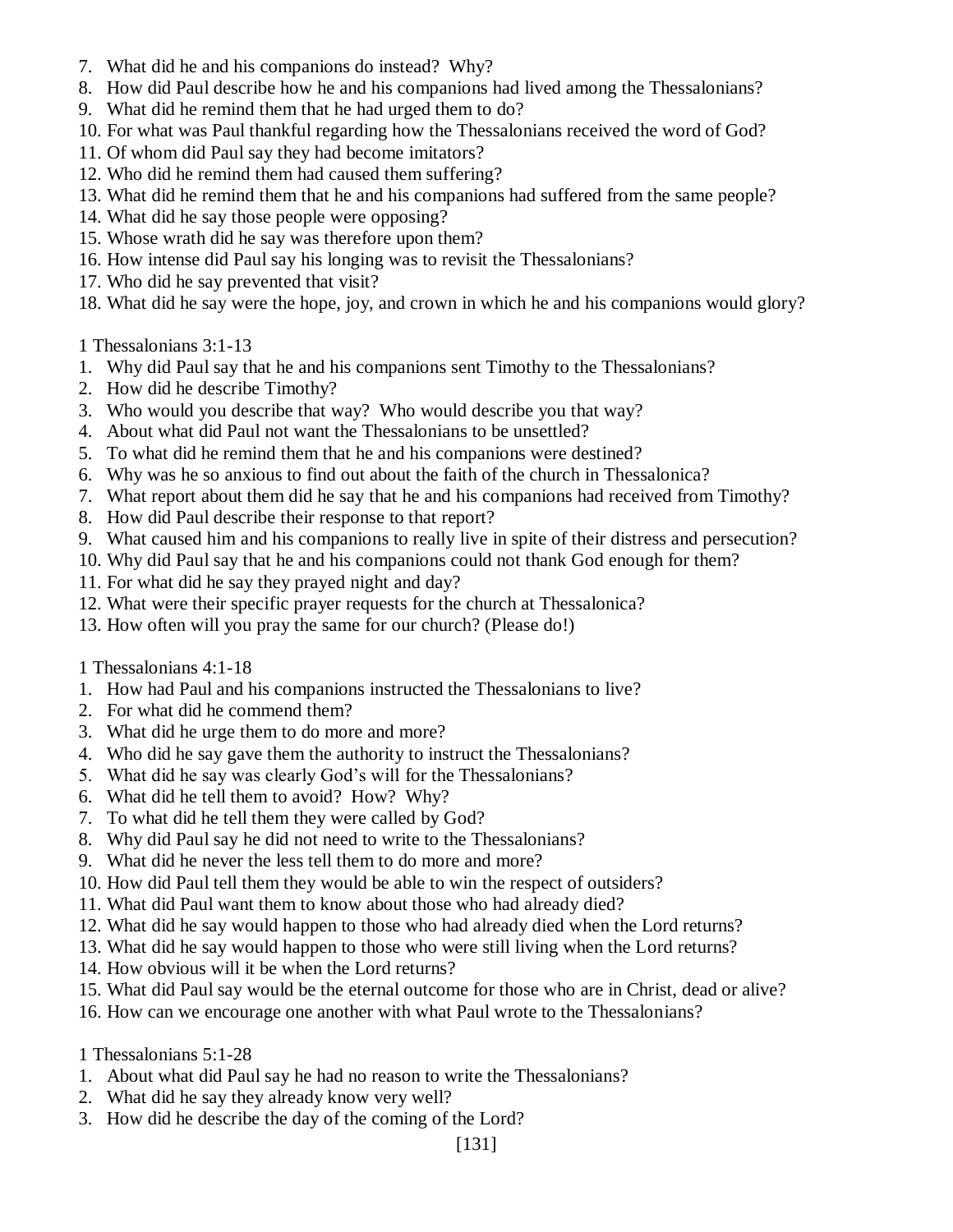- 4. Why did Paul say the day of the Lord's coming should not surprise the Thessalonians?
- 5. In what ways did he say they should not be like those who will be taken by surprise?
- 6. How and why did he say that should be the case?
- 7. To what did he tell them they were not appointed?
- 8. To what did he tell them they were appointed?
- 9. To what end did he say Jesus had died for them?
- 10. Who did Paul tell them to respect?
- 11. Why did he tell them to hold those he said to respect in highest regard in love?
- 12. Who did he tell them to warn, encourage and help?
- 13. With whom did he say to be patient?
- 14. What did he tell them about paying back wrong for wrong?
- 15. What did he say was God's will for them always, continually and in every circumstance?
- 16. About what did he warn them in regard to the Holy Spirit?
- 17. What did he say to not treat with contempt?
- 18. What did Paul say to test, hold on to, and avoid?
- 19. What specific prayer requests did Paul have for the Thessalonians?
- 20. How often will you pray the same for our church? (Please do!)
- 21. What promise did Paul make regarding the One Who had called them?
- 22. What were Paul's final exhortations in this letter?
- 23. What did he desire would be with them?
- 25. What exhortations did Paul give in this chapter regarding how they should treat each other?

#### **SECOND THESSALONIANS**

2 Thessalonians 1:1-12

- 1. In Whom did Paul say the church of the Thessalonians consisted?
- 2. From Whom did he desire they would receive grace and mercy?
- 3. Why did he say he and his companions ought always to thank God for them?
- 4. What was growing and increasing among the Thessalonians?
- 5. About what did Paul say he and his companions boasted among all the churches?
- 6. What was the evidence that the Thessalonians would be counted worthy of the Kingdom of God?
- 7. What did Paul say would happen to those who were troubling them?
- 8. Why did he say that would happen?
- 9. When did he say that would happen?
- 10. What did he say would happen to those who not know God or obey the Gospel of Christ?
- 11. How did he say God's people will react to the coming of Christ?
- 12. In whom did he say the Lord will be glorified when He arrives?
- 13. Among whom did he say the Thessalonians were included?
- 14. For what did Paul say he and his companions constantly prayed for the Thessalonians?
- 15. How often will you pray the same for our church? (Please do!)
- 16. Toward what outcome were they so praying?
- 17. In accordance with what did they expect their prayers to be answered?

#### 2 Thessalonians 2:1-17

- 1. About what did Paul tell the Thessalonians to not be unsettled or alarmed?
- 2. What did he tell them to expect before the coming of the day of the Lord?
- 3. Who did he say must first be revealed?
- 4. How did he describe the one who must first be revealed?
- 5. What would be the tell tale actions of the one who must first be revealed?
- 6. What is keeping him from being revealed until the proper time?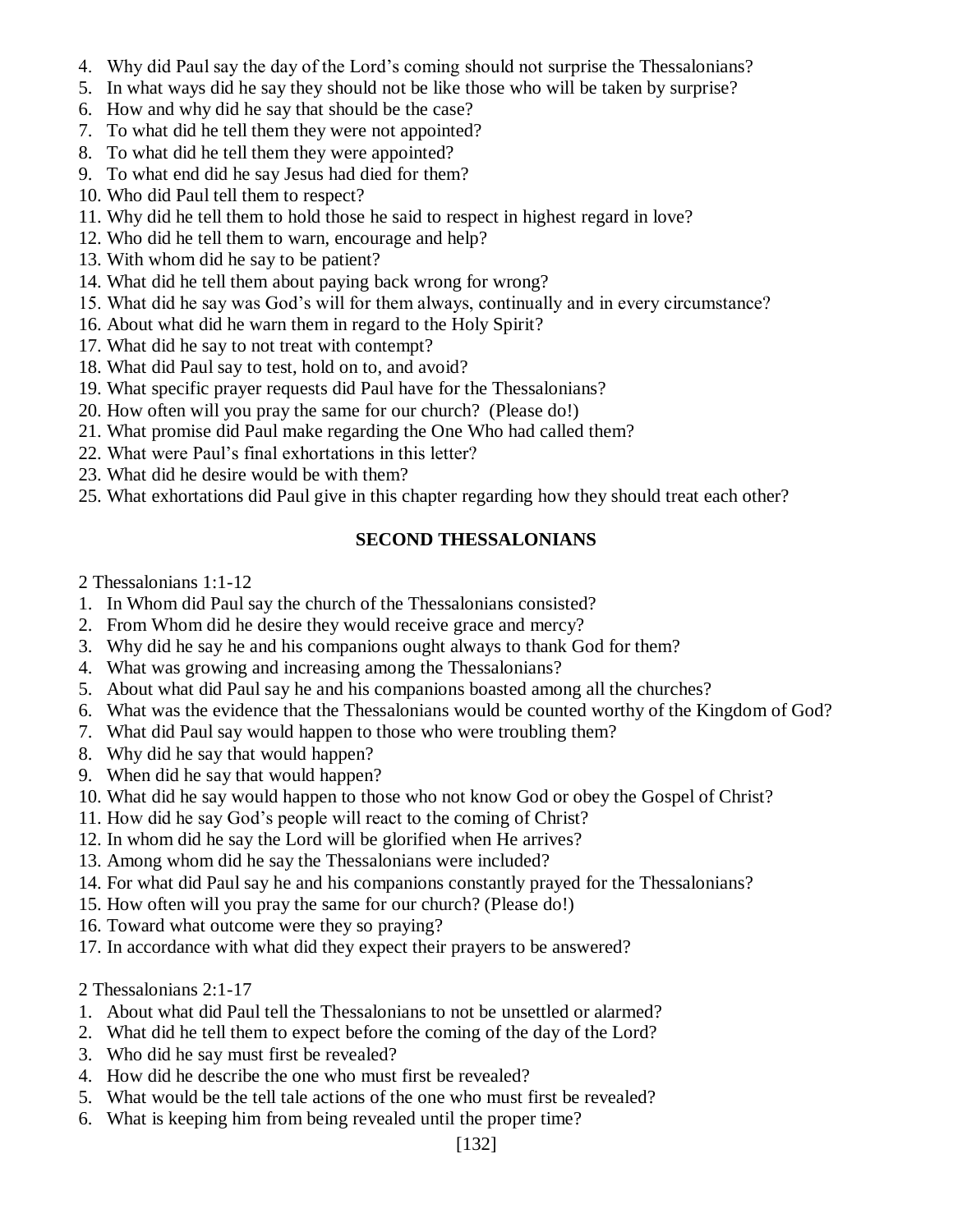- 7. What about him is already at work?
- 8. What it back?
- 9. How will he be overthrown?
- 10. What about this one will be incredibly deceiving?
- 11. In accordance with whom will this deception come?
- 12. Why will those who are deceived perish?
- 13. What did Paul say is true of those to whom God sends a powerful delusion?
- 14. To what did Paul say God had chosen the Thessalonians?
- 15. How did he say they had been called as those who were chosen?
- 16. Toward what outcome did he say they were called?
- 17. What did he say should be their response to being so chosen and called?
- 18. What is your response to being chosen and called?
- 19. What did Paul tell them they had been given by our Lord Jesus Christ and God our Father? Why?
- 20. What else did he desire they would receive from our Lord Jesus Christ and God our Father?

2 Thessalonians 3:1-18

- 1. What did Paul ask the Thessalonians to pray for him and his companions?
- 2. What did he say the Lord would be faithful to do for them?
- 3. What did he say he was confident about them doing?
- 4. Into what did he want the Lord to direct them?
- 5. What did he command them to do in the Name of the Lord Jesus Christ?
- 6. Whose example did he tell them to follow?
- 7. What was that example?
- 8. What was the rule that he and his companions taught while with them?
- 9. What did Paul command and urge of those who were being idle?
- 10. Into what error had the idle fallen?
- 11. How did Paul tell the Thessalonians to respond to those who did not obey his instructions? Why?
- 12. From Whom did Paul want the Thessalonians to receive peace at all times and in every way?
- 13. From Whom did Paul want the Thessalonians to receive grace?
- 14. What is the desire of your heart for our church and other Christians?

# **1 TIMOTHY**

1 Timothy 1:1-20

- 1. Who is the author and who is the recipient of this letter?
- 2. How does Paul describe himself?
- 3. How does he describe Timothy?
- 4. What id Paul desire for Timothy from God the Father and Christ Jesus?
- 5. How did he describe Christ Jesus?
- 6. Why had Paul urged Timothy to stay in Ephesus?
- 7. What did he want certain men in Ephesus to stop doing? Why?
- 8. What was the goal of Paul's command that they stop?
- 9. What was the outcome for those who had missed that goal?
- 10. For whom did Paul say the law was not made? For whom did he say it was made?
- 11. Why was Paul so thankful to God for His appointment to ministry?
- 12. What had God poured out abundantly on Paul?
- 13. What did Paul say was a trustworthy saying that deserved full acceptance?
- 14. Who did Paul rank as the worst of sinners?
- 15. Why did he say that God had therefore shown him mercy?
- 16. What did he say Christ Jesus thereby displayed in Him? Why?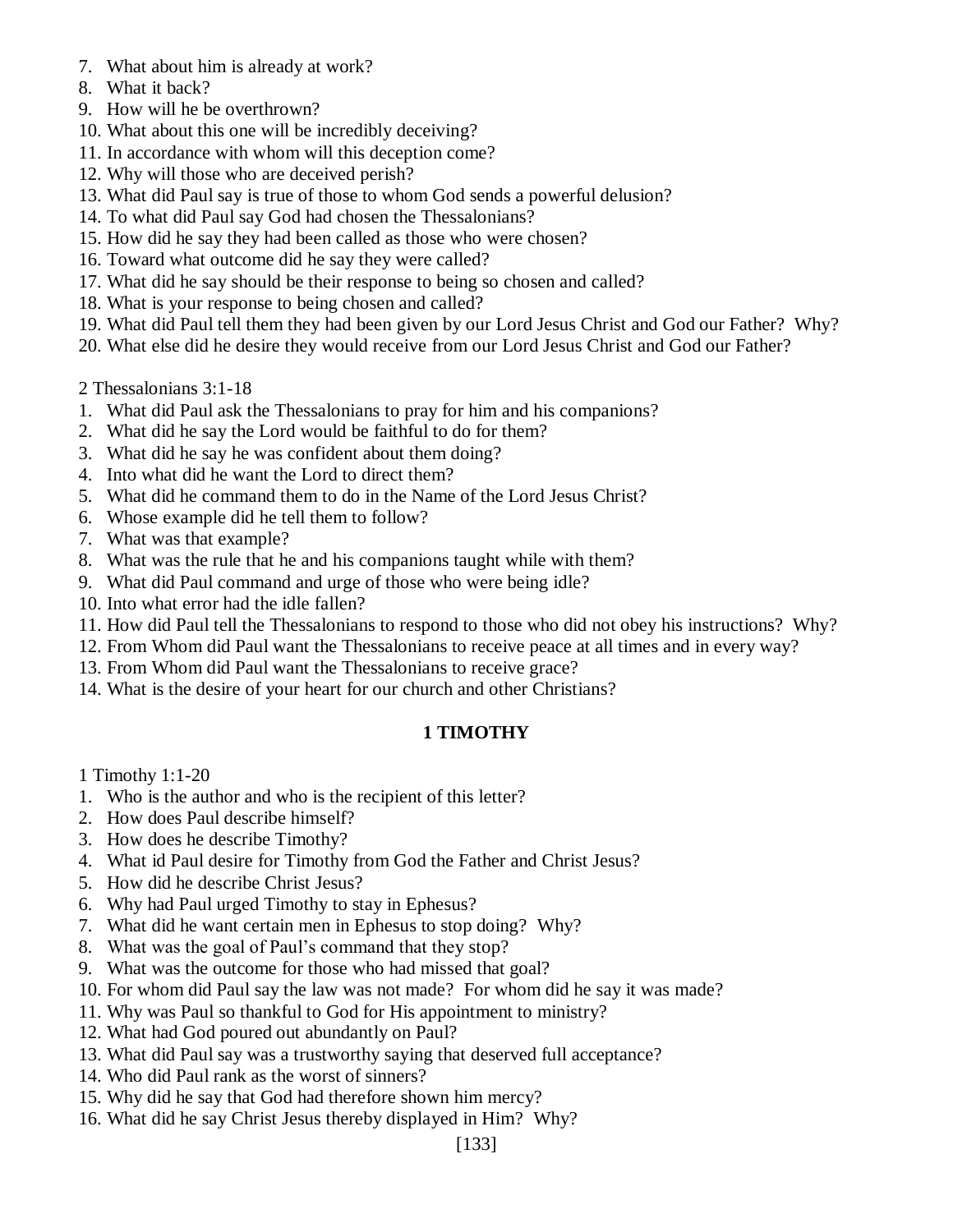- 17. To Whom did Paul ascribe honor and glory forever?
- 18. In keeping with what did Paul say he was giving Timothy instruction?
- 19. What did Paul say would be the outcome of keeping his instructions?
- 20. Who did he say had rejected his instructions?
- 21. What was the outcome for those who had rejected the instructions?
- 22. Who had Paul handed over to Satan? Why?

## 1 Timothy 2:1-15

- 1. What did Paul urge Timothy to do for everyone?
- 2. Why did he single out kings and those in authority?
- 3. Who did he say would be pleased?
- 4. What did Paul say God wants for everyone?
- 5. Who did he say is the One Mediator between the One God and people?
- 6. What did he say that Mediator had done for everyone?
- 7. To what did Paul say he had been appointed?
- 8. What did he say he was teaching to the Gentiles?
- 9. What did Paul say he wanted everyone everywhere to do without anger or disputing?
- 10. What did Paul say was the most appropriate adornment for women who profess to worship God?
- 11. How did he say women should learn the true faith that Paul was teaching?
- 12. What did he say should be more important to women than usurping authority?

## 1 Timothy 3:1-16

- 1. What does Paul say is true of a man who sets his heart on being an overseer (elder)?
- 2. What does he say must be true of elders?
- 3. What does he say should not be true of elders?
- 4. How does Paul say an elder can avoid falling into disgrace and the devil's trap?
- 5. What does Paul say should be true of deacons?
- 6. What does he say should not be true of deacons?
- 7. What does he say should be true of the wives of deacons?
- 8. What does he say should not be true of the wives of deacons?
- 9. What does Paul say will be the outcome for deacons who serve well?
- 10. Why did he say he was writing the instructions in this epistle?
- 11. How does Paul describe God's household?
- 12. How does Paul personify the mystery of godliness?
- 13. Who fits that personification?
- 14. What are the implications for those who would pursue godliness?

## 1 Timothy 4:1-16

- 1. What did Paul say the Spirit had clearly said?
- 2. Whose teaching did he say would be followed by those who abandon the faith?
- 3. Through whom did he say those teachings would come?
- 4. What did he say such teachers would forbid and order?
- 5. Why did Paul say that everything created by God should be received with thanksgiving?
- 6. What did Paul say would be true of Timothy if he pointed these things out to the brethren?
- 7. What did Paul tell Timothy to avoid?
- 8. What did he tell Timothy to do instead? Why?
- 9. What did Paul say is a trustworthy statement that deserves full acceptance?
- 10. How fully have you accepted it?
- 11. What did Paul tell Timothy to command and teach?
- 12. How did he tell Timothy to handle complaints regarding his youth?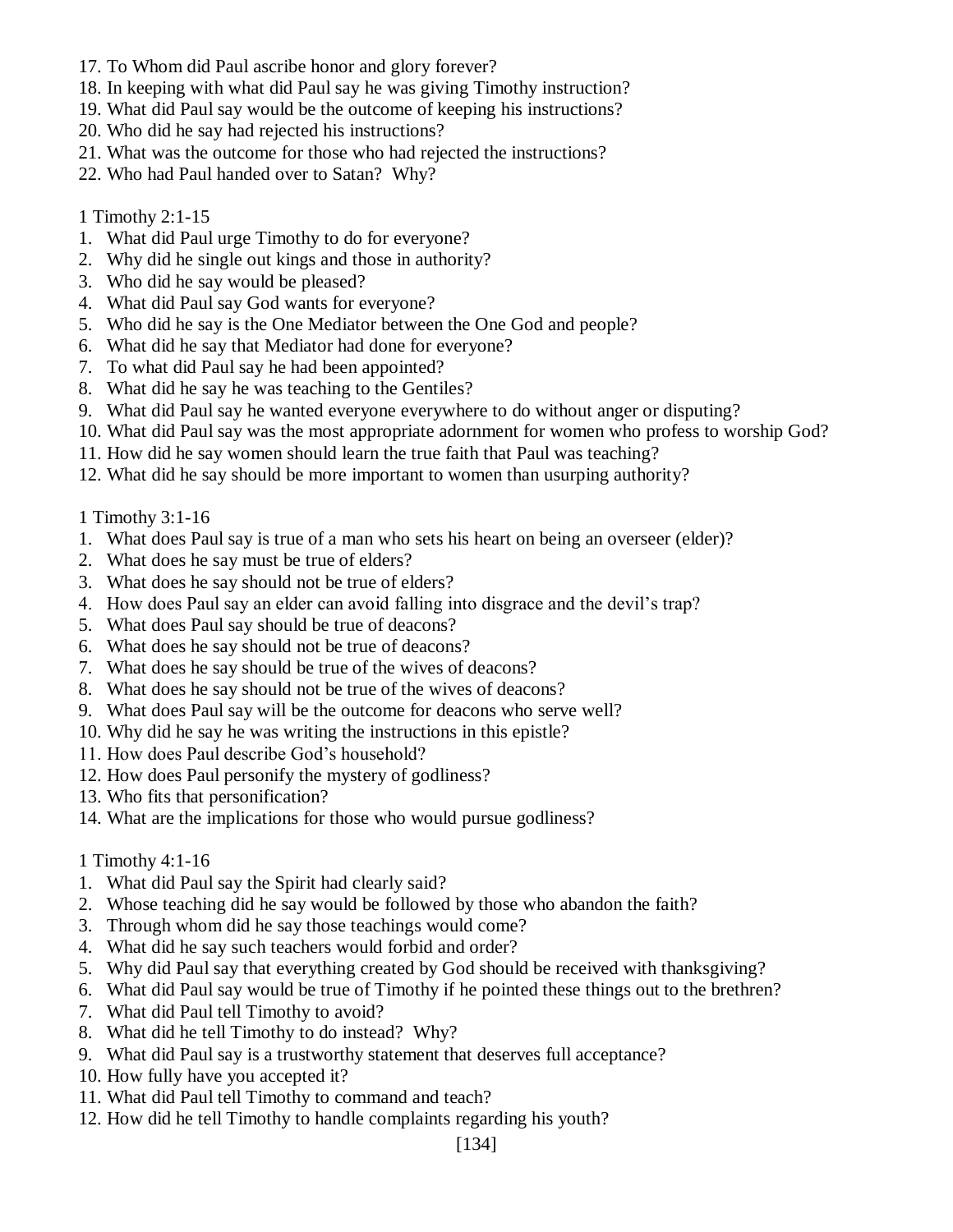- 13. Of what did he tell Timothy to set an example?
- 14. To what did he tell Timothy to devote himself?
- 15. What did he tell Timothy not to neglect?
- 16. Why did Paul tell Timothy to be diligent and give himself wholly to what he had been taught?
- 17. Why did Paul tell Timothy to closely watch and persevere in his life and doctrine?

### 1 Timothy 5:1-25

- 1. How does Paul say that older men should be rebuked?
- 2. How did he tell Timothy to treat younger men, older women and younger women?
- 3. Which widows does Paul say should be given proper recognition?
- 4. What did he say the children and grandchildren of widows should be doing for them? Why?
- 5. How does Paul consider the difference between a widow really in need and one living for pleasure?
- 6. Why does Paul want Timothy to pass along these instructions?
- 7. What does he say is true of anyone who does not provide for relatives, especially immediate family?
- 8. What criteria does Paul give for placing widows on the list of those to be cared for by the church?
- 9. What cautions and instructions does he give for younger widows?
- 10. What instructions does Paul give to believing women who have widows in their families? Why?
- 11. Which church elders does Paul say are worthy of double honor?
- 12. How does he say they can be so honored?
- 13. What does Paul give as the criterion for entertaining an accusation against an elder?
- 14. What does he say should be done with an elder who sins?
- 15. How did Paul tell Timothy to keep the instructions he had been given?
- 16. In what did Paul tell Timothy not to be hasty?
- 17. In what did Paul tell Timothy not to share?
- 18. How did Paul tell Timothy to keep himself?
- 19. Why did Paul suggest a bit of wine to Timothy?
- 20. What did Paul tell Timothy was true regarding the sins of men?
- 21. What did he say was true regarding their good deeds?

1 Timothy 6:1-21

- 1. How did Paul tell those who were under the yoke of slavery to consider their masters? Why?
- 2. How did he tell them to relate to believing masters?
- 3. What did Paul say is true of those who teach false doctrine?
- 4. What did he say is true of those who do not agree with the instruction of our Lord Jesus Christ?
- 5. How did he say such people could be identified?
- 6. Toward what outcome did he say such people considered godliness?
- 7. What did Paul say is great gain?
- 8. With what did he say we should be content? Why?
- 9. Of what did he warn people whose ambition is to get rich?
- 10. What did he say is the root of all evil?
- 11. What did he say had happened to people who were eager for money?
- 12. What did Paul tell Timothy to pursue instead?
- 13. What did he tell Timothy to fight?
- 14. Of what did tell Timothy to take hold of firmly?
- 15. Who did Paul say gives life to everything?
- 16. In Whose sight did Paul tell Timothy to discharge his ministry?
- 17. For how long did he tell Timothy to discharge his ministry?
- 18. Who did Paul say would bring the appearing of our Lord Jesus Christ? When?
- 19. How did he describe God to Whom belongs honor and might forever?
- 20. What did Paul tell Timothy to command those who are rich in this world?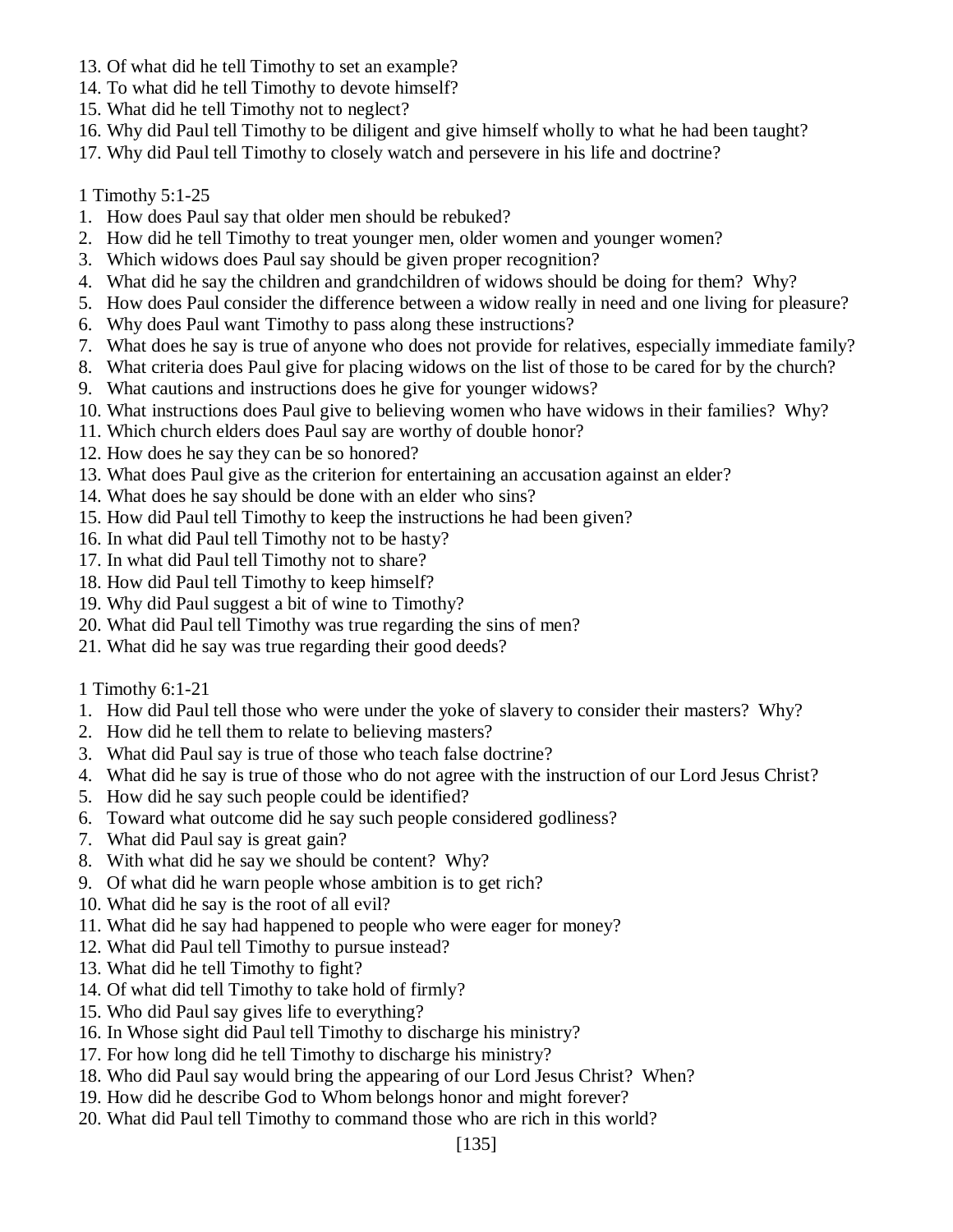- 21. In Whom were they to put their hope? Why?
- 22. Why did he say they should be rich in good deeds, generous and willing to share?
- 23. What did Paul tell Timothy to guard?
- 24. From what did he tell Timothy to turn away?
- 25. What did Paul say had happened to some who had failed to turn away?
- 26. What was Paul's desire for Timothy?

### **SECOND TIMOTHY**

#### 1 Timothy 1:1-18

- 1. What did Paul say in his introduction that he desired for Timothy?
- 2. How did Paul say he served God?
- 3. What did he say motivated his thanksgiving when praying for Timothy?
- 4. What did he recall about Timothy and why did he desire to visit him?
- 5. What was he persuaded lived in Timothy?
- 6. What did he remind Timothy to fan into flame?
- 7. What did he tell Timothy they had been given contrary to a spirit of timidity?
- 8. Of what did Paul tell Timothy to not be ashamed?
- 9. In what did Paul tell Timothy to join him?
- 10. How did Paul tell him that God had saved them?
- 11. Why did he say God had saved them?
- 12. When did he say the saving grace of God had been given?
- 13. When did he say that grace was revealed?
- 14. How did he say that grace was revealed?
- 15. What did he say our Savior, Christ Jesus, did in His appearing?
- 16. Of what did Paul say he had been appointed a herald and apostle?
- 17. For what was he suffering and why was he not ashamed?
- 18. Of what was Paul convinced?
- 19. What did Paul tell Timothy to do with what he had heard from him? How?
- 20. What did he tell Timothy to guard; with Whose help?
- 21. How had Paul been treated by the brethren in Asia during his imprisonment in Rome?
- 22. Why did Paul want the Lord to show mercy to the household of Onesiphorus?

2 Timothy 2:1-26

- 1. In what did Paul tell Timothy to be strong?
- 2. What did he tell Timothy to do with what he had heard from him in the presence of witnesses?
- 3. What did Paul tell Timothy to endure?
- 4. What analogies did he use to illustrate endurance?
- 5. What did Paul tell Timothy the Lord would do for him as he reflected on what Paul had said?
- 6. Who did Paul tell Timothy to remember?
- 7. What did Paul say was the Gospel for which he was suffering?
- 8. What did Paul say was not chained in spite of his own chains?
- 9. For whose sake did Paul tell Timothy to endure everything? Why?
- 10. What did Paul say is a trustworthy saying in regard to relating to Christ Jesus?
- 11. Of what did Paul tell Timothy to keep reminding Christians?
- 12. Against what did he tell Timothy to warn them? Why?
- 13. Toward what did he tell Timothy to do his best?
- 14. What did he tell him to avoid? Why?
- 15. How did Paul describe the teaching of those who failed to avoid it?
- 16. What is the inscription that seals the solid foundation of God?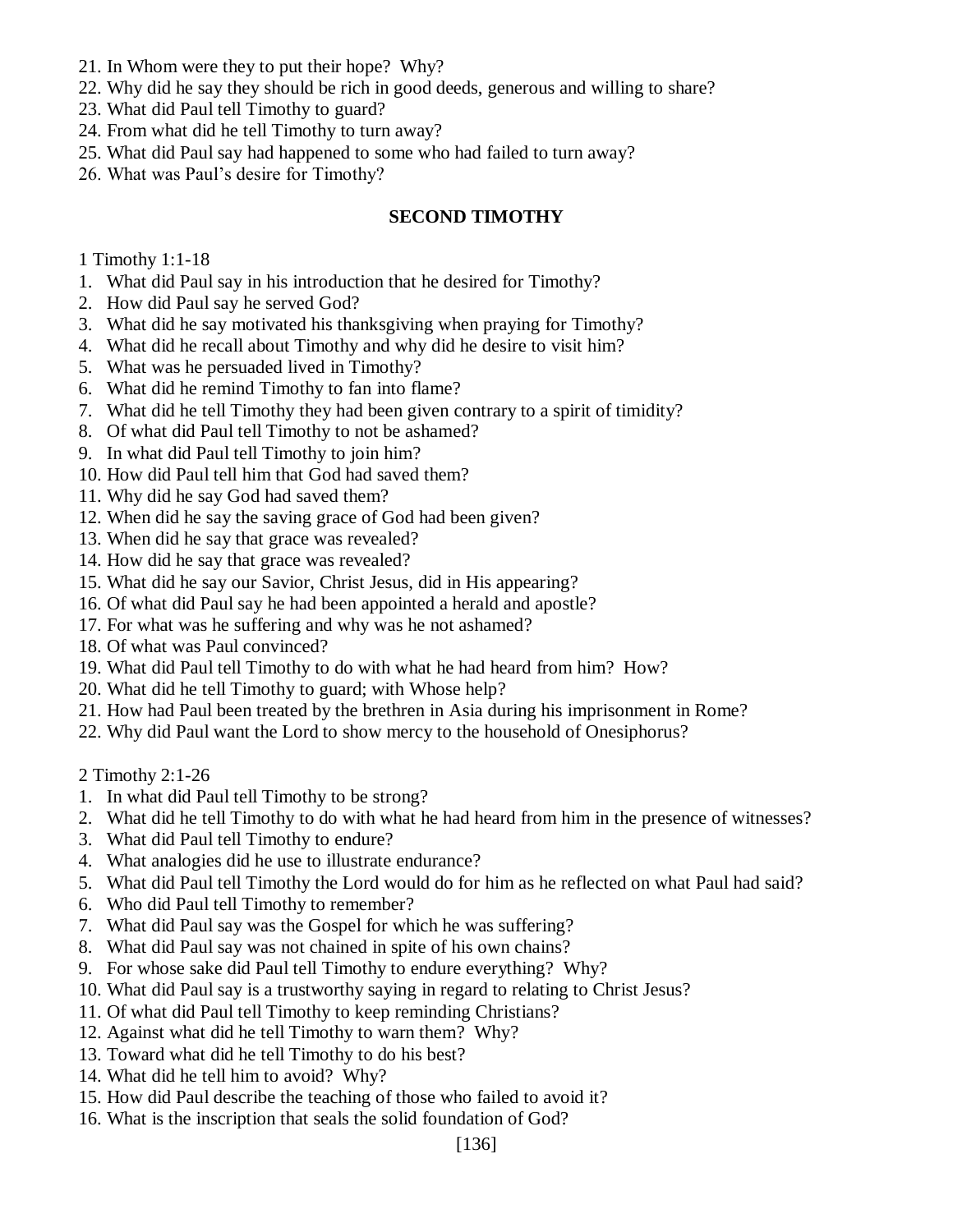- 17. BONUS: How descriptive of you is that inscription?
- 18. How does Paul say people are made holy, useful to the Master and prepared to do any good work?
- 19. What does Paul tell Timothy to flee?
- 20. What does he tell him to pursue instead?
- 21. Who does he tell him to join in that pursuit?
- 22. In what does he tell Timothy never to participate? Why?
- 23. What does he say should never be true of a servant of the Lord?
- 24. What does he say should be true instead?
- 25. How does Paul say a servant of the Lord should handle opposition?
- 26. What did say should be the hope and desired outcome for those who oppose?

## 2 Timothy 3:1-17

- 1. What characteristics did Paul say people would exhibit in the last days?
- 2. How did he describe the form of godliness they would have?
- 3. How did he tell Timothy to relate to such people?
- 4. On whom did he say such people prey?
- 5. Why are their victims so susceptible to the teaching of such men?
- 6. What does Paul say is true of these men of depraved minds?
- 7. What does he say will be the downfall of such men?
- 8. What did Paul say that Timothy knew about him?
- 9. From what did Paul say the Lord had rescued him?
- 10. What did Paul say would be true of everyone who wants to live a godly life in Christ Jesus?
- 11. What did he say would also be happening?
- 12. In what did Paul tell Timothy to continue?
- 13. For what did he tell Timothy the Holy Scriptures made him wise?
- 14. What did Paul say is true of all Scripture?
- 15. For what did he say Scripture is profitable?

## 2 Timothy 4:1-22

- 1. In Whose presence and in view of what did Paul charge Timothy?
- 2. What was Paul's charge to Timothy?
- 3. With what attitude did Paul tell Timothy to carry out that charge?
- 4. What did Paul say would in time be the attitude of men toward sound doctrine?
- 5. What will they do instead?
- 6. What did Paul tell Timothy to do in the face of that reality?
- 7. How did Paul describe what he perceived as his time of departure?
- 8. How did he describe his own life of faith?
- 9. What did he say the Lord had in store for him?
- 10. Who did he say would have the same thing in store for them?
- 11. What did Paul ask Timothy to do his best to accomplish?
- 12. By who was Paul deserted? Why?
- 13. Why did Paul want Timothy to bring Mark to him?
- 14. What else did he ask Timothy to bring to him?
- 15. Why did he tell Timothy to be on guard against Alexander the metalworker?
- 16. What was Paul's attitude toward all those who deserted him at his first defense?
- 17. Who did he say was with him at his first defense?
- 18. What did he say the Lord had done for him?
- 19. For what purpose did he say the Lord had done it?
- 20. What did he anticipate the Lord doing for him in the future?
- 21. To Whom did he say belonged the glory?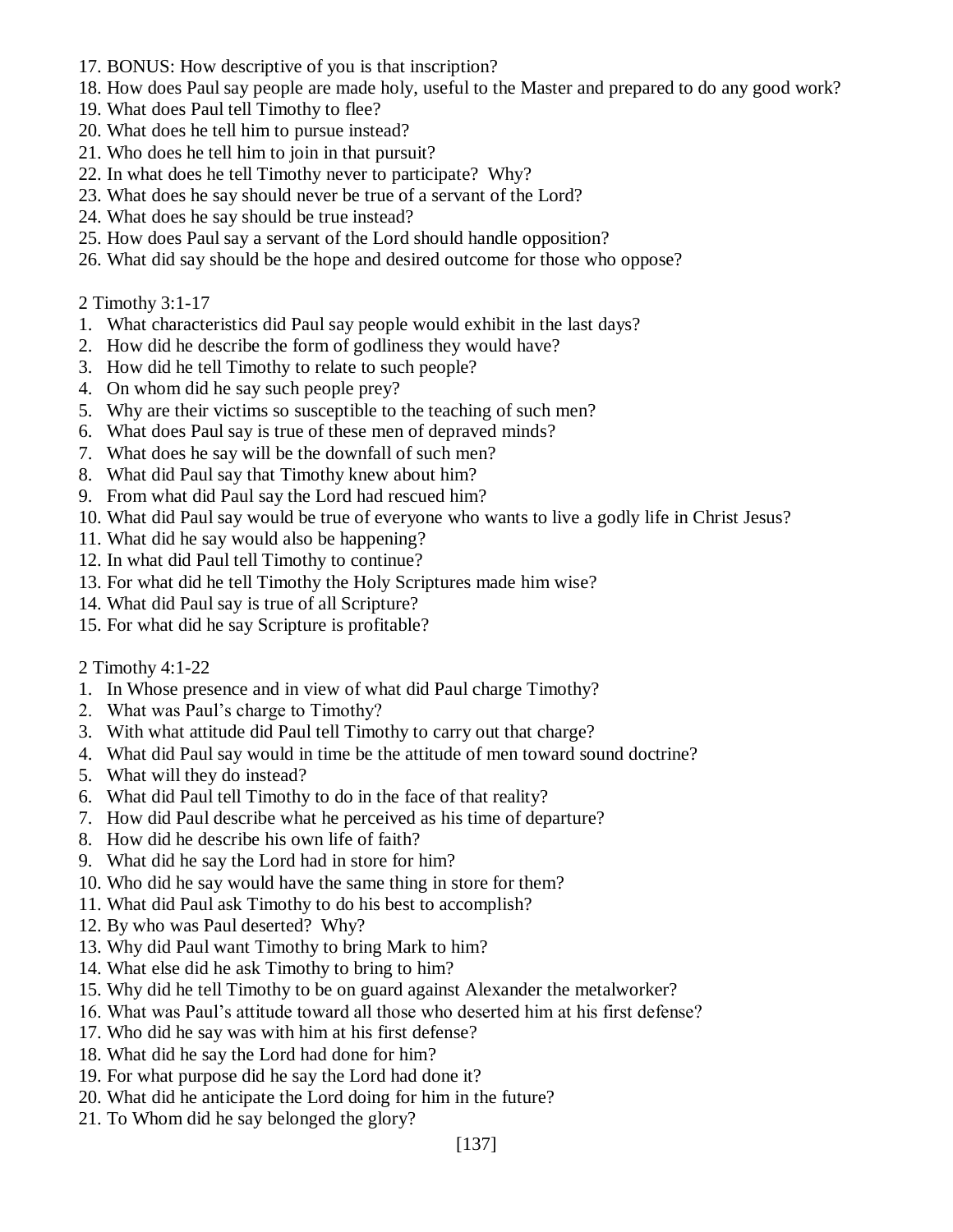- 22. Who did Paul ask Timothy to greet?
- 23. When did Paul ask Timothy to do his best to arrive?
- 24. Whose greeting did Paul give to Timothy?
- 25. What did Paul desire for Timothy?

#### **TITUS**

Titus 1:1-16

- 1. How does Paul describe himself?
- 2. How does he describe God?
- 3. What did he say was the purpose of his ministry?
- 4. On what do the faith of God's elect and the knowledge of the truth leading to godliness rest?
- 5. When did God promise that upon which they rest?
- 6. When did God bring it to light?
- 7. How did He bring it to light?
- 8. How does Paul describe Titus?
- 9. What did he desire for Titus?
- 10. Why did Paul say he had left Titus on the island of Crete?
- 11. What did Paul list as the qualification for church elders?
- 12. Why must an elder hold firmly to the trustworthy message as it had been taught?
- 13. How did Paul describe the rebellious people who were causing problems?
- 14. Why did he say they must be silenced?
- 15. What testimony about them did he say was true?
- 16. Toward what ends did Paul say they should be sharply rebuked?
- 17. What did Paul say is true of the pure?
- 18. What did he say is true of those who are corrupted and do not believe? Why?
- 19. What does Paul say about those who claim to know God but deny Him by their actions?

#### Titus 2:1-15

- 1. In accordance with what did Paul tell Timothy to teach?
- 2. What was he to teach the older men?
- 3. What was he to teach the older women? Why?
- 4. Toward what did Paul tell Timothy to encourage the young men?
- 5. Of what did he tell Timothy to be an example?
- 6. What did he tell Timothy to show in his teaching? Why?
- 7. In what ways did he tell Timothy to teach slaves to be subject to their masters? Why?
- 8. To whom has the grace of God that brings salvation appeared?
- 9. What does that grace teach?
- 10. For what are we to wait while being taught by grace?
- 11. For what purpose did Paul say Jesus Christ gave Himself for us?
- 12. BONUS: How well have you embraced that purpose?
- 13. What did Paul tell Timothy to do with all authority?
- 14. What did he tell him to not allow from other people?

#### Titus 3:1-15

- 1. Toward what did Paul tell Titus to remind Christians?
- 2. To whom did he say they should show true humility?
- 3. Of what did Paul remind Titus regarding how they used to live?
- 4. What did he remind him had happened when the kindness and love of God appeared?
- 5. How did he say that happened?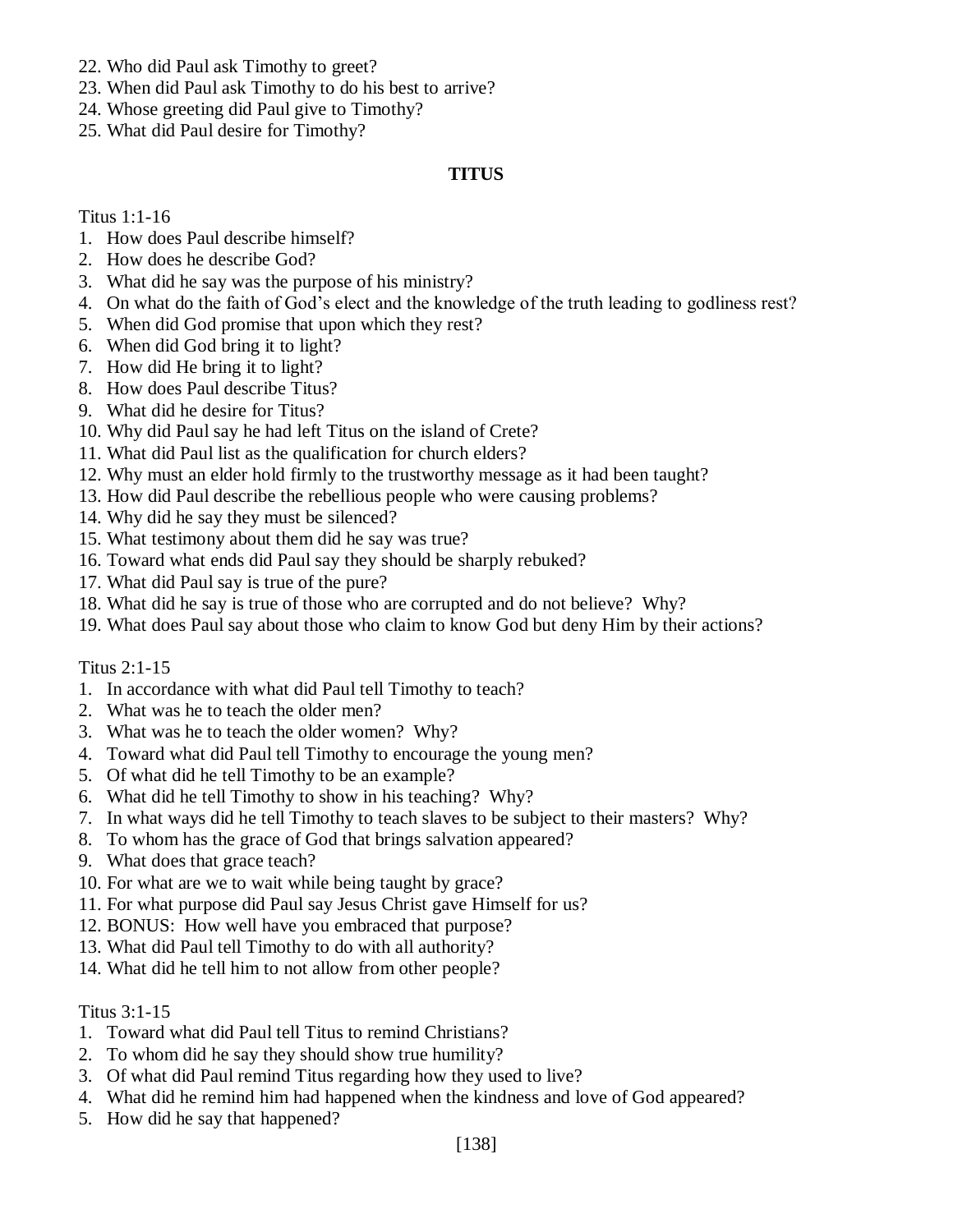- 6. Who did he say had been poured out on them generously?
- 7. Who did he say did the pouring?
- 8. What did he say was the outcome of being justified by God's grace?
- 9. Why did Paul tell Titus to stress what he had just emphasized about their experience?
- 10. What outcome did he anticipate for those who had trusted God?
- 11. BONUS: What has been the outcome for you of what Paul has stressed to Titus?
- 12. What did Paul tell Titus to avoid? Why?
- 13. How did Paul tell him to handle a divisive person? Why?
- 14. Where did Paul ask Titus to come for the winter?
- 15. What did he ask him to do for Zenas and Apollos?
- 16. To what did he say Christians must learn to devote themselves? Why?
- 17. Who did Paul ask Titus to greet?
- 18. What did Paul desire for Titus and the church?

### **PHILEMON**

Philemon 1:1-25

- 1. How does Paul describe himself and Timothy?
- 2. How did Paul describe Philemon?
- 3. Who did he say was meeting in Philemon's house?
- 4. Who else did he greet in his salutation?
- 5. What did Paul desire for all of them?
- 6. Why did Paul always thank God for Philemon as he remembered him in prayer?
- 7. What specifically did he say he prayed for Philemon?
- 8. Why did Paul say Philemon's love gave him great joy and encouragement?
- 9. On what basis was Paul appealing to Philemon?
- 10. On whose behalf was he making the appeal?
- 11. How did he describe the one on whose behalf he was appealing?
- 12. What had that person done in regard to Philemon?
- 13. What did Paul say had happened to this person while with him?
- 14. What difference did Paul appeal to Philemon to expect in this person?
- 15. How did Paul ask Philemon to receive this person?
- 16. What kind of welcome did he ask Philemon to give this person?
- 17. To what extent did Paul say he would vouch for this person?
- 18. How did Paul say he would be blessed by Philemon so receiving this person?
- 19. Of what was Paul confident in regard to what Philemon would do?
- 20. What did Paul ask Philemon to prepare? Why?
- 21. Who else did he say sent greetings to Philemon?
- 22. What did he again desire for Philemon?

#### **HEBREWS**

#### Hebrews 1:1-14

- 1. How did God speak to His people in the past?
- 2. How has He spoken to us in these last days?
- 3. To what has God appointed Jesus?
- 4. What was created through Jesus?
- 5. Of what is Jesus the exact representation?
- 6. What does Jesus sustain? How?
- 7. What did Jesus do after providing purification of sins?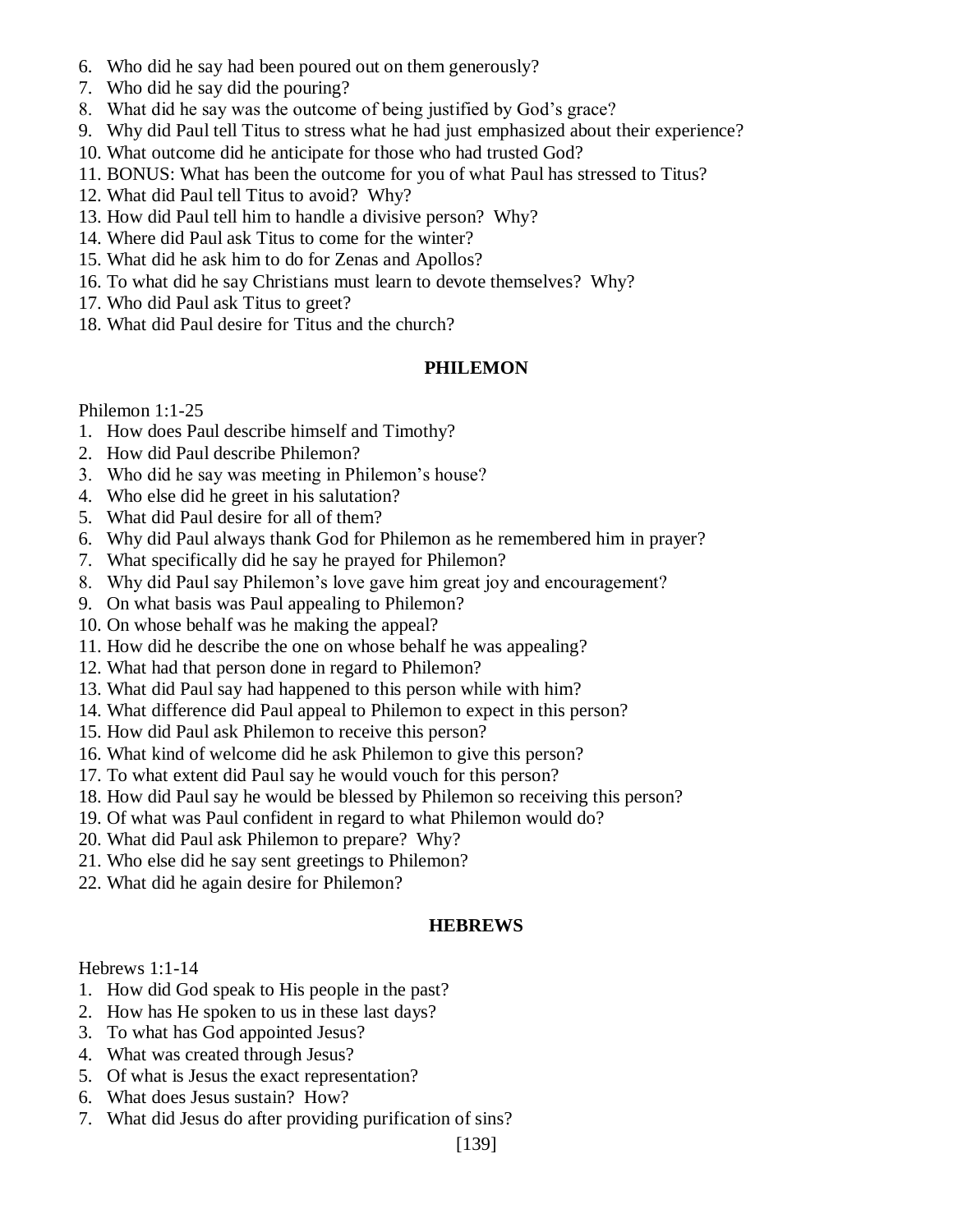- 8. To whom is he therefore superior?
- 9. What did God say to Jesus that He will not say to angels?
- 10. What are angels to do in regard to the Son?
- 11. What is true of angels?
- 12. What is true of the throne and reign of the Son?
- 13. What is true of creation in regard to the Son?
- 14. How long will the Son live?
- 15. What position does the Son have that is not true of angels?
- 16. What is the purpose of angels?

#### Hebrews 2:1-18

- 1. Why must we pay careful attention to what is taught?
- 2. What is the consequence of ignoring such a great salvation as that God provides?
- 3. Who first announced that salvation?
- 4. Who confirmed it to those who received it?
- 5. Who testified to it? How?
- 6. To Who has God subjected the world to come?
- 7. What position did Jesus take compared to angels while in this world?
- 8. What position has He taken since then?
- 9. Why has He been given that position?
- 10. For whom did Jesus taste death?
- 11. For Whom and through Whom does everything exist?
- 12. How did God make Jesus perfect as the author of our salvation?
- 13. How did that serve toward Jesus identifying with us?
- 14. Why is He not ashamed to call us His brothers and sisters?
- 15. What did Jesus do and experience as a man?
- 16. Why did He share in our humanity?
- 17. Toward what ends did he share in our humanity?
- 18. What makes Him a merciful and faithful High Priest?
- 19. What qualifies Him to make atonement for the sins of humans?
- 20. Why is He qualified and able to help those who are being tempted?

Hebrews 3:1-19

- 1. How does the author describe the brethren to whom he is writing?
- 2. How does he describe Jesus on Whom he tells them to fix their thoughts?
- 3. How does he compare the faithfulness of Jesus to that of Moses?
- 4. Why did he say Jesus is found worthy of greater honor than Moses?
- 5. Who is God's house over which Jesus is faithful?
- 6. Against what error of their forefathers does the author warn his readers?
- 7. BONUS: What does this imply about the cultural and religious background of his readers?
- 8. How does he tell his readers to help one another avoid being hardened by sin?
- 9. What does this tell us about the deceitfulness of sin?
- 10. BONUS: What are you doing to avoid being hardened by the deceitfulness of sin?
- 11. How does the author say his readers will know they have come to share in Christ?
- 12. What object lesson does he use to warn them against rebellion?

Hebrews 4:1-16

- 1. What promise still stands?
- 2. Of what does the author say to be careful?
- 3. What was preached that Israel missed in the wilderness?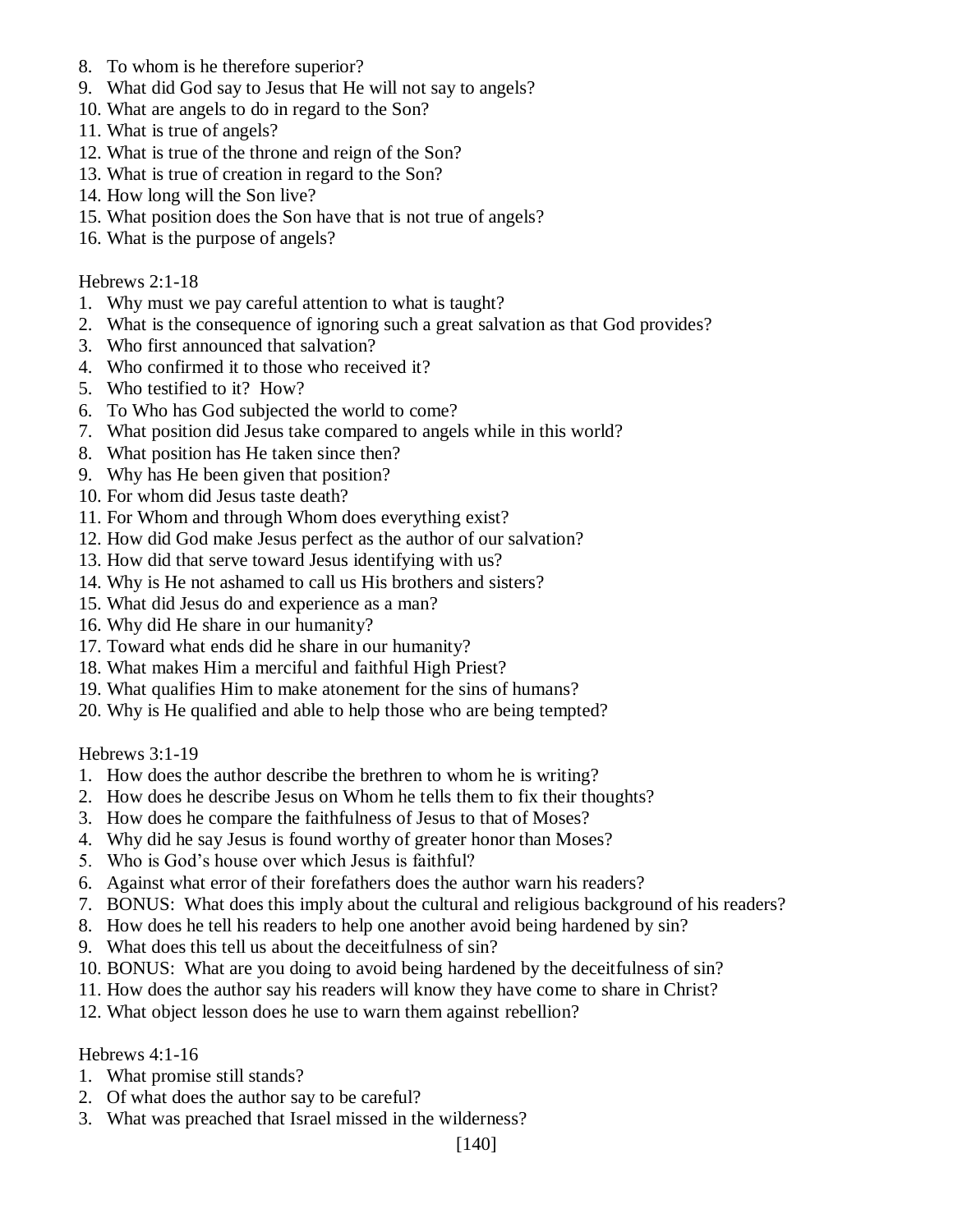- 4. Why did they miss it?
- 5. What is the key to claiming the promise?
- 6. For how long has God's work been finished?
- 7. How does the author say to enter into God's rest?
- 8. Why do some miss God's rest into which they are invited?
- 9. When can a person enter that rest?
- 10. What is the result of entering God's rest?
- 11. Why is it important to enter His rest?
- 12. How is the word of God described?
- 13. How does the word of God judge the thoughts and attitudes of our hearts?
- 14. What is hidden from God's sight?
- 15. What is uncovered and laid bare in His sight?
- 15. To whom must we give account?
- 16. Who is our Great High Priest Who has gone through the heavens?
- 17. To what should we therefore hold firmly? Why?
- 18. How should we approach the Throne of Grace? Why?

#### Hebrews 5:1-14

- 1. From whom was every high priest in Israel selected?
- 2. To what responsibility were the high priests appointed?
- 3. Why were they able to deal gently with those who were ignorant and going astray?
- 4. Why did the have to offer sacrifices for their own sins as well as those of the people?
- 5. By Whom did the high priests have to be called?
- 6. How did Christ become a high priest?
- 7. For how long has He been appointed a high priest?
- 8. What does it mean that He is a high priest after the order of Melchizedek? (See Genesis 4)
- 9. How did Jesus pray during His life on earth?
- 10. Why was He heard by the One Who could save Him from death?
- 11. Even though God's Son, what did Jesus learn from what He suffered?
- 12. Once perfected, of what did Jesus become the source?
- 13. For whom is He that source?
- 14. What was He designated?
- 15. Why did the author limit what he taught to the readers?
- 16. What should the readers have been by the time the author wrote this epistle?
- 17. What demonstrated their inability to handle more solid teaching?
- 18. Who did the author say could handle more solid teaching?
- 19. How did the author describe maturity?
- 20. BONUS: How would you describe your own maturity in the faith?

### Hebrews 6:1-20

- 1. From what elementary teaching does the author say maturing Christians should advance?
- 2. For whom does he say it is impossible to repent if they fall away? Why?
- 3. What is illustrated by the author's comparison of productive versus unproductive land?
- 4. About what better things was the author confident regarding his readers?
- 5. What did he say that God is not?
- 6. What did he tell them God would not forget?
- 7. What did he say he wanted his readers to show to the very end?
- 8. Who did he want them to imitate?
- 9. By Whom did he say God swore when He made His promise to Abraham?
- 10. What does the author say puts an end to all argument about what a person promises?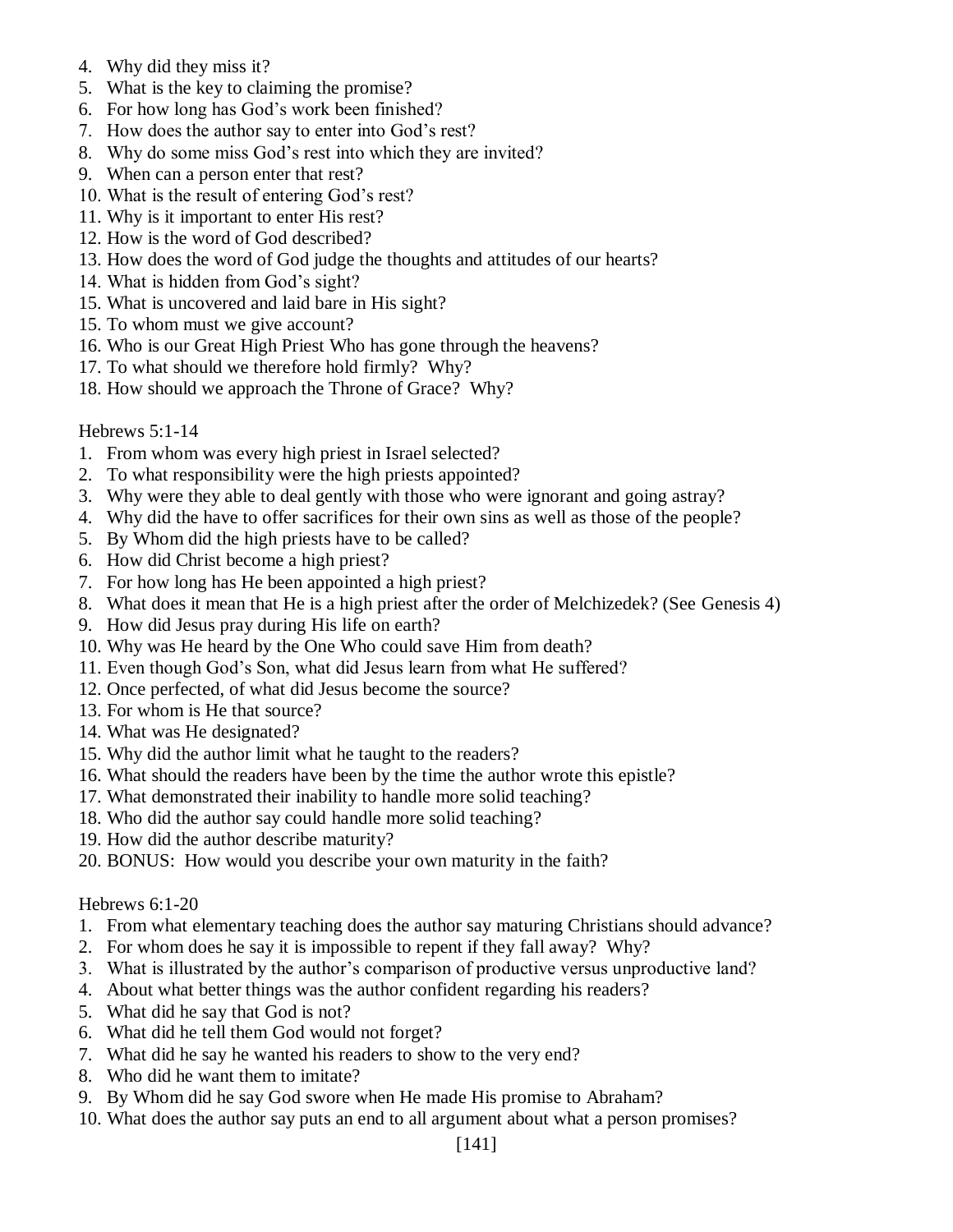- 11. How did God make the unchanging nature of His purpose clear to the heirs of His promise?
- 12. For whom did God, Who cannot lie, make His promise and oath? Why?
- 13. Why is our hope in His promise and oath a firm and secure anchor for our souls?
- 14. Who is the High Priest Who has entered the Presence of God on our behalf?
- 15. BONUS: How would you describe your own relationship to that High Priest?

#### Hebrews 7:1-28

- 1. What were the two offices of Melchizedek?
- 2. When did Abraham meet Melchizedek?
- 3. What did Abraham do when he met Melchizedek?
- 4. What did the names of Melchizedek mean?
- 5. In what ways did his ascension to priesthood resemble that of the Son of God?
- 6. What was the demonstration of his greatness?
- 7. What made the priesthood of Melchizedek fundamentally different from that of the later Levites?
- 8. What was implied about Melchizedek's priesthood when Abraham was blessed by him?
- 9. Why was there an eventual need for a priest in the order of Melchizedek?
- 10. What makes the priesthood of Jesus Christ fundamentally different from that of the Levites?
- 11. In what way is the priesthood of Jesus Christ like that of Melchizedek?
- 12. On what basis was Jesus appointed a priest that is different from the Levitical priests?
- 13. What is the duration of the priesthood of Christ?
- 14. Why was the former regulation of Law under the Levitical priesthood set aside?
- 15. What is so much better about the new hope that has been introduced?
- 16. With what did God appoint Jesus His priest that is not true of any other priests?
- 17. Of what is Jesus the guarantee as a result?
- 18. Why is the priesthood of Jesus permanent?
- 19. What is Jesus therefore able to do for those who come to God through Him? Why?
- 20. Why is Jesus as our High Priest able to meet our needs?
- 21. Why is His sacrifice for our sins so much superior to those of any other high priest before Him?
- 22. How were previous high priests appointed?
- 23. What is different about the appointment of Jesus?

### Hebrews 8:1-13

- 1. What does the author say is the point of what he has been writing?
- 2. Where does He say Jesus is serving as our High Priest?
- 3. How does he describe the place where Jesus is serving?
- 4. What are the differences between His service and that of previous high priests?
- 5. Why was there a need to replace the old covenant with a new one?
- 6. What does the author say will be the differences between the old and new covenants?
- 7. Why did God make His original covenant with His people?
- 8. What does the author say will be the outcomes of God's new covenant with His people?
- 9. What will God do in the new covenant with the wickedness and sins of His people?
- 10. What is made of the old covenant as a result of the new one?

### Hebrews 9:1-28

- 1. What does the author say the first (old) covenant had?
- 2. How does he describe the physical arrangement of the earthly tabernacle?
- 3. Who entered the outer room of the tabernacle? Why?
- 4. Who entered the inner room, the Most Holy Place? How often? For what purpose?
- 5. What was the Holy Spirit showing through this ministry in the Most Holy Place?
- 6. What were the gifts and offerings in the earthly tabernacle unable to accomplish? Why?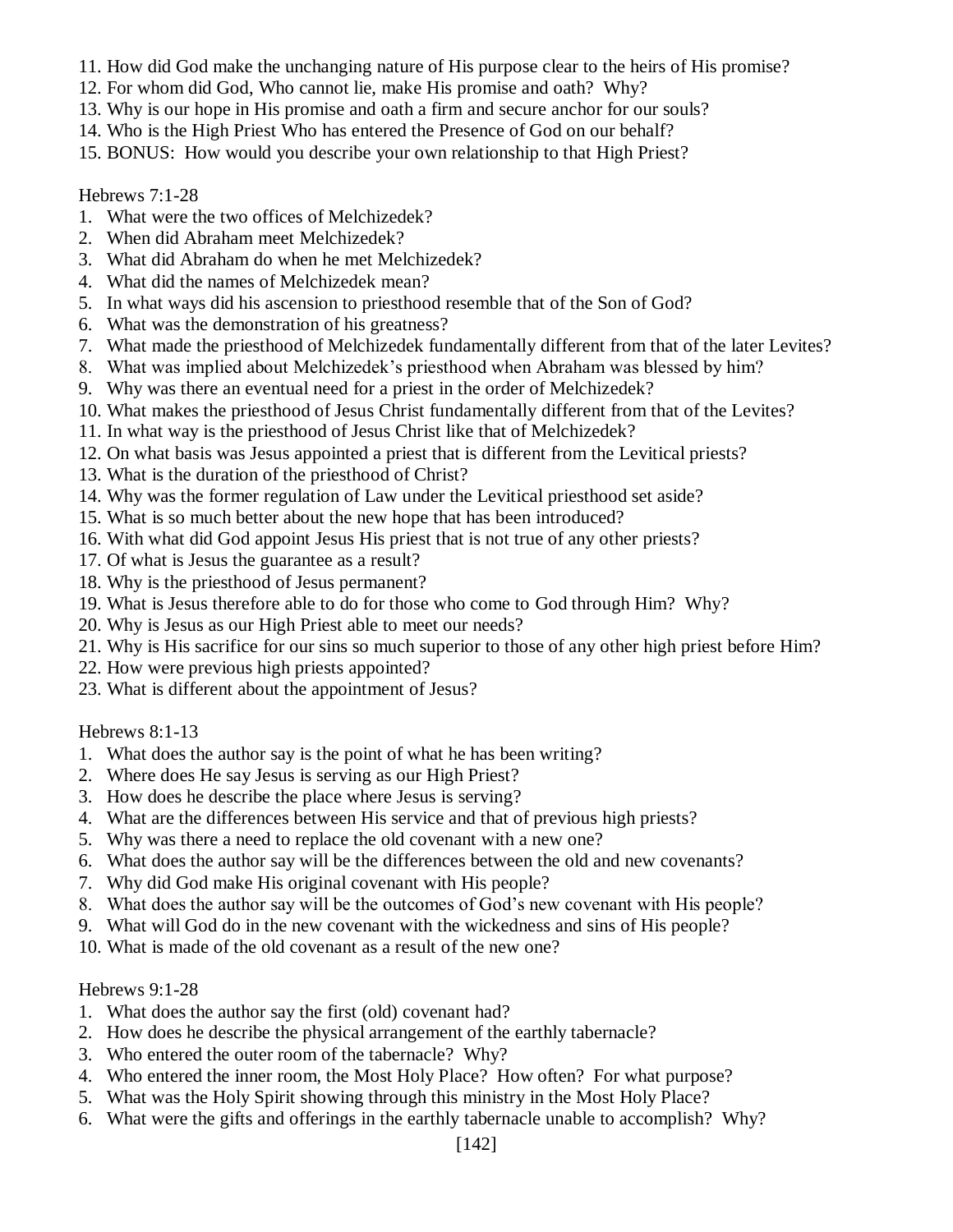- 7. Through what did Christ come as the High Priest of better things (the new covenant)?
- 8. By what means did He enter the Most Holy Place in the perfect tabernacle that is not of this creation?
- 9. How does that means obtain for us eternal redemption?
- 10. What cleanses our consciences from acts that lead to death so we may serve the Living God?
- 11. Of what is Christ the mediator? Toward what end?
- 12. From what are those who are called set free by His death? Why?
- 13. Why was it necessary for the earthly copies of heavenly things to be purified with blood?
- 14. What are the better sacrifices that purify the heavenly things?
- 15. Where has Christ entered? Why?
- 16. How is His ministry as our High Priest different from the ministries of the former high priests?
- 17. What has His once for all appearance accomplished? How?
- 18. Just as man is destined to die once and be judged, what is once accomplished by the death of Christ?
- 19. What is already done that will therefore not be done when Christ appears a second time?
- 20. What will He bring with Him when He appears a second time?

## Hebrews 10:1-18

- 1. How does the author describe the law?
- 2. What does he say the law with its required sacrifices never accomplished?
- 3. Of what were the sacrifices an annual reminder?
- 4. What is it impossible for the blood of animal sacrifices to accomplish?
- 5. What did Christ say about such sacrifices?
- 6. What did He say He came to do?
- 7. What has been accomplished through the sacrifice of the body of Jesus Christ once for all?
- 8. What never happened through the daily sacrifices by the Levitical priests?
- 9. Where is Christ as a result of His one sacrifice for all time?
- 10. For what has He been waiting since making that sacrifice?
- 11. Who has He made perfect by His one sacrifice?
- 12. For how long have they been made perfect?
- 13. What does the Holy Spirit testify in this regard?
- 14. Why is there no longer any sacrifice for sin?

## Hebrews 10:19-39

- 1. Why does the author say we can have confidence to enter Most Holy Place?
- 2. How and by Whom is that possible?
- 3. How should we therefore draw near to God?
- 4. To what should we hold without swerving? Why?
- 5. What should we be doing for one another?
- 6. What should we not give up doing?
- 7. What is true of someone who continues in sin after receiving the truth?
- 8. What was true of those in Israel who rejected the Law of Moses?
- 9. What is true of those who trample the Son of God, treat His blood as unholy and insult the Spirit?
- 10. Who has the right to avenge and judge?
- 11. Into Whose hands is it a dreadful thing to fall?
- 12. What did the author tell his readers to remember?
- 13. What had they experienced as Christians?
- 14. What motivated their endurance?
- 15. What did he tell them to not throw away? Why?
- 16. Why did he tell them to persevere?
- 17. What did he say about the Lord's coming?
- 18. With whom did the author compare those who shrink back and are destroyed?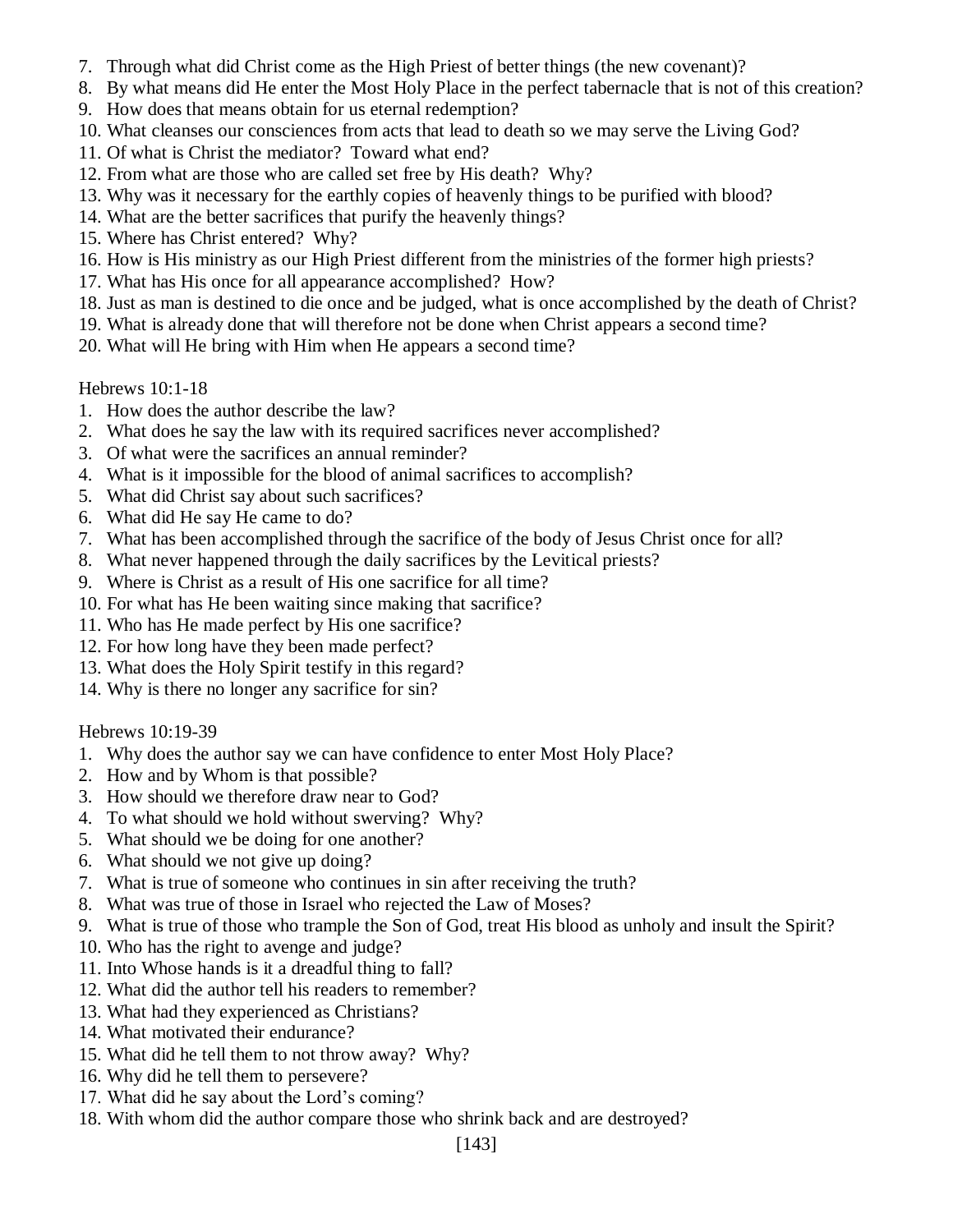19. Of which group was he convinced that he and his readers belonged?

## Hebrews 11:1-19

- 1. How does the author define faith?
- 2. What do we understand about the universe by faith?
- 3. What things does the author say are true of Abel because of his faith?
- 4. What things does he say are true about Enoch because of his faith?
- 5. Why does the author say it is impossible to please God without faith?
- 6. What did Noah do by faith?
- 7. Of what did Noah become heir as a result?
- 8. What things does the author say are true of Abraham because of his faith?
- 9. Toward what was Abraham looking that motivated his faith?
- 10. What motivated Abraham's faith while waiting for the promised son?
- 11. What was true of all the above when they died?
- 12. What had they not received, but only saw from a distance before they died?
- 13. What had they all admitted while alive?
- 14. What do people show who make such an admission?
- 15. What were they longing for that elicited God's favor?
- 16. What things does the author say are true of Abraham and Isaac because of faith?

# Hebrews 11:20-40

- 1. What blessings of lineage came from the faith of Jacob, Joseph and the parents of Moses?
- 2. By faith, how did Moses refuse to be known when he grew to manhood?
- 3. What did Moses choose above the pleasures of sin?
- 4. Why did he regard disgrace for the sake of Christ of greater value than the treasures of Egypt?
- 5. Why did Moses persevere in leaving Egypt without fear of the King?
- 6. How did Israel pass through the Red Sea when fleeing Egypt?
- 7. How did the walls of Jericho fall?
- 8. By what did Rahab the prostitute welcome Israeli spies and thereby escape death?
- 9. Who are the others who lived by faith about which the author did not have time to write?
- 10. What kinds of things does the author say were experienced by those who lived by faith?
- 11. What did he say was not worthy of such heroes of faith?
- 12. What does the author say none of them received even though all of them were commended?
- 13. How does the author say their faith has been perfected?
- 14. For whom does he say God had planned something better?

# Hebrews 12:1-29

- 1. What does the author say we should discard since surrounded by witnesses? Why?
- 2. What does he say we should run with endurance?
- 3. On Whom should our eyes be fixed while running? Why?
- 4. How does the author say we can prevent growing weary and losing heart?
- 5. How does the author say we should receive the Lord's discipline? Why?
- 6. What does he say we should endure as discipline? Why?
- 7. What does he say is indicated when a person does not experience such discipline?
- 8. Why is it important to submit to God's discipline?
- 9. Toward what good does God discipline us?
- 10. What harvest is produced in the lives of those who are trained by God's discipline?
- 11. How does he say the spiritually lame may be healed rather than disabled?
- 12. To what ends does the author say we should make every effort to achieve? Why?
- 13. What does he say we should see to it that no one misses?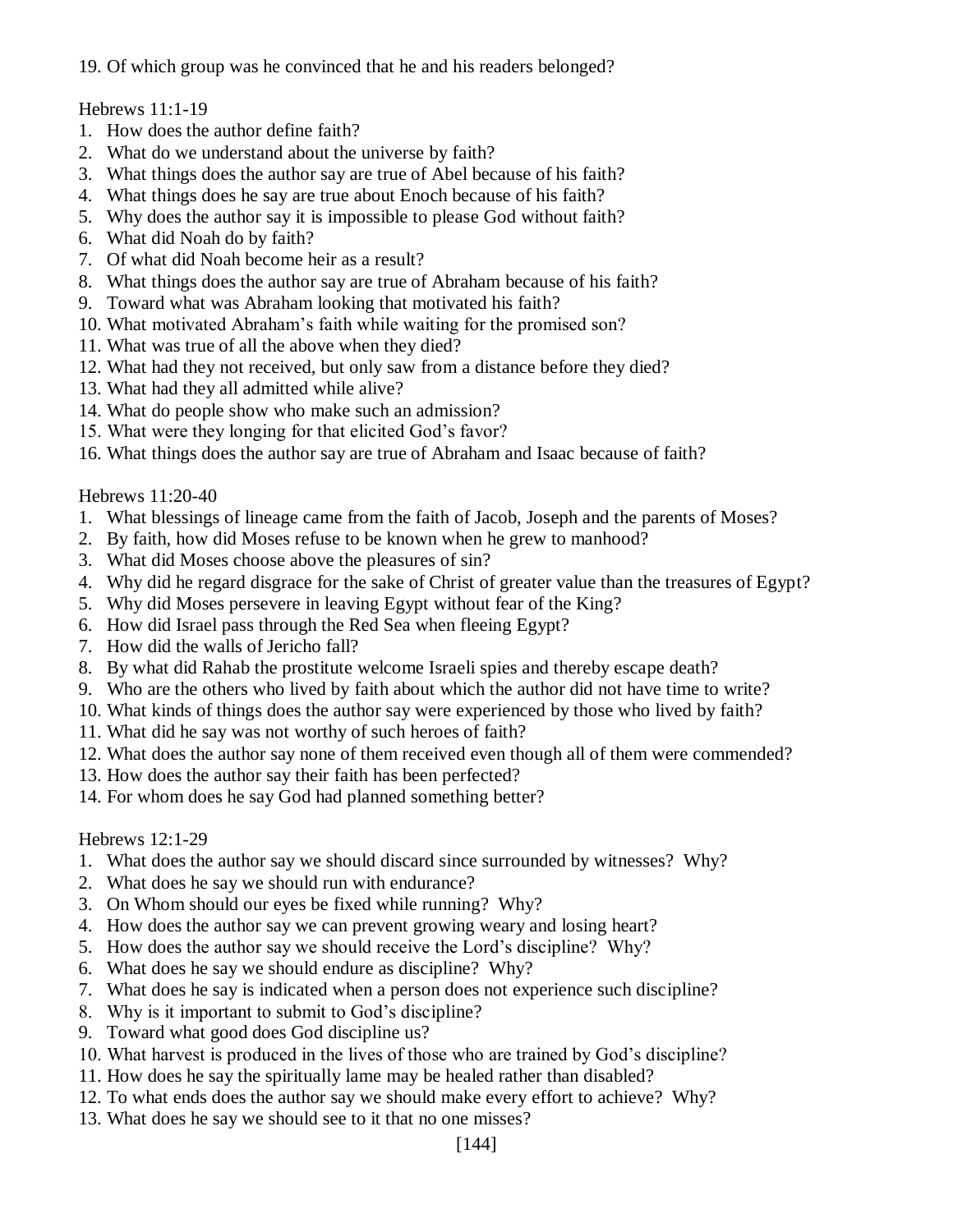- 14. Why is it important to not let a root of bitterness take hold?
- 15. How does the mountain to which Moses came differ from the one to which we have come?
- 15. How is God described to Whom we have come?
- 16. How are men described to whom we have come?
- 17. How is Jesus described to Whom we have come?
- 18. Why is it important to not refuse Him Who speaks?
- 19. What will be the outcomes of the final shaking of the earth and heavens?
- 20. What are we therefore receiving?
- 21. What should we be doing in light of what we are receiving? Why?

#### Hebrews 13:1-25

- 1. Who does the author say we should keep loving?
- 2. Who should we not forget to entertain? Why?
- 3. Who does he say we should remember? Why?
- 4. What does he say about marriage? Why?
- 5. From what should we keep our lives free?
- 6. Why does he say we should be content with what we have?
- 7. Who does he say we should remember and imitate?
- 8. What does he say about the changelessness of Jesus Christ?
- 9. By what does he say not to be carried away?
- 10. By what does he say it is good for our hearts to be strengthened?
- 11. What does he say we have that the priests serving in the tabernacle did not have?
- 12. Where did the author say that Jesus suffered? Why?
- 13. Why does he therefore say that we should go to Him to suffer the same disgrace?
- 14. What does he say to offer to God through Jesus?
- 15. With what sort of sacrifices does he say God is pleased?
- 16. Who does he say to obey and to whose authority we should submit? Why?
- 17. What did the author request of his readers for himself?
- 18. What did the author pray for his readers?
- 19. What did he say in his prayer about the nature of God?
- 20. How did he say God brought Jesus back from the dead?
- 21. What title did he give to Jesus in his prayer?
- 22. What did he pray that Jesus would work into their lives?
- 23. To Whom did he say the glory belongs?
- 24. With what did the author urge his readers to bear?
- 25. About whose status did he inform his readers?
- 26. Who did he ask his readers to greet?
- 27. What was his desire for all of them?

#### **JAMES**

James 1:1-27

- 1. How does James describe himself?
- 2. To whom did he write?
- 3. What did he say should be our attitude toward trials? Why?
- 4. What does he say perseverance produces?
- 5. Who should we ask for wisdom? Why?
- 6. How should we ask for wisdom? Why?
- 7. What did James say should be the attitudes of the poor versus the rich? Why?
- 8. What is promised to those who persevere under trials?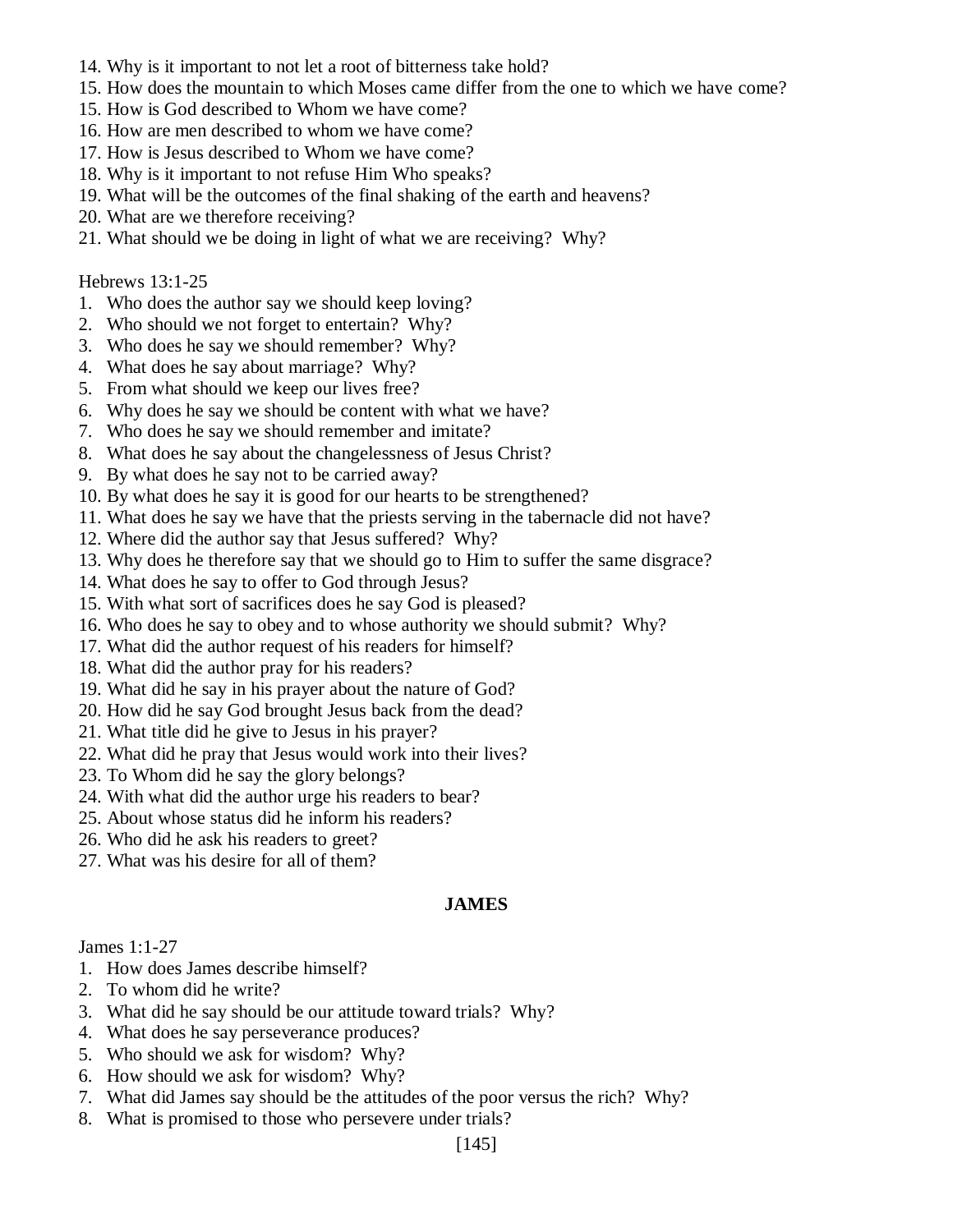- 9. Who is never involved in tempting us?
- 10. How do we fall into temptation?
- 11. What is the ultimate consequence for those who are enticed and dragged away by evil desires?
- 12. Who is the source of every good and perfect gift?
- 13. How is the Giver described?
- 14. Why did He choose to give us birth through the Word of Truth?
- 15. Why should we be quick to listen, slow to speak and slow to become angry?
- 16. Of what should we rid ourselves?
- 17. What should we humbly accept? Why?
- 18. How should we respond to the Word of God?
- 19. What is true of anyone who just listens to the Word without the appropriate response?
- 20. What is promised to those who really listen and then respond accordingly?
- 21. What betrays religion that is worthless?
- 22. What sort of religion is acceptable to God our Father?

# James 2:1-26

- 1. What does James say we should not do as believers in our glorious Lord Jesus Christ?
- 2. How does he illustrate that which we should not do?
- 3. Of what does he say we are guilty when we do it?
- 4. Who does he say God has chosen to be rich in faith?
- 5. To whom does he say God has promised will inherit the kingdom?
- 6. Who does he say his readers had insulted?
- 7. Who did he say had been exploiting them? How?
- 8. What does he say is the royal law found in Scripture?
- 9. What does he say about those who keep it?
- 10. What does he say about those who do not keep it?
- 11. How does he say we should so speak and act? Why?
- 12. What does he say triumphs over judgment?
- 13. How does he illustrate faith without deeds?
- 14. What good does he say is such faith?
- 15. What does he say is true of faith without deeds?
- 16. Who does he highlight as the epitome of faith without deeds being useless?
- 17. Who does he highlight as examples of faith being made complete by actions?
- 18. How does James say a person is justified?
- 19. How does he illustrate faith without deeds being dead?

# James 3:1-18

- 1. Why did James say that not many should presume to be teachers?
- 2. Who did he say stumbles in many ways?
- 3. What did he say would be true of anyone who is never at fault in what he says?
- 4. What metaphors did he use to illustrate how a little thing like the tongue can do so much damage?
- 5. How does he describe the tongue as part of our body?
- 6. What does it corrupt and set on fire? Why?
- 7. Why is it so impossible for a person to tame his or her tongue?
- 8. How does he illustrate the inconsistency of praising God and cursing people with the same tongue?
- 9. Why does he say such inconsistency should not be true of us?
- 10. What are characteristics of those who are wise and understanding?
- 11. What are characteristics of those whose wisdom is earthly, unspiritual and of the devil?
- 12. What does he say will be found wherever those characteristics are found?
- 13. How does he characterize heavenly wisdom?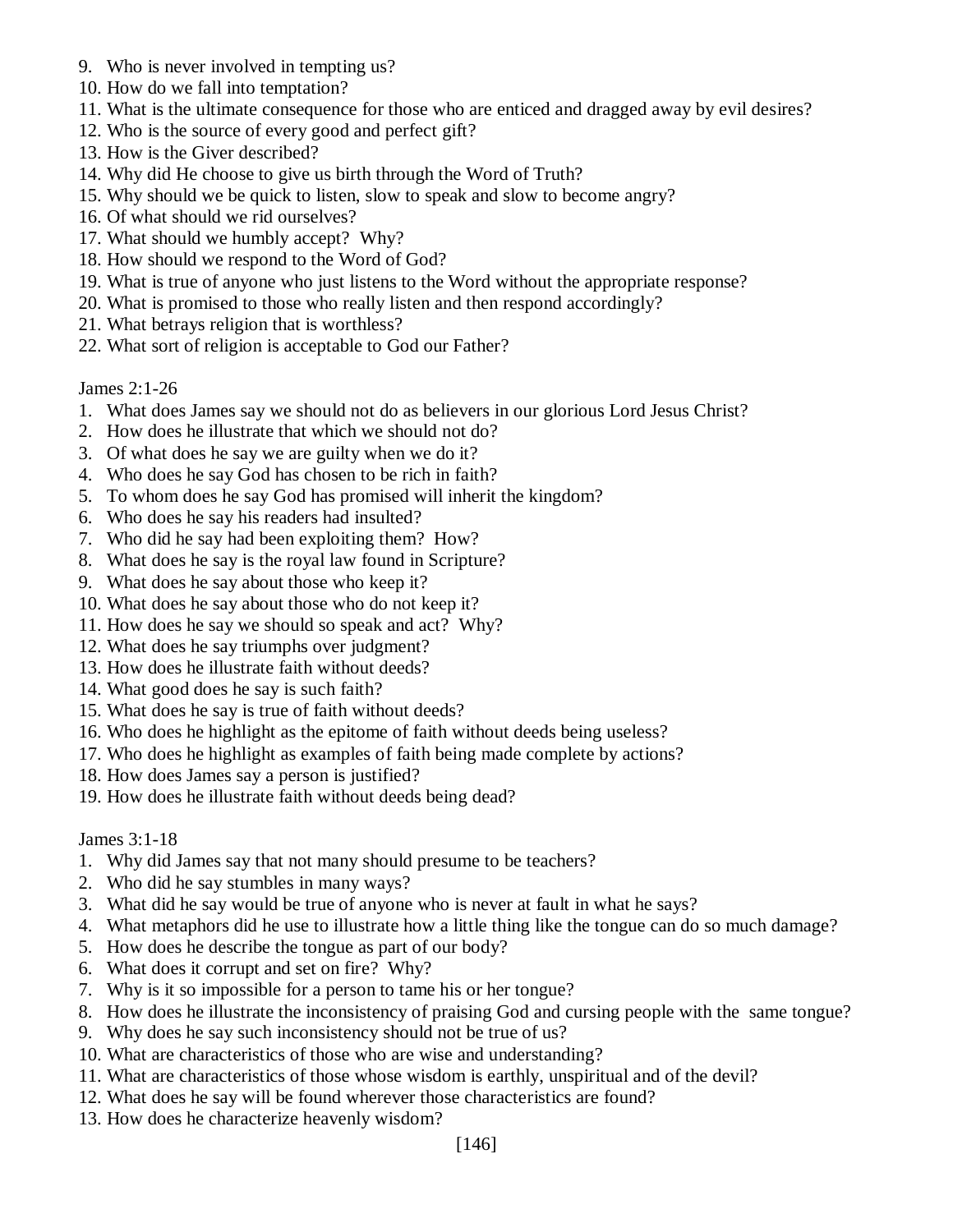14. What harvest is raised by peacemakers who sow in peace?

James 4:1-17

- 1. What does James say causes fights and quarrels among us?
- 2. What are two reasons James says that we do not have what we ask?
- 3. To what does James liken friendship with the world?
- 4. What choice does he say makes us enemies of God? Why?
- 5. What does God supply us that we might avoid that choice?
- 6. How does James compare God's responses to pride versus humility?
- 7. To Whom does he say to submit?
- 8. Who does he say to resist? Why?
- 9. To Whom does he say to draw near? Why?
- 10. What does he advise for sinners and the double-minded?
- 11. Before Whom does he say to humble ourselves? Why?
- 12. Who does James tell us not to slander?
- 13. Of what are we guilty when we do so?
- 14. Who does James say is the only One qualified to judge?
- 15. What is that Judge able to do?
- 16. Where does that leave us in regard to judging?
- 17. What is the futility of making plans apart from God's will?
- 18. What should we do instead?
- 19. Of what are we guilty when we do our own thing rather than God's will?
- 20. What is true of anyone who does not do the good that is known?

James 5:1-20

- 1. What advice does he give to people who were wealthy? Why?
- 2. How does he say their wealth will testify against them?
- 2. Whose cries regarding the wealthy does James say were heard by the Lord Almighty?
- 3. What inappropriate use of wealth was James condemning?
- 4. For what does James say we should be patiently waiting?
- 5. What stance does he say we should take while we wait?
- 6. Why does he say we should not grumble against each other as we wait?
- 7. To whom does James point as examples of patience in the face of suffering?
- 8. How does he describe those who persevered in the face of suffering?
- 9. What does he say is true of the Lord Who brought them through their suffering?
- 10. What does he say should be true of our word? Why?
- 11. What advice does James give to those who are in trouble?
- 12. What advice does he give to those who are happy?
- 13. What advice does he give to those who are sick?
- 14. What are church elder to do for those who are sick?
- 15. What does James say to expect as a result?
- 16. To whom does James say we should confess our sins?
- 17. How should we respond to such confessions? Why?
- 18. What does James say is true of the prayer of a righteous man?
- 19. Who did he give as an example of such prayer?
- 20. Who does John say is susceptible to wandering from the truth?
- 20. What does James say happens when sinners are turned from the errors of their ways?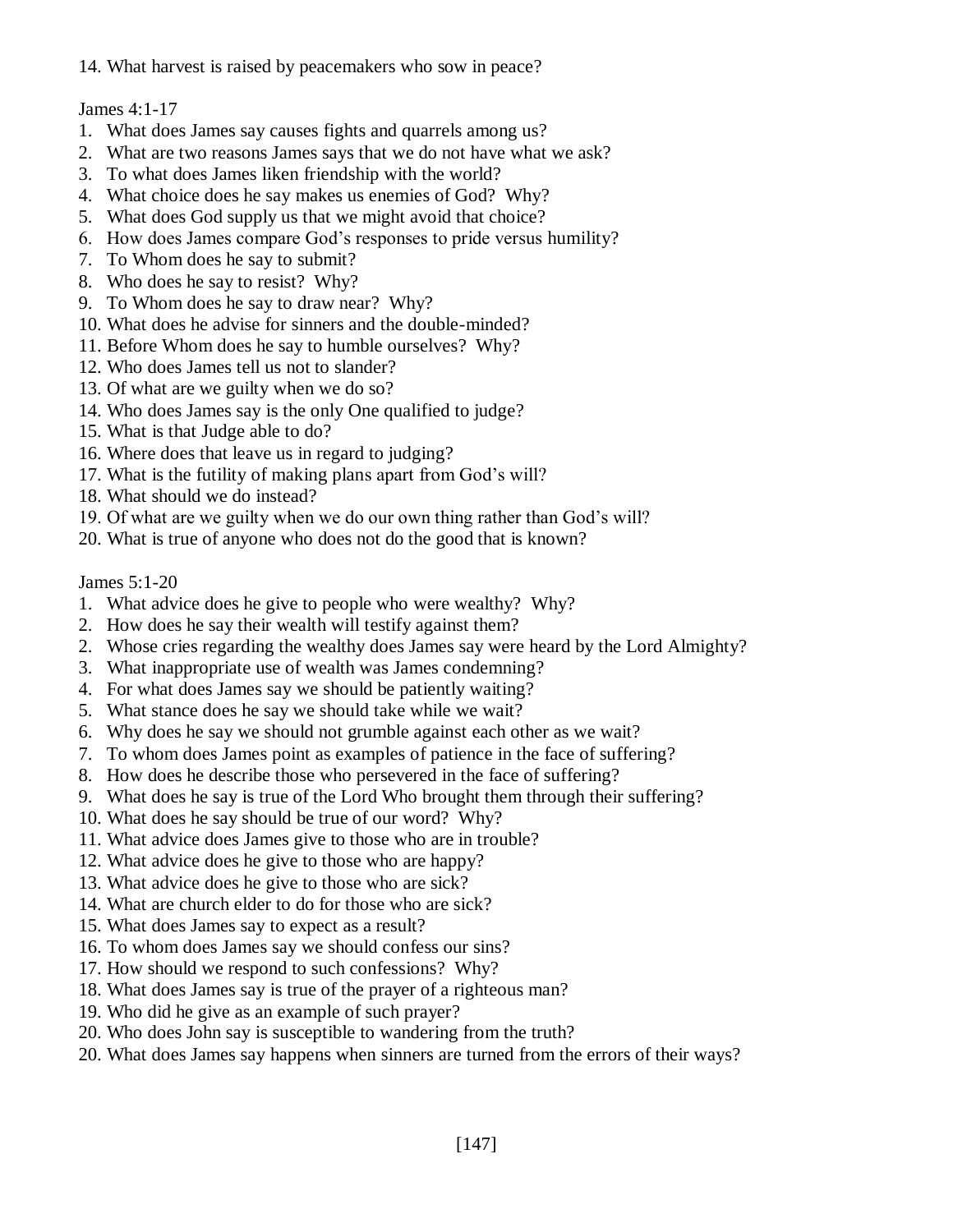### **FIRST PETER**

1 Peter 1:1-25

- 1. How does Peter describe his readers?
- 2. According to what did he say they had been chosen?
- 3. Through what had they been chosen?
- 4. For what had they been chosen?
- 5. What did Peter desire for them?
- 6. To Whom did he give praise? Why?
- 7. What does Peter say we have been given?
- 8. Into what is it given?
- 9. Through what is it given?
- 10. Why can what is given never perish, spoil or fade?
- 11. By Whom and for what are we shielded by faith?
- 12. What is ready to be revealed as that for which we are shielded?
- 13. Though rejoicing over what will be reveled, what may happen in the meantime?
- 14. What will be proved by what may happen?
- 15. Who will get the praise, glory and honor as a result of what may happen? When?
- 16. What are we receiving that would cause inexpressible and glorious joy?
- 17. For what did the prophets who predicted the suffering and glory of Christ search intently?
- 18. What did their search reveal?
- 19. What do we know that they did not?
- 20. Who else longs to understand what has been revealed to us?
- 21. How should we therefore prepare for action?
- 22. To what should we not conform?
- 23. What should we do instead?
- 24. How should we live since we call on a Father Who judges impartially?
- 25. How were we redeemed from the empty way of life?
- 26. How does Peter describe Christ?
- 27. When was Christ chosen to be revealed for our sake as the One through Whom we believe?
- 28. What is the result of that belief?
- 29. What should be our attitude toward one another as those who are purified by obeying the truth?
- 30. By what have we been born again?
- 31. What is true of the Word of the Lord that is not true of men?

1 Peter 2:1-25

- 1. Of what does Peter say we should rid ourselves?
- 2. What should we crave like newborn babies? Why?
- 3. Who is the living Stone to Whom we have come?
- 4. How does Peter describe Him?
- 5. Into what are we being built like living stones?
- 6. For what purpose are we being so built?
- 7. What is true of anyone who trusts in the living Stone?
- 8. What is true of those who do not believe in the living Stone?
- 9. Why do they stumble over the living Stone?
- 10. How does Peter describe those who belong to God?
- 11. For what purpose does he say they belong to Him?
- 12. BONUS: How would you describe yourself as one who belongs to God?
- 13. How does he contrast those who do and do not belong to God?
- 14. Why does he say we should abstain from sinful desires?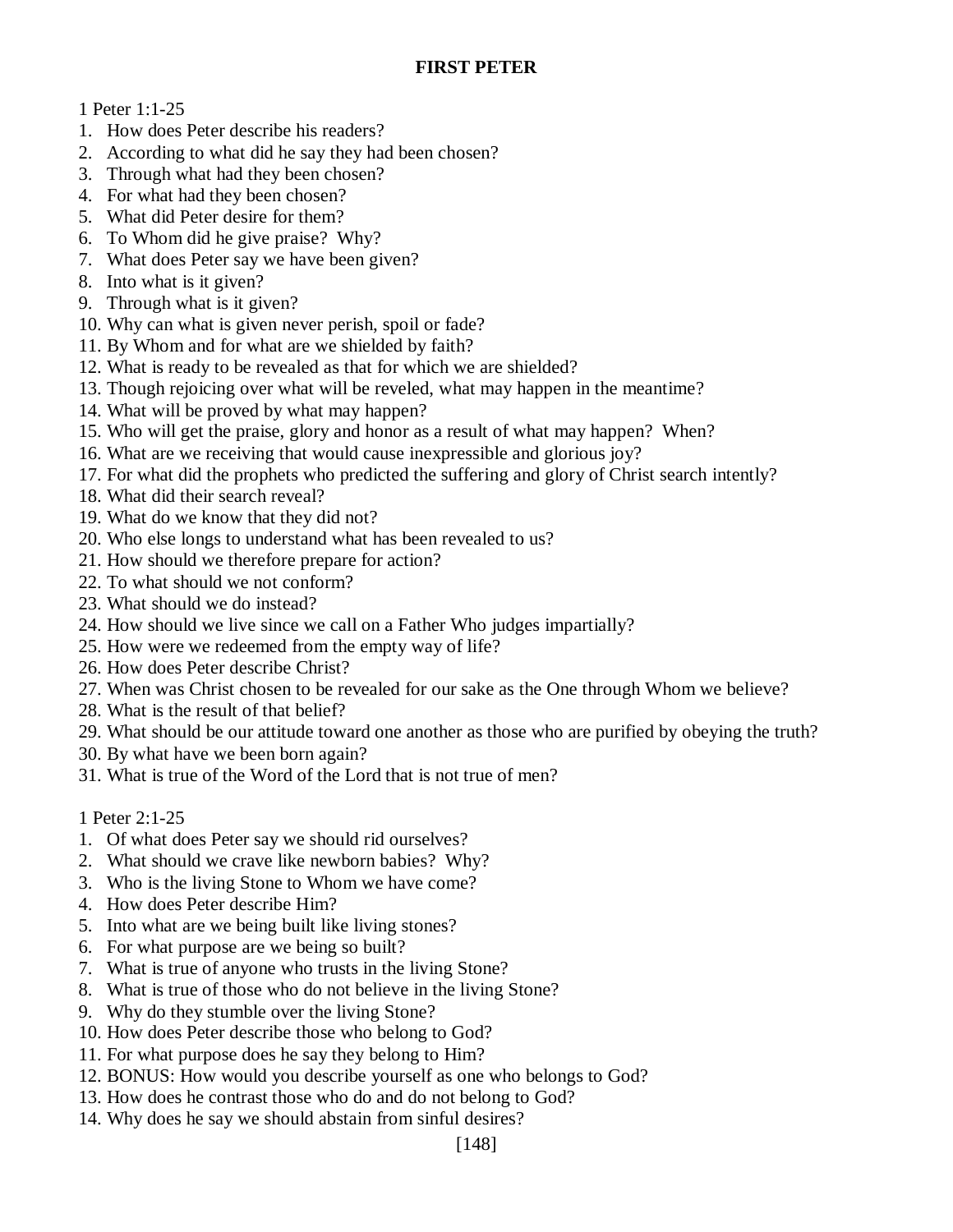- 15. Why does he say we should live good lives among the pagans?
- 16. To whom does Peter say we should submit for the Lord's sake? Why?
- 17. What is God's will regarding how to silence the talk of foolish people?
- 18. According to Peter, what is not the purpose of our freedom in Christ?
- 19. What is the purpose of that freedom?
- 20. Who should we respect, love, fear and honor?
- 21. Why should we submit to masters, even those who are harsh?
- 22. What kind of suffering is commendable to God?
- 23. To whom does Peter point as the example of enduring the suffering to which we are called?
- 24. How did He handle the suffering to which He was called?
- 25. What is the outcome for us of His suffering and how He handled it?
- 26. BONUS: How might our sufferings serve a redemptive purpose?

1 Peter 3:1-22

- 1. How does Peter advise wives to relate to their husbands? Why?
- 2. How does he advise husbands to relate to their wives? Why?
- 3. How does he advise Christians to live with one another?
- 4. How does he say to repay evil and insults? Why?
- 5. How does he say we can love life and see good days?
- 6. What is God's response to the righteous?
- 7. What does Peter say is true of those who suffer for doing right?
- 8. How does he say to respond when we suffer for doing right?
- 9. Who should we have set apart as Lord in our hearts?
- 10. For what should we always be prepared?
- 11. How should be conduct that for which we should always be prepared? Why?
- 12. Why is it better to suffer for doing good than for evil?
- 13. Whose suffering did he give as an example?
- 14. What did the suffering of his example accomplish?
- 15. How did his example secure that accomplishment?
- 16. Where is his example now?
- 17. Who is in submission to his example?

1 Peter 4:1-19

- 1. Why should we arm ourselves with the same attitude as Christ in His bodily suffering?
- 2. For what does a person live who has embraced that attitude?
- 3. BONUS: For what do you live?
- 4. For what did Peter say his readers had already spent enough time living?
- 5. Who did he say would heap abuse on them for no longer living that way? Why?
- 6. To Whom did he say their abusers would have to give an account?
- 7. What did he say is near?
- 8. For what purpose did he say to be clear minded and self-controlled?
- 9. Who should we love deeply? Why?
- 10. How should we offer hospitality?
- 11. Toward what end does he say everyone should use whatever gift they have received?
- 12. What are we faithfully administering when we so exercise our gifts?
- 13. Why should we exercise our gifts in the strength God provides?
- 14. To Whom belongs the glory and power forever?
- 15. At what does Peter say his readers should not be surprised?
- 16. In what does he say they should rejoice? Why?
- 17. What does he say is true of those who are insulted because of the name of Christ?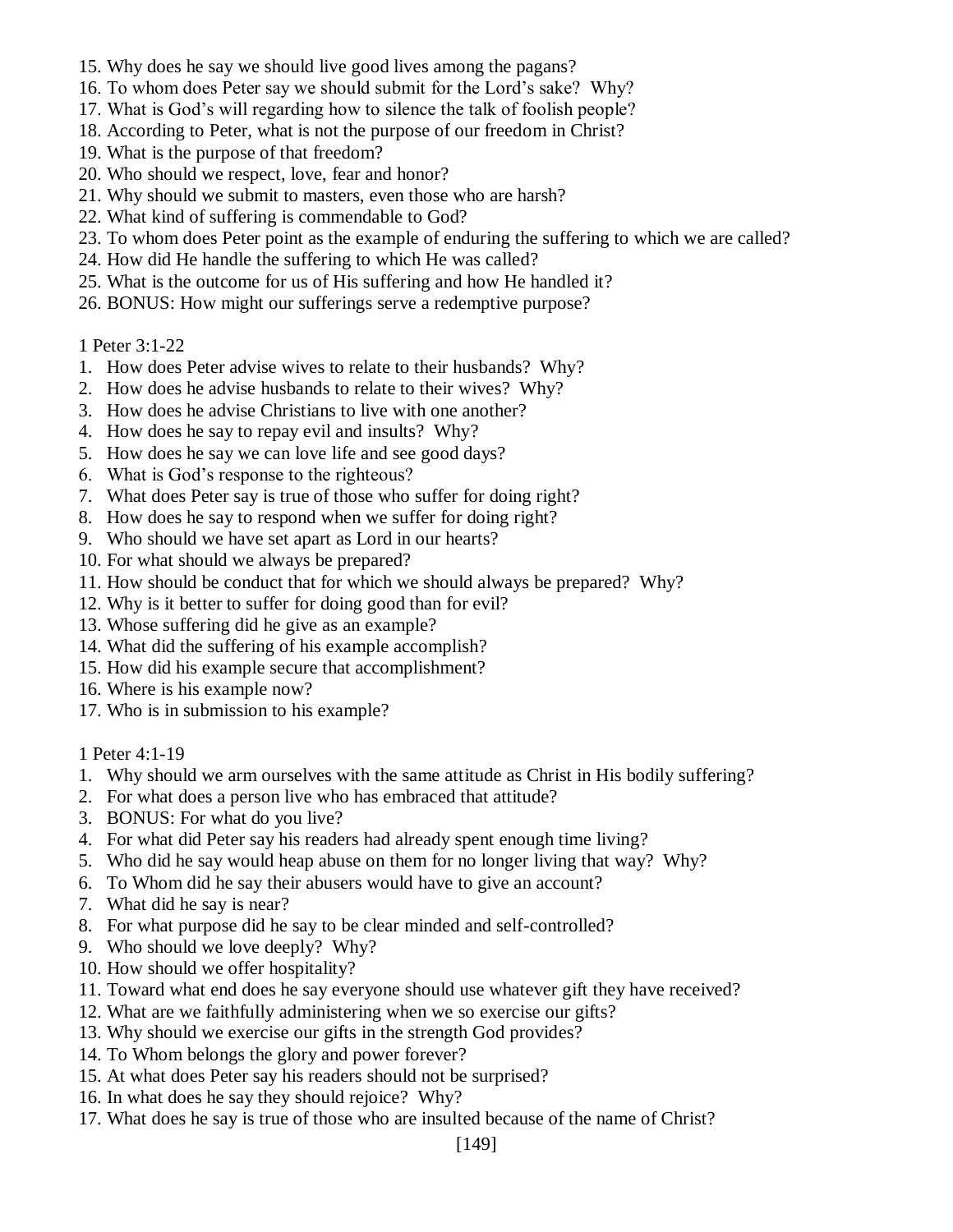- 18. How does he say to respond if we suffer as a Christian?
- 19. Where does he say it is time for judgment to begin?
- 20. How much more serious will judgment be for others?
- 21. What should those do who suffer according to God's will?

### 1 Peter 5:1-13

- 1. How does Peter describe himself to the elders among his readers?
- 2. How does he describe their task?
- 3. What does he say should be their motives?
- 4. What does he say they should not do to those entrusted to their care?
- 5. As what does he say they should serve to the flock?
- 6. What does he tell faithful elders to expect from the Chief Shepherd?
- 7. How does he say younger men should relate to those who are older?
- 8. Why did he say all Christians should clothe themselves with humility toward one another?
- 9. Under Whose hand should we humble ourselves? Why?
- 10. On Whom should we cast all our anxiety? Why?
- 11. Why does Peter say we should be self-controlled and alert?
- 12. How does he say to resist the Devil? Why?
- 13. To what does he say the God of all grace has called Christians?
- 14. What did he say would happen to his readers after they had suffered for awhile?
- 15. To Whom belongs the glory forever?
- 16. Who helped Peter write this epistle?
- 17. What does he say was his goal for writing the epistle?
- 18. How did he exhort his readers to participate in that goal?
- 19. Who did he say sent greetings to his readers?
- 20. How did he tell them to greet one another?
- 21. What did he desire for all of them?

### **SECOND PETER**

# 2 Peter 1:1-21

- 1. How does Peter describe himself in the salutation?
- 2. How does he describe his readers in the salutation?
- 3. What does he say they had received?
- 4. What does he desire for them?
- 5. What did he say they had been given through God's power and their knowledge of Him?
- 6. By what did he say they had been called?
- 7. Through what did he say they had been given great and precious promises?
- 8. For what purposes did he say they were given those promises?
- 9. What virtues did he say they should therefore be adding with increasing measure?
- 10. What did he say growing in those virtues would produce?
- 11. What did he say about those who do not possess those virtues?
- 12. What did he say they should therefore be all the more eager to do?
- 13. What did he say would be the outcome for those who so did?
- 14. What did Peter say he would always do regarding what he had written? Why?
- 15. What did he want to make sure they remembered after he was gone?
- 16. How did Peter receive what he was revealing about the power and coming of our Lord Jesus Christ?
- 17. What was the foundation for his saying he had the word of the prophets made more certain?
- 18. How did he say they should therefore pay attention to it?
- 19. How long did he say they should therefore pay attention?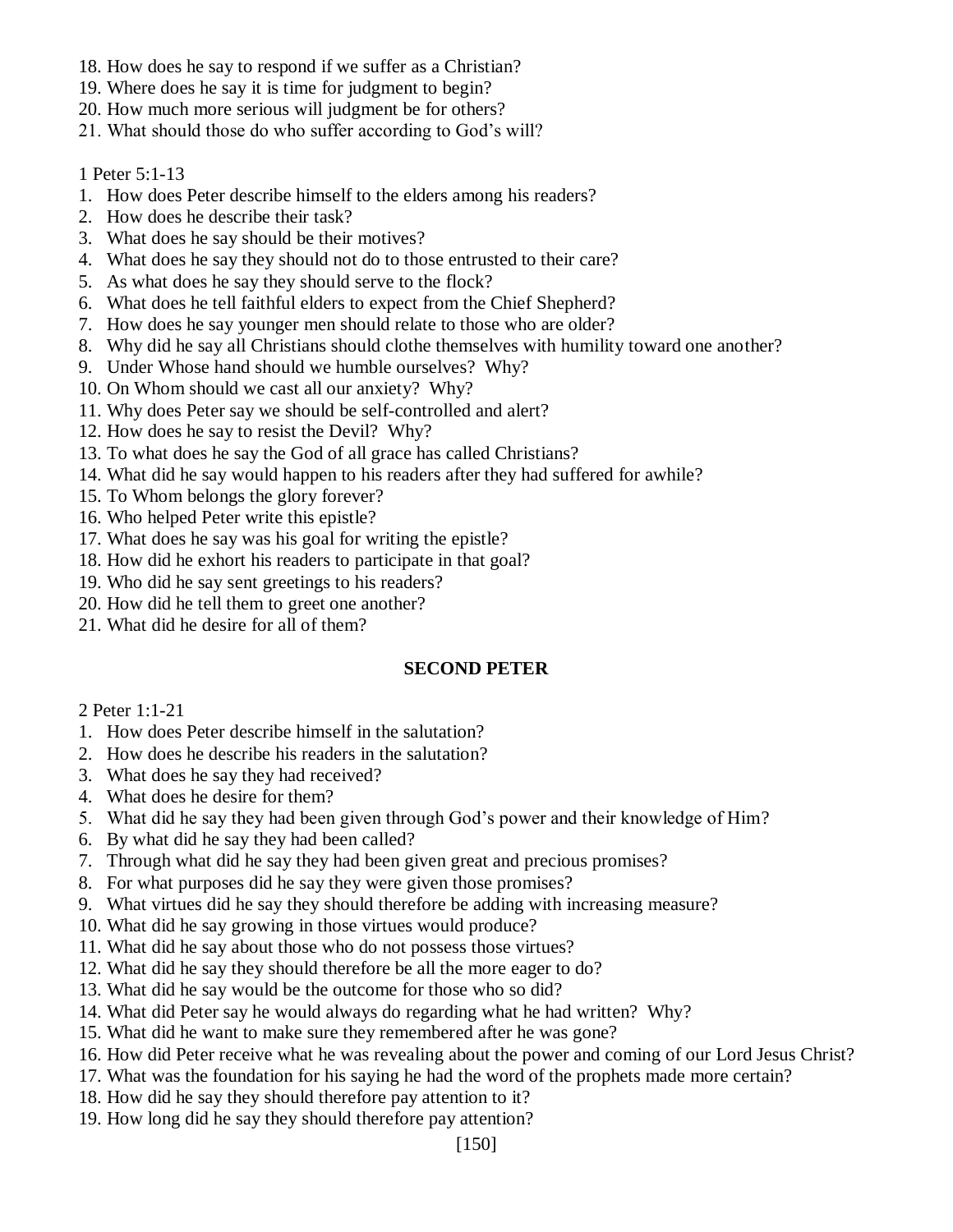- 20. From where did he say the word of the prophets did not originate?
- 21. From where did he say it did originate? How?

# 2 Peter 2:1-22

- 1. What does Peter say about false prophets?
- 2. Where does he say such false prophets would be found?
- 3. What did he say they secretly introduce in the fellowship of believers?
- 4. Who did he say they would deny?
- 5. What did he say that denial would bring upon them?
- 6. What did he say would be brought into dispute by those who follow them?
- 7. In their greed, what will these false teachers use to exploit Christians?
- 8. What is hanging over these false teachers and what is coming to them?
- 9. What historical illustrations did he use as assurance of what was coming to them?
- 10. What did he say God knows how to do as surely as He can rescue the godly?
- 11. What is especially true of those who follow sinful desires and despise authority?
- 12. What two characteristics of false teachers did Peter highlight?
- 13. What actions did he say demonstrated those characteristics?
- 14. What did he say they blasphemed by those actions?
- 15. What does he say these false teachers are like?
- 16. What does he say they will experience in common with those to which they are likened?
- 17. What will they experience for the harm they have done?
- 18. What does he say is the idea of pleasure for these false teachers?
- 19. What does he say they do at the same time they are feasting with believers?
- 20. Who does he say they seduce?
- 21. In what are they experts?
- 22. Whose way does he say they were following?
- 23. What does he say they mouth?
- 24. To what do they appeal in order to entice people who are just escaping from living in error?
- 25. What do these false teachers promise that their lifestyles actually deny?
- 26. To what does Peter say men are slaves?
- 27. To what does he say these false teachers are enslaved?
- 28. Why does Peter say these false teachers should know better?
- 29. What was the result for these false teachers of not genuinely embracing what they knew?
- 30. What was proved true by their turning their backs on the sacred command they were given?

# 2 Peter 3:1-18

- 1. Why did Peter say he wrote this and his previous epistle?
- 2. What did he want his readers to recall?
- 3. What did he want them to first of all understand?
- 4. How did he describe scoffers?
- 5. What do scoffers follow?
- 6. What is said by scoffers?
- 7. What do scoffers forget?
- 8. For what are the heavens and earth reserved according to God's word?
- 9. For what are they kept in the meantime?
- 10. How does God measure time toward that for which the heavens and earth are kept?
- 11. What is His purpose for delaying that for which the heavens and earth are kept?
- 12. How will the Day of the Lord come?
- 13. What will happen that Day to the heavens and the earth?
- 14. How should Christians live while waiting?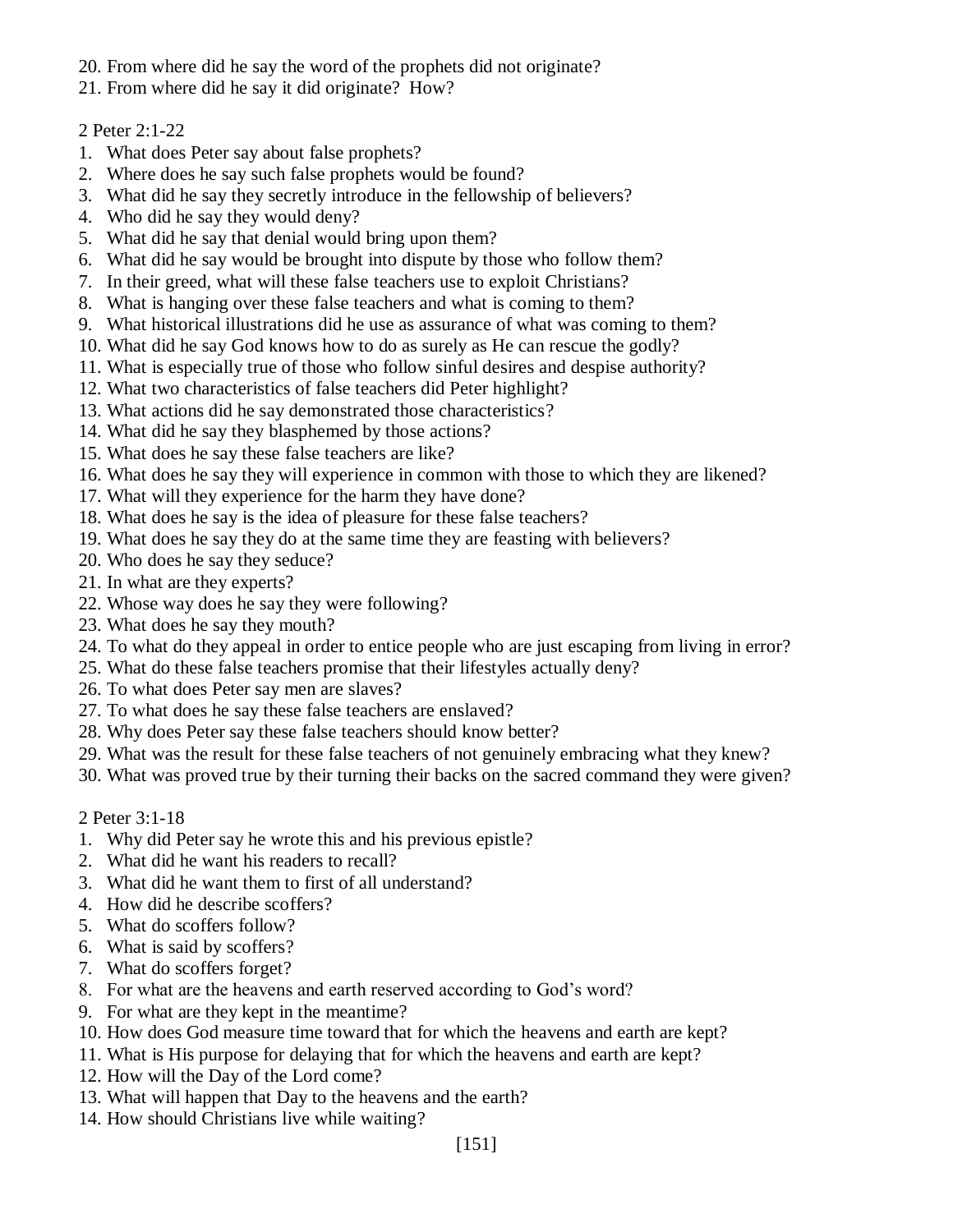- 15. For what are we waiting?
- 16. How should we make every effort to be found when that Day arrives?
- 17. What should we bear in mind regarding the Lord's patience?
- 18. Who did he say had also written about what we should bear in mind?
- 19. How did he describe what that person had written?
- 20. What did he say about those who distort Scripture?
- 21. Why did he tell his readers to be on guard?
- 22. In what did he tell them to grow?
- 23. BONUS: What are you doing toward growing as Peter described?
- 24. To Whom belongs the glory now and forever?

#### **FIRST JOHN**

#### 1 John 1:1-10

- 1. What does John say was his experience with the Word of Life?
- 2. What was the origin of that Word of Life?
- 3. What was his testimony regarding the Word of Life?
- 4. With Whom and from Whom had the Word of Life appeared?
- 5. Why did John and his colleagues proclaim what they had seen and heard about the Word of Life?
- 6. Who is the Word of Life?
- 7. With Whom did John say he and his colleagues were in fellowship?
- 8. What motivated them to write about it?
- 9. What did John say is the message they had heard from God and were declaring to readers?
- 10. What is true of those who claim to have fellowship with God while walking in darkness?
- 11. What is true of those who walk in the light as Christ is in the light?
- 12. What is true of those who claim to be without sin?
- 13. What is true of those who confess their sins?
- 14. What is true of those who claim they have never sinned?
- 15. BONUS: How would you describe your own walk in the light?

#### 1 John 2:1-29

- 1. What did John say was his goal for what he had just written regarding sin?
- 2. Who is our Advocate when we sin?
- 3. How is He described?
- 4. What qualifies Him for that position?
- 5. What demonstrates a genuine relationship with Jesus Christ?
- 6. What is true of a person who claims to know but disobeys Christ?
- 7. What is true of the person who obeys His word?
- 8. What will be the lifestyle of a person who knows Him?
- 9. Where is the truth of John's commands seen? Why?
- 10. What is true of the person who claims to be in the light but hates a fellow Christian?
- 11. What is true of Christians who love their brothers and sisters in Christ?
- 12. What did John say was true of the children, fathers and young men among his readers?
- 13. What did John say not to love? Why?
- 14. How did John describe the things of this world?
- 15. From Whom did he say those things do not originate?
- 16. What did he say was passing away?
- 17. Who did he say would live forever?
- 18. What did John say his readers had already heard was happening?
- 19. Who did he say had gone out from among the fellowship of believers?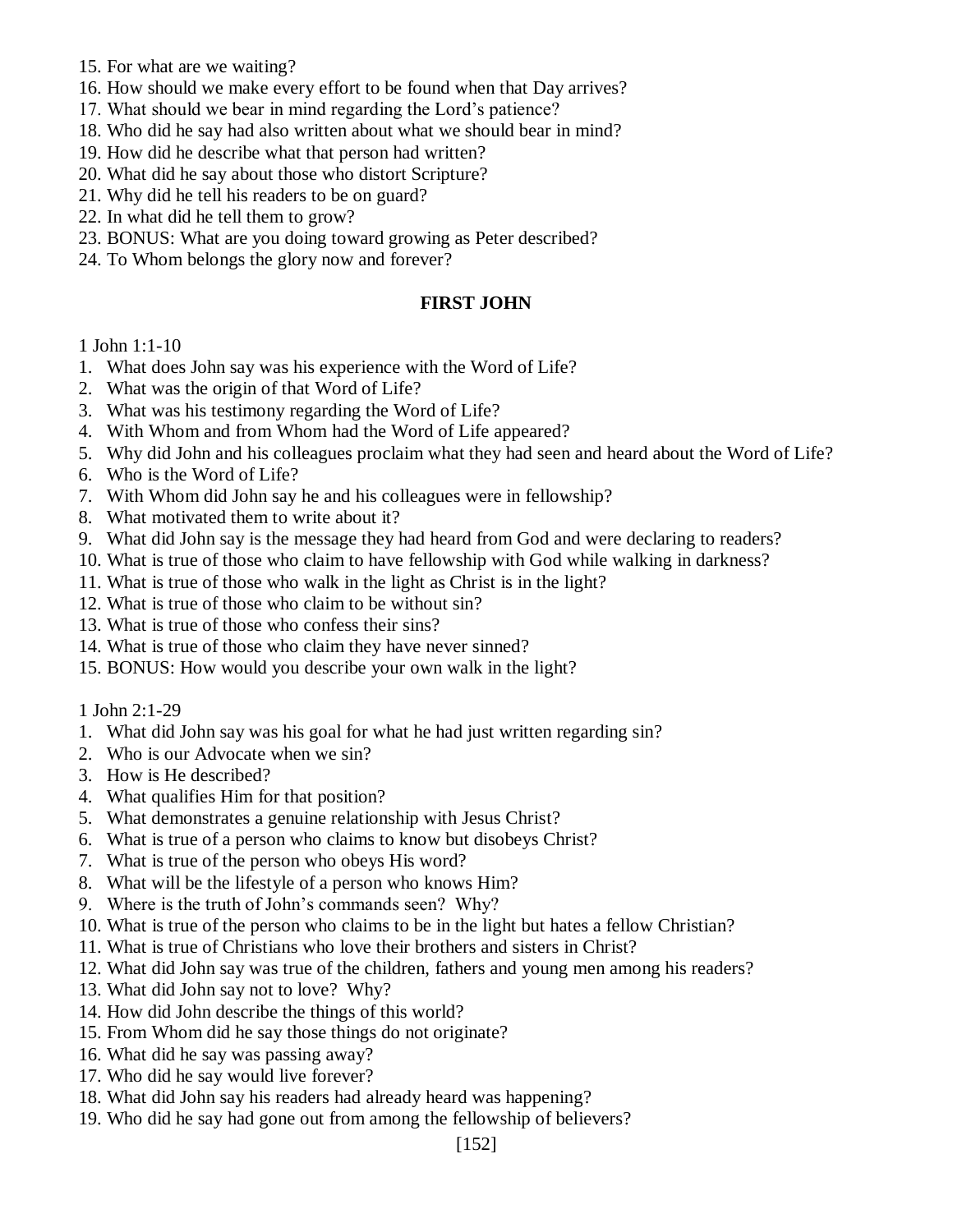- 20. How did he say they could know those people were never really in fellowship?
- 21. What did John say his readers had that would keep them in the truth?
- 22. What did he say is the ultimate lie?
- 23. What is true of those who perpetrate that lie?
- 24. What is true of those who acknowledge Jesus Christ as Who He is?
- 25. What did John say was the importance of his readers remaining in what they had been taught?
- 26. What was the promise of what they had been taught?
- 27. Why was he warning them about those who were trying to lead them astray?
- 28. In Whom did he exhort them to remain? Why?
- 29. What is true of those who have been reborn in Christ?

### 1 John 3:1-24

- 1. What does John say demonstrates the lavishness of God's love?
- 2. Why does he say the world does not recognize that demonstration?
- 3. When will the fullness of that demonstration be made known? How?
- 4. What is the hope that purifies children of God?
- 5. What is true of the person who does what is right?
- 6. What is true of the person who does what is sinful?
- 7. Whose work did the Son of God come to destroy?
- 8. Why is it impossible for a person who is born of God to continue living in sin?
- 9. What is the fundamental difference between children of God and children of the devil?
- 10. What is the primary message that John says his readers had heard from the beginning?
- 11. Who did he use as a negative example to be avoided?
- 12. At what did he say we should not be surprised?
- 13. How do we know we have passed from death to life?
- 14. What is true of anyone who does not love?
- 15. What is true of anyone who hates a fellow Christian?
- 16. How does John say we know what love really is?
- 17. How does he say we can show what love really is?
- 19. What does he say will be the outcome for us when we show that kind of love?
- 20. What will our hearts do that will be overcome by that outcome?
- 21. Who produces that outcome?
- 22. In what can we have confidence as a result of that outcome? Why?
- 23. What does John say is the twofold command of God?
- 24. What is true of those who obey?
- 25. How does John say we know that God lives in us?

### 1 John 4:1-21

- 1. What should we do regarding the spirits of what we hear or are taught? Why?
- 2. How can we recognize the Spirit of God in what we hear or are taught?
- 3. How can we recognize those spirits that are not from God?
- 4. How does John describe those spirits that are not from God?
- 5. Where are those spirits found?
- 6. By Whom are those spirits overcome?
- 7. Why does the world listen to those spirits?
- 8. How are the differences between the Spirit of truth and the spirit of falsehood recognized?
- 9. Why does John say we should love one another?
- 10. BONUS: Which biblical "one anothers" regarding Christian relationships can you recall?
- 11. How did God show His love among us? For what purpose?
- 12. How should His love for us motivate our love for each other?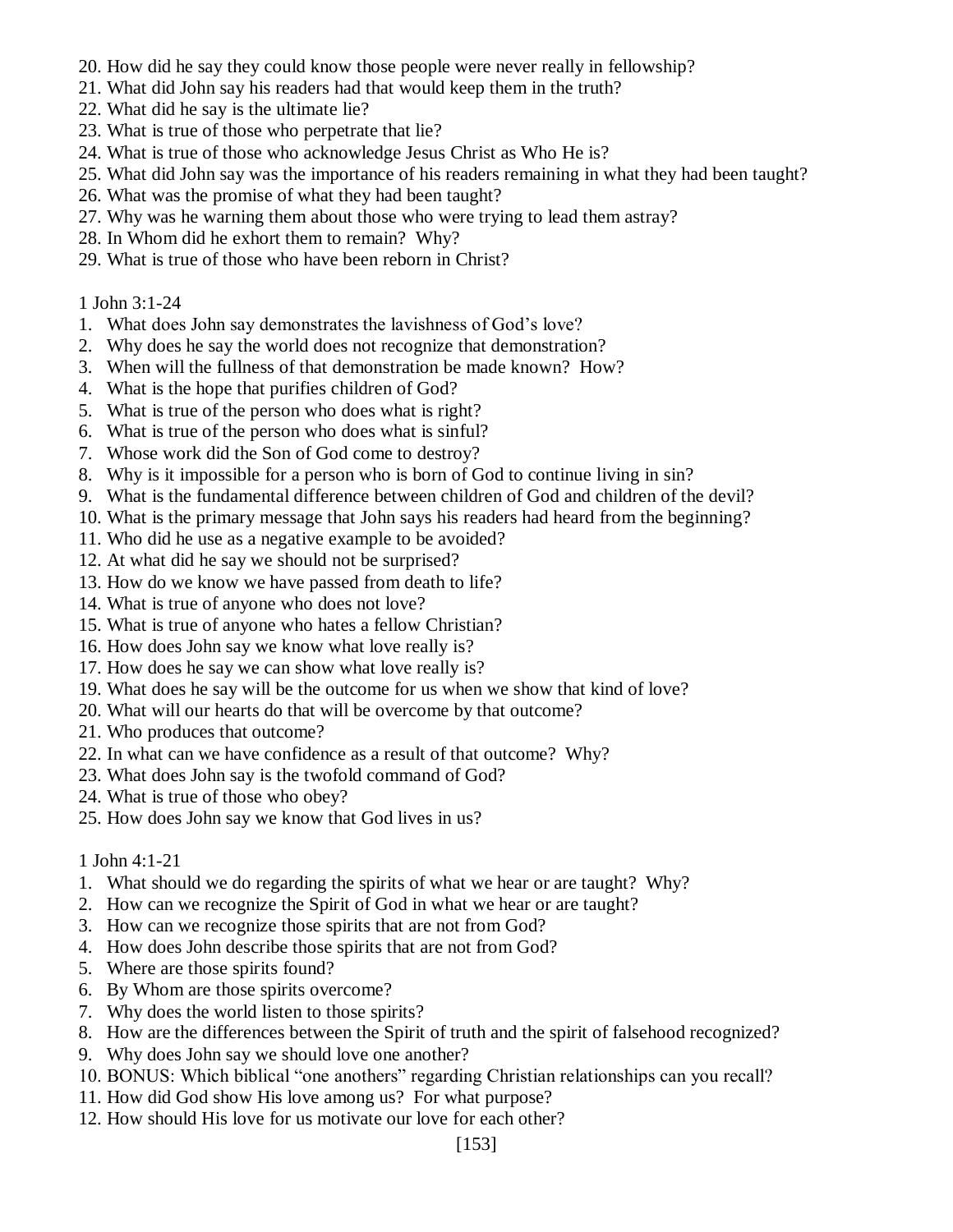- 13. What demonstrates God living in us and His love being made complete in us?
- 14. How do we know that we live in Him and He in us?
- 15. What did John say he had seen about which he also testifies?
- 16. What is true of those who acknowledge Jesus as the Son of God?
- 17. What do we know upon which we also rely?
- 18. Who is love?
- 19. How is love made complete in us?
- 20. What is the result of love being made complete in us?
- 21. What is driven out by love?
- 22. What is a symptom of imperfect love?
- 23. What is true of anyone who claims to love God but hates another Christian? Why?
- 24. What must be true of anyone who really loves God?

1 John 5:1-21

- 1. What does John say is true of those who believe that Jesus is the Christ?
- 2. What does he say will be true of those who love the Father?
- 3. How can we know that we love the children of God?
- 4. What does he say the love of God looks like in real life?
- 5. Who does John say overcomes the world?
- 6. What does he say is our victory that overcomes the world?
- 7. Who does he say are the only ones who overcome the world?
- 8. How did he say Jesus came into the world?
- 9. Who did he say testifies in agreement with how Jesus came?
- 10. Why can His testimony be trusted?
- 11. Why is God's testimony greater than man's?
- 12. About Whom does God testify?
- 13. What demonstrates our having that same testimony in our hearts?
- 14. What demonstrates a person not embracing that testimony?
- 15. What is that testimony??
- 16. Who has eternal life?
- 17. Who does not?
- 19. How can we know we have eternal life?
- 20. What is the confidence we can have in approaching God?
- 21. What can we know regarding anything we ask according to His will?
- 22. What are we to do for any Christian who commits a sin that does not lead to death?
- 23. What is true in regard to sin of anyone who is born of God?
- 24. Why is that true of anyone who is born of God?
- 25. Who controls the things of the world?
- 26. What is the goal of the understanding the Son of God come to give us?
- 27. With Whom are we related?
- 28. Who is the true God and eternal life?
- 29. What does John say we should avoid?

# **SECOND JOHN**

2 John 1:1-13

- 1. To whom did John write this epistle?
- 2. How did he say he and others felt about her?
- 3. What did he say was the basis for how they felt about her?
- 4. What did he say would be in and with all of them?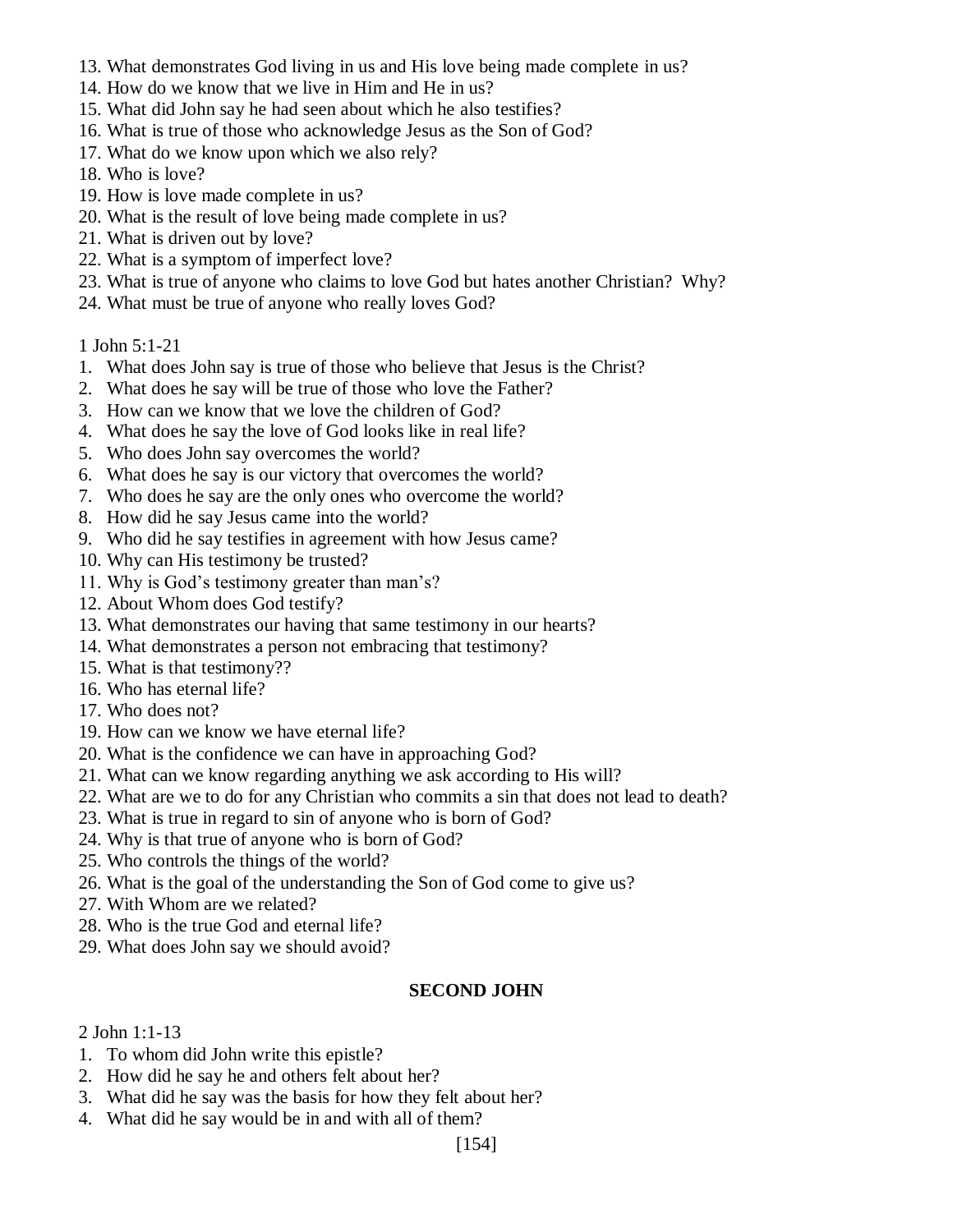- 5. What did John say had given him great joy?
- 6. What was the command of which he reminded her they had from the beginning?
- 7. What did he say epitomized love?
- 8. What did he say was the lie of the deceivers who had gone into the world?
- 9. How did he describe such persons?
- 10. Why did he say it was important for her to watch out for them?
- 11. What did he say is true of those who do not continue in the teaching of Christ?
- 12. What did he say is true of those who do continue in His teaching?
- 13. How did he tell her to handle anyone who came with any teaching other than that of Christ?
- 14. What did he say was the danger of welcoming such a person?
- 15. Why did John say he would have preferred a personal visit?
- 16. Who did he say also sent greetings?

# **THIRD JOHN**

# 3 John 1:1-14

- 1. How does John describe himself?
- 2. To whom did he write this epistle?
- 3. How did he describe his recipient?
- 4. What did he say he was praying for the recipient?
- 5. What report about the recipient had brought John great joy?
- 6. What did John say brought him the greatest joy?
- 7. For what did John commend his recipient's faithfulness?
- 8. What did John say the church had reported about him?
- 9. How did he say his recipient would do well to send travelling brethren on their way? Why?
- 10. What did John say we do when we show hospitality to travelling brethren?
- 11. Who did John say was preventing the church from appropriately receiving such brethren?
- 12. Given the opportunity, what did John say he would point out to the church about this person?
- 13. What was that person doing to those who did not join him in his sin?
- 14. What did John tell his recipient to not imitate and to imitate? Why?
- 15. What did John have to say about a brother named Demitrius?
- 16. Why did John hope to visit his recipient soon?
- 17. What did he desire for his recipient?
- 18. Whose greetings did he pass along?
- 19. Who did he ask his recipient to greet? How?

# **JUDE**

# Jude 1:1-25

- 1. How does Jude describe himself?
- 2. To whom did Jude write this epistle?
- 3. What did he desire for his readers?
- 4. About what had he originally desired to write them?
- 5. To what did he instead decide to urge them? Why?
- 6. Who had slipped into the midst of the church?
- 7. How does Jude describe them?
- 8. What was the grievous error of these men regarding the grace of God?
- 9. Who were they denying by embracing that error?
- 10. How does Jude describe Jesus Christ?
- 11. Of what did Jude remind his readers?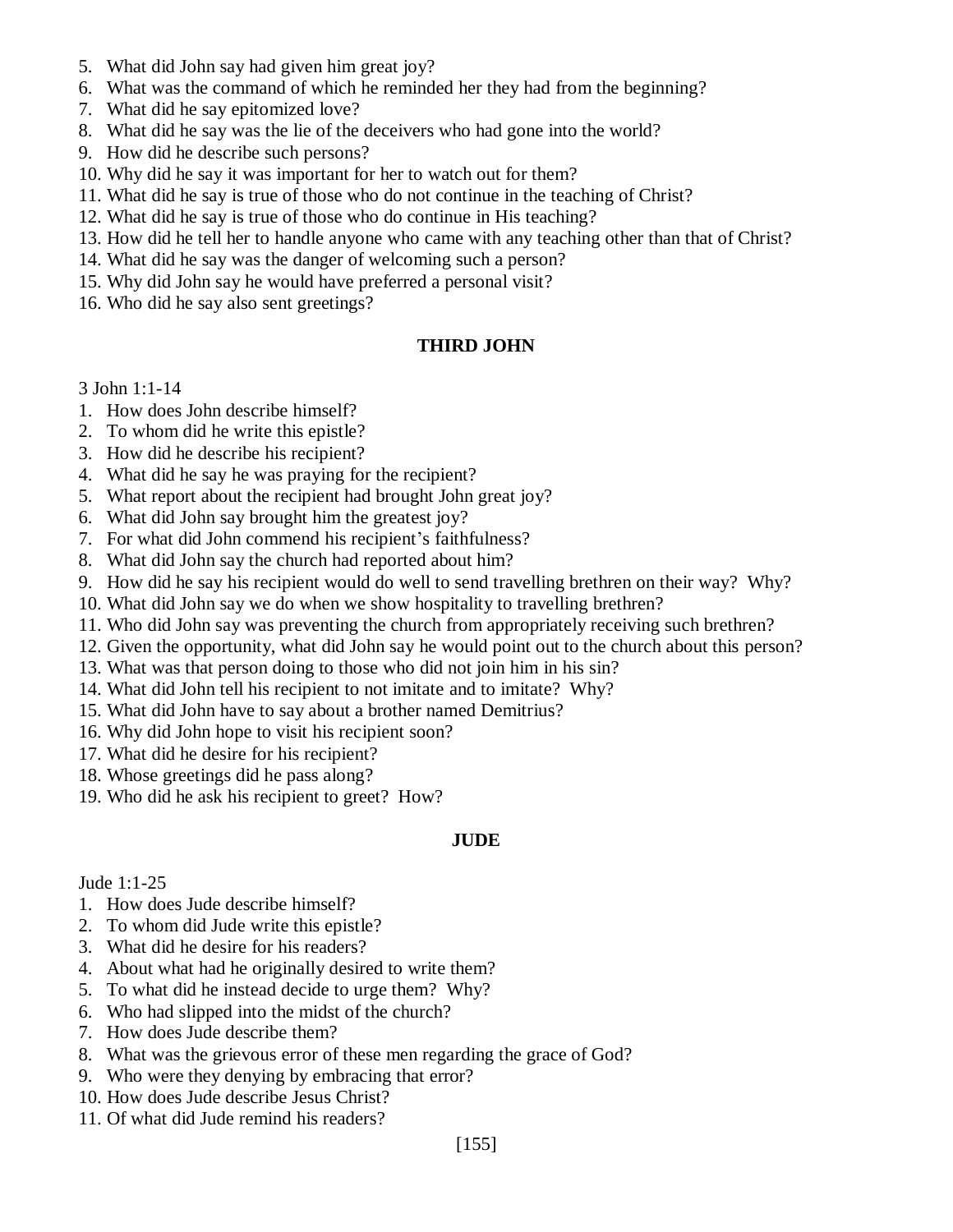- 12. What examples did he use of those who suffer the punishment of eternal fire?
- 13. What did Jude call the embracers and purveyors of error regarding the grace of God?
- 14. What did he say they were polluting?
- 15. What were they rejecting?
- 16. Who were they slandering?
- 17. Why was that slander such a grievous mistake?
- 18. Against what did they speak abusively?
- 19. By what were they self destructing?
- 20. Into whose historical errors had they fallen?
- 21. On what were they blemishes? How? Why?
- 22. Who had prophesied about them?
- 23. What was prophesied about them?
- 24. How does Jude describe as their characteristic behavior?
- 25. What does Jude tell his readers to remember about scoffers in the last days?
- 26. What does Jude tell his readers to do while waiting to be brought into eternal life?
- 27. How does he tell them to treat those who doubt?
- 28. How does he tell them to treat those who are failing?
- 29. What does he tell them to hate?
- 30. What does he say about God and Jesus in his doxology?

# **REVELATION**

Revelation 1:1-20

- 1. From Whom is the revelation?
- 2. Who gave the revelation?
- 3. To whom is the revelation?
- 4. Through Whom was it made known?
- 5. What categories of people will be blessed?
- 6. Who is the human author?
- 7. To whom did the author write this book?
- 8. From Whom did he desire the churches to receive grace and peace?
- 9. How is each member of the Trinity described?
- 10. Who are the seven spirits before God's throne?
- 11. How is Jesus the ruler of the kings of the earth?
- 12. What has Jesus done for us?
- 13. What has He made us to be?
- 14. Who will see Him when He comes with the clouds?
- 15. What will be their response?
- 16. Why would the people who see Him respond that way?
- 17. How does God describe Himself?
- 18. How does John describe himself in verse 9?
- 19. What does his description say about his attitude toward other Christians?
- 20. Why does he say he was on the island of Patmos?
- 21. Can you describe a time when you were impacted because you stood for being a Christian?
- 22. When did John receive this revelation?
- 23. What was he doing at the time?
- 24. What did John hear?
- 25. What was he told to do?
- 26. What did he immediately see when he turned to see the voice that was speaking?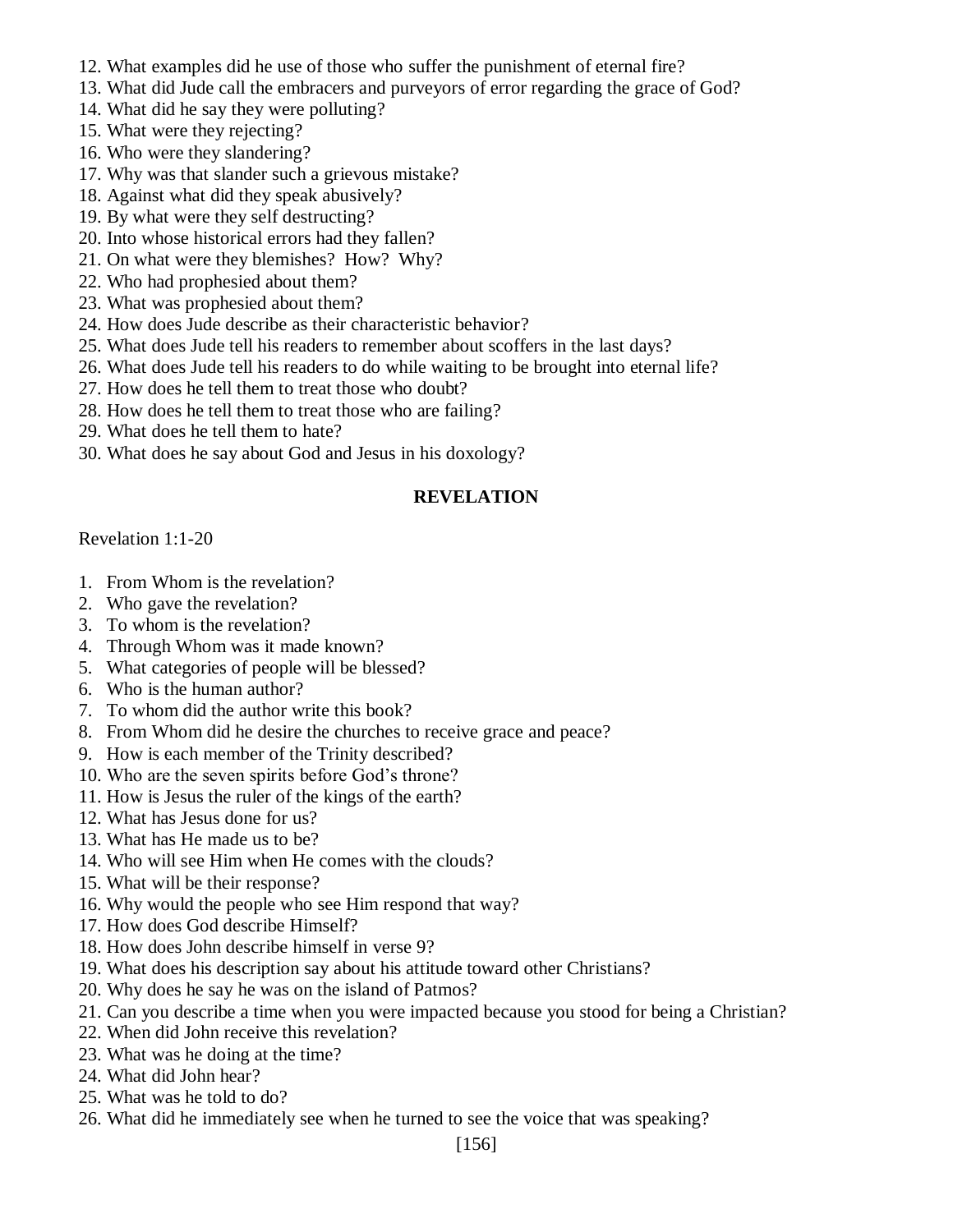- 27. What do the following descriptions of Jesus in verses 12-16 tell you about Him?
- 28. How did John respond to what he saw?
- 29. How did Jesus comfort John?
- 30. How did Jesus identify Himself to John?
- 31. About what three things did Jesus tell John to write?
- 32. What did Jesus say was the mystery of the seven stars and lampstands?

### Revelation 2:1-29

- 1. How does Jesus describe Himself to the churches in Ephesus, Smyrna, Pergamum and Thyatira?
- 2. What does He say that He knows about each of those churches?
- 3. List the things He knows for which He commends each of those churches?
- 4. List the things He knows about which He is displeased in Ephesus, Pergamum and Thyatira?
- 5. List the commands He gives to each of those churches?
- 6. List the warnings He gives to each of those churches?
- 7. List His promises to those who overcome in each of those churches?
- 8. What is the Spirit saying to all churches in His messages to each church?

### Revelation 3:1-22

- 1. How does Jesus describe Himself to the churches in Sardis, Philadelphia and Laodicea?
- 2. What does He say that He knows about each of those churches?
- 3. List the things He knows for which He commends each of those churches?
- 4. List the things He knows about which He is displeased in the churches at Sardis and Laodicea?
- 5. List the commands He gives to each of those churches?
- 6. List the warnings He gives to each of those churches?
- 7. List His promises to those who overcome in each of those churches?
- 8. What is the Spirit saying to all churches in His messages to each church?

### Revelation 4:1-11

- 1. What id John say he was shown after the messages to the churches?
- 2. What did he immediately see in the Spirit?
- 3. How did he describe the One he saw sitting on the throne in heaven?
- 4. What did he say encircled that throne?
- 5. By how many other thrones was that central throng encircled?
- 6. Who did he see sitting on those thrones?
- 7. How were they dressed?
- 8. What was coming from the central throne?
- 9. What were the seven lamps blazing before the central throne?
- 10. What else was before the central throne?
- 11. How are the four living creatures described that are before the central throne?
- 12. What do those creatures never stop saying day and night?
- 13. What do those sitting on the surrounding thrones do whenever the creatures worship?
- 14. How do they describe the One seated on the central throne?
- 15. Of what do they say the One on the central throne is worthy? Why?

#### Revelation 5:1-14

- 1. How does John describe the scroll he saw in the hand of the One sitting on the central throne?
- 2. What did the mighty angel ask about opening that scroll?
- 3. Why did John weep in response to that question?
- 4. Who told John not to weep? Why?
- 5. Who was John told could open the seal? Why?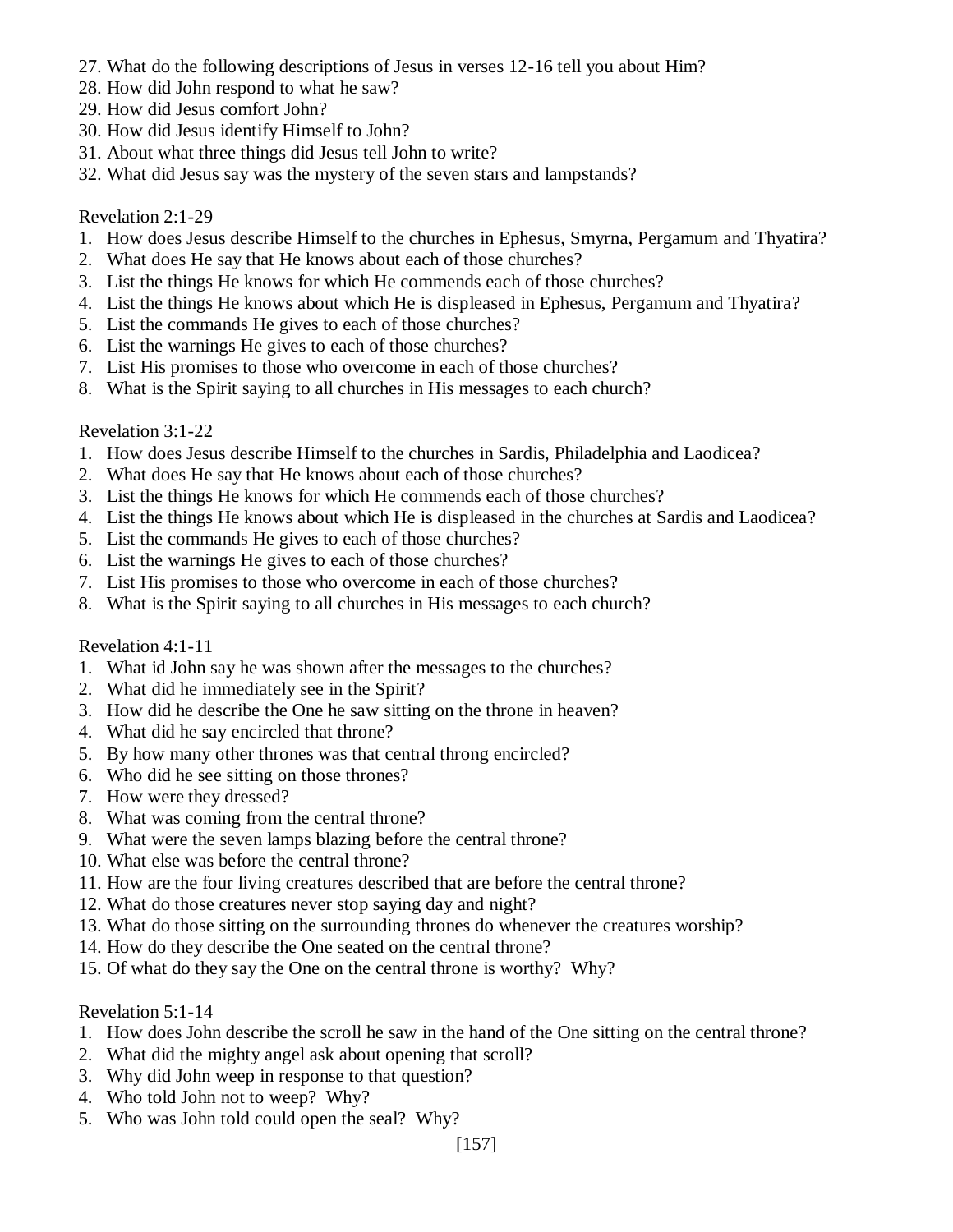- 6. Who did John see standing in the center of the central throne?
- 7. Who encircles the One standing in the center of the central throne?
- 8. How is the One standing on that throne described?
- 9. From Whom did that One take the scroll?
- 10. What did the living creatures and elders do before the One Who took the scroll?
- 11. What did they have in their hands?
- 12. What was the new song they sang to the One Who took the scroll?
- 13. Who is the One Who took the scroll?
- 14. What has He made of those He purchased with His blood?
- 15. Who and how many joined the creatures and elders in worship?
- 16. Who did they worship?
- 17. Of what is He worthy? Why?
- 18. Who pronounced the "Amen" regarding Who was worshipped and how?

Revelation 6:1-17

- 1. Who invited John to see what came from each of the first four opened seals of the scroll?
- 2. What did he see revealed by each of the first four opened seals?
- 3. What are the results for mankind of each of the first four seals being opened?
- 4. Who did John see when the fifth seal was opened?
- 5. Where did he see them?
- 6. Why were they there?
- 7. What were they crying out to God?
- 8. What were they given?
- 9. What were they told?
- 10. What impact will the opening of the sixth seal have on nature?
- 11. Who will try to take shelter from those impacts? Why?
- 12. Who and what will they acknowledge as the sources of those impacts?

Revelation 7:1-17

- 1. What did John see four angels doing before the seventh seal is opened?
- 2. What does a fifth angel tell them to delay? Why?
- 3. How many did John say would be sealed from Israel?
- 4. Who did John see standing before the throne and in front of the Lamb?
- 5. What were they wearing?
- 6. What were they holding?
- 7. To Whom were they saying salvation belongs?
- 8. Who also fell down and worshipped God?
- 9. What did they ascribe to God as they worshipped?
- 10. Who are the ones dressed in white and from where did they come?
- 11. Who is their Shepherd?
- 12. What are they promised?

#### Revelation 8:1-13

- 1. What happens when the seventh seal is opened?
- 2. Who are given seven trumpets?
- 3. What did John see offered at the altar by an angel with a golden censer?
- 4. What went up before God from the angel's hand?
- 5. What did the angel hurl to earth?
- 6. What came as a result?
- 7. Who prepared to sound the seven trumpets?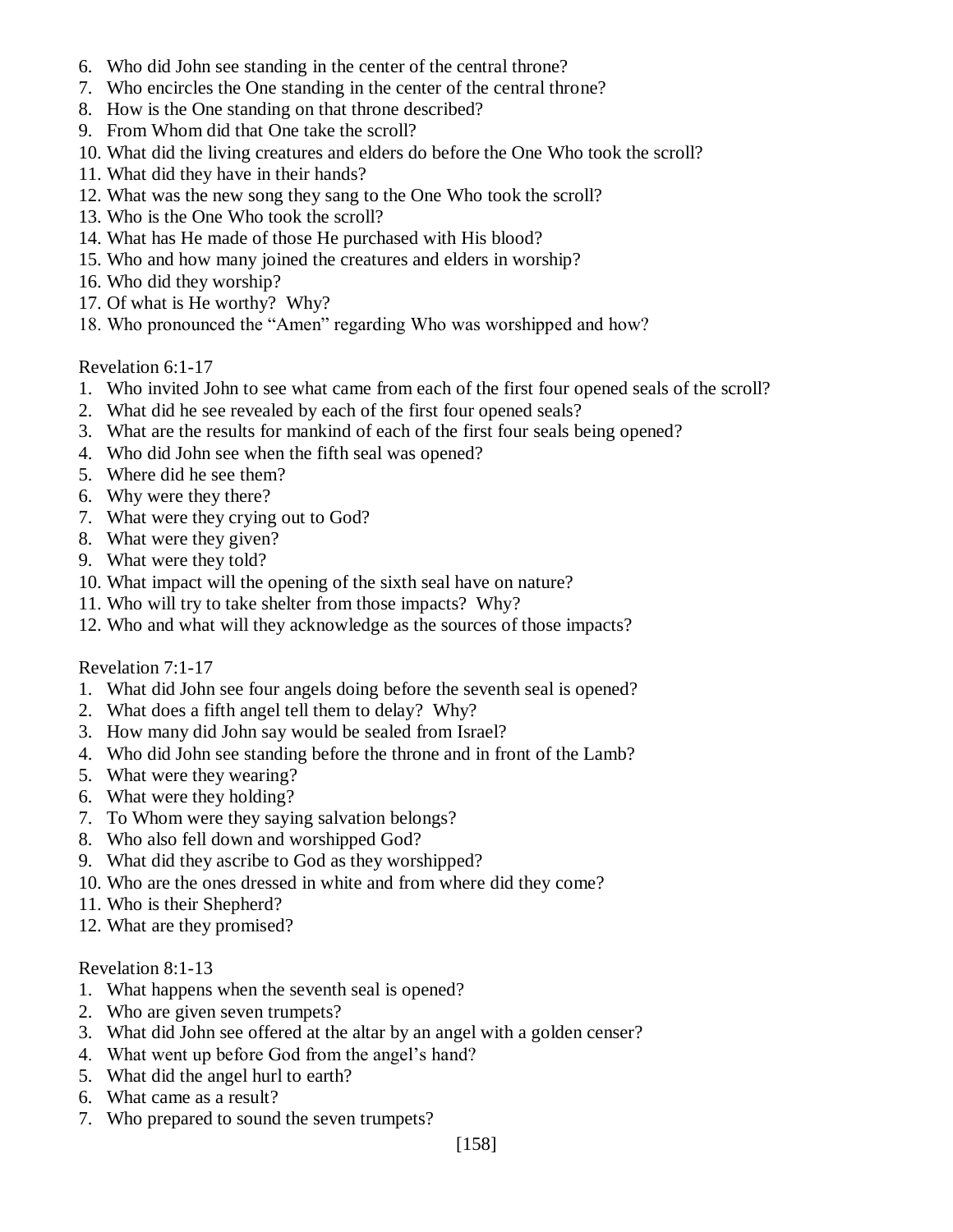- 8. What happened at the sound of the first trumpet?
- 9. What happened at the sound of the second trumpet?
- 10. What happened at the sound of the third trumpet?
- 11. What happened at the sound of the fourth trumpet?
- 12. What did John hear an eagle call out regarding the three trumpets yet to sound?

#### Revelation 9:1-21

- 1. What happens when the fifth angel sounds its trumpet?
- 2. Who are the locusts released on earth given power to torture?
- 3. For how long will they be tortured?
- 4. How is that torture described?
- 5. How are the locusts described?
- 6. Who will be their king?
- 7. What happens when the sixth angel sounds its trumpet?
- 8. What will the four angel do that will be released at the sound of the sixth trumpet?
- 9. From where are those angels released?
- 10. How many mounted troops will help them accomplish their task?
- 11. How are those troops described?
- 12. What kinds of plagues will they unleash on mankind?
- 13. What will be true of those who survive those plagues?

Revelation 10:1-11

- 1. How is another mighty angel described?
- 2. Where was that mighty angel standing?
- 3. What was in the hand of another mighty angel?
- 4. What did John hear when the mighty angel shouted?
- 5. What was John told to do with what he heard?
- 6. What did the angel swear would happen?
- 7. What was John told to ask from the angel?
- 8. What was John told to do by the angel?
- 9. What did the angel say would happen as a result?

Revelation 11:1-19

- 1. What was John told to measure?
- 2. What was he told the Gentiles would do?
- 3. How long will the two witnesses prophesy?
- 4. How are the two witnesses described?
- 5. What power will be given to these witnesses?
- 6. Who will these two witnesses?
- 7. Where will their dead bodies lie?
- 8. What will the people of the earth do while the bodies are lying there?
- 9. How long will the witnesses be dead before they are resurrected?
- 10. Who will see the two witnesses ascend?
- 11. What will happen the same hour that the two witnesses ascend?
- 12. What will have then passed?
- 13. What did the voices say when the seventh angel sounded?
- 14. What did the twenty-four elders then do and say?
- 15. What was seen when the temple of God was opened in heaven?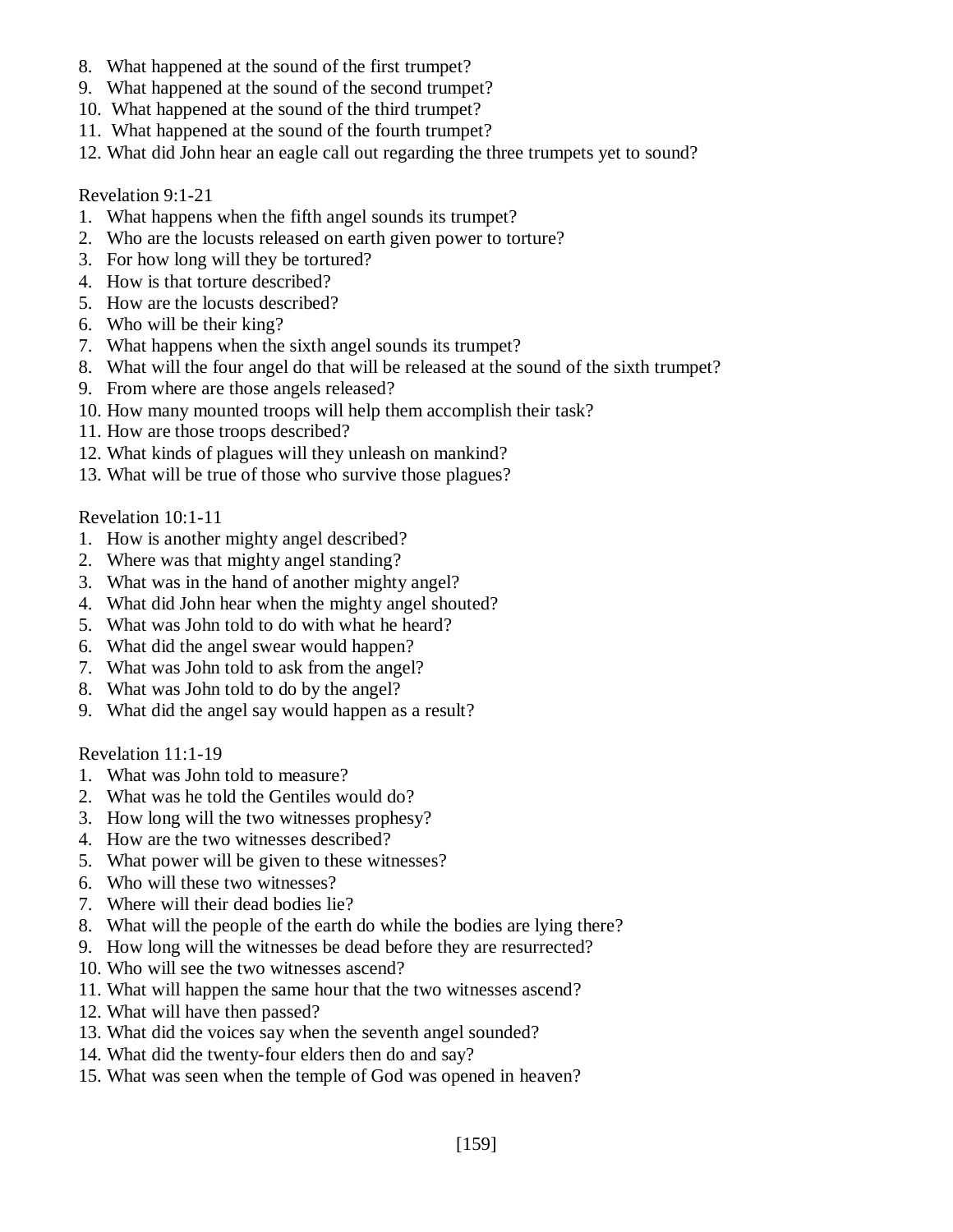#### Revelation 12:1-17

- 1. What great wonder appeared in heaven?
- 2. What other wonder appeared in heaven?
- 3. What did the dragon want to do to the child that was to be born?
- 4. What was the male child to do?
- 5. To where was the child caught up?
- 6. To where did the woman flee and for how long?
- 7. Who fought against the dragon?
- 8. Who was the dragon?
- 9. To where were he and his angels cast?
- 10. What else was the dragon called?
- 11. How do people overcome Satan?
- 12. What did the devil know?
- 13. What did the dragon do to the woman?
- 14. How did the earth help the woman?
- 15. Who else did the dragon make war with?

### Revelation 13:1-18

- 1. What was the appearance of the beast that rose out of the sea?
- 2. Who gave this beast power?
- 3. What happened to one head of the beast?
- 4. What did all the world do?
- 5. What did he speak?
- 6. How long was he given authority?
- 7. What power and authority was given him?
- 8. What was the appearance of the second beast?
- 9. What did he cause the earth to do?
- 10. How did this second beast deceive the earth?
- 11. What power did he give to the image of the beast?
- 12. What happened to those who would not worship the image of the beast?
- 13. What was required of people in order to buy or sell?
- 14. What is the number of the beast?

Revelation 14:1-20

- 1. Who was standing on Mount Zion?
- 2. What did the one hundred and forty-four thousand have written on their foreheads?
- 3. What did they sing?
- 4. What was said about their character?
- 5. What did the first angel say?
- 6. What did the second angel say?
- 7. What did the third angel say?
- 8. What did the voice from heaven say to John?
- 9. Who did John see on a white cloud?
- 10. What was He holding?
- 11. What did the angel who came out of the temple say?
- 12. What does the One sitting on the cloud do?
- 13. What does another angel from the temple say and do?
- 14. What came out of the great winepress of the wrath of God?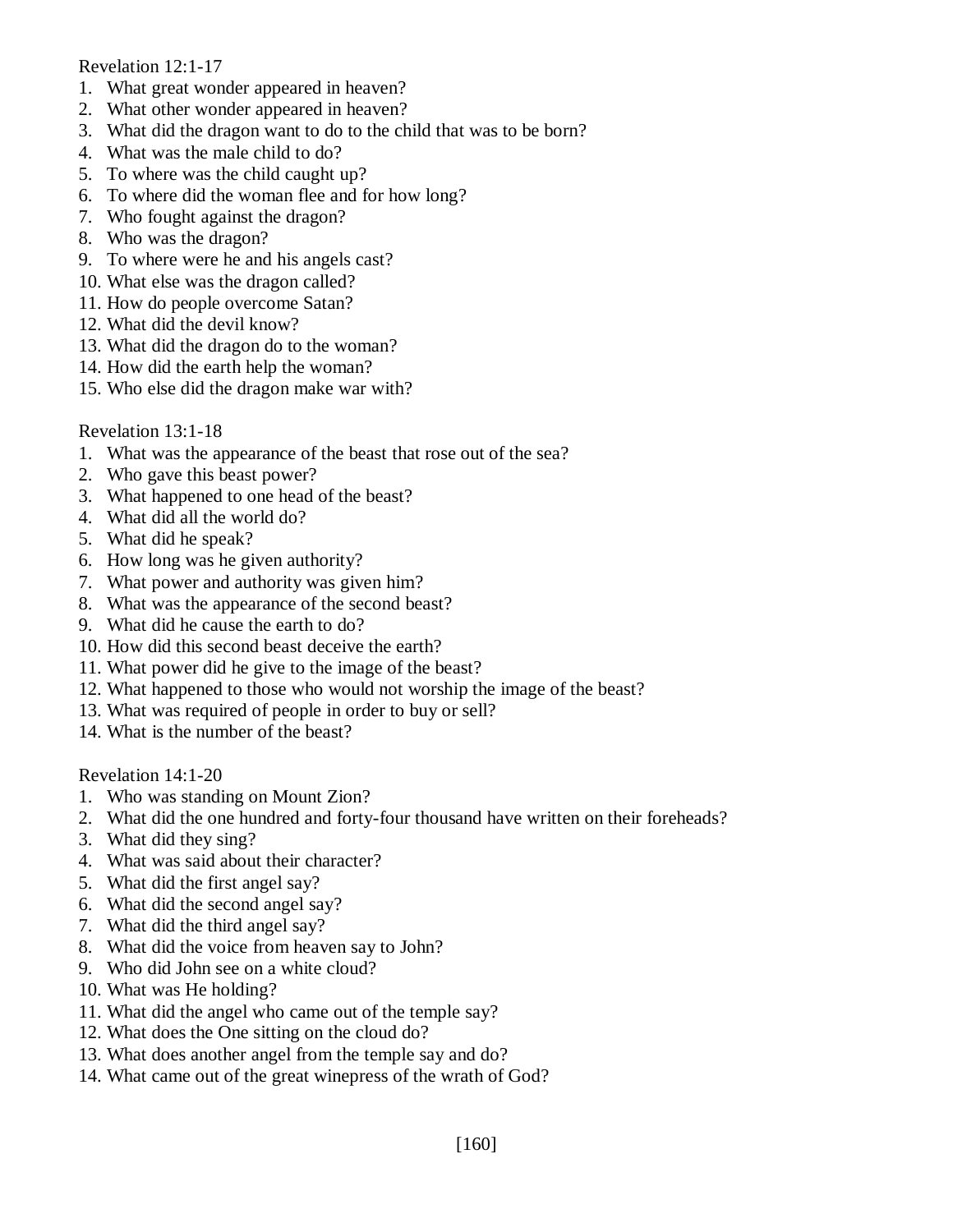Revelation 15:1-8

- 1. What marvelous sign in heaven did John see?
- 2. What did those who had victory over the beast, his image, and his number sing?
- 3. What came out of the temple?
- 4. How are they described?
- 5. What was given to them by one of the four living creatures?
- 6. With what are they tasked?
- 7. What will not happen until their task is complete?

#### Revelation 16:1-21

- 1. What were the seven angels gold to do by a loud voice from the temple?
- 2. What happens when the first angel pours out his bowl?
- 3. What happens when the second angel pours out his bowl?
- 4. What happens when the third angel pours out his bowl?
- 5. What did the angel of the waters say?
- 6. What was said from the altar?
- 7. What happens when the fourth angel pours out his bowl?
- 8. How will people respond to what is poured from the fourth angel's bowl?
- 9. What happens when the fifth angel pours out his bowl?
- 10. How will people respond when the fifth angel pours out his bowl?
- 11. What happens when the sixth angel pours out his bowl?
- 12. What came out of the mouth of the dragon, beast and false prophet?
- 13. What will they perform?
- 14. Who will they gather?
- 14. Where will they gather?
- 15. Why will they gather?
- 16. What will God say?
- 17. What happens when the seventh angel pours out his bowl?
- 18. What does the loud voice from heaven say?
- 19. What did John see of the fierceness of God's wrath?
- 20. Who will experience the fierceness of God's wrath?
- 21. How will they respond?

Revelation 17:1-18

- 1. Whose judgment did the angel show John?
- 2. Upon what was this woman sitting?
- 3. Who had been intoxicated by her adulteries?
- 4. How was she arrayed?
- 5. What was written on her forehead?
- 6. What are the seven heads of the beast on which the woman sat?
- 7. What are the ten horns of the beast on which the woman sat?
- 8. What is the purpose of the ones represented by the ten horns?
- 9. Against Whom will they war?
- 10. Who will win? Why?
- 11. Who will be with Him when He wins?
- 12. What are the waters on which the woman sat?
- 13. Who will bring her ruin?
- 14. What does God give the beast until His words are fulfilled?
- 15. Who is this woman?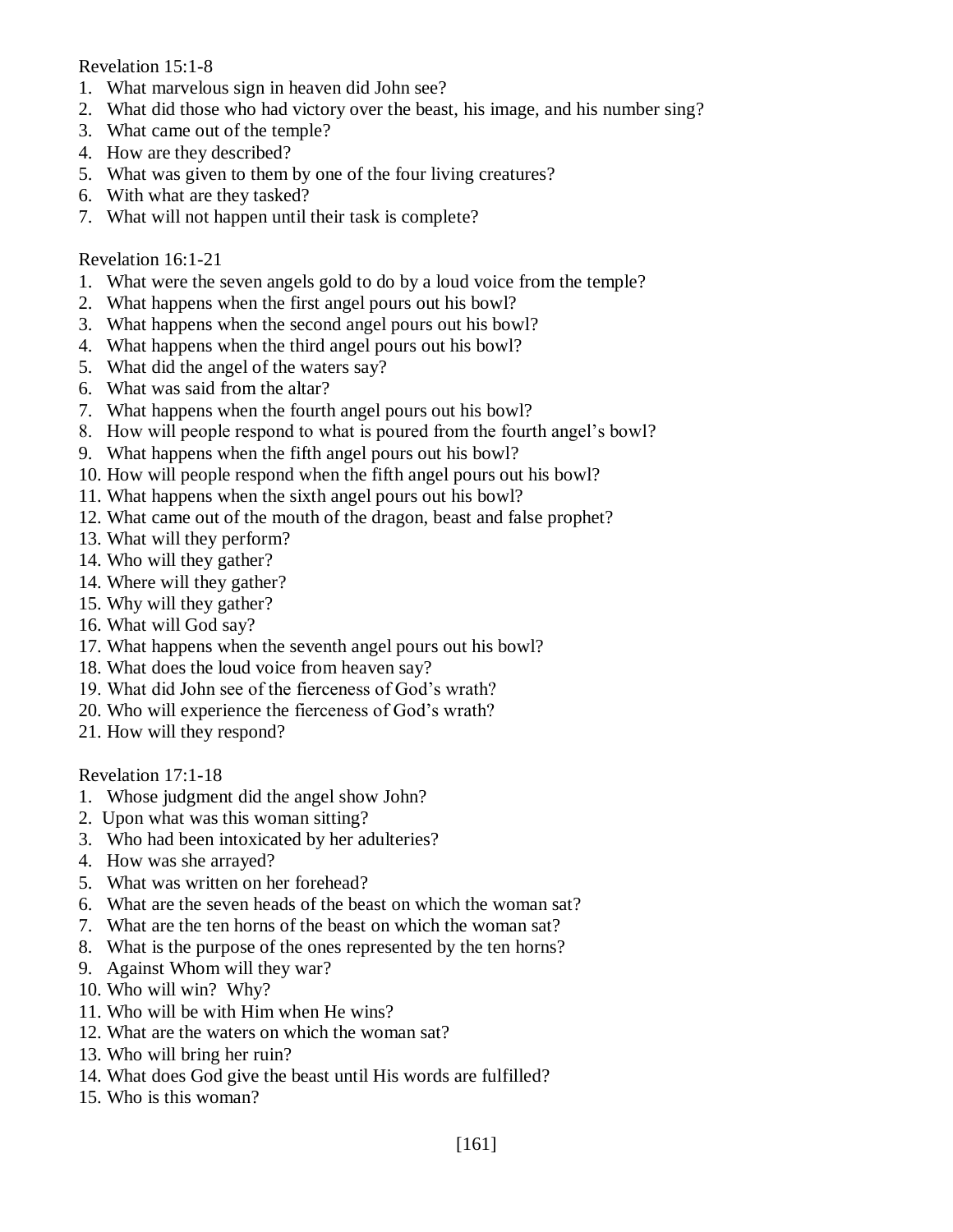Revelation 18:1-24

- 1. What did the mighty angel from heaven say about Babylon?
- 2. What did another voice from heaven say?
- 3. How quickly will God's judgment come upon Babylon?
- 4. What will the kings of the earth do when they see her burning?
- 5. What will the merchants of the earth do?
- 6. How fast will the great riches come to nothing?
- 7. What will the shipmasters and sailors do?
- 8. Who will rejoice? Why?
- 9. What will the mighty angel who threw the stone into the sea say?

# Revelation 19:1-21

- 1. What will the great multitudes in heaven say?
- 2. What will the twenty-four elders and the four living creatures do and say?
- 3. What will be the command of the voice from the throne?
- 4. What does the great multitude shout? Why?
- 5. Who is blessed according to the true words of God?
- 6. Who did John attempt to worship?
- 7. What was he told to do instead? Why?
- 8. What was the One sitting on the white horse called?
- 9. How is He described?
- 10. Who was following Him?
- 11. How are they described?
- 12. What will the One on the white horse do?
- 13. What Names are written on the One on the white horse?
- 14. Who gathers to make war against Him?
- 15. What are the outcomes for those who make war against Him?

# Revelation 20:1-15

- 1. What did the angel with the key to the bottomless pit do?
- 2. How long will Satan be bound?
- 3. Who will live and reign with Christ for a thousand years?
- 4. When will the rest of the dead live again?
- 5. What will Satan do after the thousand years are expired?
- 6. Into what will the devil be cast?
- 7. How long will the devil be tormented?
- 8. Who will stand before the great white throne?
- 9. Upon what basis will they be judged?
- 10. Who will be cast into the lake of fire?

### Revelation 21:1-27

- 1. What did John see coming from heaven?
- 2. What will have happened to the first heaven and earth?
- 3. What voice did he hear from heaven?
- 4. What did the One seated on the throne say?
- 5. What did He tell John to write?
- 6. What did He say will be true of those who have overcome?
- 7. Who will be cast into the lake which burns with fire and brimstone?
- 8. What did one of the angels with the last plagues show John?
- 9. How does John describe the New Jerusalem?